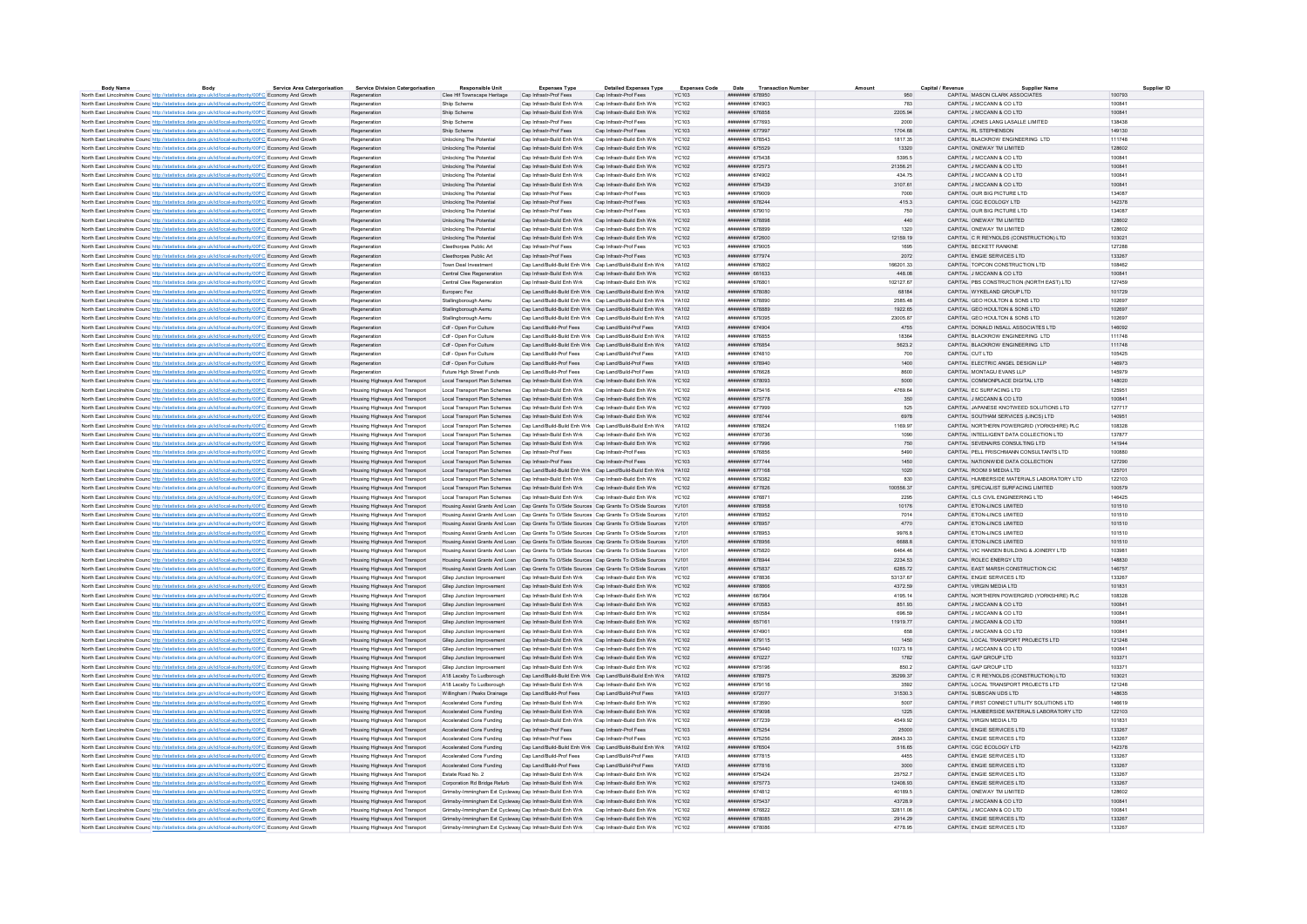| <b>Body Name</b>                                                                                         | Rody | <b>Service Area Catergorisation</b> | Service Division Catergorisation                       | <b>Responsible Unit</b>                                                                        | <b>Expenses Type</b>                              | <b>Detailed Expenses Type</b>                                    | <b>Expenses Code</b> | Date Transaction Number      | Amount   | Capital / Revenue |                                                              | Supplier ID                   |
|----------------------------------------------------------------------------------------------------------|------|-------------------------------------|--------------------------------------------------------|------------------------------------------------------------------------------------------------|---------------------------------------------------|------------------------------------------------------------------|----------------------|------------------------------|----------|-------------------|--------------------------------------------------------------|-------------------------------|
| North East Lincolnshire Counc http://statistics.data.gov.uk/id/local-authority/00FC Economy And Growth   |      |                                     | Housing Highways And Transport Green Homes Lad Phase 2 |                                                                                                |                                                   | Cap Land/Build-Build Enh Wrk Cap Land/Build-Build Enh Wrk YA102  |                      | ######## 679383              | 72218 75 |                   | CAPITAL FNGIF SERVICES LTD                                   | 133267                        |
| North East Lincolnshire Counc http://statistics.data.gov.uk/id/local-authority/00FC Resources            |      |                                     | Law Governance And Assets                              | Backlog Maintenance                                                                            |                                                   | Cap Land/Build-Build Enh Wrk Cap Land/Build-Build Enh Wrk        | YA102                | ####### 67668                | 5000     |                   | CAPITAL ENGIE SERVICES LTD                                   | 133267                        |
| North East Lincolnshire Counc http://statistics.data.gov.uk/id/local-authority/00FC Resources            |      |                                     | I aw Governance And Assets                             | Backlog Maintenance                                                                            |                                                   | Can Land/Build-Build Enh Wrk Can Land/Build-Build Enh Wrk YA102  |                      | ######## 674930              | 846.08   |                   | CAPITAL MOBILE MINI UK LTD                                   | 105081                        |
| North East Lincolnshire Counc http://statistics.data.gov.uk/id/local-authority/00FC Resources            |      |                                     | Law Governance And Assets                              | Backlog Maintenance                                                                            |                                                   | Cap Land/Build-Build Enh Wrk Cap Land/Build-Build Enh Wrk YA102  |                      | ######## 679091              | 846.08   |                   | CAPITAL MOBILE MINI UK LTD                                   | 105081                        |
|                                                                                                          |      |                                     |                                                        |                                                                                                |                                                   |                                                                  |                      | ######## 676685              |          |                   | CAPITAL FNGIF SERVICES LTD                                   | 133267                        |
| North East Lincolnshire Counc http://statistics.data.gov.uk/id/local-authority/00FC Resources            |      |                                     | Law Governance And Assets                              | Backlog Maintenance                                                                            |                                                   | Cap Land/Build-Build Enh Wrk Cap Land/Build-Build Enh Wrk YA102  |                      |                              | 500      |                   |                                                              |                               |
| North East Lincolnshire Counc http://statistics.data.gov.uk/id/local-authority/00FC Resources            |      |                                     | Law Governance And Assets                              | Backlon Maintenance                                                                            |                                                   | Can Land/Build-Build Enh Wrk Can Land/Build-Build Enh Wrk YA102  |                      | ######## 676591              | 320      |                   | CAPITAL DANFO (UK) LIMITED                                   | 142148                        |
| North East Lincolnshire Counc http://statistics.data.gov.uk/id/local-authority/00FC Resources            |      |                                     | Law Governance And Assets                              | Backlog Maintenance                                                                            |                                                   | Cap Land/Build-Build Enh Wrk Cap Land/Build-Build Enh Wrk YA102  |                      | ######## 676683              | 1000     |                   | CAPITAL ENGIE SERVICES LTD                                   | 133267                        |
| North East Lincolnshire Counc http://statistics.data.gov.uk/id/local-authority/00FC Resources            |      |                                     | Law Governance And Assets                              | Backlog Maintenance                                                                            |                                                   | Can Land/Build-Build Enh Wrk Can Land/Build-Build Enh Wrk YA102  |                      | ######## 675591              | 4818     |                   | CAPITAL KES BUILDING MAINTENANCE LIMITED                     | 100786                        |
| North East Lincolnshire Counc. http://statistics.data.gov.uk/id/local-authority/00FC Resources           |      |                                     | Law Governance And Assets                              | Backlog Maintenance                                                                            |                                                   | Cap Land/Build-Build Enh Wrk Cap Land/Build-Build Enh Wrk YA102  |                      | ######## 676681              | 250      |                   | CAPITAL FNGIF SERVICES LTD                                   | 133267                        |
| North East Lincolnshire Counc http://statistics.data.gov.uk/id/local-authority/00FC Resources            |      |                                     | Law Governance And Assets                              | Backlog Maintenance                                                                            |                                                   | Cap Land/Build-Build Enh Wrk Cap Land/Build-Build Enh Wrk YA102  |                      | ######## 676680              | 500      |                   | CAPITAL FNGIF SERVICES LTD                                   | 133267                        |
|                                                                                                          |      |                                     |                                                        |                                                                                                |                                                   | Cap Land/Build-Build Enh Wrk Cap Land/Build-Build Enh Wrk YA102  |                      | ######## 676682              | 250      |                   |                                                              | 133267                        |
| North East Lincolnshire Counc http://statistics.data.gov.uk/id/local-authority/00FC Resources            |      |                                     | Law Governance And Assets                              | Backlog Maintenance                                                                            |                                                   |                                                                  |                      |                              |          |                   | CAPITAL ENGIE SERVICES LTD                                   |                               |
| North East Lincolnshire Counc http://statistics.data.gov.uk/id/local-authority/00FC Resource             |      |                                     | Law Governance And Assets                              | Backlog Maintenance                                                                            |                                                   | Cap Land/Build-Build Enh Wrk Cap Land/Build-Build Enh Wrk        | <b>YA102</b>         | ####### 676679               | 250      |                   | CAPITAL ENGIE SERVICES LTD                                   | 133267                        |
| North East Lincolnshire Counc http://statistics.data.gov.uk/id/local-authority/00FC Resources            |      |                                     | I aw Governance And Assets                             | Backlog Maintenance                                                                            | Can Land/Build-Prof Fees Can Land/Build-Prof Fees |                                                                  | <b>YA103</b>         | <b><i>HEBREHE 677208</i></b> | 500      |                   | CAPITAL FNGIF SERVICES LTD                                   | 133267                        |
| North East Lincolnshire Counc <sup>http://statistics.data.gov.uk/id/local-authority/00FC Resources</sup> |      |                                     | Law Governance And Assets                              | Plaving Pitch Reprovision                                                                      | Cap Land/Build-Prof Fees                          | Cap Land/Build-Prof Fees                                         | YA103                | ####### 677095               | 2000     |                   | CAPITAL ENGIE SERVICES LTD                                   | 133267                        |
| North East Lincolnshire Counc http://statistics.data.gov.uk/id/local-authority/00FC Resources            |      |                                     | Law Governance And Assets                              | Playing Pitch Reprovision                                                                      | Cap Land/Build-Prof Fees Cap Land/Build-Prof Fees |                                                                  | YA103                | ######## 676677              | 2000     |                   | CAPITAL ENGIE SERVICES LTD                                   | 133267                        |
| North East Lincolnshire Counc http://statistics.data.gov.uk/id/local-authority/00FC Resources            |      |                                     | Law Governance And Assets                              | Poplar Road Bus Unit Expansion Cap Land/Build-Build Enh Wrk Cap Land/Build-Build Enh Wrk       |                                                   |                                                                  | YA102                | ######## 675578              | 4095     |                   | CAPITAL CLS CIVIL ENGINEERING LTD                            | 146425                        |
|                                                                                                          |      |                                     |                                                        |                                                                                                |                                                   |                                                                  |                      |                              |          |                   |                                                              |                               |
| North East Lincolnshire Counc <sup>http://statistics.data.gov.uk/id/local-authority/00FC Resources</sup> |      |                                     | Law Governance And Assets                              | Poplar Road Bus Unit Expansion Cap Land/Build-Prof Fees Cap Land/Build-Prof Fees               |                                                   |                                                                  | YA103                | ######## 677207              | 7000     |                   | CAPITAL ENGIE SERVICES LTD                                   | 133267                        |
| North East Lincolnshire Counc http://statistics.data.gov.uk/id/local-authority/00FC Resources            |      |                                     | Law Governance And Assets                              | Business Centre Improvements Cap Land/Build-Prof Fees                                          |                                                   | Cap Land/Build-Prof Fees                                         | YA103                | ####### 677216               | 3000     |                   | CAPITAL ENGIE SERVICES LTD                                   | 133267                        |
| North East Lincolnshire Counc http://statistics.data.gov.uk/id/local-authority/00FC Resources            |      |                                     | Policy Strategy And Resources                          | <b>Ict Refresh</b>                                                                             |                                                   | Cap Land/Build-Build Enh Wrk Cap Land/Build-Build Enh Wrk YA102  |                      | ######## 668939              | 12275.16 |                   | CAPITAL DELL COMPUTER CORPORATION LTD                        | 100892                        |
| North East Lincolnshire Counc http://statistics.data.gov.uk/id/local-authority/00FC Resources            |      |                                     | Policy Strategy And Resources                          | <b>Ict Refresh</b>                                                                             |                                                   | Cap Land/Build-Build Enh Wrk Cap Land/Build-Build Enh Wrk YA102  |                      | HUUHUHU 668941               | 12275 16 |                   | CAPITAL DELL COMPUTER CORPORATION LTD.                       | 100892                        |
| North East Lincolnshire Counc http://statistics.data.gov.uk/id/local-authority/00FC Resources            |      |                                     | Policy Strategy And Resources                          | <b>Ict Refresh</b>                                                                             |                                                   | Cap Land/Build-Build Enh Wrk Cap Land/Build-Build Enh Wrk        | YA102                | ####### 672145               | 35360.62 |                   | CAPITAL DELL COMPUTER CORPORATION LTD                        | 100892                        |
| North East Lincolnshire Counc <sup>http://statistics.data.gov.uk/id/local-authority/00FC Resources</sup> |      |                                     | Policy Strategy And Resources                          | <b>Ict Refresh</b>                                                                             |                                                   | Cap Land/Build-Build Enh Wrk Cap Land/Build-Build Enh Wrk YA102  |                      | ######## 672152              | 35360.62 |                   | CAPITAL DELL COMPLITER CORPORATION LTD                       | 100892                        |
|                                                                                                          |      |                                     |                                                        |                                                                                                |                                                   |                                                                  |                      |                              |          |                   |                                                              |                               |
| North East Lincolnshire Counc http://statistics.data.gov.uk/id/local-authority/00FC Resources            |      |                                     | Policy Strategy And Resources                          | Ict Refresh                                                                                    |                                                   | Cap Land/Build-Build Enh Wrk Cap Land/Build-Build Enh Wrk YA102  |                      | ####### 676972               | 1200     |                   | CAPITAL TOTAL COMPUTER NETWORKS LTD                          | 141310                        |
| North East Lincolnshire Counc http://statistics.data.gov.uk/id/local-authority/00FC Resources            |      |                                     | Policy Strategy And Resources                          | Ict Refresh                                                                                    |                                                   | Cap Land/Build-Build Enh Wrk Cap Land/Build-Build Enh Wrk YA102  |                      | ######## 676972              | 290      |                   | CAPITAL TOTAL COMPUTER NETWORKS LTD                          | 141310                        |
| North East Lincolnshire Counc <sup>http://statistics.data.gov.uk/id/local-authority/00FC Resources</sup> |      |                                     | Policy Strategy And Resources                          | <b>Ict Refresh</b>                                                                             |                                                   | Can Land/Build-Build Enh Wrk Can Land/Build-Build Enh Wrk YA102  |                      | ######## 676972              | 1850     |                   | CAPITAL TOTAL COMPLITER NETWORKS LTD.                        | 141310                        |
| North East Lincolnshire Counc http://statistics.data.gov.uk/id/local-authority/00FC Resources            |      |                                     | Policy Strategy And Resources                          | <b>Ict Refresh</b>                                                                             |                                                   | Cap Land/Build-Build Enh Wrk Cap Land/Build-Build Enh Wrk YA102  |                      | ####### 677183               | 260      |                   | CAPITAL TOTAL COMPUTER NETWORKS LTD                          | 141310                        |
| North East Lincolnshire Counc http://statistics.data.gov.uk/id/local-authority/00FC Resources            |      |                                     | Policy Strategy And Resources                          | <b>Ict Refresh</b>                                                                             |                                                   | Cap Land/Build-Build Enh Wrk Cap Land/Build-Build Enh Wrk YA102  |                      | ######## 676867              | 830      |                   | CAPITAL TOTAL COMPUTER NETWORKS LTD                          | 141310                        |
|                                                                                                          |      |                                     |                                                        | <b>Ict Refresh</b>                                                                             |                                                   | Cap Land/Build-Build Enh Wrk Cap Land/Build-Build Enh Wrk YA102  |                      | ######## 678154              |          |                   | CAPITAL TOTAL COMPUTER NETWORKS LTD                          | 141310                        |
| North East Lincolnshire Counc http://statistics.data.gov.uk/id/local-authority/00FC Resources            |      |                                     | Policy Strategy And Resources                          |                                                                                                |                                                   |                                                                  |                      |                              | 2200     |                   |                                                              |                               |
| North East Lincolnshire Counc http://statistics.data.gov.uk/id/local-authority/00FC Resources            |      |                                     | Policy Strategy And Resources                          | Ict Refresh                                                                                    |                                                   | Cap Land/Build-Build Enh Wrk Cap Land/Build-Build Enh Wrk YA102  |                      | ######## 678154              | 60500    |                   | CAPITAL TOTAL COMPUTER NETWORKS LTD                          | 141310                        |
| North East Lincolnshire Counc http://statistics.data.gov.uk/id/local-authority/00FC Resources            |      |                                     | Policy Strategy And Resources                          | Ict Refresh                                                                                    |                                                   | Cap Land/Build-Build Enh Wrk Cap Land/Build-Build Enh Wrk YA102  |                      | ######## 678004              | 480      |                   | CAPITAL XMA LIMITED                                          | 100699                        |
| North East Lincolnshire Counc http://statistics.data.gov.uk/id/local-authority/00FC Resources            |      |                                     | Policy Strategy And Resources                          | <b>Ict Refresh</b>                                                                             |                                                   | Cap Land/Build-Build Enh Wrk Cap Land/Build-Build Enh Wrk YA102  |                      | ######## 678130              | 904.93   |                   | CAPITAL XMA LIMITED                                          | 100699                        |
| North East Lincolnshire Counc http://statistics.data.gov.uk/id/local-authority/00FC Resources            |      |                                     | Policy Strategy And Resources                          | Ict Refresh                                                                                    |                                                   | Can Land/Build-Build Enh Wrk Can Land/Build-Build Enh Wrk YA102  |                      | EASPS BHRREE                 | 350      |                   | CAPITAL TOTAL COMPUTER NETWORKS LTD                          | 141310                        |
| North East Lincolnshire Counc http://statistics.data.gov.uk/id/local-authority/00FC Resources            |      |                                     | Policy Strategy And Resources                          | <b>Ict Refresh</b>                                                                             | Cap Intangible Assets                             | Cap Intangible Assets                                            |                      | ######## 67378               | 967.92   |                   | CAPITAL SOFTWAREONE UK LTD                                   | 146137                        |
|                                                                                                          |      |                                     |                                                        |                                                                                                |                                                   |                                                                  |                      |                              |          |                   |                                                              |                               |
| North East Lincolnshire Counc http://statistics.data.gov.uk/id/local-authority/00FC Resources            |      |                                     | Policy Strategy And Resources                          | Ict Refresh                                                                                    | Cap Intangible Assets                             | Cap Intangible Assets                                            | YH101                | ######## 673781              | 12262.08 |                   | CAPITAL SOFTWAREONE UK LTD                                   | 146137                        |
| North East Lincolnshire Counc http://statistics.data.gov.uk/id/local-authority/00FC Environment          |      |                                     | Environment                                            | Fleet Replacement Programme Cap Veh Plt Ego-Purchase                                           |                                                   | Cap Veh Plt Egp-Purchase                                         | <b>YR101</b>         | ######## 678259              | 14550    |                   | CAPITAL READY RENT A CAR                                     | 100557                        |
| North East Lincolnshire Counc http://statistics.data.gov.uk/id/local-authority/00FC Environment          |      |                                     | Environment                                            | Fleet Replacement Programme Cap Veh Plt Ego-Purchase                                           |                                                   | Cap Veh Pit Egp-Purchase                                         | <b>YB101</b>         | ######## 678146              | 15325    |                   | CAPITAL RON BROOKS LTD                                       | 149178                        |
| North East Lincolnshire Council http://statistics.data.gov.uk/id/local-authority/00EC Environment        |      |                                     | Fnvironment                                            | Fleet Renlacement Programme Can Veh Plt Fon-Purchase Can Veh Plt Fon-Purchase                  |                                                   |                                                                  | <b>YR101</b>         | <b>NNUMMER 674941</b>        | 1309.96  |                   | CAPITAL BAUER RADIO LTD                                      | 122350                        |
| North East Lincolnshire Counc http://statistics.data.gov.uk/id/local-authority/00FC Environment          |      |                                     | Environment                                            | Smart Energy For Business                                                                      |                                                   | Cap Land/Build-Build Enh Wrk Cap Land/Build-Build Enh Wrk YA102  |                      | ######## 678579              | 9844     |                   | CAPITAL CARR GRANGE JOINERY LTD                              | 148079                        |
|                                                                                                          |      |                                     |                                                        |                                                                                                |                                                   |                                                                  |                      | ######## 678578              |          |                   |                                                              | 140100                        |
| North East Lincolnshire Counc http://statistics.data.gov.uk/id/local-authority/00FC Environment          |      |                                     | Environment                                            | Smart Energy For Business Cap Land/Build-Build Enh Wrk Cap Land/Build-Build Enh Wrk YA102      |                                                   |                                                                  |                      |                              | 11445    |                   | CAPITAL ZONE FITNESS (SLEAFORD) LTD                          |                               |
| North East Lincolnshire Counc http://statistics.data.gov.uk/id/local-authority/00FC Environment          |      |                                     | Environment                                            | Smart Energy For Business                                                                      |                                                   | Cap Land/Build-Build Enh Wrk Cap Land/Build-Build Enh Wrk        | YA102                | ######## 678713              | 19873.93 |                   | CAPITAL LOVELLS (PETERBOROUGH) LTD                           | 148748                        |
| North East Lincolnshire Counc http://statistics.data.gov.uk/id/local-authority/00FC Environment          |      |                                     | Environment                                            | <b>Smart Energy For Business</b>                                                               |                                                   | Cap Land/Build-Build Enh Wrk Cap Land/Build-Build Enh Wrk YA102  |                      | ######## 677695              | 49058.23 |                   | CAPITAL RAMCO (UK) LTD                                       | 148565                        |
| North East Lincolnshire Counc http://statistics.data.gov.uk/id/local-authority/00FC Environment          |      |                                     | Environment                                            | Smart Energy For Business                                                                      |                                                   | Cap Land/Build-Build Enh Wrk Cap Land/Build-Build Enh Wrk YA102  |                      | ######## 674647              | 8480     |                   | CAPITAL ENDOTEC LIMITED                                      | 127422                        |
| North East Lincolnshire Counc http://statistics.data.gov.uk/id/local-authority/00FC Environment          |      |                                     | Environment                                            | Smart Energy For Business                                                                      |                                                   | Cap Land/Build-Build Enh Wrk Cap Land/Build-Build Enh Wrk YA102  |                      | ######## 674850              | 3124.19  |                   | CAPITAL SANDRINGHAM ROAD PHARMACY LTD                        | 104024                        |
| North East Lincolnshire Counc http://statistics.data.gov.uk/id/local-authority/00FC Environment          |      |                                     | Environment                                            | Smart Energy For Business                                                                      |                                                   | Cap Land/Build-Build Enh Wrk Cap Land/Build-Build Enh Wrk YA102  |                      | ######## 675726              | 74298.42 |                   | CAPITAL GRANTHAM TENNIS CLUB LIMITED                         | 148999                        |
|                                                                                                          |      |                                     | Environment                                            |                                                                                                |                                                   | Cap Land/Build-Build Enh Wrk Cap Land/Build-Build Enh Wrk YA102  |                      | ####### 676565               | 41925.27 |                   | CAPITAL GANSTEAD PARK GOLF CLUB LTD                          | 148447                        |
| North East Lincolnshire Counc http://statistics.data.gov.uk/id/local-authority/00FC Environment          |      |                                     |                                                        | Smart Energy For Business                                                                      |                                                   |                                                                  |                      |                              |          |                   |                                                              |                               |
| North East Lincolnshire Counc http://statistics.data.gov.uk/id/local-authority/00FC Environment          |      |                                     | Fnvironment                                            | <b>Smart Energy For Business</b>                                                               |                                                   | Cap Land/Build-Build Enh Wrk Cap Land/Build-Build Enh Wrk YA102  |                      | ######## 676566              | 11536    |                   | CAPITAL COUNTRYSIDE ART LTD                                  | 108315                        |
| North East Lincolnshire Counc http://statistics.data.gov.uk/id/local-authority/00FC Environment          |      |                                     | Environment                                            | Smart Energy For Business                                                                      |                                                   | Cap Land/Build-Build Enh Wrk Cap Land/Build-Build Enh Wrk YA102  |                      | ####### 677694               | 46680.73 |                   | CAPITAL E-FACTOR GROUP LTD                                   | 122549                        |
| North East Lincolnshire Counc http://statistics.data.gov.uk/id/local-authority/00FC Environment          |      |                                     | Environment                                            | Smart Energy For Business                                                                      |                                                   | Cap Land/Build-Build Enh Wrk Cap Land/Build-Build Enh Wrk YA102  |                      | ######## 678919              | 2640     |                   | CAPITAL DODDINGTON FARMS LLP                                 | 147690                        |
| North East Lincolnshire Counc http://statistics.data.gov.uk/id/local-authority/00FC Environment          |      |                                     | Environment                                            | Smart Energy For Business                                                                      |                                                   | Cap Land/Build-Build Enh Wrk Cap Land/Build-Build Enh Wrk YA102  |                      | ######## 677696              | 500      |                   | CAPITAL SOUTH BANK MARINE                                    | 148927                        |
| North East Lincolnshire Counc http://statistics.data.gov.uk/id/local-authority/00FC Environment          |      |                                     | Environment                                            | Enhancement Bereavement Serv Cap Land/Build-Build Enh Wrk Cap Land/Build-Build Enh Wrk         |                                                   |                                                                  | YA102                | ####### 678743               | 2208.61  |                   | CAPITAL TOPCON CONSTRUCTION LTD                              | 108462                        |
|                                                                                                          |      |                                     | Fryironment                                            | Enhancement Bereavement Serv Can Land/Build-Build Enh Wrk Can Land/Build-Build Enh Wrk YA102   |                                                   |                                                                  |                      | $\mu$                        | 2000     |                   | CAPITAL FNGIF SERVICES LTD                                   | 133267                        |
| North East Lincolnshire Counc http://statistics.data.gov.uk/id/local-authority/00FC Environment          |      |                                     |                                                        |                                                                                                |                                                   |                                                                  |                      |                              |          |                   |                                                              |                               |
| North East Lincolnshire Counc http://statistics.data.gov.uk/id/local-authority/00FC Environment          |      |                                     | Environment                                            | Enhancement Bereavement Serv Cap Land/Build-Build Enh Wrk Cap Land/Build-Build Enh Wrk YA102   |                                                   |                                                                  |                      | ######## 678262              | 1202.08  |                   | CAPITAL ENGIE SERVICES LTD                                   | 133267                        |
| North East Lincolnshire Counc http://statistics.data.gov.uk/id/local-authority/00FC Environment          |      |                                     | Environment                                            | Depot Rationalisation                                                                          | Cap Land/Build-Purchase Cap Land/Build-Purchase   |                                                                  | <b>YA101</b>         | ######## 678016              | 7500     |                   | CAPITAL ENGIE SERVICES LTD                                   | 133267                        |
| North East Lincolnshire Counc http://statistics.data.gov.uk/id/local-authority/00FC Environment          |      |                                     | Environment                                            | Depot Rationalisation                                                                          | Cap Land/Build-Purchase                           | Cap Land/Build-Purchase                                          | <b>YA101</b>         | ######## 678017              | 7500     |                   | CAPITAL ENGIE SERVICES LTD                                   | 133267                        |
| North East Lincolnshire Counc http://statistics.data.gov.uk/id/local-authority/00FC Environment          |      |                                     | Environment                                            | Scartho Cem Lodge/Waiting Rm Cap Veh Plt Eqp-Build Enh Wrk Cap Veh Plt Eqp-Build Enh Wrk YB102 |                                                   |                                                                  |                      | ######## 678817              | 2683.2   |                   | CAPITAL K&I SCAFFOLDING & ACCESS LTD                         | 149097                        |
| North East Lincolnshire Counc http://statistics.data.gov.uk/id/local-authority/00FC Environment          |      |                                     | Fnvironment                                            | <b>Resort Management</b>                                                                       |                                                   | Can Land/Build-Build Enh Wrk Can Land/Build-Build Enh Wrk YA102  |                      |                              | 556 88   |                   | CAPITAL MOBILE MINI UK LTD                                   | 105081                        |
|                                                                                                          |      |                                     |                                                        |                                                                                                |                                                   |                                                                  |                      |                              |          |                   |                                                              |                               |
| North East Lincolnshire Counc http://statistics.data.gov.uk/id/local-authority/00FC Environment          |      |                                     | Environment                                            | Resort Management                                                                              |                                                   | Cap Land/Build-Build Enh Wrk Cap Land/Build-Build Enh Wrk YA102  |                      | ######## 677099              | 3306     |                   | CAPITAL LINCS ELECTRICAL SERVICES LTD                        | 102044                        |
| North East Lincolnshire Counc http://statistics.data.gov.uk/id/local-authority/00FC Environment          |      |                                     | Environment                                            | Resort Management                                                                              |                                                   | Cap Land/Build-Build Enh Wrk Cap Land/Build-Build Enh Wrk YA102  |                      | ######## 677098              | 584.51   |                   | CAPITAL LINCS ELECTRICAL SERVICES LTD                        | 102044                        |
| North East Lincolnshire Counc http://statistics.data.gov.uk/id/local-authority/00FC Environment          |      |                                     | Fnvironment                                            | Public Sector Decarbonisation                                                                  |                                                   | Cap Land/Build-Build Enh Wrk Cap Land/Build-Build Enh Wrk YA102  |                      | ######## 677828              | 39138 45 |                   | CAPITAL TOPCON BUILDING LTD                                  | 144162                        |
| North East Lincolnshire Counc http://statistics.data.gov.uk/id/local-authority/00FC Adult Services       |      |                                     | <b>Adult Services</b>                                  | Hos-Disabled Fac. Grants                                                                       |                                                   | Cap Grants To O/Side Sources Cap Grants To O/Side Sources YJ101  |                      | <b>ИНИНИНИИ</b> 675229       | 4906.66  |                   | CAPITAL ABLE 4 ENTERPRISE LTD                                | 120159                        |
| North East Lincolnshire Council http://statistics.data.gov.uk/id/local-authority/00EC. Adult Services    |      |                                     | Adult Services                                         | Hos-Disabled Fac Grants                                                                        |                                                   | Can Grants To O/Side Sources Can Grants To O/Side Sources Y.1101 |                      | ######## 678819              | 1118183  |                   | CAPITAL KES BUILDING MAINTENANCE LIMITED.                    | 100786                        |
|                                                                                                          |      |                                     | Adult Services                                         | Hos-Disabled Fac. Grants                                                                       |                                                   | Cap Grants To O/Side Sources Cap Grants To O/Side Sources YJ101  |                      | ######## 678012              | 13091.92 |                   | CAPITAL HOBSON & PORTER                                      | 101010                        |
| North East Lincolnshire Counc http://statistics.data.gov.uk/id/local-authority/00FC Adult Services       |      |                                     | Adult Services                                         | Hos-Disabled Fac Grants                                                                        |                                                   | Can Grants To O/Side Sources Can Grants To O/Side Sources Y.1101 |                      | <b>инвиния</b> 677232        | 2821 9   |                   | CAPITAL DOLPHIN MOBILITY FAST MIDLANDS LTD.                  | 101317                        |
| North East Lincolnshire Counc http://statistics.data.gov.uk/id/local-authority/00FC Adult Services       |      |                                     |                                                        |                                                                                                |                                                   |                                                                  |                      |                              |          |                   |                                                              |                               |
| North East Lincolnshire Counc http://statistics.data.gov.uk/id/local-authority/00FC Adult Services       |      |                                     | <b>Adult Services</b>                                  | Hps-Disabled Fac. Grants                                                                       |                                                   | Cap Grants To O/Side Sources Cap Grants To O/Side Sources YJ101  |                      | ######## 675273              | 1185.2   |                   | CAPITAL FNGIF SERVICES LTD                                   | 133267                        |
| North East Lincolnshire Counc http://statistics.data.gov.uk/id/local-authority/00FC Adult Services       |      |                                     | Adult Services                                         | Hos-Disabled Fac. Grants                                                                       |                                                   | Cap Grants To O/Side Sources Cap Grants To O/Side Sources YJ101  |                      | ######## 675234              | 4180     |                   | CAPITAL OBAM LIFT SERVICES LTD                               | 112666                        |
| North East Lincolnshire Counc http://statistics.data.gov.uk/id/local-authority/00FC Adult Services       |      |                                     | Adult Services                                         | Hos-Disabled Fac. Grants                                                                       |                                                   | Cap Grants To O/Side Sources Cap Grants To O/Side Sources YJ101  |                      | ######## 677804              | 4170     |                   | CAPITAL CLOSOMAT LTD                                         | 100849                        |
| North East Lincolnshire Counc http://statistics.data.gov.uk/id/local-authority/00FC Adult Services       |      |                                     | Adult Services                                         | Hps-Disabled Fac. Grants                                                                       |                                                   | Cap Grants To O/Side Sources Cap Grants To O/Side Sources YJ101  |                      | ######## 675274              | 1133     |                   | CAPITAL ENGIE SERVICES LTD                                   | 133267                        |
| North East Lincolnshire Counc http://statistics.data.gov.uk/id/local-authority/00FC Adult Services       |      |                                     | Adult Services                                         | Hos-Disabled Fac. Grants                                                                       |                                                   | Cap Grants To O/Side Sources Cap Grants To O/Side Sources YJ101  |                      | ######## 675570              | 4242     |                   | CAPITAL CLOSOMAT LTD                                         | 100849                        |
|                                                                                                          |      |                                     |                                                        |                                                                                                |                                                   |                                                                  |                      |                              |          |                   |                                                              |                               |
| North East Lincolnshire Counc http://statistics.data.gov.uk/id/local-authority/00FC Adult Services       |      |                                     | Adult Services                                         | Hos-Disabled Fac. Grants                                                                       |                                                   | Cap Grants To O/Side Sources Cap Grants To O/Side Sources YJ101  |                      | ####### 67538                | 2255     |                   | CAPITAL ENGIE SERVICES LTD                                   | 133267                        |
| North East Lincolnshire Counc http://statistics.data.gov.uk/id/local-authority/00FC Adult Services       |      |                                     | <b>Adult Services</b>                                  | Hos-Disabled Fac. Grants                                                                       |                                                   | Cap Grants To O/Side Sources Cap Grants To O/Side Sources YJ101  |                      | ######## 675279              | 4377     |                   | CAPITAL CLOSOMAT LTD                                         | 100849                        |
| North East Lincolnshire Counc http://statistics.data.gov.uk/id/local-authority/00FC Adult Services       |      |                                     | Adult Services                                         | Hos-Disabled Fac. Grants                                                                       |                                                   | Cap Grants To O/Side Sources Cap Grants To O/Side Sources YJ101  |                      | ####### 678911               | 9947.32  |                   | CAPITAL TSPRO LTD                                            | 146603                        |
| North East Lincolnshire Counc http://statistics.data.gov.uk/id/local-authority/00FC Adult Services       |      |                                     | Adult Services                                         | Hps-Disabled Fac. Grants                                                                       |                                                   | Cap Grants To O/Side Sources Cap Grants To O/Side Sources YJ101  |                      | ####### 678132               | 10228.71 |                   | CAPITAL ABLE 4 ENTERPRISE LTD                                | 120159                        |
| North East Lincolnshire Counc http://statistics.data.gov.uk/id/local-authority/00FC Adult Services       |      |                                     | Adult Services                                         | Hos-Disabled Fac. Grants                                                                       |                                                   | Cap Grants To O/Side Sources Cap Grants To O/Side Sources YJ101  |                      | ######## 675257              | 11936.03 |                   | CAPITAL ABLE 4 ENTERPRISE LTD                                | 120159                        |
| North East Lincolnshire Counc http://statistics.data.gov.uk/id/local-authority/00FC Adult Services       |      |                                     | <b>Adult Services</b>                                  | Hps-Disabled Fac. Grants                                                                       |                                                   | Cap Grants To O/Side Sources Cap Grants To O/Side Sources YJ101  |                      | ######## 679094              | 9644.67  |                   | CAPITAL TSPRO LTD                                            | 146603                        |
|                                                                                                          |      |                                     |                                                        |                                                                                                |                                                   |                                                                  |                      |                              |          |                   |                                                              |                               |
| North East Lincolnshire Counc http://statistics.data.gov.uk/id/local-authority/00FC Adult Services       |      |                                     | <b>Adult Services</b>                                  | Hos-Disabled Fac Grants                                                                        |                                                   | Can Grants To O/Side Sources Can Grants To O/Side Sources Y.1101 |                      | ######## 678998              | 13126.66 |                   | CAPITAL TSPRO LTD                                            | 146603                        |
| North East Lincolnshire Counc http://statistics.data.gov.uk/id/local-authority/00FC Adult Services       |      |                                     | Adult Services                                         | Hos-Disabled Fac. Grants                                                                       |                                                   | Cap Grants To O/Side Sources Cap Grants To O/Side Sources YJ101  |                      | ######## 678904              | 4665     |                   | CAPITAL OBAM LIFT SERVICES LTD                               | 112666                        |
| North East Lincolnshire Counc http://statistics.data.gov.uk/id/local-authority/00FC Adult Services       |      |                                     | <b>Adult Services</b>                                  | Hos-Disabled Fac. Grants                                                                       |                                                   | Cap Grants To O/Side Sources Cap Grants To O/Side Sources YJ101  |                      | ######## 678245              | 1759.55  |                   | CAPITAL DOLPHIN MOBILITY FAST MIDLANDS LTD.                  | 101317                        |
| North East Lincolnshire Counc http://statistics.data.gov.uk/id/local-authority/00FC Adult Services       |      |                                     | Adult Services                                         | Hos-Disabled Fac. Grants                                                                       |                                                   | Cap Grants To O/Side Sources Cap Grants To O/Side Sources YJ101  |                      | ####### 675821               | 8039.7   |                   | CAPITAL JC POMFRET CONSTRUCTION LTD                          | 136453                        |
| North East Lincolnshire Counc http://statistics.data.gov.uk/id/local-authority/00FC Adult Service        |      |                                     | Adult Service                                          | Hps-Disabled Fac. Grants                                                                       |                                                   | Cap Grants To O/Side Sources Cap Grants To O/Side Sources YJ101  |                      | ######## 675259              | 6348.12  |                   | CAPITAL JC POMFRET CONSTRUCTION LTD                          | 136453                        |
| North East Lincolnshire Council http://statistics.data.gov.uk/id/local-authority/00EC. Adult Services    |      |                                     | Adult Services                                         | Hos-Disabled Fac Grants                                                                        |                                                   | Can Grants To O/Side Sources Can Grants To O/Side Sources Y.1101 |                      | <b>ИНИНИНИ 678211</b>        | 4962     |                   | CAPITAL ES RUDKIN LTD                                        | 100632                        |
|                                                                                                          |      |                                     |                                                        |                                                                                                |                                                   |                                                                  |                      |                              |          |                   |                                                              |                               |
| North East Lincolnshire Counc http://statistics.data.gov.uk/id/local-authority/00FC Adult Services       |      |                                     | Adult Services                                         | Hos-Disabled Fac. Grants                                                                       |                                                   | Cap Grants To O/Side Sources Cap Grants To O/Side Sources YJ101  |                      | ######## 678227              | 7244.51  |                   | CAPITAL JC POMFRET CONSTRUCTION LTD                          | 136453                        |
| North East Lincolnshire Counc http://statistics.data.gov.uk/id/local-authority/00FC Adult Services       |      |                                     | Adult Services                                         | Hos-Disabled Fac. Grants                                                                       |                                                   | Cap Grants To O/Side Sources Cap Grants To O/Side Sources YJ101  |                      | ######## 675924              | 4448 73  |                   | CAPITAL N LINCS & GOOLE HOSPITALS NHS FOUNDATION TRUS 111074 |                               |
| North East Lincolnshire Counc http://statistics.data.gov.uk/id/local-authority/00FC Childrens Services   |      |                                     | Education And Inclusion                                | Access And Education Services Contract Hire-Operating Leases Vehicles - Contract Hire          |                                                   |                                                                  | LC101                | ######## 675685              | 1100     |                   | REVENUE REDACTED PERSONAL INFORMATION                        | REDACTED PERSONAL INFORMATION |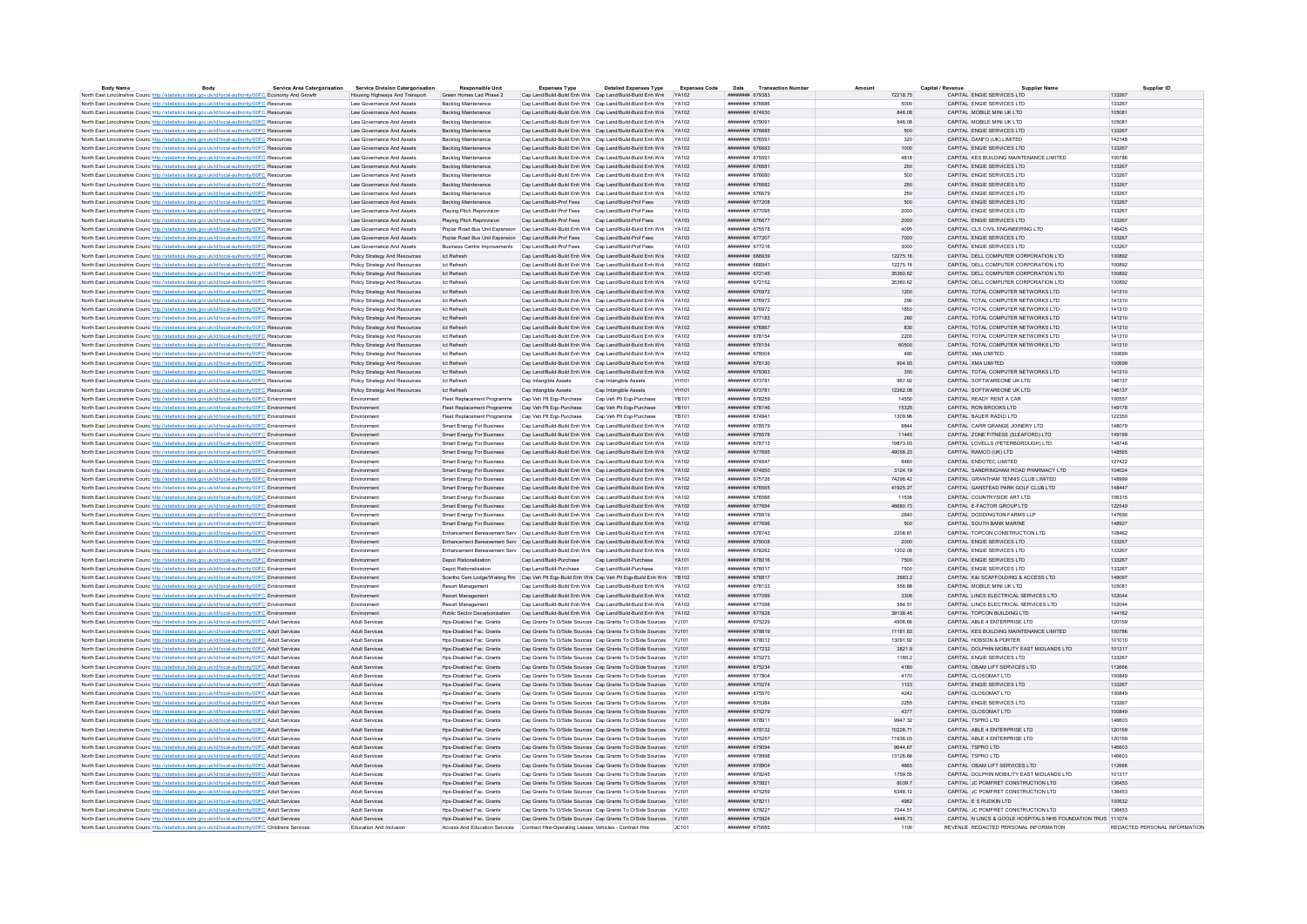| <b>Body Name</b> | Rody                                                                                                              | <b>Service Area Catergorisation</b> | Service Division Catergorisation | <b>Responsible Unit</b>                           | <b>Expenses Type</b>                                                                  | <b>Detailed Expenses Type</b> | <b>Expenses Code</b> | Date Transaction Number             | Amount  | Capital / Revenu           | <b>Supplier Name</b>                     | Supplier ID                   |
|------------------|-------------------------------------------------------------------------------------------------------------------|-------------------------------------|----------------------------------|---------------------------------------------------|---------------------------------------------------------------------------------------|-------------------------------|----------------------|-------------------------------------|---------|----------------------------|------------------------------------------|-------------------------------|
|                  | North East Lincolnshire Counc http://statistics.data.gov.uk/id/local-authority/00FC Childrens Services            |                                     | Education And Inclusion          |                                                   | Access And Education Services Contract Hire-Operating Leases Vehicles - Contract Hire |                               | IC.101               | ######## 675927                     | 692.5   | REVENUE LINKS TAXIS        |                                          | 100546                        |
|                  | North East Lincolnshire Counc http://statistics.data.gov.uk/id/local-authority/00FC Childrens Services            |                                     | Education And Inclusion          |                                                   | Access And Education Services Contract Hire-Operating Leases Vehicles - Contract Hire |                               | JC101                | ####### 675200                      | 1354.25 | <b>REVENUE LINKS TAXIS</b> |                                          | 100546                        |
|                  | North East Lincolnshire Counc http://statistics.data.gov.uk/id/local-authority/00FC Childrens Services            |                                     | Education And Inclusion          |                                                   | Access And Education Services Contract Hire-Operation Leases Vehicles - Contract Hire |                               | IC.101               | ######## 675191                     | 972     | REVENUE LINKS TAXIS        |                                          | 100546                        |
|                  | North East Lincolnshire Counc http://statistics.data.gov.uk/id/local-authority/00FC Childrens Services            |                                     | Education And Inclusion          |                                                   | Access And Education Services Contract Hire-Operating Leases Vehicles - Contract Hire |                               | LC101                | ####### 675193                      | 684     | REVENUE LINKS TAXIS        |                                          | 100546                        |
|                  | North East Lincolnshire Counc http://statistics.data.gov.uk/id/local-authority/00FC Childrens Services            |                                     | Education And Inclusion          |                                                   | Access And Education Services Contract Hire-Operating Leases Vehicles - Contract Hire |                               | JC101                | ######## 674698                     | 288.2   |                            | REVENUE GRIMSRY MINIBUSES LTD            | 121524                        |
|                  | North East Lincolnshire Council http://statistics.data.gov.uk/id/local-authority/00EC.Childrens.Services          |                                     | Education And Inclusion          |                                                   | Access And Education Services Contract Hire-Operating Leases Vehicles - Contract Hire |                               | IC.101               | нивнинин 676493                     | 265.6   |                            | REVENUE GRIMSRY MINIRUSES LTD            | 121524                        |
|                  |                                                                                                                   |                                     |                                  |                                                   |                                                                                       |                               |                      |                                     |         | REVENUE LINKS TAXIS        |                                          |                               |
|                  | North East Lincolnshire Counc http://statistics.data.gov.uk/id/local-authority/00FC Childrens Services            |                                     | Education And Inclusion          |                                                   | Access And Education Services Contract Hire-Operating Leases Vehicles - Contract Hire |                               | JC101                | ####### 678176                      | 2336    |                            |                                          | 100546                        |
|                  | North East Lincolnshire Counc http://statistics.data.gov.uk/id/local-authority/00FC Childrens Services            |                                     | <b>Education And Inclusion</b>   |                                                   | Access And Education Services Contract Hire-Operation Leases Vehicles - Contract Hire |                               | LC101                | ######## 675179                     | 656.5   | REVENUE LINKS TAXIS        |                                          | 100546                        |
|                  | North East Lincolnshire Counc http://statistics.data.gov.uk/id/local-authority/00FC Childrens Services            |                                     | Education And Inclusion          |                                                   | Access And Education Services Contract Hire-Operating Leases Vehicles - Contract Hire |                               | JC101                | ####### 675215                      | 370     |                            | REVENUE COXONS CARS LIMITED              | 100578                        |
|                  | North East Lincolnshire Counc http://statistics.data.gov.uk/id/local-authority/00FC Childrens Services            |                                     | Education And Inclusion          |                                                   | Access And Education Services Contract Hire-Operating Leases Vehicles - Contract Hire |                               | JC101                | ####### 675214                      | 380     |                            | REVENUE COXONS CARS LIMITED              | 100578                        |
|                  | North East Lincolnshire Counc http://statistics.data.gov.uk/id/local-authority/00FC Childrens Services            |                                     | Education And Inclusion          |                                                   | Access And Education Services Contract Hire-Operating Leases Vehicles - Contract Hire |                               | JC101                | ####### 678182                      | 1433.5  | <b>REVENUE LINKS TAXIS</b> |                                          | 100546                        |
|                  | North East Lincolnshire Counc http://statistics.data.gov.uk/id/local-authority/00FC Childrens Services            |                                     | Education And Inclusion          |                                                   | Access And Education Services Contract Hire-Operating Leases Vehicles - Contract Hire |                               | JC101                | ######## 678905                     | 332     |                            | REVENUE GRAYSONS SCHOOL BUSES LTD        | 147408                        |
|                  | North East Lincolnshire Counc http://statistics.data.gov.uk/id/local-authority/00FC Childrens Services            |                                     | Education And Inclusion          |                                                   | Access And Education Services Contract Hire-Operating Leases Vehicles - Contract Hire |                               | JC101                | ####### 675188                      | 956.8   | REVENUE LINKS TAXIS        |                                          | 100546                        |
|                  |                                                                                                                   |                                     | Education And Inclusion          |                                                   |                                                                                       |                               | JC101                | ####### 675183                      | 494     | REVENUE LINKS TAXIS        |                                          | 100546                        |
|                  | North East Lincolnshire Counc. http://statistics.data.gov.uk/id/local-authority/00FC Childrens Services           |                                     |                                  |                                                   | Access And Education Services Contract Hire-Operating Leases Vehicles - Contract Hire |                               |                      |                                     |         |                            |                                          |                               |
|                  | North East Lincolnshire Counc http://statistics.data.gov.uk/id/local-authority/00FC Childrens Services            |                                     | <b>Education And Inclusion</b>   | Access And Education Services Private Contractors |                                                                                       | Concessionary Fares           | PH104                | ######## 678179                     | 3473.5  |                            | REVENUE STAGECOACH SERVICES              | 101404                        |
|                  | North East Lincolnshire Counc http://statistics.data.gov.uk/id/local-authority/00FC Childrens Services            |                                     | Education And Inclusion          | Access And Education Services Private Contractors |                                                                                       | Concessionary Fares           | PH104                | ####### 678180                      | 394     |                            | REVENUE STAGECOACH SERVICES              | 101404                        |
|                  | North East Lincolnshire Counc http://statistics.data.gov.uk/id/local-authority/00FC Childrens Services            |                                     | Education And Inclusion          |                                                   | Access And Education Services Contract Hire-Operating Leases Vehicles - Contract Hire |                               | JC101                | ######## 675203                     | 1173.35 | REVENUE LINKS TAXIS        |                                          | 100546                        |
|                  | North East Lincolnshire Counc http://statistics.data.gov.uk/id/local-authority/00FC Childrens Services            |                                     | Education And Inclusion          |                                                   | Access And Education Services Contract Hire-Operating Leases Vehicles - Contract Hire |                               | JC101                | ####### 675204                      | 1178    | REVENUE LINKS TAXIS        |                                          | 100546                        |
|                  | North East Lincolnshire Counc http://statistics.data.gov.uk/id/local-authority/00FC Childrens Services            |                                     | Education And Inclusion          |                                                   | Access And Education Services Contract Hire-Operating Leases Vehicles - Contract Hire |                               | JC101                | ####### 675195                      | 1102    | <b>REVENUE LINKS TAXIS</b> |                                          | 100546                        |
|                  | North East Lincolnshire Council http://statistics.data.gov.uk/id/local-authority/00EC.Childrens.Services          |                                     | Education And Inclusion          |                                                   | Access And Education Services Contract Hire-Operating Leases Vehicles - Contract Hire |                               | IC.101               | ######## 675612                     | 3135    | REVENUE AMVALE LIMITED     |                                          | 101030                        |
|                  |                                                                                                                   |                                     | Education And Inclusion          |                                                   | Access And Education Services Contract Hire-Operating Leases Vehicles - Contract Hire |                               | JC101                | ####### 675613                      | 3325    | REVENUE AMVALE LIMITED     |                                          | 101030                        |
|                  | North East Lincolnshire Counc http://statistics.data.gov.uk/id/local-authority/00FC Childrens Services            |                                     |                                  |                                                   |                                                                                       |                               |                      |                                     |         |                            |                                          |                               |
|                  | North East Lincolnshire Counc http://statistics.data.gov.uk/id/local-authority/00FC Childrens Services            |                                     | Education And Inclusion          |                                                   | Access And Education Services Contract Hire-Operation Leases Vehicles - Contract Hire |                               | IC.101               | <b><i>HUBBHHHH 675614</i></b>       | 3135    | REVENUE AMVALE LIMITED     |                                          | 101030                        |
|                  | North East Lincolnshire Counc http://statistics.data.gov.uk/id/local-authority/00FC Childrens Services            |                                     | Education And Inclusion          |                                                   | Access And Education Services Contract Hire-Operating Leases Vehicles - Contract Hire |                               | LC101                | ####### 675615                      | 2945    | REVENUE AMVALE LIMITED     |                                          | 101030                        |
|                  | North East Lincolnshire Counc. http://statistics.data.gov.uk/id/local-authority/00FC Childrens Services           |                                     | Education And Inclusion          |                                                   | Access And Education Services Contract Hire-Operating Leases Vehicles - Contract Hire |                               | JC101                | ####### 675611                      | 2185    |                            | REVENUE AMVALE MEDICAL TRANSPORT LTD     | 130777                        |
|                  | North East Lincolnshire Counc http://statistics.data.gov.uk/id/local-authority/00FC Childrens Services            |                                     | Education And Inclusion          |                                                   | Access And Education Services Contract Hire-Operating Leases Vehicles - Contract Hire |                               | JC101                | ####### 675616                      | 3610    | REVENUE AMVALE LIMITED     |                                          | 101030                        |
|                  | North East Lincolnshire Counc http://statistics.data.gov.uk/id/local-authority/00FC Childrens Services            |                                     | Education And Inclusion          |                                                   | Access And Education Services Contract Hire-Operating Leases Vehicles - Contract Hire |                               | JC101                | ######## 675194                     | 1102    | <b>REVENUE LINKS TAXIS</b> |                                          | 100546                        |
|                  | North East Lincolnshire Counc http://statistics.data.gov.uk/id/local-authority/00FC Childrens Services            |                                     | Education And Inclusion          |                                                   | Access And Education Services Contract Hire-Operating Leases Vehicles - Contract Hire |                               | JC101                | ######## 675211                     | 532     |                            | REVENUE COXONS CARS LIMITED              | 100578                        |
|                  |                                                                                                                   |                                     |                                  |                                                   |                                                                                       |                               |                      |                                     |         |                            |                                          |                               |
|                  | North East Lincolnshire Counc http://statistics.data.gov.uk/id/local-authority/00FC Childrens Services            |                                     | Education And Inclusion          |                                                   | Access And Education Services Contract Hire-Operating Leases Vehicles - Contract Hire |                               | JC101                | ####### 677806                      | 608     |                            | REVENUE SMT (LINCS) ENTERPRISES LTD      | 141297                        |
|                  | North East Lincolnshire Counc http://statistics.data.gov.uk/id/local-authority/00FC Childrens Services            |                                     | Education And Inclusion          |                                                   | Access And Education Services Contract Hire-Operating Leases Vehicles - Contract Hire |                               | JC101                | ######## 677813                     | 494     |                            | REVENUE SMT (LINCS) ENTERPRISES LTD      | 141297                        |
|                  | North East Lincolnshire Counc http://statistics.data.gov.uk/id/local-authority/00FC Childrens Services            |                                     | Education And Inclusion          |                                                   | Access And Education Services Contract Hire-Operating Leases Vehicles - Contract Hire |                               | JC101                | ######## 677800                     | 731.5   |                            | REVENUE SMT (LINCS) ENTERPRISES LTD      | 141297                        |
|                  | North East Lincolnshire Counc. http://statistics.data.gov.uk/id/local-authority/00FC Childrens Services           |                                     | Education And Inclusion          |                                                   | Access And Education Services Contract Hire-Operating Leases Vehicles - Contract Hire |                               | JC101                | ######## 677803                     | 1072    |                            | REVENUE SMT (LINCS) ENTERPRISES LTD      | 141297                        |
|                  | North East Lincolnshire Counc http://statistics.data.gov.uk/id/local-authority/00FC Childrens Services            |                                     | Education And Inclusion          |                                                   | Access And Education Services Contract Hire-Operating Leases Vehicles - Contract Hire |                               | JC101                | ####### 677805                      | 1027.9  |                            | REVENUE SMT (LINCS) ENTERPRISES LTD      | 141297                        |
|                  | North East Lincolnshire Counc http://statistics.data.gov.uk/id/local-authority/00FC Childrens Services            |                                     | Education And Inclusion          |                                                   | Access And Education Services Contract Hire-Operating Leases Vehicles - Contract Hire |                               | JC101                | ####### 674942                      | 744     | REVENUE DRS TAXI SERVICE   |                                          | 141083                        |
|                  |                                                                                                                   |                                     | Education And Inclusion          |                                                   | Access And Education Services Contract Hire-Operating Leases Vehicles - Contract Hire |                               | LC101                | ######## 677802                     | 760     |                            | REVENUE SMT (LINCS) ENTERPRISES LTD.     | 141297                        |
|                  | North East Lincolnshire Counc http://statistics.data.gov.uk/id/local-authority/00FC Childrens Services            |                                     |                                  |                                                   |                                                                                       |                               |                      |                                     |         |                            |                                          |                               |
|                  | North East Lincolnshire Counc http://statistics.data.gov.uk/id/local-authority/00FC Childrens Services            |                                     | Education And Inclusion          |                                                   | Access And Education Services Contract Hire-Operating Leases Vehicles - Contract Hire |                               | JC101                | ######## 677796                     | 551     |                            | REVENUE SMT (LINCS) ENTERPRISES LTD      | 141297                        |
|                  | North East Lincolnshire Counc http://statistics.data.gov.uk/id/local-authority/00FC Childrens Services            |                                     | Education And Inclusion          |                                                   | Access And Education Services Contract Hire-Operating Leases Vehicles - Contract Hire |                               | JC101                | ######## 677798                     | 551     |                            | REVENUE SMT (UNCS) ENTERPRISES LTD.      | 141297                        |
|                  | North East Lincolnshire Counc http://statistics.data.gov.uk/id/local-authority/00FC Childrens Services            |                                     | Education And Inclusion          |                                                   | Access And Education Services Contract Hire-Operating Leases Vehicles - Contract Hire |                               | JC101                | ######## 678092                     | 829.35  |                            | REVENUE SMT (LINCS) ENTERPRISES LTD      | 141297                        |
|                  | North East Lincolnshire Counc http://statistics.data.gov.uk/id/local-authority/00FC Childrens Services            |                                     | Education And Inclusion          |                                                   | Access And Education Services Contract Hire-Operating Leases Vehicles - Contract Hire |                               | JC101                | ######## 675606                     | 2261    |                            | REVENUE AMVALE MEDICAL TRANSPORT LTD     | 130777                        |
|                  | North East Lincolnshire Council http://statistics.data.gov.uk/id/local-authority/00EC Childrens Services          |                                     | Education And Inclusion          |                                                   | Access And Education Services Contract Hire-Operating Leases Vehicles - Contract Hire |                               | LC101                | ######## 675935                     | 1293.6  | REVENUE LINKS TAXIS        |                                          | 100546                        |
|                  | North East Lincolnshire Counc http://statistics.data.gov.uk/id/local-authority/00FC Childrens Services            |                                     | Education And Inclusion          |                                                   | Access And Education Services Contract Hire-Operating Leases Vehicles - Contract Hire |                               | JC101                | ####### 675601                      | 1848    |                            | REVENUE AMVALE MEDICAL TRANSPORT LTD     | 130777                        |
|                  | North East Lincolnshire Counc http://statistics.data.gov.uk/id/local-authority/00FC Childrens Services            |                                     | Education And Inclusion          |                                                   | Access And Education Services Contract Hire-Operation Leases Vehicles - Contract Hire |                               | IC.101               | <b><i><u>HUBHHHH</u></i></b> 675603 | 2451    |                            | REVENUE AMVALE MEDICAL TRANSPORT LTD.    | 130777                        |
|                  |                                                                                                                   |                                     |                                  |                                                   |                                                                                       |                               |                      |                                     |         |                            |                                          |                               |
|                  | North East Lincolnshire Counc http://statistics.data.gov.uk/id/local-authority/00FC Childrens Services            |                                     | Education And Inclusion          |                                                   | Access And Education Services Contract Hire-Operating Leases Vehicles - Contract Hire |                               | JC101                | ####### 675602                      | 5700    |                            | REVENUE AMVALE MEDICAL TRANSPORT LTD     | 130777                        |
|                  | North East Lincolnshire Counc http://statistics.data.gov.uk/id/local-authority/00FC Childrens Services            |                                     | Education And Inclusion          |                                                   | Access And Education Services Contract Hire-Operating Leases Vehicles - Contract Hire |                               | JC101                | ######## 675607                     | 3686    |                            | REVENUE AMVALE MEDICAL TRANSPORT LTD     | 130777                        |
|                  | North East Lincolnshire Counc http://statistics.data.gov.uk/id/local-authority/00FC Childrens Services            |                                     | Education And Inclusion          |                                                   | Access And Education Services Contract Hire-Operating Leases Vehicles - Contract Hire |                               | JC101                | ######## 675609                     | 4085    |                            | REVENUE AMVALE MEDICAL TRANSPORT LTD     | 130777                        |
|                  | North East Lincolnshire Counc http://statistics.data.gov.uk/id/local-authority/00FC Childrens Services            |                                     | Education And Inclusion          |                                                   | Access And Education Services Contract Hire-Operating Leases Vehicles - Contract Hire |                               | JC101                | ####### 675610                      | 2261    |                            | REVENUE AMVALE MEDICAL TRANSPORT LTD     | 130777                        |
|                  | North East Lincolnshire Counc http://statistics.data.gov.uk/id/local-authority/00FC Childrens Services            |                                     | Education And Inclusion          |                                                   | Access And Education Services Contract Hire-Operating Leases Vehicles - Contract Hire |                               | JC101                | ######## 675608                     | 4123    |                            | REVENUE AMVALE MEDICAL TRANSPORT LTD     | 130777                        |
|                  | North East Lincolnshire Counc http://statistics.data.gov.uk/id/local-authority/00FC Childrens Services            |                                     | Education And Inclusion          |                                                   | Access And Education Services Contract Hire-Operating Leases Vehicles - Contract Hire |                               | JC101                | ####### 675680                      | 1900    |                            | REVENUE REDACTED PERSONAL INFORMATION    | REDACTED PERSONAL INFORMATION |
|                  | North East Lincolnshire Counc http://statistics.data.gov.uk/id/local-authority/00FC Childrens Services            |                                     | <b>Education And Inclusion</b>   |                                                   | Access And Education Services Contract Hire-Operating Leases Vehicles - Contract Hire |                               | JC101                | ######## 678987                     | 550     |                            | REVENUE REDACTED PERSONAL INFORMATION    | REDACTED PERSONAL INFORMATION |
|                  | North East Lincolnshire Counc http://statistics.data.gov.uk/id/local-authority/00FC Childrens Services            |                                     | Education And Inclusion          |                                                   | Access And Education Services Contract Hire-Operating Leases Vehicles - Contract Hire |                               | JC101                | ####### 675294                      | 468     |                            | REVENUE AA RADIO CARS LTD                | 101222                        |
|                  |                                                                                                                   |                                     |                                  |                                                   |                                                                                       |                               |                      |                                     |         |                            |                                          |                               |
|                  | North East Lincolnshire Counc http://statistics.data.gov.uk/id/local-authority/00FC Childrens Services            |                                     | Education And Inclusion          |                                                   | Access And Education Services Contract Hire-Operating Leases Vehicles - Contract Hire |                               | JC101                | ######## 675314                     | 752     | REVENUE AA RADIO CARS LTD  |                                          | 101222                        |
|                  | North East Lincolnshire Counc http://statistics.data.gov.uk/id/local-authority/00FC Childrens Services            |                                     | Education And Inclusion          |                                                   | Access And Education Services Contract Hire-Operating Leases Vehicles - Contract Hire |                               | JC101                | ####### 675711                      | 752     | REVENUE AA RADIO CARS LTD  |                                          | 101222                        |
|                  | North East Lincolnshire Counc http://statistics.data.gov.uk/id/local-authority/00FC Childrens Services            |                                     | Education And Inclusion          |                                                   | Access And Education Services Contract Hire-Operating Leases Vehicles - Contract Hire |                               | JC101                | ######## 675293                     | 620.4   | REVENUE AA RADIO CARS LTD  |                                          | 101222                        |
|                  | North East Lincolnshire Counc http://statistics.data.gov.uk/id/local-authority/00FC Childrens Services            |                                     | <b>Education And Inclusion</b>   |                                                   | Access And Education Services Contract Hire-Operating Leases Vehicles - Contract Hire |                               | IC.101               | ######## 675925                     | 1140    | REVENUE FON A CAR LTD      |                                          | 140517                        |
|                  | North East Lincolnshire Counc http://statistics.data.gov.uk/id/local-authority/00FC Childrens Services            |                                     | Education And Inclusion          |                                                   | Access And Education Services Contract Hire-Operating Leases Vehicles - Contract Hire |                               | JC101                | ######## 67779                      | 912     |                            | REVENUE SMT (LINCS) ENTERPRISES LTD      | 141297                        |
|                  | North East Lincolnshire Counc http://statistics.data.gov.uk/id/local-authority/00FC Childrens Services            |                                     | Education And Inclusion          |                                                   | Access And Education Services Contract Hire-Operation Leases Vehicles - Contract Hire |                               | IC.101               | ######## 677810                     | 912     |                            | REVENUE SMT (UNCS) ENTERPRISES LTD.      | 141297                        |
|                  | North East Lincolnshire Counc http://statistics.data.gov.uk/id/local-authority/00FC Childrens Services            |                                     | Education And Inclusion          |                                                   | Access And Education Services Contract Hire-Operating Leases Vehicles - Contract Hire |                               | JC101                | ####### 677812                      | 1102    |                            | REVENUE SMT (LINCS) ENTERPRISES LTD      | 141297                        |
|                  |                                                                                                                   |                                     | Education And Inclusion          |                                                   |                                                                                       |                               |                      | ####### 678243                      |         |                            | REVENUE SMT (LINCS) ENTERPRISES LTD      | 141297                        |
|                  | North East Lincolnshire Counc. http://statistics.data.gov.uk/id/local-authority/00FC Childrens Services           |                                     |                                  |                                                   | Access And Education Services Contract Hire-Operating Leases Vehicles - Contract Hire |                               | JC101                |                                     | 380     |                            |                                          |                               |
|                  | North East Lincolnshire Counc http://statistics.data.gov.uk/id/local-authority/00FC Childrens Services            |                                     | Education And Inclusion          |                                                   | Access And Education Services Contract Hire-Operating Leases Vehicles - Contract Hire |                               | JC101                | ######## 677809                     | 330     |                            | REVENUE SMT (LINCS) ENTERPRISES LTD      | 141297                        |
|                  | North East Lincolnshire Counc http://statistics.data.gov.uk/id/local-authority/00FC Childrens Services            |                                     | Education And Inclusio           |                                                   | Access And Education Services Contract Hire-Operating Leases Vehicles - Contract Hire |                               | JC101                | ####### 675672                      | 1482    |                            | REVENUE MINICABS CLEETHORPES (LINCS) LTD | 102124                        |
|                  | North East Lincolnshire Counc http://statistics.data.gov.uk/id/local-authority/00FC Childrens Services            |                                     | Education And Inclusion          |                                                   | Access And Education Services Contract Hire-Operating Leases Vehicles - Contract Hire |                               | JC101                | ######## 675679                     | 1235    |                            | REVENUE MINICABS CLEETHORPES (LINCS) LTD | 102124                        |
|                  | North East Lincolnshire Counc http://statistics.data.gov.uk/id/local-authority/00FC Childrens Services            |                                     | Education And Inclusion          |                                                   | Access And Education Services Contract Hire-Operating Leases Vehicles - Contract Hire |                               | JC101                | ####### 675667                      | 1117.2  |                            | REVENUE MINICABS CLEETHORPES (LINCS) LTD | 102124                        |
|                  | North East Lincolnshire Counc http://statistics.data.gov.uk/id/local-authority/00FC Childrens Services            |                                     | Education And Inclusion          |                                                   | Access And Education Services Contract Hire-Operating Leases Vehicles - Contract Hire |                               | JC101                | ######## 675677                     | 1520    |                            | REVENUE MINICABS CLEETHORPES (LINCS) LTD | 102124                        |
|                  | North East Lincolnshire Counc http://statistics.data.gov.uk/id/local-authority/00FC Childrens Services            |                                     | Education And Inclusion          |                                                   | Access And Education Services Contract Hire-Operating Leases Vehicles - Contract Hire |                               | JC101                | ####### 675665                      | 1140    |                            | REVENUE MINICABS CLEETHORPES (LINCS) LTD | 102124                        |
|                  | North East Lincolnshire Counc http://statistics.data.gov.uk/id/local-authority/00FC Childrens Services            |                                     | Education And Inclusion          |                                                   | Access And Education Services Contract Hire-Operating Leases Vehicles - Contract Hire |                               | JC101                | ####### 675666                      | 1045    |                            | REVENUE MINICABS CLEETHORPES (LINCS) LTD | 102124                        |
|                  | North East Lincolnshire Counc http://statistics.data.gov.uk/id/local-authority/00FC Childrens Services            |                                     | Education And Inclusion          |                                                   | Access And Education Services Contract Hire-Operating Leases Vehicles - Contract Hire |                               | JC101                | ######## 675670                     | 1082.9  |                            | REVENUE MINICABS CLEETHORPES (LINCS) LTD | 102124                        |
|                  |                                                                                                                   |                                     |                                  |                                                   |                                                                                       |                               |                      |                                     |         |                            |                                          |                               |
|                  | North East Lincolnshire Counc http://statistics.data.gov.uk/id/local-authority/00FC Childrens Services            |                                     | Education And Inclusion          |                                                   | Access And Education Services Contract Hire-Operating Leases Vehicles - Contract Hire |                               | JC101                | ####### 675187                      | 1696.5  | REVENUE LINKS TAXIS        |                                          | 100546                        |
|                  | North East Lincolnshire Counc http://statistics.data.gov.uk/id/local-authority/00FC Childrens Services            |                                     | Education And Inclusion          |                                                   | Access And Education Services Contract Hire-Operating Leases Vehicles - Contract Hire |                               | LC101                | <b><i>HUBBHHH</i></b> 678177        | 1425    | REVENUE LINKS TAXIS        |                                          | 100546                        |
|                  | North East Lincolnshire Counc http://statistics.data.gov.uk/id/local-authority/00FC Childrens Services            |                                     | Education And Inclusion          |                                                   | Access And Education Services Contract Hire-Operating Leases Vehicles - Contract Hire |                               | JC101                | ######## 675202                     | 608     | <b>REVENUE LINKS TAXIS</b> |                                          | 100546                        |
|                  | North East Lincolnshire Counc http://statistics.data.gov.uk/id/local-authority/00FC Childrens Services            |                                     | <b>Education And Inclusion</b>   |                                                   | Access And Education Services Contract Hire-Operating Leases Vehicles - Contract Hire |                               | JC101                | ######## 675199                     | 760     | REVENUE LINKS TAXIS        |                                          | 100546                        |
|                  | North East Lincolnshire Counc http://statistics.data.gov.uk/id/local-authority/00FC Childrens Services            |                                     | Education And Inclusion          |                                                   | Access And Education Services Contract Hire-Operating Leases Vehicles - Contract Hire |                               | JC101                | ######## 675185                     | 893     | REVENUE LINKS TAXIS        |                                          | 100546                        |
|                  | North East Lincolnshire Counc http://statistics.data.gov.uk/id/local-authority/00FC Childrens Services            |                                     | Education And Inclusion          |                                                   | Access And Education Services Contract Hire-Operating Leases Vehicles - Contract Hire |                               | JC101                | ######## 675720                     | 1522    | REVENUE LINKS TAXIS        |                                          | 100546                        |
|                  | North East Lincolnshire Counc http://statistics.data.gov.uk/id/local-authority/00EC Childrens Services            |                                     | <b>Education And Inclusion</b>   |                                                   | Access And Education Services Contract Hire-Operating Leases Vehicles - Contract Hire |                               | IC.101               | <b><i>HUBBHHHH</i></b> 675184       | 1332    | <b>REVENUE LINKS TAXIS</b> |                                          | 100546                        |
|                  |                                                                                                                   |                                     |                                  |                                                   |                                                                                       |                               |                      |                                     |         |                            |                                          |                               |
|                  | North East Lincolnshire Counc http://statistics.data.gov.uk/id/local-authority/00FC Childrens Services            |                                     | Education And Inclusion          |                                                   | Access And Education Services Contract Hire-Operating Leases Vehicles - Contract Hire |                               | JC101                | ####### 675178                      | 608     | REVENUE LINKS TAXIS        |                                          | 100546                        |
|                  | North East Lincolnshire Counc http://statistics.data.gov.uk/id/local-authority/00FC Childrens Services            |                                     | Education And Inclusion          |                                                   | Access And Education Services Contract Hire-Operation Leases Vehicles - Contract Hire |                               | IC.101               | <b><i><u>HHHHHHH</u></i></b> 675177 | 855     | REVENUE LINKS TAXIS        |                                          | 100546                        |
|                  | North East Lincolnshire Counc http://statistics.data.gov.uk/id/local-authority/00FC Childrens Services            |                                     | Education And Inclusion          |                                                   | Access And Education Services Contract Hire-Operating Leases Vehicles - Contract Hire |                               | JC101                | ####### 675181                      | 760     | <b>REVENUE LINKS TAXIS</b> |                                          | 100546                        |
|                  | North East Lincolnshire Counc http://statistics.data.gov.uk/id/local-authority/00FC Childrens Services            |                                     | Education And Inclusion          |                                                   | Access And Education Services Contract Hire-Operating Leases Vehicles - Contract Hire |                               | JC101                | ####### 675931                      | 841.5   | <b>REVENUE LINKS TAXIS</b> |                                          | 100546                        |
|                  | North East Lincolnshire Counc http://statistics.data.gov.uk/id/local-authority/00FC Childrens Services            |                                     | Education And Inclusion          |                                                   | Access And Education Services Contract Hire-Operating Leases Vehicles - Contract Hire |                               | JC101                | ####### 675201                      | 769.65  | REVENUE LINKS TAXIS        |                                          | 100546                        |
|                  | North East Lincolnshire Counc http://statistics.data.gov.uk/id/local-authority/00FC Childrens Services            |                                     | Education And Inclusion          |                                                   | Access And Education Services Contract Hire-Operating Leases Vehicles - Contract Hire |                               | JC101                | ####### 675231                      | 940.5   | <b>REVENUE LINKS TAXIS</b> |                                          | 100546                        |
|                  | North East Lincolnshire Counc http://statistics.data.gov.uk/id/local-authority/00FC Childrens Services            |                                     | Education And Inclusion          |                                                   | Access And Education Services Contract Hire-Operating Leases Vehicles - Contract Hire |                               | JC101                | ######## 675180                     | 956.8   | REVENUE LINKS TAXIS        |                                          | 100546                        |
|                  |                                                                                                                   |                                     | Education And Inclusion          |                                                   |                                                                                       |                               | JC101                | ####### 675186                      | 1178.7  | <b>REVENUE LINKS TAXIS</b> |                                          | 100546                        |
|                  | North East Lincolnshire Counc <sup>http://statistics.data.gov.uk/id/local-authority/00FC Childrens Services</sup> |                                     |                                  |                                                   | Access And Education Services Contract Hire-Operating Leases Vehicles - Contract Hire |                               |                      |                                     |         |                            |                                          |                               |
|                  | North East Lincolnshire Counc http://statistics.data.gov.uk/id/local-authority/00FC Childrens Services            |                                     | <b>Education And Inclusion</b>   |                                                   | Access And Education Services Contract Hire-Operating Leases Vehicles - Contract Hire |                               | LC101                | ######## 675932                     | 1136 15 | REVENUE LINKS TAXIS        |                                          | 100546                        |
|                  | North East Lincolnshire Counc http://statistics.data.gov.uk/id/local-authority/00FC Childrens Services            |                                     | Education And Inclusion          |                                                   | Access And Education Services Contract Hire-Operating Leases Vehicles - Contract Hire |                               | JC101                | ####### 675370                      | 760     | REVENUE LINKS TAXIS        |                                          | 100546                        |
|                  | North East Lincolnshire Counc http://statistics.data.gov.uk/id/local-authority/00FC Childrens Services            |                                     | Education And Inclusion          |                                                   | Access And Education Services Contract Hire-Operating Leases Vehicles - Contract Hire |                               | JC101                | ######## 675179                     | 656.5   | <b>REVENUE LINKS TAXIS</b> |                                          | 100546                        |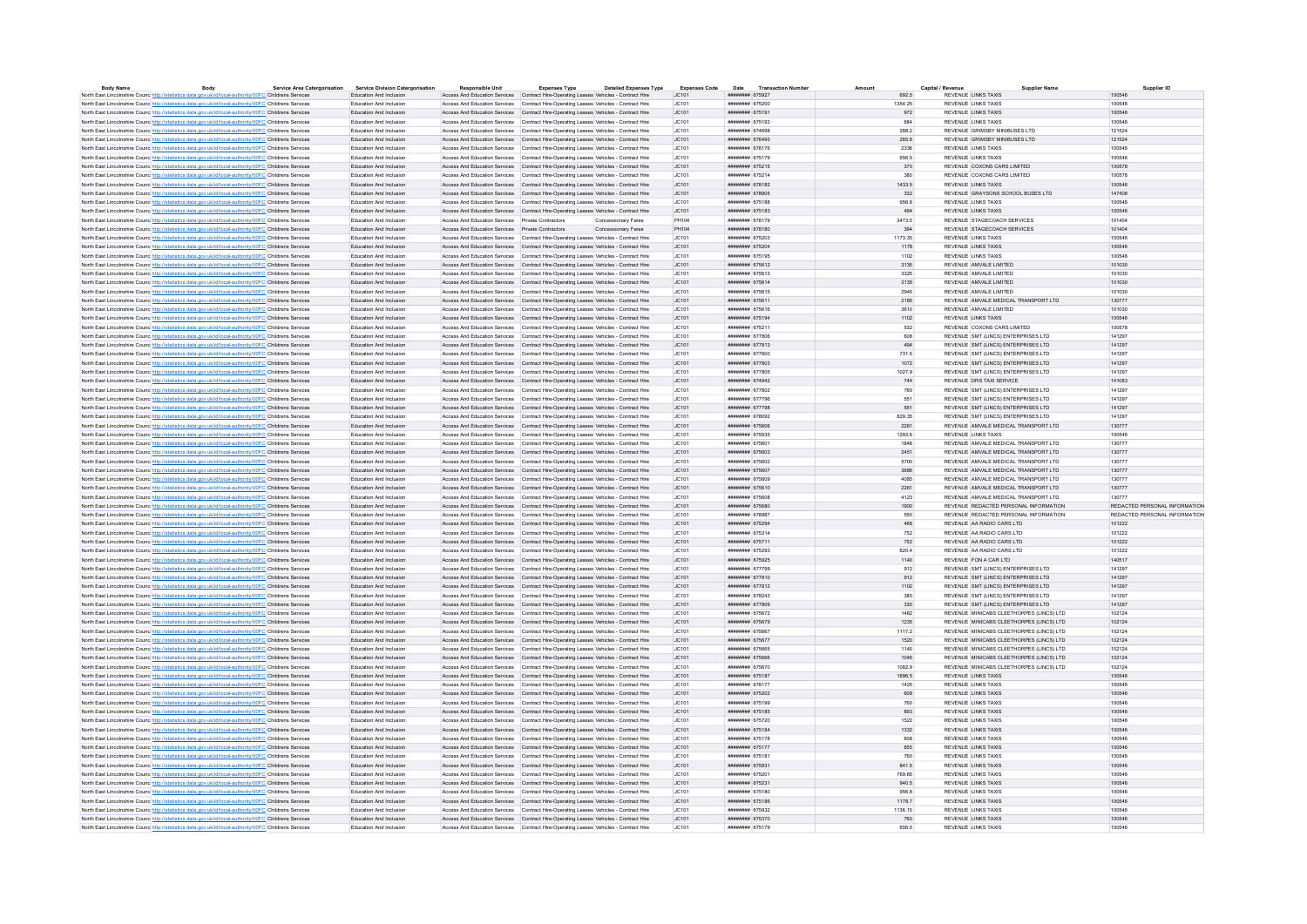| <b>Body Name</b> | Body                                                                                                              | <b>Service Area Catergorisation</b> | <b>Service Division Catergorisation</b> | <b>Responsible Unit</b>                                                               | <b>Expenses Type</b>        | <b>Detailed Expenses Type</b> | <b>Expenses Code</b> | Date Transaction Numbe             |                 | Capital / Revenu |                                     | <b>Supplier Name</b>                            | Supplier ID                   |
|------------------|-------------------------------------------------------------------------------------------------------------------|-------------------------------------|-----------------------------------------|---------------------------------------------------------------------------------------|-----------------------------|-------------------------------|----------------------|------------------------------------|-----------------|------------------|-------------------------------------|-------------------------------------------------|-------------------------------|
|                  | North East Lincolnshire Counc http://statistics.data.gov.uk/id/local-authority/00FC Childrens Services            |                                     | Education And Inclusion                 | Access And Education Services Contract Hire-Operating Leases Vehicles - Contract Hire |                             |                               | JC101                | ####### 675183                     | A <sub>0A</sub> |                  | <b>REVENUE LINKS TAXIS</b>          |                                                 | 100546                        |
|                  | North East Lincolnshire Counc http://statistics.data.gov.uk/id/local-authority/00FC Childrens Services            |                                     | Education And Inclusion                 | Access And Education Services Contract Hire-Operating Leases Vehicles - Contract Hire |                             |                               | JC101                | ######## 675371                    | 703             |                  | <b>REVENUE LINKS TAXIS</b>          |                                                 | 100546                        |
|                  | North East Lincolnshire Counc http://statistics.data.gov.uk/id/local-authority/00FC Childrens Services            |                                     | Education And Inclusion                 | Access And Education Services Contract Hire-Operating Leases Vehicles - Contract Hire |                             |                               | JC101                | <b><i>HABBRAH 675713</i></b>       | 3993            |                  | REVENUE LINKS TAXIS                 |                                                 | 100546                        |
|                  | North East Lincolnshire Counc. http://statistics.data.gov.uk/id/local-authority/00FC Childrens Services           |                                     | Education And Inclusion                 | Access And Education Services Contract Hire-Operation Leases Vehicles - Contract Hire |                             |                               | IC.101               | ######## 675192                    | 1093            |                  | REVENUE LINKS TAXIS                 |                                                 | 100546                        |
|                  | North East Lincolnshire Counc http://statistics.data.gov.uk/id/local-authority/00FC Childrens Services            |                                     | Education And Inclusion                 | Access And Education Services Contract Hire-Operating Leases Vehicles - Contract Hire |                             |                               | JC101                | ####### 678256                     | 1945            |                  | REVENUE F HUNT (COACH HIRE) LTD     |                                                 | 104034                        |
|                  | North East Lincolnshire Counc. http://statistics.data.gov.uk/id/local-authority/00FC Childrens Services           |                                     | Education And Inclusion                 | Access And Education Services Contract Hire-Operating Leases Vehicles - Contract Hire |                             |                               | JC101                | ######## 678257                    | 3695.5          |                  | REVENUE F HUNT (COACH HIRE) LTD     |                                                 | 104034                        |
|                  | North East Lincolnshire Counc <sup>http://statistics.data.gov.uk/id/local-authority/00FC Childrens Services</sup> |                                     | Education And Inclusion                 | Access And Education Services Contract Hire-Operating Leases Vehicles - Contract Hire |                             |                               | JC101                | ####### 675127                     | 2299            |                  | REVENUE THE BUS RUN                 |                                                 | 101522                        |
|                  | North East Lincolnshire Counc http://statistics.data.gov.uk/id/local-authority/00FC Childrens Services            |                                     | Education And Inclusion                 | Access And Education Services Contract Hire-Operating Leases Vehicles - Contract Hire |                             |                               | JC101                | ####### 678156                     | 2965            |                  | REVENUE SMT (LINCS) ENTERPRISES LTD |                                                 | 141297                        |
|                  | North East Lincolnshire Counc http://statistics.data.gov.uk/id/local-authority/00FC Childrens Services            |                                     | Education And Inclusion                 | Access And Education Services Contract Hire-Operating Leases Vehicles - Contract Hire |                             |                               | JC101                | ######## 678157                    | 3040            |                  | REVENUE SMT (LINCS) ENTERPRISES LTD |                                                 | 141297                        |
|                  | North East Lincolnshire Counc http://statistics.data.gov.uk/id/local-authority/00FC Childrens Services            |                                     | Education And Inclusion                 | Access And Education Services Contract Hire-Operating Leases Vehicles - Contract Hire |                             |                               | JC101                | ######## 675664                    | 1831.5          |                  |                                     | REVENUE MINICABS CLEETHORPES (LINCS) LTD        | 102124                        |
|                  | North East Lincolnshire Counc http://statistics.data.gov.uk/id/local-authority/00FC Childrens Services            |                                     | Education And Inclusion                 | Access And Education Services Contract Hire-Operating Leases Vehicles - Contract Hire |                             |                               | JC101                | ####### 675669                     | 2028            |                  |                                     | REVENUE MINICABS CLEETHORPES (LINCS) LTD        | 102124                        |
|                  | North East Lincolnshire Counc http://statistics.data.gov.uk/id/local-authority/00FC Childrens Services            |                                     | Education And Inclusion                 | Access And Education Services Contract Hire-Operating Leases Vehicles - Contract Hire |                             |                               | JC101                | ####### 675673                     | 520             |                  |                                     | REVENUE MINICABS CLEETHORPES (LINCS) LTD        | 102124                        |
|                  | North East Lincolnshire Counc http://statistics.data.gov.uk/id/local-authority/00FC Childrens Services            |                                     | <b>Education And Inclusion</b>          | Access And Education Services Contract Hire-Operation Leases Vehicles - Contract Hire |                             |                               | AC101                | ######## 678178                    | 2166            |                  | REVENUE LINKS TAXIS                 |                                                 | 100546                        |
|                  | North East Lincolnshire Counc http://statistics.data.gov.uk/id/local-authority/00FC Childrens Services            |                                     | Education And Inclusion                 | Access And Education Services Contract Hire-Operating Leases Vehicles - Contract Hire |                             |                               | JC101                | ######## 675714                    | 2553            |                  | <b>REVENUE LINKS TAXIS</b>          |                                                 | 100546                        |
|                  | North East Lincolnshire Counc http://statistics.data.gov.uk/id/local-authority/00FC Childrens Services            |                                     | Education And Inclusion                 | Access And Education Services Contract Hire-Operating Leases Vehicles - Contract Hire |                             |                               | JC101                | ####### 675368                     | 2367.5          |                  | REVENUE LINKS TAXIS                 |                                                 | 100546                        |
|                  | North East Lincolnshire Counc http://statistics.data.gov.uk/id/local-authority/00FC Childrens Services            |                                     | Education And Inclusion                 | Access And Education Services Contract Hire-Operating Leases Vehicles - Contract Hire |                             |                               | JC101                | ######## 675928                    | 2171.2          |                  | <b>REVENUE LINKS TAXIS</b>          |                                                 | 100546                        |
|                  | North East Lincolnshire Counc http://statistics.data.gov.uk/id/local-authority/00FC Childrens Services            |                                     | Education And Inclusion                 | Access And Education Services Contract Hire-Operating Leases Vehicles - Contract Hire |                             |                               | JC101                | ####### 67526                      | 833             |                  | <b>REVENUE LINKS TAXIS</b>          |                                                 | 100546                        |
|                  | North East Lincolnshire Counc http://statistics.data.gov.uk/id/local-authority/00FC Childrens Services            |                                     | Education And Inclusion                 | Access And Education Services Contract Hire-Operation Leases Vehicles - Contract Hire |                             |                               | IC.101               | ######## 675930                    | 1918            |                  | REVENUE LINKS TAXIS                 |                                                 | 100546                        |
|                  | North East Lincolnshire Counc http://statistics.data.gov.uk/id/local-authority/00FC Childrens Services            |                                     | Education And Inclusion                 | Access And Education Services Contract Hire-Operating Leases Vehicles - Contract Hire |                             |                               | JC101                | ####### 675175                     | 760             |                  | REVENUE COXONS CARS LIMITED         |                                                 | 100578                        |
|                  | North East Lincolnshire Counc. http://statistics.data.gov.uk/id/local-authority/00FC Childrens Services           |                                     | Education And Inclusion                 | Access And Education Services Contract Hire-Operating Leases Vehicles - Contract Hire |                             |                               | JC101                | ######## 675174                    | 610             |                  | REVENUE COXONS CARS LIMITED         |                                                 | 100578                        |
|                  | North East Lincolnshire Counc <sup>http://statistics.data.gov.uk/id/local-authority/00FC Childrens Services</sup> |                                     | Education And Inclusion                 | Access And Education Services Contract Hire-Operating Leases Vehicles - Contract Hire |                             |                               | JC101                | ####### 675410                     | 722             |                  | REVENUE COXONS CARS LIMITED         |                                                 | 100578                        |
|                  |                                                                                                                   |                                     | Education And Inclusion                 | Access And Education Services Contract Hire-Operating Leases Vehicles - Contract Hire |                             |                               | JC101                | ####### 675594                     | 1260            |                  | REVENUE COXONS CARS LIMITED         |                                                 | 100578                        |
|                  | North East Lincolnshire Counc http://statistics.data.gov.uk/id/local-authority/00FC Childrens Services            |                                     |                                         |                                                                                       |                             |                               |                      | ####### 675298                     | 408             |                  | REVENUE COXONS CARS LIMITED         |                                                 | 100578                        |
|                  | North East Lincolnshire Counc http://statistics.data.gov.uk/id/local-authority/00FC Childrens Services            |                                     | Education And Inclusion                 | Access And Education Services Contract Hire-Operating Leases Vehicles - Contract Hire |                             |                               | JC101                |                                    |                 |                  |                                     |                                                 | 100578                        |
|                  | North East Lincolnshire Counc http://statistics.data.gov.uk/id/local-authority/00FC Childrens Services            |                                     | Education And Inclusion                 | Access And Education Services Contract Hire-Operating Leases Vehicles - Contract Hire |                             |                               | JC101                | ######## 675297                    | 384             |                  | REVENUE COXONS CARS LIMITED         |                                                 |                               |
|                  | North East Lincolnshire Counc http://statistics.data.gov.uk/id/local-authority/00FC Childrens Services            |                                     | <b>Education And Inclusion</b>          | Access And Education Services Contract Hire-Operating Leases Vehicles - Contract Hire |                             |                               | LC101                | <b>инвинин</b> 678741              | 1520            |                  | REVENUE DJ TAXIS SCUNTHORPE LIMITED |                                                 | 144612                        |
|                  | North East Lincolnshire Counc http://statistics.data.gov.uk/id/local-authority/00FC Childrens Services            |                                     | Education And Inclusion                 | Access And Education Services Contract Hire-Operating Leases Vehicles - Contract Hire |                             |                               | JC101                | ####### 676544                     | 475             |                  | REVENUE FON A CAR LTD               |                                                 | 140517                        |
|                  | North East Lincolnshire Counc http://statistics.data.gov.uk/id/local-authority/00FC Childrens Services            |                                     | <b>Education And Inclusion</b>          | Access And Education Services Contract Hire-Operating Leases Vehicles - Contract Hire |                             |                               | JC101                | <b>инвинин</b> 677727              | 1033.6          |                  | REVENUE SMT (LINCS) ENTERPRISES LTD |                                                 | 141297                        |
|                  | North East Lincolnshire Counc http://statistics.data.gov.uk/id/local-authority/00FC Childrens Services            |                                     | Education And Inclusion                 | Access And Education Services Contract Hire-Operating Leases Vehicles - Contract Hire |                             |                               | JC101                | ######## 675189                    | 1862            |                  | REVENUE LINKS TAXIS                 |                                                 | 100546                        |
|                  | North East Lincolnshire Counc http://statistics.data.gov.uk/id/local-authority/00FC Childrens Services            |                                     | Education And Inclusion                 | Access And Education Services Contract Hire-Operating Leases Vehicles - Contract Hire |                             |                               | JC101                | ####### 678019                     | 820             |                  | REVENUE AMVALE LIMITED              |                                                 | 101030                        |
|                  | North East Lincolnshire Counc http://statistics.data.gov.uk/id/local-authority/00FC Childrens Services            |                                     | Education And Inclusion                 | Access And Education Services Contract Hire-Operating Leases Vehicles - Contract Hire |                             |                               | JC101                | ####### 678020                     | 820             |                  | REVENUE AMVALE LIMITED              |                                                 | 101030                        |
|                  | North East Lincolnshire Counc http://statistics.data.gov.uk/id/local-authority/00FC Childrens Services            |                                     | Education And Inclusion                 | Access And Education Services Contract Hire-Operating Leases Vehicles - Contract Hire |                             |                               | JC101                | ####### 675926                     | 1700            |                  | REVENUE FON A CAR LTD               |                                                 | 140517                        |
|                  | North East Lincolnshire Counc. http://statistics.data.gov.uk/id/local-authority/00FC Childrens Services           |                                     | <b>Education And Inclusion</b>          | Access And Education Services Contract Hire-Operation Leases Vehicles - Contract Hire |                             |                               | LC101                | ######## 675197                    | 1877.5          |                  | REVENUE LINKS TAXIS                 |                                                 | 100546                        |
|                  | North East Lincolnshire Counc http://statistics.data.gov.uk/id/local-authority/00FC Childrens Services            |                                     | Education And Inclusion                 | Access And Education Services Contract Hire-Operating Leases Vehicles - Contract Hire |                             |                               | JC101                | ######## 675934                    | 651.87          |                  | REVENUE LINKS TAXIS                 |                                                 | 100546                        |
|                  | North East Lincolnshire Counc http://statistics.data.gov.uk/id/local-authority/00FC Childrens Services            |                                     | Education And Inclusion                 | Access And Education Services Contract Hire-Operating Leases Vehicles - Contract Hire |                             |                               | JC101                | ######## 677797                    | 1235            |                  | REVENUE SMT (LINCS) ENTERPRISES LTD |                                                 | 141207                        |
|                  | North East Lincolnshire Counc http://statistics.data.gov.uk/id/local-authority/00FC Childrens Services            |                                     | Education And Inclusion                 | Access And Education Services Contract Hire-Operating Leases Vehicles - Contract Hire |                             |                               | JC101                | ####### 675198                     | 970             |                  | <b>REVENUE LINKS TAXIS</b>          |                                                 | 100546                        |
|                  | North East Lincolnshire Counc http://statistics.data.gov.uk/id/local-authority/00FC Childrens Services            |                                     | Education And Inclusion                 | Access And Education Services Contract Hire-Operating Leases Vehicles - Contract Hire |                             |                               | JC101                | ####### 675375                     | 570             |                  | <b>REVENUE LINKS TAXIS</b>          |                                                 | 100546                        |
|                  | North East Lincolnshire Counc http://statistics.data.gov.uk/id/local-authority/00FC Childrens Services            |                                     | Education And Inclusion                 | Access And Education Services Contract Hire-Operating Leases Vehicles - Contract Hire |                             |                               | JC101                | ######## 675176                    | 666             |                  | REVENUE COXONS CARS LIMITED         |                                                 | 100578                        |
|                  | North East Lincolnshire Counc http://statistics.data.gov.uk/id/local-authority/00FC Childrens Services            |                                     | Education And Inclusion                 | Access And Education Services Contract Hire-Operating Leases Vehicles - Contract Hire |                             |                               | JC101                | ######## 675605                    | 2451            |                  |                                     | REVENUE AMVALE MEDICAL TRANSPORT LTD            | 130777                        |
|                  | North East Lincolnshire Counc http://statistics.data.gov.uk/id/local-authority/00FC Childrens Services            |                                     | Education And Inclusion                 | Access And Education Services Contract Hire-Operating Leases Vehicles - Contract Hire |                             |                               | JC101                | ######## 675372                    | 1877.5          |                  | REVENUE LINKS TAXIS                 |                                                 | 100546                        |
|                  | North East Lincolnshire Counc http://statistics.data.gov.uk/id/local-authority/00FC Childrens Services            |                                     | Education And Inclusion                 | Access And Education Services Contract Hire-Operating Leases Vehicles - Contract Hire |                             |                               | JC101                | ####### 675213                     | 540             |                  | REVENUE COXONS CARS LIMITED         |                                                 | 100578                        |
|                  | North East Lincolnshire Counc http://statistics.data.gov.uk/id/local-authority/00FC Childrens Services            |                                     | <b>Education And Inclusion</b>          | Access And Education Services Contract Hire-Operating Leases Vehicles - Contract Hire |                             |                               | IC101                | ######## 678189                    | 3570            |                  |                                     | REVENUE BEST FUTURES COMMUNITY INTEREST COMPANY | 128600                        |
|                  | North East Lincolnshire Counc http://statistics.data.gov.uk/id/local-authority/00FC Childrens Services            |                                     | Education And Inclusion                 | Access And Education Services Private Contractors                                     |                             | Concessionary Fares           | PH104                | ######## 678180                    | 2373.5          |                  | REVENUE STAGECOACH SERVICES         |                                                 | 101404                        |
|                  | North East Lincolnshire Counc http://statistics.data.gov.uk/id/local-authority/00FC Childrens Services            |                                     | Education And Inclusion                 | Access And Education Services   Direct Employee Expenses                              |                             | Agency Supply Teachers        | FA104                | ######## 929366                    | 500             |                  |                                     | REVENUE REDACTED PERSONAL INFORMATION           | REDACTED PERSONAL INFORMATION |
|                  | North East Lincolnshire Counc http://statistics.data.gov.uk/id/local-authority/00FC Childrens Services            |                                     | Education And Inclusion                 | Access And Education Services  Direct Employee Expenses                               |                             | Agency Supply Teachers        | EA104                | ######## 677767                    | 450             |                  | REVENUE BENJAMIN NUNN               |                                                 | 143807                        |
|                  | North East Lincolnshire Counc http://statistics.data.gov.uk/id/local-authority/00FC Childrens Services            |                                     | Education And Inclusion                 | Access And Education Services   Direct Employee Expenses                              |                             | Agency Supply Teachers        | EA104                | ######## 67776                     | 300             |                  | REVENUE BENJAMIN NUNN               |                                                 | 143807                        |
|                  | North East Lincolnshire Counc http://statistics.data.gov.uk/id/local-authority/00FC Childrens Services            |                                     | Education And Inclusion                 | Access And Education Services Direct Employee Expenses                                |                             | Agency Supply Teachers        | FA104                | ######## 677166                    | 450             |                  | REVENUE EMMA MIDDLETON              |                                                 | 105103                        |
|                  |                                                                                                                   |                                     | Education And Inclusion                 |                                                                                       |                             |                               | EA104                | ######## 674940                    | 300             |                  | REVENUE KEVIN ROGERS                |                                                 | 101480                        |
|                  | North East Lincolnshire Counc http://statistics.data.gov.uk/id/local-authority/00FC Childrens Services            |                                     |                                         | Access And Education Services   Direct Employee Expenses                              |                             | Agency Supply Teachers        | EA104                |                                    |                 |                  | REVENUE CAROLINE MASSDAM GOOCH      |                                                 | 104894                        |
|                  | North East Lincolnshire Counc http://statistics.data.gov.uk/id/local-authority/00FC Childrens Services            |                                     | Education And Inclusion                 | Access And Education Services   Direct Employee Expenses                              |                             | Agency Supply Teachers        | EA104                | ######## 675798<br>######## 674939 | 600<br>300      |                  | REVENUE CLARE O'CONNELL             |                                                 | 133840                        |
|                  | North East Lincolnshire Counc http://statistics.data.gov.uk/id/local-authority/00FC Childrens Services            |                                     | Education And Inclusion                 | Access And Education Services   Direct Employee Expenses                              |                             | Agency Supply Teachers        |                      |                                    |                 |                  |                                     |                                                 |                               |
|                  | North East Lincolnshire Counc http://statistics.data.gov.uk/id/local-authority/00FC Childrens Services            |                                     | Education And Inclusion                 | Access And Education Services   Direct Employee Expenses                              |                             | Agency Supply Teachers        | EA104                | ######## 678606                    | 960             |                  | REVENUE ZOE EVERATT                 |                                                 | 106842                        |
|                  | North East Lincolnshire Counc http://statistics.data.gov.uk/id/local-authority/00FC Childrens Services            |                                     | Education And Inclusion                 | Access And Education Services  Direct Employee Expenses                               |                             | Agency Supply Teachers        | EA104                | ######## 675271                    | 374             |                  | REVENUE KIM GOODEY                  |                                                 | 134788                        |
|                  | North East Lincolnshire Counc http://statistics.data.gov.uk/id/local-authority/00FC Childrens Services            |                                     | Education And Inclusion                 | Access And Education Services   Direct Employee Expenses                              |                             | Agency Supply Teachers        | EA104                | ######## 674830                    | 500             |                  | REVENUE SAMUEL CARLTON              |                                                 | 139890                        |
|                  | North East Lincolnshire Counc http://statistics.data.gov.uk/id/local-authority/00FC Childrens Services            |                                     | <b>Education And Inclusion</b>          | Access And Education Services   Direct Employee Expenses                              |                             | Agency Supply Teachers        | FA104                | ######## 678903                    | 650             |                  | REVENUE CHARLOTTE HUBBARD           |                                                 | 139924                        |
|                  | North East Lincolnshire Counc http://statistics.data.gov.uk/id/local-authority/00FC Childrens Services            |                                     | Education And Inclusion                 | Access And Education Services   Direct Employee Expenses                              |                             | Agency Supply Teachers        | EA104                | ####### 678255                     | 550             |                  | REVENUE FRANCESCA WHITE             |                                                 | 102116                        |
|                  | North East Lincolnshire Counc http://statistics.data.gov.uk/id/local-authority/00FC Childrens Services            |                                     | <b>Education And Inclusion</b>          | Access And Education Services Direct Employee Expenses                                |                             | Agency Supply Teachers        | FA104                | ######## 678254                    | 1053            |                  | REVENUE FRANCESCA WHITE             |                                                 | 102116                        |
|                  | North East Lincolnshire Counc http://statistics.data.gov.uk/id/local-authority/00FC Childrens Services            |                                     | Education And Inclusion                 | Access And Education Services Direct Employee Expenses Agency Supply Teachers         |                             |                               | EA104                | ####### 678621                     | 265             |                  | REVENUE FRANCESCA WHITE             |                                                 | 102116                        |
|                  | North East Lincolnshire Counc http://statistics.data.gov.uk/id/local-authority/00FC Childrens Services            |                                     | Education And Inclusion                 | Access And Education Services    Print Stationery / Gen Off Exp    Publicity          |                             |                               | LD105                | ######## 677250                    | 600             |                  | REVENUE EMMA MIDDLETON              |                                                 | 105103                        |
|                  | North East Lincolnshire Counc http://statistics.data.gov.uk/id/local-authority/00FC Childrens Services            |                                     | <b>Education And Inclusion</b>          | Access And Education Services    Print Stationery / Gen Off Exp    Publicity          |                             |                               | <b>ID105</b>         | ######## 678067                    | 600             |                  | REVENUE FMMA MIDDLETON              |                                                 | 105103                        |
|                  | North East Lincolnshire Counc http://statistics.data.gov.uk/id/local-authority/00FC Childrens Services            |                                     | Education And Inclusion                 | Access And Education Services   Other Agencies                                        |                             | Other                         | PJ121                | ######## 677251                    | 420             |                  | REVENUE EMMA MIDDLETON              |                                                 | 105103                        |
|                  | North East Lincolnshire Counc. http://statistics.data.gov.uk/id/local-authority/00FC Childrens Services           |                                     | Education And Inclusion                 | Access And Education Services Other Anencies                                          |                             | Other                         | P.1121               | иннинии 678068                     | 420             |                  | REVENUE FMMA MIDDLETON              |                                                 | 105103                        |
|                  | North East Lincolnshire Counc. http://statistics.data.gov.uk/id/local-authority/00FC Childrens Services           |                                     | Education And Inclusion                 |                                                                                       |                             | Performers                    | PJ101                | ######## 676869                    | 255             |                  | REVENUE EMMA MIDDLETON              |                                                 | 105103                        |
|                  | North East Lincolnshire Counc http://statistics.data.gov.uk/id/local-authority/00FC Childrens Services            |                                     | Education And Inclusion                 | Access And Education Services   Other Agencies                                        |                             | Performers                    | PJ101                | ######## 678660                    | 350             |                  | REVENUE FOCUS 7 LTD                 |                                                 | 101046                        |
|                  | North East Lincolnshire Counc http://statistics.data.gov.uk/id/local-authority/00FC Childrens Services            |                                     | Education And Inclusion                 | Access And Education Services   Other Agencies                                        |                             | Performers                    | PJ101                | ######## 678608                    | 345             |                  | REVENUE ZOE EVERATI                 |                                                 | 106842                        |
|                  | North East Lincolnshire Counc http://statistics.data.gov.uk/id/local-authority/00FC Childrens Services            |                                     | Education And Inclusion                 | Access And Education Services   Other Agencies                                        |                             | Performers                    | PJ101                | ######## 678656                    | 480             |                  | REVENUE DAVID PEARCE                |                                                 | 139665                        |
|                  | North East Lincolnshire Counc http://statistics.data.gov.uk/id/local-authority/00FC Childrens Services            |                                     | Education And Inclusion                 | Access And Education Services   Other Agencies                                        |                             | Performers                    | PJ101                | ######## 678151                    | 400             |                  | REVENUE STEPHEN J PRICE             |                                                 | 133874                        |
|                  | North East Lincolnshire Counc http://statistics.data.gov.uk/id/local-authority/00FC Childrens Services            |                                     | Education And Inclusion                 | Access And Education Services   Other Agencies                                        |                             | Performers                    | PJ101                | ####### 678659                     | 300             |                  | REVENUE SAM BAKER                   |                                                 | 133877                        |
|                  | North East Lincolnshire Counc http://statistics.data.gov.uk/id/local-authority/00FC Childrens Services            |                                     | Education And Inclusion                 | Access And Education Services   Other Agencies                                        |                             | Tuition                       | P.1112               | ######## 675409                    | 280             |                  | REVENUE PHILIPPA SKATE              |                                                 | 149030                        |
|                  | North East Lincolnshire Counc http://statistics.data.gov.uk/id/local-authority/00FC Childrens Services            |                                     | Education And Inclusion                 | Access And Education Services   Other Agencies                                        |                             | Tuition                       | PJ112                | ####### 67541                      | 325             |                  | REVENUE JEFF LAKE                   |                                                 | 142061                        |
|                  | North East Lincolnshire Counc http://statistics.data.gov.uk/id/local-authority/00FC Childrens Services            |                                     | Education And Inclusion                 | Access And Education Services   Other Agencies                                        |                             | Tuition                       | PJ112                | ######## 675407                    | 400             |                  | REVENUE SUE BURNHAM                 |                                                 | 145697                        |
|                  | North East Lincolnshire Counc http://statistics.data.gov.uk/id/local-authority/00FC Childrens Services            |                                     | Education And Inclusion                 | Access And Education Services   Other Agencies                                        |                             | Tuition                       | PJ112                | ######## 677186                    | 2304            |                  | REVENUE HELENS TAXIS                |                                                 | 149095                        |
|                  | North East Lincolnshire Counc http://statistics.data.gov.uk/id/local-authority/00FC Childrens Services            |                                     | Education And Inclusion                 | Access And Education Services   Other Agencies                                        |                             | Tuition                       | PJ112                | ######## 678193                    | 340             |                  | REVENUE EDUCLA                      |                                                 | 147507                        |
|                  | North East Lincolnshire Counc http://statistics.data.gov.uk/id/local-authority/00FC Childrens Services            |                                     | <b>Education And Inclusion</b>          | Access And Education Services Other Anencies                                          |                             | Tuition                       | P.1112               | ######## 678191                    | 340             |                  | REVENUE EDUCLA                      |                                                 | 147507                        |
|                  | North East Lincolnshire Counc http://statistics.data.gov.uk/id/local-authority/00FC Childrens Services            |                                     | Education And Inclusion                 | Access And Education Services   Other Agencies                                        |                             | Tuition                       | PJ112                | ######## 678192                    | 340             |                  | REVENUE EDUCLA                      |                                                 | 147507                        |
|                  | North East Lincolnshire Counc http://statistics.data.gov.uk/id/local-authority/00FC Childrens Services            |                                     | Education And Inclusion                 | Access And Education Services Other Anencies                                          |                             | Tuition                       | P.1112               | ######## 678206                    | 528             |                  | REVENUE PAULINE OURK ACADEMY        |                                                 | 147504                        |
|                  | North East Lincolnshire Counc <sup>http://statistics.data.gov.uk/id/local-authority/00FC Childrens Services</sup> |                                     | Education And Inclusion                 | Access And Education Services   Other Agencies                                        |                             | Tuition                       | PJ112                | ####### 679436                     | 1039.5          |                  | REVENUE AA RADIO CARS LTD           |                                                 | 101222                        |
|                  | North East Lincolnshire Counc http://statistics.data.gov.uk/id/local-authority/00FC Childrens Services            |                                     | Education And Inclusion                 |                                                                                       |                             | Tuition                       | PJ112                | ######## 679437                    | 2702.7          |                  | REVENUE AA RADIO CARS LTD           |                                                 | 101222                        |
|                  | North East Lincolnshire Counc http://statistics.data.gov.uk/id/local-authority/00FC Childrens Services            |                                     | Education And Inclusion                 | Access And Education Services Contract Hire-Operating Leases Vehicles - Contract Hire |                             |                               | JC101                | ####### 675208                     | 7562            |                  | REVENUE STAGECOACH SERVICES         |                                                 | 101404                        |
|                  | North East Lincolnshire Counc http://statistics.data.gov.uk/id/local-authority/00FC Childrens Services            |                                     | Education And Inclusion                 | Access And Education Services Contributions To Provisions                             |                             | Contributions - Other         | LK103                | ####### 675152                     | 2509.91         |                  | REVENUE SIGNHILLS ACADEMY LTD       |                                                 | 106065                        |
|                  | North East Lincolnshire Counc http://statistics.data.gov.uk/id/local-authority/00FC Childrens Services            |                                     | Education And Inclusion                 | Sen/Inclusion                                                                         | Direct Employee Expenses    | Agency Staff                  | EA105                | ######## 675549                    | 653.05          |                  | REVENUE ON LINE PEOPLE LTD          |                                                 | 144850                        |
|                  | North East Lincolnshire Counc. http://statistics.data.gov.uk/id/local-authority/00FC Childrens Services           |                                     | Education And Inclusion                 | Sen/Inclusion                                                                         | Direct Employee Expenses    | Agency Staff                  | EA105                | ######## 677277                    | 653.05          |                  | REVENUE ON LINE PEOPLE LTD          |                                                 | 144850                        |
|                  | North East Lincolnshire Counc http://statistics.data.gov.uk/id/local-authority/00FC Childrens Services            |                                     | <b>Education And Inclusion</b>          | Sen/Inclusion                                                                         | Direct Employee Expenses    | Agency Staff                  | <b>FA105</b>         | <b>НИВИНИИ</b> 677278              | 454 49          |                  | REVENUE ON LINE PEOPLE LTD.         |                                                 | 144850                        |
|                  | North East Lincolnshire Counc http://statistics.data.gov.uk/id/local-authority/00FC Childrens Services            |                                     | Education And Inclusion                 | Sen/Inclusion                                                                         | Other Local Authorities     | Third Po - Other Local Auth   | PC101                | ######## 677769                    | 790             |                  | REVENUE R Y FIDLER                  |                                                 | 142906                        |
|                  | North East Lincolnshire Counc http://statistics.data.gov.uk/id/local-authority/00FC Childrens Services            |                                     | <b>Education And Inclusion</b>          | Sen/Inclusion                                                                         | Contributions To Provisions | Contributions - Third Sector  | LK102                | ######## 678715                    | 60493           |                  | REVENUE THE CAMBRIDGE PARK ACADEMY  |                                                 | 107472                        |
|                  |                                                                                                                   |                                     |                                         |                                                                                       |                             |                               |                      |                                    |                 |                  |                                     |                                                 |                               |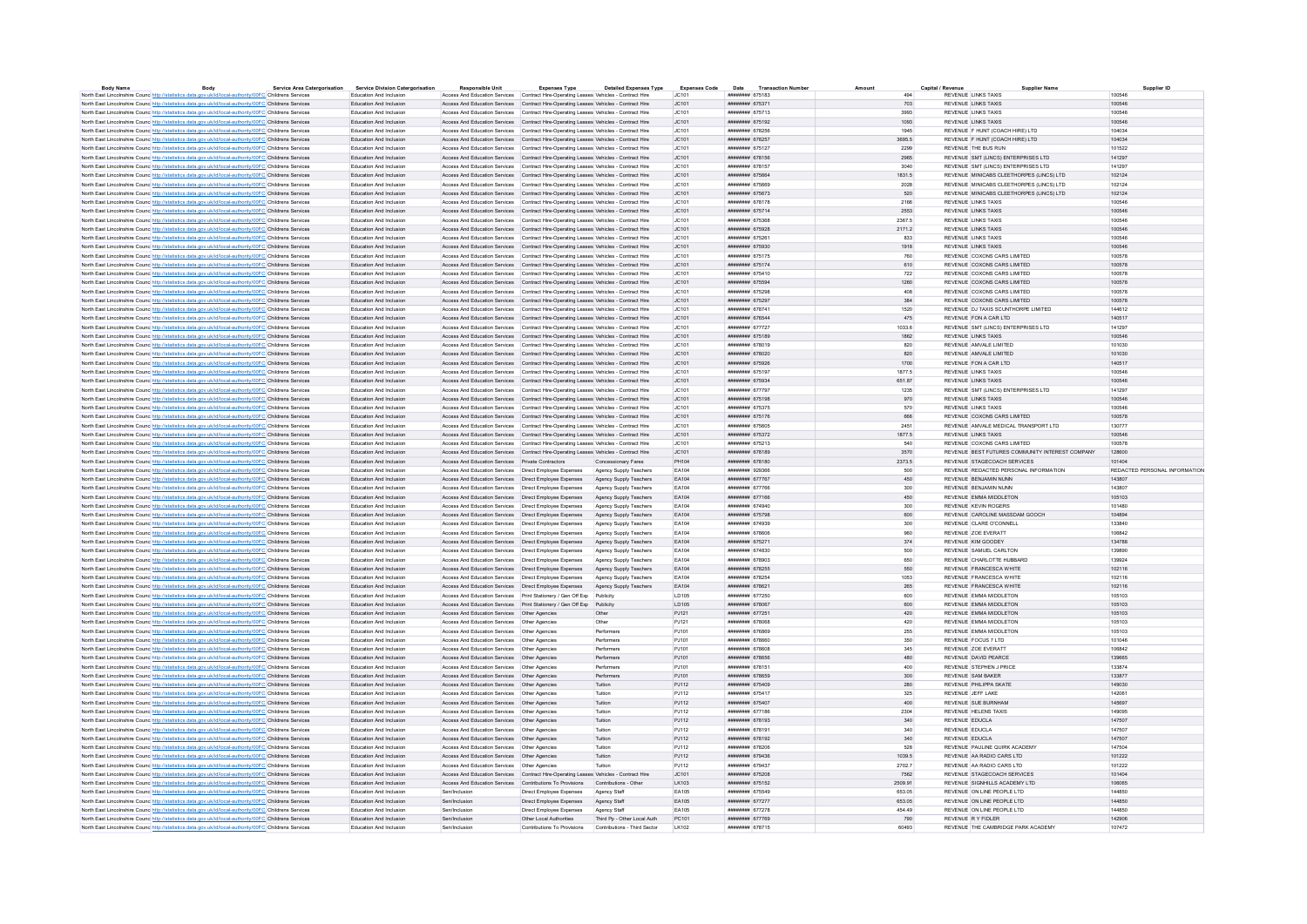| <b>Body Name</b>                                                                                                    | Body | <b>Service Area Catergorisation</b> | <b>Service Division Catergorisation</b>            | <b>Responsible Unit</b> | <b>Expenses Type</b>                                     | <b>Detailed Expenses Type</b>              | <b>Expenses Code</b> | <b>Transaction Number</b><br>Date   | Amount         | Capital / Revenue | <b>Supplier Name</b>                                         | Supplier ID                   |
|---------------------------------------------------------------------------------------------------------------------|------|-------------------------------------|----------------------------------------------------|-------------------------|----------------------------------------------------------|--------------------------------------------|----------------------|-------------------------------------|----------------|-------------------|--------------------------------------------------------------|-------------------------------|
| North East Lincolnshire Counc http://statistics.data.gov.uk/id/local-authority/00FC Childrens Services              |      |                                     | Education And Inclusion                            | Sen/Inclusion           | Contributions To Provisions                              | Contributions - Third Sector               | LK102                | ######## 678714                     | 6854           |                   | REVENUE PHOENIX PARK ACADEMY                                 | 126685                        |
| North East Lincolnshire Counc http://statistics.data.gov.uk/id/local-authority/00FC Childrens Services              |      |                                     | Education And Inclusion                            | Sen/Inclusion           | Contributions To Provisions                              | Contributions - Third Sector               | LK102                | <b><i>BRESHHAM 678717</i></b>       | 5833           |                   | REVENUE SEVENHILLS ACADEMY                                   | 128660                        |
| North East Lincolnshire Counc http://statistics.data.gov.uk/id/local-authority/00FC Childrens Services              |      |                                     | Education And Inclusion                            |                         | Contributions To Provisions                              | Contributions - Third Sector               | LK102                | ######## 678716                     | 10062          |                   | REVENUE HUMBERSTON PARK SPECIAL SCHOOL                       | 107911                        |
| North East Lincolnshire Counc http://statistics.data.gov.uk/id/local-authority/00FC Childrens Services              |      |                                     | Education And Inclusion                            | Senfinglueign           | Contributions To Provisions                              | Contributions - Third Sector               | 1.16102              | <b><i>HNHHHHHH 678714</i></b>       | 18004          |                   | REVENUE PHOENIX PARK ACADEMY                                 | 126685                        |
| North East Lincolnshire Counc http://statistics.data.gov.uk/id/local-authority/00FC Childrens Services              |      |                                     | Education And Inclusion                            | Sen/Inclusion           | Contributions To Provisions Contributions - Third Sector |                                            | LK102                | ######## 678717                     | 16165          |                   | REVENUE SEVENHILLS ACADEMY                                   | 128660                        |
| North East Lincolnshire Counc http://statistics.data.gov.uk/id/local-authority/00FC Childrens Services              |      |                                     | Education And Inclusion                            | Sen/Inclusion           | Contributions To Provisions                              | Contributions - Third Sector               | LK102                | ######## 678716                     | 27884          |                   | REVENUE HUMBERSTON PARK SPECIAL SCHOOL                       | 107911                        |
| North East Lincolnshire Counc http://statistics.data.gov.uk/id/local-authority/00FC Childrens Services              |      |                                     | Education And Inclusion                            | Sen/Inclusion           | Miscellaneous Expenses                                   | Contingency Reserve                        | LL123                | ######## 679101                     | 8550           |                   | REVENUE THE CAMBRIDGE PARK ACADEMY                           | 107472                        |
| North East Lincolnshire Counc http://statistics.data.gov.uk/id/local-authority/00FC Childrens Services              |      |                                     | Education And Inclusion                            | Sen/Inclusion           | Miscellaneous Expenses                                   | Contingency Reserve                        | LL123                | ######## 676579                     | 3395.75        |                   | REVENUE WYBERS WOOD PRIMARY ACADEMY                          | 115078                        |
| North East Lincolnshire Counc http://statistics.data.gov.uk/id/local-authority/00FC Childrens Services              |      |                                     | <b>Education And Inclusion</b>                     | Sen/Inclusion           | Direct Employee Expenses                                 | Pay Teachers Sunnly Cover                  | FA106                | ####### 674640                      | 625            |                   | REVENUE SAAF SUPPLY LIMITED                                  | 141575                        |
| North East Lincolnshire Counc http://statistics.data.gov.uk/id/local-authority/00FC Childrens Services              |      |                                     | Education And Inclusion                            | Sen/Inclusion           | Direct Employee Expenses                                 | Pay Teachers Supply Cover                  | EA106                | ####### 678208                      | 500            |                   | REVENUE SAAF SUPPLY LIMITED                                  | 141575                        |
| North East Lincolnshire Counc http://statistics.data.gov.uk/id/local-authority/00FC Childrens Services              |      |                                     | Education And Inclusion                            | Sen/Inclusion           | Direct Employee Expenses                                 | Pay Teachers Supply Cover                  | FA106                | ######## 678209                     | R <sub>0</sub> |                   | REVENUE SAAF SUPPLY LIMITED                                  | 141575                        |
| North East Lincolnshire Counc http://statistics.data.gov.uk/id/local-authority/00FC Childrens Services              |      |                                     | Education And Inclusion                            | Sen/Inclusion           | Other Local Authorities                                  | Third Po - Other Local Auth                | PC101                | ######## 674793                     | 715.68         |                   | REVENUE LINKAGE COMMUNITY TRUST                              | 100343                        |
| North East Lincolnshire Counc http://statistics.data.gov.uk/id/local-authority/00FC Childrens Services              |      |                                     | Education And Inclusion                            | Sen/Inclusion           | Other Local Authorities                                  | Third Pp - Other Local Auth                | PC101                | ниннини 674794                      | 1530           |                   | REVENUE NORTH LINDSEY COLLEGE                                | 107439                        |
| North East Lincolnshire Council http://statistics.data.gov.uk/id/local-authority/00EC Childrens Services            |      |                                     | <b>Education And Inclusion</b>                     | Sen/Inclusion           | Private Contractors                                      | Third Party Prov - Private                 | PH101                | ######## 935244                     | 620.36         |                   | REVENUE REDACTED PERSONAL INFORMATION                        | REDACTED PERSONAL INFORMATION |
| North East Lincolnshire Counc http://statistics.data.gov.uk/id/local-authority/00FC Childrens Services              |      |                                     | Education And Inclusion                            | Sen/Inclusion           | Private Contractors                                      | Third Party Prov - Private                 | PH101                | ######## 674804                     | 159000         |                   | REVENUE TEC PARTNERSHIP                                      | 148350                        |
| North East Lincolnshire Counc http://statistics.data.gov.uk/id/local-authority/00FC Childrens Services              |      |                                     | <b>Education And Inclusion</b>                     | Sen/Inclusion           | Private Contractors                                      | Third Party Prov - Private                 | PH101                | ининнин 675546                      | 7689.8         |                   | REVENUE COMMUNITY PRESS OFFICE LTD.                          | 101728                        |
| North East Lincolnshire Counc. http://statistics.data.gov.uk/id/local-authority/00FC Childrens Services             |      |                                     | Education And Inclusion                            | Sen/Inclusion           | Private Contractors                                      | Third Party Prov - Private                 | PH101                | ######## 675425                     | 298.2          |                   | REVENUE LINKAGE COMMUNITY TRUST                              | 100343                        |
| North East Lincolnshire Counc http://statistics.data.gov.uk/id/local-authority/00FC Childrens Services              |      |                                     | <b>Education And Inclusion</b>                     | Sen/Inclusion           | Private Contractors                                      | Third Party Prov - Private                 | PH101                | ######## 676818                     | 5418           |                   | REVENUE FRANKLIN COLLEGE                                     | 101073                        |
| North East Lincolnshire Counc http://statistics.data.gov.uk/id/local-authority/00FC Childrens Services              |      |                                     | Education And Inclusion                            | Sen/Inclusion           | Private Contractors                                      | Third Party Prov - Private                 | PH101                | ######## 676817                     | 5418           |                   | REVENUE FRANKLIN COLLEGE                                     | 101073                        |
| North East Lincolnshire Counc http://statistics.data.gov.uk/id/local-authority/00FC Childrens Services              |      |                                     | Education And Inclusion                            | Sen/Inclusion           | Private Contractors                                      | Third Party Prov - Private                 | PH101                | ######## 677779                     | 1754.11        |                   | REVENUE BISHOP BURTON COLLEGE                                | 109337                        |
| North East Lincolnshire Counc http://statistics.data.gov.uk/id/local-authority/00FC Childrens Services              |      |                                     | Education And Inclusion                            | Sen/Inclusion           | Miscellaneous Expenses                                   |                                            | LL123                | ######## 679109                     | 1392           |                   | REVENUE PHOENIX PARK ACADEMY                                 | 126685                        |
| North East Lincolnshire Counc http://statistics.data.gov.uk/id/local-authority/00FC Childrens Services              |      |                                     | Education And Inclusion                            | Sen/Inclusion           | Miscellaneous Expenses                                   | Contingency Reserve<br>Contingency Reserve | LL123                | ######## 679111                     | 16700          |                   | REVENUE PHOENIX PARK ACADEMY                                 | 126685                        |
|                                                                                                                     |      |                                     |                                                    |                         |                                                          |                                            |                      |                                     |                |                   |                                                              |                               |
| North East Lincolnshire Counc http://statistics.data.gov.uk/id/local-authority/00FC Childrens Services              |      |                                     | Education And Inclusion                            | Sen/Inclusion           | Miscellaneous Expenses                                   | Contingency Reserve                        | LL123                | ######## 679110                     | 47317          |                   | REVENUE PHOENIX PARK ACADEMY                                 | 126685                        |
| North East Lincolnshire Counc http://statistics.data.gov.uk/id/local-authority/00FC Childrens Services              |      |                                     | Education And Inclusion                            | Sen/Inclusion           | Miscellaneous Expenses                                   | Contingency Reserve                        | LL123                | ######## 679112                     | 27833          |                   | REVENUE SEVENHILLS ACADEMY                                   | 128660                        |
| North East Lincolnshire Counc <sup>http://statistics.data.gov.uk/id/local-authority/00FC Childrens Services</sup>   |      |                                     | Education And Inclusion                            | Sen/Inclusion           | Miscellaneous Expenses                                   | Contingency Reserve                        | LL123                | ######## 679113                     | 27833          |                   | REVENUE SEVENHILLS ACADEMY                                   | 128660                        |
| North East Lincolnshire Counc http://statistics.data.gov.uk/id/local-authority/00FC Childrens Services              |      |                                     | Education And Inclusion                            | Sen/Inclusion           | Contributions To Provisions                              | Contributions - Other                      | LK103                | ######## 679102                     | 1700           |                   | REVENUE THE CAMBRIDGE PARK ACADEMY                           | 107472                        |
| North East Lincolnshire Counc http://statistics.data.gov.uk/id/local-authority/00FC Childrens Services              |      |                                     | <b>Education And Inclusion</b>                     | Sen/Inclusion           | Contributions To Provisions                              | Contributions - Other                      | LK103                | <b><i><u>HHHHHHH</u></i></b> 677061 | 161953         |                   | REVENUE BEACON ACADEMY                                       | 138130                        |
| North East Lincolnshire Counc http://statistics.data.gov.uk/id/local-authority/00FC Childrens Services              |      |                                     | Education And Inclusion                            | Sen/Inclusion           | Contributions To Provisions Contributions - Other        |                                            | LK103                | ######## 677037                     | 40349          |                   | REVENUE BURSAR PRIMARY ACADEMY                               | 114977                        |
| North East Lincolnshire Counc http://statistics.data.gov.uk/id/local-authority/00FC Childrens Services              |      |                                     | Education And Inclusion                            | Sen/Inclusion           | Contributions To Provisions                              | Contributions - Othe                       | LK103                | ######## 677017                     | 31402          |                   | REVENUE CLEETHORPES ACADEMY                                  | 102713                        |
| North East Lincolnshire Counc http://statistics.data.gov.uk/id/local-authority/00FC Childrens Services              |      |                                     | Education And Inclusion                            | Sen/Inclusion           | Contributions To Provisions Contributions - Other        |                                            | LK103                | ######## 677048                     | 16703          |                   | REVENUE CANON PETER HALL CE PRIMARY ACADEMY                  | 126646                        |
| North East Lincolnshire Counc http://statistics.data.gov.uk/id/local-authority/00FC Childrens Services              |      |                                     | Education And Inclusion                            | Sen/Inclusion           | Contributions To Provisions                              | Contributions - Other                      | LK103                | ####### 677043                      | 10647          |                   | REVENUE EASTFIELD PRIMARY ACADEMY                            | 121907                        |
| North East Lincolnshire Counc http://statistics.data.gov.uk/id/local-authority/00FC Childrens Services              |      |                                     | Education And Inclusion                            | Sen/Inclusion           | Contributions To Provisions                              | Contributions - Other                      | LK103                | ####### 677025                      | 6148           |                   | REVENUE, EAST RAVENDALE C.OF E PRIMARY SCHOOL ACADEMY 109167 |                               |
| North East Lincolnshire Counc http://statistics.data.gov.uk/id/local-authority/00FC Childrens Services              |      |                                     | Education And Inclusion                            | Sen/Inclusion           | Contributions To Provisions                              | Contributions - Other                      | LK103                | ####### 677030                      | 47770          |                   | REVENUE EDWARD HENEAGE PRIMARY (ACADEMY)                     | 111742                        |
| North East Lincolnshire Counc http://statistics.data.gov.uk/id/local-authority/00FC Childrens Services              |      |                                     | Education And Inclusion                            | Sen/Inclusion           | Contributions To Provisions                              | Contributions - Other                      | LK103                | ####### 677052                      | 30660          |                   | REVENUE ELLISTON PRIMARY ACADEMY                             | 129629                        |
| North East Lincolnshire Counc http://statistics.data.gov.uk/id/local-authority/00FC Childrens Services              |      |                                     | Education And Inclusion                            | Sen/Inclusion           | Contributions To Provisions                              | Contributions - Other                      | LK103                | ######## 677054                     | 3239           |                   | REVENUE ENFIELD ACADEMY OF NEW WALTHAM                       | 131526                        |
| North East Lincolnshire Counc http://statistics.data.gov.uk/id/local-authority/00FC Childrens Services              |      |                                     | Education And Inclusion                            | Sen/Inclusion           | Contributions To Provisions                              | Contributions - Other                      | LK103                | ####### 677051                      | 49046          |                   | REVENUE FAIRFIELD PRIMARY ACADEMY                            | 129030                        |
| North East Lincolnshire Counc http://statistics.data.gov.uk/id/local-authority/00FC Childrens Services              |      |                                     | <b>Education And Inclusion</b>                     | Sen/Inclusion           | Contributions To Provisions                              | Contributions - Other                      | <b>IK103</b>         | <b><i><u>HHAHHHH</u></i></b> 677057 | 36922          |                   | REVENUE GREAT COATES PRIMARY ACADEMY                         | 134467                        |
| North East Lincolnshire Counc http://statistics.data.gov.uk/id/local-authority/00FC Childrens Services              |      |                                     | Education And Inclusion                            | Sen/Inclusion           | Contributions To Provisions Contributions - Other        |                                            | LK103                | ######## 677015                     | 24034          |                   | REVENUE HAVELOCK ACADEMY                                     | 101968                        |
| North East Lincolnshire Counc http://statistics.data.gov.uk/id/local-authority/00FC Childrens Services              |      |                                     | <b>Education And Inclusion</b>                     | Sen/Inclusion           | Contributions To Provisions                              | Contributions - Other                      | LK103                | ####### 677016                      | 72753          |                   | REVENUE HEALING SCIENCE ACADEMY LTD                          | 102702                        |
| North East Lincolnshire Counc http://statistics.data.gov.uk/id/local-authority/00FC Childrens Services              |      |                                     | Education And Inclusion                            | Sen/Inclusion           | Contributions To Provisions                              | Contributions - Other                      | LK103                | ######## 677049                     | 40654          |                   | REVENUE HEALING PRIMARY ACADEMY                              | 127192                        |
| North East Lincolnshire Counc http://statistics.data.gov.uk/id/local-authority/00FC Childrens Services              |      |                                     | Education And Inclusion                            | Senfinglueion           | Contributions To Provisions                              | Contributions - Other                      | LK103                | <b><i>HNHHHHHH 677047</i></b>       | 21140          |                   | REVENUE HUMBERSTON CLOVERFIELDS ACADEMY SCHOOL               | 125655                        |
| North East Lincolnshire Counc http://statistics.data.gov.uk/id/local-authority/00FC Childrens Services              |      |                                     | Education And Inclusion                            | Sen/Inclusion           | Contributions To Provisions Contributions - Other        |                                            | LK103                | ######## 677020                     | 115331         |                   | REVENUE HUMBERSTON ACADEMY                                   | 106067                        |
| North East Lincolnshire Counc http://statistics.data.gov.uk/id/local-authority/00FC Childrens Services              |      |                                     | Education And Inclusion                            | Sen/Inclusion           | Contributions To Provisions                              | Contributions - Other                      | LK103                | ####### 677021                      | 80249          |                   | REVENUE JOHN WHITGIFT ACADEMY                                | 106898                        |
| North East Lincolnshire Counc http://statistics.data.gov.uk/id/local-authority/00FC Childrens Services              |      |                                     | Education And Inclusion                            | Sen/Inclusion           | Contributions To Provisions                              | Contributions - Other                      | LK103                | ######## 677046                     | 8912           |                   | REVENUE LACEBY ACRES ACADEMY                                 | 124644                        |
| North East Lincolnshire Counc http://statistics.data.gov.uk/id/local-authority/00FC Childrens Services              |      |                                     | Education And Inclusion                            | Sen/Inclusion           | Contributions To Provisions                              | Contributions - Other                      | LK103                | ####### 677022                      | 91387          |                   | REVENUE LISLE MARSDEN C OF E PRIMARY ACADEMY                 | 107922                        |
|                                                                                                                     |      |                                     | Education And Inclusion                            | Sen/Inclusion           | Contributions To Provisions Contributions - Other        |                                            | LK103                | ####### 677056                      | 46706          |                   | REVENUE LITTLECOATES PRIMARY ACADEMY                         | 134261                        |
| North East Lincolnshire Counc http://statistics.data.gov.uk/id/local-authority/00FC Childrens Services              |      |                                     |                                                    | Sen/Inclusion           |                                                          | Contributions - Other                      |                      | ####### 677033                      |                |                   | REVENUE MACAULAY PRIMARY ACADEMY                             | 112680                        |
| North East Lincolnshire Counc <sup>1</sup> http://statistics.data.gov.uk/id/local-authority/00FC Childrens Services |      |                                     | Education And Inclusion<br>Education And Inclusion | Sen/Inclusion           | Contributions To Provisions                              |                                            | LK103<br>LK103       | ######## 677036                     | 53401<br>47690 |                   | REVENUE MIDDLETHORPE PRIMARY ACADEMY                         | 114833                        |
| North East Lincolnshire Counc http://statistics.data.gov.uk/id/local-authority/00FC Childrens Services              |      |                                     |                                                    |                         | Contributions To Provisions Contributions - Other        |                                            | LK103                | ######## 677023                     | 24592          |                   | REVENUE NEW WALTHAM ACADEMY                                  | 108556                        |
| North East Lincolnshire Counc http://statistics.data.gov.uk/id/local-authority/00FC Childrens Services              |      |                                     | Education And Inclusion                            | Sen/Inclusion           | Contributions To Provisions                              | Contributions - Other                      |                      |                                     |                |                   |                                                              |                               |
| North East Lincolnshire Counc http://statistics.data.gov.uk/id/local-authority/00FC Childrens Services              |      |                                     | Education And Inclusion                            |                         | Contributions To Provisions                              | Contributions - Other                      | LK103                | ######## 677014                     | 64499          |                   | REVENUE OASIS ACADEMY IMMINGHAM                              | 101947                        |
| North East Lincolnshire Counc http://statistics.data.gov.uk/id/local-authority/00FC Childrens Services              |      |                                     | <b>Education And Inclusion</b>                     | Sen/Inclusion           | Contributions To Provisions                              | Contributions - Other                      | <b>IK103</b>         | ######## 677045                     | 27918          |                   | REVENUE OASIS ACADEMY SCHOOL (NUNSTHORPE SCHOOL)             | 122861                        |
| North East Lincolnshire Counc http://statistics.data.gov.uk/id/local-authority/00FC Childrens Services              |      |                                     | Education And Inclusion                            | Sen/Inclusion           | Contributions To Provisions Contributions - Other        |                                            | LK103                | ######## 677013                     | 122290         |                   | REVENUE OASIS ACADEMY WINTRINGHAM                            | 101939                        |
| North East Lincolnshire Counc http://statistics.data.gov.uk/id/local-authority/00FC Childrens Services              |      |                                     | <b>Education And Inclusion</b>                     | Sen/Inclusion           | Contributions To Provisions                              | Contributions - Other                      | LK103                | ####### 677041                      | 10715          |                   | REVENUE OLD CLEE PRIMARY ACADEMY                             | 119822                        |
| North East Lincolnshire Counc http://statistics.data.gov.uk/id/local-authority/00FC Childrens Services              |      |                                     | Education And Inclusion                            | Sen/Inclusion           | Contributions To Provisions                              | Contributions - Other                      | LK103                | ####### 677019                      | 64003          |                   | REVENUE ORMISTON MARITIME ACADEMY                            | 106066                        |
| North East Lincolnshire Counc http://statistics.data.gov.uk/id/local-authority/00FC Childrens Services              |      |                                     | <b>Friucation And Inclusion</b>                    | Sen/Inclusion           | Contributions To Provisions                              | Contributions - Other                      | LK103                | ######## 677060                     | 1675           |                   | REVENUE PILGRIM ACADEMY                                      | 136366                        |
| North East Lincolnshire Counc http://statistics.data.gov.uk/id/local-authority/00FC Childrens Services              |      |                                     | Education And Inclusion                            | Sen/Inclusion           | Contributions To Provisions Contributions - Other        |                                            | LK103                | ####### 677044                      | 15452          |                   | REVENUE REYNOLDS PRIMARY ACADEMY                             | 122175                        |
| North East Lincolnshire Counc http://statistics.data.gov.uk/id/local-authority/00FC Childrens Services              |      |                                     | Education And Inclusion                            | Sen/Inclusion           | Contributions To Provisions                              | Contributions - Other                      | LK103                | ######## 677024                     | 20459          |                   | REVENUE SCARTHO JUNIOR ACADEMY                               | 108738                        |
| North East Lincolnshire Counc. http://statistics.data.gov.uk/id/local-authority/00FC Childrens Services             |      |                                     | Education And Inclusion                            | Sen/Inclusion           | Contributions To Provisions                              | Contributions - Other                      | 1 K103               | ######## 677018                     | 15317          |                   | REVENUE SIGNHILLS ACADEMY LTD                                | 106065                        |
| North East Lincolnshire Counc http://statistics.data.gov.uk/id/local-authority/00FC Childrens Services              |      |                                     | Education And Inclusion                            | Sen/Inclusion           | Contributions To Provisions                              | Contributions - Othe                       | LK103                | ####### 677028                      | 29993          |                   | REVENUE SIGNHILLS INFANTS ACADEMY                            | 110645                        |
| North East Lincolnshire Counc http://statistics.data.gov.uk/id/local-authority/00FC Childrens Services              |      |                                     | Education And Inclusion                            | Sen/Inclusion           | Contributions To Provisions                              | Contributions - Other                      | <b>IK103</b>         | ######## 677031                     | 69718          |                   | REVENUE ORMISTON SOUTH PARADE ACADEMY                        | 111750                        |
| North East Lincolnshire Counc http://statistics.data.gov.uk/id/local-authority/00FC Childrens Services              |      |                                     | Education And Inclusion                            | Sen/Inclusion           | Contributions To Provisions                              | Contributions - Other                      | <b>IK103</b>         | ######## 677053                     | 24177          |                   | REVENUE SPRINGFIELD PRIMARY ACADEMY                          | 131306                        |
| North East Lincolnshire Counc http://statistics.data.gov.uk/id/local-authority/00FC Childrens Services              |      |                                     | Education And Inclusion                            | Sen/Inclusion           | Contributions To Provisions                              | Contributions - Other                      | LK103                | ######## 677027                     | 22060          |                   | REVENUE ST JOSEPH'S RC PRIMARY ACADEMY                       | 110066                        |
| North East Lincolnshire Counc http://statistics.data.gov.uk/id/local-authority/00FC Childrens Services              |      |                                     | Education And Inclusion                            | Sen/Inclusion           | Contributions To Provisions                              | Contributions - Other                      | LK103                | ######## 677039                     | 35387          |                   | REVENUE ST MARYS CATHOLIC PRIMARY VOLUNTARY ACADEMY 115108   |                               |
| North East Lincolnshire Counc http://statistics.data.gov.uk/id/local-authority/00FC Childrens Services              |      |                                     | Education And Inclusion                            | Sen/Inclusion           | Contributions To Provisions                              | Contributions - Other                      | LK103                | ######## 677058                     | 40048          |                   | REVENUE ST PETERS COFE PRIMARY ACADEMY                       | 134905                        |
| North East Lincolnshire Counc http://statistics.data.gov.uk/id/local-authority/00FC Childrens Services              |      |                                     | Education And Inclusion                            | Sen/Inclusion           | Contributions To Provisions                              | Contributions - Other                      | LK103                | ######## 677032                     | 39865          |                   | REVENUE STRAND PRIMARY ACADEMY                               | 111862                        |
| North East Lincolnshire Counc http://statistics.data.gov.uk/id/local-authority/00FC Childrens Services              |      |                                     | Education And Inclusion                            | Sen/Inclusion           | Contributions To Provisions Contributions - Other        |                                            | LK103                | ######## 677040                     | 56409          |                   | REVENUE THRUNSCOE PRIMARY AND NURSERY ACADEMY                | 118749                        |
| North East Lincolnshire Counc http://statistics.data.gov.uk/id/local-authority/00FC Childrens Services              |      |                                     | <b>Education And Inclusion</b>                     | Sen/Inclusion           | Contributions To Provisions                              | Contributions - Other                      | <b>IK103</b>         | ####### 677035                      | 28368          |                   | REVENUE TOLL BAR ACADEMY                                     | 114560                        |
| North East Lincolnshire Counc http://statistics.data.gov.uk/id/local-authority/00FC Childrens Services              |      |                                     | Education And Inclusion                            | Sen/Inclusion           | Contributions To Provisions                              | Contributions - Other                      | LK103                | ####### 677026                      | 26276          |                   | REVENUE WALTHAM LEAS PRIMARY ACADEMY                         | 109335                        |
| North East Lincolnshire Counc http://statistics.data.gov.uk/id/local-authority/00FC Childrens Services              |      |                                     | Education And Inclusion                            | Sen/Inclusion           | Contributions To Provisions                              | Contributions - Other                      | LK103                | ######## 677029                     | 44466          |                   | REVENUE WEELSBY ACADEMY                                      | 111161                        |
| North East Lincolnshire Counc http://statistics.data.gov.uk/id/local-authority/00FC Childrens Services              |      |                                     | Education And Inclusion                            | Sen/Inclusion           | Contributions To Provisions Contributions - Other        |                                            | LK103                | ####### 677050                      | 35822          |                   | REVENUE WELHOLME ACADEMY                                     | 127227                        |
| North East Lincolnshire Counc http://statistics.data.gov.uk/id/local-authority/00FC Childrens Services              |      |                                     | Education And Inclusion                            | Sen/Inclusion           | Contributions To Provisions                              | Contributions - Other                      | LK103                | ######## 677059                     | 25353          |                   | REVENUE WILLIAM BARCROFT JUNIOR ACADEMY                      | 136302                        |
| North East Lincolnshire Counc http://statistics.data.gov.uk/id/local-authority/00FC Childrens Services              |      |                                     | Education And Inclusion                            | Sen/Inclusion           | Contributions To Provisions                              | Contributions - Other                      | <b>IK103</b>         | нивнинин 677042                     | 16925          |                   | REVENUE WILLOWS PRIMARY ACADEMY                              | 120478                        |
| North East Lincolnshire Counc http://statistics.data.gov.uk/id/local-authority/00FC Childrens Services              |      |                                     | Education And Inclusion                            | Sen/Inclusion           | Contributions To Provisions                              | Contributions - Other                      | LK103                | ####### 677055                      | 23656          |                   | REVENUE WOODLANDS ACADEMY                                    | 132649                        |
| North East Lincolnshire Counc http://statistics.data.gov.uk/id/local-authority/00FC Childrens Services              |      |                                     | Education And Inclusion                            | Sen/Inclusion           | Contributions To Provisions Contributions - Other        |                                            | <b>IK103</b>         | <b><i><u>HUBHHHH</u></i></b> 677038 | 47853          |                   | REVENUE WYBERS WOOD PRIMARY ACADEMY                          | 115078                        |
| North East Lincolnshire Counc http://statistics.data.gov.uk/id/local-authority/00FC Childrens Services              |      |                                     | <b>Education And Inclusion</b>                     | Sen/Inclusion           | Contributions To Provisions                              | Contributions - Other                      | <b>IK103</b>         | ######## 677034                     | 74545          |                   | REVENUE YARROROUGH ACADEMY                                   | 112852                        |
| North East Lincolnshire Counc. http://statistics.data.gov.uk/id/local-authority/00FC Childrens Services             |      |                                     | Education And Inclusion                            | Sen/Inclusion           | Contributions To Provisions                              | Contributions - Third Sector               | LK102                | ниннини 934386                      | 280            |                   | REVENUE REDACTED PERSONAL INFORMATION                        | REDACTED PERSONAL INFORMATION |
| North East Lincolnshire Counc. http://statistics.data.gov.uk/id/local-authority/00FC Childrens Services             |      |                                     | Education And Inclusion                            | Sen/Inclusion           | Contributions To Provisions                              | Contributions - Third Sector               | LK102                | ######## 936486                     | 935            |                   | REVENUE REDACTED PERSONAL INFORMATION                        | REDACTED PERSONAL INFORMATION |
| North East Lincolnshire Counc http://statistics.data.gov.uk/id/local-authority/00FC Childrens Services              |      |                                     | Education And Inclusion                            | Sen/Inclusio            | Contributions To Provisions                              | Contributions - Third Sector               | LK102                | ######## 674791                     | 1750.85        |                   | REVENUE TEACHING PERSONNEL LTD                               | 101305                        |
| North East Lincolnshire Counc http://statistics.data.gov.uk/id/local-authority/00FC Childrens Services              |      |                                     | Education And Inclusion                            | Sen/Inclusion           | Contributions To Provisions Contributions - Third Sector |                                            | LK102                | ######## 674801                     | 2215.39        |                   | REVENUE TEACHING PERSONNEL LTD                               | 101305                        |
| North East Lincolnshire Counc. http://statistics.data.gov.uk/id/local-authority/00FC Childrens Services             |      |                                     | Education And Inclusion                            | Sen/Inclusion           | Contributions To Provisions Contributions - Third Sector |                                            | LK102                | ####### 677148                      | 1104           |                   | REVENUE PRIORY GROUP                                         | 147103                        |
| North East Lincolnshire Counc http://statistics.data.gov.uk/id/local-authority/00FC Childrens Services              |      |                                     | <b>Education And Inclusion</b>                     | Sen/Inclusion           | Contributions To Provisions Contributions - Third Sector |                                            | $I$ K <sub>102</sub> | ######## 677145                     | 1644 54        |                   | REVENUE AK PAYROLL SERIVCES LTD                              | 145107                        |
| North East Lincolnshire Counc http://statistics.data.gov.uk/id/local-authority/00FC Childrens Services              |      |                                     | Education And Inclusion                            | Sen/Inclusion           | Contributions To Provisions                              | Contributions - Third Sector               | LK102                | ######## 677146                     | 1644.54        |                   | REVENUE AK PAYROLL SERIVCES LTD                              | 145107                        |
| North East Lincolnshire Counc http://statistics.data.gov.uk/id/local-authority/00FC Childrens Services              |      |                                     | <b>Education And Inclusion</b>                     | Sen/Inclusion           | Contributions To Provisions Contributions - Third Sector |                                            | K102                 | ######## 677780                     | 1644.54        |                   | REVENUE AK PAYROLL SERIVCES LTD                              | 145107                        |
|                                                                                                                     |      |                                     |                                                    |                         |                                                          |                                            |                      |                                     |                |                   |                                                              |                               |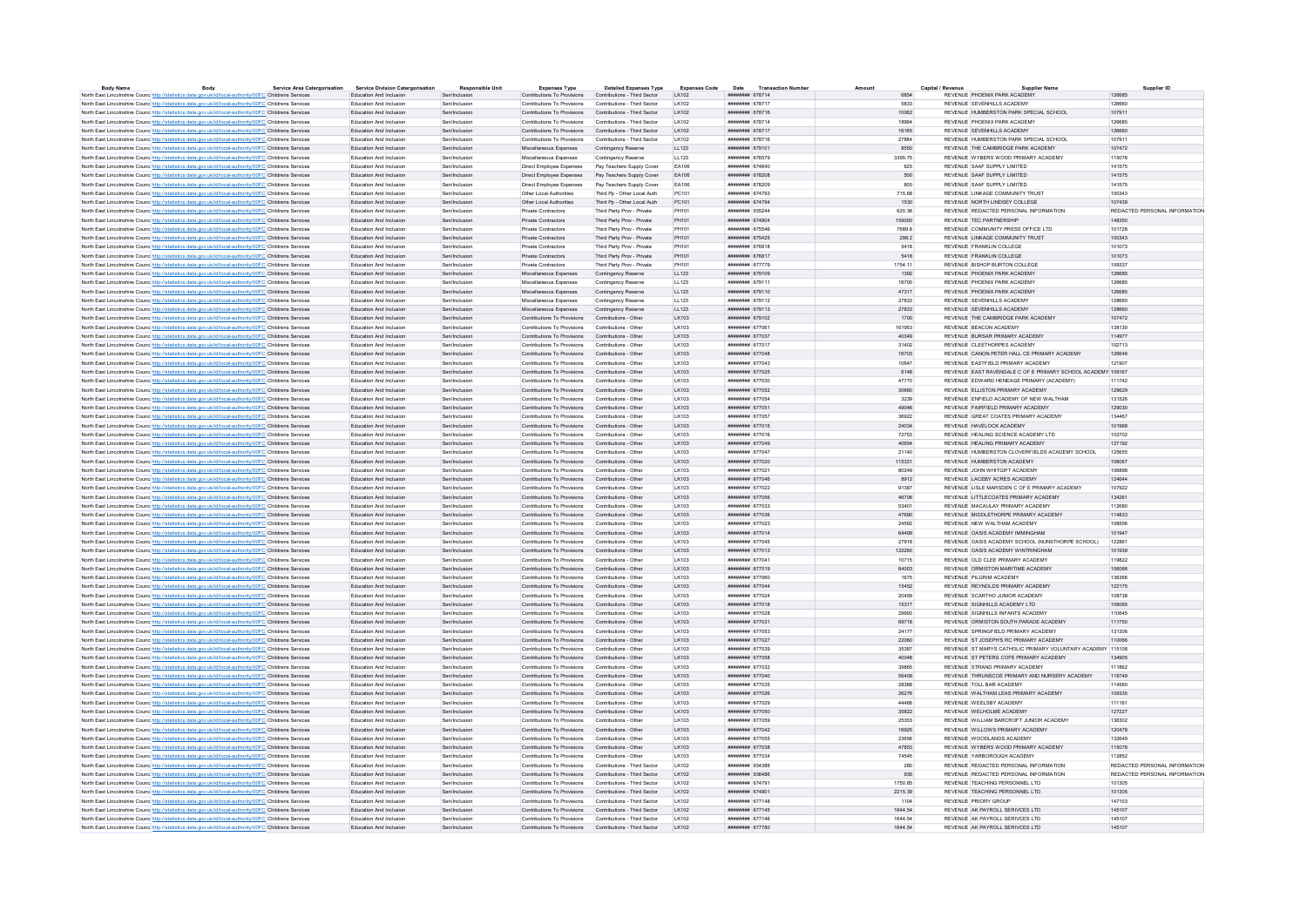| <b>Body Name</b>                                                                                                                                                                                                            | Body | <b>Service Area Catergorisation</b> | <b>Service Division Catergorisation</b>            | <b>Responsible Unit</b>                  | <b>Expenses Type</b>                                                                    | <b>Detailed Expenses Type</b>                            | <b>Expenses Code</b> | Date                               | <b>Transaction Number</b> | Amount           | Capital / Revenue<br><b>Supplier Name</b>                     | Supplier ID      |
|-----------------------------------------------------------------------------------------------------------------------------------------------------------------------------------------------------------------------------|------|-------------------------------------|----------------------------------------------------|------------------------------------------|-----------------------------------------------------------------------------------------|----------------------------------------------------------|----------------------|------------------------------------|---------------------------|------------------|---------------------------------------------------------------|------------------|
| North East Lincolnshire Counc http://statistics.data.gov.uk/id/local-authority/00FC Childrens Services                                                                                                                      |      |                                     | Education And Inclusion<br>Education And Inclusion | Sen/Inclusion<br>Sen/Inclusion           | Contributions To Provisions<br>Contributions To Provisions Contributions - Third Sector | Contributions - Third Sector                             | LK102<br>I K102      | ######## 677781<br>######## 677795 |                           | 2970<br>13671    | REVENUE ST JAMES SCHOOL<br>REVENUE RAINBOW CORNER DAY NURSERY | 100940<br>101229 |
| North East Lincolnshire Counc http://statistics.data.gov.uk/id/local-authority/00FC Childrens Services                                                                                                                      |      |                                     | Education And Inclusion                            | Sen/Inclusion                            | <b>Contributions To Provisions</b>                                                      | Contributions - Third Sector                             | LK102                | ######## 677782                    |                           | 985.5            | REVENUE CENTRE4 LIMITED                                       | 126893           |
| North East Lincolnshire Counc http://statistics.data.gov.uk/id/local-authority/00FC Childrens Services                                                                                                                      |      |                                     | Education And Inclusion                            | Senfinglueion                            | Contributions To Provisions                                                             | Contributions - Third Sector                             | LK102                | <b><i>BREBHARE 677778</i></b>      |                           | 1750.85          | REVENUE TEACHING RERSONNEL LTD.                               | 101305           |
| North East Lincolnshire Councint the Material State Add According Material Analysis of Childrens Services                                                                                                                   |      |                                     | Education And Inclusion                            | Sen/Inclusion                            | Contributions To Provisions                                                             | Contributions - Third Sector                             | LK102                | ######## 677772                    |                           | 495              | REVENUE TARGETED PROVISION LTD                                | 146662           |
| North East Lincolnshire Counc http://statistics.data.gov.uk/id/local-authority/00FC Childrens Services<br>North East Lincolnshire Counc. http://statistics.data.gov.uk/id/local-authority/00FC Childrens Services           |      |                                     | Education And Inclusion                            | Sen/Inclusion                            | Contributions To Provisions                                                             | Contributions - Third Sector                             | LK102                | ######## 677771                    |                           | 495              | REVENUE TARGETED PROVISION LTD                                | 146662           |
| North East Lincolnshire Counc http://statistics.data.gov.uk/id/local-authority/00FC Childrens Services                                                                                                                      |      |                                     | Education And Inclusion                            | Sen/Inclusion                            | Contributions To Provisions                                                             | Contributions - Third Sector                             | LK102                | ######## 677773                    |                           | 880              | REVENUE TARGETED PROVISION LTD                                | 146662           |
| North East Lincolnshire Counc http://statistics.data.gov.uk/id/local-authority/00FC Childrens Services                                                                                                                      |      |                                     | Education And Inclusion                            | Sen/Inclusion                            | Contributions To Provisions                                                             | Contributions - Third Sector                             | LK102                | ######## 677775                    |                           | 1200             | REVENUE TARGETED PROVISION LTD                                | 146662           |
| North East Lincolnshire Counc <sup>htto://statistics.data.gov.uk/id/local-authority/00FC Childrens Services</sup>                                                                                                           |      |                                     | Education And Inclusion                            | Sen/Inclusion                            | Contributions To Provisions                                                             | Contributions - Third Sector                             | I K102               | <b>инвинин</b> 677774              |                           | 2475             | REVENUE TARGETED PROVISION LTD                                | 146662           |
| North East Lincolnshire Counc http://statistics.data.gov.uk/id/local-authority/00FC Childrens Services                                                                                                                      |      |                                     | Education And Inclusion                            | Sen/Inclusion                            | Contributions To Provisions                                                             | Contributions - Third Sector                             | LK102                | ######## 677776                    |                           | 495              | REVENUE TARGETED PROVISION LTD                                | 146662           |
| North East Lincolnshire Counc http://statistics.data.gov.uk/id/local-authority/00FC Childrens Services                                                                                                                      |      |                                     | <b>Education And Inclusion</b>                     | Sen/Inclusion                            | Contributions To Provisions Contributions - Third Sector                                |                                                          | LK102                | ######## 677777                    |                           | 440              | REVENUE TARGETED PROVISION LTD                                | 146662           |
| North East Lincolnshire Counc http://statistics.data.gov.uk/id/local-authority/00FC Childrens Services                                                                                                                      |      |                                     | Education And Inclusion                            | Sen/Inclusion                            | Miscellaneous Expenses                                                                  | Contingency Reserve                                      | LL123                | ######## 679103                    |                           | 152934           | REVENUE THE CAMBRIDGE PARK ACADEMY                            | 107472           |
| North East Lincolnshire Counc http://statistics.data.gov.uk/id/local-authority/00FC Childrens Services                                                                                                                      |      |                                     | Education And Inclusion                            | Sen/Inclusion                            | Miscellaneous Expenses                                                                  | Contingency Reserve                                      | LL123                | ####### 679100                     |                           | 9533             | REVENUE THE CAMBRIDGE PARK ACADEMY                            | 107472           |
| North East Lincolnshire Council http://statistics.data.gov.uk/id/local-authority/00EC Childrens Services                                                                                                                    |      |                                     | Education And Inclusion                            | Sen/Inclusion                            | Miscellaneous Expenses                                                                  | Contingency Reserve                                      | 11123                | ######## 679104                    |                           | 9533             | REVENUE HUMBERSTON PARK SPECIAL SCHOOL                        | 107911           |
| North East Lincolnshire Counc http://statistics.data.gov.uk/id/local-authority/00FC Childrens Services                                                                                                                      |      |                                     | Education And Inclusion                            | Sen/Inclusion                            | Miscellaneous Expenses                                                                  | Contingency Reserve                                      | LL123                | ######## 679105                    |                           | 120667           | REVENUE HUMBERSTON PARK SPECIAL SCHOOL                        | 107911           |
| North East Lincolnshire Counc http://statistics.data.gov.uk/id/local-authority/00FC Childrens Services                                                                                                                      |      |                                     | Education And Inclusion                            | Sen/Inclusion                            | Miscellaneous Expenses                                                                  | Other Expenses General                                   | 11119                | ######## 679107                    |                           | 5933             | REVENUE FASTEIELD PRIMARY ACADEMY                             | 121907           |
| North East Lincolnshire Counc <sup>http://statistics.data.gov.uk/id/local-authority/00FC Childrens Services</sup>                                                                                                           |      |                                     | Education And Inclusion                            | Sen/Inclusion                            | Miscellaneous Expenses                                                                  | Other Expenses General                                   | LL119                | ####### 679108                     |                           | 1944.92          | REVENUE EASTFIELD PRIMARY ACADEMY                             | 121907           |
| North East Lincolnshire Counc http://statistics.data.gov.uk/id/local-authority/00FC Childrens Services                                                                                                                      |      |                                     | Education And Inclusion                            | Sen/Inclusion                            | Miscellaneous Expenses                                                                  | Other Expenses General                                   | LL119                | ####### 679106                     |                           | 8900             | REVENUE FASTEIELD PRIMARY ACADEMY                             | 121907           |
| North East Lincolnshire Counc <sup>http://statistics.data.gov.uk/id/local-authority/00FC Childrens Services</sup>                                                                                                           |      |                                     | Education And Inclusion                            | Sen/Inclusion                            | Other Local Authorities                                                                 | Third Po - Other Local Auth                              | PC101                | ####### 677218                     |                           | 1999.8           | REVENUE CARE TODAY CHILDRENS SERVICES LTD                     | 128284           |
| North East Lincolnshire Counc http://statistics.data.gov.uk/id/local-authority/00FC Childrens Services                                                                                                                      |      |                                     | Education And Inclusion                            | Sen/Inclusion                            | Other Local Authorities                                                                 | Third Pp - Other Local Auth                              | PC101                | ######## 676820                    |                           | 222759.32        | REVENUE ORCHARD EDUCATION LTD                                 | 141244           |
| North East Lincolnshire Counc http://statistics.data.gov.uk/id/local-authority/00FC Childrens Services                                                                                                                      |      |                                     | Education And Inclusion                            | Sen/Inclusion                            | Other Local Authorities                                                                 | Third Po - Other Local Auth                              | PC101                | ######## 678015                    |                           | 4991             | REVENUE AMBERLEIGH CARE                                       | 143857           |
| North East Lincolnshire Counc http://statistics.data.gov.uk/id/local-authority/00FC Childrens Services                                                                                                                      |      |                                     | Education And Inclusion                            | Sen/Inclusion                            | Other Local Authorities                                                                 | Third Pp - Other Local Auth                              | PC101                | ######## 676863                    |                           | 3999.6           | REVENUE CARE TODAY CHILDRENS SERVICES LTD                     | 128284           |
| North East Lincolnshire Counc http://statistics.data.gov.uk/id/local-authority/00FC Childrens Services                                                                                                                      |      |                                     | Education And Inclusion                            | Sen/Inclusion                            | Other Local Authorities                                                                 | Third Pn - Other Local Auth                              | PC101                | ######## 675419                    |                           | 50020            | REVENUE DEMETER HOUSE (FNGLAND) LTD.                          | 109683           |
| North East Lincolnshire Counc <sup>http://statistics.data.gov.uk/id/local-authority/00FC Childrens Services</sup>                                                                                                           |      |                                     | Education And Inclusion                            | Sen/Inclusion                            | Other Local Authorities                                                                 | Third Po - Other Local Auth                              | PC101                | ######## 675520                    |                           | 41867.71         | REVENUE BEST FUTURES COMMUNITY INTEREST COMPANY               | 128600           |
| North East Lincolnshire Counc http://statistics.data.gov.uk/id/local-authority/00FC Childrens Services                                                                                                                      |      |                                     | Education And Inclusion                            | Sen/Inclusion                            | Other Local Authorities                                                                 | Third Po - Other Local Auth                              | PC101                | нивнини 677283                     |                           | 3166.73          | REVENUE CASTLES EDUCATION LLP                                 | 146355           |
| North East Lincolnshire Counc http://statistics.data.gov.uk/id/local-authority/00FC Childrens Services                                                                                                                      |      |                                     | Education And Inclusion                            | Sen/Inclusion                            | Other Local Authorities                                                                 | Third Po - Other Local Auth                              | PC101                | ######## 677285                    |                           | 3800             | REVENUE CASTLES EDUCATION LLP                                 | 146355           |
| North East Lincolnshire Counc http://statistics.data.gov.uk/id/local-authority/00FC Childrens Services                                                                                                                      |      |                                     | Education And Inclusion                            | Sen/Inclusion                            | Other Local Authorities                                                                 | Third Po - Other Local Auth                              | PC101                | ининнин 677286                     |                           | 4092.6           | REVENUE CASTLES EDUCATION LLP                                 | 146355           |
| North East Lincolnshire Counc http://statistics.data.gov.uk/id/local-authority/00FC Childrens Services                                                                                                                      |      |                                     | Education And Inclusion                            | Sen/Inclusion                            | Other Local Authorities                                                                 | Third Po - Other Local Auth                              | PC101                | ######## 677284                    |                           | 3166.73          | REVENUE CASTLES EDUCATION LLP                                 | 146355           |
| North East Lincolnshire Counc http://statistics.data.gov.uk/id/local-authority/00FC Childrens Services                                                                                                                      |      |                                     | Education And Inclusion                            | Sen/Inclusion                            | Other Local Authorities                                                                 | Third Pp - Other Local Auth                              | PC101                | ######## 677287                    |                           | 3166.73          | REVENUE CASTLES EDUCATION LLP                                 | 146355           |
| North East Lincolnshire Counc http://statistics.data.gov.uk/id/local-authority/00FC Childrens Services                                                                                                                      |      |                                     | Education And Inclusion                            | Sen/Inclusion                            | Other Local Authorities                                                                 | Third Po - Other Local Auth                              | PC101                | ######## 674825                    |                           | 5729             | REVENUE CEDAR HOUSE SCHOOL                                    | 133440           |
| North East Lincolnshire Counc http://statistics.data.gov.uk/id/local-authority/00FC Childrens Services                                                                                                                      |      |                                     | Education And Inclusion                            | Sen/Inclusion                            | Other Local Authorities                                                                 | Third Po - Other Local Auth                              | PC101                | ######## 677290                    |                           | 9396.94          | REVENUE ACORN CARE & EDUCATION LTD (SALES)                    | 148279           |
| North East Lincolnshire Counc http://statistics.data.gov.uk/id/local-authority/00FC Childrens Services                                                                                                                      |      |                                     | <b>Education And Inclusion</b>                     | Sen/Inclusion                            | Other Local Authorities                                                                 | Third Po - Other Local Auth                              | PC101                | ######## 677293                    |                           | 9710 17          | REVENUE ACORN CARE & EDUCATION LTD (SALES)                    | 148279           |
| North East Lincolnshire Counc http://statistics.data.gov.uk/id/local-authority/00FC Childrens Services                                                                                                                      |      |                                     | Education And Inclusion                            | Sen/Inclusion                            | Other Local Authorities                                                                 | Third Po - Other Local Auth                              | PC101                | ######## 677294                    |                           | 9396.94          | REVENUE ACORN CARE & EDUCATION LTD (SALES)                    | 148279           |
| North East Lincolnshire Counc http://statistics.data.gov.uk/id/local-authority/00FC Childrens Services                                                                                                                      |      |                                     | Education And Inclusion                            | Sen/Inclusion                            | Other Local Authorities                                                                 | Third Pp - Other Local Auth                              | PC101                | ######## 675412                    |                           | 4933.5           | REVENUE HORTON ESTABLISHMENTS LTD                             | 101329           |
| North East Lincolnshire Counc http://statistics.data.gov.uk/id/local-authority/00FC Childrens Services                                                                                                                      |      |                                     | Education And Inclusion                            | Sen/Inclusion                            | Other Local Authorities                                                                 | Third Po - Other Local Auth                              | PC101                | ######## 675547                    |                           | 11073.24         | REVENUE KISIMUL SCHOOL                                        | 100406           |
| North East Lincolnshire Counc http://statistics.data.gov.uk/id/local-authority/00FC Childrens Services                                                                                                                      |      |                                     | Education And Inclusion                            | Sen/Inclusion                            | Other Local Authorities                                                                 | Third Po - Other Local Auth                              | PC101                | ######## 677299                    |                           | 10716.04         | REVENUE KISIMUL SCHOOL                                        | 100406           |
| North East Lincolnshire Counc http://statistics.data.gov.uk/id/local-authority/00FC Childrens Services                                                                                                                      |      |                                     | Education And Inclusion                            | Sen/Inclusion                            | Other Local Authorities                                                                 | Third Pn - Other Local Auth                              | PC101                | ######## 675531                    |                           | 11954 01         | REVENUE DONCASTER DEAF TRUST                                  | 101268           |
| North East Lincolnshire Counc http://statistics.data.gov.uk/id/local-authority/00FC Childrens Services                                                                                                                      |      |                                     | Education And Inclusion                            | Sen/Inclusion                            | Other Local Authorities                                                                 | Third Po - Other Local Auth                              | PC101                | ######## 675532                    |                           | 1755.56          | REVENUE DONCASTER DEAF TRUST                                  | 101268           |
| North East Lincolnshire Counc http://statistics.data.gov.uk/id/local-authority/00FC Childrens Services                                                                                                                      |      |                                     | Education And Inclusion                            | Sen/Inclusion                            | Other Local Authorities                                                                 | Third Po - Other Local Auth                              | PC101                | ######## 677280                    |                           | 1755.56          | REVENUE DONCASTER DEAF TRUST                                  | 101268           |
| North East Lincolnshire Counc http://statistics.data.gov.uk/id/local-authority/00FC Childrens Services                                                                                                                      |      |                                     | Education And Inclusion                            | Sen/Inclusion                            | Other Local Authorities                                                                 | Third Pp - Other Local Auth                              | PC101                | ####### 677281                     |                           | 11954 01         | REVENUE DONCASTER DEAF TRUST                                  | 101268           |
| North East Lincolnshire Councint the Material State Advanced Authority/00FC Childrens Services                                                                                                                              |      |                                     | Education And Inclusion                            | Sen/Inclusion                            | Other Local Authorities                                                                 | Third Pp - Other Local Auth                              | PC101                | <b><i>HNHHHHHH 677298</i></b>      |                           | 8750.96          | REVENUE ACORN CARE & EDUCATION LTD (SALES)                    | 148279           |
| North East Lincolnshire Counc. http://statistics.data.gov.uk/id/local-authority/00FC Childrens Services                                                                                                                     |      |                                     | Education And Inclusion                            | Sen/Inclusion                            | Other Local Authorities                                                                 | Third Po - Other Local Auth                              | PC101                | ######## 678014                    |                           | 3968             | REVENUE AMBERLEIGH CARE                                       | 143857           |
| North East Lincolnshire Counc http://statistics.data.gov.uk/id/local-authority/00FC Childrens Services                                                                                                                      |      |                                     | Education And Inclusion                            | Sen/Inclusion                            | Other Local Authorities                                                                 | Third Pp - Other Local Auth                              | PC101                | ######## 675435                    |                           | 8809.28          | REVENUE ISLE EDUCATION TRUST                                  | 145178           |
| North East Lincolnshire Counc. http://statistics.data.gov.uk/id/local-authority/00FC Childrens Services                                                                                                                     |      |                                     | Education And Inclusion                            | Sen/Inclusion                            | Other Local Authorities                                                                 | Third Po - Other Local Auth                              | PC101                | ######## 675434                    |                           | 5944.95          | REVENUE ISLE EDUCATION TRUST                                  | 145178           |
| North East Lincolnshire Counc http://statistics.data.gov.uk/id/local-authority/00FC Childrens Services                                                                                                                      |      |                                     | Education And Inclusion                            | Sen/Inclusion                            | Other Local Authorities                                                                 | Third Po - Other Local Auth                              | PC101                | ####### 675442                     |                           | 5258.35          | REVENUE ISLE EDUCATION TRUST                                  | 145178           |
| North East Lincolnshire Counc http://statistics.data.gov.uk/id/local-authority/00FC Childrens Services                                                                                                                      |      |                                     | Education And Inclusion                            | Sen/Inclusion                            | Other Local Authorities                                                                 | Third Pn - Other Local Auth                              | PC101                | ######## 675431                    |                           | 5953.4           | REVENUE ISLE EDUCATION TRUST                                  | 145178           |
| North East Lincolnshire Counc http://statistics.data.gov.uk/id/local-authority/00FC Childrens Services                                                                                                                      |      |                                     | Education And Inclusion                            | Sen/Inclusion                            | Other Local Authorities                                                                 | Third Po - Other Local Auth                              | PC101                | ####### 674800                     |                           | 450              | REVENUE FORTIS THERAPY & TRAINING                             | 120445           |
| North East Lincolnshire Counc http://statistics.data.gov.uk/id/local-authority/00FC Childrens Services                                                                                                                      |      |                                     | Education And Inclusion                            | Sen/Inclusion                            | Other Local Authorities                                                                 | Third Pp - Other Local Auth                              | PC101                | ######## 676872                    |                           | 5655.73          | REVENUE ISLE EDUCATION TRUST                                  | 145178           |
| North East Lincolnshire Counc http://statistics.data.gov.uk/id/local-authority/00FC Childrens Services                                                                                                                      |      |                                     | Education And Inclusion                            | School Improvement                       | <b>Private Contractors</b>                                                              | Third Party Prov - Private                               | PH101                | ######## 675940                    |                           | 453.15           | REVENUE FOR UNDER FIVES LTD                                   | 100647           |
| North East Lincolnshire Counc http://statistics.data.gov.uk/id/local-authority/00FC Childrens Services                                                                                                                      |      |                                     | Education And Inclusion                            | School Improvement                       | Private Contractors                                                                     | Third Party Prov - Private                               | PH101                | ######## 676026                    |                           | 858.6            | REVENUE BURSAR PRIMARY ACADEMY                                | 111550           |
| North East Lincolnshire Counc. http://statistics.data.gov.uk/id/local-authority/00FC Childrens Services                                                                                                                     |      |                                     | Education And Inclusion                            | School Improvement                       | Private Contractors                                                                     | Third Party Prov - Private                               | PH101                | ######## 675993                    |                           | 3381.93          | REVENUE BUTTERELIES DAY NURSERY                               | 101694           |
| North East Lincolnshire Counc http://statistics.data.gov.uk/id/local-authority/00FC Childrens Services                                                                                                                      |      |                                     | Education And Inclusion<br>Education And Inclusion | School Improvement                       | Private Contractors                                                                     | Third Party Prov - Private                               | PH101                | ######## 675943<br>######## 675966 |                           | 1462.8           | REVENUE FOR UNDER FIVES LTD<br>REVENUE THE CHILDRENS HOUSE    | 100647<br>101141 |
| North East Lincolnshire Counc http://statistics.data.gov.uk/id/local-authority/00FC Childrens Services                                                                                                                      |      |                                     | Education And Inclusion                            | School Improvement                       | Private Contractors<br>Private Contractors                                              | Third Party Prov - Private<br>Third Party Prov - Private | PH101<br>PH101       | ######## 676028                    |                           | 362.52<br>628.05 | REVENUE EDWARD HENEAGE PRIMARY (ACADEMY)                      | 111742           |
| North East Lincolnshire Counc <sup>http://statistics.data.gov.uk/id/local-authority/00FC Childrens Services</sup><br>North East Lincolnshire Counc http://statistics.data.gov.uk/id/local-authority/00FC Childrens Services |      |                                     | Education And Inclusion                            | School Improvement<br>School Improvement | Private Contractors                                                                     | Third Party Prov - Private                               | PH101                | ####### 676108                     |                           | 1407.15          | REVENUE FILLISTON PRIMARY ACADEMY                             | 129629           |
| North East Lincolnshire Counc http://statistics.data.gov.uk/id/local-authority/00FC Childrens Services                                                                                                                      |      |                                     | Education And Inclusion                            | School Improvement                       | Private Contractors                                                                     | Third Party Prov - Private                               | PH101                | ######## 676104                    |                           | 1073.25          | REVENUE FREESTON TOTS PRESCHOOL                               | 128592           |
| North East Lincolnshire Counc http://statistics.data.gov.uk/id/local-authority/00FC Childrens Services                                                                                                                      |      |                                     | Education And Inclusion                            | School Improvement                       | Private Contractors                                                                     | Third Party Prov - Private                               | PH101                | ######## 675975                    |                           | 2647.35          | REVENUE FIRST STEPS GRIMSBY LIMITED                           | 101411           |
| North East Lincolnshire Counc. http://statistics.data.gov.uk/id/local-authority/00FC Childrens Services                                                                                                                     |      |                                     | Education And Inclusion                            | School Improvement                       | Private Contractors                                                                     | Third Party Prov - Private                               | PH101                | ######## 676047                    |                           | 381.6            | REVENUE HUMBERSTON PRE SCHOOL                                 | 114491           |
| North East Lincolnshire Counc http://statistics.data.gov.uk/id/local-authority/00FC Childrens Services                                                                                                                      |      |                                     | Education And Inclusion                            | School Improvement                       | Private Contractors                                                                     | Third Party Prov - Private                               | PH101                | ######## 676127                    |                           | 731.4            | REVENUE GREAT COATES PRIMARY ACADEMY                          | 134467           |
| North East Lincolnshire Counc http://statistics.data.gov.uk/id/local-authority/00FC Childrens Services                                                                                                                      |      |                                     | Education And Inclusion                            | School Improvement                       | Private Contractors                                                                     | Third Party Prov - Private                               | PH101                | ######## 675988                    |                           | 464 28           | REVENUE CLEETHORPES CHILDCARE                                 | 101591           |
| North East Lincolnshire Counc http://statistics.data.gov.uk/id/local-authority/00FC Childrens Services                                                                                                                      |      |                                     | Education And Inclusion                            | School Improvement                       | Private Contractors                                                                     | Third Party Prov - Private                               | PH101                | ######## 676113                    |                           | 667.8            | REVENUE HUMBERSTON CLOVERFIELDS ACADEMY NURSERY               | 132178           |
| North East Lincolnshire Counc http://statistics.data.gov.uk/id/local-authority/00FC Childrens Services                                                                                                                      |      |                                     | Education And Inclusion                            | School Improvement                       | Private Contractors                                                                     | Third Party Prov - Private                               | PH101                | нивниния 676074                    |                           | 477              | REVENUE IMMINGHAM DAY CARE                                    | 122312           |
| North East Lincolnshire Counc http://statistics.data.gov.uk/id/local-authority/00FC Childrens Services                                                                                                                      |      |                                     | Education And Inclusion                            | School Improvement                       | <b>Private Contractors</b>                                                              | Third Party Prov - Private                               | PH101                | ######## 675962                    |                           | 381.6            | REVENUE IMMINGHAM DAY NURSERY                                 | 100998           |
| North East Lincolnshire Counc http://statistics.data.gov.uk/id/local-authority/00FC Childrens Services                                                                                                                      |      |                                     | Education And Inclusion                            | School Improvement                       | Private Contractors                                                                     | Third Party Prov - Private                               | PH101                | ######## 676098                    |                           | 477              | REVENUE LEAP AHEAD NURSERY                                    | 128017           |
| North East Lincolnshire Counc. http://statistics.data.gov.uk/id/local-authority/00FC Childrens Services                                                                                                                     |      |                                     | Education And Inclusion                            | School Improvement                       | Private Contractors                                                                     | Third Party Prov - Private                               | PH101                | ######## 676093                    |                           | 286.2            | REVENUE LEAP AHEAD NURSERY                                    | 128017           |
| North East Lincolnshire Counc http://statistics.data.gov.uk/id/local-authority/00FC Childrens Services                                                                                                                      |      |                                     | Education And Inclusion                            | School Improvement                       | Private Contractors                                                                     | Third Party Prov - Private                               | PH101                | ######## 676090                    |                           | 477              | REVENUE LEAP AHEAD NURSERY                                    | 128017           |
| North East Lincolnshire Counc http://statistics.data.gov.uk/id/local-authority/00FC Childrens Services                                                                                                                      |      |                                     | Education And Inclusion                            | School Improvement                       | Private Contractors                                                                     | Third Party Prov - Private                               | PH101                | ######## 676041                    |                           | 968.31           | REVENUE TEC PARTNERSHIP - LITTLE STARS DAY NURSERY            | 114230           |
| North East Lincolnshire Counc http://statistics.data.gov.uk/id/local-authority/00FC Childrens Services                                                                                                                      |      |                                     | Education And Inclusion                            | School Improvement                       | Private Contractors                                                                     | Third Party Prov - Private                               | PH101                | ######## 676016                    |                           | 858.6            | REVENUE LISLE MARSDEN CHILDCARE LIMITED                       | 110493           |
| North East Lincolnshire Counc http://statistics.data.gov.uk/id/local-authority/00FC Childrens Services                                                                                                                      |      |                                     | Education And Inclusion                            | School Improvement                       | Private Contractors                                                                     | Third Party Prov - Private                               | PH101                | ######## 676125                    |                           | 477              | REVENUE LITTLECOATES PRIMARY ACADEMY                          | 134261           |
| North East Lincolnshire Counc http://statistics.data.gov.uk/id/local-authority/00FC Childrens Services                                                                                                                      |      |                                     | Education And Inclusion                            | School Improvement                       | Private Contractors                                                                     | Third Party Prov - Private                               | PH101                | ######## 676036                    |                           | 3052.8           | REVENUE MACAULAY PRIMARY ACADEMY                              | 112680           |
| North East Lincolnshire Counc http://statistics.data.gov.uk/id/local-authority/00FC Childrens Services                                                                                                                      |      |                                     | Education And Inclusion                            | School Improvement                       | Private Contractors                                                                     | Third Party Prov - Private                               | PH101                | ######## 676144                    |                           | 381.6            | REVENUE MIDDLETHORPE NURSERY                                  | 143658           |
| North East Lincolnshire Counc http://statistics.data.gov.uk/id/local-authority/00FC Childrens Services                                                                                                                      |      |                                     | Education And Inclusion                            | School Improvement                       | Private Contractors                                                                     | Third Party Prov - Private                               | PH101                | ######## 676139                    |                           | 286.2            | REVENUE MS NATASHA DYKE                                       | 141560           |
| North East Lincolnshire Counc http://statistics.data.gov.uk/id/local-authority/00FC Childrens Services                                                                                                                      |      |                                     | Education And Inclusion                            | School Improvement                       | Private Contractors                                                                     | Third Party Prov - Private                               | PH101                | ######## 676010                    |                           | 477              | REVENUE NEW WALTHAM ACADEMY                                   | 108556           |
| North East Lincolnshire Counc <sup>http://statistics.data.gov.uk/id/local-authority/00FC Childrens Services</sup>                                                                                                           |      |                                     | Education And Inclusion                            | School Improvement                       | Private Contractors                                                                     | Third Party Prov - Private                               | PH101                | ######## 676077                    |                           | 1486.65          | REVENUE OASIS ACADEMY SCHOOL (NUNSTHORPE SCHOOL).             | 122861           |
| North East Lincolnshire Counc http://statistics.data.gov.uk/id/local-authority/00FC Childrens Services                                                                                                                      |      |                                     | Education And Inclusion                            | School Improvement                       | Private Contractors                                                                     | Third Party Prov - Private                               | PH101                | ####### 676056                     |                           | 954              | REVENUE OLD CLEE PRIMARY ACADEMY                              | 119822           |
| North East Lincolnshire Counc. http://statistics.data.gov.uk/id/local-authority/00FC Childrens Services                                                                                                                     |      |                                     | <b>Education And Inclusion</b>                     | School Improvement                       | Private Contractors                                                                     | Third Party Prov - Private                               | PH101                | ######## 676029                    |                           | 2935.14          | REVENUE ORMISTON SOUTH PARADE ACADEMY                         | 111750           |
| North East Lincolnshire Counc. http://statistics.data.gov.uk/id/local-authority/00FC Childrens Services                                                                                                                     |      |                                     | Education And Inclusion                            | School Improvement                       | Private Contractors                                                                     | Third Party Prov - Private                               | PH101                | ######## 676130                    |                           | 381.6            | REVENUE PILGRIM ACADEMY                                       | 136366           |
| North East Lincolnshire Counce http://statistics.data.gov.uk/id/local-authority/00FC Childrens Services                                                                                                                     |      |                                     | Education And Inclusion                            | School Improvement                       | Private Contractors                                                                     | Third Party Prov - Private                               | PH101                | ######## 675978                    |                           | 1081.2           | REVENUE PRECIOUS TIMES CHILDCARE SERVICES                     | 101420           |
| North East Lincolnshire Counc http://statistics.data.gov.uk/id/local-authority/00FC Childrens Services                                                                                                                      |      |                                     | Education And Inclusion                            | School Improvement                       | <b>Private Contractors</b>                                                              | Third Party Prov - Private                               | PH101                | ######## 675938                    |                           | 381.6            | REVENUE FOR UNDER FIVES LTD                                   | 100647           |
| North East Lincolnshire Counc <sup>htto://statistics.data.gov.uk/id/local-authority/00FC Childrens Services</sup>                                                                                                           |      |                                     | Education And Inclusion                            | School Improvement                       | Private Contractors                                                                     | Third Party Prov - Private                               | PH101                | ######## 676068                    |                           | 1908             | REVENUE REYNOLDS PRIMARY ACADEMY                              | 122175           |
| North East Lincolnshire Counc http://statistics.data.gov.uk/id/local-authority/00FC Childrens Services                                                                                                                      |      |                                     | <b>Education And Inclusion</b>                     | School Improvement                       | Private Contractors                                                                     | Third Party Prov - Private                               | PH101                | нивниния 675947                    |                           | 457.92           | REVENUE FOR UNDER FIVES LTD                                   | 100647           |
| North East Lincolnshire Counc. http://statistics.data.gov.uk/id/local-authority/00FC Childrens Services                                                                                                                     |      |                                     | Education And Inclusion                            | School Improvement                       | Private Contractors                                                                     | Third Party Prov - Private                               | PH101                | ######## 676065                    |                           | 1470.75          | REVENUE ST CHRISTOPHERS PRE SCHOOL                            | 121589           |
| North East Lincolnshire Counc http://statistics.data.gov.uk/id/local-authority/00FC Childrens Services                                                                                                                      |      |                                     | Education And Inclusion                            | School Improvement                       | Private Contractors                                                                     | Third Party Prov - Private                               | PH101                | иннинин втволя                     |                           | 763.2            | REVENUE ST MARYS CATHOLIC PRIMARY VOLUNTARY ACADEMY 115108    |                  |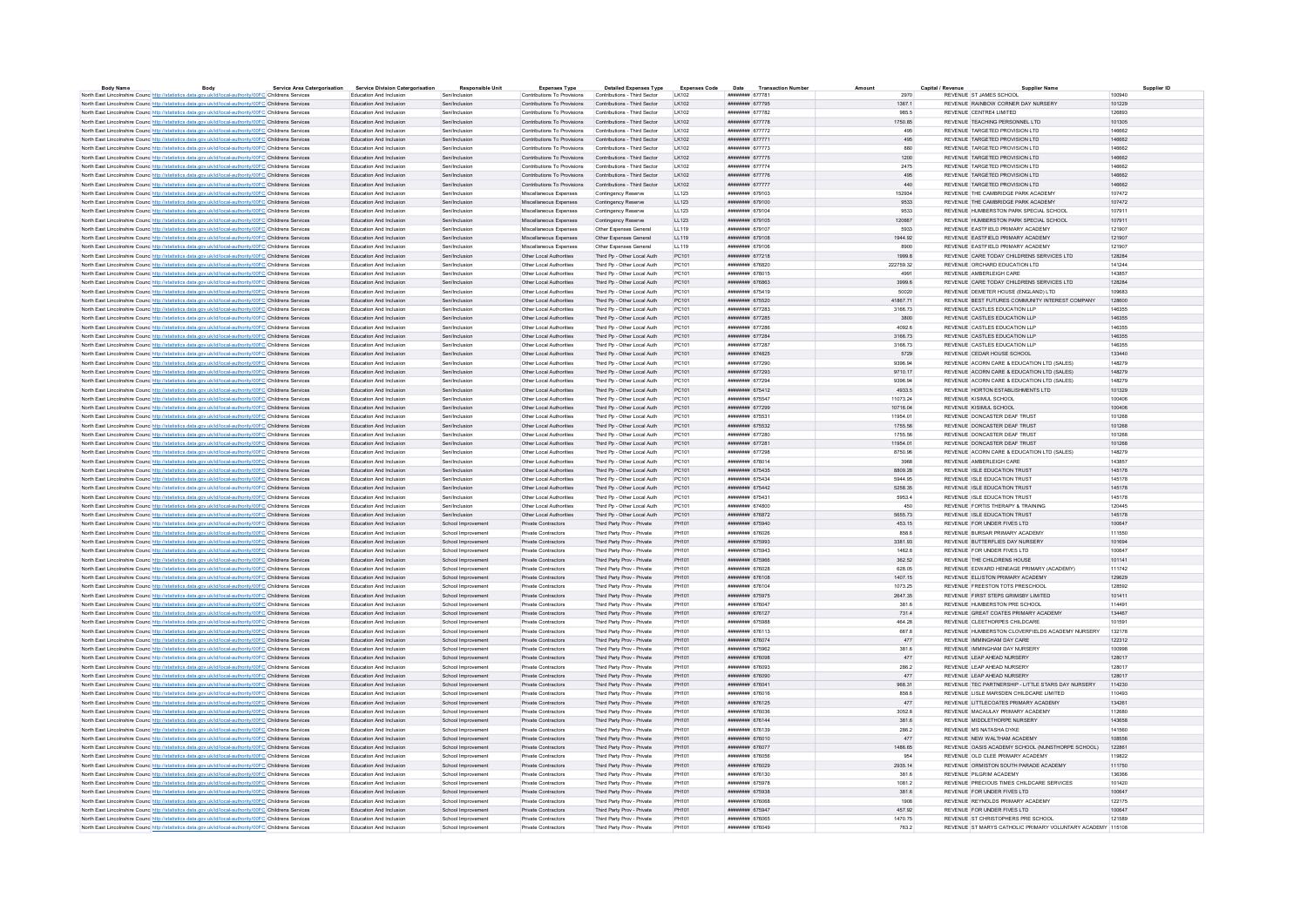| <b>Body Name</b>                                                                                                  | Body | <b>Service Area Catergorisation</b> | <b>Service Division Catergorisation</b> | <b>Responsible Unit</b> | <b>Expenses Type</b>       | <b>Detailed Expenses Type</b>       | <b>Expenses Code</b> | Date<br><b>Transaction Numbe</b> | Amount |          | Capital / Revenue<br><b>Supplier Name</b>                        | Supplier ID |
|-------------------------------------------------------------------------------------------------------------------|------|-------------------------------------|-----------------------------------------|-------------------------|----------------------------|-------------------------------------|----------------------|----------------------------------|--------|----------|------------------------------------------------------------------|-------------|
| North East Lincolnshire Counc http://statistics.data.gov.uk/id/local-authority/00FC Childrens Services            |      |                                     | Education And Inclusion                 | School Improvement      | Private Contractors        | Third Party Prov - Private          | PH101                | ######## 675969                  |        | 1240.2   | REVENUE ST PETERS CHILDREN CENTRE                                | 101322      |
| North East Lincolnshire Counc http://statistics.data.gov.uk/id/local-authority/00FC Childrens Services            |      |                                     | Education And Inclusion                 | School Improvement      | Private Contractors        | Third Party Prov - Private          | PH101                | ######## 676033                  |        | 477      | REVENUE STRAND PRIMARY ACADEMY                                   | 111862      |
| North East Lincolnshire Counc http://statistics.data.gov.uk/id/local-authority/00FC Childrens Services            |      |                                     | Education And Inclusion                 | School Improvement      | <b>Private Contractors</b> | Third Party Prov - Private          | PH101                | <b><i>HNHHHHHH 676003</i></b>    |        | 381.6    | REVENUE THE AVENUE PLAYGROUP                                     | 103168      |
| North East Lincolnshire Counc http://statistics.data.gov.uk/id/local-authority/00FC Childrens Services            |      |                                     | <b>Education And Inclusion</b>          | School Improvement      | Private Contractors        | Third Party Prov - Private          | PH101                | ######## 676050                  |        | 1423.05  | REVENUE THRUNSCOF PRIMARY AND NURSERY ACADEMY                    | 118749      |
| North East Lincolnshire Counc http://statistics.data.gov.uk/id/local-authority/00FC Childrens Services            |      |                                     | Education And Inclusion                 | School Improvement      | <b>Private Contractors</b> | Third Party Prov - Private          | PH101                | ######## 676008                  |        | 1125.72  | REVENUE WALTHAM LEAS PRE-SCHOOL                                  | 108236      |
| North East Lincolnshire Counc http://statistics.data.gov.uk/id/local-authority/00FC Childrens Services            |      |                                     | <b>Education And Inclusion</b>          | School Improvement      | Private Contractors        | Third Party Prov - Private          | PH101                | <b><i>HNHHHHHH 676023</i></b>    |        | 1804 65  | REVENUE WEELSRY ACADEMY                                          | 111161      |
| North East Lincolnshire Counc http://statistics.data.gov.uk/id/local-authority/00FC Childrens Services            |      |                                     | Education And Inclusion                 | School Improvement      | Private Contractors        | Third Party Prov - Private          | PH101                | ####### 676085                   |        | 1892.1   | REVENUE WELHOLME ACADEMY                                         | 127227      |
| North East Lincolnshire Counc http://statistics.data.gov.uk/id/local-authority/00FC Childrens Services            |      |                                     | Education And Inclusion                 | School Improvement      | Private Contractors        | Third Party Prov - Private          | PH101                | <b><i>BRESHBRE 676060</i></b>    |        | 667.8    | REVENUE WILLOWS PRIMARY ACADEMY                                  | 120478      |
| North East Lincolnshire Counc http://statistics.data.gov.uk/id/local-authority/00FC Childrens Services            |      |                                     | Education And Inclusion                 | School Improvement      | Private Contractors        | Third Party Prov - Private          | PH101                | ######## 675999                  |        | 1540.71  | REVENUE WIZ KIDZ                                                 | 102424      |
| North East Lincolnshire Counc http://statistics.data.gov.uk/id/local-authority/00FC Childrens Services            |      |                                     | Education And Inclusion                 | School Improvement      | Private Contractors        | Third Party Prov - Private          | PH101                | ######## 676115                  |        | 954      | REVENUE WOODLANDS ACADEMY                                        | 132649      |
| North East Lincolnshire Counc http://statistics.data.gov.uk/id/local-authority/00FC Childrens Services            |      |                                     | Education And Inclusion                 | School Improvement      | <b>Private Contractors</b> | Third Party Prov - Private          | PH101                | ######## 676038                  |        | 572.4    | REVENUE YARBOROUGH ACADEMY                                       | 112852      |
| North East Lincolnshire Counc <sup>http://statistics.data.gov.uk/id/local-authority/00FC Childrens Services</sup> |      |                                     | Education And Inclusion                 | School Improvement      | Other Agencies             | Nursery Educ Fund - Standard        | PJ139                | ######## 676053                  |        | 565.11   | REVENUE ALISON'S CHILDMINDING SERVICES                           | 119740      |
| North East Lincolnshire Counc http://statistics.data.gov.uk/id/local-authority/00FC Childrens Services            |      |                                     | Education And Inclusion                 | School Improvement      | Other Agencies             | Nursery Educ Fund - Standard PJ139  |                      | ####### 676149                   |        | 745.2    | REVENUE RAYCH'S RUGRATS CHILDMINDER                              | 143723      |
| North East Lincolnshire Counc http://statistics.data.gov.uk/id/local-authority/00FC Childrens Services            |      |                                     | Education And Inclusion                 | School Improvement      | Other Agencies             | Nursery Educ Fund - Standard PJ139  |                      | ####### 675946                   |        | 6913.5   | REVENUE FOR UNDER FIVES LTD                                      | 100647      |
|                                                                                                                   |      |                                     |                                         |                         |                            |                                     |                      | ####### 676025                   |        |          | REVENUE BURSAR PRIMARY ACADEMY                                   |             |
| North East Lincolnshire Counc http://statistics.data.gov.uk/id/local-authority/00FC Childrens Services            |      |                                     | Education And Inclusion                 | School Improvement      | Other Agencies             | Nursery Educ Fund - Standard PJ139  |                      |                                  |        | 9730.8   |                                                                  | 111550      |
| North East Lincolnshire Counc http://statistics.data.gov.uk/id/local-authority/00FC Childrens Services            |      |                                     | Education And Inclusion                 | School Improvement      | Other Agencies             | Nursery Educ Fund - Standard PJ139  |                      | ######## 675992                  |        | 16752.24 | REVENUE BUTTERFLIES DAY NURSERY                                  | 101694      |
| North East Lincolnshire Counc <sup>htto://statistics.data.gov.uk/id/local-authority/00FC Childrens Services</sup> |      |                                     | Education And Inclusion                 | School Improvement      | Other Agencies             | Nursery Educ Fund - Standard        | PJ139                | ######## 676120                  |        | 9412.8   | REVENUE CAMPDEN KIDS LTD                                         | 132975      |
| North East Lincolnshire Counc http://statistics.data.gov.uk/id/local-authority/00FC Childrens Services            |      |                                     | Education And Inclusion                 | School Improvement      | Other Anencies             | Nursery Educ Fund - Standard P.I139 |                      | ######## 676080                  |        | 6678     | REVENUE CANON PETER HALL CE PRIMARY ACADEMY                      | 126646      |
| North East Lincolnshire Counc http://statistics.data.gov.uk/id/local-authority/00FC Childrens Services            |      |                                     | Education And Inclusion                 | School Improvement      | Other Agencies             | Nursery Educ Fund - Standard PJ139  |                      | ######## 675942                  |        | 8560.56  | REVENUE FOR UNDER FIVES LTD                                      | 100647      |
| North East Lincolnshire Counc http://statistics.data.gov.uk/id/local-authority/00FC Childrens Services            |      |                                     | Education And Inclusion                 | School Improvement      | Other Agencies             | Nursery Educ Fund - Standard PJ139  |                      | ######## 675967                  |        | 14643.18 | REVENUE THE CHILDRENS HOUSE                                      | 101141      |
| North East Lincolnshire Counc http://statistics.data.gov.uk/id/local-authority/00FC Childrens Services            |      |                                     | Education And Inclusion                 | School Improvement      | Other Agencies             | Nursery Educ Fund - Standard PJ139  |                      | ######## 676143                  |        | 372.6    | REVENUE CHRISTIANNA HOCKNEY                                      | 143657      |
| North East Lincolnshire Counc http://statistics.data.gov.uk/id/local-authority/00FC Childrens Services            |      |                                     | Education And Inclusion                 | School Improvement      | Other Agencies             | Nursery Educ Fund - Standard PJ139  |                      | <b>HHHHHHHH</b> 676134           |        | 1304 1   | REVENUE CLARE HOLNESS                                            | 140793      |
| North East Lincolnshire Counc http://statistics.data.gov.uk/id/local-authority/00FC Childrens Services            |      |                                     | Education And Inclusion                 | School Improvement      | Other Anencies             | Nursery Educ Fund - Standard P.I139 |                      | ####### 676081                   |        | 1033.5   | REVENUE CANON PETER HALL CE PRIMARY ACADEMY                      | 126646      |
| North East Lincolnshire Counc http://statistics.data.gov.uk/id/local-authority/00FC Childrens Services            |      |                                     | Education And Inclusion                 | School Improvement      | Other Agencies             | Nursery Educ Fund - Standard PJ139  |                      | ######## 676005                  |        | 372.6    | REVENUE CATHERINE WALLACE                                        | 103189      |
| North East Lincolnshire Counc http://statistics.data.gov.uk/id/local-authority/00FC Childrens Services            |      |                                     | Education And Inclusion                 | School Improvement      | Other Agencies             | Nursery Educ Fund - Standard PJ139  |                      | ######## 676067                  |        | 10060.2  | REVENUE FASTEIELD PRIMARY ACADEMY                                | 121907      |
| North East Lincolnshire Counc http://statistics.data.gov.uk/id/local-authority/00FC Childrens Services            |      |                                     | Education And Inclusion                 | School Improvement      | Other Agencies             | Nursery Educ Fund - Standard        | PJ139                | ####### 676011                   |        | 2879.37  | REVENUE EAST RAVENDALE C OF E PRIMARY SCHOOL ACADEMY 109167      |             |
| North East Lincolnshire Counc http://statistics.data.gov.uk/id/local-authority/00FC Childrens Services            |      |                                     | Education And Inclusion                 | School Improvement      | Other Agencies             | Nursery Educ Fund - Standard PJ139  |                      | ######## 676027                  |        | 11448    | REVENUE EDWARD HENEAGE PRIMARY (ACADEMY)                         | 111742      |
| North East Lincolnshire Counc http://statistics.data.gov.uk/id/local-authority/00FC Childrens Services            |      |                                     | Education And Inclusion                 | School Improvement      | Other Agencies             | Nursery Educ Fund - Standard PJ139  |                      | ######## 676165                  |        | 372.6    | REVENUE ANGELA ELLIS                                             | 147302      |
| North East Lincolnshire Counc http://statistics.data.gov.uk/id/local-authority/00FC Childrens Services            |      |                                     | Education And Inclusion                 | School Improvement      | Other Agencies             | Nursery Educ Fund - Standard PJ139  |                      | ######## 676109                  |        | 11638.8  | REVENUE ELLISTON PRIMARY ACADEMY                                 | 129629      |
|                                                                                                                   |      |                                     |                                         |                         |                            |                                     |                      |                                  |        | 2272.86  | <b>REVENUE EMILY MUMBY</b>                                       |             |
| North East Lincolnshire Counc http://statistics.data.gov.uk/id/local-authority/00FC Childrens Services            |      |                                     | Education And Inclusion                 | School Improvement      | Other Agencies             | Nursery Educ Fund - Standard PJ139  |                      | ######## 676167                  |        |          |                                                                  | 147323      |
| North East Lincolnshire Counce http://statistics.data.gov.uk/id/local-authority/00FC Childrens Services           |      |                                     | Education And Inclusion                 | School Improvement      | Other Agencies             | Nursery Educ Fund - Standard        | PJ139                | ####### 676160                   |        | 11448.13 | REVENUE EXPLOROSITY EDUCATION LTD                                | 145026      |
| North East Lincolnshire Counc http://statistics.data.gov.uk/id/local-authority/00FC Childrens Services            |      |                                     | <b>Education And Inclusion</b>          | School Improvement      | Other Anencies             | Nursery Educ Fund - Standard P.J139 |                      | ######## 676107                  |        | 119232   | REVENUE FAIRFIELD PRIMARY ACADEMY                                | 129030      |
| North East Lincolnshire Counc <sup>http://statistics.data.gov.uk/id/local-authority/00FC Childrens Services</sup> |      |                                     | Education And Inclusion                 | School Improvement      | Other Agencies             | Nursery Educ Fund - Standard PJ139  |                      | ######## 676137                  |        | 447.12   | REVENUE MRS FAY L RENSHAW                                        | 141559      |
| North East Lincolnshire Counc http://statistics.data.gov.uk/id/local-authority/00FC Childrens Services            |      |                                     | Education And Inclusion                 | School Improvement      | Other Agencies             | Nursery Educ Fund - Standard PJ139  |                      | ######## 676103                  |        | 3625.2   | REVENUE ERFESTON TOTS PRESCHOOL                                  | 128592      |
| North East Lincolnshire Counc http://statistics.data.gov.uk/id/local-authority/00FC Childrens Services            |      |                                     | Education And Inclusion                 | School Improvement      | Other Agencies             | Nursery Educ Fund - Standard PJ139  |                      | ######## 675976                  |        | 20860.8  | REVENUE FIRST STEPS GRIMSBY LIMITED                              | 101411      |
| North East Lincolnshire Counc <sup>htto://statistics.data.gov.uk/id/local-authority/00FC Childrens Services</sup> |      |                                     | Education And Inclusio                  | School Improvement      | Other Agencies             | Nursery Educ Fund - Standard        | PJ139                | ####### 676162                   |        | 745.2    | REVENUE KEIRA GILBERT                                            | 146127      |
| North East Lincolnshire Counc http://statistics.data.gov.uk/id/local-authority/00FC Childrens Services            |      |                                     | Education And Inclusion                 | School Improvement      | Other Agencies             | Nursery Educ Fund - Standard P.I139 |                      | ниннини втволв                   |        | 9540     | REVENUE HUMBERSTON PRE SCHOOL                                    | 114491      |
| North East Lincolnshire Counc http://statistics.data.gov.uk/id/local-authority/00FC Childrens Services            |      |                                     | Education And Inclusion                 | School Improvement      | Other Agencies             | Nursery Educ Fund - Standard PJ139  |                      | ######## 676128                  |        | 15473.67 | REVENUE GREAT COATES PRIMARY ACADEMY                             | 134467      |
| North East Lincolnshire Counc http://statistics.data.gov.uk/id/local-authority/00FC Childrens Services            |      |                                     | Education And Inclusion                 | School Improvement      | Other Agencies             | Nursery Educ Fund - Standard PJ139  |                      | ####### 675945                   |        | 5154.3   | REVENUE FOR UNDER FIVES LTD.                                     | 100647      |
| North East Lincolnshire Counc http://statistics.data.gov.uk/id/local-authority/00FC Childrens Services            |      |                                     | Education And Inclusion                 | School Improvement      | Other Agencies             | Nursery Educ Fund - Standard        | PJ139                | ######## 675965                  |        | 8762.31  | REVENUE HEALING VILLAGE NURSERY                                  | 101096      |
| North East Lincolnshire Counc <sup>http://statistics.data.gov.uk/id/local-authority/00FC Childrens Services</sup> |      |                                     | Education And Inclusion                 | School Improvement      | Other Agencies             | Nursery Educ Fund - Standard PJ139  |                      | <b><i>BRESHMAN 676102</i></b>    |        | 931.5    | REVENUE ELLIE TOTS CHILDMINDING SERVICES                         | 128251      |
| North East Lincolnshire Counc http://statistics.data.gov.uk/id/local-authority/00FC Childrens Services            |      |                                     | Education And Inclusion                 | School Improvement      | Other Agencies             | Nursery Educ Fund - Standard PJ139  |                      | ######## 675989                  |        | 2830.2   | REVENUE CLEETHORPES CHILDCARE                                    | 101591      |
| North East Lincolnshire Counc http://statistics.data.gov.uk/id/local-authority/00FC Childrens Services            |      |                                     | Education And Inclusion                 | School Improvement      | Other Agencies             | Nursery Educ Fund - Standard PJ139  |                      | ######## 676112                  |        | 8010.9   | REVENUE HUMBERSTON CLOVERFIELDS ACADEMY NURSERY                  | 132178      |
|                                                                                                                   |      |                                     |                                         |                         |                            |                                     |                      |                                  |        |          | REVENUE HUMBERSTON PRE SCHOOL                                    |             |
| North East Lincolnshire Counc <sup>http://statistics.data.gov.uk/id/local-authority/00FC Childrens Services</sup> |      |                                     | Education And Inclusion                 | School Improvement      | Other Agencies             | Nursery Educ Fund - Standard PJ139  |                      | ######## 676043                  |        | 9842.84  |                                                                  | 114491      |
| North East Lincolnshire Counc http://statistics.data.gov.uk/id/local-authority/00FC Childrens Services            |      |                                     | Education And Inclusion                 | School Improvement      | Other Agencies             | Nursery Educ Fund - Standard        | PJ139                | ####### 676075                   |        | 2794.5   | REVENUE IMMINGHAM DAY CARE                                       | 122312      |
| North East Lincolnshire Counc http://statistics.data.gov.uk/id/local-authority/00FC Childrens Services            |      |                                     | <b>Education And Inclusion</b>          | School Improvement      | Other Agencies             | Nursery Educ Fund - Standard P.J139 |                      | ######## 675963                  |        | 5961.6   | REVENUE IMMINGHAM DAY NURSERY                                    | 100998      |
| North East Lincolnshire Counc http://statistics.data.gov.uk/id/local-authority/00FC Childrens Services            |      |                                     | Education And Inclusion                 | School Improvement      | Other Agencies             | Nursery Educ Fund - Standard PJ139  |                      | ######## 676168                  |        | 1490.4   | REVENUE JOANNE BAUGHAN                                           | 148149      |
| North East Lincolnshire Counc http://statistics.data.gov.uk/id/local-authority/00FC Childrens Services            |      |                                     | Education And Inclusion                 | School Improvement      | Other Agencies             | Nursery Educ Fund - Standard PJ139  |                      | ######## 676126                  |        | 381.6    | REVENUE JULIE MOORE CHILDMINDING                                 | 134452      |
| North East Lincolnshire Counc http://statistics.data.gov.uk/id/local-authority/00FC Childrens Services            |      |                                     | Education And Inclusion                 | School Improvement      | Other Agencies             | Nursery Educ Fund - Standard PJ139  |                      | ######## 675998                  |        | 2173.5   | REVENUE MS KAREN HUDSON                                          | 102103      |
| North East Lincolnshire Counc <sup>htto://statistics.data.gov.uk/id/local-authority/00FC Childrens Services</sup> |      |                                     | Education And Inclusion                 | School Improvement      | Other Agencies             | Nursery Educ Fund - Standard        | PJ139                | ####### 676147                   |        | 1453.14  | <b>REVENUE KATIE ROBBINS</b>                                     | 143660      |
| North East Lincolnshire Counc http://statistics.data.gov.uk/id/local-authority/00FC Childrens Services            |      |                                     | <b>Education And Inclusion</b>          | School Improvement      | Other Anencies             | Nursery Educ Fund - Standard P.I139 |                      | ######## 676097                  |        | 4006.8   | REVENUE LEAP AHEAD NURSERY                                       | 128017      |
| North East Lincolnshire Counc http://statistics.data.gov.uk/id/local-authority/00FC Childrens Services            |      |                                     | Education And Inclusion                 | School Improvement      | Other Agencies             | Nursery Educ Fund - Standard PJ139  |                      | ######## 676094                  |        | 2671.2   | REVENUE LEAP AHEAD NURSERY                                       | 128017      |
| North East Lincolnshire Counc http://statistics.data.gov.uk/id/local-authority/00FC Childrens Services            |      |                                     | <b>Education And Inclusion</b>          | School Improvement      | Other Agencies             | Nursery Educ Fund - Standard PJ139  |                      | ####### 676091                   |        | 6222.15  | REVENUE LEAP AHEAD NURSERY                                       | 128017      |
| North East Lincolnshire Counc http://statistics.data.gov.uk/id/local-authority/00FC Childrens Services            |      |                                     | Education And Inclusion                 | School Improvement      | Other Agencies             | Nursery Educ Fund - Standard PJ139  |                      | ######## 676121                  |        | 662.4    | REVENUE CLEE KIDS CLUB CIC                                       | 133644      |
| North East Lincolnshire Counc http://statistics.data.gov.uk/id/local-authority/00FC Childrens Services            |      |                                     | Education And Inclusion                 | School Improvement      | Other Agencies             | Nursery Educ Fund - Standard PJ139  |                      | ######## 676019                  |        | 15425.64 | REVENUE LITTLE BLOSSOMS DAY NURSERY                              | 111058      |
| North East Lincolnshire Counc http://statistics.data.gov.uk/id/local-authority/00FC Childrens Services            |      |                                     | Education And Inclusion                 | School Improvement      | Other Agencies             | Nursery Educ Fund - Standard PJ139  |                      | ######## 676155                  |        | 3243.06  | REVENUE LITTLE OAKS DAY NURSERY                                  | 144718      |
| North East Lincolnshire Counc http://statistics.data.gov.uk/id/local-authority/00FC Childrens Services            |      |                                     | Education And Inclusion                 | School Improvement      | Other Agencies             | Nursery Educ Fund - Standard PJ139  |                      | ######## 676040                  |        | 13786.2  | REVENUE TEC PARTNERSHIP - LITTLE STARS DAY NURSERY               | 114230      |
| North East Lincolnshire Counc http://statistics.data.gov.uk/id/local-authority/00FC Childrens Services            |      |                                     | Education And Inclusion                 | School Improvement      | Other Agencies             | Nursery Educ Fund - Standard PJ139  |                      | ######## 676071                  |        | 3912.3   | REVENUE LITTLE TWINKLES CHILDCARE LTD                            | 122217      |
| North East Lincolnshire Counc http://statistics.data.gov.uk/id/local-authority/00FC Childrens Services            |      |                                     | Education And Inclusion                 | School Improvement      | Other Agencies             | Nursery Educ Fund - Standard        | PJ139                | ######## 676017                  |        | 24033.84 | REVENUE LISLE MARSDEN CHILDCARE LIMITED                          | 110493      |
| North East Lincolnshire Counc http://statistics.data.gov.uk/id/local-authority/00FC Childrens Services            |      |                                     | Education And Inclusion                 | School Improvement      | Other Agencies             | Nursery Educ Fund - Standard PJ139  |                      | ######## 676124                  |        | 11804.16 | REVENUE LITTLECOATES PRIMARY ACADEMY                             | 134261      |
|                                                                                                                   |      |                                     |                                         |                         |                            |                                     |                      |                                  |        |          |                                                                  |             |
| North East Lincolnshire Counc http://statistics.data.gov.uk/id/local-authority/00FC Childrens Services            |      |                                     | Education And Inclusion                 | School Improvement      | Other Agencies             | Nursery Educ Fund - Standard PJ139  |                      | ######## 676035                  |        | 8967.6   | REVENUE MACAULAY PRIMARY ACADEMY<br>REVENUE MIDDLETHORPE NURSERY | 112680      |
| North East Lincolnshire Counc http://statistics.data.gov.uk/id/local-authority/00FC Childrens Services            |      |                                     | Education And Inclusion                 | School Improvement      | Other Agencies             | Nursery Educ Fund - Standard PJ139  |                      | ######## 676145                  |        | 10634.22 |                                                                  | 143658      |
| North East Lincolnshire Counc http://statistics.data.gov.uk/id/local-authority/00FC Childrens Services            |      |                                     | Education And Inclusion                 | School Improvement      | Other Agencies             | Nursery Educ Fund - Standard PJ139  |                      | ######## 676059                  |        | 745.2    | REVENUE NICKY'S CHILDMINDING                                     | 119901      |
| North East Lincolnshire Counc <sup>http://statistics.data.gov.uk/id/local-authority/00FC Childrens Services</sup> |      |                                     | Education And Inclusion                 | School Improvement      | Other Agencies             | Nursery Educ Fund - Standard        | PJ139                | ####### 676153                   |        | 1242     | REVENUE MARINA WELLBURN                                          | 144696      |
| North East Lincolnshire Counc http://statistics.data.gov.uk/id/local-authority/00FC Childrens Services            |      |                                     | Education And Inclusion                 | School Improvement      | Other Agencies             | Nursery Educ Fund - Standard P.I139 |                      | ####### 676169                   |        | 393.3    | REVENUE FMMA FLORES                                              | 148270      |
| North East Lincolnshire Counc <sup>http://statistics.data.gov.uk/id/local-authority/00FC Childrens Services</sup> |      |                                     | Education And Inclusion                 | School Improvement      | Other Agencies             | Nursery Educ Fund - Standard PJ139  |                      | ####### 676140                   |        | 942.75   | REVENUE MS NATASHA DYKE                                          | 141560      |
| North East Lincolnshire Counc http://statistics.data.gov.uk/id/local-authority/00FC Childrens Services            |      |                                     | Education And Inclusion                 | School Improvement      | Other Agencies             | Nursery Educ Fund - Standard PJ139  |                      | ######## 676009                  |        | 13140.36 | REVENUE NEW WAI THAM ACADEMY                                     | 108556      |
| North East Lincolnshire Counc http://statistics.data.gov.uk/id/local-authority/00FC Childrens Services            |      |                                     | Education And Inclusion                 | School Improvement      | Other Agencies             | Nursery Educ Fund - Standard PJ139  |                      | ####### 676101                   |        | 7920.85  | REVENUE ONLY ABOUT KIDS                                          | 128121      |
| North East Lincolnshire Counc <sup>htto://statistics.data.gov.uk/id/local-authority/00FC Childrens Services</sup> |      |                                     | Education And Inclusio                  | School Improvement      | Other Agencies             | Nursery Educ Fund - Standard        | PJ139                | <i><b>WABBARA 676076</b></i>     |        | 6614.4   | REVENUE OASIS ACADEMY SCHOOL (NUNSTHORPE SCHOOL)                 | 122861      |
| North East Lincolnshire Counc http://statistics.data.gov.uk/id/local-authority/00FC Childrens Services            |      |                                     | Education And Inclusion                 | School Improvement      | Other Anencies             | Nursery Educ Fund - Standard P.I139 |                      | ######## 676055                  |        | 12783.6  | REVENUE OLD CLEE PRIMARY ACADEMY                                 | 119822      |
| North East Lincolnshire Counc http://statistics.data.gov.uk/id/local-authority/00FC Childrens Services            |      |                                     | Education And Inclusion                 | School Improvement      | Other Agencies             | Nursery Educ Fund - Standard PJ139  |                      | ####### 676157                   |        | 291.87   | REVENUE LAURA SAVAGE                                             | 144810      |
| North East Lincolnshire Counc http://statistics.data.gov.uk/id/local-authority/00FC Childrens Services            |      |                                     | Education And Inclusion                 | School Improvement      | Other Agencies             | Nursery Educ Fund - Standard PJ139  |                      | ######## 676030                  |        | 12223.92 | REVENUE ORMISTON SOUTH PARADE ACADEMY                            | 111750      |
| North East Lincolnshire Counc http://statistics.data.gov.uk/id/local-authority/00FC Childrens Services            |      |                                     | Education And Inclusion                 | School Improvement      | Other Agencies             | Nursery Educ Fund - Standard        | PJ139                | ######## 676129                  |        | 6458.4   | REVENUE PILGRIM ACADEMY                                          | 136366      |
| North East Lincolnshire Counc. http://statistics.data.gov.uk/id/local-authority/00FC Childrens Services           |      |                                     | Education And Inclusion                 | School Improvement      | Other Agencies             | Nursery Educ Fund - Standard PJ139  |                      | ######## 675979                  |        | 11699.64 | REVENUE PRECIOUS TIMES CHILDCARE SERVICES                        | 101420      |
|                                                                                                                   |      |                                     |                                         |                         |                            |                                     |                      |                                  |        |          |                                                                  |             |
| North East Lincolnshire Counc http://statistics.data.gov.uk/id/local-authority/00FC Childrens Services            |      |                                     | Education And Inclusion                 | School Improvement      | Other Agencies             | Nursery Educ Fund - Standard PJ139  |                      | ######## 675981                  |        | 14593.5  | REVENUE PRECIOUS TIMES CHILDCARE SERVICES                        | 101420      |
| North East Lincolnshire Counc http://statistics.data.gov.uk/id/local-authority/00FC Childrens Services            |      |                                     | Education And Inclusion                 | School Improvement      | Other Agencies             | Nursery Educ Fund - Standard PJ139  |                      | ######## 675939                  |        | 8369.76  | REVENUE FOR UNDER FIVES LTD                                      | 100647      |
| North East Lincolnshire Counc http://statistics.data.gov.uk/id/local-authority/00FC Childrens Services            |      |                                     | Education And Inclusion                 | School Improvement      | Other Agencies             | Nursery Educ Fund - Standard PJ139  |                      | ######## 676069                  |        | 18889.2  | REVENUE REYNOLDS PRIMARY ACADEMY                                 | 122175      |
| North East Lincolnshire Counc http://statistics.data.gov.uk/id/local-authority/00FC Childrens Services            |      |                                     | Education And Inclusion                 | School Improvement      | Other Agencies             | Nursery Educ Fund - Standard PJ139  |                      | ####### 675958                   |        | 10743.3  | REVENUE READY TEDDY GO                                           | 100973      |
| North East Lincolnshire Counc http://statistics.data.gov.uk/id/local-authority/00FC Childrens Services            |      |                                     | Education And Inclusion                 | School Improvement      | Other Agencies             | Nursery Educ Fund - Standard PJ139  |                      | ######## 676141                  |        | 11178    | REVENUE SARA BUNCE                                               | 142138      |
| North East Lincolnshire Counc <sup>http://statistics.data.gov.uk/id/local-authority/00FC Childrens Services</sup> |      |                                     | Education And Inclusion                 | School Improvement      | Other Agencies             | Nursery Educ Fund - Standard PJ139  |                      | ####### 676087                   |        | 931.5    | REVENUE SARAH FARROW-BROWNE                                      | 127842      |
| North East Lincolnshire Counc http://statistics.data.gov.uk/id/local-authority/00FC Childrens Services            |      |                                     | Education And Inclusion                 | School Improvement      | Other Agencies             | Nursery Educ Fund - Standard PJ139  |                      | ######## 676034                  |        | 484.38   | REVENUE SARA HARRISON                                            | 112491      |
| North East Lincolnshire Counc http://statistics.data.gov.uk/id/local-authority/00FC Childrens Services            |      |                                     | Education And Inclusion                 | School Improvement      | Other Agencies             | Nursery Educ Fund - Standard PJ139  |                      | ######## 676018                  |        | 763.2    | REVENUE SHARON SPRINGALL                                         | 111029      |
| North East Lincolnshire Counc <sup>htto://statistics.data.gov.uk/id/local-authority/00FC Childrens Services</sup> |      |                                     | Education And Inclusion                 | School Improvement      | Other Agencies             | Nursery Educ Fund - Standard        |                      | ####### 67598                    |        | 5860.34  | REVENUE CLEETHORPES CHILDCARE                                    | 101591      |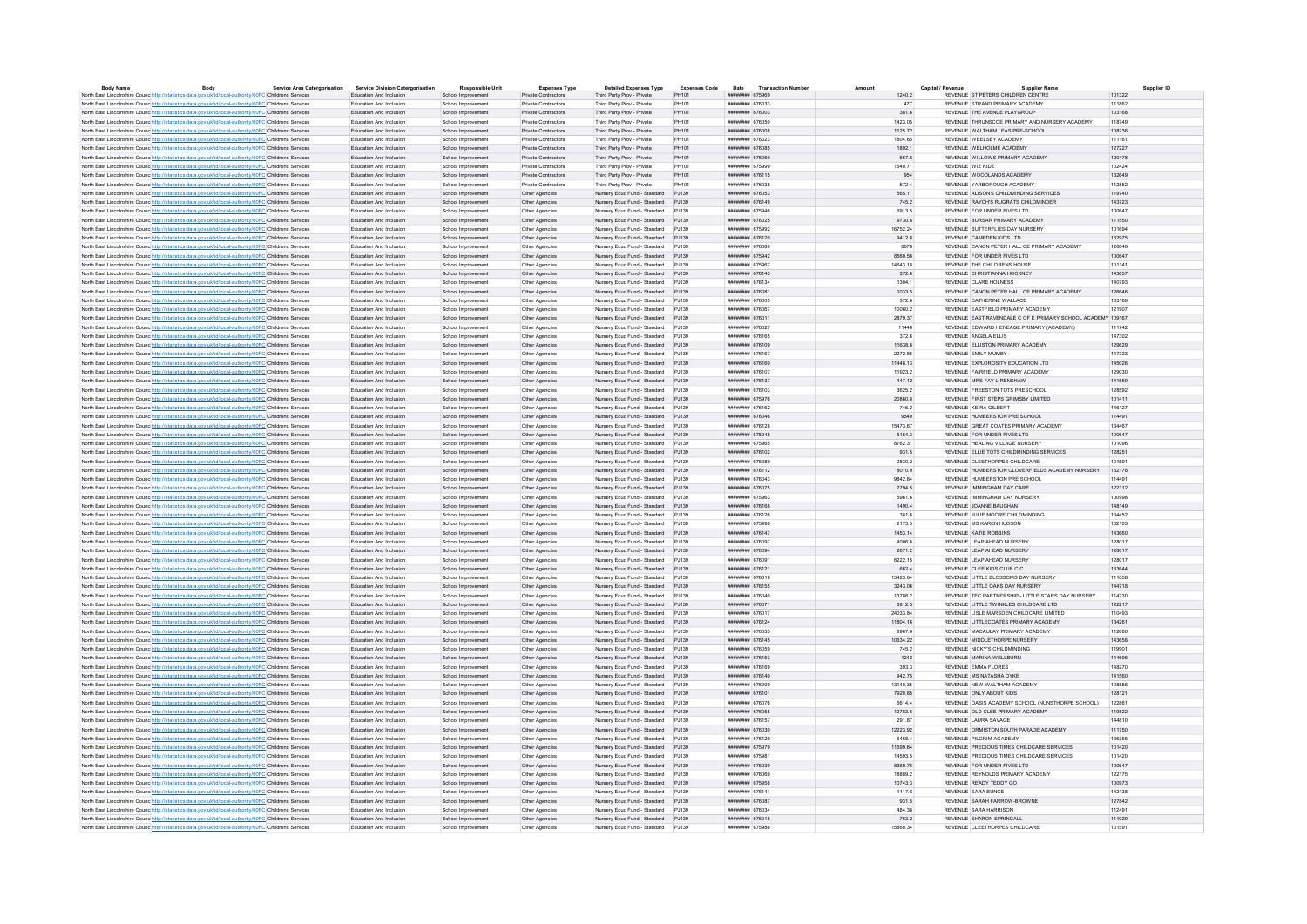| <b>Body Name</b>                                                                                                  | Body | <b>Service Area Catergorisation</b> | <b>Service Division Catergorisation</b> | <b>Responsible Unit</b> | <b>Expenses Type</b>                              | <b>Detailed Expenses Type</b>       | <b>Expenses Code</b> | Date<br><b>Transaction Numbe</b>          |                 | Capital / Revenue<br>Supplier Name                         | Supplier ID |
|-------------------------------------------------------------------------------------------------------------------|------|-------------------------------------|-----------------------------------------|-------------------------|---------------------------------------------------|-------------------------------------|----------------------|-------------------------------------------|-----------------|------------------------------------------------------------|-------------|
| North East Lincolnshire Counc http://statistics.data.gov.uk/id/local-authority/00FC Childrens Services            |      |                                     | Education And Inclusion                 | School Improvement      | Other Agencies                                    | Nursery Educ Fund - Standard PJ139  |                      | ######## 676151                           | 372.6           | REVENUE SARAH NIGHTINGDALE                                 | 144424      |
| North East Lincolnshire Counc http://statistics.data.gov.uk/id/local-authority/00FC Childrens Services            |      |                                     | Education And Inclusion                 | School Improvement      | Other Agencies                                    | Nursery Educ Fund - Standard PJ139  |                      | ининнин 675948                            | 13562.64        | REVENUE FOR UNDER FIVES LTD                                | 100647      |
| North East Lincolnshire Counc http://statistics.data.gov.uk/id/local-authority/00FC Childrens Services            |      |                                     | Education And Inclusion                 | School Improvement      | Other Agencies                                    | Nursery Educ Fund - Standard PJ139  |                      | ######## 676111                           | 7936.38         | REVENUE SPRINGFIELD PRIMARY ACADEMY                        | 131306      |
| North East Lincolnshire Counc http://statistics.data.gov.uk/id/local-authority/00FC Childrens Services            |      |                                     | Education And Inclusion                 | School Improvement      | Other Anencies                                    | Nursery Educ Fund - Standard P.I139 |                      | ######## 675997                           | 14283           | REVENUE SARAH SHOTROLT                                     | 101742      |
| North East Lincolnshire Counc http://statistics.data.gov.uk/id/local-authority/00FC Childrens Services            |      |                                     | Education And Inclusion                 | School Improvement      | Other Agencies                                    | Nursery Educ Fund - Standard PJ139  |                      | ######## 676064                           | 4566.48         | REVENUE ST CHRISTOPHERS PRE SCHOOL                         | 121589      |
| North East Lincolnshire Counc http://statistics.data.gov.uk/id/local-authority/00FC Childrens Services            |      |                                     | Education And Inclusion                 | School Improvement      | Other Agencies                                    | Nursery Educ Fund - Standard PJ139  |                      | ######## 675955                           | 5365.44         | REVENUE ST JAMES SCHOOL                                    | 100940      |
| North East Lincolnshire Counc http://statistics.data.gov.uk/id/local-authority/00FC Childrens Services            |      |                                     | Education And Inclusion                 | School Improvement      | Other Agencies                                    | Nursery Educ Fund - Standard        | PJ139                | ######## 676012                           | 5584.08         | REVENUE ST JOSEPH'S RC PRIMARY ACADEMY                     | 110066      |
| North East Lincolnshire Counc. http://statistics.data.gov.uk/id/local-authority/00FC Childrens Services           |      |                                     | Education And Inclusion                 | School Improvement      | Other Agencies                                    | Nursery Educ Fund - Standard PJ139  |                      | ######## 675994                           | 8495.28         | REVENUE ST MARGARETS PRE-SCHOOL                            | 101724      |
| North East Lincolnshire Counc http://statistics.data.gov.uk/id/local-authority/00FC Childrens Services            |      |                                     | Education And Inclusion                 | School Improvement      | Other Agencies                                    | Nursery Educ Fund - Standard PJ139  |                      | ######## 675952                           | 23846.4         | REVENUE ST MARTINS PREPARATORY SCHOOL                      | 100889      |
| North East Lincolnshire Counc http://statistics.data.gov.uk/id/local-authority/00FC Childrens Services            |      |                                     | Education And Inclusion                 | School Improvement      | Other Agencies                                    | Nursery Educ Fund - Standard PJ139  |                      | ######## 676048                           | 5724            | REVENUE ST MARYS CATHOLIC PRIMARY VOLUNTARY ACADEMY 115108 |             |
| North East Lincolnshire Counc http://statistics.data.gov.uk/id/local-authority/00FC Childrens Services            |      |                                     | Education And Inclusion                 | School Improvement      | Other Agencies                                    | Nursery Educ Fund - Standard PJ139  |                      | ######## 675970                           | 11498.88        | REVENUE ST PETERS CHILDREN CENTRE                          | 101322      |
| North East Lincolnshire Counc http://statistics.data.gov.uk/id/local-authority/00FC Childrens Services            |      |                                     | Education And Inclusion                 | School Improvement      | Other Agencies                                    | Nursery Educ Fund - Standard        | PJ139                | ######## 676032                           | 2544            | REVENUE STRAND PRIMARY ACADEMY                             | 111862      |
| North East Lincolnshire Counc http://statistics.data.gov.uk/id/local-authority/00FC Childrens Services            |      |                                     | <b>Education And Inclusion</b>          | School Improvement      | Other Anencies                                    | Nursery Educ Fund - Standard P.J139 |                      | ######## 676004                           | 5533.2          | REVENUE THE AVENUE PLAYGROUP                               | 103168      |
| North East Lincolnshire Counc http://statistics.data.gov.uk/id/local-authority/00FC Childrens Services            |      |                                     | Education And Inclusion                 | School Improvement      | Other Agencies                                    | Nursery Educ Fund - Standard PJ139  |                      | ######## 676051                           | 10176           | REVENUE THRUNSCOE PRIMARY AND NURSERY ACADEMY              | 118749      |
| North East Lincolnshire Counc http://statistics.data.gov.uk/id/local-authority/00FC Childrens Services            |      |                                     | Education And Inclusion                 | School Improvement      | Other Agencies                                    | Nursery Educ Fund - Standard PJ139  |                      | ######## 676007                           | 35719.92        | REVENUE WALTHAM LEAS PRE-SCHOOL                            | 108236      |
| North East Lincolnshire Counc http://statistics.data.gov.uk/id/local-authority/00FC Childrens Services            |      |                                     | Education And Inclusion                 | School Improvement      | Other Agencies                                    | Nursery Educ Fund - Standard PJ139  |                      | ######## 676022                           | 7822.8          | REVENUE WEELSBY ACADEMY                                    | 111161      |
| North East Lincolnshire Counc <sup>htto://statistics.data.gov.uk/id/local-authority/00FC Childrens Services</sup> |      |                                     | Education And Inclusio                  | School Improvement      | Other Agencies                                    | Nursery Educ Fund - Standard        | PJ139                | <i>www.www.</i> 67608                     | 9031.2          | REVENUE WELHOLME ACADEMY                                   | 127227      |
| North East Lincolnshire Counc. http://statistics.data.gov.uk/id/local-authority/00FC Childrens Services           |      |                                     | Education And Inclusion                 | School Improvement      | Other Agencies                                    | Nursery Educ Fund - Standard P.I139 |                      | ниннини 675974                            | 2564 28         | REVENUE WENDOVER PRE-SCHOOL                                | 101350      |
| North East Lincolnshire Counc http://statistics.data.gov.uk/id/local-authority/00FC Childrens Services            |      |                                     | Education And Inclusion                 | School Improvement      | Other Agencies                                    | Nursery Educ Fund - Standard PJ139  |                      | ######## 676061                           | 2862            | REVENUE WILLOWS PRIMARY ACADEMY                            | 120478      |
| North East Lincolnshire Counc http://statistics.data.gov.uk/id/local-authority/00FC Childrens Services            |      |                                     | Education And Inclusion                 | School Improvement      | Other Agencies                                    | Nursery Educ Fund - Standard PJ139  |                      | ######## 676001                           | 4061.92         | REVENUE WIZ KIDZ                                           | 102424      |
| North East Lincolnshire Counc <sup>http://statistics.data.gov.uk/id/local-authority/00FC Childrens Services</sup> |      |                                     | Education And Inclusion                 | School Improvement      |                                                   | Nursery Educ Fund - Standard        | PJ139                | ####### 676116                            | 4960.8          | REVENUE WOODLANDS ACADEMY                                  | 132649      |
|                                                                                                                   |      |                                     | Education And Inclusion                 | School Improvement      | Other Agencies<br>Other Agencies                  | Nursery Educ Fund - Standard PJ139  |                      | ######## 676037                           | 10730.88        | REVENUE YARROROUGH ACADEMY                                 | 112852      |
| North East Lincolnshire Councint the Material State Add Accord Authority/ODFC Childrens Services                  |      |                                     |                                         |                         |                                                   |                                     |                      |                                           |                 |                                                            |             |
| North East Lincolnshire Counc http://statistics.data.gov.uk/id/local-authority/00FC Childrens Services            |      |                                     | Education And Inclusion                 | School Improvement      | Other Agencies                                    | Other                               | PJ121                | ######## 676054                           | 928.8           | REVENUE ALISON'S CHILDMINDING SERVICES                     | 119740      |
| North East Lincolnshire Counc http://statistics.data.gov.uk/id/local-authority/00FC Childrens Services            |      |                                     | Education And Inclusion                 | School Improvement      | Other Agencies                                    | Other                               | PJ121                | ######## 676052                           | 464.4           | REVENUE MISS AMANDA YOUNG                                  | 119739      |
| North East Lincolnshire Counc http://statistics.data.gov.uk/id/local-authority/00FC Childrens Services            |      |                                     | Education And Inclusion                 | School Improvement      | Other Agencies                                    | Other                               | PJ121                | нивнини 675949                            | 7368.48         | REVENUE FOR UNDER FIVES LTD                                | 100647      |
| North East Lincolnshire Counc http://statistics.data.gov.uk/id/local-authority/00FC Childrens Services            |      |                                     | Education And Inclusion                 | School Improvement      | Other Agencies                                    | Other                               | PJ121                | ####### 67599                             | 7120.8          | REVENUE BUTTERFLIES DAY NURSERY                            | 101694      |
| North East Lincolnshire Counc http://statistics.data.gov.uk/id/local-authority/00FC Childrens Services            |      |                                     | Education And Inclusion                 | School Improvement      | Other Agencies                                    | Other                               | PJ121                | ####### 676119                            | 6888.6          | REVENUE CAMPDEN KIDS I TD                                  | 132975      |
| North East Lincolnshire Counc <sup>http://statistics.data.gov.uk/id/local-authority/00FC Childrens Services</sup> |      |                                     | Education And Inclusion                 | School Improvement      | Other Agencies                                    | Other                               | PJ121                | ######## 675941                           | 9520.2          | REVENUE FOR UNDER FIVES LTD                                | 100647      |
| North East Lincolnshire Counc http://statistics.data.gov.uk/id/local-authority/00FC Childrens Services            |      |                                     | Education And Inclusion                 | School Improvement      | Other Agencies                                    | Other                               | PJ121                | ######## 675968                           | 2136.24         | REVENUE THE CHILDRENS HOUSE                                | 101141      |
| North East Lincolnshire Counc http://statistics.data.gov.uk/id/local-authority/00FC Childrens Services            |      |                                     | Education And Inclusion                 | School Improvement      | Other Agencies                                    | Other                               | PJ121                | ######## 676133                           | 1161            | REVENUE CLARE HOLNESS                                      | 140793      |
| North East Lincolnshire Counc <sup>htto://statistics.data.gov.uk/id/local-authority/00FC Childrens Services</sup> |      |                                     | Education And Inclusion                 | School Improvement      | Other Agencies                                    | Other                               | PJ121                | ####### 676086                            | 1057.8          | REVENUE ANDREA CULLUM - LITTLE GEMS                        | 127347      |
| North East Lincolnshire Counc http://statistics.data.gov.uk/id/local-authority/00FC Childrens Services            |      |                                     | <b>Education And Inclusion</b>          | School Improvement      | Other Anencies                                    | Other                               | P.1121               | ######## 676164                           | 696.6           | REVENUE ANGELA FILIS                                       | 147302      |
| North East Lincolnshire Counc http://statistics.data.gov.uk/id/local-authority/00FC Childrens Services            |      |                                     | Education And Inclusion                 | School Improvement      | Other Agencies                                    | Other                               | PJ121                | ####### 676161                            | 3018.6          | REVENUE EXPLOROSITY EDUCATION LTD                          | 145026      |
| North East Lincolnshire Counc http://statistics.data.gov.uk/id/local-authority/00FC Childrens Services            |      |                                     | Education And Inclusion                 | School Improvement      | Other Agencies                                    | Other                               | PJ121                | $mu$ <sub>EXHIB</sub> H <sub>R76105</sub> | 3250.8          | REVENUE FREESTON TOTS PRESCHOOL                            | 128502      |
| North East Lincolnshire Counc <sup>http://statistics.data.gov.uk/id/local-authority/00FC Childrens Services</sup> |      |                                     | Education And Inclusion                 | School Improvement      | Other Agencies                                    | Other                               | PJ121                | ####### 675977                            | 16176.6         | REVENUE FIRST STEPS GRIMSBY LIMITED                        | 101411      |
| North East Lincolnshire Counc http://statistics.data.gov.uk/id/local-authority/00FC Childrens Services            |      |                                     | Education And Inclusion                 | School Improvement      | Other Agencies                                    | Other                               | PJ121                | ####### 676082                            | 3018.6          | REVENUE FIRST STEPS WITH SURE START                        | 126658      |
| North East Lincolnshire Counc http://statistics.data.gov.uk/id/local-authority/00FC Childrens Services            |      |                                     | Education And Inclusion                 | School Improvement      | Other Agencies                                    | Other                               | PJ121                | ######## 676042                           | 1857.6          | REVENUE HUMBERSTON PRE SCHOOL                              | 114491      |
| North East Lincolnshire Counc http://statistics.data.gov.uk/id/local-authority/00FC Childrens Services            |      |                                     | Education And Inclusion                 | School Improvement      | Other Agencies                                    | Other                               | PJ121                | ####### 675944                            | 2554.2          | REVENUE FOR UNDER FIVES LTD                                | 100647      |
| North East Lincolnshire Counc http://statistics.data.gov.uk/id/local-authority/00FC Childrens Services            |      |                                     | <b>Education And Inclusion</b>          | School Improvement      | Other Agencies                                    | Other                               | P.1121               | ####### 676132                            | 372.6           | REVENUE MRS LYNSEY CONNOLLY                                | 140212      |
| North East Lincolnshire Counc http://statistics.data.gov.uk/id/local-authority/00FC Childrens Services            |      |                                     | Education And Inclusion                 | School Improvement      | Other Agencies                                    | Other                               | PJ121                | ####### 675964                            | 2484.54         | REVENUE HEALING VILLAGE NURSERY                            | 101096      |
| North East Lincolnshire Counc http://statistics.data.gov.uk/id/local-authority/00FC Childrens Services            |      |                                     | Education And Inclusion                 | School Improvement      | Other Agencies                                    | Other                               | PJ121                | ####### 675990                            | 3018.6          | REVENUE CLEETHORPES CHILDCARE                              | 101591      |
| North East Lincolnshire Counc http://statistics.data.gov.uk/id/local-authority/00FC Childrens Services            |      |                                     | Education And Inclusion                 | School Improvement      | Other Agencies                                    | Other                               | PJ121                | ####### 676073                            | 4179.6          | REVENUE IMMINGHAM DAY CARE                                 | 122312      |
| North East Lincolnshire Counc http://statistics.data.gov.uk/id/local-authority/00FC Childrens Services            |      |                                     | Education And Inclusion                 | School Improvement      | Other Agencies                                    | Other                               | PJ121                | ######## 675961                           | 2786.4          | REVENUE IMMINGHAM DAY NURSERY                              | 100998      |
| North East Lincolnshire Counc http://statistics.data.gov.uk/id/local-authority/00FC Childrens Services            |      |                                     | Education And Inclusion                 | School Improvement      | Other Agencies                                    | Other                               | PJ121                | ####### 675953                            | 7043.4          | REVENUE JUDY CLARK CHILD CARE                              | 100939      |
|                                                                                                                   |      |                                     | Education And Inclusion                 | School Improvement      | Other Agencies                                    | Other                               | PJ121                | ####### 676159                            | 464.4           | REVENUE KELLY FLINN                                        | 144957      |
| North East Lincolnshire Counc http://statistics.data.gov.uk/id/local-authority/00FC Childrens Services            |      |                                     | Education And Inclusion                 | School Improvement      |                                                   | Other                               |                      | ######## 676096                           | 109134          | REVENUE LEAP AHEAD NURSERY                                 | 128017      |
| North East Lincolnshire Counc. http://statistics.data.gov.uk/id/local-authority/00FC Childrens Services           |      |                                     |                                         |                         | Other Agencies                                    |                                     | PJ121                | ####### 676095                            |                 | REVENUE LEAP AHEAD NURSERY                                 |             |
| North East Lincolnshire Counc http://statistics.data.gov.uk/id/local-authority/00FC Childrens Services            |      |                                     | Education And Inclusion                 | School Improvement      | Other Agencies                                    | Other                               | PJ121                |                                           | 8127            |                                                            | 128017      |
| North East Lincolnshire Counc http://statistics.data.gov.uk/id/local-authority/00FC Childrens Services            |      |                                     | Education And Inclusion                 | School Improvement      | Other Agencies                                    | Other                               | PJ121                | ######## 676092                           | 1935<br>2120.76 | REVENUE LEAP AHEAD NURSERY                                 | 128017      |
| North East Lincolnshire Counc <sup>http://statistics.data.gov.uk/id/local-authority/00FC Childrens Services</sup> |      |                                     | Education And Inclusion                 | School Improvement      | Other Agencies                                    | Other                               | PJ121                | ####### 676021                            |                 | REVENUE LITTLE BLOSSOMS DAY NURSERY                        | 111058      |
| North East Lincolnshire Counc http://statistics.data.gov.uk/id/local-authority/00FC Childrens Services            |      |                                     | Education And Inclusion                 | School Improvement      | Other Agencies                                    | Other                               | PJ121                | ######## 676154                           | 2693.52         | REVENUE LITTLE OAKS DAY NURSERY                            | 144718      |
| North East Lincolnshire Counc http://statistics.data.gov.uk/id/local-authority/00FC Childrens Services            |      |                                     | Education And Inclusion                 | School Improvement      | Other Agencies                                    | Other                               | PJ121                | ######## 676039                           | 3405.6          | REVENUE TEC PARTNERSHIP - LITTLE STARS DAY NURSERY         | 114230      |
| North East Lincolnshire Counc http://statistics.data.gov.uk/id/local-authority/00FC Childrens Services            |      |                                     | Education And Inclusion                 | School Improvement      | Other Agencies                                    | Other                               | PJ121                | ####### 676072                            | 696.6           | REVENUE LITTLE TWINKLES CHILDCARE LTD                      | 122217      |
| North East Lincolnshire Counc http://statistics.data.gov.uk/id/local-authority/00FC Childrens Services            |      |                                     | Education And Inclusion                 | School Improvement      | Other Agencies                                    | Other                               | PJ121                | ####### 676015                            | 835.92          | REVENUE I ISLE MARSDEN CHILDCARE LIMITED                   | 110493      |
| North East Lincolnshire Counc http://statistics.data.gov.uk/id/local-authority/00FC Childrens Services            |      |                                     | Education And Inclusion                 | School Improvement      | Other Agencies                                    | Other                               | PJ121                | ####### 676123                            | 2322            | REVENUE LITTLECOATES PRIMARY ACADEMY                       | 134261      |
| North East Lincolnshire Counc http://statistics.data.gov.uk/id/local-authority/00FC Childrens Services            |      |                                     | <b>Education And Inclusion</b>          | School Improvement      | Other Agencies                                    | Other                               | PJ121                | ####### 676146                            | 1393.2          | REVENUE MIDDLETHORPE NURSERY                               | 143658      |
| North East Lincolnshire Counc http://statistics.data.gov.uk/id/local-authority/00FC Childrens Services            |      |                                     | Education And Inclusion                 | School Improvement      | Other Agencies                                    | Other                               | PJ121                | ######## 676099                           | 1935            | REVENUE ONLY ABOUT KIDS                                    | 128121      |
| North East Lincolnshire Counc http://statistics.data.gov.uk/id/local-authority/00FC Childrens Services            |      |                                     | Education And Inclusion                 | School Improvement      | Other Agencies                                    | Other                               | PJ121                | ######## 676057                           | 1857.6          | REVENUE OLD CLEE PRIMARY ACADEMY                           | 119822      |
| North East Lincolnshire Counc http://statistics.data.gov.uk/id/local-authority/00FC Childrens Services            |      |                                     | Education And Inclusion                 | School Improvement      | Other Agencies                                    | Other                               | P.1121               | ######## 676031                           | 5185.8          | REVENUE ORMISTON SOUTH PARADE ACADEMY                      | 111750      |
| North East Lincolnshire Counc <sup>htto://statistics.data.gov.uk/id/local-authority/00FC Childrens Services</sup> |      |                                     | Education And Inclusion                 | School Improvement      | Other Agencies                                    | Other                               | PJ121                | ####### 675982                            | 5108.4          | REVENUE PRECIOUS TIMES CHILDCARE SERVICES                  | 101420      |
| North East Lincolnshire Counc http://statistics.data.gov.uk/id/local-authority/00FC Childrens Services            |      |                                     | <b>Education And Inclusion</b>          | School Improvement      | Other Anencies                                    | Other                               | P.1121               | ######## 675951                           | 44118           | REVENUE FOR UNDER FIVES LTD.                               | 100647      |
| North East Lincolnshire Counc http://statistics.data.gov.uk/id/local-authority/00FC Childrens Services            |      |                                     | Education And Inclusion                 | School Improvement      | Other Agencies                                    | Other                               | PJ121                | ####### 676142                            | 696.6           | REVENUE SARA BUNCE                                         | 142138      |
| North East Lincolnshire Counc http://statistics.data.gov.uk/id/local-authority/00FC Childrens Services            |      |                                     | Education And Inclusion                 | School Improvement      | Other Agencies                                    | Other                               | PJ121                | ######## 676088                           | 464.4           | REVENUE SARAH FARROW-BROWNE                                | 127842      |
| North East Lincolnshire Counc <sup>http://statistics.data.gov.uk/id/local-authority/00FC Childrens Services</sup> |      |                                     | Education And Inclusion                 | School Improvement      | Other Agencies                                    | Other                               | PJ121                | ####### 675987                            | 1439.64         | REVENUE CLEETHORPES CHILDCARE                              | 101591      |
| North East Lincolnshire Counc http://statistics.data.gov.uk/id/local-authority/00FC Childrens Services            |      |                                     | Education And Inclusion                 | School Improvement      | Other Agencies                                    | Other                               | PJ121                | ####### 675950                            | 541.8           | REVENUE FOR UNDER FIVES LTD                                | 100647      |
| North East Lincolnshire Counc http://statistics.data.gov.uk/id/local-authority/00FC Childrens Services            |      |                                     | Education And Inclusion                 | School Improvement      | Other Agencies                                    | Other                               | PJ121                | ######## 675996                           | 928.8           | REVENUE SARAH SHOTBOLT                                     | 101742      |
| North East Lincolnshire Counc http://statistics.data.gov.uk/id/local-authority/00FC Childrens Services            |      |                                     | Education And Inclusion                 | School Improvement      | Other Agencies                                    | Other                               | PJ121                | ####### 676063                            | 3018.6          | REVENUE ST CHRISTOPHERS PRE SCHOOL                         | 121589      |
| North East Lincolnshire Counc http://statistics.data.gov.uk/id/local-authority/00FC Childrens Services            |      |                                     | Education And Inclusion                 | School Improvement      | Other Agencies                                    | Other                               | PJ121                | ####### 675956                            | 387             | REVENUE ST JAMES SCHOOL                                    | 100940      |
| North East Lincolnshire Counc http://statistics.data.gov.uk/id/local-authority/00FC Childrens Services            |      |                                     | Education And Inclusion                 | School Improvement      | Other Agencies                                    | Other                               | PJ121                | ####### 676014                            | 928.8           | REVENUE ST JOSEPH'S RC PRIMARY ACADEMY                     | 110066      |
| North East Lincolnshire Counc http://statistics.data.gov.uk/id/local-authority/00FC Childrens Services            |      |                                     | Education And Inclusion                 | School Improvement      | Other Agencies                                    | Other                               | PJ121                | <b><i>HABBARA</i></b> 675971              | 5805            | REVENUE ST PETERS CHILDREN CENTRE                          | 101322      |
| North East Lincolnshire Counc http://statistics.data.gov.uk/id/local-authority/00FC Childrens Services            |      |                                     | Education And Inclusion                 | School Improvement      | Other Agencies                                    | Other                               | PJ121                | ######## 676002                           | 928.8           | REVENUE THE AVENUE PLAYGROUP                               | 103168      |
| North East Lincolnshire Counc http://statistics.data.gov.uk/id/local-authority/00FC Childrens Services            |      |                                     | Education And Inclusion                 | School Improvement      | Other Agencies                                    | Other                               | PJ121                | ####### 676131                            | 464.4           | REVENUE MRS VERITY TAYLOR-GREEN                            | 138243      |
| North East Lincolnshire Counc http://statistics.data.gov.uk/id/local-authority/00FC Childrens Services            |      |                                     | <b>Education And Inclusion</b>          | School Improvement      | Other Anencies                                    | Other                               | P.1121               | ######## 676006                           | 21672           | REVENUE WALTHAM LEAS PRE-SCHOOL                            | 108236      |
| North East Lincolnshire Counc http://statistics.data.gov.uk/id/local-authority/00FC Childrens Services            |      |                                     | Education And Inclusion                 | School Improvement      | Other Agencies                                    | Other                               | PJ121                | ######## 676024                           | 1625.4          | REVENUE WEELSBY ACADEMY                                    | 111161      |
| North East Lincolnshire Counc. http://statistics.data.gov.uk/id/local-authority/00FC Childrens Services           |      |                                     | Education And Inclusion                 | School Improvement      | Other Anencies                                    | Other                               | P.1121               | ######## 676083                           | 1780 2          | REVENUE WELHOLME ACADEMY                                   | 127227      |
| North East Lincolnshire Counc http://statistics.data.gov.uk/id/local-authority/00FC Childrens Services            |      |                                     | Education And Inclusion                 | School Improvement      | Other Agencies                                    | Other                               | PJ121                | ######## 675973                           | 1625.4          | REVENUE WENDOVER PRE-SCHOOL                                | 101350      |
| North East Lincolnshire Councint the Material State Advanced Authority/00FC Childrens Services                    |      |                                     | Education And Inclusion                 | School Improvement      | Other Agencies                                    | Other                               | PJ121                | ######## 676000                           | 2492.28         | REVENUE WIZ KIDZ                                           | 102424      |
| North East Lincolnshire Counc http://statistics.data.gov.uk/id/local-authority/00FC Childrens Services            |      |                                     | Education And Inclusion                 | School Improvement      | Direct Employee Expenses                          | Agency Staff                        | EA105                | ######## 677241                           | 1000            | REVENUE THE NURTURE LADY                                   | 136686      |
| North East Lincolnshire Counc http://statistics.data.gov.uk/id/local-authority/00FC Childrens Services            |      |                                     | Education And Inclusion                 | School Improvement      | Contributions To Provisions                       | Contributions - Other               | LK103                | ######## 674538                           | 935.55          | REVENUE BUTTERFLIES DAY NURSERY                            | 101694      |
| North East Lincolnshire Counc http://statistics.data.gov.uk/id/local-authority/00FC Childrens Services            |      |                                     | Education And Inclusion                 | School Improvement      | Contributions To Provisions                       | Contributions - Other               | LK103                | ######## 674538                           | 1871.1          | REVENUE BUTTERFLIES DAY NURSERY                            | 101694      |
| North East Lincolnshire Counc http://statistics.data.gov.uk/id/local-authority/00FC Childrens Services            |      |                                     | Education And Inclusion                 | School Improvement      | Contributions To Provisions Contributions - Other |                                     | LK103                | ####### 674538                            | 623.7           | REVENUE BUTTERFLIES DAY NURSERY                            | 101694      |
| North East Lincolnshire Counc http://statistics.data.gov.uk/id/local-authority/00FC Childrens Services            |      |                                     | Education And Inclusion                 | School Improvement      | Contributions To Provisions                       | Contributions - Other               | 1 K103               | ######## 675817                           | 1871 1          | REVENUE FAIRFIELD PRIMARY ACADEMY                          | 129030      |
| North East Lincolnshire Counc <sup>http://statistics.data.gov.uk/id/local-authority/00FC Childrens Services</sup> |      |                                     | Education And Inclusion                 | School Improvement      | Contributions To Provisions                       | Contributions - Other               | LK103                | ######## 674627                           | 750             | REVENUE FOR UNDER FIVES                                    | 108891      |
| North East Lincolnshire Counc http://statistics.data.gov.uk/id/local-authority/00FC Childrens Services            |      |                                     | Education And Inclusion                 | School Improvement      | Contributions To Provisions                       | Contributions - Other               |                      | <b><i>HABBRAH 674627</i></b>              | 935.55          | REVENUE FOR UNDER FIVES                                    | 108891      |
|                                                                                                                   |      |                                     |                                         |                         |                                                   |                                     | LK103                |                                           |                 |                                                            |             |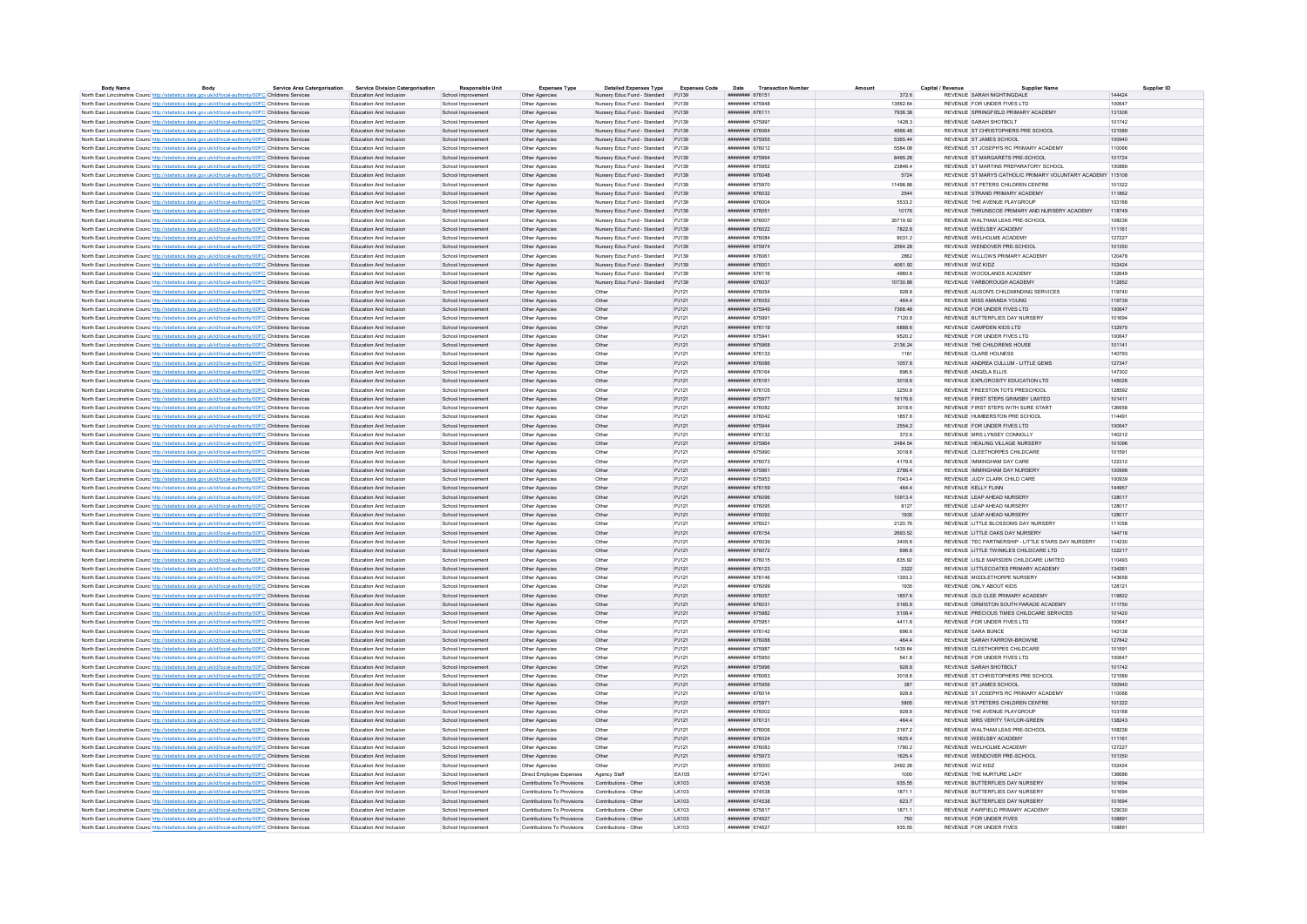| <b>Body Name</b>                                                                                                                                                                                                 | Body | <b>Service Area Catergorisation</b> | <b>Service Division Catergorisation</b>          | <b>Responsible Unit</b>                                                                        | <b>Expenses Type</b>                                                    | <b>Detailed Expenses Type</b>                 | <b>Expenses Code</b> | <b>Transaction Number</b><br>Date  | Amount       | Capital / Revenue<br><b>Supplier Name</b>                                                                  | Supplier ID                                                    |
|------------------------------------------------------------------------------------------------------------------------------------------------------------------------------------------------------------------|------|-------------------------------------|--------------------------------------------------|------------------------------------------------------------------------------------------------|-------------------------------------------------------------------------|-----------------------------------------------|----------------------|------------------------------------|--------------|------------------------------------------------------------------------------------------------------------|----------------------------------------------------------------|
| North East Lincolnshire Counc http://statistics.data.gov.uk/id/local-authority/00FC Childrens Services                                                                                                           |      |                                     | Education And Inclusion                          | School Improvement                                                                             | Contributions To Provisions                                             | Contributions - Other                         | LK103                | ######## 674627                    | 935.55       | REVENUE FOR UNDER FIVES                                                                                    |                                                                |
| North East Lincolnshire Counc http://statistics.data.gov.uk/id/local-authority/00FC Childrens Services                                                                                                           |      |                                     | Education And Inclusion                          | School Improvement                                                                             | Contributions To Provisions                                             | Contributions - Other                         | <b>IK103</b>         | ининнин 674626                     | 12624        | REVENUE I FAP AHEAD NURSERIES LIMITED.                                                                     | 135218                                                         |
| North East Lincolnshire Counc http://statistics.data.gov.uk/id/local-authority/00FC Childrens Services                                                                                                           |      |                                     | Education And Inclusion                          | School Improvement                                                                             | Contributions To Provisions                                             | Contributions - Other                         | LK103                | нивнини 674482                     | 623.7        | REVENUE LITTLE BLOSSOMS DAY NURSERY                                                                        | 111058                                                         |
| North East Lincolnshire Counc http://statistics.data.gov.uk/id/local-authority/00FC Childrens Services                                                                                                           |      |                                     | Education And Inclusion                          | School Improvement                                                                             | Contributions To Provisions                                             | Contributions - Other                         | LK103                | <b><i>HNHHHHHH 674542</i></b>      | 1425 B       | REVENUE LITTLE OAKS DAY NURSERY                                                                            | 144718                                                         |
| North East Lincolnshire Counc http://statistics.data.gov.uk/id/local-authority/00FC Childrens Services                                                                                                           |      |                                     | Education And Inclusion                          | School Improvement                                                                             | Contributions To Provisions Contributions - Other                       |                                               | LK103                | ####### 674523                     | 935.55       | REVENUE TEC PARTNERSHIP - LITTLE STARS DAY NURSERY                                                         | 114230                                                         |
| North East Lincolnshire Counc http://statistics.data.gov.uk/id/local-authority/00FC Childrens Services                                                                                                           |      |                                     | Education And Inclusion                          | School Improvement                                                                             | Contributions To Provisions                                             | Contributions - Other                         | LK103                | ######## 674629                    | 2432.43      | REVENUE ORMISTON SOUTH PARADE ACADEMY                                                                      | 111750                                                         |
| North East Lincolnshire Counc http://statistics.data.gov.uk/id/local-authority/00FC Childrens Services                                                                                                           |      |                                     | Education And Inclusion                          | School Improvement                                                                             | Contributions To Provisions                                             | Contributions - Other                         | LK103                | ######## 674630                    | 534.6        | REVENUE PILGRIM ACADEMY                                                                                    | 136366                                                         |
| North East Lincolnshire Counc http://statistics.data.gov.uk/id/local-authority/00FC Childrens Services                                                                                                           |      |                                     | Education And Inclusion                          | School Improvemen                                                                              | Contributions To Provisions                                             | Contributions - Other                         | LK103                | ######## 674483                    | 623.7        | REVENUE PRECIOUS TIMES CHILDCARE SERVICES                                                                  | 101420                                                         |
| North East Lincolnshire Counc http://statistics.data.gov.uk/id/local-authority/00FC Childrens Services                                                                                                           |      |                                     | <b>Education And Inclusion</b>                   | School Improvement                                                                             | Contributions To Provisions Contributions - Other                       |                                               | LK103                | <b>НИВИНИЯ</b> 674476              | 1871.1       | REVENUE READY TEDDY GO                                                                                     | 100973                                                         |
| North East Lincolnshire Counc http://statistics.data.gov.uk/id/local-authority/00FC Childrens Services                                                                                                           |      |                                     | Education And Inclusion                          | School Improvement                                                                             | Contributions To Provisions                                             | Contributions - Other                         | LK103                | ######## 674539                    | 467.76       | REVENUE ST PETERS CHILDREN CENTRE                                                                          | 101322                                                         |
| North East Lincolnshire Counc http://statistics.data.gov.uk/id/local-authority/00FC Childrens Services                                                                                                           |      |                                     | <b>Education And Inclusion</b>                   | School Improvement                                                                             | Contributions To Provisions Contributions - Other                       |                                               | 1 K103               | ######## 674539                    | 3742.2       | REVENUE ST PETERS CHILDREN CENTRE                                                                          | 101322                                                         |
| North East Lincolnshire Counc http://statistics.data.gov.uk/id/local-authority/00FC Childrens Services                                                                                                           |      |                                     | Education And Inclusion                          | School Improvement                                                                             | Contributions To Provisions                                             | Contributions - Other                         | <b>IK103</b>         | ######## 674539                    | 12474        | REVENUE ST PETERS CHILDREN CENTRE                                                                          | 101322                                                         |
| North East Lincolnshire Counc http://statistics.data.gov.uk/id/local-authority/00FC Childrens Services                                                                                                           |      |                                     | Education And Inclusion                          | School Improvement                                                                             | Contributions To Provisions                                             | Contributions - Other                         | LK103                | ######## 674541                    | 935.55       | REVENUE STRAND PRIMARY ACADEMY                                                                             | 111862                                                         |
| North East Lincolnshire Council http://statistics.data.gov.uk/id/local-authority/00EC Childrens Services                                                                                                         |      |                                     | <b>Education And Inclusion</b>                   | School Improvement                                                                             | Contributions To Provisions                                             | Contributions - Other                         | <b>IK103</b>         | ######## 674541                    | 935.55       | REVENUE STRAND PRIMARY ACADEMY                                                                             | 111862                                                         |
| North East Lincolnshire Counc http://statistics.data.gov.uk/id/local-authority/00FC Childrens Services                                                                                                           |      |                                     | Education And Inclusion                          | School Improvement                                                                             | Contributions To Provisions                                             | Contributions - Other                         | LK103                | ######## 674541                    | 935.55       | REVENUE STRAND PRIMARY ACADEMY                                                                             | 111862                                                         |
| North East Lincolnshire Counc http://statistics.data.gov.uk/id/local-authority/00FC Childrens Services                                                                                                           |      |                                     | Education And Inclusion                          | School Improvement                                                                             | Contributions To Provisions                                             | Contributions - Other                         | <b>IK103</b>         | ининнин 674524                     | 623.7        | REVENUE WALTHAM LEAS PRE-SCHOOL                                                                            | 108236                                                         |
| North East Lincolnshire Counc. http://statistics.data.gov.uk/id/local-authority/00FC Childrens Services                                                                                                          |      |                                     | Education And Inclusion                          | School Improvement                                                                             | Contributions To Provisions                                             | Contributions - Other                         | LK103                | ######## 674524                    | 623.7        | REVENUE WALTHAM LEAS PRE-SCHOOL                                                                            | 108236                                                         |
| North East Lincolnshire Counc http://statistics.data.gov.uk/id/local-authority/00FC Childrens Services                                                                                                           |      |                                     | <b>Education And Inclusion</b>                   | School Improvement                                                                             | Contributions To Provisions                                             | Contributions - Other                         | LK103                | нивнини 674478                     | 12474        | REVENUE WIZ KIDZ                                                                                           | 102424                                                         |
| North East Lincolnshire Counc http://statistics.data.gov.uk/id/local-authority/00FC Childrens Services                                                                                                           |      |                                     | Education And Inclusion                          | School Improvement                                                                             | Contributions To Provisions                                             | Contributions - Other                         | LK103                | ######## 673858                    | 2619.5       | REVENUE ETAC LIMITED                                                                                       | 101710                                                         |
| North East Lincolnshire Counc http://statistics.data.gov.uk/id/local-authority/00FC Childrens Services                                                                                                           |      |                                     | Education And Inclusion                          | Reynolds Day Care                                                                              | Equip / Furniture / Materials Equipment - Purchase                      |                                               | LA101                | ######## 675226                    | 297.75       | REVENUE BANAMAN                                                                                            | 100513                                                         |
| North East Lincolnshire Counc http://statistics.data.gov.uk/id/local-authority/00FC Childrens Services                                                                                                           |      |                                     | Education And Inclusion                          | Revnolds Day Care                                                                              | Equip / Furniture / Materials                                           | Equipment - Purchase                          | LA101                | ######## 677301                    | 260          | REVENUE MOUNT BANK FARM LTD                                                                                | 148302                                                         |
| North East Lincolnshire Counc http://statistics.data.gov.uk/id/local-authority/00FC Childrens Services                                                                                                           |      |                                     | Safer And Partnerships                           | Young And Safe                                                                                 | Voluntary Associations                                                  | Third Po - Third Sector                       | PF101                | ######## 674464                    | 600          | REVENUE JAN COXAN                                                                                          | 103410                                                         |
| North East Lincolnshire Counc http://statistics.data.gov.uk/id/local-authority/00FC Childrens Services                                                                                                           |      |                                     | Safer And Partnershins                           | Safeguard Board / Dom Violence Private Contractors                                             |                                                                         | Contract Payments                             | <b>PH105</b>         | ######## 677194                    | 13250        | REVENUE EMPOWER EMPLOYABILITY MENTORING PROGRAMME 118831                                                   |                                                                |
| North East Lincolnshire Counc <sup>http://statistics.data.gov.uk/id/local-authority/00FC Childrens Services</sup>                                                                                                |      |                                     | Safer And Partnerships                           | Graft                                                                                          | Miscellaneous Expenses                                                  | Activities - Service Users                    | LL114                | ######## 674900                    | 498.95       | REVENUE ARGOS BUSINESS SOLUTIONS LTD                                                                       | 101032                                                         |
| North East Lincolnshire Counc <sup>http://statistics.data.gov.uk/id/local-authority/00FC Childrens Services</sup>                                                                                                |      |                                     | Childrens Trust                                  | Palliative / Complex Care                                                                      | Private Contractors                                                     | Third Party Prov - Private                    | PH101                | ######## 677676                    | 2975.66      | REVENUE AK PAYROLL SERIVCES LTD.                                                                           | 145106                                                         |
| North East Lincolnshire Counc http://statistics.data.gov.uk/id/local-authority/00FC Childrens Services                                                                                                           |      |                                     | Childrens Trust                                  | Palliative / Complex Care                                                                      | Private Contractors                                                     | Third Party Prov - Private                    | PH101                | ####### 677677                     | 896.62       | REVENUE AK PAYROLL SERIVCES LTD                                                                            | 145107                                                         |
| North East Lincolnshire Counc. http://statistics.data.gov.uk/id/local-authority/00FC Childrens Services                                                                                                          |      |                                     | Childrens Trust                                  | Palliative / Complex Care                                                                      | Private Contractors                                                     | Third Party Prov - Private                    | PH101                | нивнини 677674                     | 3302.7       | REVENUE AK PAYROLL SERIVCES LTD.                                                                           | 145114                                                         |
| North East Lincolnshire Counc http://statistics.data.gov.uk/id/local-authority/00FC Childrens Services                                                                                                           |      |                                     | Childrens Trust                                  | Palliative / Complex Care                                                                      | Private Contractors                                                     | Third Party Prov - Private                    | PH101                | ######## 677675                    | 966.7        | REVENUE AK PAYROLL SERIVCES LTD                                                                            | 145113                                                         |
| North East Lincolnshire Counc http://statistics.data.gov.uk/id/local-authority/00FC Childrens Services                                                                                                           |      |                                     | Childrens Trust                                  | Palliative / Complex Care                                                                      | Private Contractors                                                     | Third Party Prov - Private                    | PH101                | ######## 677672                    | 1901.1       | REVENUE AK PAYROLL SERIVCES LTD                                                                            | 145112                                                         |
| North East Lincolnshire Counc http://statistics.data.gov.uk/id/local-authority/00FC Childrens Services                                                                                                           |      |                                     | Childrens Trust                                  | Palliative / Complex Care                                                                      | Private Contractors                                                     | Third Party Prov - Private                    | PH101                | ######## 677673                    | 592.94       | REVENUE AK PAYROLL SERIVCES LTD                                                                            | 145108                                                         |
| North East Lincolnshire Counc. http://statistics.data.gov.uk/id/local-authority/00FC Childrens Services                                                                                                          |      |                                     | Childrens Trust                                  | Palliative / Complex Care                                                                      | Private Contractors                                                     | Third Party Prov - Private                    | PH101                | ######## 677678                    | 990.06       | REVENUE AK PAYROLL SERIVCES LTD                                                                            | 145109                                                         |
| North East Lincolnshire Counc http://statistics.data.gov.uk/id/local-authority/00FC Childrens Services                                                                                                           |      |                                     | Childrens Trust                                  | Childrens Mental & Fmot Health Health Authorities                                              |                                                                         | Third Pn - Health Auth                        | PD101                | ####### 675144                     | 600          | REVENUE FORTIS THERAPY & TRAINING                                                                          | 120445                                                         |
| North East Lincolnshire Counc http://statistics.data.gov.uk/id/local-authority/00FC Childrens Services                                                                                                           |      |                                     | Childrens Trust                                  | Childrens Mental & Emot Health Private Contractors                                             |                                                                         | <b>Contract Payments</b>                      | PH105                | ######## 675894                    | 248705.75    | REVENUE LINCOLNSHIRE PARTNERSHIP NHS FOUNDATION TRUST 105021                                               |                                                                |
| North East Lincolnshire Counc http://statistics.data.gov.uk/id/local-authority/00FC Childrens Services                                                                                                           |      |                                     | Childrens Trust                                  | Childrens Mental & Emot Health  Other Agencies                                                 |                                                                         | Top Up                                        | PJ123                | ####### 677149                     | 27599.82     | REVENUE LINCOLNSHIRE PARTNERSHIP NHS FOUNDATION TRUST 105021                                               |                                                                |
| North East Lincolnshire Counc http://statistics.data.gov.uk/id/local-authority/00FC Childrens Services                                                                                                           |      |                                     | Childrens Trust                                  | Childrens Mental & Emot Health Health Authorities                                              |                                                                         | Third Po - Health Auth                        | PD101                | ######## 677181                    | 4667.55      | REVENUE NHS NORTH EAST LINCOLNSHIRE CCG                                                                    | 121549                                                         |
| North East Lincolnshire Counc http://statistics.data.gov.uk/id/local-authority/00FC Childrens Services                                                                                                           |      |                                     | Childrens Trust                                  | Childrens Mental & Emot Health Private Contractors                                             |                                                                         | Contract Payments                             | PH105                | ######## 677110                    | 6249.71      | REVENUE KOOTH DIGITAL HEALTH LIMITED                                                                       | 135941                                                         |
| North East Lincolnshire Counc http://statistics.data.gov.uk/id/local-authority/00FC Childrens Services                                                                                                           |      |                                     | Childrens Trust                                  | Childrens Mental & Front Health Private Contractors                                            |                                                                         | Contract Payments                             | <b>PH105</b>         | ######## 677109                    | 6249 71      | REVENUE KOOTH DIGITAL HEALTH LIMITED                                                                       | 135941                                                         |
|                                                                                                                                                                                                                  |      |                                     | Childrens Trust                                  | Childrens Mental & Emot Health Private Contractors                                             |                                                                         | Contract Payments                             | PH105                | ######## 673845                    | 90689.5      | REVENUE COMPASS SERVICES TO IMPROVE HEALTH                                                                 | 145810                                                         |
| North East Lincolnshire Counc http://statistics.data.gov.uk/id/local-authority/00FC Childrens Services<br>North East Lincolnshire Counc http://statistics.data.gov.uk/id/local-authority/00FC Childrens Services |      |                                     | Childrens Trust                                  | Childrens Mental & Emot Health Private Contractors                                             |                                                                         | <b>Contract Payments</b>                      | <b>PH105</b>         | ######## 675597                    | 90689.5      | REVENUE COMPASS SERVICES TO IMPROVE HEALTH                                                                 | 145810                                                         |
|                                                                                                                                                                                                                  |      |                                     | Director - Children / Fam Serv                   |                                                                                                |                                                                         |                                               | FA301                | <b>ИНИНИНИ 677976</b>              | 27016.01     | REVENUE NHS PENSIONS                                                                                       | 145442                                                         |
| North East Lincolnshire Counc http://statistics.data.gov.uk/id/local-authority/00FC Childrens Services                                                                                                           |      |                                     | Director - Children / Fam Serv                   | <b>Budget Envelope Challenges</b><br>Director Children & Fam Serv                              | <b>Direct Employee Expenses</b><br>Private Contractors                  | Superannuation<br><b>Contract Payments</b>    | PH105                | ######## 675333                    | 825          | <b>REVENUE SIGNIS LTD</b>                                                                                  | 145130                                                         |
| North East Lincolnshire Counc http://statistics.data.gov.uk/id/local-authority/00FC Childrens Services                                                                                                           |      |                                     |                                                  |                                                                                                |                                                                         |                                               |                      | ####### 674935                     | 2500         | REVENUE GRAVITAS RECRUITMENT GROUP LTD                                                                     | 143484                                                         |
| North East Lincolnshire Counc http://statistics.data.gov.uk/id/local-authority/00FC Childrens Services                                                                                                           |      |                                     | Director - Children / Fam Serv                   | Director Children & Fam Serv Consultancy                                                       |                                                                         | Consultancy                                   | PL101                |                                    |              |                                                                                                            | 143484                                                         |
| North East Lincolnshire Counc http://statistics.data.gov.uk/id/local-authority/00FC Childrens Services                                                                                                           |      |                                     | Director - Children / Fam Serv                   | Director Children & Fam Serv                                                                   | Consultancy                                                             | Consultancy                                   | PL101                | ######## 674943                    | 2500<br>3800 | REVENUE GRAVITAS RECRUITMENT GROUP LTD                                                                     | 148684                                                         |
| North East Lincolnshire Counc <sup>http://statistics.data.gov.uk/id/local-authority/00FC Childrens Services</sup>                                                                                                |      |                                     | Safeguard & Early Help<br>Safeguard & Early Help | Childrens Health                                                                               | Private Contractors                                                     | Third Party Prov - Private                    | PH101<br>EB122       | ######## 675691<br>######## 678675 | 375          | REVENUE UNICEF UK BABY FRIENDLY INITIATIVE<br>REVENUE SAFEGUARDING ASSOCS FOR EXCELLENCE (SAFE) LTD 148948 |                                                                |
| North East Lincolnshire Counc http://statistics.data.gov.uk/id/local-authority/00FC Childrens Services                                                                                                           |      |                                     | Safeguard & Early Help                           | Childrens Health<br>Childrens Health                                                           | Indirect Employee Expenses<br>Indirect Employee Expenses Staff Training | Staff Training                                | EB122                | ######## 677998                    | 461          | REVENUE UNIVERSITY OF HULL                                                                                 | 135789                                                         |
| North East Lincolnshire Counc http://statistics.data.gov.uk/id/local-authority/00FC Childrens Services                                                                                                           |      |                                     |                                                  |                                                                                                | Equip / Furniture / Materials Equipment - Purchase                      |                                               |                      | ######## 677184                    | 259.98       | REVENUE FINDEL EDUCATION LTD                                                                               |                                                                |
| North East Lincolnshire Counc <sup>1</sup> http://statistics.data.gov.uk/id/local-authority/00FC Childrens Services                                                                                              |      |                                     | Safeguard & Early Help                           | Childrens Health                                                                               |                                                                         |                                               | LA101                |                                    |              |                                                                                                            | 101237                                                         |
| North East Lincolnshire Counc http://statistics.data.gov.uk/id/local-authority/00FC Childrens Services                                                                                                           |      |                                     | Safeguard & Early Help                           | Childrens Health                                                                               | Equip / Furniture / Materials Equipment - Purchase                      |                                               | LA101<br>P.1114      | ######## 675524                    | 979.2        | REVENUE ARDO MEDICAL LTD<br>REVENUE REDACTED PERSONAL INFORMATION                                          | 107756<br>REDACTED PERSONAL INFORMATION                        |
| North East Lincolnshire Counc http://statistics.data.gov.uk/id/local-authority/00FC Childrens Services                                                                                                           |      |                                     | Safeguard & Early Help                           | Head Of Child Resource & Reg   Other Agencies                                                  |                                                                         | <b>Additional Cost</b>                        |                      | ####### 928482                     | 1107         |                                                                                                            |                                                                |
| North East Lincolnshire Counc http://statistics.data.gov.uk/id/local-authority/00FC Childrens Services                                                                                                           |      |                                     | Safeguard & Early Help<br>Safenuard & Farly Help | Head Of Child Resource & Reg   Other Agencies<br>Head Of Child Resource & Reg. Other Agencies  |                                                                         | <b>Additional Cost</b><br>Child Care Payments | PJ114<br>P.1104      | ####### 934337<br>######## 928069  | 350<br>364   | REVENUE REDACTED PERSONAL INFORMATION<br>REVENUE REDACTED PERSONAL INFORMATION                             | REDACTED PERSONAL INFORMATION<br>REDACTED PERSONAL INFORMATION |
| North East Lincolnshire Counc http://statistics.data.gov.uk/id/local-authority/00FC Childrens Services                                                                                                           |      |                                     | Safeguard & Early Help                           | Head Of Child Resource & Reg   Other Agencies                                                  |                                                                         | Child Care Payments                           | PJ104                | ####### 928143                     | 364          | REVENUE REDACTED PERSONAL INFORMATION                                                                      | REDACTED PERSONAL INFORMATION                                  |
| North East Lincolnshire Counc http://statistics.data.gov.uk/id/local-authority/00FC Childrens Services                                                                                                           |      |                                     |                                                  |                                                                                                |                                                                         |                                               | P.1104               |                                    |              |                                                                                                            |                                                                |
| North East Lincolnshire Counc http://statistics.data.gov.uk/id/local-authority/00FC Childrens Services                                                                                                           |      |                                     | Safeguard & Early Help                           |                                                                                                |                                                                         | Child Care Payments                           |                      | ######## 927926                    | 364          | REVENUE REDACTED PERSONAL INFORMATION                                                                      | REDACTED PERSONAL INFORMATION                                  |
| North East Lincolnshire Counc http://statistics.data.gov.uk/id/local-authority/00FC Childrens Services                                                                                                           |      |                                     | Safeguard & Early Help                           | Head Of Child Resource & Reg   Other Agencies                                                  |                                                                         | Child Care Payments                           | PJ104                | ######## 927954                    | 364          | REVENUE REDACTED PERSONAL INFORMATION                                                                      | REDACTED PERSONAL INFORMATION                                  |
| North East Lincolnshire Counc http://statistics.data.gov.uk/id/local-authority/00FC Childrens Services                                                                                                           |      |                                     | Safeguard & Early Help                           | Head Of Child Resource & Reg   Other Agencies                                                  |                                                                         | Child Care Payments                           | PJ104                | ######## 929824                    | 364          | REVENUE REDACTED PERSONAL INFORMATION                                                                      | REDACTED PERSONAL INFORMATION                                  |
| North East Lincolnshire Counc http://statistics.data.gov.uk/id/local-authority/00FC Childrens Services                                                                                                           |      |                                     | Safeguard & Early Help                           | Head Of Child Resource & Reg   Other Agencies                                                  |                                                                         | Child Care Payments                           | PJ104                | ######## 929939                    | 364          | REVENUE REDACTED PERSONAL INFORMATION                                                                      | REDACTED PERSONAL INFORMATION                                  |
| North East Lincolnshire Counc http://statistics.data.gov.uk/id/local-authority/00FC Childrens Services                                                                                                           |      |                                     | Safeguard & Early Help                           | Head Of Child Resource & Reg   Other Agencies                                                  |                                                                         | Child Care Payments                           | PJ104                | ######## 930013                    | 364          | REVENUE REDACTED PERSONAL INFORMATION                                                                      | REDACTED PERSONAL INFORMATION                                  |
| North East Lincolnshire Counc http://statistics.data.gov.uk/id/local-authority/00FC Childrens Services                                                                                                           |      |                                     | Safeguard & Early Help<br>Safeguard & Early Help | Head Of Child Resource & Reg   Other Agencies<br>Head Of Child Resource & Reg   Other Agencies |                                                                         | Child Care Payments<br>Child Care Payments    | P.1104<br>PJ104      | ######## 929795<br>####### 932337  | 364<br>364   | REVENUE REDACTED PERSONAL INFORMATION<br>REVENUE REDACTED PERSONAL INFORMATION                             | REDACTED PERSONAL INFORMATION<br>REDACTED PERSONAL INFORMATION |
| North East Lincolnshire Counc http://statistics.data.gov.uk/id/local-authority/00FC Childrens Services                                                                                                           |      |                                     |                                                  |                                                                                                |                                                                         |                                               |                      |                                    |              |                                                                                                            |                                                                |
| North East Lincolnshire Counc http://statistics.data.gov.uk/id/local-authority/00FC Childrens Services                                                                                                           |      |                                     | Safeguard & Early Help                           | Head Of Child Resource & Reg   Other Agencies                                                  |                                                                         | Child Care Payments                           | P.1104               | ######## 932364                    | 364          | REVENUE REDACTED PERSONAL INFORMATION                                                                      | REDACTED PERSONAL INFORMATION                                  |
| North East Lincolnshire Counc http://statistics.data.gov.uk/id/local-authority/00FC Childrens Services                                                                                                           |      |                                     | Safeguard & Early Help                           | Head Of Child Resource & Reg   Other Agencies                                                  |                                                                         | Child Care Payments                           | PJ104                | ######## 932480                    | 364          | REVENUE REDACTED PERSONAL INFORMATION                                                                      | REDACTED PERSONAL INFORMATION                                  |
| North East Lincolnshire Counc http://statistics.data.gov.uk/id/local-authority/00FC Childrens Services                                                                                                           |      |                                     | Safeguard & Early Help                           |                                                                                                |                                                                         | Child Care Payments                           | P.1104               | ######## 932555                    | 364          | REVENUE REDACTED PERSONAL INFORMATION                                                                      | REDACTED PERSONAL INFORMATION<br>REDACTED PERSONAL INFORMATION |
| North East Lincolnshire Counc http://statistics.data.gov.uk/id/local-authority/00FC Childrens Services                                                                                                           |      |                                     | Safeguard & Early Help                           | Head Of Child Resource & Reg   Other Agencies                                                  |                                                                         | Child Care Payments                           | PJ104                | ####### 934138                     | 364          | REVENUE REDACTED PERSONAL INFORMATION                                                                      |                                                                |
| North East Lincolnshire Counc http://statistics.data.gov.uk/id/local-authority/00FC Childrens Services                                                                                                           |      |                                     | Safeguard & Early Help                           | Head Of Child Resource & Reg   Other Agencies                                                  |                                                                         | Child Care Payments                           | PJ104                | ######## 934213                    | 364          | REVENUE REDACTED PERSONAL INFORMATION                                                                      | REDACTED PERSONAL INFORMATION                                  |
| North East Lincolnshire Counc http://statistics.data.gov.uk/id/local-authority/00FC Childrens Services                                                                                                           |      |                                     | Safeguard & Early Help                           | Head Of Child Resource & Reg   Other Agencies                                                  |                                                                         | Child Care Payments                           | PJ104                | ######## 933998                    | 364          | REVENUE REDACTED PERSONAL INFORMATION                                                                      | REDACTED PERSONAL INFORMATION                                  |
| North East Lincolnshire Counc http://statistics.data.gov.uk/id/local-authority/00FC Childrens Services                                                                                                           |      |                                     | Safeguard & Early Help                           | Head Of Child Resource & Reg   Other Agencies                                                  |                                                                         | Child Care Payments                           | PJ104                | ######## 934025                    | 364          | REVENUE REDACTED PERSONAL INFORMATION                                                                      | REDACTED PERSONAL INFORMATION                                  |
| North East Lincolnshire Counc http://statistics.data.gov.uk/id/local-authority/00FC Childrens Services                                                                                                           |      |                                     | Safeguard & Early Help                           |                                                                                                |                                                                         | Child Care Payments                           | P.1104               | ######## 936136                    | 364          | REVENUE REDACTED PERSONAL INFORMATION                                                                      | REDACTED PERSONAL INFORMATION                                  |
| North East Lincolnshire Counc <sup>http://statistics.data.gov.uk/id/local-authority/00FC Childrens Services</sup>                                                                                                |      |                                     | Safeguard & Early Help                           | Head Of Child Resource & Reg   Other Agencies                                                  |                                                                         | Child Care Payments                           | PJ104                | ####### 936164                     | 364          | REVENUE REDACTED PERSONAL INFORMATION                                                                      | REDACTED PERSONAL INFORMATION                                  |
| North East Lincolnshire Counc http://statistics.data.gov.uk/id/local-authority/00FC Childrens Services                                                                                                           |      |                                     | Safeguard & Early Help                           | Head Of Child Resource & Reg   Other Agencies                                                  |                                                                         | Child Care Payments                           | PJ104                | нивнинин 936278                    | 364          | REVENUE REDACTED PERSONAL INFORMATION                                                                      | REDACTED PERSONAL INFORMATION                                  |
| North East Lincolnshire Counc http://statistics.data.gov.uk/id/local-authority/00FC Childrens Services                                                                                                           |      |                                     | Safeguard & Early Help                           | Head Of Child Resource & Reg   Other Agencies                                                  |                                                                         | Child Care Payments                           | PJ104                | ######## 936353                    | 364          | REVENUE REDACTED PERSONAL INFORMATION                                                                      | REDACTED PERSONAL INFORMATION                                  |
| North East Lincolnshire Counc http://statistics.data.gov.uk/id/local-authority/00FC Childrens Services                                                                                                           |      |                                     | Safeguard & Early Help                           | Head Of Child Resource & Reg   Other Agencies                                                  |                                                                         | Child Care Payments                           | PJ104                | ######## 928367                    | 304          | REVENUE REDACTED PERSONAL INFORMATION                                                                      | REDACTED PERSONAL INFORMATION                                  |
| North East Lincolnshire Counc http://statistics.data.gov.uk/id/local-authority/00FC Childrens Services                                                                                                           |      |                                     | Safeguard & Early Help                           | Head Of Child Resource & Reg   Other Agencies                                                  |                                                                         | Child Care Payments                           | P.1104               | ######## 928261                    | 290          | REVENUE REDACTED PERSONAL INFORMATION                                                                      | REDACTED PERSONAL INFORMATION                                  |
| North East Lincolnshire Counc http://statistics.data.gov.uk/id/local-authority/00FC Childrens Services                                                                                                           |      |                                     | Safeguard & Early Help                           | Head Of Child Resource & Reg   Other Agencies                                                  |                                                                         | Child Care Payments                           | PJ104                | ######## 928265                    | 477          | REVENUE REDACTED PERSONAL INFORMATION                                                                      | REDACTED PERSONAL INFORMATION                                  |
| North East Lincolnshire Counc http://statistics.data.gov.uk/id/local-authority/00FC Childrens Services                                                                                                           |      |                                     | Safeguard & Early Help                           | Head Of Child Resource & Reg. Other Agencies                                                   |                                                                         | Child Care Payments                           | P.1104               | ######## 930239                    | 304          | REVENUE REDACTED PERSONAL INFORMATION                                                                      | REDACTED PERSONAL INFORMATION                                  |
| North East Lincolnshire Counc http://statistics.data.gov.uk/id/local-authority/00FC Childrens Services                                                                                                           |      |                                     | Safeguard & Early Help                           | Head Of Child Resource & Reg   Other Agencies                                                  |                                                                         | Child Care Payments                           | PJ104                | ######## 930131                    | 290          | REVENUE REDACTED PERSONAL INFORMATION                                                                      | REDACTED PERSONAL INFORMATION                                  |
| North East Lincolnshire Counc. http://statistics.data.gov.uk/id/local-authority/00FC Childrens Services                                                                                                          |      |                                     | Safeguard & Early Help                           |                                                                                                |                                                                         | Child Care Payments                           | P.1104               | ####### 930135                     | 477          | REVENUE REDACTED PERSONAL INFORMATION                                                                      | REDACTED PERSONAL INFORMATION                                  |
| North East Lincolnshire Counc http://statistics.data.gov.uk/id/local-authority/00FC Childrens Services                                                                                                           |      |                                     | Safeguard & Early Help                           | Head Of Child Resource & Reg   Other Agencies                                                  |                                                                         | Child Care Payments                           | PJ104                | ######## 932673                    | 290          | REVENUE REDACTED PERSONAL INFORMATION                                                                      | REDACTED PERSONAL INFORMATION                                  |
| North East Lincolnshire Counc http://statistics.data.gov.uk/id/local-authority/00FC Childrens Services                                                                                                           |      |                                     | Safeguard & Early Help                           | Head Of Child Resource & Reg   Other Agencies                                                  |                                                                         | Child Care Payments                           | PJ104                | ####### 932677                     | 477          | REVENUE REDACTED PERSONAL INFORMATION                                                                      | REDACTED PERSONAL INFORMATION                                  |
| North East Lincolnshire Counc http://statistics.data.gov.uk/id/local-authority/00FC Childrens Services                                                                                                           |      |                                     | Safeguard & Early Help                           | Head Of Child Resource & Reg   Other Agencies                                                  |                                                                         | Child Care Payments                           | PJ104                | ######## 932782                    | 304          | REVENUE REDACTED PERSONAL INFORMATION                                                                      | REDACTED PERSONAL INFORMATION                                  |
| North East Lincolnshire Counc. http://statistics.data.gov.uk/id/local-authority/00FC Childrens Services                                                                                                          |      |                                     | Safeguard & Early Help                           | Head Of Child Resource & Reg   Other Agencies                                                  |                                                                         | Child Care Payments                           | PJ104                | ######## 934508                    | 315.43       | REVENUE REDACTED PERSONAL INFORMATION                                                                      | REDACTED PERSONAL INFORMATION                                  |
| North East Lincolnshire Counc http://statistics.data.gov.uk/id/local-authority/00FC Childrens Services                                                                                                           |      |                                     | Safeguard & Early Help                           | Head Of Child Resource & Reg   Other Agencies                                                  |                                                                         | Child Care Payments                           | P.1104               | ######## 934333                    | 290          | REVENUE REDACTED PERSONAL INFORMATION                                                                      | REDACTED PERSONAL INFORMATION                                  |
| North East Lincolnshire Counc http://statistics.data.gov.uk/id/local-authority/00FC Childrens Services                                                                                                           |      |                                     | Safeguard & Early Help                           |                                                                                                |                                                                         | Child Care Payments                           | PJ104                | ####### 934337                     | 477          | REVENUE REDACTED PERSONAL INFORMATION                                                                      | REDACTED PERSONAL INFORMATION                                  |
| North East Lincolnshire Counc http://statistics.data.gov.uk/id/local-authority/00FC Childrens Services                                                                                                           |      |                                     | Safeguard & Early Help                           |                                                                                                |                                                                         | Child Care Payments                           | P.1104               | ######## 934439                    | 304          | REVENUE REDACTED PERSONAL INFORMATION                                                                      | REDACTED PERSONAL INFORMATION                                  |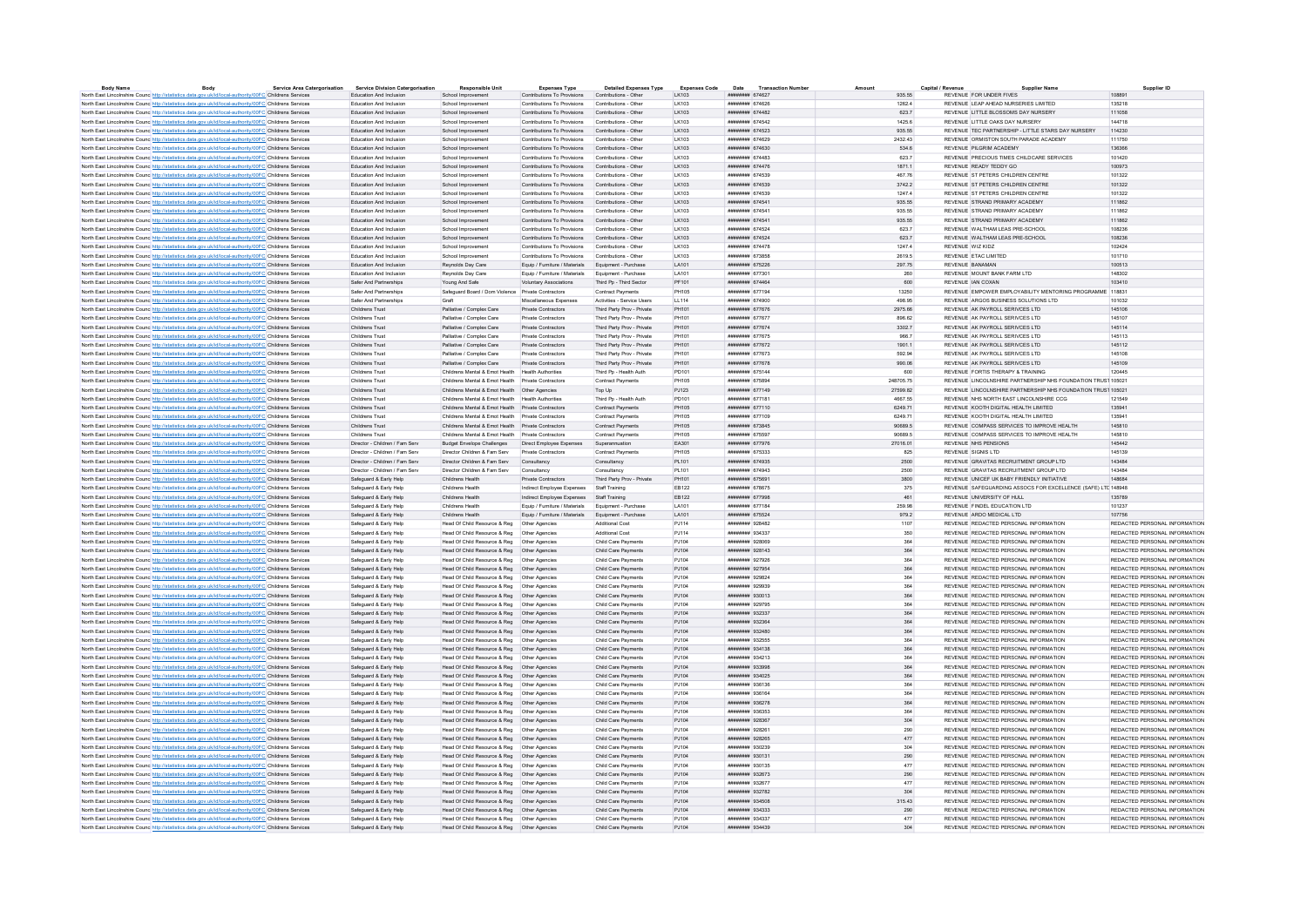| Body                                                                                                              | <b>Service Area Catergorisation</b> | <b>Service Division Catergorisation</b> | <b>Responsible Unit</b>                       | Expenses Type | <b>Detailed Expenses Type</b> | <b>Expenses Code</b> | Date Transaction Numbe        |         | Capital / Revenu | <b>Supplier Name</b>                  | Supplier ID                   |
|-------------------------------------------------------------------------------------------------------------------|-------------------------------------|-----------------------------------------|-----------------------------------------------|---------------|-------------------------------|----------------------|-------------------------------|---------|------------------|---------------------------------------|-------------------------------|
| North East Lincolnshire Counc http://statistics.data.gov.uk/id/local-authority/00FC Childrens Services            |                                     | Safeguard & Early Help                  | Head Of Child Resource & Reg   Other Agencies |               | Child Care Payments           | PJ104                | ######## 936469               |         | 290              | REVENUE REDACTED PERSONAL INFORMATION | REDACTED PERSONAL INFORMATION |
| North East Lincolnshire Counc http://statistics.data.gov.uk/id/local-authority/00FC Childrens Services            |                                     | Safeguard & Early Help                  | Head Of Child Resource & Reg   Other Agencies |               | Child Care Payments           | P.1104               | ######## 936473               |         | 477              | REVENUE REDACTED PERSONAL INFORMATION | REDACTED PERSONAL INFORMATION |
| North East Lincolnshire Counc http://statistics.data.gov.uk/id/local-authority/00FC Childrens Services            |                                     | Safeguard & Early Help                  | Head Of Child Resource & Reg   Other Agencies |               | Child Care Payments           | PJ104                | <b><i>HRBBBBBB</i></b> 936578 |         | 304              | REVENUE REDACTED PERSONAL INFORMATION | REDACTED PERSONAL INFORMATION |
| North East Lincolnshire Counc http://statistics.data.gov.uk/id/local-authority/00FC Childrens Services            |                                     | Safeguard & Early Help                  | Head Of Child Resource & Reg   Other Agencies |               | Child Care Payments           | P.1104               | ######## 928069               |         | 304              | REVENUE REDACTED PERSONAL INFORMATION | REDACTED PERSONAL INFORMATION |
| North East Lincolnshire Counc http://statistics.data.gov.uk/id/local-authority/00FC Childrens Services            |                                     | Safeguard & Early Help                  |                                               |               | Child Care Payments           | PJ104                | ####### 928143                |         | 290              | REVENUE REDACTED PERSONAL INFORMATION | REDACTED PERSONAL INFORMATION |
| North East Lincolnshire Counc http://statistics.data.gov.uk/id/local-authority/00FC Childrens Services            |                                     | Safeguard & Early Help                  |                                               |               | Child Care Payments           | P.1104               | ####### 927926                |         | 290              | REVENUE REDACTED PERSONAL INFORMATION | REDACTED PERSONAL INFORMATION |
| North East Lincolnshire Counc <sup>htto://statistics.data.gov.uk/id/local-authority/00FC Childrens Services</sup> |                                     | Safeguard & Early Help                  | Head Of Child Resource & Reg   Other Agencies |               | Child Care Payments           | PJ104                | ####### 927942                |         | 290              | REVENUE REDACTED PERSONAL INFORMATION | REDACTED PERSONAL INFORMATION |
| North East Lincolnshire Counc http://statistics.data.gov.uk/id/local-authority/00FC Childrens Services            |                                     | Safeguard & Early Help                  | Head Of Child Resource & Reg   Other Agencies |               | Child Care Payments           | PJ104                | ####### 927954                |         | 346              | REVENUE REDACTED PERSONAL INFORMATION | REDACTED PERSONAL INFORMATION |
| North East Lincolnshire Counc http://statistics.data.gov.uk/id/local-authority/00FC Childrens Services            |                                     | Safeguard & Early Help                  | Head Of Child Resource & Reg   Other Agencies |               | Child Care Payments           | PJ104                | ####### 929812                |         | 290              | REVENUE REDACTED PERSONAL INFORMATION | REDACTED PERSONAL INFORMATION |
| North East Lincolnshire Counc http://statistics.data.gov.uk/id/local-authority/00FC Childrens Services            |                                     | Safeguard & Early Help                  | Head Of Child Resource & Reg   Other Agencies |               | Child Care Payments           | PJ104                | ####### 929824                |         | 346              | REVENUE REDACTED PERSONAL INFORMATION | REDACTED PERSONAL INFORMATION |
|                                                                                                                   |                                     | Safeguard & Early Help                  |                                               |               | Child Care Payments           | PJ104                | ######## 929939               |         | 304              | REVENUE REDACTED PERSONAL INFORMATION | REDACTED PERSONAL INFORMATION |
| North East Lincolnshire Counc http://statistics.data.gov.uk/id/local-authority/00FC Childrens Services            |                                     |                                         | Head Of Child Resource & Reg   Other Agencies |               |                               |                      |                               |         |                  |                                       |                               |
| North East Lincolnshire Counc http://statistics.data.gov.uk/id/local-authority/00FC Childrens Services            |                                     | Safeguard & Early Help                  | Head Of Child Resource & Reg   Other Agencies |               | Child Care Payments           | PJ104                | ####### 930013                |         | 290              | REVENUE REDACTED PERSONAL INFORMATION | REDACTED PERSONAL INFORMATION |
| North East Lincolnshire Counc http://statistics.data.gov.uk/id/local-authority/00FC Childrens Services            |                                     | Safeguard & Early Help                  | Head Of Child Resource & Reg   Other Agencies |               | Child Care Payments           | PJ104                | ####### 929795                |         | 290              | REVENUE REDACTED PERSONAL INFORMATION | REDACTED PERSONAL INFORMATION |
| North East Lincolnshire Counc http://statistics.data.gov.uk/id/local-authority/00FC Childrens Services            |                                     | Safeguard & Early Help                  | Head Of Child Resource & Reg   Other Agencies |               | Child Care Payments           | PJ104                | ####### 932337                |         | 290              | REVENUE REDACTED PERSONAL INFORMATION | REDACTED PERSONAL INFORMATION |
| North East Lincolnshire Counc http://statistics.data.gov.uk/id/local-authority/00FC Childrens Services            |                                     | Safeguard & Early Help                  | Head Of Child Resource & Reg   Other Agencies |               | Child Care Payments           | PJ104                | ######## 932352               |         | 290              | REVENUE REDACTED PERSONAL INFORMATION | REDACTED PERSONAL INFORMATION |
| North East Lincolnshire Counc http://statistics.data.gov.uk/id/local-authority/00FC Childrens Services            |                                     | Safeguard & Early Help                  | Head Of Child Resource & Reg   Other Agencies |               | Child Care Payments           | PJ104                | ######## 932364               |         | 346              | REVENUE REDACTED PERSONAL INFORMATION | REDACTED PERSONAL INFORMATION |
| North East Lincolnshire Counc http://statistics.data.gov.uk/id/local-authority/00FC Childrens Services            |                                     | Safeguard & Early Help                  |                                               |               | Child Care Payments           | PJ104                | ####### 932480                |         | 304              | REVENUE REDACTED PERSONAL INFORMATION | REDACTED PERSONAL INFORMATION |
| North East Lincolnshire Counc http://statistics.data.gov.uk/id/local-authority/00FC Childrens Services            |                                     | Safeguard & Early Help                  | Head Of Child Resource & Reg   Other Agencies |               | Child Care Payments           | PJ104                | ######## 932555               |         | 290              | REVENUE REDACTED PERSONAL INFORMATION | REDACTED PERSONAL INFORMATION |
| North East Lincolnshire Counc http://statistics.data.gov.uk/id/local-authority/00FC Childrens Services            |                                     | Safeguard & Early Help                  | Head Of Child Resource & Reg   Other Agencies |               | Child Care Payments           | PJ104                | ####### 934138                |         | 304              | REVENUE REDACTED PERSONAL INFORMATION | REDACTED PERSONAL INFORMATION |
| North East Lincolnshire Counc http://statistics.data.gov.uk/id/local-authority/00FC Childrens Services            |                                     | Safeguard & Early Help                  | Head Of Child Resource & Reg   Other Agencies |               | Child Care Payments           | PJ104                | ####### 934213                |         | 290              | REVENUE REDACTED PERSONAL INFORMATION | REDACTED PERSONAL INFORMATION |
|                                                                                                                   |                                     | Safeguard & Early Help                  | Head Of Child Resource & Reg   Other Agencies |               |                               | PJ104                |                               |         |                  |                                       |                               |
| North East Lincolnshire Counc http://statistics.data.gov.uk/id/local-authority/00FC Childrens Services            |                                     |                                         |                                               |               | Child Care Payments           |                      | ######## 933998               |         | 290              | REVENUE REDACTED PERSONAL INFORMATION | REDACTED PERSONAL INFORMATION |
| North East Lincolnshire Counc http://statistics.data.gov.uk/id/local-authority/00FC Childrens Services            |                                     | Safeguard & Early Help                  | Head Of Child Resource & Reg   Other Agencies |               | Child Care Payments           | PJ104                | ######## 934013               |         | 290              | REVENUE REDACTED PERSONAL INFORMATION | REDACTED PERSONAL INFORMATION |
| North East Lincolnshire Counc http://statistics.data.gov.uk/id/local-authority/00FC Childrens Services            |                                     | Safeguard & Early Help                  | Head Of Child Resource & Reg   Other Agencies |               | Child Care Payments           | P.1104               | <b>######## 934025</b>        |         | 346              | REVENUE REDACTED PERSONAL INFORMATION | REDACTED PERSONAL INFORMATION |
| North East Lincolnshire Counc http://statistics.data.gov.uk/id/local-authority/00FC Childrens Services            |                                     | Safeguard & Early Help                  | Head Of Child Resource & Reg   Other Agencies |               | Child Care Payments           | PJ104                | ######## 936136               |         | 290              | REVENUE REDACTED PERSONAL INFORMATION | REDACTED PERSONAL INFORMATION |
| North East Lincolnshire Counc http://statistics.data.gov.uk/id/local-authority/00FC Childrens Services            |                                     | Safeguard & Early Help                  |                                               |               | Child Care Payments           | P.1104               | ######## 936152               |         | 290              | REVENUE REDACTED PERSONAL INFORMATION | REDACTED PERSONAL INFORMATION |
| North East Lincolnshire Counc http://statistics.data.gov.uk/id/local-authority/00FC Childrens Services            |                                     | Safeguard & Early Help                  | Head Of Child Resource & Reg   Other Agencies |               | Child Care Payments           | PJ104                | ######## 936164               |         | 346              | REVENUE REDACTED PERSONAL INFORMATION | REDACTED PERSONAL INFORMATION |
| North East Lincolnshire Counc http://statistics.data.gov.uk/id/local-authority/00FC Childrens Services            |                                     | Safeguard & Early Help                  | Head Of Child Resource & Reg   Other Agencie  |               | Child Care Payments           | PJ104                | ######## 936278               |         | 304              | REVENUE REDACTED PERSONAL INFORMATION | REDACTED PERSONAL INFORMATION |
| North East Lincolnshire Counc http://statistics.data.gov.uk/id/local-authority/00FC Childrens Services            |                                     | Safeguard & Early Help                  | Head Of Child Resource & Reg   Other Agencies |               | Child Care Payments           | P.1104               | ######## 936353               |         | 290              | REVENUE REDACTED PERSONAL INFORMATION | REDACTED PERSONAL INFORMATION |
| North East Lincolnshire Counc http://statistics.data.gov.uk/id/local-authority/00FC Childrens Services            |                                     | Safeguard & Early Help                  | Head Of Child Resource & Reg   Other Agencies |               | Child Care Payments           | PJ104                | ####### 928176                |         | 364              | REVENUE REDACTED PERSONAL INFORMATION | REDACTED PERSONAL INFORMATION |
|                                                                                                                   |                                     |                                         |                                               |               |                               |                      |                               |         |                  |                                       |                               |
| North East Lincolnshire Counc. http://statistics.data.gov.uk/id/local-authority/00FC Childrens Services           |                                     | Safeguard & Early Help                  | Head Of Child Resource & Reg   Other Agencies |               | Child Care Payments           | PJ104                | ######## 930046               |         | 364              | REVENUE REDACTED PERSONAL INFORMATION | REDACTED PERSONAL INFORMATION |
| North East Lincolnshire Counc http://statistics.data.gov.uk/id/local-authority/00FC Childrens Services            |                                     | Safeguard & Early Help                  | Head Of Child Resource & Reg   Other Agencies |               | Child Care Payments           | PJ104                | ####### 932588                |         | 364              | REVENUE REDACTED PERSONAL INFORMATION | REDACTED PERSONAL INFORMATION |
| North East Lincolnshire Counc http://statistics.data.gov.uk/id/local-authority/00FC Childrens Services            |                                     | Safeguard & Early Help                  | Head Of Child Resource & Reg   Other Agencies |               | Child Care Payments           | PJ104                | ######## 934246               |         | 364              | REVENUE REDACTED PERSONAL INFORMATION | REDACTED PERSONAL INFORMATION |
| North East Lincolnshire Counc <sup>http://statistics.data.gov.uk/id/local-authority/00FC Childrens Services</sup> |                                     | Safeguard & Early Help                  | Head Of Child Resource & Reg   Other Agencies |               | Child Care Payments           | PJ104                | ####### 936385                |         | 364              | REVENUE REDACTED PERSONAL INFORMATION | REDACTED PERSONAL INFORMATION |
| North East Lincolnshire Counc http://statistics.data.gov.uk/id/local-authority/00FC Childrens Services            |                                     | Safeguard & Early Help                  | Head Of Child Resource & Reg   Other Agencies |               | Child Care Payments           | PJ104                | ######## 928176               |         | 325              | REVENUE REDACTED PERSONAL INFORMATION | REDACTED PERSONAL INFORMATION |
| North East Lincolnshire Counc http://statistics.data.gov.uk/id/local-authority/00FC Childrens Services            |                                     | Safeguard & Early Help                  | Head Of Child Resource & Reg   Other Agencies |               | Child Care Payments           | PJ104                | ######## 930046               |         | 325              | REVENUE REDACTED PERSONAL INFORMATION | REDACTED PERSONAL INFORMATION |
| North East Lincolnshire Counc http://statistics.data.gov.uk/id/local-authority/00FC Childrens Services            |                                     | Safeguard & Early Help                  | Head Of Child Resource & Reg   Other Agencies |               | Child Care Payments           | PJ104                | ####### 932588                |         | 325              | REVENUE REDACTED PERSONAL INFORMATION | REDACTED PERSONAL INFORMATION |
| North East Lincolnshire Counc http://statistics.data.gov.uk/id/local-authority/00FC Childrens Services            |                                     | Safeguard & Early Help                  | Head Of Child Resource & Reg   Other Agencies |               | Child Care Payments           | PJ104                | ниннини 934246                |         | 325              | REVENUE REDACTED PERSONAL INFORMATION | REDACTED PERSONAL INFORMATION |
| North East Lincolnshire Counc http://statistics.data.gov.uk/id/local-authority/00FC Childrens Services            |                                     | Safeguard & Early Help                  | Head Of Child Resource & Reg   Other Agencies |               | Child Care Payments           | PJ104                | ####### 936385                |         | 325              | REVENUE REDACTED PERSONAL INFORMATION | REDACTED PERSONAL INFORMATION |
|                                                                                                                   |                                     |                                         |                                               |               |                               |                      | ####### 936409                |         |                  | REVENUE REDACTED PERSONAL INFORMATION |                               |
| North East Lincolnshire Counc http://statistics.data.gov.uk/id/local-authority/00FC Childrens Services            |                                     | Safeguard & Early Help                  |                                               |               | Child Care Payments           | PJ104                |                               |         | 988              |                                       | REDACTED PERSONAL INFORMATION |
| North East Lincolnshire Counc <sup>http://statistics.data.gov.uk/id/local-authority/00FC Childrens Services</sup> |                                     | Safeguard & Early Help                  | Head Of Child Resource & Reg   Other Agencies |               | Child Care Payments           | PJ104                | ######## 936409               |         | 939.14           | REVENUE REDACTED PERSONAL INFORMATION | REDACTED PERSONAL INFORMATION |
| North East Lincolnshire Counc http://statistics.data.gov.uk/id/local-authority/00FC Childrens Services            |                                     | Safeguard & Early Help                  | Head Of Child Resource & Reg   Other Agencies |               | Child Care Payments           | PJ104                | ######## 932411               |         | 2626             | REVENUE REDACTED PERSONAL INFORMATION | REDACTED PERSONAL INFORMATION |
| North East Lincolnshire Counc http://statistics.data.gov.uk/id/local-authority/00FC Childrens Services            |                                     | Safeguard & Early Help                  | Head Of Child Resource & Reg   Other Agencies |               | Child Care Payments           | P.1104               | ######## 932411               |         | 2626             | REVENUE REDACTED PERSONAL INFORMATION | REDACTED PERSONAL INFORMATION |
| North East Lincolnshire Counc http://statistics.data.gov.uk/id/local-authority/00FC Childrens Services            |                                     | Safeguard & Early Help                  | Head Of Child Resource & Reg   Other Agencies |               | Child Care Payments           | PJ104                | ######## 928496               | 1163.14 |                  | REVENUE REDACTED PERSONAL INFORMATION | REDACTED PERSONAL INFORMATION |
| North East Lincolnshire Counc http://statistics.data.gov.uk/id/local-authority/00FC Childrens Services            |                                     | Safeguard & Early Help                  | Head Of Child Resource & Reg   Other Agencies |               | Child Care Payments           | P.1104               | ######## 930361               |         | 994.28           | REVENUE REDACTED PERSONAL INFORMATION | REDACTED PERSONAL INFORMATION |
| North East Lincolnshire Counc http://statistics.data.gov.uk/id/local-authority/00FC Childrens Services            |                                     | Safeguard & Early Help                  | Head Of Child Resource & Reg   Other Agencies |               | Child Care Payments           | P.1104               | ####### 930361                |         | 290              | REVENUE REDACTED PERSONAL INFORMATION | REDACTED PERSONAL INFORMATION |
| North East Lincolnshire Counc http://statistics.data.gov.uk/id/local-authority/00FC Childrens Services            |                                     | Safeguard & Early Help                  | Head Of Child Resource & Reg   Other Agencies |               | Child Care Payments           | PJ104                | ######## 932903               |         | $290\,$          | REVENUE REDACTED PERSONAL INFORMATION | REDACTED PERSONAL INFORMATION |
| North East Lincolnshire Council http://statistics.data.gov.uk/id/local-authority/00EC Childrens Services          |                                     | Safeguard & Early Help                  | Head Of Child Resource & Reg. Other Agencies  |               | Child Care Payments           | P.1104               | нивнини 934566                |         | 290              | REVENUE REDACTED PERSONAL INFORMATION | REDACTED PERSONAL INFORMATION |
|                                                                                                                   |                                     |                                         |                                               |               |                               |                      |                               |         |                  |                                       |                               |
| North East Lincolnshire Counc http://statistics.data.gov.uk/id/local-authority/00FC Childrens Services            |                                     | Safeguard & Early Help                  | Head Of Child Resource & Reg   Other Agencies |               | Child Care Payments           | PJ104                | ######## 936701               |         | 290              | REVENUE REDACTED PERSONAL INFORMATION | REDACTED PERSONAL INFORMATION |
| North East Lincolnshire Counc. http://statistics.data.gov.uk/id/local-authority/00FC Childrens Services           |                                     | Safeguard & Early Help                  | Head Of Child Resource & Reg   Other Agencies |               | Child Care Payments           | P.1104               | нивнинии 928245               |         | 304              | REVENUE REDACTED PERSONAL INFORMATION | REDACTED PERSONAL INFORMATION |
| North East Lincolnshire Counc http://statistics.data.gov.uk/id/local-authority/00FC Childrens Services            |                                     | Safeguard & Early Help                  | Head Of Child Resource & Reg   Other Agencies |               | Child Care Payments           | PJ104                | ####### 930115                |         | 304              | REVENUE REDACTED PERSONAL INFORMATION | REDACTED PERSONAL INFORMATION |
| North East Lincolnshire Counc http://statistics.data.gov.uk/id/local-authority/00FC Childrens Services            |                                     | Safeguard & Early Help                  | Head Of Child Resource & Reg   Other Agencies |               | Child Care Payments           | PJ104                | ######## 932657               |         | 304              | REVENUE REDACTED PERSONAL INFORMATION | REDACTED PERSONAL INFORMATION |
| North East Lincolnshire Counc <sup>http://statistics.data.gov.uk/id/local-authority/00FC Childrens Services</sup> |                                     | Safeguard & Early Help                  | Head Of Child Resource & Reg   Other Agencies |               | Child Care Payments           | PJ104                | ####### 934316                |         | 304              | REVENUE REDACTED PERSONAL INFORMATION | REDACTED PERSONAL INFORMATION |
| North East Lincolnshire Counc http://statistics.data.gov.uk/id/local-authority/00FC Childrens Services            |                                     | Safeguard & Early Help                  | Head Of Child Resource & Reg   Other Agencies |               | Child Care Payments           | PJ104                | ####### 936453                |         | 304              | REVENUE REDACTED PERSONAL INFORMATION | REDACTED PERSONAL INFORMATION |
| North East Lincolnshire Counc http://statistics.data.gov.uk/id/local-authority/00FC Childrens Services            |                                     | Safeguard & Early Help                  | Head Of Child Resource & Reg   Other Agencies |               | Child Care Payments           | PJ104                | ######## 932904               |         | 394.28           | REVENUE REDACTED PERSONAL INFORMATION | REDACTED PERSONAL INFORMATION |
| North East Lincolnshire Counc http://statistics.data.gov.uk/id/local-authority/00FC Childrens Services            |                                     | Safeguard & Early Help                  | Head Of Child Resource & Reg   Other Agencie  |               | Child Care Payments           | PJ104                | ####### 928311                |         | 364              | REVENUE REDACTED PERSONAL INFORMATION | REDACTED PERSONAL INFORMATION |
| North East Lincolnshire Counc http://statistics.data.gov.uk/id/local-authority/00FC Childrens Services            |                                     | Safeguard & Early Help                  | Head Of Child Resource & Reg   Other Agencies |               | Child Care Payments           | PJ104                | ####### 930181                |         | 364              | REVENUE REDACTED PERSONAL INFORMATION | REDACTED PERSONAL INFORMATION |
| North East Lincolnshire Counc http://statistics.data.gov.uk/id/local-authority/00FC Childrens Services            |                                     | Safeguard & Early Help                  |                                               |               | Child Care Payments           | PJ104                | ####### 932725                |         | 364              | REVENUE REDACTED PERSONAL INFORMATION | REDACTED PERSONAL INFORMATION |
|                                                                                                                   |                                     |                                         |                                               |               |                               | PJ104                |                               |         |                  | REVENUE REDACTED PERSONAL INFORMATION |                               |
| North East Lincolnshire Counc http://statistics.data.gov.uk/id/local-authority/00FC Childrens Services            |                                     | Safeguard & Early Help                  | Head Of Child Resource & Reg   Other Agencies |               | Child Care Payments           |                      | ####### 932411                |         | 2626             |                                       | REDACTED PERSONAL INFORMATION |
| North East Lincolnshire Counc http://statistics.data.gov.uk/id/local-authority/00FC Childrens Services            |                                     | Safeguard & Early Help                  | Head Of Child Resource & Reg   Other Agencies |               | Child Care Payments           | PJ104                | ######## 934383               |         | 364              | REVENUE REDACTED PERSONAL INFORMATION | REDACTED PERSONAL INFORMATION |
| North East Lincolnshire Counc http://statistics.data.gov.uk/id/local-authority/00FC Childrens Services            |                                     | Safeguard & Early Help                  | Head Of Child Resource & Reg   Other Agencie  |               | Child Care Payments           | PJ104                | ####### 936522                |         | 364              | REVENUE REDACTED PERSONAL INFORMATION | REDACTED PERSONAL INFORMATION |
| North East Lincolnshire Counc http://statistics.data.gov.uk/id/local-authority/00FC Childrens Services            |                                     | Safeguard & Early Help                  | Head Of Child Resource & Reg   Other Agencies |               | Child Care Payments           | PJ104                | ######## 936186               |         | 364              | REVENUE REDACTED PERSONAL INFORMATION | REDACTED PERSONAL INFORMATION |
| North East Lincolnshire Counc http://statistics.data.gov.uk/id/local-authority/00FC Childrens Services            |                                     | Safeguard & Early Help                  | Head Of Child Resource & Reg   Other Agencies |               | Child Care Payments           | PJ104                | ####### 928311                |         | 290              | REVENUE REDACTED PERSONAL INFORMATION | REDACTED PERSONAL INFORMATION |
| North East Lincolnshire Counc http://statistics.data.gov.uk/id/local-authority/00FC Childrens Services            |                                     | Safeguard & Early Help                  | Head Of Child Resource & Reg   Other Agencies |               | Child Care Payments           | P.1104               | ######## 930181               |         | 290              | REVENUE REDACTED PERSONAL INFORMATION | REDACTED PERSONAL INFORMATION |
| North East Lincolnshire Counc http://statistics.data.gov.uk/id/local-authority/00FC Childrens Services            |                                     | Safeguard & Early Help                  | Head Of Child Resource & Reg   Other Agencies |               | Child Care Payments           | PJ104                | ######## 932725               |         | 290              | REVENUE REDACTED PERSONAL INFORMATION | REDACTED PERSONAL INFORMATION |
| North East Lincolnshire Counc http://statistics.data.gov.uk/id/local-authority/00FC Childrens Services            |                                     | Safeguard & Early Help                  | Head Of Child Resource & Reg   Other Agencies |               | Child Care Payments           | PJ104                | <b>иннинин</b> 934383         |         | 290              | REVENUE REDACTED PERSONAL INFORMATION | REDACTED PERSONAL INFORMATION |
| North East Lincolnshire Counc http://statistics.data.gov.uk/id/local-authority/00FC Childrens Services            |                                     | Safeguard & Early Help                  | Head Of Child Resource & Reg   Other Agencies |               | Child Care Payments           | PJ104                | ######## 936522               |         | 290              | REVENUE REDACTED PERSONAL INFORMATION | REDACTED PERSONAL INFORMATION |
|                                                                                                                   |                                     | Safeguard & Early Help                  |                                               |               | Child Care Payments           | PJ104                | ######## 936186               |         | 276              | REVENUE REDACTED PERSONAL INFORMATION | REDACTED PERSONAL INFORMATION |
| North East Lincolnshire Counc http://statistics.data.gov.uk/id/local-authority/00FC Childrens Services            |                                     |                                         |                                               |               |                               |                      |                               |         |                  |                                       |                               |
| North East Lincolnshire Counc. http://statistics.data.gov.uk/id/local-authority/00FC Childrens Services           |                                     | Safeguard & Early Help                  | Head Of Child Resource & Reg   Other Agencies |               | Child Care Payments           | P.1104               | <b>######## 936676</b>        |         | 741.42           | REVENUE REDACTED PERSONAL INFORMATION | REDACTED PERSONAL INFORMATION |
| North East Lincolnshire Counc http://statistics.data.gov.uk/id/local-authority/00FC Childrens Services            |                                     | Safeguard & Early Help                  | Head Of Child Resource & Reg   Other Agencies |               | Child Care Payments           | PJ104                | ####### 928350                |         | 340              | REVENUE REDACTED PERSONAL INFORMATION | REDACTED PERSONAL INFORMATION |
| North East Lincolnshire Counc http://statistics.data.gov.uk/id/local-authority/00FC Childrens Services            |                                     | Safeguard & Early Help                  | Head Of Child Resource & Reg   Other Agencies |               | Child Care Payments           | PJ104                | ######## 930221               |         | 291.42           | REVENUE REDACTED PERSONAL INFORMATION | REDACTED PERSONAL INFORMATION |
| North East Lincolnshire Counc http://statistics.data.gov.uk/id/local-authority/00FC Childrens Services            |                                     | Safeguard & Early Help                  | Head Of Child Resource & Reg   Other Agencies |               | Child Care Payments           | PJ104                | ####### 928350                |         | 346              | REVENUE REDACTED PERSONAL INFORMATION | REDACTED PERSONAL INFORMATION |
| North East Lincolnshire Counc http://statistics.data.gov.uk/id/local-authority/00FC Childrens Services            |                                     | Safeguard & Early Help                  | Head Of Child Resource & Reg   Other Agencies |               | Child Care Payments           | PJ104                | ######## 930221               |         | 296.58           | REVENUE REDACTED PERSONAL INFORMATION | REDACTED PERSONAL INFORMATION |
| North East Lincolnshire Counc http://statistics.data.gov.uk/id/local-authority/00FC Childrens Services            |                                     | Safeguard & Early Help                  | Head Of Child Resource & Reg   Other Agencies |               | Child Care Payments           | PJ104                | ######## 936676               |         | 346              | REVENUE REDACTED PERSONAL INFORMATION | REDACTED PERSONAL INFORMATION |
| North East Lincolnshire Counc http://statistics.data.gov.uk/id/local-authority/00FC Childrens Services            |                                     | Safeguard & Early Help                  | Head Of Child Resource & Reg   Other Agencies |               | Child Care Payments           | PJ104                | ######## 927922               |         | 676              | REVENUE REDACTED PERSONAL INFORMATION | REDACTED PERSONAL INFORMATION |
| North East Lincolnshire Counc http://statistics.data.gov.uk/id/local-authority/00FC Childrens Services            |                                     | Safeguard & Early Help                  | Head Of Child Resource & Reg   Other Agencies |               | Child Care Payments           | PJ104                | ######## 927922               |         | 564.57           | REVENUE REDACTED PERSONAL INFORMATION | REDACTED PERSONAL INFORMATION |
| North East Lincolnshire Counc http://statistics.data.gov.uk/id/local-authority/00FC Childrens Services            |                                     | Safeguard & Early Help                  | Head Of Child Resource & Reg   Other Agencies |               | Child Care Payments           | PJ104                | ####### 928291                |         | 290              | REVENUE REDACTED PERSONAL INFORMATION | REDACTED PERSONAL INFORMATION |
|                                                                                                                   |                                     | Safeguard & Early Help                  |                                               |               | Child Care Payments           | P.1104               | ####### 930161                |         | 290              | REVENUE REDACTED PERSONAL INFORMATION | REDACTED PERSONAL INFORMATION |
| North East Lincolnshire Counc http://statistics.data.gov.uk/id/local-authority/00FC Childrens Services            |                                     |                                         | Head Of Child Resource & Reg   Other Agencies |               |                               |                      |                               |         |                  |                                       |                               |
| North East Lincolnshire Counc http://statistics.data.gov.uk/id/local-authority/00FC Childrens Services            |                                     | Safeguard & Early Help                  | Head Of Child Resource & Reg   Other Agencies |               | Child Care Payments           | PJ104                | ######## 932704               |         | 290              | REVENUE REDACTED PERSONAL INFORMATION | REDACTED PERSONAL INFORMATION |
| North East Lincolnshire Counc http://statistics.data.gov.uk/id/local-authority/00FC Childrens Services            |                                     | Safeguard & Early Help                  | Head Of Child Resource & Reg   Other Agencie  |               | Child Care Payments           | PJ104                | ######## 934363               |         | 290              | REVENUE REDACTED PERSONAL INFORMATION | REDACTED PERSONAL INFORMATION |
| North East Lincolnshire Counc http://statistics.data.gov.uk/id/local-authority/00FC Childrens Services            |                                     | Safeguard & Early Help                  | Head Of Child Resource & Reg   Other Agencies |               | Child Care Payments           | P.1104               | <b>######## 934537</b>        |         | $-444$ $86$      | REVENUE REDACTED PERSONAL INFORMATION | REDACTED PERSONAL INFORMATION |
| North East Lincolnshire Counc http://statistics.data.gov.uk/id/local-authority/00FC Childrens Services            |                                     | Safeguard & Early Help                  | Head Of Child Resource & Reg   Other Agencies |               | Child Care Payments           | PJ104                | ####### 934442                |         | 617.86           | REVENUE REDACTED PERSONAL INFORMATION | REDACTED PERSONAL INFORMATION |
| North East Lincolnshire Counc http://statistics.data.gov.uk/id/local-authority/00FC Childrens Services            |                                     | Safeguard & Early Help                  | Head Of Child Resource & Reg   Other Agencies |               | Child Care Payments           | P.1104               | ######## 928446               |         | 325              | REVENUE REDACTED PERSONAL INFORMATION | REDACTED PERSONAL INFORMATION |
| North East Lincolnshire Counc http://statistics.data.gov.uk/id/local-authority/00FC Childrens Services            |                                     | Safeguard & Early Help                  | Head Of Child Resource & Reg   Other Agencies |               | Child Care Payments           | PJ104                | ####### 930315                |         | 325              | REVENUE REDACTED PERSONAL INFORMATION | REDACTED PERSONAL INFORMATION |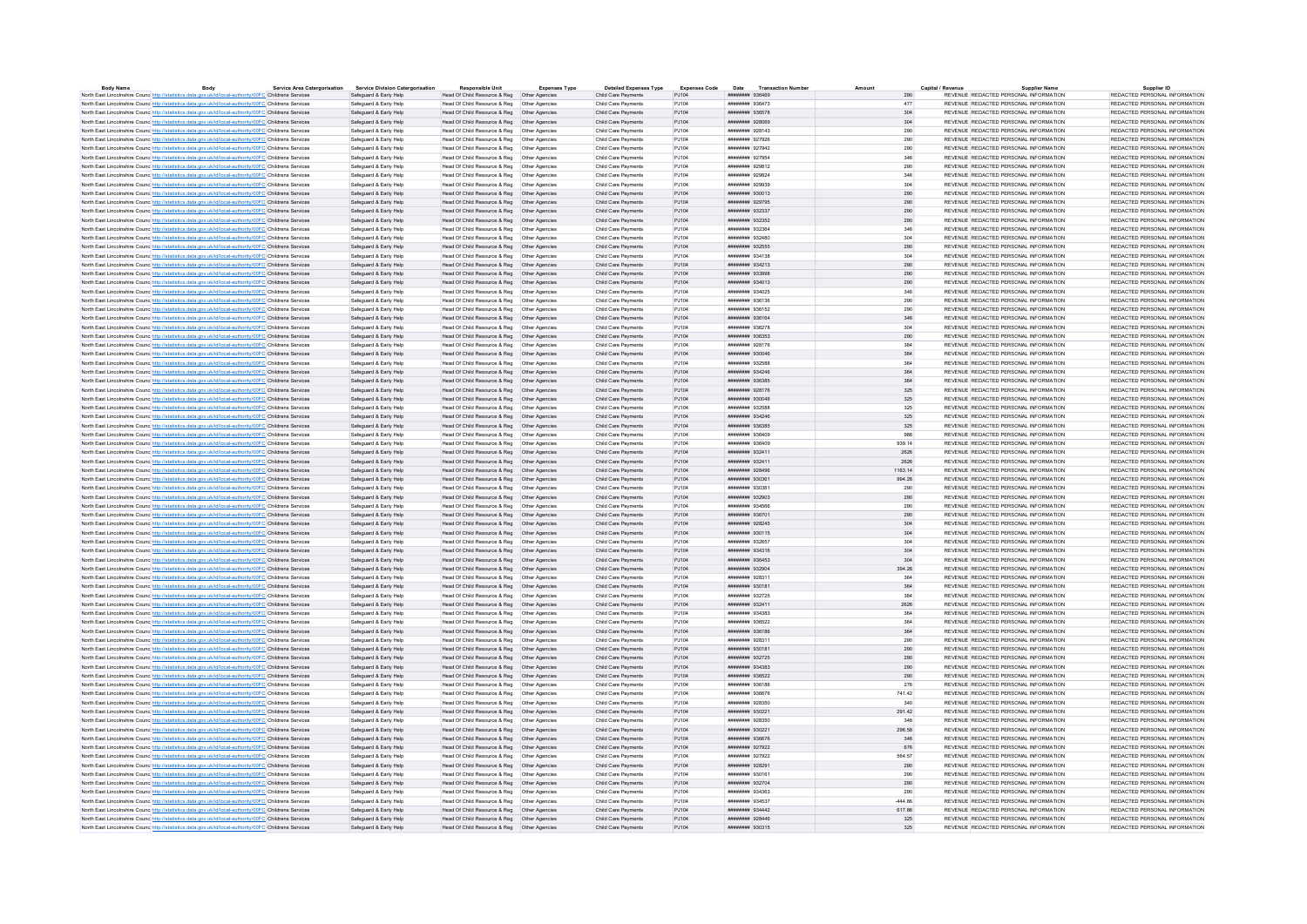| <b>Body Name</b>                                                                                                  | Body | <b>Service Area Catergorisation</b> | <b>Service Division Catergorisation</b> | <b>Responsible Unit</b>                       | Expenses Type | <b>Detailed Expenses Type</b> | <b>Expenses Code</b> |                        | Date Transaction Numbe |         | Capital / Revenu                      | <b>Supplier Name</b> | Supplier ID                   |
|-------------------------------------------------------------------------------------------------------------------|------|-------------------------------------|-----------------------------------------|-----------------------------------------------|---------------|-------------------------------|----------------------|------------------------|------------------------|---------|---------------------------------------|----------------------|-------------------------------|
| North East Lincolnshire Counc http://statistics.data.gov.uk/id/local-authority/00FC Childrens Services            |      |                                     | Safeguard & Early Help                  | Head Of Child Resource & Reg   Other Agencies |               | Child Care Payments           | PJ104                | ######## 932859        |                        | 325     | REVENUE REDACTED PERSONAL INFORMATION |                      | REDACTED PERSONAL INFORMATION |
| North East Lincolnshire Counc http://statistics.data.gov.uk/id/local-authority/00FC Childrens Services            |      |                                     | Safeguard & Early Help                  | Head Of Child Resource & Reg   Other Agencies |               | Child Care Payments           | PJ104                | ####### 934520         |                        | 325     | REVENUE REDACTED PERSONAL INFORMATION |                      | REDACTED PERSONAL INFORMATION |
| North East Lincolnshire Counc http://statistics.data.gov.uk/id/local-authority/00FC Childrens Services            |      |                                     | Safeguard & Early Help                  | Head Of Child Resource & Reg   Other Agencies |               | Child Care Payments           | PJ104                | <b>########</b> 936655 |                        | 325     | REVENUE REDACTED PERSONAL INFORMATION |                      | REDACTED PERSONAL INFORMATION |
| North East Lincolnshire Counc http://statistics.data.gov.uk/id/local-authority/00FC Childrens Services            |      |                                     | Safeguard & Early Help                  | Head Of Child Resource & Reg  Other Agencies  |               | Child Care Payments           | P.1104               | ######## 932906        |                        | 591.43  | REVENUE REDACTED PERSONAL INFORMATION |                      | REDACTED PERSONAL INFORMATION |
| North East Lincolnshire Counc http://statistics.data.gov.uk/id/local-authority/00FC Childrens Services            |      |                                     | Safeguard & Early Help                  | Head Of Child Resource & Reg   Other Agencies |               | Child Care Payments           | PJ104                | ####### 934561         |                        | 276     | REVENUE REDACTED PERSONAL INFORMATION |                      | REDACTED PERSONAL INFORMATION |
| North East Lincolnshire Counc http://statistics.data.gov.uk/id/local-authority/00FC Childrens Services            |      |                                     | Safeguard & Early Help                  | Head Of Child Resource & Reg   Other Agencies |               | Contract Plus                 | PJ135                | ######## 928000        |                        | 315     | REVENUE REDACTED PERSONAL INFORMATION |                      | REDACTED PERSONAL INFORMATION |
| North East Lincolnshire Counc http://statistics.data.gov.uk/id/local-authority/00FC Childrens Services            |      |                                     | Safeguard & Early Help                  | Head Of Child Resource & Reg   Other Agencies |               | Contract Plus                 | PJ135                | ######## 928011        |                        | 315     | REVENUE REDACTED PERSONAL INFORMATION |                      | REDACTED PERSONAL INFORMATION |
| North East Lincolnshire Counc http://statistics.data.gov.uk/id/local-authority/00FC Childrens Services            |      |                                     | Safeguard & Early Help                  | Head Of Child Resource & Reg   Other Agencies |               | Contract Plus                 | PJ135                | <b>NUMBER 128014</b>   |                        | $315\,$ | REVENUE REDACTED PERSONAL INFORMATION |                      | REDACTED PERSONAL INFORMATION |
|                                                                                                                   |      |                                     |                                         |                                               |               | Contract Plus                 |                      | ######## 928071        |                        |         |                                       |                      | REDACTED PERSONAL INFORMATION |
| North East Lincolnshire Counc http://statistics.data.gov.uk/id/local-authority/00FC Childrens Services            |      |                                     | Safeguard & Early Help                  | Head Of Child Resource & Reg   Other Agencies |               |                               | PJ135                |                        |                        | 315     | REVENUE REDACTED PERSONAL INFORMATION |                      |                               |
| North East Lincolnshire Counc http://statistics.data.gov.uk/id/local-authority/00FC Childrens Services            |      |                                     | Safeguard & Early Help                  | Head Of Child Resource & Reg   Other Agencies |               | Contract Plus                 | PJ135                | ######## 928088        |                        | 315     | REVENUE REDACTED PERSONAL INFORMATION |                      | REDACTED PERSONAL INFORMATION |
| North East Lincolnshire Counc http://statistics.data.gov.uk/id/local-authority/00FC Childrens Services            |      |                                     | Safeguard & Early Help                  | Head Of Child Resource & Reg   Other Agencies |               | Contract Plus                 | PJ135                | ######## 928105        |                        | 315     | REVENUE REDACTED PERSONAL INFORMATION |                      | REDACTED PERSONAL INFORMATION |
| North East Lincolnshire Counc http://statistics.data.gov.uk/id/local-authority/00FC Childrens Services            |      |                                     | Safeguard & Early Help                  | Head Of Child Resource & Reg   Other Agencies |               | Contract Plus                 | PJ135                | ####### 928115         |                        | 315     | REVENUE REDACTED PERSONAL INFORMATION |                      | REDACTED PERSONAL INFORMATION |
| North East Lincolnshire Counc http://statistics.data.gov.uk/id/local-authority/00FC Childrens Services            |      |                                     | Safeguard & Early Help                  |                                               |               | Contract Plus                 | PJ135                | ######## 928139        |                        | 315     | REVENUE REDACTED PERSONAL INFORMATION |                      | REDACTED PERSONAL INFORMATION |
| North East Lincolnshire Counc http://statistics.data.gov.uk/id/local-authority/00FC Childrens Services            |      |                                     | Safeguard & Early Help                  | Head Of Child Resource & Reg   Other Agencies |               | Contract Plus                 | PJ135                | ######## 927925        |                        | 315     | REVENUE REDACTED PERSONAL INFORMATION |                      | REDACTED PERSONAL INFORMATION |
| North East Lincolnshire Counc http://statistics.data.gov.uk/id/local-authority/00FC Childrens Services            |      |                                     | Safeguard & Early Help                  | Head Of Child Resource & Reg   Other Agencies |               | Contract Plus                 | PJ135                | ######## 928240        |                        | 315     | REVENUE REDACTED PERSONAL INFORMATION |                      | REDACTED PERSONAL INFORMATION |
| North East Lincolnshire Counc. http://statistics.data.gov.uk/id/local-authority/00FC Childrens Services           |      |                                     | Safeguard & Early Help                  | Head Of Child Resource & Reg   Other Agencies |               | Contract Plus                 | PJ135                | ######## 927939        |                        | 315     | REVENUE REDACTED PERSONAL INFORMATION |                      | REDACTED PERSONAL INFORMATION |
| North East Lincolnshire Counc http://statistics.data.gov.uk/id/local-authority/00FC Childrens Services            |      |                                     | Safeguard & Early Help                  |                                               |               | Contract Plus                 | PJ135                | ######## 927942        |                        | 315     | REVENUE REDACTED PERSONAL INFORMATION |                      | REDACTED PERSONAL INFORMATION |
|                                                                                                                   |      |                                     | Safeguard & Early Help                  | Head Of Child Resource & Reg   Other Agencies |               | Contract Plus                 | PJ135                | ######## 927955        |                        | 315     | REVENUE REDACTED PERSONAL INFORMATION |                      | REDACTED PERSONAL INFORMATION |
| North East Lincolnshire Counc http://statistics.data.gov.uk/id/local-authority/00FC Childrens Services            |      |                                     |                                         |                                               |               |                               |                      |                        |                        |         |                                       |                      |                               |
| North East Lincolnshire Counc http://statistics.data.gov.uk/id/local-authority/00FC Childrens Services            |      |                                     | Safeguard & Early Help                  | Head Of Child Resource & Reg   Other Agencies |               | Contract Plus                 | PJ135                | ####### 927969         |                        | 315     | REVENUE REDACTED PERSONAL INFORMATION |                      | REDACTED PERSONAL INFORMATION |
| North East Lincolnshire Counc http://statistics.data.gov.uk/id/local-authority/00FC Childrens Services            |      |                                     | Safeguard & Early Help                  | Head Of Child Resource & Reg   Other Agencies |               | Contract Plus                 | PJ135                | ####### 927970         |                        | 315     | REVENUE REDACTED PERSONAL INFORMATION |                      | REDACTED PERSONAL INFORMATION |
| North East Lincolnshire Counc http://statistics.data.gov.uk/id/local-authority/00FC Childrens Services            |      |                                     | Safeguard & Early Help                  | Head Of Child Resource & Reg   Other Agencies |               | Contract Plus                 | PJ135                | ######## 927983        |                        | 315     | REVENUE REDACTED PERSONAL INFORMATION |                      | REDACTED PERSONAL INFORMATION |
| North East Lincolnshire Counc http://statistics.data.gov.uk/id/local-authority/00FC Childrens Services            |      |                                     | Safeguard & Early Help                  | Head Of Child Resource & Reg   Other Agencies |               | Contract Plus                 | PJ135                | ######## 927992        |                        | 315     | REVENUE REDACTED PERSONAL INFORMATION |                      | REDACTED PERSONAL INFORMATION |
| North East Lincolnshire Counc http://statistics.data.gov.uk/id/local-authority/00FC Childrens Services            |      |                                     | Safeguard & Early Help                  | Head Of Child Resource & Reg. Other Agencies  |               | Contract Plus                 | P.1135               | ######## 929808        |                        | 315     | REVENUE REDACTED PERSONAL INFORMATION |                      | REDACTED PERSONAL INFORMATION |
| North East Lincolnshire Counc http://statistics.data.gov.uk/id/local-authority/00FC Childrens Services            |      |                                     | Safeguard & Early Help                  | Head Of Child Resource & Reg   Other Agencies |               | Contract Plus                 | PJ135                | ######## 929812        |                        | 315     | REVENUE REDACTED PERSONAL INFORMATION |                      | REDACTED PERSONAL INFORMATION |
| North East Lincolnshire Counc http://statistics.data.gov.uk/id/local-authority/00FC Childrens Services            |      |                                     | Safeguard & Early Help                  | Head Of Child Resource & Reg   Other Agencies |               | Contract Plus                 | PJ135                | ниннини 929825         |                        | 315     | REVENUE REDACTED PERSONAL INFORMATION |                      | REDACTED PERSONAL INFORMATION |
| North East Lincolnshire Counc http://statistics.data.gov.uk/id/local-authority/00FC Childrens Services            |      |                                     | Safeguard & Early Help                  | Head Of Child Resource & Reg   Other Agencies |               | Contract Plus                 | PJ135                | ######## 929839        |                        | 315     | REVENUE REDACTED PERSONAL INFORMATION |                      | REDACTED PERSONAL INFORMATION |
|                                                                                                                   |      |                                     |                                         |                                               |               |                               |                      |                        |                        |         |                                       |                      |                               |
| North East Lincolnshire Counc http://statistics.data.gov.uk/id/local-authority/00FC Childrens Services            |      |                                     | Safeguard & Early Help                  | Head Of Child Resource & Reg  Other Agencies  |               | Contract Plus                 | PJ135                | ######## 929840        |                        | 315     | REVENUE REDACTED PERSONAL INFORMATION |                      | REDACTED PERSONAL INFORMATION |
| North East Lincolnshire Counc http://statistics.data.gov.uk/id/local-authority/00FC Childrens Services            |      |                                     | Saferward & Early Help                  | Head Of Child Resource & Reg   Other Agencies |               | Contract Plus                 | PJ135                | ######## 929853        |                        | 315     | REVENUE REDACTED PERSONAL INFORMATION |                      | REDACTED PERSONAL INFORMATION |
| North East Lincolnshire Counc http://statistics.data.gov.uk/id/local-authority/00FC Childrens Services            |      |                                     | Safeguard & Early Help                  | Head Of Child Resource & Reg   Other Agencies |               | Contract Plus                 | PJ135                | ######## 929863        |                        | 315     | REVENUE REDACTED PERSONAL INFORMATION |                      | REDACTED PERSONAL INFORMATION |
| North East Lincolnshire Counc. http://statistics.data.gov.uk/id/local-authority/00FC Childrens Services           |      |                                     | Safeguard & Early Help                  | Head Of Child Resource & Reg   Other Agencies |               | Contract Plus                 | PJ135                | ######## 929871        |                        | 315     | REVENUE REDACTED PERSONAL INFORMATION |                      | REDACTED PERSONAL INFORMATION |
| North East Lincolnshire Counc <sup>http://statistics.data.gov.uk/id/local-authority/00FC Childrens Services</sup> |      |                                     | Safeguard & Early Help                  | Head Of Child Resource & Reg   Other Agencies |               | Contract Plus                 | PJ135                | ####### 929882         |                        | 315     | REVENUE REDACTED PERSONAL INFORMATION |                      | REDACTED PERSONAL INFORMATION |
| North East Lincolnshire Counc http://statistics.data.gov.uk/id/local-authority/00FC Childrens Services            |      |                                     | Safeguard & Early Help                  | Head Of Child Resource & Reg   Other Agencies |               | Contract Plus                 | PJ135                | ######## 929885        |                        | 315     | REVENUE REDACTED PERSONAL INFORMATION |                      | REDACTED PERSONAL INFORMATION |
| North East Lincolnshire Counc http://statistics.data.gov.uk/id/local-authority/00FC Childrens Services            |      |                                     | Safeguard & Early Help                  | Head Of Child Resource & Reg   Other Agencies |               | Contract Plus                 | PJ135                | ####### 929941         |                        | 315     | REVENUE REDACTED PERSONAL INFORMATION |                      | REDACTED PERSONAL INFORMATION |
| North East Lincolnshire Counc http://statistics.data.gov.uk/id/local-authority/00FC Childrens Services            |      |                                     | Safeguard & Early Help                  | Head Of Child Resource & Reg   Other Agencies |               | Contract Plus                 | PJ135                | ######## 929958        |                        | 315     | REVENUE REDACTED PERSONAL INFORMATION |                      | REDACTED PERSONAL INFORMATION |
| North East Lincolnshire Counc http://statistics.data.gov.uk/id/local-authority/00FC Childrens Services            |      |                                     | Safeguard & Early Help                  | Head Of Child Resource & Reg   Other Agencies |               | Contract Plus                 | PJ135                | ######## 929975        |                        | 315     | REVENUE REDACTED PERSONAL INFORMATION |                      | REDACTED PERSONAL INFORMATION |
|                                                                                                                   |      |                                     |                                         |                                               |               | Contract Plus                 | PJ135                | ######## 929985        |                        |         | REVENUE REDACTED PERSONAL INFORMATION |                      | REDACTED PERSONAL INFORMATION |
| North East Lincolnshire Counc http://statistics.data.gov.uk/id/local-authority/00FC Childrens Services            |      |                                     | Safeguard & Early Help                  | Head Of Child Resource & Reg   Other Agencies |               |                               |                      |                        |                        | 315     |                                       |                      |                               |
| North East Lincolnshire Counc http://statistics.data.gov.uk/id/local-authority/00FC Childrens Services            |      |                                     | Safeguard & Early Help                  | Head Of Child Resource & Reg   Other Agencies |               | Contract Plus                 | PJ135                | ниннини взоор          |                        | 315     | REVENUE REDACTED PERSONAL INFORMATION |                      | REDACTED PERSONAL INFORMATION |
| North East Lincolnshire Counc http://statistics.data.gov.uk/id/local-authority/00FC Childrens Services            |      |                                     | Safeguard & Early Help                  | Head Of Child Resource & Reg   Other Agencies |               | Contract Plus                 | PJ135                | ####### 930110         |                        | 315     | REVENUE REDACTED PERSONAL INFORMATION |                      | REDACTED PERSONAL INFORMATION |
| North East Lincolnshire Counc http://statistics.data.gov.uk/id/local-authority/00FC Childrens Services            |      |                                     | Safeguard & Early Help                  | Head Of Child Resource & Reg   Other Agencies |               | Contract Plus                 | PJ135                | ######## 929794        |                        | 315     | REVENUE REDACTED PERSONAL INFORMATION |                      | REDACTED PERSONAL INFORMATION |
| North East Lincolnshire Counc http://statistics.data.gov.uk/id/local-authority/00FC Childrens Services            |      |                                     | Safeguard & Early Help                  | Head Of Child Resource & Reg   Other Agencies |               | Contract Plus                 | PJ135                | ######## 932336        |                        | 315     | REVENUE REDACTED PERSONAL INFORMATION |                      | REDACTED PERSONAL INFORMATION |
| North East Lincolnshire Counc http://statistics.data.gov.uk/id/local-authority/00FC Childrens Service             |      |                                     | Safeguard & Early Help                  | Head Of Child Resource & Reg                  | Other Agencie | Contract Plus                 | PJ135                | ######## 932348        |                        | 315     | REVENUE REDACTED PERSONAL INFORMATION |                      | REDACTED PERSONAL INFORMATION |
| North East Lincolnshire Counc http://statistics.data.gov.uk/id/local-authority/00FC Childrens Services            |      |                                     | Safeguard & Early Help                  | Head Of Child Resource & Reg   Other Agencies |               | Contract Plus                 | PJ135                | ######## 932352        |                        | 315     | REVENUE REDACTED PERSONAL INFORMATION |                      | REDACTED PERSONAL INFORMATION |
| North East Lincolnshire Counc http://statistics.data.gov.uk/id/local-authority/00FC Childrens Services            |      |                                     | Safeguard & Early Help                  | Head Of Child Resource & Reg   Other Agencies |               | Contract Plus                 | PJ135                | ######## 932365        |                        | 315     | REVENUE REDACTED PERSONAL INFORMATION |                      | REDACTED PERSONAL INFORMATION |
| North East Lincolnshire Counc http://statistics.data.gov.uk/id/local-authority/00FC Childrens Services            |      |                                     | Safeguard & Early Help                  | Head Of Child Resource & Reg   Other Agencies |               | Contract Plus                 | PJ135                | ######## 932379        |                        | 315     | REVENUE REDACTED PERSONAL INFORMATION |                      | REDACTED PERSONAL INFORMATION |
| North East Lincolnshire Counc http://statistics.data.gov.uk/id/local-authority/00FC Childrens Services            |      |                                     | Safeguard & Early Help                  | Head Of Child Resource & Reg   Other Agencies |               | Contract Plus                 | PJ135                | ######## 932380        |                        | 315     | REVENUE REDACTED PERSONAL INFORMATION |                      | REDACTED PERSONAL INFORMATION |
| North East Lincolnshire Counc http://statistics.data.gov.uk/id/local-authority/00FC Childrens Services            |      |                                     | Safeguard & Early Help                  | Head Of Child Resource & Reg   Other Agencies |               | Contract Plus                 | PJ135                | ######## 932393        |                        | $315\,$ | REVENUE REDACTED PERSONAL INFORMATION |                      | REDACTED PERSONAL INFORMATION |
|                                                                                                                   |      |                                     |                                         |                                               |               | Contract Plus                 |                      |                        |                        |         |                                       |                      |                               |
| North East Lincolnshire Council http://statistics.data.gov.uk/id/local-authority/00EC Childrens Services          |      |                                     | Saferward & Early Help                  | Head Of Child Resource & Reg. Other Agencies  |               |                               | P.1135               | ######## 932403        |                        | 315     | REVENUE REDACTED PERSONAL INFORMATION |                      | REDACTED PERSONAL INFORMATION |
| North East Lincolnshire Counc http://statistics.data.gov.uk/id/local-authority/00FC Childrens Services            |      |                                     | Safeguard & Early Help                  | Head Of Child Resource & Reg   Other Agencies |               | Contract Plus                 | PJ135                | ######## 932411        |                        | $-4140$ | REVENUE REDACTED PERSONAL INFORMATION |                      | REDACTED PERSONAL INFORMATION |
| North East Lincolnshire Counc. http://statistics.data.gov.uk/id/local-authority/00FC Childrens Services           |      |                                     | Safeguard & Early Help                  | Head Of Child Resource & Reg   Other Agencies |               | Contract Plus                 | P.1135               | <b>инвинин 932422</b>  |                        | 315     | REVENUE REDACTED PERSONAL INFORMATION |                      | REDACTED PERSONAL INFORMATION |
| North East Lincolnshire Counc http://statistics.data.gov.uk/id/local-authority/00FC Childrens Services            |      |                                     | Safeguard & Early Help                  | Head Of Child Resource & Reg   Other Agencies |               | Contract Plus                 | PJ135                | ######## 932426        |                        | 315     | REVENUE REDACTED PERSONAL INFORMATION |                      | REDACTED PERSONAL INFORMATION |
| North East Lincolnshire Counc http://statistics.data.gov.uk/id/local-authority/00FC Childrens Services            |      |                                     | Safeguard & Early Help                  | Head Of Child Resource & Reg   Other Agencies |               | Contract Plus                 | PJ135                | ######## 932482        |                        | 315     | REVENUE REDACTED PERSONAL INFORMATION |                      | REDACTED PERSONAL INFORMATION |
| North East Lincolnshire Counc http://statistics.data.gov.uk/id/local-authority/00FC Childrens Services            |      |                                     | Safeguard & Early Help                  | Head Of Child Resource & Reg   Other Agencies |               | Contract Plus                 | PJ135                | ######## 932499        |                        | 315     | REVENUE REDACTED PERSONAL INFORMATION |                      | REDACTED PERSONAL INFORMATION |
| North East Lincolnshire Counc http://statistics.data.gov.uk/id/local-authority/00FC Childrens Services            |      |                                     | Safeguard & Early Help                  | Head Of Child Resource & Reg   Other Agencies |               | Contract Plus                 | PJ135                | ######## 932516        |                        | 315     | REVENUE REDACTED PERSONAL INFORMATION |                      | REDACTED PERSONAL INFORMATION |
| North East Lincolnshire Counc http://statistics.data.gov.uk/id/local-authority/00FC Childrens Services            |      |                                     | Safeguard & Early Help                  | Head Of Child Resource & Reg   Other Agencies |               | Contract Plus                 | PJ135                | ######## 932526        |                        | 315     | REVENUE REDACTED PERSONAL INFORMATION |                      | REDACTED PERSONAL INFORMATION |
| North East Lincolnshire Counc http://statistics.data.gov.uk/id/local-authority/00FC Childrens Service             |      |                                     | Safeguard & Early Help                  | Head Of Child Resource & Reg                  | Other Agencie | Contract Plus                 | PJ135                | ######## 932551        |                        | 315     | REVENUE REDACTED PERSONAL INFORMATION |                      | REDACTED PERSONAL INFORMATION |
|                                                                                                                   |      |                                     |                                         |                                               |               | Contract Plus                 |                      | ######## 932652        |                        |         | REVENUE REDACTED PERSONAL INFORMATION |                      | REDACTED PERSONAL INFORMATION |
| North East Lincolnshire Counc http://statistics.data.gov.uk/id/local-authority/00FC Childrens Services            |      |                                     | Safeguard & Early Help                  | Head Of Child Resource & Reg   Other Agencies |               |                               | PJ135                |                        |                        | 315     |                                       |                      |                               |
| North East Lincolnshire Counc http://statistics.data.gov.uk/id/local-authority/00FC Childrens Services            |      |                                     | Safeguard & Early Help                  | Head Of Child Resource & Reg   Other Agencies |               | Contract Plus                 | PJ135                | ####### 934140         |                        | 315     | REVENUE REDACTED PERSONAL INFORMATION |                      | REDACTED PERSONAL INFORMATION |
| North East Lincolnshire Counc. http://statistics.data.gov.uk/id/local-authority/00FC Childrens Services           |      |                                     | Safeguard & Early Help                  | Head Of Child Resource & Reg   Other Agencies |               | Contract Plus                 | PJ135                | ####### 934157         |                        | 315     | REVENUE REDACTED PERSONAL INFORMATION |                      | REDACTED PERSONAL INFORMATION |
| North East Lincolnshire Counc http://statistics.data.gov.uk/id/local-authority/00FC Childrens Services            |      |                                     | Safeguard & Early Help                  |                                               |               | Contract Plus                 | PJ135                | ######## 934174        |                        | 315     | REVENUE REDACTED PERSONAL INFORMATION |                      | REDACTED PERSONAL INFORMATION |
| North East Lincolnshire Counc http://statistics.data.gov.uk/id/local-authority/00FC Childrens Services            |      |                                     | Safeguard & Early Help                  | Head Of Child Resource & Reg   Other Agencies |               | Contract Plus                 | PJ135                | ######## 934184        |                        | 315     | REVENUE REDACTED PERSONAL INFORMATION |                      | REDACTED PERSONAL INFORMATION |
| North East Lincolnshire Counc http://statistics.data.gov.uk/id/local-authority/00FC Childrens Services            |      |                                     | Safeguard & Early Help                  | Head Of Child Resource & Reg. Other Agencies  |               | Contract Plus                 | P.1135               | <i>инванния</i> 934209 |                        | 315     | REVENUE REDACTED PERSONAL INFORMATION |                      | REDACTED PERSONAL INFORMATION |
| North East Lincolnshire Counc http://statistics.data.gov.uk/id/local-authority/00FC Childrens Services            |      |                                     | Safeguard & Early Help                  | Head Of Child Resource & Reg   Other Agencies |               | Contract Plus                 | PJ135                | ######## 934311        |                        | 315     | REVENUE REDACTED PERSONAL INFORMATION |                      | REDACTED PERSONAL INFORMATION |
| North East Lincolnshire Counc http://statistics.data.gov.uk/id/local-authority/00FC Childrens Services            |      |                                     | Safeguard & Early Help                  | Head Of Child Resource & Reg   Other Agencies |               | Contract Plus                 | P.1135               | HUBUHUH 933996         |                        | 315     | REVENUE REDACTED PERSONAL INFORMATION |                      | REDACTED PERSONAL INFORMATION |
| North East Lincolnshire Counc http://statistics.data.gov.uk/id/local-authority/00FC Childrens Services            |      |                                     | Safeguard & Early Help                  | Head Of Child Resource & Reg   Other Agencies |               | Contract Plus                 | PJ135                | ######## 934010        |                        | 315     | REVENUE REDACTED PERSONAL INFORMATION |                      | REDACTED PERSONAL INFORMATION |
|                                                                                                                   |      |                                     |                                         |                                               |               |                               |                      |                        |                        |         |                                       |                      |                               |
| North East Lincolnshire Counc http://statistics.data.gov.uk/id/local-authority/00FC Childrens Services            |      |                                     | Safeguard & Early Help                  | Head Of Child Resource & Reg   Other Agencies |               | Contract Plus                 | PJ135                | ######## 934013        |                        | 315     | REVENUE REDACTED PERSONAL INFORMATION |                      | REDACTED PERSONAL INFORMATION |
| North East Lincolnshire Counc http://statistics.data.gov.uk/id/local-authority/00FC Childrens Services            |      |                                     | Safeguard & Early Help                  | Head Of Child Resource & Reg   Other Agencies |               | Contract Plus                 | PJ135                | ######## 934026        |                        | 315     | REVENUE REDACTED PERSONAL INFORMATION |                      | REDACTED PERSONAL INFORMATION |
| North East Lincolnshire Counc http://statistics.data.gov.uk/id/local-authority/00FC Childrens Services            |      |                                     | Safeguard & Early Help                  | Head Of Child Resource & Reg   Other Agencies |               | Contract Plus                 | PJ135                | ######## 934039        |                        | 315     | REVENUE REDACTED PERSONAL INFORMATION |                      | REDACTED PERSONAL INFORMATION |
| North East Lincolnshire Counc. http://statistics.data.gov.uk/id/local-authority/00FC Childrens Services           |      |                                     | Safeguard & Early Help                  | Head Of Child Resource & Reg   Other Agencies |               | Contract Plus                 | P.1135               | ######## 934040        |                        | 315     | REVENUE REDACTED PERSONAL INFORMATION |                      | REDACTED PERSONAL INFORMATION |
| North East Lincolnshire Counc http://statistics.data.gov.uk/id/local-authority/00FC Childrens Services            |      |                                     | Safeguard & Early Help                  | Head Of Child Resource & Reg   Other Agencies |               | Contract Plus                 | PJ135                | ######## 934053        |                        | 315     | REVENUE REDACTED PERSONAL INFORMATION |                      | REDACTED PERSONAL INFORMATION |
| North East Lincolnshire Counc http://statistics.data.gov.uk/id/local-authority/00FC Childrens Services            |      |                                     | Safeguard & Early Help                  | Head Of Child Resource & Reg   Other Agencies |               | Contract Plus                 | PJ135                | ######## 934063        |                        | 315     | REVENUE REDACTED PERSONAL INFORMATION |                      | REDACTED PERSONAL INFORMATION |
| North East Lincolnshire Counc http://statistics.data.gov.uk/id/local-authority/00FC Childrens Services            |      |                                     | Safeguard & Early Help                  | Head Of Child Resource & Reg   Other Agencies |               | Contract Plus                 | PJ135                | ####### 934082         |                        | 315     | REVENUE REDACTED PERSONAL INFORMATION |                      | REDACTED PERSONAL INFORMATION |
| North East Lincolnshire Counc. http://statistics.data.gov.uk/id/local-authority/00FC Childrens Services           |      |                                     | Safeguard & Early Help                  | Head Of Child Resource & Reg   Other Agencies |               | Contract Plus                 | PJ135                | ######## 934086        |                        | 315     | REVENUE REDACTED PERSONAL INFORMATION |                      | REDACTED PERSONAL INFORMATION |
|                                                                                                                   |      |                                     | Safeguard & Early Help                  | Head Of Child Resource & Reg   Other Agencies |               | Contract Plus                 | PJ135                | ######## 936448        |                        | 315     | REVENUE REDACTED PERSONAL INFORMATION |                      | REDACTED PERSONAL INFORMATION |
| North East Lincolnshire Counc. http://statistics.data.gov.uk/id/local-authority/00FC Childrens Services           |      |                                     |                                         |                                               |               |                               |                      |                        |                        |         |                                       |                      |                               |
| North East Lincolnshire Counc http://statistics.data.gov.uk/id/local-authority/00FC Childrens Services            |      |                                     | Safeguard & Early Help                  | Head Of Child Resource & Reg   Other Agencies |               | Contract Plus                 | PJ135                | ######## 936134        |                        | 315     | REVENUE REDACTED PERSONAL INFORMATION |                      | REDACTED PERSONAL INFORMATION |
| North East Lincolnshire Counc http://statistics.data.gov.uk/id/local-authority/00FC Childrens Services            |      |                                     | Safeguard & Early Help                  | Head Of Child Resource & Reg   Other Agencies |               | Contract Plus                 | PJ135                | нивнини 936148         |                        | 315     | REVENUE REDACTED PERSONAL INFORMATION |                      | REDACTED PERSONAL INFORMATION |
| North East Lincolnshire Counc http://statistics.data.gov.uk/id/local-authority/00FC Childrens Services            |      |                                     | Safeguard & Early Help                  | Head Of Child Resource & Reg   Other Agencies |               | Contract Plus                 | PJ135                | ####### 936152         |                        | 315     | REVENUE REDACTED PERSONAL INFORMATION |                      | REDACTED PERSONAL INFORMATION |
| North East Lincolnshire Counc http://statistics.data.gov.uk/id/local-authority/00FC Childrens Services            |      |                                     | Safeguard & Early Help                  | Head Of Child Resource & Reg   Other Agencies |               | Contract Plus                 | PJ135                | ####### 936165         |                        | 315     | REVENUE REDACTED PERSONAL INFORMATION |                      | REDACTED PERSONAL INFORMATION |
| North East Lincolnshire Counc http://statistics.data.gov.uk/id/local-authority/00FC Childrens Services            |      |                                     | Safeguard & Early Help                  | Head Of Child Resource & Reg   Other Agencies |               | Contract Plus                 | PJ135                | ######## 936178        |                        | 315     | REVENUE REDACTED PERSONAL INFORMATION |                      | REDACTED PERSONAL INFORMATION |
| North East Lincolnshire Counc http://statistics.data.gov.uk/id/local-authority/00FC Childrens Service             |      |                                     | Safeguard & Early Help                  | Head Of Child Resource & Reg   Other Agencie  |               | Contract Plus                 | PJ135                | ######## 936179        |                        | 315     | REVENUE REDACTED PERSONAL INFORMATION |                      | REDACTED PERSONAL INFORMATION |
| North East Lincolnshire Counc http://statistics.data.gov.uk/id/local-authority/00FC Childrens Services            |      |                                     | Safeguard & Early Help                  | Head Of Child Resource & Reg   Other Agencies |               | Contract Plus                 | PJ135                | ######## 936192        |                        | 315     | REVENUE REDACTED PERSONAL INFORMATION |                      | REDACTED PERSONAL INFORMATION |
| North East Lincolnshire Counc <sup>http://statistics.data.gov.uk/id/local-authority/00FC Childrens Services</sup> |      |                                     | Safeguard & Early Help                  | Head Of Child Resource & Reg   Other Agencies |               | Contract Plus                 | PJ135                | ####### 936201         |                        | 315     | REVENUE REDACTED PERSONAL INFORMATION |                      | REDACTED PERSONAL INFORMATION |
| North East Lincolnshire Counc http://statistics.data.gov.uk/id/local-authority/00FC Childrens Services            |      |                                     | Safeguard & Early Help                  | Head Of Child Resource & Reg   Other Agencies |               | Contract Plus                 | PJ135                | ######## 936221        |                        | 315     | REVENUE REDACTED PERSONAL INFORMATION |                      | REDACTED PERSONAL INFORMATION |
|                                                                                                                   |      |                                     |                                         |                                               |               |                               |                      |                        |                        |         |                                       |                      |                               |
| North East Lincolnshire Counc http://statistics.data.gov.uk/id/local-authority/00FC Childrens Services            |      |                                     | Safeguard & Early Help                  |                                               |               | Contract Plus                 | PJ135                | ######## 936224        |                        | 315     | REVENUE REDACTED PERSONAL INFORMATION |                      | REDACTED PERSONAL INFORMATION |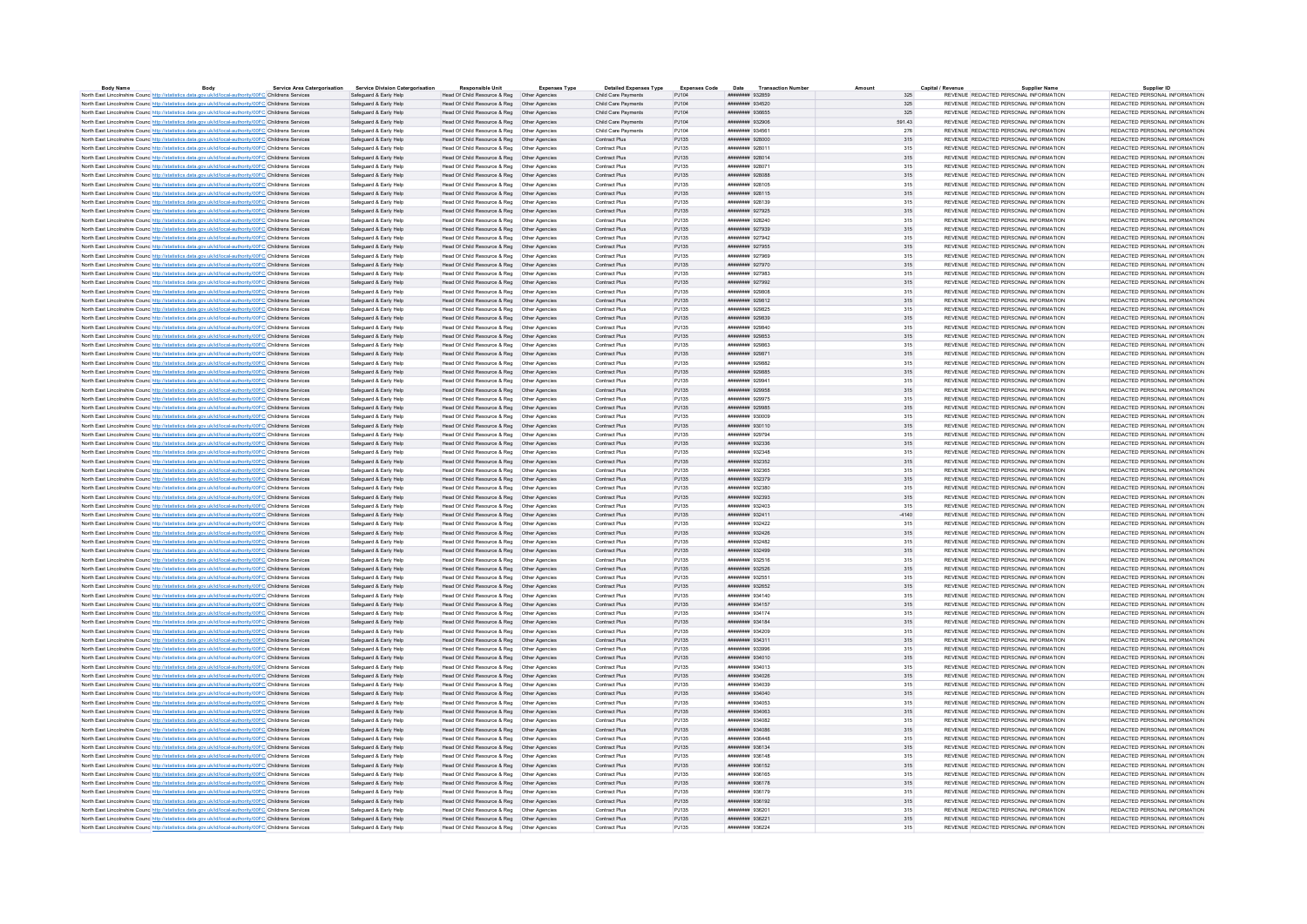| Body                                                                                                              | <b>Service Area Catergorisation</b> | <b>Service Division Catergorisation</b> | <b>Responsible Unit</b>                       | <b>Expenses Type</b> | <b>Detailed Expenses Type</b> | <b>Expenses Code</b> |                        | Date Transaction Numbe |        | Capital / Revenue                     | <b>Supplier Name</b> | Supplier ID                   |
|-------------------------------------------------------------------------------------------------------------------|-------------------------------------|-----------------------------------------|-----------------------------------------------|----------------------|-------------------------------|----------------------|------------------------|------------------------|--------|---------------------------------------|----------------------|-------------------------------|
| North East Lincolnshire Counc http://statistics.data.gov.uk/id/local-authority/00FC Childrens Services            |                                     | Safeguard & Early Help                  | Head Of Child Resource & Reg   Other Agencies |                      | Contract Plus                 | PJ135                | ######## 936280        |                        | 315    | REVENUE REDACTED PERSONAL INFORMATION |                      | REDACTED PERSONAL INFORMATION |
| North East Lincolnshire Counc http://statistics.data.gov.uk/id/local-authority/00FC Childrens Services            |                                     | Safeguard & Early Help                  | Head Of Child Resource & Reg   Other Agencies |                      | Contract Plus                 | PJ135                | ######## 936297        |                        | 315    | REVENUE REDACTED PERSONAL INFORMATION |                      | REDACTED PERSONAL INFORMATION |
| North East Lincolnshire Counc http://statistics.data.gov.uk/id/local-authority/00FC Childrens Services            |                                     | Safeguard & Early Help                  | Head Of Child Resource & Reg   Other Agencies |                      | Contract Plus                 | PJ135                | ######## 936315        |                        | 315    | REVENUE REDACTED PERSONAL INFORMATION |                      | REDACTED PERSONAL INFORMATION |
| North East Lincolnshire Counc http://statistics.data.gov.uk/id/local-authority/00FC Childrens Services            |                                     | Safeguard & Farly Help                  | Head Of Child Resource & Reg. Other Agencies  |                      | Contract Plus                 | P.1135               | ######## 936325        |                        | 315    | REVENUE REDACTED PERSONAL INFORMATION |                      | REDACTED PERSONAL INFORMATION |
| North East Lincolnshire Counc http://statistics.data.gov.uk/id/local-authority/00FC Childrens Services            |                                     | Safeguard & Early Help                  | Head Of Child Resource & Reg   Other Agencies |                      | Contract Plus                 | PJ135                | ######## 936349        |                        | 315    | REVENUE REDACTED PERSONAL INFORMATION |                      | REDACTED PERSONAL INFORMATION |
| North East Lincolnshire Counc http://statistics.data.gov.uk/id/local-authority/00FC Childrens Services            |                                     | Safeguard & Early Help                  |                                               |                      | Exceptional Task              | PJ113                | ######## 932371        |                        | 405.71 | REVENUE REDACTED PERSONAL INFORMATION |                      | REDACTED PERSONAL INFORMATION |
| North East Lincolnshire Counc <sup>htto://statistics.data.gov.uk/id/local-authority/00FC Childrens Services</sup> |                                     | Safeguard & Early Help                  | Head Of Child Resource & Reg   Other Agencies |                      | Holiday                       | PJ108                | ######## 930206        |                        | 404    | REVENUE REDACTED PERSONAL INFORMATION |                      | REDACTED PERSONAL INFORMATION |
| North East Lincolnshire Counc http://statistics.data.gov.uk/id/local-authority/00FC Childrens Services            |                                     | Safeguard & Early Help                  | Head Of Child Resource & Reg   Other Agencies |                      | Holiday                       | PJ108                | <b>иннинин</b> 928143  |                        | 290    | REVENUE REDACTED PERSONAL INFORMATION |                      | REDACTED PERSONAL INFORMATION |
|                                                                                                                   |                                     | Safeguard & Early Help                  | Head Of Child Resource & Reg   Other Agencies |                      |                               |                      | ######## 930239        |                        |        | REVENUE REDACTED PERSONAL INFORMATION |                      | REDACTED PERSONAL INFORMATION |
| North East Lincolnshire Counc http://statistics.data.gov.uk/id/local-authority/00FC Childrens Services            |                                     |                                         |                                               |                      | Holiday                       | PJ108                |                        |                        | 304    |                                       |                      |                               |
| North East Lincolnshire Counc http://statistics.data.gov.uk/id/local-authority/00FC Childrens Services            |                                     | Safeguard & Early Help                  | Head Of Child Resource & Reg   Other Agencies |                      | Holiday                       | PJ108                | ######## 932673        |                        | 290    | REVENUE REDACTED PERSONAL INFORMATION |                      | REDACTED PERSONAL INFORMATION |
| North East Lincolnshire Counc http://statistics.data.gov.uk/id/local-authority/00FC Childrens Services            |                                     | Safeguard & Early Help                  | Head Of Child Resource & Reg   Other Agencies |                      | Holiday                       | PJ108                | ######## 936278        |                        | 608    | REVENUE REDACTED PERSONAL INFORMATION |                      | REDACTED PERSONAL INFORMATION |
| North East Lincolnshire Counc <sup>http://statistics.data.gov.uk/id/local-authority/00FC Childrens Services</sup> |                                     | Safeguard & Early Help                  |                                               |                      | Holiday                       | PJ108                | ####### 932639         |                        | 304    | REVENUE REDACTED PERSONAL INFORMATION |                      | REDACTED PERSONAL INFORMATION |
| North East Lincolnshire Counc http://statistics.data.gov.uk/id/local-authority/00FC Childrens Services            |                                     | Safeguard & Early Help                  | Head Of Child Resource & Reg   Other Agencies |                      | Holiday                       | PJ108                | ######## 936421        |                        | 346    | REVENUE REDACTED PERSONAL INFORMATION |                      | REDACTED PERSONAL INFORMATION |
| North East Lincolnshire Counc http://statistics.data.gov.uk/id/local-authority/00FC Childrens Services            |                                     | Safeguard & Early Help                  | Head Of Child Resource & Reg   Other Agencies |                      | Holiday                       | PJ108                | ######## 936529        |                        | 276    | REVENUE REDACTED PERSONAL INFORMATION |                      | REDACTED PERSONAL INFORMATION |
| North East Lincolnshire Counc http://statistics.data.gov.uk/id/local-authority/00FC Childrens Services            |                                     | Safeguard & Early Help                  | Head Of Child Resource & Reg   Other Agencies |                      | Holiday                       | PJ108                | ######## 932354        |                        | 304    | REVENUE REDACTED PERSONAL INFORMATION |                      | REDACTED PERSONAL INFORMATION |
| North East Lincolnshire Counc http://statistics.data.gov.uk/id/local-authority/00FC Childrens Services            |                                     | Safeguard & Early Help                  | Head Of Child Resource & Reg   Other Agencies |                      | Holiday                       | PJ108                | ######## 934140        |                        | 346    | REVENUE REDACTED PERSONAL INFORMATION |                      | REDACTED PERSONAL INFORMATION |
| North East Lincolnshire Counc http://statistics.data.gov.uk/id/local-authority/00FC Childrens Services            |                                     | Safeguard & Early Help                  | Head Of Child Resource & Reg   Other Agencies |                      | Holiday                       | PJ108                | ####### 936421         |                        | 346    | REVENUE REDACTED PERSONAL INFORMATION |                      | REDACTED PERSONAL INFORMATION |
| North East Lincolnshire Counc http://statistics.data.gov.uk/id/local-authority/00FC Childrens Services            |                                     | Safeguard & Early Help                  | Head Of Child Resource & Reg   Other Agencies |                      | Holiday                       | PJ108                | ниннини 930206         |                        | 304    | REVENUE REDACTED PERSONAL INFORMATION |                      | REDACTED PERSONAL INFORMATION |
|                                                                                                                   |                                     |                                         |                                               |                      |                               |                      |                        |                        |        |                                       |                      |                               |
| North East Lincolnshire Counc http://statistics.data.gov.uk/id/local-authority/00FC Childrens Services            |                                     | Safeguard & Early Help                  | Head Of Child Resource & Reg   Other Agencies |                      | Holiday                       | PJ108                | ####### 936144         |                        | 346    | REVENUE REDACTED PERSONAL INFORMATION |                      | REDACTED PERSONAL INFORMATION |
| North East Lincolnshire Counc http://statistics.data.gov.uk/id/local-authority/00FC Childrens Services            |                                     | Safeguard & Early Help                  | Head Of Child Resource & Reg   Other Agencies |                      | Holiday                       | PJ108                | ######## 936529        |                        | 276    | REVENUE REDACTED PERSONAL INFORMATION |                      | REDACTED PERSONAL INFORMATION |
| North East Lincolnshire Counc http://statistics.data.gov.uk/id/local-authority/00FC Childrens Services            |                                     | Safeguard & Early Help                  | Head Of Child Resource & Reg   Other Agencies |                      | Holiday                       | PJ108                | ######## 932621        |                        | 276    | REVENUE REDACTED PERSONAL INFORMATION |                      | REDACTED PERSONAL INFORMATION |
| North East Lincolnshire Counc http://statistics.data.gov.uk/id/local-authority/00FC Childrens Services            |                                     | Safeguard & Early Help                  | Head Of Child Resource & Reg   Other Agencie  |                      | Holiday                       | PJ108                | ####### 932694         |                        | 304    | REVENUE REDACTED PERSONAL INFORMATION |                      | REDACTED PERSONAL INFORMATION |
| North East Lincolnshire Counc http://statistics.data.gov.uk/id/local-authority/00FC Childrens Services            |                                     | Safeguard & Early Help                  | Head Of Child Resource & Reg   Other Agencies |                      | Holiday                       | P.1108               | ######## 928109        |                        | 346    | REVENUE REDACTED PERSONAL INFORMATION |                      | REDACTED PERSONAL INFORMATION |
| North East Lincolnshire Counc http://statistics.data.gov.uk/id/local-authority/00FC Childrens Services            |                                     | Safeguard & Early Help                  | Head Of Child Resource & Reg   Other Agencies |                      | Holiday                       | PJ108                | ######## 936314        |                        | 346    | REVENUE REDACTED PERSONAL INFORMATION |                      | REDACTED PERSONAL INFORMATION |
| North East Lincolnshire Counc http://statistics.data.gov.uk/id/local-authority/00FC Childrens Services            |                                     | Safeguard & Early Help                  | Head Of Child Resource & Reg   Other Agencies |                      | Holiday                       | PJ108                | ######## 936314        |                        | 304    | REVENUE REDACTED PERSONAL INFORMATION |                      | REDACTED PERSONAL INFORMATION |
| North East Lincolnshire Counc http://statistics.data.gov.uk/id/local-authority/00FC Childrens Services            |                                     | Safeguard & Early Help                  | Head Of Child Resource & Reg   Other Agencies |                      | Holiday                       | PJ108                | ######## 932621        |                        | 304    | REVENUE REDACTED PERSONAL INFORMATION |                      | REDACTED PERSONAL INFORMATION |
|                                                                                                                   |                                     | Safeguard & Early Help                  |                                               |                      |                               | PJ108                | ######## 936421        |                        | 304    |                                       |                      | REDACTED PERSONAL INFORMATION |
| North East Lincolnshire Counc http://statistics.data.gov.uk/id/local-authority/00FC Childrens Services            |                                     |                                         | Head Of Child Resource & Reg   Other Agencies |                      | Holiday                       |                      |                        |                        |        | REVENUE REDACTED PERSONAL INFORMATION |                      |                               |
| North East Lincolnshire Counc http://statistics.data.gov.uk/id/local-authority/00FC Childrens Services            |                                     | Safeguard & Early Help                  | Head Of Child Resource & Reg   Other Agencies |                      | Holiday                       | P.1108               | ######## 928109        |                        | 346    | REVENUE REDACTED PERSONAL INFORMATION |                      | REDACTED PERSONAL INFORMATION |
| North East Lincolnshire Counc http://statistics.data.gov.uk/id/local-authority/00FC Childrens Services            |                                     | Safeguard & Early Help                  | Head Of Child Resource & Reg   Other Agencies |                      | Holiday                       | PJ108                | ######## 936144        |                        | 304    | REVENUE REDACTED PERSONAL INFORMATION |                      | REDACTED PERSONAL INFORMATION |
| North East Lincolnshire Counc. http://statistics.data.gov.uk/id/local-authority/00FC Childrens Services           |                                     | Safeguard & Early Help                  | Head Of Child Resource & Reg   Other Agencies |                      | Holiday                       | PJ108                | ######## 929863        |                        | 304    | REVENUE REDACTED PERSONAL INFORMATION |                      | REDACTED PERSONAL INFORMATION |
| North East Lincolnshire Counc http://statistics.data.gov.uk/id/local-authority/00FC Childrens Services            |                                     | Safeguard & Early Help                  |                                               |                      | Holiday                       | PJ108                | ####### 929817         |                        | 404    | REVENUE REDACTED PERSONAL INFORMATION |                      | REDACTED PERSONAL INFORMATION |
| North East Lincolnshire Counc http://statistics.data.gov.uk/id/local-authority/00FC Childrens Services            |                                     | Safeguard & Early Help                  | Head Of Child Resource & Reg   Other Agencies |                      | Holiday                       | PJ108                | ######## 932639        |                        | 304    | REVENUE REDACTED PERSONAL INFORMATION |                      | REDACTED PERSONAL INFORMATION |
| North East Lincolnshire Counc <sup>http://statistics.data.gov.uk/id/local-authority/00FC Childrens Services</sup> |                                     | Safeguard & Early Help                  | Head Of Child Resource & Reg   Other Agencies |                      | Holiday                       | PJ108                | ####### 934445         |                        | 304    | REVENUE REDACTED PERSONAL INFORMATION |                      | REDACTED PERSONAL INFORMATION |
| North East Lincolnshire Counc http://statistics.data.gov.uk/id/local-authority/00FC Childrens Services            |                                     | Safeguard & Early Help                  | Head Of Child Resource & Reg   Other Agencies |                      | Holiday                       | PJ108                | ####### 932354         |                        | 346    | REVENUE REDACTED PERSONAL INFORMATION |                      | REDACTED PERSONAL INFORMATION |
| North East Lincolnshire Counc http://statistics.data.gov.uk/id/local-authority/00FC Childrens Services            |                                     | Safeguard & Early Help                  | Head Of Child Resource & Reg   Other Agencies |                      | Holiday                       | PJ108                | ######## 936349        |                        | 276    | REVENUE REDACTED PERSONAL INFORMATION |                      | REDACTED PERSONAL INFORMATION |
|                                                                                                                   |                                     |                                         |                                               |                      |                               | PJ108                | ######## 932621        |                        | 304    | REVENUE REDACTED PERSONAL INFORMATION |                      | REDACTED PERSONAL INFORMATION |
| North East Lincolnshire Counc <sup>http://statistics.data.gov.uk/id/local-authority/00FC Childrens Services</sup> |                                     | Safeguard & Early Help                  | Head Of Child Resource & Reg   Other Agencies |                      | Holiday                       |                      |                        |                        |        |                                       |                      |                               |
| North East Lincolnshire Counc http://statistics.data.gov.uk/id/local-authority/00FC Childrens Services            |                                     | Safeguard & Early Help                  | Head Of Child Resource & Reg   Other Agencies |                      | Holiday                       | P.1108               | ######## 932354        |                        | 346    | REVENUE REDACTED PERSONAL INFORMATION |                      | REDACTED PERSONAL INFORMATION |
| North East Lincolnshire Counc http://statistics.data.gov.uk/id/local-authority/00FC Childrens Services            |                                     | Safeguard & Early Help                  | Head Of Child Resource & Reg   Other Agencies |                      | Holiday                       | PJ108                | ####### 936421         |                        | 304    | REVENUE REDACTED PERSONAL INFORMATION |                      | REDACTED PERSONAL INFORMATION |
| North East Lincolnshire Counc http://statistics.data.gov.uk/id/local-authority/00FC Childrens Services            |                                     | Safeguard & Early Help                  | Head Of Child Resource & Reg   Other Agencies |                      | Holiday                       | PJ108                | ####### 932674         |                        | 276    | REVENUE REDACTED PERSONAL INFORMATION |                      | REDACTED PERSONAL INFORMATION |
| North East Lincolnshire Counc http://statistics.data.gov.uk/id/local-authority/00FC Childrens Services            |                                     | Safeguard & Early Help                  | Head Of Child Resource & Reg   Other Agencies |                      | Holiday                       | PJ108                | ######## 936349        |                        | 276    | REVENUE REDACTED PERSONAL INFORMATION |                      | REDACTED PERSONAL INFORMATION |
| North East Lincolnshire Counc http://statistics.data.gov.uk/id/local-authority/00FC Childrens Services            |                                     | Safeguard & Early Help                  | Head Of Child Resource & Reg   Other Agencies |                      | Holiday                       | PJ108                | ######## 932694        |                        | 304    | REVENUE REDACTED PERSONAL INFORMATION |                      | REDACTED PERSONAL INFORMATION |
| North East Lincolnshire Counc http://statistics.data.gov.uk/id/local-authority/00FC Childrens Services            |                                     | Safeguard & Farly Help                  | Head Of Child Resource & Reg. Other Agencies  |                      | Holiday                       | P.1108               | RESSER BRUNNER         |                        | 276    | REVENUE REDACTED PERSONAL INFORMATION |                      | REDACTED PERSONAL INFORMATION |
| North East Lincolnshire Counc http://statistics.data.gov.uk/id/local-authority/00FC Childrens Services            |                                     | Safeguard & Early Help                  | Head Of Child Resource & Reg   Other Agencies |                      | Holiday                       | PJ108                | ######## 929817        |                        | 346    | REVENUE REDACTED PERSONAL INFORMATION |                      | REDACTED PERSONAL INFORMATION |
| North East Lincolnshire Counc http://statistics.data.gov.uk/id/local-authority/00FC Childrens Services            |                                     | Safeguard & Early Help                  | Head Of Child Resource & Reg   Other Agencies |                      | Holiday                       | P.1108               | ######## 936139        |                        | 276    | REVENUE REDACTED PERSONAL INFORMATION |                      | REDACTED PERSONAL INFORMATION |
| North East Lincolnshire Counc http://statistics.data.gov.uk/id/local-authority/00FC Childrens Services            |                                     | Safeguard & Early Help                  | Head Of Child Resource & Reg   Other Agencies |                      | Holiday                       | PJ108                | ######## 929817        |                        | 304    | REVENUE REDACTED PERSONAL INFORMATION |                      | REDACTED PERSONAL INFORMATION |
|                                                                                                                   |                                     |                                         |                                               |                      | Holiday                       | PJ108                | ######## 934445        |                        | 304    | REVENUE REDACTED PERSONAL INFORMATION |                      | REDACTED PERSONAL INFORMATION |
| North East Lincolnshire Counc http://statistics.data.gov.uk/id/local-authority/00FC Childrens Services            |                                     | Safeguard & Early Help                  |                                               |                      |                               |                      |                        |                        |        |                                       |                      |                               |
| North East Lincolnshire Council http://statistics.data.gov.uk/id/local-authority/00EC.Childrens.Services          |                                     | Safeguard & Early Help                  | Head Of Child Resource & Reg   Other Agencies |                      | Holiday                       | P.1108               | ######## 936144        |                        | 346    | REVENUE REDACTED PERSONAL INFORMATION |                      | REDACTED PERSONAL INFORMATION |
| North East Lincolnshire Counc http://statistics.data.gov.uk/id/local-authority/00FC Childrens Services            |                                     | Safeguard & Early Help                  |                                               |                      | Holiday                       | PJ108                | ######## 936314        |                        | 404    | REVENUE REDACTED PERSONAL INFORMATION |                      | REDACTED PERSONAL INFORMATION |
| North East Lincolnshire Counc. http://statistics.data.gov.uk/id/local-authority/00FC Childrens Services           |                                     | Safeguard & Early Help                  | Head Of Child Resource & Reg   Other Agencies |                      | Holiday                       | P.1108               | ######## 929863        |                        | 276    | REVENUE REDACTED PERSONAL INFORMATION |                      | REDACTED PERSONAL INFORMATION |
| North East Lincolnshire Counc <sup>http://statistics.data.gov.uk/id/local-authority/00FC Childrens Services</sup> |                                     | Safeguard & Early Help                  |                                               |                      | Setting Up                    | PJ111                | ####### 934573         |                        | 350    | REVENUE REDACTED PERSONAL INFORMATION |                      | REDACTED PERSONAL INFORMATION |
| North East Lincolnshire Counc http://statistics.data.gov.uk/id/local-authority/00FC Childrens Services            |                                     | Safeguard & Early Help                  | Head Of Child Resource & Reg   Other Agencies |                      | Setting Up                    | PJ111                | ####### 676563         |                        | 1505   | REVENUE WOODLANDZ RETAIL LTD          |                      | 147770                        |
| North East Lincolnshire Counc <sup>http://statistics.data.gov.uk/id/local-authority/00FC Childrens Services</sup> |                                     | Safeguard & Early Help                  | Head Of Child Resource & Reg   Other Agencies |                      | Special Carer Payments        | PJ128                | ######## 928053        |                        | 711.58 | REVENUE REDACTED PERSONAL INFORMATION |                      | REDACTED PERSONAL INFORMATION |
| North East Lincolnshire Counc http://statistics.data.gov.uk/id/local-authority/00FC Childrens Services            |                                     | Safeguard & Early Help                  | Head Of Child Resource & Reg   Other Agencies |                      | Special Carer Payments        | PJ128                | ######## 927929        |                        | 711.58 | REVENUE REDACTED PERSONAL INFORMATION |                      | REDACTED PERSONAL INFORMATION |
| North East Lincolnshire Counc http://statistics.data.gov.uk/id/local-authority/00FC Childrens Services            |                                     | Safeguard & Early Help                  | Head Of Child Resource & Reg   Other Agencies |                      | Special Carer Payments        | PJ128                | ######## 929924        |                        | 711.58 | REVENUE REDACTED PERSONAL INFORMATION |                      | REDACTED PERSONAL INFORMATION |
| North East Lincolnshire Counc http://statistics.data.gov.uk/id/local-authority/00FC Childrens Services            |                                     | Safeguard & Early Help                  | Head Of Child Resource & Reg   Other Agencies |                      | Special Carer Payments        | PJ128                | ######## 929799        |                        | 711.58 | REVENUE REDACTED PERSONAL INFORMATION |                      | REDACTED PERSONAL INFORMATION |
|                                                                                                                   |                                     | Safeguard & Early Help                  | Head Of Child Resource & Reg   Other Agencies |                      | Snecial Carer Payments        | PJ128                | ######## 932339        |                        | 711.58 | REVENUE REDACTED PERSONAL INFORMATION |                      | REDACTED PERSONAL INFORMATION |
| North East Lincolnshire Counc http://statistics.data.gov.uk/id/local-authority/00FC Childrens Services            |                                     |                                         |                                               |                      |                               |                      |                        |                        |        |                                       |                      |                               |
| North East Lincolnshire Counc http://statistics.data.gov.uk/id/local-authority/00FC Childrens Services            |                                     | Safeguard & Early Help                  | Head Of Child Resource & Reg   Other Agencies |                      | Special Carer Payments        | PJ128                | ####### 932465         |                        | 711.58 | REVENUE REDACTED PERSONAL INFORMATION |                      | REDACTED PERSONAL INFORMATION |
| North East Lincolnshire Counc http://statistics.data.gov.uk/id/local-authority/00FC Childrens Services            |                                     | Safeguard & Early Help                  | Head Of Child Resource & Reg   Other Agencies |                      | Special Carer Payments        | PJ128                | ######## 934123        |                        | 711.58 | REVENUE REDACTED PERSONAL INFORMATION |                      | REDACTED PERSONAL INFORMATION |
| North East Lincolnshire Counc http://statistics.data.gov.uk/id/local-authority/00FC Childrens Services            |                                     | Safeguard & Early Help                  | Head Of Child Resource & Reg   Other Agencies |                      | Special Carer Payments        | PJ128                | ######## 934000        |                        | 711.58 | REVENUE REDACTED PERSONAL INFORMATION |                      | REDACTED PERSONAL INFORMATION |
| North East Lincolnshire Counc http://statistics.data.gov.uk/id/local-authority/00FC Childrens Services            |                                     | Safeguard & Early Help                  | Head Of Child Resource & Reg                  | Other Agencie        | Special Carer Payments        | PJ128                | ######## 936139        |                        | 711.58 | REVENUE REDACTED PERSONAL INFORMATION |                      | REDACTED PERSONAL INFORMATION |
| North East Lincolnshire Council http://statistics.data.gov.uk/id/local-authority/00EC.Childrens.Services          |                                     | Safeguard & Early Help                  | Head Of Child Resource & Reg   Other Agencies |                      | Special Carer Payments        | PJ128                | нивнини 936263         |                        | 711.58 | REVENUE REDACTED PERSONAL INFORMATION |                      | REDACTED PERSONAL INFORMATION |
| North East Lincolnshire Counc http://statistics.data.gov.uk/id/local-authority/00FC Childrens Services            |                                     | Safeguard & Early Help                  | Head Of Child Resource & Reg   Other Agencies |                      | Custodianship/Residency       | PJ117                | ######## 934361        |                        | 323.43 | REVENUE REDACTED PERSONAL INFORMATION |                      | REDACTED PERSONAL INFORMATION |
| North East Lincolnshire Counc http://statistics.data.gov.uk/id/local-authority/00FC Childrens Services            |                                     | Safeguard & Early Help                  | Head Of Child Resource & Reg   Other Agencies |                      | Custodianship/Residency       | P.I117               | ######## 932597        |                        | 320.57 | REVENUE REDACTED PERSONAL INFORMATION |                      | REDACTED PERSONAL INFORMATION |
| North East Lincolnshire Counc http://statistics.data.gov.uk/id/local-authority/00FC Childrens Services            |                                     | Safeguard & Early Help                  | Head Of Child Resource & Reg   Other Agencies |                      | Custodianship/Residency       | P.I117               | ######## 927997        |                        | 402.14 | REVENUE REDACTED PERSONAL INFORMATION |                      | REDACTED PERSONAL INFORMATION |
|                                                                                                                   |                                     | Safeguard & Early Help                  |                                               |                      | Custodianship/Residency       | PJ117                | ######## 928353        |                        |        | REVENUE REDACTED PERSONAL INFORMATION |                      | REDACTED PERSONAL INFORMATION |
| North East Lincolnshire Counc http://statistics.data.gov.uk/id/local-authority/00FC Childrens Services            |                                     |                                         | Head Of Child Resource & Reg   Other Agencies |                      |                               |                      |                        |                        | 256.1  |                                       |                      |                               |
| North East Lincolnshire Counc http://statistics.data.gov.uk/id/local-authority/00FC Childrens Services            |                                     | Safeguard & Early Help                  | Head Of Child Resource & Reg   Other Agencies |                      | Custodianship/Residency       | PJ117                | ниннинин 930224        |                        | 256.1  | REVENUE REDACTED PERSONAL INFORMATION |                      | REDACTED PERSONAL INFORMATION |
| North East Lincolnshire Counc http://statistics.data.gov.uk/id/local-authority/00FC Childrens Services            |                                     | Safeguard & Early Help                  | Head Of Child Resource & Reg   Other Agencies |                      | Custodianship/Residency       | PJ117                | ######## 932766        |                        | 256.1  | REVENUE REDACTED PERSONAL INFORMATION |                      | REDACTED PERSONAL INFORMATION |
| North East Lincolnshire Counc. http://statistics.data.gov.uk/id/local-authority/00FC Childrens Services           |                                     | Safeguard & Early Help                  | Head Of Child Resource & Reg   Other Agencies |                      | Custodianship/Residency       | P.1117               | <b>инвиннии</b> 934424 |                        | 463.62 | REVENUE REDACTED PERSONAL INFORMATION |                      | REDACTED PERSONAL INFORMATION |
| North East Lincolnshire Counc http://statistics.data.gov.uk/id/local-authority/00FC Childrens Services            |                                     | Safeguard & Early Help                  | Head Of Child Resource & Reg   Other Agencies |                      | Custodianship/Residency       | PJ117                | ####### 936563         |                        | 276    | REVENUE REDACTED PERSONAL INFORMATION |                      | REDACTED PERSONAL INFORMATION |
| North East Lincolnshire Counc http://statistics.data.gov.uk/id/local-authority/00FC Childrens Services            |                                     | Safeguard & Early Help                  | Head Of Child Resource & Reg   Other Agencies |                      | Custodianship/Residency       | PJ117                | ######## 928033        |                        | 291.44 | REVENUE REDACTED PERSONAL INFORMATION |                      | REDACTED PERSONAL INFORMATION |
| North East Lincolnshire Counc http://statistics.data.gov.uk/id/local-authority/00FC Childrens Services            |                                     | Safeguard & Early Help                  | Head Of Child Resource & Reg   Other Agencies |                      | Custodianship/Residency       | PJ117                | ####### 928016         |                        | 257.6  | REVENUE REDACTED PERSONAL INFORMATION |                      | REDACTED PERSONAL INFORMATION |
| North East Lincolnshire Counc http://statistics.data.gov.uk/id/local-authority/00FC Childrens Services            |                                     | Safeguard & Early Help                  | Head Of Child Resource & Reg   Other Agencies |                      | Custodianship/Residency       | PJ117                | ######## 928174        |                        | 322.39 | REVENUE REDACTED PERSONAL INFORMATION |                      | REDACTED PERSONAL INFORMATION |
| North East Lincolnshire Counc http://statistics.data.gov.uk/id/local-authority/00FC Childrens Services            |                                     | Safeguard & Early Help                  | Head Of Child Resource & Reg   Other Agencies |                      | Custodianship/Residency       | PJ117                | ######## 929887        |                        | 257.6  | REVENUE REDACTED PERSONAL INFORMATION |                      | REDACTED PERSONAL INFORMATION |
| North East Lincolnshire Counc http://statistics.data.gov.uk/id/local-authority/00FC Childrens Services            |                                     | Safeguard & Early Help                  | Head Of Child Resource & Reg   Other Agencies |                      | Custodianship/Residency       | PJ117                | ######## 930044        |                        | 322.39 | REVENUE REDACTED PERSONAL INFORMATION |                      | REDACTED PERSONAL INFORMATION |
|                                                                                                                   |                                     |                                         |                                               |                      |                               |                      |                        |                        |        |                                       |                      |                               |
| North East Lincolnshire Counc http://statistics.data.gov.uk/id/local-authority/00FC Childrens Services            |                                     | Safeguard & Early Help                  | Head Of Child Resource & Reg   Other Agencies |                      | Custodianship/Residency       | PJ117                | ######## 932427        |                        | 257.6  | REVENUE REDACTED PERSONAL INFORMATION |                      | REDACTED PERSONAL INFORMATION |
| North East Lincolnshire Counc http://statistics.data.gov.uk/id/local-authority/00FC Childrens Services            |                                     | Safeguard & Early Help                  |                                               |                      | Custodianship/Residency       | PJ117                | ####### 932850         |                        | 504.18 | REVENUE REDACTED PERSONAL INFORMATION |                      | REDACTED PERSONAL INFORMATION |
| North East Lincolnshire Counc http://statistics.data.gov.uk/id/local-authority/00FC Childrens Services            |                                     | Safeguard & Early Help                  | Head Of Child Resource & Reg   Other Agencies |                      | Custodianship/Residency       | P.1117               | ######## 932586        |                        | 322.39 | REVENUE REDACTED PERSONAL INFORMATION |                      | REDACTED PERSONAL INFORMATION |
| North East Lincolnshire Counc http://statistics.data.gov.uk/id/local-authority/00FC Childrens Services            |                                     | Safeguard & Early Help                  | Head Of Child Resource & Reg   Other Agencies |                      | Custodianship/Residency       | PJ117                | ######## 934244        |                        | 297.45 | REVENUE REDACTED PERSONAL INFORMATION |                      | REDACTED PERSONAL INFORMATION |
| North East Lincolnshire Counc http://statistics.data.gov.uk/id/local-authority/00FC Childrens Services            |                                     | Safeguard & Early Help                  | Head Of Child Resource & Reg   Other Agencies |                      | Custodianship/Residency       | PJ117                | ######## 934087        |                        | 257.6  | REVENUE REDACTED PERSONAL INFORMATION |                      | REDACTED PERSONAL INFORMATION |
| North East Lincolnshire Counc http://statistics.data.gov.uk/id/local-authority/00FC Childrens Services            |                                     | Safeguard & Early Help                  | Head Of Child Resource & Reg   Other Agencies |                      | Custodianship/Residency       | P.1117               | <b>ИНИИНИИ 936226</b>  |                        | 257.6  | REVENUE REDACTED PERSONAL INFORMATION |                      | REDACTED PERSONAL INFORMATION |
| North East Lincolnshire Counc <sup>http://statistics.data.gov.uk/id/local-authority/00FC Childrens Services</sup> |                                     | Safeguard & Early Help                  | Head Of Child Resource & Reg   Other Agencies |                      | Custodianship/Residency       | PJ117                | ######## 936383        |                        | 320    | REVENUE REDACTED PERSONAL INFORMATION |                      | REDACTED PERSONAL INFORMATION |
| North East Lincolnshire Counc http://statistics.data.gov.uk/id/local-authority/00FC Childrens Services            |                                     | Safeguard & Early Help                  | Head Of Child Resource & Reg   Other Agencies |                      | Custodianship/Residency       | PJ117                | ######## 928125        |                        | 270.6  | REVENUE REDACTED PERSONAL INFORMATION |                      | REDACTED PERSONAL INFORMATION |
|                                                                                                                   |                                     |                                         |                                               |                      |                               |                      |                        |                        |        |                                       |                      |                               |
| North East Lincolnshire Counc http://statistics.data.gov.uk/id/local-authority/00FC Childrens Services            |                                     | Safeguard & Early Help                  |                                               |                      | Custodianship/Residency       | PJ117                | ######## 928132        |                        | 284    | REVENUE REDACTED PERSONAL INFORMATION |                      | REDACTED PERSONAL INFORMATION |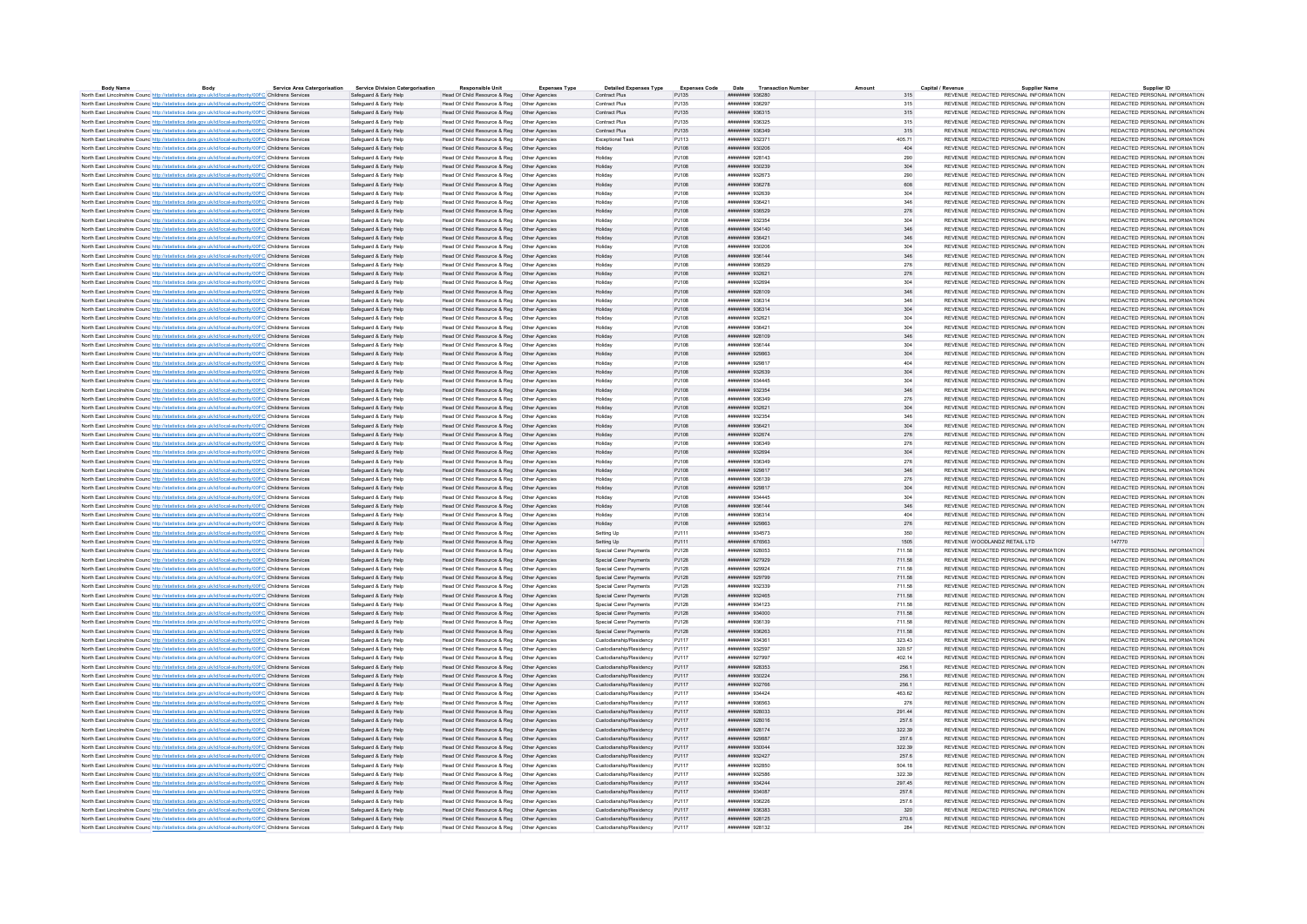| Body                                                                                                              | <b>Service Area Catergorisation</b> | <b>Service Division Catergorisation</b>          | <b>Responsible Unit</b>                       | <b>Expenses Type</b> | <b>Detailed Expenses Type</b> | <b>Expenses Code</b> |                         | Date Transaction Numbe |            | Capital / Revenu                      | <b>Supplier Name</b> | Supplier ID                   |
|-------------------------------------------------------------------------------------------------------------------|-------------------------------------|--------------------------------------------------|-----------------------------------------------|----------------------|-------------------------------|----------------------|-------------------------|------------------------|------------|---------------------------------------|----------------------|-------------------------------|
| North East Lincolnshire Counc http://statistics.data.gov.uk/id/local-authority/00FC Childrens Services            |                                     | Safeguard & Early Help                           | Head Of Child Resource & Reg   Other Agencies |                      | Custodianship/Residency       | PJ117                | ######## 928151         |                        | 277.48     | REVENUE REDACTED PERSONAL INFORMATION |                      | REDACTED PERSONAL INFORMATION |
| North East Lincolnshire Counc http://statistics.data.gov.uk/id/local-authority/00FC Childrens Services            |                                     | Safeguard & Early Help                           | Head Of Child Resource & Reg   Other Agencies |                      | Custodianship/Residency       | PJ117                | ######## 930210         |                        | 338.42     | REVENUE REDACTED PERSONAL INFORMATION |                      | REDACTED PERSONAL INFORMATION |
| North East Lincolnshire Counc http://statistics.data.gov.uk/id/local-authority/00FC Childrens Services            |                                     | Safeguard & Early Help                           | Head Of Child Resource & Reg   Other Agencie  |                      | Custodianship/Residency       | P.1117               | <b>########</b> 929995  |                        | 270.6      | REVENUE REDACTED PERSONAL INFORMATION |                      | REDACTED PERSONAL INFORMATION |
| North East Lincolnshire Counc http://statistics.data.gov.uk/id/local-authority/00FC Childrens Services            |                                     | Safeguard & Early Help                           | Head Of Child Resource & Reg   Other Agencies |                      | Custodianship/Residency       | P.I117               |                         |                        | 284        | REVENUE REDACTED PERSONAL INFORMATION |                      | REDACTED PERSONAL INFORMATION |
| North East Lincolnshire Counc http://statistics.data.gov.uk/id/local-authority/00FC Childrens Services            |                                     | Safeguard & Early Help                           | Head Of Child Resource & Reg   Other Agencies |                      | Custodianship/Residency       | PJ117                | ######## 930021         |                        | 277.48     | REVENUE REDACTED PERSONAL INFORMATION |                      | REDACTED PERSONAL INFORMATION |
| North East Lincolnshire Counc http://statistics.data.gov.uk/id/local-authority/00FC Childrens Services            |                                     | Safeguard & Early Help                           | Head Of Child Resource & Reg   Other Agencies |                      | Custodianship/Residency       | P.1117               | ######## 932752         |                        | 254.85     | REVENUE REDACTED PERSONAL INFORMATION |                      | REDACTED PERSONAL INFORMATION |
| North East Lincolnshire Counc http://statistics.data.gov.uk/id/local-authority/00FC Childrens Services            |                                     | Safeguard & Early Help                           | Head Of Child Resource & Reg   Other Agencies |                      | Custodianship/Residency       | P.1117               | ######## 932536         |                        | 270.6      | REVENUE REDACTED PERSONAL INFORMATION |                      | REDACTED PERSONAL INFORMATION |
| North East Lincolnshire Counc http://statistics.data.gov.uk/id/local-authority/00FC Childrens Services            |                                     | Safeguard & Early Help                           | Head Of Child Resource & Reg   Other Agencies |                      | Custodianship/Residency       | P.1117               | ######## 932544         |                        | 284        | REVENUE REDACTED PERSONAL INFORMATION |                      | REDACTED PERSONAL INFORMATION |
| North East Lincolnshire Counc http://statistics.data.gov.uk/id/local-authority/00FC Childrens Services            |                                     | Safeguard & Early Help                           | Head Of Child Resource & Reg   Other Agencies |                      | Custodianship/Residency       | PJ117                | ######## 932563         |                        | 277.48     | REVENUE REDACTED PERSONAL INFORMATION |                      | REDACTED PERSONAL INFORMATION |
| North East Lincolnshire Counc http://statistics.data.gov.uk/id/local-authority/00FC Childrens Services            |                                     | Safeguard & Early Help                           | Head Of Child Resource & Reg   Other Agencies |                      | Custodianship/Residency       | PJ117                | ######## 934194         |                        | 270.6      | REVENUE REDACTED PERSONAL INFORMATION |                      | REDACTED PERSONAL INFORMATION |
| North East Lincolnshire Counc http://statistics.data.gov.uk/id/local-authority/00FC Childrens Services            |                                     | Safeguard & Early Help                           | Head Of Child Resource & Reg   Other Agencies |                      | Custodianship/Residency       | PJ117                | ######## 934202         |                        | $-975.87$  | REVENUE REDACTED PERSONAL INFORMATION |                      | REDACTED PERSONAL INFORMATION |
| North East Lincolnshire Counc http://statistics.data.gov.uk/id/local-authority/00FC Childrens Services            |                                     | Safeguard & Early Help                           | Head Of Child Resource & Reg   Other Agencies |                      | Custodianship/Residency       | PJ117                | ######## 934202         |                        | 1320.87    | REVENUE REDACTED PERSONAL INFORMATION |                      | REDACTED PERSONAL INFORMATION |
| North East Lincolnshire Counc http://statistics.data.gov.uk/id/local-authority/00FC Childrens Services            |                                     | Safeguard & Early Help                           | Head Of Child Resource & Reg   Other Agencies |                      | Custodianship/Residency       | PJ117                | ######## 934221         |                        | 277.48     | REVENUE REDACTED PERSONAL INFORMATION |                      | REDACTED PERSONAL INFORMATION |
| North East Lincolnshire Counc http://statistics.data.gov.uk/id/local-authority/00FC Childrens Services            |                                     | Safeguard & Early Help                           | Head Of Child Resource & Reg   Other Agencies |                      | Custodianship/Residency       | PJ117                | ######## 934411         |                        | 254.85     | REVENUE REDACTED PERSONAL INFORMATION |                      | REDACTED PERSONAL INFORMATION |
| North East Lincolnshire Counc http://statistics.data.gov.uk/id/local-authority/00FC Childrens Services            |                                     | Safeguard & Early Help                           | Head Of Child Resource & Reg   Other Agencies |                      | Custodianship/Residency       | PJ117                | ######## 934078         |                        | 260.81     | REVENUE REDACTED PERSONAL INFORMATION |                      | REDACTED PERSONAL INFORMATION |
| North East Lincolnshire Counc http://statistics.data.gov.uk/id/local-authority/00FC Childrens Services            |                                     | Safeguard & Early Help                           |                                               |                      | Custodianship/Residency       | PJ117                | ######## 936550         |                        | 254.85     | REVENUE REDACTED PERSONAL INFORMATION |                      | REDACTED PERSONAL INFORMATION |
| North East Lincolnshire Counce http://statistics.data.gov.uk/id/local-authority/00FC Childrens Services           |                                     | Safeguard & Early Help                           |                                               |                      | Custodianship/Residency       | PJ117                | ######## 936335         |                        | 270.6      | REVENUE REDACTED PERSONAL INFORMATION |                      | REDACTED PERSONAL INFORMATION |
| North East Lincolnshire Counc http://statistics.data.gov.uk/id/local-authority/00FC Childrens Services            |                                     | Safeguard & Early Help                           | Head Of Child Resource & Reg   Other Agencies |                      | Custodianship/Residency       | PJ117                | ######## 936343         |                        | 289.85     | REVENUE REDACTED PERSONAL INFORMATION |                      | REDACTED PERSONAL INFORMATION |
| North East Lincolnshire Counc http://statistics.data.gov.uk/id/local-authority/00FC Childrens Services            |                                     | Safeguard & Early Help                           |                                               |                      | Custodianship/Residency       | PJ117                | ####### 936360          |                        | 277.48     | REVENUE REDACTED PERSONAL INFORMATION |                      | REDACTED PERSONAL INFORMATION |
| North East Lincolnshire Counc http://statistics.data.gov.uk/id/local-authority/00FC Childrens Services            |                                     | Safeguard & Early Help                           | Head Of Child Resource & Reg   Other Agencies |                      | Custodianship/Residency       | PJ117                | ######## 927950         |                        | 328        | REVENUE REDACTED PERSONAL INFORMATION |                      | REDACTED PERSONAL INFORMATION |
| North East Lincolnshire Counc http://statistics.data.gov.uk/id/local-authority/00FC Childrens Services            |                                     | Safeguard & Early Help                           | Head Of Child Resource & Reg   Other Agencies |                      | Custodianship/Residency       | PJ117                | ######## 929819         |                        | 328        | REVENUE REDACTED PERSONAL INFORMATION |                      | REDACTED PERSONAL INFORMATION |
|                                                                                                                   |                                     |                                                  |                                               |                      | Custodianship/Residency       | PJ117                | ######## 932361         |                        |            | REVENUE REDACTED PERSONAL INFORMATION |                      | REDACTED PERSONAL INFORMATION |
| North East Lincolnshire Counc http://statistics.data.gov.uk/id/local-authority/00FC Childrens Services            |                                     | Safeguard & Early Help                           | Head Of Child Resource & Reg   Other Agencies |                      |                               |                      |                         |                        | 328        |                                       |                      |                               |
| North East Lincolnshire Counc http://statistics.data.gov.uk/id/local-authority/00FC Childrens Services            |                                     | Safeguard & Early Help                           | Head Of Child Resource & Reg   Other Agencies |                      | Custodianship/Residency       | P.I117               | ######## 934020         |                        | 328        | REVENUE REDACTED PERSONAL INFORMATION |                      | REDACTED PERSONAL INFORMATION |
| North East Lincolnshire Counc http://statistics.data.gov.uk/id/local-authority/00FC Childrens Services            |                                     | Safeguard & Early Help                           | Head Of Child Resource & Reg   Other Agencies |                      | Custodianship/Residency       | PJ117                | ######## 936161         |                        | 328        | REVENUE REDACTED PERSONAL INFORMATION |                      | REDACTED PERSONAL INFORMATION |
| North East Lincolnshire Counc http://statistics.data.gov.uk/id/local-authority/00FC Childrens Services            |                                     | Safeguard & Early Help                           |                                               |                      | Custodianship/Residency       | P.1117               | <b>ИНИНИНИ 928388</b>   |                        | 412.15     | REVENUE REDACTED PERSONAL INFORMATION |                      | REDACTED PERSONAL INFORMATION |
| North East Lincolnshire Counc http://statistics.data.gov.uk/id/local-authority/00FC Childrens Services            |                                     | Safeguard & Early Help                           | Head Of Child Resource & Reg   Other Agencies |                      | Custodianship/Residency       | P.I117               | ######## 930259         |                        | 412.15     | REVENUE REDACTED PERSONAL INFORMATION |                      | REDACTED PERSONAL INFORMATION |
| North East Lincolnshire Counc http://statistics.data.gov.uk/id/local-authority/00FC Childrens Services            |                                     | Safeguard & Early Help                           | Head Of Child Resource & Reg   Other Agencie  |                      | Custodianship/Residency       | PJ117                | ######## 932802         |                        | 412.15     | REVENUE REDACTED PERSONAL INFORMATION |                      | REDACTED PERSONAL INFORMATION |
| North East Lincolnshire Counc http://statistics.data.gov.uk/id/local-authority/00FC Childrens Services            |                                     | Safeguard & Early Help                           | Head Of Child Resource & Reg   Other Agencies |                      | Custodianship/Residency       | P.I117               | ######## 934461         |                        | 259.37     | REVENUE REDACTED PERSONAL INFORMATION |                      | REDACTED PERSONAL INFORMATION |
| North East Lincolnshire Counc http://statistics.data.gov.uk/id/local-authority/00FC Childrens Services            |                                     | Safeguard & Early Help                           | Head Of Child Resource & Reg   Other Agencies |                      | Custodianship/Residency       | PJ117                | ######## 936597         |                        | 397.5      | REVENUE REDACTED PERSONAL INFORMATION |                      | REDACTED PERSONAL INFORMATION |
| North East Lincolnshire Counc http://statistics.data.gov.uk/id/local-authority/00FC Childrens Services            |                                     | Safeguard & Early Help                           |                                               |                      | Custodianship/Residency       | PJ117                | ######## 936309         |                        | 415.16     | REVENUE REDACTED PERSONAL INFORMATION |                      | REDACTED PERSONAL INFORMATION |
| North East Lincolnshire Counc http://statistics.data.gov.uk/id/local-authority/00FC Childrens Services            |                                     | Safeguard & Early Help                           | Head Of Child Resource & Reg   Other Agencies |                      | Custodianship/Residency       | PJ117                | ######## 932498         |                        | 288.18     | REVENUE REDACTED PERSONAL INFORMATION |                      | REDACTED PERSONAL INFORMATION |
| North East Lincolnshire Counc http://statistics.data.gov.uk/id/local-authority/00FC Childrens Services            |                                     | Safeguard & Early Help                           | Head Of Child Resource & Reg   Other Agencies |                      | Custodianship/Residency       | PJ117                | ######## 936323         |                        | 383.85     | REVENUE REDACTED PERSONAL INFORMATION |                      | REDACTED PERSONAL INFORMATION |
| North East Lincolnshire Counc <sup>http://statistics.data.gov.uk/id/local-authority/00FC Childrens Services</sup> |                                     | Safeguard & Early Help                           | Head Of Child Resource & Reg   Other Agencies |                      | Custodianship/Residency       | PJ117                | ####### 934125          |                        | 328.09     | REVENUE REDACTED PERSONAL INFORMATION |                      | REDACTED PERSONAL INFORMATION |
| North East Lincolnshire Counc http://statistics.data.gov.uk/id/local-authority/00FC Childrens Services            |                                     | Safeguard & Early Help                           | Head Of Child Resource & Reg   Other Agencies |                      | Custodianship/Residency       | PJ117                | ######## 929876         |                        | 277        | REVENUE REDACTED PERSONAL INFORMATION |                      | REDACTED PERSONAL INFORMATION |
| North East Lincolnshire Counc http://statistics.data.gov.uk/id/local-authority/00FC Childrens Services            |                                     | Safeguard & Early Help                           | Head Of Child Resource & Reg   Other Agencies |                      | Custodianship/Residency       | PJ117                | ######## 936406         |                        | 347.58     | REVENUE REDACTED PERSONAL INFORMATION |                      | REDACTED PERSONAL INFORMATION |
| North East Lincolnshire Counc http://statistics.data.gov.uk/id/local-authority/00FC Childrens Services            |                                     | Safeguard & Early Help                           |                                               |                      | Custodianship/Residency       | PJ117                | ######## 930300         |                        | 353        | REVENUE REDACTED PERSONAL INFORMATION |                      | REDACTED PERSONAL INFORMATION |
| North East Lincolnshire Counc http://statistics.data.gov.uk/id/local-authority/00FC Childrens Services            |                                     | Safeguard & Early Help                           | Head Of Child Resource & Reg   Other Agencies |                      | Custodianship/Residency       | P.1117               | ниннини 928359          |                        | 379.3      | REVENUE REDACTED PERSONAL INFORMATION |                      | REDACTED PERSONAL INFORMATION |
| North East Lincolnshire Counc http://statistics.data.gov.uk/id/local-authority/00FC Childrens Services            |                                     | Safeguard & Early Help                           | Head Of Child Resource & Reg   Other Agencies |                      | Custodianship/Residency       | PJ117                | ####### 930231          |                        | 379.3      | REVENUE REDACTED PERSONAL INFORMATION |                      | REDACTED PERSONAL INFORMATION |
| North East Lincolnshire Counc http://statistics.data.gov.uk/id/local-authority/00FC Childrens Services            |                                     | Safeguard & Early Help                           | Head Of Child Resource & Reg   Other Agencies |                      | Custodianship/Residency       | PJ117                | ######## 932773         |                        | 379.3      | REVENUE REDACTED PERSONAL INFORMATION |                      | REDACTED PERSONAL INFORMATION |
| North East Lincolnshire Counc http://statistics.data.gov.uk/id/local-authority/00FC Childrens Services            |                                     | Safeguard & Early Help                           | Head Of Child Resource & Reg   Other Agencies |                      | Custodianship/Residency       | PJ117                | ######## 934432         |                        | 379.3      | REVENUE REDACTED PERSONAL INFORMATION |                      | REDACTED PERSONAL INFORMATION |
| North East Lincolnshire Counc http://statistics.data.gov.uk/id/local-authority/00FC Childrens Services            |                                     | Safeguard & Early Help                           | Head Of Child Resource & Reg   Other Agencie  |                      | Custodianship/Residency       | PJ117                | ######## 936571         |                        | 379.3      | REVENUE REDACTED PERSONAL INFORMATION |                      | REDACTED PERSONAL INFORMATION |
|                                                                                                                   |                                     |                                                  |                                               |                      | Custodianship/Residency       | P.1117               | <b>########</b> 929876  |                        | 3579       | REVENUE REDACTED PERSONAL INFORMATION |                      | REDACTED PERSONAL INFORMATION |
| North East Lincolnshire Counc http://statistics.data.gov.uk/id/local-authority/00FC Childrens Services            |                                     | Safeguard & Early Help                           | Head Of Child Resource & Reg   Other Agencies |                      |                               |                      |                         |                        |            |                                       |                      |                               |
| North East Lincolnshire Counc http://statistics.data.gov.uk/id/local-authority/00FC Childrens Services            |                                     | Safeguard & Early Help                           | Head Of Child Resource & Reg   Other Agencies |                      | Custodianship/Residency       | PJ117                | ######## 928385         |                        | 284        | REVENUE REDACTED PERSONAL INFORMATION |                      | REDACTED PERSONAL INFORMATION |
| North East Lincolnshire Counc http://statistics.data.gov.uk/id/local-authority/00FC Childrens Services            |                                     | Safeguard & Early Help                           | Head Of Child Resource & Reg   Other Agencies |                      | Custodianship/Residency       | P.I117               | нивниния 930256         |                        | 284        | REVENUE REDACTED PERSONAL INFORMATION |                      | REDACTED PERSONAL INFORMATION |
| North East Lincolnshire Counc http://statistics.data.gov.uk/id/local-authority/00FC Childrens Services            |                                     | Safeguard & Early Help                           | Head Of Child Resource & Reg   Other Agencies |                      | Custodianship/Residency       | P.1117               | ######## 932799         |                        | <b>284</b> | REVENUE REDACTED PERSONAL INFORMATION |                      | REDACTED PERSONAL INFORMATION |
| North East Lincolnshire Counc http://statistics.data.gov.uk/id/local-authority/00FC Childrens Services            |                                     | Safeguard & Early Help                           | Head Of Child Resource & Reg   Other Agencies |                      | Custodianship/Residency       | PJ117                | ######## 934458         |                        | 284        | REVENUE REDACTED PERSONAL INFORMATION |                      | REDACTED PERSONAL INFORMATION |
| North East Lincolnshire Council http://statistics.data.gov.uk/id/local-authority/00EC Childrens Services          |                                     | Safeguard & Farly Help                           | Head Of Child Resource & Reg. Other Agencies  |                      | Custodianship/Residency       | P.1117               | ######## 936594         |                        | 284        | REVENUE REDACTED PERSONAL INFORMATION |                      | REDACTED PERSONAL INFORMATION |
| North East Lincolnshire Counc http://statistics.data.gov.uk/id/local-authority/00FC Childrens Services            |                                     | Safeguard & Early Help                           | Head Of Child Resource & Reg   Other Agencies |                      | Custodianship/Residency       | PJ117                | ######## 928004         |                        | 312.3      | REVENUE REDACTED PERSONAL INFORMATION |                      | REDACTED PERSONAL INFORMATION |
| North East Lincolnshire Counc http://statistics.data.gov.uk/id/local-authority/00FC Childrens Services            |                                     | Safeguard & Early Help                           | Head Of Child Resource & Reg   Other Agencies |                      | Custodianship/Residency       | P.1117               | <b>########</b> 929875  |                        | 312.3      | REVENUE REDACTED PERSONAL INFORMATION |                      | REDACTED PERSONAL INFORMATION |
| North East Lincolnshire Counc http://statistics.data.gov.uk/id/local-authority/00FC Childrens Services            |                                     | Safeguard & Early Help                           | Head Of Child Resource & Reg   Other Agencies |                      | Custodianship/Residency       | PJ117                | ####### 932415          |                        | 312.3      | REVENUE REDACTED PERSONAL INFORMATION |                      | REDACTED PERSONAL INFORMATION |
| North East Lincolnshire Counc http://statistics.data.gov.uk/id/local-authority/00FC Childrens Services            |                                     | Safeguard & Early Help                           | Head Of Child Resource & Reg   Other Agencies |                      | Custodianship/Residency       | PJ117                | ######## 934075         |                        | 312.3      | REVENUE REDACTED PERSONAL INFORMATION |                      | REDACTED PERSONAL INFORMATION |
| North East Lincolnshire Counc <sup>http://statistics.data.gov.uk/id/local-authority/00FC Childrens Services</sup> |                                     | Safeguard & Early Help                           | Head Of Child Resource & Reg   Other Agencies |                      | Custodianship/Residency       | PJ117                | ####### 936311          |                        | 319.7      | REVENUE REDACTED PERSONAL INFORMATION |                      | REDACTED PERSONAL INFORMATION |
| North East Lincolnshire Counc http://statistics.data.gov.uk/id/local-authority/00FC Childrens Services            |                                     | Safeguard & Early Help                           | Head Of Child Resource & Reg   Other Agencies |                      | Custodianship/Residency       | PJ117                | ######## 930220         |                        | 445.96     | REVENUE REDACTED PERSONAL INFORMATION |                      | REDACTED PERSONAL INFORMATION |
| North East Lincolnshire Counc http://statistics.data.gov.uk/id/local-authority/00FC Childrens Services            |                                     | Safeguard & Early Help                           |                                               |                      | Custodianship/Residency       | PJ117                | ######## 932762         |                        | $-349.02$  | REVENUE REDACTED PERSONAL INFORMATION |                      | REDACTED PERSONAL INFORMATION |
| North East Lincolnshire Counc http://statistics.data.gov.uk/id/local-authority/00FC Childrens Services            |                                     | Safeguard & Early Help                           | Head Of Child Resource & Reg   Other Agencies |                      | Custodianship/Residency       | PJ117                | ######## 932498         |                        | 280.61     | REVENUE REDACTED PERSONAL INFORMATION |                      | REDACTED PERSONAL INFORMATION |
| North East Lincolnshire Counc http://statistics.data.gov.uk/id/local-authority/00FC Childrens Services            |                                     | Safeguard & Early Help                           | Head Of Child Resource & Reg   Other Agencies |                      | Custodianship/Residency       | P.1117               | ######## 932356         |                        | 526.69     | REVENUE REDACTED PERSONAL INFORMATION |                      | REDACTED PERSONAL INFORMATION |
| North East Lincolnshire Counc http://statistics.data.gov.uk/id/local-authority/00FC Childrens Services            |                                     | Safeguard & Early Help                           | Head Of Child Resource & Reg   Other Agencies |                      | Custodianship/Residency       | PJ117                | ####### 934017          |                        | $-560.65$  | REVENUE REDACTED PERSONAL INFORMATION |                      | REDACTED PERSONAL INFORMATION |
| North East Lincolnshire Counc http://statistics.data.gov.uk/id/local-authority/00FC Childrens Services            |                                     | Safeguard & Early Help                           | Head Of Child Resource & Reg   Other Agencies |                      | Custodianship/Residency       | PJ117                | ######## 928190         |                        | 298        | REVENUE REDACTED PERSONAL INFORMATION |                      | REDACTED PERSONAL INFORMATION |
| North East Lincolnshire Counc http://statistics.data.gov.uk/id/local-authority/00FC Childrens Services            |                                     | Safeguard & Early Help                           | Head Of Child Resource & Reg   Other Agencies |                      | Custodianship/Residency       | PJ117                | ######## 930060         |                        | 298        | REVENUE REDACTED PERSONAL INFORMATION |                      | REDACTED PERSONAL INFORMATION |
| North East Lincolnshire Counc http://statistics.data.gov.uk/id/local-authority/00FC Childrens Services            |                                     | Safeguard & Early Help                           | Head Of Child Resource & Reg   Other Agencie  |                      | Custodianship/Residency       | PJ117                | ######## 932602         |                        | 552.56     | REVENUE REDACTED PERSONAL INFORMATION |                      | REDACTED PERSONAL INFORMATION |
| North East Lincolnshire Council http://statistics.data.gov.uk/id/local-authority/00EC Childrens Services          |                                     | Safeguard & Early Help                           | Head Of Child Resource & Reg   Other Agencies |                      | Custodianship/Residency       | P.1117               | <b>инвиннии</b> 934260  |                        | 325        | REVENUE REDACTED PERSONAL INFORMATION |                      | REDACTED PERSONAL INFORMATION |
| North East Lincolnshire Counc http://statistics.data.gov.uk/id/local-authority/00FC Childrens Services            |                                     | Safeguard & Early Help                           | Head Of Child Resource & Reg   Other Agencies |                      | Custodianship/Residency       | PJ117                | ######## 936399         |                        | 325        | REVENUE REDACTED PERSONAL INFORMATION |                      | REDACTED PERSONAL INFORMATION |
| North East Lincolnshire Counc http://statistics.data.gov.uk/id/local-authority/00FC Childrens Services            |                                     | Safeguard & Early Help                           | Head Of Child Resource & Reg   Other Agencies |                      | Custodianship/Residency       | P.I117               | ######## 934057         |                        | $-49868$   | REVENUE REDACTED PERSONAL INFORMATION |                      | REDACTED PERSONAL INFORMATION |
| North East Lincolnshire Counc http://statistics.data.gov.uk/id/local-authority/00FC Childrens Services            |                                     | Safeguard & Early Help                           | Head Of Child Resource & Reg   Other Agencies |                      | Custodianship/Residency       | PJ117                | ######## 928215         |                        | 267.63     | REVENUE REDACTED PERSONAL INFORMATION |                      | REDACTED PERSONAL INFORMATION |
| North East Lincolnshire Counc http://statistics.data.gov.uk/id/local-authority/00FC Childrens Services            |                                     |                                                  | Head Of Child Resource & Reg   Other Agencies |                      | Custodianship/Residency       | PJ117                | <b>########</b> 936309  |                        | 315.62     | REVENUE REDACTED PERSONAL INFORMATION |                      | REDACTED PERSONAL INFORMATION |
|                                                                                                                   |                                     | Safeguard & Early Help<br>Safeguard & Early Help |                                               |                      | Custodianship/Residency       | P.1117               | ######## 932523         |                        | 343.86     | REVENUE REDACTED PERSONAL INFORMATION |                      | REDACTED PERSONAL INFORMATION |
| North East Lincolnshire Counc http://statistics.data.gov.uk/id/local-authority/00FC Childrens Services            |                                     |                                                  |                                               |                      |                               |                      |                         |                        |            |                                       |                      |                               |
| North East Lincolnshire Counc http://statistics.data.gov.uk/id/local-authority/00FC Childrens Services            |                                     | Safeguard & Early Help                           | Head Of Child Resource & Reg   Other Agencies |                      | Custodianship/Residency       | PJ117                | ######## 936259         |                        | 401.09     | REVENUE REDACTED PERSONAL INFORMATION |                      | REDACTED PERSONAL INFORMATION |
| North East Lincolnshire Counc. http://statistics.data.gov.uk/id/local-authority/00FC Childrens Services           |                                     | Safeguard & Early Help                           | Head Of Child Resource & Reg   Other Agencies |                      | Custodianship/Residency       | P.1117               | 00202011000000000000000 |                        | 361.43     | REVENUE REDACTED PERSONAL INFORMATION |                      | REDACTED PERSONAL INFORMATION |
| North East Lincolnshire Counc <sup>http://statistics.data.gov.uk/id/local-authority/00FC Childrens Services</sup> |                                     | Safeguard & Early Help                           | Head Of Child Resource & Reg   Other Agencies |                      | Custodianship/Residency       | PJ117                | ######## 927952         |                        | 655        | REVENUE REDACTED PERSONAL INFORMATION |                      | REDACTED PERSONAL INFORMATION |
| North East Lincolnshire Counc http://statistics.data.gov.uk/id/local-authority/00FC Childrens Services            |                                     | Safeguard & Early Help                           | Head Of Child Resource & Reg   Other Agencie  |                      | Custodianship/Residency       | PJ117                | ######## 929822         |                        | 655        | REVENUE REDACTED PERSONAL INFORMATION |                      | REDACTED PERSONAL INFORMATION |
| North East Lincolnshire Counc http://statistics.data.gov.uk/id/local-authority/00FC Childrens Services            |                                     | Safeguard & Early Help                           | Head Of Child Resource & Reg   Other Agencies |                      | Custodianship/Residency       | PJ117                | ####### 932362          |                        | 655        | REVENUE REDACTED PERSONAL INFORMATION |                      | REDACTED PERSONAL INFORMATION |
| North East Lincolnshire Counc http://statistics.data.gov.uk/id/local-authority/00FC Childrens Services            |                                     | Safeguard & Early Help                           | Head Of Child Resource & Reg   Other Agencies |                      | Custodianship/Residency       | PJ117                | ######## 934023         |                        | 655        | REVENUE REDACTED PERSONAL INFORMATION |                      | REDACTED PERSONAL INFORMATION |
| North East Lincolnshire Counc http://statistics.data.gov.uk/id/local-authority/00FC Childrens Services            |                                     | Safeguard & Early Help                           | Head Of Child Resource & Reg   Other Agencies |                      | Custodianship/Residency       | PJ117                | ######## 936162         |                        | 655        | REVENUE REDACTED PERSONAL INFORMATION |                      | REDACTED PERSONAL INFORMATION |
| North East Lincolnshire Counc http://statistics.data.gov.uk/id/local-authority/00FC Childrens Services            |                                     | Safeguard & Early Help                           | Head Of Child Resource & Reg   Other Agencies |                      | Custodianship/Residency       | PJ117                | ######## 927950         |                        | 328        | REVENUE REDACTED PERSONAL INFORMATION |                      | REDACTED PERSONAL INFORMATION |
| North East Lincolnshire Counc http://statistics.data.gov.uk/id/local-authority/00FC Childrens Services            |                                     | Safeguard & Early Help                           | Head Of Child Resource & Reg   Other Agencies |                      | Custodianship/Residency       | P.1117               | ######## 929819         |                        | 328        | REVENUE REDACTED PERSONAL INFORMATION |                      | REDACTED PERSONAL INFORMATION |
| North East Lincolnshire Counc http://statistics.data.gov.uk/id/local-authority/00FC Childrens Services            |                                     | Safeguard & Early Help                           | Head Of Child Resource & Reg   Other Agencies |                      | Custodianship/Residency       | PJ117                | ####### 932361          |                        | 328        | REVENUE REDACTED PERSONAL INFORMATION |                      | REDACTED PERSONAL INFORMATION |
| North East Lincolnshire Counc http://statistics.data.gov.uk/id/local-authority/00FC Childrens Services            |                                     | Safeguard & Early Help                           | Head Of Child Resource & Reg   Other Agencies |                      | Custodianship/Residency       | P.1117               | ######## 934020         |                        | 328        | REVENUE REDACTED PERSONAL INFORMATION |                      | REDACTED PERSONAL INFORMATION |
| North East Lincolnshire Counc http://statistics.data.gov.uk/id/local-authority/00FC Childrens Services            |                                     | Safeguard & Early Help                           | Head Of Child Resource & Reg   Other Agencies |                      | Custodianship/Residency       | PJ117                | ######## 936161         |                        | 328        | REVENUE REDACTED PERSONAL INFORMATION |                      | REDACTED PERSONAL INFORMATION |
| North East Lincolnshire Counc http://statistics.data.gov.uk/id/local-authority/00FC Childrens Services            |                                     | Safeguard & Early Help                           | Head Of Child Resource & Reg   Other Agencie  |                      | Custodianship/Residency       | PJ117                | ######## 934072         |                        | 312.32     | REVENUE REDACTED PERSONAL INFORMATION |                      | REDACTED PERSONAL INFORMATION |
| North East Lincolnshire Counc http://statistics.data.gov.uk/id/local-authority/00EC Childrens Services            |                                     | Safeguard & Early Help                           | Head Of Child Resource & Reg   Other Agencies |                      | Custodianship/Residency       | PJ117                | ######## 930078         |                        | 307.6      | REVENUE REDACTED PERSONAL INFORMATION |                      | REDACTED PERSONAL INFORMATION |
| North East Lincolnshire Counc <sup>http://statistics.data.gov.uk/id/local-authority/00FC Childrens Services</sup> |                                     | Safeguard & Early Help                           |                                               |                      | Custodianship/Residency       | PJ117                | <b>инвинин</b> 936336   |                        | 534.25     | REVENUE REDACTED PERSONAL INFORMATION |                      | REDACTED PERSONAL INFORMATION |
| North East Lincolnshire Counc http://statistics.data.gov.uk/id/local-authority/00FC Childrens Services            |                                     | Safeguard & Early Help                           | Head Of Child Resource & Reg   Other Agencies |                      | Custodianship/Residency       | P.1117               | нивниния 932438         |                        | 288.02     | REVENUE REDACTED PERSONAL INFORMATION |                      | REDACTED PERSONAL INFORMATION |
| North East Lincolnshire Counc http://statistics.data.gov.uk/id/local-authority/00FC Childrens Services            |                                     | Safeguard & Early Help                           | Head Of Child Resource & Reg   Other Agencies |                      | Custodianship/Residency       | PJ117                | ######## 928098         |                        | 327.22     | REVENUE REDACTED PERSONAL INFORMATION |                      | REDACTED PERSONAL INFORMATION |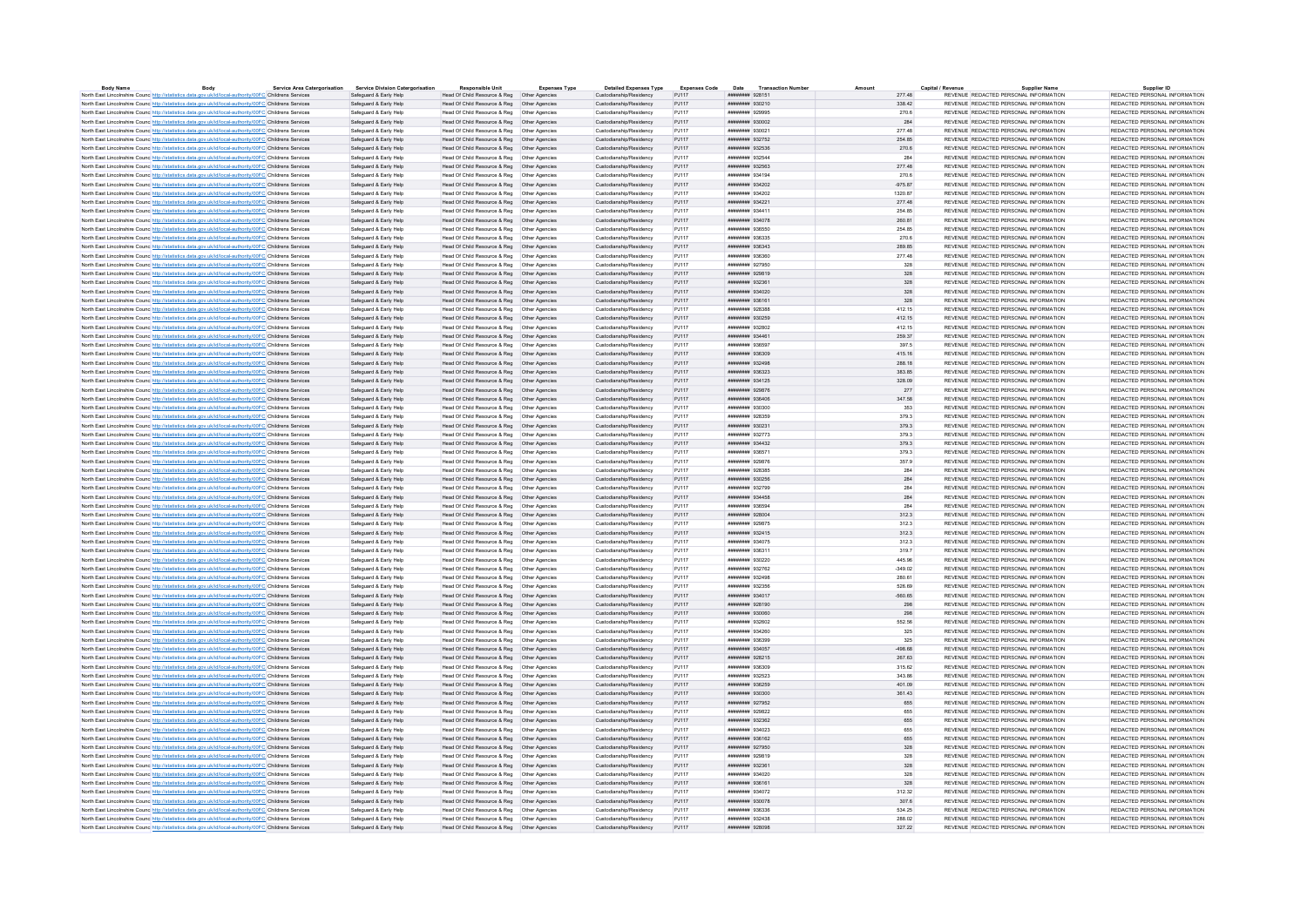|                                                                                                                   | Body | <b>Service Area Catergorisation</b> | <b>Service Division Catergorisation</b> | <b>Responsible Unit</b>                                                         | <b>Expenses Type</b> | <b>Detailed Expenses Type</b> | <b>Expenses Code</b> | Date<br><b>Transaction Numbe</b>     |         | Capital / Revenu | <b>Supplier Name</b>                       | Supplier ID                   |
|-------------------------------------------------------------------------------------------------------------------|------|-------------------------------------|-----------------------------------------|---------------------------------------------------------------------------------|----------------------|-------------------------------|----------------------|--------------------------------------|---------|------------------|--------------------------------------------|-------------------------------|
| North East Lincolnshire Counc http://statistics.data.gov.uk/id/local-authority/00FC Childrens Services            |      |                                     | Safeguard & Early Help                  | Head Of Child Resource & Reg   Other Agencies                                   |                      | Custodianship/Residency       | P.1117               | ######## 928154                      | 317     |                  | REVENUE REDACTED PERSONAL INFORMATION      | REDACTED PERSONAL INFORMATION |
| North East Lincolnshire Counc http://statistics.data.gov.uk/id/local-authority/00FC Childrens Services            |      |                                     | Safeguard & Early Help                  | Head Of Child Resource & Reg   Other Agencies                                   |                      | Custodianship/Residency       | P.I117               | ######## 930023                      | 317     |                  | REVENUE REDACTED PERSONAL INFORMATION      | REDACTED PERSONAL INFORMATION |
| North East Lincolnshire Counc http://statistics.data.gov.uk/id/local-authority/00FC Childrens Services            |      |                                     | Safeguard & Early Help                  | Head Of Child Resource & Reg   Other Agencie                                    |                      | Custodianship/Residency       | P.1117               | ######## 932566                      | 317     |                  | REVENUE REDACTED PERSONAL INFORMATION      | REDACTED PERSONAL INFORMATION |
| North East Lincolnshire Counc http://statistics.data.gov.uk/id/local-authority/00FC Childrens Services            |      |                                     | Safeguard & Early Help                  | Head Of Child Resource & Reg   Other Agencies                                   |                      | Custodianship/Residency       | P.1117               | ######## 934223                      | 317     |                  | REVENUE REDACTED PERSONAL INFORMATION      | REDACTED PERSONAL INFORMATION |
| North East Lincolnshire Counc http://statistics.data.gov.uk/id/local-authority/00FC Childrens Services            |      |                                     | Safeguard & Early Help                  | Head Of Child Resource & Reg   Other Agencies                                   |                      | Custodianship/Residency       | PJ117                | ######## 936362                      | 317     |                  | REVENUE REDACTED PERSONAL INFORMATION      | REDACTED PERSONAL INFORMATION |
| North East Lincolnshire Counc http://statistics.data.gov.uk/id/local-authority/00FC Childrens Services            |      |                                     | Safeguard & Early Help                  | Head Of Child Resource & Reg   Other Agencies                                   |                      | Custodianship/Residency       | P.1117               | ######## 928057                      | 263.28  |                  | REVENUE REDACTED PERSONAL INFORMATION      | REDACTED PERSONAL INFORMATION |
| North East Lincolnshire Counc <sup>htto://statistics.data.gov.uk/id/local-authority/00FC Childrens Services</sup> |      |                                     | Safeguard & Early Help                  | Head Of Child Resource & Reg   Other Agencies                                   |                      | Custodianship/Residency       | P.1117               | ######## 932453                      | 521.07  |                  | REVENUE REDACTED PERSONAL INFORMATION      | REDACTED PERSONAL INFORMATION |
| North East Lincolnshire Counc http://statistics.data.gov.uk/id/local-authority/00FC Childrens Services            |      |                                     | Safeguard & Early Help                  |                                                                                 |                      | Custodianship/Residency       | P.1117               | ######## 932597                      | 320.57  |                  | REVENUE REDACTED PERSONAL INFORMATION      | REDACTED PERSONAL INFORMATION |
| North East Lincolnshire Counc http://statistics.data.gov.uk/id/local-authority/00FC Childrens Services            |      |                                     | Safeguard & Early Help                  | Head Of Child Resource & Reg   Other Agencies                                   |                      | Custodianship/Residency       | PJ117                | ######## 928359                      | 386.3   |                  | REVENUE REDACTED PERSONAL INFORMATION      | REDACTED PERSONAL INFORMATION |
| North East Lincolnshire Counc http://statistics.data.gov.uk/id/local-authority/00FC Childrens Services            |      |                                     | Safeguard & Early Help                  | Head Of Child Resource & Reg   Other Agencies                                   |                      | Custodianship/Residency       | PJ117                | ######## 930231                      | 386.3   |                  | REVENUE REDACTED PERSONAL INFORMATION      | REDACTED PERSONAL INFORMATION |
| North East Lincolnshire Counc http://statistics.data.gov.uk/id/local-authority/00FC Childrens Services            |      |                                     | Safeguard & Early Help                  | Head Of Child Resource & Reg   Other Agencies                                   |                      | Custodianship/Residency       | PJ117                | ######## 932773                      | 386.3   |                  | REVENUE REDACTED PERSONAL INFORMATION      | REDACTED PERSONAL INFORMATION |
| North East Lincolnshire Counc http://statistics.data.gov.uk/id/local-authority/00FC Childrens Services            |      |                                     | Safeguard & Early Help                  | Head Of Child Resource & Reg   Other Agencies                                   |                      | Custodianship/Residency       | PJ117                | ######## 934432                      | 386.3   |                  | REVENUE REDACTED PERSONAL INFORMATION      | REDACTED PERSONAL INFORMATION |
| North East Lincolnshire Counc http://statistics.data.gov.uk/id/local-authority/00FC Childrens Services            |      |                                     | Safeguard & Early Help                  | Head Of Child Resource & Reg   Other Agencies                                   |                      | Custodianship/Residency       | PJ117                | ######## 936571                      | 386.3   |                  | REVENUE REDACTED PERSONAL INFORMATION      | REDACTED PERSONAL INFORMATION |
| North East Lincolnshire Counc http://statistics.data.gov.uk/id/local-authority/00FC Childrens Services            |      |                                     | Safeguard & Early Help                  | Head Of Child Resource & Reg   Other Agencies                                   |                      | Custodianship/Residency       | PJ117                | ######## 936336                      | 298.8   |                  | REVENUE REDACTED PERSONAL INFORMATION      | REDACTED PERSONAL INFORMATION |
| North East Lincolnshire Counc http://statistics.data.gov.uk/id/local-authority/00FC Childrens Services            |      |                                     | Safeguard & Early Help                  | Head Of Child Resource & Reg Grants And Subscriptions                           |                      | Subscriptions                 | LJ101                | ######## 675699                      | 1500    |                  | REVENUE NORTH YORKSHIRE COUNTY COUNCIL     | 124922                        |
| North East Lincolnshire Counc <sup>http://statistics.data.gov.uk/id/local-authority/00FC Childrens Services</sup> |      |                                     | Safeguard & Early Help                  | Head Of Child Resource & Reg   Other Agencies                                   |                      | Adoption Allowance            | PJ118                | ######## 934179                      | 668     |                  | REVENUE REDACTED PERSONAL INFORMATION      | REDACTED PERSONAL INFORMATION |
| North East Lincolnshire Counce http://statistics.data.gov.uk/id/local-authority/00FC Childrens Services           |      |                                     | Safeguard & Early Help                  | Head Of Child Resource & Reg   Other Agencies                                   |                      | Adoption Allowance            | PJ118                | ######## 934248                      | 258.36  |                  | REVENUE REDACTED PERSONAL INFORMATION      | REDACTED PERSONAL INFORMATION |
| North East Lincolnshire Counc http://statistics.data.gov.uk/id/local-authority/00FC Childrens Services            |      |                                     | Safeguard & Early Help                  | Head Of Child Resource & Reg   Other Agencies                                   |                      | Adoption Allowance            | P.I118               | ######## 934271                      | 504     |                  | REVENUE REDACTED PERSONAL INFORMATION      | REDACTED PERSONAL INFORMATION |
| North East Lincolnshire Counc http://statistics.data.gov.uk/id/local-authority/00FC Childrens Services            |      |                                     | Safeguard & Early Help                  | Head Of Child Resource & Reg   Other Agencies                                   |                      | Adoption Allowance            | PJ118                | ######## 934293                      | 254.85  |                  | REVENUE REDACTED PERSONAL INFORMATION      | REDACTED PERSONAL INFORMATION |
| North East Lincolnshire Counc http://statistics.data.gov.uk/id/local-authority/00FC Childrens Services            |      |                                     | Safeguard & Early Help                  | Head Of Child Resource & Reg   Other Agencies                                   |                      | Adoption Allowance            | PJ118                | ######## 934354                      | 849.58  |                  | REVENUE REDACTED PERSONAL INFORMATION      | REDACTED PERSONAL INFORMATION |
| North East Lincolnshire Counc http://statistics.data.gov.uk/id/local-authority/00FC Childrens Services            |      |                                     | Safeguard & Early Help                  | Head Of Child Resource & Reg   Other Agencies                                   |                      | Adoption Allowance            | PJ118                | ######## 934021                      | 333     |                  | REVENUE REDACTED PERSONAL INFORMATION      | REDACTED PERSONAL INFORMATION |
|                                                                                                                   |      |                                     |                                         |                                                                                 |                      | Adoption Allowance            | PJ118                | ######## 934030                      | 360.42  |                  | REVENUE REDACTED PERSONAL INFORMATION      | REDACTED PERSONAL INFORMATION |
| North East Lincolnshire Counc http://statistics.data.gov.uk/id/local-authority/00FC Childrens Services            |      |                                     | Safeguard & Early Help                  | Head Of Child Resource & Reg   Other Agencies                                   |                      |                               |                      |                                      |         |                  |                                            |                               |
| North East Lincolnshire Counc http://statistics.data.gov.uk/id/local-authority/00FC Childrens Services            |      |                                     | Safeguard & Early Help                  | Head Of Child Resource & Reg   Other Agencies                                   |                      | <b>Adoption Allowance</b>     | P.1118               | ######## 934051                      | 319     |                  | REVENUE REDACTED PERSONAL INFORMATION      | REDACTED PERSONAL INFORMATION |
| North East Lincolnshire Counc http://statistics.data.gov.uk/id/local-authority/00FC Childrens Services            |      |                                     | Safeguard & Early Help                  | Head Of Child Resource & Reg   Other Agencies                                   |                      | <b>Adoption Allowance</b>     | PJ118                | ######## 936431                      | 254.85  |                  | REVENUE REDACTED PERSONAL INFORMATION      | REDACTED PERSONAL INFORMATION |
| North East Lincolnshire Counc http://statistics.data.gov.uk/id/local-authority/00FC Childrens Services            |      |                                     | Safeguard & Early Help                  | Head Of Child Resource & Reg   Other Agencies                                   |                      | Adoption Allowance            | PJ118                | ######## 936492                      | 849.58  |                  | REVENUE REDACTED PERSONAL INFORMATION      | REDACTED PERSONAL INFORMATION |
| North East Lincolnshire Counc <sup>htto://statistics.data.gov.uk/id/local-authority/00FC Childrens Services</sup> |      |                                     | Safeguard & Early Help                  | Head Of Child Resource & Reg   Other Agencies                                   |                      | Adoption Allowance            | P.I118               | ######## 936160                      | 333     |                  | REVENUE REDACTED PERSONAL INFORMATION      | REDACTED PERSONAL INFORMATION |
| North East Lincolnshire Counc http://statistics.data.gov.uk/id/local-authority/00FC Childrens Services            |      |                                     | Safeguard & Early Help                  | Head Of Child Resource & Reg   Other Agencies                                   |                      | <b>Adoption Allowance</b>     | PJ118                | ######## 936169                      | 360.42  |                  | REVENUE REDACTED PERSONAL INFORMATION      | REDACTED PERSONAL INFORMATION |
| North East Lincolnshire Council http://statistics.data.gov.uk/id/local-authority/00EC Childrens Services          |      |                                     | Safenuard & Farly Help                  | Head Of Child Resource & Reg. Other Agencies                                    |                      | <b>Adoption Allowance</b>     | P.1118               | ######## 936190                      | 319     |                  | REVENUE REDACTED PERSONAL INFORMATION      | REDACTED PERSONAL INFORMATION |
| North East Lincolnshire Counc http://statistics.data.gov.uk/id/local-authority/00FC Childrens Services            |      |                                     | Safeguard & Early Help                  | Head Of Child Resource & Reg   Other Agencies                                   |                      | Adoption Allowance            | PJ118                | ######## 936320                      | 668     |                  | REVENUE REDACTED PERSONAL INFORMATION      | REDACTED PERSONAL INFORMATION |
| North East Lincolnshire Counc http://statistics.data.gov.uk/id/local-authority/00FC Childrens Services            |      |                                     | Safeguard & Early Help                  | Head Of Child Resource & Reg   Other Agencies                                   |                      | Adoption Allowance            | PJ118                | ######## 936387                      | 266.65  |                  | REVENUE REDACTED PERSONAL INFORMATION      | REDACTED PERSONAL INFORMATION |
| North East Lincolnshire Counc. http://statistics.data.gov.uk/id/local-authority/00FC Childrens Services           |      |                                     | Safeguard & Early Help                  | Head Of Child Resource & Reg   Other Agencies                                   |                      | Adoption Allowance            | PJ118                | ######## 936410                      | 504     |                  | REVENUE REDACTED PERSONAL INFORMATION      | REDACTED PERSONAL INFORMATION |
| North East Lincolnshire Counc http://statistics.data.gov.uk/id/local-authority/00FC Childrens Services            |      |                                     | Safeguard & Early Help                  | Head Of Child Resource & Reg   Other Agencies                                   |                      | Adoption Allowance            | PJ118                | ######## 928110                      | 668     |                  | REVENUE REDACTED PERSONAL INFORMATION      | REDACTED PERSONAL INFORMATION |
| North East Lincolnshire Counc http://statistics.data.gov.uk/id/local-authority/00FC Childrens Services            |      |                                     | Safeguard & Early Help                  | Head Of Child Resource & Reg   Other Agencies                                   |                      | Adoption Allowance            | PJ118                | ####### 928178                       | 258.36  |                  | REVENUE REDACTED PERSONAL INFORMATION      | REDACTED PERSONAL INFORMATION |
| North East Lincolnshire Counc http://statistics.data.gov.uk/id/local-authority/00FC Childrens Services            |      |                                     | Safeguard & Early Help                  | Head Of Child Resource & Reg   Other Agencies                                   |                      | Adoption Allowance            | PJ118                | ######## 928201                      | 504     |                  | REVENUE REDACTED PERSONAL INFORMATION      | REDACTED PERSONAL INFORMATION |
| North East Lincolnshire Counc <sup>http://statistics.data.gov.uk/id/local-authority/00FC Childrens Services</sup> |      |                                     | Safeguard & Early Help                  | Head Of Child Resource & Reg   Other Agencies                                   |                      | Adoption Allowance            | PJ118                | ######## 928282                      | 849.58  |                  | REVENUE REDACTED PERSONAL INFORMATION      | REDACTED PERSONAL INFORMATION |
| North East Lincolnshire Counc <sup>http://statistics.data.gov.uk/id/local-authority/00FC Childrens Services</sup> |      |                                     | Safeguard & Early Help                  | Head Of Child Resource & Reg   Other Agencies                                   |                      | Adoption Allowance            | PJ118                | ######## 927949                      | 333     |                  | REVENUE REDACTED PERSONAL INFORMATION      | REDACTED PERSONAL INFORMATION |
| North East Lincolnshire Counc http://statistics.data.gov.uk/id/local-authority/00FC Childrens Services            |      |                                     | Safeguard & Early Help                  | Head Of Child Resource & Reg   Other Agencies                                   |                      | Adoption Allowance            | P.I118               | ######## 927959                      | 360.42  |                  | REVENUE REDACTED PERSONAL INFORMATION      | REDACTED PERSONAL INFORMATION |
| North East Lincolnshire Counc http://statistics.data.gov.uk/id/local-authority/00FC Childrens Services            |      |                                     | Safeguard & Early Help                  | Head Of Child Resource & Reg   Other Agencies                                   |                      | Adoption Allowance            | PJ118                | ######## 927963                      | 314     |                  | REVENUE REDACTED PERSONAL INFORMATION      | REDACTED PERSONAL INFORMATION |
| North East Lincolnshire Counc http://statistics.data.gov.uk/id/local-authority/00FC Childrens Services            |      |                                     | Safeguard & Early Help                  |                                                                                 |                      | Adoption Allowance            | PJ118                | ######## 927973                      | 333     |                  | REVENUE REDACTED PERSONAL INFORMATION      | REDACTED PERSONAL INFORMATION |
| North East Lincolnshire Counc http://statistics.data.gov.uk/id/local-authority/00FC Childrens Services            |      |                                     | Safeguard & Early Help                  | Head Of Child Resource & Reg   Other Agencies                                   |                      | Adoption Allowance            | PJ118                | ######## 927981                      | 319     |                  | REVENUE REDACTED PERSONAL INFORMATION      | REDACTED PERSONAL INFORMATION |
| North East Lincolnshire Counc http://statistics.data.gov.uk/id/local-authority/00FC Childrens Services            |      |                                     | Safeguard & Early Help                  | Head Of Child Resource & Reg   Other Agencie                                    |                      | Adoption Allowance            | PJ118                | ######## 929821                      | 333     |                  | REVENUE REDACTED PERSONAL INFORMATION      | REDACTED PERSONAL INFORMATION |
|                                                                                                                   |      |                                     | Saferward & Farly Help                  | Head Of Child Resource & Reg   Other Agencies                                   |                      | <b>Adoption Allowance</b>     | P.I118               | ######## 929829                      | 360.42  |                  | REVENUE REDACTED PERSONAL INFORMATION      | REDACTED PERSONAL INFORMATION |
| North East Lincolnshire Counc http://statistics.data.gov.uk/id/local-authority/00FC Childrens Services            |      |                                     | Safeguard & Early Help                  |                                                                                 |                      | Adoption Allowance            | PJ118                | ######## 929834                      | 314     |                  | REVENUE REDACTED PERSONAL INFORMATION      | REDACTED PERSONAL INFORMATION |
| North East Lincolnshire Counc http://statistics.data.gov.uk/id/local-authority/00FC Childrens Services            |      |                                     |                                         | Head Of Child Resource & Reg   Other Agencies                                   |                      | <b>Adoption Allowance</b>     | P.1118               | ######## 929851                      | 319     |                  | REVENUE REDACTED PERSONAL INFORMATION      | REDACTED PERSONAL INFORMATION |
| North East Lincolnshire Counc http://statistics.data.gov.uk/id/local-authority/00FC Childrens Services            |      |                                     | Safeguard & Early Help                  | Head Of Child Resource & Reg   Other Agencies                                   |                      |                               |                      |                                      |         |                  |                                            |                               |
| North East Lincolnshire Counc http://statistics.data.gov.uk/id/local-authority/00FC Childrens Services            |      |                                     | Safeguard & Early Help                  | Head Of Child Resource & Reg   Other Agencies                                   |                      | Adoption Allowance            | P.I118               | ######## 929980                      | 668     |                  | REVENUE REDACTED PERSONAL INFORMATION      | REDACTED PERSONAL INFORMATION |
| North East Lincolnshire Counc http://statistics.data.gov.uk/id/local-authority/00FC Childrens Services            |      |                                     | Safeguard & Early Help                  | Head Of Child Resource & Reg   Other Agencies                                   |                      | Adoption Allowance            | PJ118                | ниннини язопав                       | 258.36  |                  | REVENUE REDACTED PERSONAL INFORMATION      | REDACTED PERSONAL INFORMATION |
| North East Lincolnshire Council http://statistics.data.gov.uk/id/local-authority/00EC.Childrens.Services          |      |                                     | Saferward & Farly Help                  | Head Of Child Resource & Reg   Other Agencies                                   |                      | <b>Adoption Allowance</b>     | P.I118               | ######## 930071                      | 504     |                  | REVENUE REDACTED PERSONAL INFORMATION      | REDACTED PERSONAL INFORMATION |
| North East Lincolnshire Counc http://statistics.data.gov.uk/id/local-authority/00FC Childrens Services            |      |                                     | Safeguard & Early Help                  | Head Of Child Resource & Reg   Other Agencies                                   |                      | Adoption Allowance            | PJ118                | ######## 930152                      | 849.58  |                  | REVENUE REDACTED PERSONAL INFORMATION      | REDACTED PERSONAL INFORMATION |
| North East Lincolnshire Counc. http://statistics.data.gov.uk/id/local-authority/00FC Childrens Services           |      |                                     | Safeguard & Early Help                  | Head Of Child Resource & Reg   Other Agencies                                   |                      | Adoption Allowance            | P.I118               | ######## 932695                      | 849.58  |                  | REVENUE REDACTED PERSONAL INFORMATION      | REDACTED PERSONAL INFORMATION |
| North East Lincolnshire Counc http://statistics.data.gov.uk/id/local-authority/00FC Childrens Services            |      |                                     | Safeguard & Early Help                  | Head Of Child Resource & Reg   Other Agencies                                   |                      | <b>Adoption Allowance</b>     | PJ118                | ######## 932359                      | 333     |                  | REVENUE REDACTED PERSONAL INFORMATION      | REDACTED PERSONAL INFORMATION |
| North East Lincolnshire Counc http://statistics.data.gov.uk/id/local-authority/00FC Childrens Services            |      |                                     | Safeguard & Early Help                  | Head Of Child Resource & Reg   Other Agencies                                   |                      | Adoption Allowance            | PJ118                | ######## 932369                      | 360.42  |                  | REVENUE REDACTED PERSONAL INFORMATION      | REDACTED PERSONAL INFORMATION |
| North East Lincolnshire Counc http://statistics.data.gov.uk/id/local-authority/00FC Childrens Services            |      |                                     | Safeguard & Early Help                  | Head Of Child Resource & Reg   Other Agencies                                   |                      | Adoption Allowance            | PJ118                | ######## 932374                      | 314     |                  | REVENUE REDACTED PERSONAL INFORMATION      | REDACTED PERSONAL INFORMATION |
| North East Lincolnshire Counc http://statistics.data.gov.uk/id/local-authority/00FC Childrens Services            |      |                                     | Safeguard & Early Help                  | Head Of Child Resource & Reg   Other Agencies                                   |                      | Adoption Allowance            | PJ118                | ######## 932391                      | 319     |                  | REVENUE REDACTED PERSONAL INFORMATION      | REDACTED PERSONAL INFORMATION |
| North East Lincolnshire Counc http://statistics.data.gov.uk/id/local-authority/00FC Childrens Services            |      |                                     | Safeguard & Early Help                  | Head Of Child Resource & Reg   Other Agencies                                   |                      | Adoption Allowance            | PJ118                | ######## 932521                      | 668     |                  | REVENUE REDACTED PERSONAL INFORMATION      | REDACTED PERSONAL INFORMATION |
| North East Lincolnshire Counc http://statistics.data.gov.uk/id/local-authority/00FC Childrens Services            |      |                                     | Safeguard & Early Help                  | Head Of Child Resource & Reg   Other Agencies                                   |                      | Adoption Allowance            | PJ118                | ######## 932590                      | 258.36  |                  | REVENUE REDACTED PERSONAL INFORMATION      | REDACTED PERSONAL INFORMATION |
| North East Lincolnshire Counc http://statistics.data.gov.uk/id/local-authority/00FC Childrens Services            |      |                                     | Safeguard & Early Help                  | Head Of Child Resource & Reg   Other Agencies                                   |                      | Adoption Allowance            | PJ118                | ######## 932613                      | 504     |                  | REVENUE REDACTED PERSONAL INFORMATION      | REDACTED PERSONAL INFORMATION |
| North East Lincolnshire Counc http://statistics.data.gov.uk/id/local-authority/00FC Childrens Services            |      |                                     | Safeguard & Early Help                  | Head Of Child Resource & Reg   Other Agencies                                   |                      | Adoption Allowance            | PJ118                | ######## 932635                      | 254.85  |                  | REVENUE REDACTED PERSONAL INFORMATION      | REDACTED PERSONAL INFORMATION |
| North East Lincolnshire Counc http://statistics.data.gov.uk/id/local-authority/00FC Childrens Services            |      |                                     | Safeguard & Early Help                  | Head Of Child Resource & Reg   Other Agencies                                   |                      | Adoption Allowance            | PJ118                | ######## 934051                      | 435.69  |                  | REVENUE REDACTED PERSONAL INFORMATION      | REDACTED PERSONAL INFORMATION |
| North East Lincolnshire Counc http://statistics.data.gov.uk/id/local-authority/00FC Childrens Services            |      |                                     | Safeguard & Early Help                  | Head Of Child Resource & Reg   Other Agencies                                   |                      | Custodianship/Residency       | PJ117                | ######## 928477                      | 340     |                  | REVENUE REDACTED PERSONAL INFORMATION      | REDACTED PERSONAL INFORMATION |
| North East Lincolnshire Counc http://statistics.data.gov.uk/id/local-authority/00FC Childrens Services            |      |                                     | Safeguard & Early Help                  | Head Of Child Resource & Reg                                                    | Other Agencie        | Setting Up                    | PJ111                | ####### 678100                       | 285     |                  | REVENUE REDACTED PERSONAL INFORMATION      | REDACTED PERSONAL INFORMATION |
| North East Lincolnshire Council http://statistics.data.gov.uk/id/local-authority/00EC.Childrens.Services          |      |                                     | Safeguard & Early Help                  | Head Of Child Resource & Reg   Direct Employee Expenses                         |                      | Agency Staff                  | FA105                | нивниния 675258                      | 832.5   |                  | REVENUE EDEN BROWN LTD                     | 101356                        |
| North East Lincolnshire Counc http://statistics.data.gov.uk/id/local-authority/00FC Childrens Services            |      |                                     | Safeguard & Early Help                  | Head Of Child Resource & Reg   Direct Employee Expenses                         |                      | Agency Staff                  | EA105                | ######## 676706                      | 832.5   |                  | REVENUE EDEN BROWN LTD                     | 101356                        |
| North East Lincolnshire Counc http://statistics.data.gov.uk/id/local-authority/00FC Childrens Services            |      |                                     | Safeguard & Early Help                  | Head Of Child Resource & Reg   Direct Employee Expenses                         |                      | Agency Staff                  | FA105                | <b>ИНИНИНИ 678221</b>                | 832.5   |                  | REVENUE EDEN BROWN LTD                     | 101356                        |
| North East Lincolnshire Counc http://statistics.data.gov.uk/id/local-authority/00FC Childrens Services            |      |                                     | Safeguard & Early Help                  | Head Of Child Resource & Reg  Direct Employee Expenses                          |                      | Agency Staff                  | EA105                | ####### 678700                       | 832.5   |                  | REVENUE FDEN BROWN LTD                     | 101356                        |
| North East Lincolnshire Counc http://statistics.data.gov.uk/id/local-authority/00FC Childrens Services            |      |                                     | Safeguard & Early Help                  | Head Of Child Resource & Reg Equip / Furniture / Materials                      |                      | Promotione                    | LA124                | <b><i>HNHHHHHH 675867</i></b>        | 865     |                  | REVENUE REACH PUBLISHING SERVICES LIMITED. | 141974                        |
| North East Lincolnshire Counc http://statistics.data.gov.uk/id/local-authority/00FC Childrens Services            |      |                                     | Safeguard & Early Help                  | Head Of Child Resource & Reg Miscellaneous Expenses                             |                      | Other Expenses General        | LL119                | ######## 674892                      | 330     |                  | REVENUE PARTNERSHIP PROJECTS (UK) LTD      | 146563                        |
| North East Lincolnshire Counc http://statistics.data.gov.uk/id/local-authority/00FC Childrens Services            |      |                                     | Safeguard & Early Help                  | Head Of Child Resource & Reg Miscellaneous Expenses                             |                      | Other Expenses General        | LL119                | ######## 679361                      | 2591    |                  | REVENUE CORAM CHILDRENS LEGAL CENTRE       | 148311                        |
| North East Lincolnshire Counc http://statistics.data.gov.uk/id/local-authority/00FC Childrens Services            |      |                                     | Safeguard & Early Help                  | Head Of Child Resource & Reg Private Contractors                                |                      | Third Party Prov - Private    | PH101                | <b><i><u>HARRAHAN</u></i></b> 678856 | 1800    |                  | REVENUE ALISON DEAR                        | 115282                        |
| North East Lincolnshire Counc http://statistics.data.gov.uk/id/local-authority/00FC Childrens Services            |      |                                     | Safeguard & Early Help                  | Head Of Child Resource & Reg Equip / Furniture / Materials                      |                      | Equipment - Purchase          | LA101                | ######## 676558                      | 323.38  |                  | REVENUE PETTY CASH                         | REDACTED                      |
| North East Lincolnshire Counc http://statistics.data.gov.uk/id/local-authority/00FC Childrens Services            |      |                                     | Safeguard & Early Help                  | Head Of Child Resource & Reg Equip / Furniture / Materials                      |                      | Equipment - Purchase          | LA101                | ######## 678976                      | 270.99  |                  | REVENUE PETTY CASH                         | REDACTED                      |
| North East Lincolnshire Counc http://statistics.data.gov.uk/id/local-authority/00FC Childrens Services            |      |                                     | Safeguard & Early Help                  | Head Of Child Resource & Reg Catering                                           |                      |                               | LB101                | ####### 678976                       | 358.31  |                  | REVENUE PETTY CASH                         | REDACTED                      |
|                                                                                                                   |      |                                     |                                         |                                                                                 |                      | Provisions                    |                      |                                      |         |                  |                                            |                               |
| North East Lincolnshire Counc http://statistics.data.gov.uk/id/local-authority/00FC Childrens Services            |      |                                     | Safeguard & Early Help                  | Head Of Child Resource & Reg   Other Agencies                                   |                      | Clothing                      | PJ106                | ######## 678976                      | 309.58  |                  | REVENUE PETTY CASH                         | REDACTED                      |
| North East Lincolnshire Counc http://statistics.data.gov.uk/id/local-authority/00FC Childrens Services            |      |                                     | Safeguard & Early Help                  | Head Of Child Resource & Reg   Water Services                                   |                      | Water                         | GE101                | ######## 678589                      | 661.84  |                  | REVENUE ANGLIAN WATER                      | 100508                        |
| North East Lincolnshire Counc http://statistics.data.gov.uk/id/local-authority/00FC Childrens Services            |      |                                     | Safeguard & Early Help                  | Head Of Child Resource & Reg Catering                                           |                      | Provisions                    | LB101                | ####### 676486                       | 462.96  |                  | REVENUE PETTY CASH                         | REDACTED                      |
| North East Lincolnshire Counc http://statistics.data.gov.uk/id/local-authority/00FC Childrens Services            |      |                                     | Safeguard & Early Help                  | Head Of Child Resource & Reg Equip / Furniture / Materials                      |                      | Foujoment - Purchase          | <b>LA101</b>         | нивниния 678892                      | 720.6   |                  | REVENUE PETTY CASH                         | <b>REDACTED</b>               |
| North East Lincolnshire Counc http://statistics.data.gov.uk/id/local-authority/00FC Childrens Services            |      |                                     | Safeguard & Early Help                  | Head Of Child Resource & Reg Equip / Furniture / Materials Equipment - Purchase |                      |                               | LA101                | ####### 674765                       | 1219.85 |                  | REVENUE TRADE UK ACCOUNT                   | 104939                        |
| North East Lincolnshire Counc http://statistics.data.gov.uk/id/local-authority/00FC Childrens Services            |      |                                     | Safeguard & Early Help                  | Head Of Child Resource & Reg Catering                                           |                      | Provisions                    | I R101               | ######## 678892                      | 338.05  |                  | REVENUE PETTY CASH                         | <b>REDACTED</b>               |
| North East Lincolnshire Counc http://statistics.data.gov.uk/id/local-authority/00FC Childrens Services            |      |                                     | Safeguard & Early Help                  | Head Of Child Resource & Reg   Miscellaneous Expenses                           |                      | Activities - Service Users    | LL114                | ######## 678892                      | 313.01  |                  | REVENUE PETTY CASH                         | <b>REDACTED</b>               |
| North East Lincolnshire Counc http://statistics.data.gov.uk/id/local-authority/00FC Childrens Services            |      |                                     | Safeguard & Early Help                  | Head Of Child Resource & Reg   Other Agencies                                   |                      | Pocket Money                  | PJ105                | ######## 678892                      | 400     |                  | REVENUE PETTY CASH                         | REDACTED                      |
| North East Lincolnshire Counc http://statistics.data.gov.uk/id/local-authority/00EC Childrens Services            |      |                                     | Safeguard & Early Help                  | Head Of Child Resource & Reg Equip / Furniture / Materials Equipment - Purchase |                      |                               | <b>LA101</b>         | <b><i><u>HHHHHHH</u></i></b> 675663  | 274 17  |                  | REVENUE DAVID BURY LTD                     | 103135                        |
| North East Lincolnshire Counc http://statistics.data.gov.uk/id/local-authority/00FC Childrens Services            |      |                                     | Safeguard & Early Help                  | Head Of Child Resource & Reg Catering                                           |                      | Provisions                    | LB101                | ####### 677105                       | 1113.73 |                  | REVENUE PETTY CASH                         | REDACTED                      |
| North East Lincolnshire Counc http://statistics.data.gov.uk/id/local-authority/00FC Childrens Services            |      |                                     | Safeguard & Early Help                  | Head Of Child Resource & Reg Miscellaneous Expenses                             |                      | Activities - Service Users    | 11114                | ####### 677105                       | 281 79  |                  | REVENUE PETTY CASH                         | <b>REDACTED</b>               |
| North East Lincolnshire Councintto://statistics.data.gov.uk/id/local-authority/00FC Childrens Services            |      |                                     | Safeguard & Early Help                  | Head Of Child Resource & Reg Miscellaneous Expenses                             |                      | Holidays - Service Users      | LL113                | ######## 676968                      | 395.13  |                  | REVENUE PETTY CASH                         | REDACTED                      |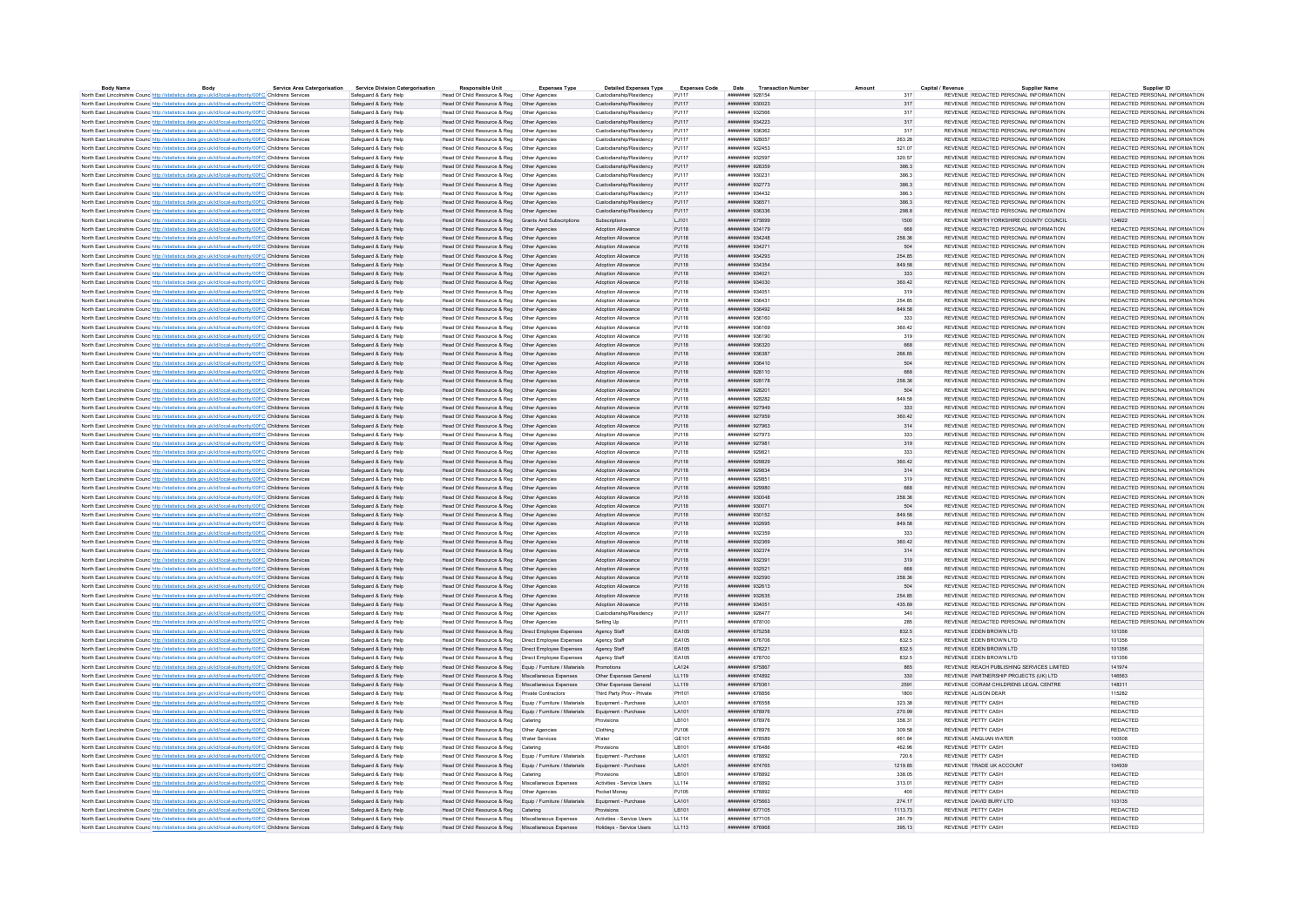| <b>Body Name</b>                                                                                                  | Body                                                                                                   | <b>Service Area Catergorisation</b> | <b>Service Division Catergorisation</b> | <b>Responsible Unit</b>                                                                   | <b>Expenses Type</b>                                 | <b>Detailed Expenses Type</b>  | <b>Expenses Code</b> | Date<br><b>Transaction Numbe</b>      |          | <b>Supplier Name</b>                           | Supplier ID                   |
|-------------------------------------------------------------------------------------------------------------------|--------------------------------------------------------------------------------------------------------|-------------------------------------|-----------------------------------------|-------------------------------------------------------------------------------------------|------------------------------------------------------|--------------------------------|----------------------|---------------------------------------|----------|------------------------------------------------|-------------------------------|
| North East Lincolnshire Counc http://statistics.data.gov.uk/id/local-authority/00FC Childrens Services            |                                                                                                        |                                     | Safeguard & Early Help                  | Head Of Child Resource & Reg Catering                                                     |                                                      | Provisions                     | I B101               | <b>ИНИНИИН</b> 678892                 | 467.96   | REVENUE PETTY CASH                             | <b>REDACTED</b>               |
| North East Lincolnshire Counc http://statistics.data.gov.uk/id/local-authority/00FC Childrens Services            |                                                                                                        |                                     | Safeguard & Early Help                  | Head Of Child Resource & Reg Miscellaneous Expenses                                       |                                                      | Activities - Service Users     | LL114                | ######## 678892                       | 265.84   | REVENUE PETTY CASH                             | <b>REDACTED</b>               |
| North East Lincolnshire Counc http://statistics.data.gov.uk/id/local-authority/00FC Childrens Services            |                                                                                                        |                                     | Safeguard & Early Help                  | Head Of Child Resource & Reg   Direct Employee Expenses                                   |                                                      |                                | EA105                | <b><i><u>HNSSHHHHH</u> 674500</i></b> | 944      | REVENUE ATTENTI CONSULTING                     | 146503                        |
| North East Lincolnshire Counc. http://statistics.data.gov.uk/id/local-authority/00FC Childrens Services           |                                                                                                        |                                     | Safeguard & Early Help                  | Head Of Child Resource & Reg  Direct Employee Expenses                                    |                                                      | Agency Staff                   | FA105                | ининнин 675268                        | 2360     | REVENUE ATTENTI CONSULTING                     | 1,46503                       |
| North East Lincolnshire Counc http://statistics.data.gov.uk/id/local-authority/00FC Childrens Services            |                                                                                                        |                                     | Safeguard & Early Help                  | Head Of Child Resource & Reg   Direct Employee Expenses                                   |                                                      | Agency Staff                   | EA105                | ######## 676641                       | 1888     | REVENUE ATTENTI CONSULTING                     | 146503                        |
| North East Lincolnshire Counc http://statistics.data.gov.uk/id/local-authority/00FC Childrens Services            |                                                                                                        |                                     | Safeguard & Early Help                  | Head Of Child Resource & Reg   Direct Employee Expenses                                   |                                                      | Agency Staff                   | EA105                | ######## 675277                       | 2360     | REVENUE ATTENTI CONSULTING                     | 146503                        |
| North East Lincolnshire Counc http://statistics.data.gov.uk/id/local-authority/00FC Childrens Services            |                                                                                                        |                                     | Safeguard & Early Help                  | Head Of Child Resource & Reg   Direct Employee Expenses                                   |                                                      | Agency Staff                   | EA105                | ######## 676639                       | 2360     | REVENUE ATTENTI CONSULTING                     | 146503                        |
| North East Lincolnshire Councint the Material State Advanced Authority/00FC Childrens Services                    |                                                                                                        |                                     | Safeguard & Early Help                  | Head Of Child Resource & Reg   Direct Employee Expenses                                   |                                                      | Agency Staff                   | EA105                | нивнини 677788                        | 2360     | REVENUE ATTENTI CONSULTING                     | 146503                        |
| North East Lincolnshire Counc http://statistics.data.gov.uk/id/local-authority/00FC Childrens Services            |                                                                                                        |                                     | Safeguard & Early Help                  | Head Of Child Resource & Reg  Direct Employee Expenses                                    |                                                      | Agency Staff                   | EA105                | ######## 678053                       | 2360     | REVENUE ATTENTI CONSULTING                     | 146503                        |
| North East Lincolnshire Counc http://statistics.data.gov.uk/id/local-authority/00FC Childrens Services            |                                                                                                        |                                     | Safeguard & Early Help                  | Head Of Child Resource & Reg   Direct Employee Expenses                                   |                                                      | Agency Staff                   | EA105                | ######## 678637                       | 2360     | REVENUE ATTENTI CONSULTING                     | 146503                        |
| North East Lincolnshire Counc http://statistics.data.gov.uk/id/local-authority/00FC Childrens Services            |                                                                                                        |                                     | Safeguard & Early Help                  | Head Of Child Resource & Reg  Direct Employee Expenses                                    |                                                      | Agency Staff                   | EA105                | ######## 675267                       | 3245     | REVENUE ATTENTI CONSULTING                     | 146503                        |
| North East Lincolnshire Counc http://statistics.data.gov.uk/id/local-authority/00FC Childrens Services            |                                                                                                        |                                     | Safeguard & Early Help                  | Head Of Child Resource & Reg   Direct Employee Expenses                                   |                                                      | Agency Staf                    | EA105                | ####### 67351                         | 3245     | REVENUE ATTENTI CONSULTING                     | 146503                        |
| North East Lincolnshire Counc http://statistics.data.gov.uk/id/local-authority/00FC Childrens Services            |                                                                                                        |                                     | Safeguard & Early Help                  | Head Of Child Resource & Reg  Direct Employee Expenses                                    |                                                      | Agency Staff                   | FA105                | ######## 674505                       | 3245     | REVENUE ATTENTI CONSULTING                     | 146503                        |
| North East Lincolnshire Counc http://statistics.data.gov.uk/id/local-authority/00FC Childrens Services            |                                                                                                        |                                     | Safeguard & Early Help                  | Head Of Child Resource & Reg   Direct Employee Expenses                                   |                                                      |                                | EA105                | ######## 676635                       | 2596     | REVENUE ATTENTI CONSULTING                     | 146503                        |
|                                                                                                                   |                                                                                                        |                                     |                                         |                                                                                           |                                                      | Agency Staff                   | EA105                | ######## 677787                       |          | REVENUE ATTENTI CONSULTING                     | 1,46503                       |
| North East Lincolnshire Counc http://statistics.data.gov.uk/id/local-authority/00FC Childrens Services            |                                                                                                        |                                     | Safeguard & Early Help                  | Head Of Child Resource & Reg   Direct Employee Expenses                                   |                                                      | Agency Staff                   |                      |                                       | 3245     |                                                | 146503                        |
| North East Lincolnshire Counc http://statistics.data.gov.uk/id/local-authority/00FC Childrens Services            |                                                                                                        |                                     | Safeguard & Early Help                  | Head Of Child Resource & Reg   Direct Employee Expenses                                   |                                                      | Agency Staff                   | EA105                | ######## 678638                       | 2596     | REVENUE ATTENTI CONSULTING                     |                               |
| North East Lincolnshire Counc http://statistics.data.gov.uk/id/local-authority/00FC Childrens Services            |                                                                                                        |                                     | Safeguard & Early Help                  | Head Of Child Resource & Reg   Direct Employee Expenses                                   |                                                      | Agency Staf                    | EA105                | ######## 674496                       | 1637.25  | REVENUE ATTENTI CONSULTING                     | 146503                        |
| North East Lincolnshire Counc http://statistics.data.gov.uk/id/local-authority/00FC Childrens Services            |                                                                                                        |                                     | Safeguard & Early Help                  | Head Of Child Resource & Reg  Direct Employee Expenses                                    |                                                      | Agency Staff                   | EA105                | ######## 676640                       | 1327.5   | REVENUE ATTENTI CONSULTING                     | 146503                        |
| North East Lincolnshire Counc http://statistics.data.gov.uk/id/local-authority/00FC Childrens Services            |                                                                                                        |                                     | Safeguard & Early Help                  | Head Of Child Resource & Reg   Direct Employee Expenses                                   |                                                      | Agency Staff                   | EA105                | ######## 676632                       | 1637.25  | REVENUE ATTENTI CONSULTING                     | 146503                        |
| North East Lincolnshire Counc. http://statistics.data.gov.uk/id/local-authority/00FC Childrens Services           |                                                                                                        |                                     | Safeguard & Early Help                  | Head Of Child Resource & Reg   Direct Employee Expenses                                   |                                                      | Agency Staff                   | EA105                | ######## 677790                       | 1637.25  | REVENUE ATTENTI CONSULTING                     | 146503                        |
| North East Lincolnshire Counce http://statistics.data.gov.uk/id/local-authority/00FC Childrens Services           |                                                                                                        |                                     | Safeguard & Early Help                  | Head Of Child Resource & Reg   Direct Employee Expenses                                   |                                                      | Agency Staf                    | EA105                | ######## 678639                       | 1637.25  | REVENUE ATTENTI CONSULTING                     | 146503                        |
| North East Lincolnshire Councint the Material State Add According Material Analysis of Childrens Services         |                                                                                                        |                                     | Safeguard & Early Help                  | Head Of Child Resource & Reg Private Contractors                                          |                                                      | Third Party Prov - Private     | PH101                | ######## 678141                       | 6650     | REVENUE LEARNING4LIFE-GY-CIC                   | 144120                        |
| North East Lincolnshire Counc http://statistics.data.gov.uk/id/local-authority/00FC Childrens Services            |                                                                                                        |                                     | Safeguard & Early Help                  | Head Of Child Resource & Reg Private Contractors                                          |                                                      | Third Party Prov - Private     | PH101                | ######## 678142                       | 6650     | REVENUE LEARNING4LIFE-GY-CIC                   | 144120                        |
| North East Lincolnshire Counc http://statistics.data.gov.uk/id/local-authority/00FC Childrens Services            |                                                                                                        |                                     | Safeguard & Early Help                  | Head Of Child Resource & Reg Private Contractors                                          |                                                      | Third Party Prov - Private     | PH101                | ######## 675313                       | 3839.66  | REVENUE FOSTER CARE ASSOCIATES LIMITED         | 101455                        |
| North East Lincolnshire Counc http://statistics.data.gov.uk/id/local-authority/00FC Childrens Services            |                                                                                                        |                                     | Safeguard & Early Help                  | Head Of Child Resource & Reg Private Contractors                                          |                                                      | Third Party Prov - Private     | PH101                | ######## 675319                       | 3839.66  | REVENUE FOSTER CARE ASSOCIATES LIMITED         | 101455                        |
| North East Lincolnshire Counc <sup>http://statistics.data.gov.uk/id/local-authority/00FC Childrens Services</sup> |                                                                                                        |                                     | Safeguard & Early Help                  | Head Of Child Resource & Reg Private Contractors                                          |                                                      | Third Party Prov - Private     | PH101                | ######## 675321                       | 3839.66  | REVENUE FOSTER CARE ASSOCIATES LIMITED         | 101455                        |
| North East Lincolnshire Counc http://statistics.data.gov.uk/id/local-authority/00FC Childrens Services            |                                                                                                        |                                     | Safeguard & Early Help                  | Head Of Child Resource & Reg Private Contractors                                          |                                                      | Third Party Prov - Private     | PH101                | нивнини 675243                        | 829.99   | REVENUE SWIJS FOSTER CARE LTD                  | 146857                        |
|                                                                                                                   |                                                                                                        |                                     |                                         | Head Of Child Resource & Reg Private Contractors                                          |                                                      | Third Party Prov - Private     | PH101                | ######## 675245                       | 829.99   | REVENUE SWIIS FOSTER CARE LTD                  | 146857                        |
| North East Lincolnshire Counc http://statistics.data.gov.uk/id/local-authority/00FC Childrens Services            |                                                                                                        |                                     | Safeguard & Early Help                  |                                                                                           |                                                      |                                | <b>PH101</b>         | ######## 675247                       |          | REVENUE SWIIS FOSTER CARE LTD                  | 146857                        |
| North East Lincolnshire Counc. http://statistics.data.gov.uk/id/local-authority/00FC Childrens Services           |                                                                                                        |                                     | Safeguard & Early Help                  | Head Of Child Resource & Reg Private Contractors                                          |                                                      | Third Party Prov - Private     |                      |                                       | 829.99   |                                                |                               |
| North East Lincolnshire Counc http://statistics.data.gov.uk/id/local-authority/00FC Childrens Services            |                                                                                                        |                                     | Safeguard & Early Help                  | Head Of Child Resource & Reg Private Contractors                                          |                                                      | Third Party Prov - Private     | PH101                | ######## 675598                       | 829.99   | REVENUE SWIIS FOSTER CARE LTD                  | 146857                        |
| North East Lincolnshire Counc. http://statistics.data.gov.uk/id/local-authority/00FC Childrens Services           |                                                                                                        |                                     | Safeguard & Early Help                  | Head Of Child Resource & Reg    Private Contractors                                       |                                                      | Third Party Prov - Private     | PH101                | ######## 675248                       | 829.99   | REVENUE SWIIS FOSTER CARE LTD                  | 146857                        |
| North East Lincolnshire Counc http://statistics.data.gov.uk/id/local-authority/00FC Childrens Services            |                                                                                                        |                                     | Safeguard & Early Help                  | Head Of Child Resource & Reg   Other Agencies                                             |                                                      | Child Care Payments            | PJ104                | ######## 928310                       | 546      | REVENUE REDACTED PERSONAL INFORMATION          | REDACTED PERSONAL INFORMATION |
| North East Lincolnshire Counc http://statistics.data.gov.uk/id/local-authority/00FC Childrens Services            |                                                                                                        |                                     | Safeguard & Early Help                  | Head Of Child Resource & Reg   Other Agencies                                             |                                                      | Leaving Care Grant             | PJ116                | ######## 679380                       | 478.9    | REVENUE CARPETS GALORE                         | 103262                        |
| North East Lincolnshire Counc http://statistics.data.gov.uk/id/local-authority/00FC Childrens Services            |                                                                                                        |                                     | Safeguard & Early Help                  |                                                                                           |                                                      | Personal Allowance             | P.1122               | ######## 674854                       | 795 1    | REVENUE 16+ SERVICES                           | 100943                        |
| North East Lincolnshire Counc http://statistics.data.gov.uk/id/local-authority/00FC Childrens Services            |                                                                                                        |                                     | Safeguard & Early Help                  | Head Of Child Resource & Reg   Other Agencies                                             |                                                      | Personal Allowance             | PJ122                | ####### 677824                        | 572.8    | REVENUE 16+ SERVICES                           | 100943                        |
| North East Lincolnshire Counc http://statistics.data.gov.uk/id/local-authority/00FC Childrens Services            |                                                                                                        |                                     | Safeguard & Early Help                  | Head Of Child Resource & Reg Rents                                                        |                                                      | Rent                           | GC101                | ######## 677152                       | 335.04   | REVENUE LINCOLNSHIRE HOUSING PARTNERSHIP       | 140117                        |
| North East Lincolnshire Counc http://statistics.data.gov.uk/id/local-authority/00FC Childrens Services            |                                                                                                        |                                     | Safeguard & Early Help                  | Head Of Child Resource & Reg Equip / Furniture / Materials                                |                                                      | Equipment - Maintenance        | LA104                | ######## 677132                       | 538.6    | REVENUE HAITHS HEATING LTD                     | 101342                        |
| North East Lincolnshire Counc http://statistics.data.gov.uk/id/local-authority/00FC Childrens Services            |                                                                                                        |                                     | Safeguard & Early Help                  | Head Of Child Resource & Reg    Private Contractors                                       |                                                      | Third Party Prov - Private     | PH101                | ######## 674652                       | 980      | REVENUE MOTT MACDONALD LTD                     | 137057                        |
| North East Lincolnshire Counc http://statistics.data.gov.uk/id/local-authority/00FC Childrens Services            |                                                                                                        |                                     | Safeguard & Early Help                  | Head Of Child Resource & Reg Private Contractors                                          |                                                      | Third Party Prov - Private     | PH101                | ининнин 674652                        | 980      | REVENUE MOTT MACDONALD LTD.                    | 137057                        |
| North East Lincolnshire Counc http://statistics.data.gov.uk/id/local-authority/00FC Childrens Services            |                                                                                                        |                                     | Safeguard & Early Help                  | Head Of Child Resource & Reg Private Contractors                                          |                                                      | Third Party Prov - Private     | PH101                | ######## 676623                       | 715      | REVENUE PARTNERSHIP PROJECTS (UK) LTD          | 146563                        |
| North East Lincolnshire Counc http://statistics.data.gov.uk/id/local-authority/00FC Childrens Services            |                                                                                                        |                                     | Safeguard & Early Help                  | Head Of Child Resource & Reg Private Contractors                                          |                                                      | Third Party Prov - Private     | PH101                | ######## 676562                       | 404.52   | REVENUE FAMILY ACTION - PAC-UK                 | 144362                        |
|                                                                                                                   |                                                                                                        |                                     |                                         | Head Of Child Resource & Reg Private Contractors                                          |                                                      | Third Party Prov - Private     | PH101                | ######## 677661                       | 404.52   | REVENUE FAMILY ACTION - PAC-UK                 | 144362                        |
| North East Lincolnshire Counc <sup>http://statistics.data.gov.uk/id/local-authority/00FC Childrens Services</sup> |                                                                                                        |                                     | Safeguard & Early Help                  |                                                                                           |                                                      |                                | PH101                | ######## 678843                       | 600      | REVENUE SUZANNE LESTER                         | 134872                        |
| North East Lincolnshire Counc http://statistics.data.gov.uk/id/local-authority/00FC Childrens Services            |                                                                                                        |                                     | Safeguard & Early Help                  | Head Of Child Resource & Reg Private Contractors                                          |                                                      | Third Party Prov - Private     |                      |                                       |          |                                                |                               |
| North East Lincolnshire Counc http://statistics.data.gov.uk/id/local-authority/00FC Childrens Services            |                                                                                                        |                                     | Safeguard & Early Help                  | Head Of Child Resource & Reg Equip / Furniture / Materials                                |                                                      | Equipment - Purchase           | LA101                | ######## 676486                       | 494.11   | REVENUE PETTY CASH                             | REDACTED                      |
| North East Lincolnshire Counc http://statistics.data.gov.uk/id/local-authority/00FC Childrens Services            |                                                                                                        |                                     | Safeguard & Early Help                  | Head Of Child Resource & Reg Catering                                                     |                                                      | Provisions                     | LB101                | ######## 676486                       | 379.27   | REVENUE PETTY CASH                             | REDACTED                      |
| North East Lincolnshire Counc http://statistics.data.gov.uk/id/local-authority/00FC Childrens Services            |                                                                                                        |                                     | Safeguard & Early Help                  | Head Of Child Resource & Reg   Other Agencies                                             |                                                      | Clothing                       | PJ106                | ######## 676486                       | 416.92   | REVENUE PETTY CASH                             | REDACTED                      |
| North East Lincolnshire Counc <sup>http://statistics.data.gov.uk/id/local-authority/00FC Childrens Services</sup> |                                                                                                        |                                     | Safeguard & Early Help                  | Head Of Child Resource & Reg Equip / Furniture / Materials Equipment - Purchase           |                                                      |                                | LA101                | ####### 675287                        | 760      | REVENUE PORTLOCK PAINTING                      | 101144                        |
| North East Lincolnshire Counc http://statistics.data.gov.uk/id/local-authority/00FC Childrens Services            |                                                                                                        |                                     | Safeguard & Early Help                  | Head Of Child Resource & Reg Rep Alterations Maint Building Buildings - Repairs And Maint |                                                      |                                | GA102                | нивнини 674787                        | 349.85   | REVENUE ENGIE SERVICES LTD                     | 133267                        |
| North East Lincolnshire Counc http://statistics.data.gov.uk/id/local-authority/00FC Childrens Services            |                                                                                                        |                                     | Safeguard & Early Help                  | Head Of Child Resource & Reg  Cleaning And Domestic Supplie Cleaning - Consumables        |                                                      |                                | GH103                | ######## 677975                       | 315.27   | REVENUE PETTY CASH                             | REDACTED                      |
| North East Lincolnshire Counc http://statistics.data.gov.uk/id/local-authority/00FC Childrens Services            |                                                                                                        |                                     | Safeguard & Early Help                  | Head Of Child Resource & Reg Catering                                                     |                                                      | <b>Provisions</b>              | LB101                | ######## 677975                       | 557.08   | REVENUE PETTY CASH                             | <b>REDACTED</b>               |
| North East Lincolnshire Counc http://statistics.data.gov.uk/id/local-authority/00FC Childrens Services            |                                                                                                        |                                     | Safeguard & Early Help                  | Head Of Child Resource & Reg   Other Agencies                                             |                                                      | Clothing                       | PJ106                | ######## 677975                       | 394 41   | REVENUE PETTY CASH                             | <b>REDACTED</b>               |
| North East Lincolnshire Counc. http://statistics.data.gov.uk/id/local-authority/00FC Childrens Services           |                                                                                                        |                                     | Safeguard & Early Help                  | Head Of Child Resource & Reg   Other Agencies                                             |                                                      | Personal Items                 | PJ115                | ######## 677975                       | 310.13   | REVENUE PETTY CASH                             | <b>REDACTED</b>               |
| North East Lincolnshire Counc. http://statistics.data.gov.uk/id/local-authority/00FC Childrens Services           |                                                                                                        |                                     | Safeguard & Early Help                  | Head Of Child Resource & Reg   Other Agencies                                             |                                                      | Pocket Money                   | PJ105                | ######## 677975                       | 324.17   | REVENUE PETTY CASH                             | REDACTED                      |
| North East Lincolnshire Counc http://statistics.data.gov.uk/id/local-authority/00FC Childrens Services            |                                                                                                        |                                     | Safeguard & Early Help                  | <b>Head Of Safeguarding</b>                                                               | Direct Employee Expenses                             | Agency Stat                    | EA105                | ######## 676689                       | 23572.38 | REVENUE ATTENTI CONSULTING                     | 146503                        |
| North East Lincolnshire Counc http://statistics.data.gov.uk/id/local-authority/00FC Childrens Services            |                                                                                                        |                                     | Safeguard & Early Help                  | Head Of Safeguarding                                                                      | Direct Employee Expenses                             | Agency Staff                   | EA105                | ######## 676690                       | 23572.38 | REVENUE ATTENTI CONSULTING                     | 146503                        |
| North East Lincolnshire Counc http://statistics.data.gov.uk/id/local-authority/00FC Childrens Services            |                                                                                                        |                                     | Safeguard & Early Help                  | <b>Head Of Safeguarding</b>                                                               | Direct Employee Expenses                             | Agency Staff                   | EA105                | ######## 677608                       | 23572.38 | REVENUE ATTENTI CONSULTING                     | 146503                        |
|                                                                                                                   |                                                                                                        |                                     |                                         |                                                                                           |                                                      |                                | EA105                | ######## 674894                       | 1557.75  | REVENUE PARADIGM PROFESSIONAL CONSULTANCY LTD  | 129224                        |
| North East Lincolnshire Counc. http://statistics.data.gov.uk/id/local-authority/00FC Childrens Services           |                                                                                                        |                                     | Safeguard & Early Help                  | Head Of Safeguarding                                                                      | Direct Employee Expenses                             | Agency Staff                   |                      |                                       |          |                                                |                               |
| North East Lincolnshire Counc http://statistics.data.gov.uk/id/local-authority/00FC Childrens Services            |                                                                                                        |                                     | Safeguard & Early Help                  | Head Of Safeguarding                                                                      | Direct Employee Expenses                             | Agency Staff                   | EA105                | ######## 674895<br>######## 676986    | 1555.5   | REVENUE PARADIGM PROFESSIONAL CONSULTANCY LTD  | 129224                        |
| North East Lincolnshire Counc http://statistics.data.gov.uk/id/local-authority/00FC Childrens Services            |                                                                                                        |                                     | Safeguard & Early Help                  | <b>Head Of Safeguarding</b>                                                               | Direct Employee Expenses                             | Agency Staff                   | EA105                |                                       | 1557.75  | REVENUE PARADIGM PROFESSIONAL CONSULTANCY LTD  | 129224                        |
| North East Lincolnshire Counc http://statistics.data.gov.uk/id/local-authority/00FC Childrens Services            |                                                                                                        |                                     | Safeguard & Early Help                  | <b>Head Of Safeguarding</b>                                                               | Direct Employee Expenses                             | Agency Staf                    | EA105                | ######## 676987                       | 1250.25  | REVENUE PARADIGM PROFESSIONAL CONSULTANCY LTD  | 129224                        |
| North East Lincolnshire Counc <sup>htto://statistics.data.gov.uk/id/local-authority/00FC Childrens Services</sup> |                                                                                                        |                                     | Safeguard & Early Help                  | Head Of Safeguarding                                                                      | Direct Employee Expenses                             | Agency Staff                   | EA105                | ######## 678054                       | 1557.75  | REVENUE PARADIGM PROFESSIONAL CONSULTANCY LTD  | 129224                        |
| North East Lincolnshire Counc http://statistics.data.gov.uk/id/local-authority/00FC Childrens Services            |                                                                                                        |                                     | Safeguard & Early Help                  | <b>Head Of Safeguarding</b>                                                               | Direct Employee Expenses                             | Agency Staff                   | FA105                | ######## 679087                       | 1557 75  | REVENUE PARADIGM PROFESSIONAL CONSULTANCY LTD. | 129224                        |
| North East Lincolnshire Counc http://statistics.data.gov.uk/id/local-authority/00FC Childrens Services            |                                                                                                        |                                     | Safeguard & Early Help                  | <b>Head Of Safeguarding</b>                                                               | Direct Employee Expenses                             | Agency Staff                   | EA105                | ######## 678644                       | 1517     | REVENUE PARADIGM PROFESSIONAL CONSULTANCY LTD  | 129224                        |
| North East Lincolnshire Counc http://statistics.data.gov.uk/id/local-authority/00FC Childrens Services            |                                                                                                        |                                     | Safeguard & Early Help                  | <b>Head Of Safeguarding</b>                                                               | Direct Employee Expenses                             | Agency Staff                   | <b>FA105</b>         | <b><i>HNNHHHHH 678050</i></b>         | 1600 5   | REVENUE NONSTOR RECRUITMENT                    | 120715                        |
| North East Lincolnshire Counc http://statistics.data.gov.uk/id/local-authority/00FC Childrens Services            |                                                                                                        |                                     | Safeguard & Early Help                  | <b>Head Of Safeguarding</b>                                                               | Direct Employee Expenses                             | Agency Staff                   | EA105                | ####### 675655                        | 583772   | REVENUE PARADIGM PROFESSIONAL CONSULTANCY LTD  | 129224                        |
| North East Lincolnshire Counc. http://statistics.data.gov.uk/id/local-authority/00FC Childrens Services           |                                                                                                        |                                     | Safeguard & Early Help                  | <b>Head Of Safeguarding</b>                                                               | Direct Employee Expenses                             | Agency Staff                   | EA105                | ######## 675652                       | 1517     | REVENUE PARADIGM PROFESSIONAL CONSULTANCY LTD  | 129224                        |
| North East Lincolnshire Counc http://statistics.data.gov.uk/id/local-authority/00FC Childrens Services            |                                                                                                        |                                     | Safeguard & Early Help                  | <b>Head Of Safeguarding</b>                                                               | Direct Employee Expenses                             | Agency Staff                   | EA105                | ######## 675651                       | 1528.9   | REVENUE PARADIGM PROFESSIONAL CONSULTANCY LTD  | 129224                        |
| North East Lincolnshire Counce http://statistics.data.gov.uk/id/local-authority/00FC Childrens Services           |                                                                                                        |                                     | Safeguard & Early Help                  | <b>Head Of Safeguarding</b>                                                               | Direct Employee Expenses                             | Agency Stat                    | EA105                | ######## 676696                       | 1600.5   | REVENUE NONSTOP RECRUITMEN                     | 120715                        |
| North East Lincolnshire Counc <sup>htto://statistics.data.gov.uk/id/local-authority/00FC Childrens Services</sup> |                                                                                                        |                                     | Safeguard & Early Help                  | <b>Head Of Safeguarding</b>                                                               | Direct Employee Expenses                             | Agency Staff                   | EA105                | ниннинин 677244                       | 1517     | REVENUE PARADIGM PROFESSIONAL CONSULTANCY LTD. | 129224                        |
| North East Lincolnshire Counc http://statistics.data.gov.uk/id/local-authority/00FC Childrens Services            |                                                                                                        |                                     | Safeguard & Early Help                  | <b>Head Of Safeguarding</b>                                                               | Direct Employee Expenses                             | Agency Staf                    | EA105                | ####### 678052                        | 1517     | REVENUE PARADIGM PROFESSIONAL CONSULTANCY LTD  | 129224                        |
| North East Lincolnshire Counc http://statistics.data.gov.uk/id/local-authority/00FC Childrens Services            |                                                                                                        |                                     | Safeguard & Early Help                  | <b>Head Of Safeguarding</b>                                                               | Direct Employee Expenses                             | Agency Staff                   | EA105                | ######## 679085                       | 1517     | REVENUE PARADIGM PROFESSIONAL CONSULTANCY LTD  | 129224                        |
| North East Lincolnshire Counc http://statistics.data.gov.uk/id/local-authority/00FC Childrens Services            |                                                                                                        |                                     | Safeguard & Early Help                  | <b>Head Of Safeguarding</b>                                                               | Public Transport                                     | Public Transport - Serv User   | JD102                | ######## 933599                       | 689.48   | REVENUE REDACTED PERSONAL INFORMATION          | REDACTED PERSONAL INFORMATION |
| North East Lincolnshire Counc http://statistics.data.gov.uk/id/local-authority/00FC Childrens Services            |                                                                                                        |                                     | Safeguard & Early Help                  | Head Of Safeguarding                                                                      | Private Contractors                                  | Third Party Prov - Private     | PH101                | <b>ИНИННИН</b> 674896                 | 281.5    | <b>REVENUE NYAS</b>                            | 128712                        |
|                                                                                                                   |                                                                                                        |                                     |                                         |                                                                                           |                                                      |                                |                      | ######## 676613                       |          | REVENUE HE WORDS                               |                               |
| North East Lincolnshire Counc http://statistics.data.gov.uk/id/local-authority/00FC Childrens Services            |                                                                                                        |                                     | Safeguard & Early Help                  | <b>Head Of Safeguarding</b>                                                               | <b>Private Contractors</b>                           | Translation & Interpreter Serv | PH113                |                                       | 287.3    |                                                | 122711                        |
| North East Lincolnshire Counc http://statistics.data.gov.uk/id/local-authority/00FC Childrens Services            |                                                                                                        |                                     | Safeguard & Early Help                  | Head Of Safeguarding                                                                      | Direct Employee Expenses                             | Agency Staff                   | EA105                | ######## 675270                       | 3245     | REVENUE ATTENTI CONSULTING                     | 146503                        |
| North East Lincolnshire Counc. http://statistics.data.gov.uk/id/local-authority/00FC Childrens Services           |                                                                                                        |                                     | Safeguard & Early Help                  | <b>Head Of Safeguarding</b>                                                               | Direct Employee Expenses                             | Agency Staff                   | FA105                | ининнин 676634                        | 3245     | REVENUE ATTENTI CONSULTING                     | 146503                        |
| North East Lincolnshire Counc http://statistics.data.gov.uk/id/local-authority/00FC Childrens Services            |                                                                                                        |                                     | Safeguard & Early Help                  | <b>Head Of Safeguarding</b>                                                               | Direct Employee Expenses                             | Agency Staff                   | EA105                | ######## 677789                       | 3245     | REVENUE ATTENTI CONSULTING                     | 146503                        |
| North East Lincolnshire Counc http://statistics.data.gov.uk/id/local-authority/00FC Childrens Services            |                                                                                                        |                                     | Safeguard & Early Help                  | <b>Head Of Safeguarding</b>                                                               | Direct Employee Expenses                             | Agency Staff                   | <b>FA105</b>         | ######## 678051                       | 3245     | REVENUE ATTENTI CONSULTING                     | 146503                        |
| North East Lincolnshire Counc http://statistics.data.gov.uk/id/local-authority/00FC Childrens Services            |                                                                                                        |                                     | Safeguard & Early Help                  | <b>Head Of Safeguarding</b>                                                               | Direct Employee Expenses                             | Agency Staff                   | EA105                | ####### 676637                        | 590      | REVENUE ATTENTI CONSULTING                     | 146503                        |
|                                                                                                                   |                                                                                                        |                                     |                                         |                                                                                           | Direct Employee Expenses                             | Agency Staff                   | EA105                | ######## 675276                       | 2950     | REVENUE ATTENTI CONSULTING                     | 146503                        |
|                                                                                                                   | North East Lincolnshire Counc http://statistics.data.gov.uk/id/local-authority/00FC Childrens Services |                                     | Safeguard & Early Help                  | <b>Head Of Safeguarding</b>                                                               |                                                      |                                |                      |                                       |          |                                                |                               |
| North East Lincolnshire Counc http://statistics.data.gov.uk/id/local-authority/00FC Childrens Services            |                                                                                                        |                                     | Safeguard & Early Help                  | <b>Head Of Safeguarding</b>                                                               | Direct Employee Expenses                             | Agency Staff                   | EA105                | ######## 676633                       | 2360     | REVENUE ATTENTI CONSULTING                     | 146503                        |
| North East Lincolnshire Counc http://statistics.data.gov.uk/id/local-authority/00FC Childrens Services            |                                                                                                        |                                     | Safeguard & Early Help                  | <b>Head Of Safeguarding</b>                                                               | Direct Employee Expenses<br>Direct Employee Expenses | Agency Staff                   | EA105                | <b>ининнин</b> 677791                 | 2950     | REVENUE ATTENTI CONSULTING                     | 146503                        |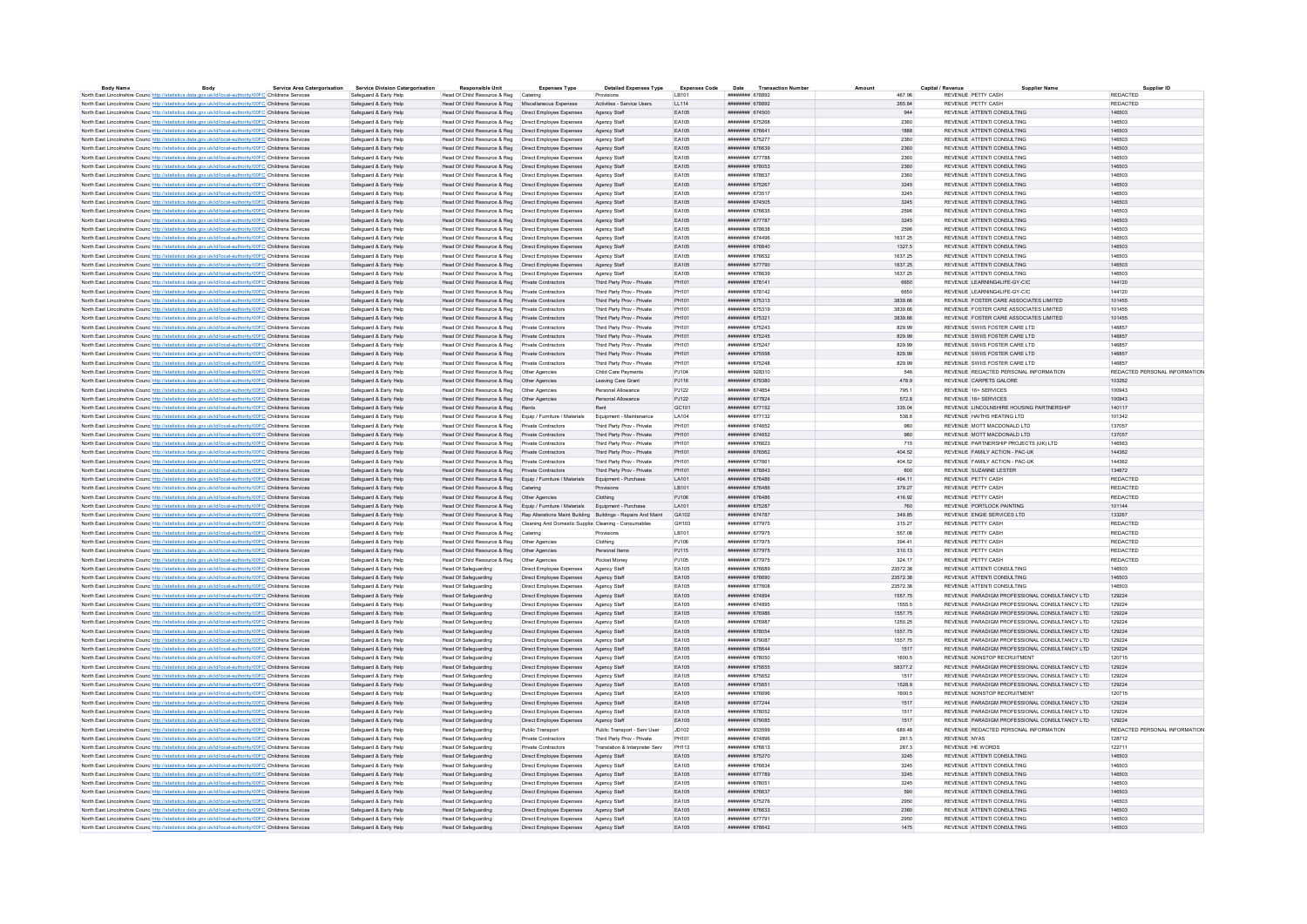| <b>Body Name</b>                                                                                                  | Body | <b>Service Area Catergorisation</b> | <b>Service Division Catergorisation</b> | <b>Responsible Unit</b>     | <b>Expenses Type</b>                      | <b>Detailed Expenses Type</b>        | <b>Expenses Code</b> | Date<br><b>Transaction Numbe</b>     |            | Capital / Revenu                               | Supplier ID                   |
|-------------------------------------------------------------------------------------------------------------------|------|-------------------------------------|-----------------------------------------|-----------------------------|-------------------------------------------|--------------------------------------|----------------------|--------------------------------------|------------|------------------------------------------------|-------------------------------|
| North East Lincolnshire Counc http://statistics.data.gov.uk/id/local-authority/00FC Childrens Services            |      |                                     | Safeguard & Early Help                  | <b>Head Of Safeguarding</b> | Direct Employee Expenses                  | Agency Staff                         | FA105                | ####### 675269                       | 2855       | REVENUE ATTENTI CONSULTING                     | 146503                        |
| North East Lincolnshire Counc http://statistics.data.gov.uk/id/local-authority/00FC Childrens Services            |      |                                     | Safeguard & Early Help                  | Head Of Safeguarding        | Direct Employee Expenses                  | Agency Staff                         | EA105                | <b><i><u>########</u> 676654</i></b> | 2124       | REVENUE ATTENTI CONSULTING                     | 146503                        |
| North East Lincolnshire Counc http://statistics.data.gov.uk/id/local-authority/00FC Childrens Services            |      |                                     | Safeguard & Early Help                  | <b>Head Of Safeguarding</b> | Direct Employee Expenses                  | Agency Staff                         | FA105                | <b><i><u>HNNHHHHH</u></i></b> 678641 | 2655       | REVENUE ATTENTI CONSULTING                     | 146503                        |
| North East Lincolnshire Counc. http://statistics.data.gov.uk/id/local-authority/00FC Childrens Services           |      |                                     | Safenuard & Farly Help                  | Head Of Safeguarding        | Direct Employee Expenses                  | Agency Staff                         | FA105                | ######## 675275                      | 1427 21    | REVENUE ATTENTI CONSULTING                     | 146503                        |
| North East Lincolnshire Counc http://statistics.data.gov.uk/id/local-authority/00FC Childrens Services            |      |                                     | Safeguard & Early Help                  | Head Of Safeguarding        | Direct Employee Expenses                  | Agency Staff                         | EA105                | ######## 677793                      | 1790.06    | REVENUE ATTENTI CONSULTING                     | 146503                        |
| North East Lincolnshire Counc. http://statistics.data.gov.uk/id/local-authority/00FC Childrens Services           |      |                                     | Safeguard & Early Help                  | <b>Head Of Safeguarding</b> | Direct Employee Expenses                  | Agency Staff                         | EA105                | ######## 674899                      | 1517       | REVENUE ESSENTIAL SAFEGUARDING                 | 147739                        |
| North East Lincolnshire Counc http://statistics.data.gov.uk/id/local-authority/00FC Childrens Services            |      |                                     | Safeguard & Early Help                  | <b>Head Of Safeguarding</b> | Direct Employee Expenses                  | Agency Staff                         | EA105                | ######## 675513                      | $-902$     | REVENUE ESSENTIAL SAFEGUARDING                 | 147739                        |
| North East Lincolnshire Counc http://statistics.data.gov.uk/id/local-authority/00FC Childrens Services            |      |                                     | Safeguard & Early Help                  | <b>Head Of Safeguarding</b> | Direct Employee Expenses                  | Agency Staff                         | EA105                | ######## 675536                      | 1517       | REVENUE ESSENTIAL SAFEGUARDING                 | 147739                        |
| North East Lincolnshire Counc http://statistics.data.gov.uk/id/local-authority/00FC Childrens Services            |      |                                     | Safeguard & Early Help                  | <b>Head Of Safeguarding</b> | Direct Employee Expenses                  | Agency Staff                         | EA105                | ######## 676694                      | 1213       | REVENUE ESSENTIAL SAFEGUARDING                 | 147739                        |
|                                                                                                                   |      |                                     |                                         |                             |                                           |                                      |                      |                                      |            |                                                |                               |
| North East Lincolnshire Counc http://statistics.data.gov.uk/id/local-authority/00FC Childrens Services            |      |                                     | Safeguard & Early Help                  | <b>Head Of Safeguarding</b> | Direct Employee Expenses                  | Agency Staff                         | EA105                | ####### 676701                       | 1517       | REVENUE ESSENTIAL SAFEGUARDING                 | 147739                        |
| North East Lincolnshire Counc http://statistics.data.gov.uk/id/local-authority/00FC Childrens Services            |      |                                     | Safeguard & Early Help                  | <b>Head Of Safeguarding</b> | Direct Employee Expenses                  | Agency Staff                         | EA105                | ######## 678544                      | 1517       | REVENUE ESSENTIAL SAFEGUARDING                 | 147739                        |
| North East Lincolnshire Counc http://statistics.data.gov.uk/id/local-authority/00FC Childrens Services            |      |                                     | Safeguard & Early Help                  | <b>Head Of Safeguarding</b> | Direct Employee Expenses                  | Agency Staff                         | EA105                | ######## 678545                      | 1213       | REVENUE ESSENTIAL SAFEGUARDING                 | 147739                        |
| North East Lincolnshire Counc http://statistics.data.gov.uk/id/local-authority/00FC Childrens Services            |      |                                     | Safeguard & Early Help                  | Head Of Safeguarding        | Direct Employee Expenses                  | Agency Staff                         | <b>FA105</b>         | ######## 679084                      | 1213       | REVENUE ESSENTIAL SAFEGUARDING                 | 147739                        |
| North East Lincolnshire Counc http://statistics.data.gov.uk/id/local-authority/00FC Childrens Services            |      |                                     | Safeguard & Early Help                  | Head Of Safeguarding        | Direct Employee Expenses                  | Agency Staff                         | EA105                | ######## 675223                      | 400.05     | REVENUE ICS OPERATIONS LTD                     | 141788                        |
| North East Lincolnshire Counc http://statistics.data.gov.uk/id/local-authority/00FC Childrens Services            |      |                                     | Safeguard & Early Help                  | <b>Head Of Safeguarding</b> | Direct Employee Expenses                  | Agency Staff                         | EA105                | ######## 673912                      | 24690      | REVENUE ICS OPERATIONS LTD                     | 141788                        |
| North East Lincolnshire Counc http://statistics.data.gov.uk/id/local-authority/00FC Childrens Services            |      |                                     | Safeguard & Early Help                  | Head Of Safeguarding        | Direct Employee Expenses                  | Agency Staff                         | EA105                | ######## 675741                      | 287.1      | REVENUE ICS OPERATIONS LTD                     | 141788                        |
| North East Lincolnshire Counc http://statistics.data.gov.uk/id/local-authority/00FC Childrens Services            |      |                                     | Safeguard & Early Help                  | <b>Head Of Safeguarding</b> | Direct Employee Expenses                  | Agency Staf                          | EA105                | ######## 675224                      | 24690      | REVENUE ICS OPERATIONS LTD                     | 141788                        |
|                                                                                                                   |      |                                     | Safeguard & Early Help                  | Head Of Safeguarding        | Direct Employee Expenses                  | Agency Staff                         | FA105                | ######## 675740                      | 24690      | REVENUE ICS OPERATIONS LTD                     | 141788                        |
| North East Lincolnshire Counc. http://statistics.data.gov.uk/id/local-authority/00FC Childrens Services           |      |                                     | Safeguard & Early Help                  |                             |                                           |                                      |                      | ######## 676990                      |            | REVENUE ICS OPERATIONS LTD                     |                               |
| North East Lincolnshire Counc http://statistics.data.gov.uk/id/local-authority/00FC Childrens Services            |      |                                     |                                         | <b>Head Of Safeguarding</b> | Direct Employee Expenses                  | Agency Staff                         | EA105                |                                      | 24690      |                                                | 141788                        |
| North East Lincolnshire Counc. http://statistics.data.gov.uk/id/local-authority/00FC Childrens Services           |      |                                     | Safeguard & Early Help                  | <b>Head Of Safeguarding</b> | Direct Employee Expenses                  | Agency Staff                         | EA105                | ######## 678064                      | 24690      | REVENUE ICS OPERATIONS LTD                     | 141788                        |
| North East Lincolnshire Counc http://statistics.data.gov.uk/id/local-authority/00FC Childrens Services            |      |                                     | Safeguard & Early Help                  | <b>Head Of Safeguarding</b> | Direct Employee Expenses                  | Agency Staf                          | EA105                | ######## 678871                      | 24690      | REVENUE ICS OPERATIONS LTD                     | 141788                        |
| North East Lincolnshire Councint the Material State Add According Material Analysis of Childrens Services         |      |                                     | Safeguard & Early Help                  | <b>Head Of Safeguarding</b> | Direct Employee Expenses                  | Agency Staff                         | EA105                | ниннини 678872                       | 461.7      | REVENUE ICS OPERATIONS LTD                     | 141788                        |
| North East Lincolnshire Counc http://statistics.data.gov.uk/id/local-authority/00FC Childrens Services            |      |                                     | Safeguard & Early Help                  | Head Of Safeguarding        | Direct Employee Expenses                  | Agency Staff                         | EA105                | ######## 675657                      | 1020       | REVENUE PARADIGM PROFESSIONAL CONSULTANCY LTD  | 129224                        |
| North East Lincolnshire Counc http://statistics.data.gov.uk/id/local-authority/00FC Childrens Services            |      |                                     | Safeguard & Early Help                  | <b>Head Of Safeguarding</b> | Direct Employee Expenses                  | Agency Staff                         | EA105                | ######## 675653                      | 1480       | REVENUE PARADIGM PROFESSIONAL CONSULTANCY LTD  | 129224                        |
| North East Lincolnshire Counc. http://statistics.data.gov.uk/id/local-authority/00FC Childrens Services           |      |                                     | Safeguard & Early Help                  | <b>Head Of Safeguarding</b> | Direct Employee Expenses                  | Agency Staff                         | EA105                | <b>ИНИНИИН</b> 677245                | 1480       | REVENUE PARADIGM PROFESSIONAL CONSULTANCY LTD. | 129224                        |
| North East Lincolnshire Counc http://statistics.data.gov.uk/id/local-authority/00FC Childrens Services            |      |                                     | Safeguard & Early Help                  | <b>Head Of Safeguarding</b> | Direct Employee Expenses                  | Agency Staf                          | EA105                | ####### 67856                        | 1480       | REVENUE PARADIGM PROFESSIONAL CONSULTANCY LTD  | 129224                        |
| North East Lincolnshire Counc http://statistics.data.gov.uk/id/local-authority/00FC Childrens Services            |      |                                     | Safeguard & Early Help                  | Head Of Safeguarding        | Direct Employee Expenses                  | Agency Staff                         | FA105                | ######## 679086                      | 1480       | REVENUE PARADIGM PROFESSIONAL CONSULTANCY LTD. | 129224                        |
|                                                                                                                   |      |                                     |                                         |                             |                                           |                                      |                      |                                      |            |                                                |                               |
| North East Lincolnshire Counc http://statistics.data.gov.uk/id/local-authority/00FC Childrens Services            |      |                                     | Safeguard & Early Help                  | Head Of Safeguarding        | Direct Employee Expenses                  | Agency Staff                         | EA105                | ######## 675656                      | 77669.37   | REVENUE PARADIGM PROFESSIONAL CONSULTANCY LTD  | 129224                        |
| North East Lincolnshire Counc http://statistics.data.gov.uk/id/local-authority/00FC Childrens Services            |      |                                     | Safeguard & Early Help                  | <b>Head Of Safeguarding</b> | Public Transport                          | Public Transport - Serv User         | JD102                | ######## 676984                      | 268.8      | REVENUE LINCOLNSHIRE COUNTY COUNCIL            | 110521                        |
| North East Lincolnshire Counc http://statistics.data.gov.uk/id/local-authority/00FC Childrens Services            |      |                                     | Safeguard & Early Help                  | <b>Head Of Safeguarding</b> | Public Transport                          | Public Transport - Serv User         | JD102                | ######## 676985                      | 459.8      | REVENUE AA RADIO CARS LTD                      | 101222                        |
| North East Lincolnshire Counc http://statistics.data.gov.uk/id/local-authority/00FC Childrens Services            |      |                                     | Safeguard & Early Help                  | Head Of Safeguarding        | Miscellaneous Expenses                    | Legal Fees - Genera                  | LL103                | <b>ИНИНИНИ 678187</b>                | 520        | REVENUE PEPPERELLS SOLICITORS                  | 112808                        |
| North East Lincolnshire Counc. http://statistics.data.gov.uk/id/local-authority/00FC Childrens Services           |      |                                     | Safeguard & Early Help                  | Head Of Safeguarding        | Private Contractors                       | Third Party Prov - Private           | PH101                | иннинин 678184                       | 500        | REVENUE PTHEY LIMITED.                         | 146960                        |
| North East Lincolnshire Counc http://statistics.data.gov.uk/id/local-authority/00FC Childrens Services            |      |                                     | Safeguard & Early Help                  | <b>Head Of Safeguarding</b> | Other Agencies                            | Childminders/Nurseries/Playgrp PJ127 |                      | ######## 676698                      | 300        | REVENUE ACORN EARLY YEARS FOUNDATION           | 147777                        |
| North East Lincolnshire Counc http://statistics.data.gov.uk/id/local-authority/00FC Childrens Services            |      |                                     | Safeguard & Early Help                  | <b>Head Of Safeguarding</b> | Other Agencies                            | Childminders/Nurseries/Playgrp PJ127 |                      | ######## 676700                      | 300        | REVENUE ACORN EARLY YEARS FOUNDATION           | 147777                        |
| North East Lincolnshire Counc http://statistics.data.gov.uk/id/local-authority/00FC Childrens Services            |      |                                     | Safeguard & Early Help                  | <b>Head Of Safeguarding</b> | Other Agencies                            | Childminders/Nurseries/Playgrp PJ127 |                      | ######## 676699                      | 600        | REVENUE ACORN EARLY YEARS FOUNDATION           | 147777                        |
| North East Lincolnshire Counc http://statistics.data.gov.uk/id/local-authority/00FC Childrens Services            |      |                                     | Safeguard & Early Help                  | <b>Head Of Safeguarding</b> | Other Agencies                            | Childminders/Nurseries/Playgrp PJ127 |                      | ######## 676695                      | 1108.27    | REVENUE SPRINGFIELD DAY NURSERY LTD            | 147560                        |
|                                                                                                                   |      |                                     |                                         |                             |                                           |                                      |                      | ######## 678183                      |            |                                                |                               |
| North East Lincolnshire Counc http://statistics.data.gov.uk/id/local-authority/00FC Childrens Services            |      |                                     | Safeguard & Early Help                  | <b>Head Of Safeguarding</b> | Other Agencies                            | Childminders/Nurseries/Playarp PJ127 |                      |                                      | 1460       | REVENUE CLAIRE FLEMING                         | 143219                        |
| North East Lincolnshire Counc http://statistics.data.gov.uk/id/local-authority/00FC Childrens Services            |      |                                     | Safeguard & Early Help                  | <b>Head Of Safeguarding</b> | Other Agencies                            | Childminders/Nurseries/Playgrp PJ127 |                      | ####### 678546                       | 660        | REVENUE DEMETER HOUSE (ENGLAND) LTD            | 109683                        |
| North East Lincolnshire Counc <sup>htto://statistics.data.gov.uk/id/local-authority/00FC Childrens Services</sup> |      |                                     | Safeguard & Early Help                  | <b>Head Of Safeguarding</b> | Other Agencies                            | Section 17                           | P.1125               | ######## 927917                      | 300        | REVENUE REDACTED PERSONAL INFORMATION          | REDACTED PERSONAL INFORMATION |
| North East Lincolnshire Counc http://statistics.data.gov.uk/id/local-authority/00FC Childrens Services            |      |                                     | Safeguard & Early Help                  | Head Of Safeguarding        | Other Agencies                            | Section 17                           | PJ125                | ####### 676489                       | 383.63     | REVENUE FAMILY SAFEGUARDING SERVICE            | 110640                        |
| North East Lincolnshire Counc http://statistics.data.gov.uk/id/local-authority/00FC Childrens Services            |      |                                     | Safeguard & Early Help                  | <b>Head Of Safeguarding</b> | Other Agencies                            | Section 17                           | P.1125               | ######## 676587                      | 1571.39    | REVENUE REDACTED PERSONAL INFORMATION          | REDACTED PERSONAL INFORMATION |
| North East Lincolnshire Counc http://statistics.data.gov.uk/id/local-authority/00FC Childrens Services            |      |                                     | Safeguard & Early Help                  | Principal Social Worker     | Indirect Employee Expenses Staff Training |                                      | EB122                | ######## 678065                      | 1000       | REVENUE CREATIVE SOCIAL WORK LTD               | 148573                        |
| North East Lincolnshire Counc http://statistics.data.gov.uk/id/local-authority/00FC Childrens Services            |      |                                     | Safeguard & Early Help                  | Cs Commissioning Service    | Private Contractors                       | Third Party Prov - Private           | PH101                | ######## 677223                      | 15128.4    | REVENUE REDACTED PERSONAL INFORMATION          | REDACTED PERSONAL INFORMATION |
| North East Lincolnshire Counc http://statistics.data.gov.uk/id/local-authority/00FC Childrens Services            |      |                                     | Safeguard & Early Help                  | Cs Commissioning Service    | <b>Private Contractors</b>                | Third Party Prov - Private           | PH101                | ######## 677222                      | 15128.4    | REVENUE REDACTED PERSONAL INFORMATION          | REDACTED PERSONAL INFORMATION |
| North East Lincolnshire Counc http://statistics.data.gov.uk/id/local-authority/00FC Childrens Services            |      |                                     | Safeguard & Early Help                  | Cs Commissioning Service    | Private Contractors                       | Third Party Prov - Private           | PH101                | ######## 675423                      | 15529.2    | REVENUE REDACTED PERSONAL INFORMATION          | REDACTED PERSONAL INFORMATION |
|                                                                                                                   |      |                                     | Safeguard & Early Help                  | Cs Commissioning Service    | Private Contractors                       | Third Party Prov - Private           | PH101                | ######## 678015                      | 15996      | REVENUE REDACTED PERSONAL INFORMATION          | REDACTED PERSONAL INFORMATION |
| North East Lincolnshire Counc. http://statistics.data.gov.uk/id/local-authority/00FC Childrens Services           |      |                                     |                                         |                             |                                           |                                      |                      |                                      |            |                                                |                               |
| North East Lincolnshire Counc. http://statistics.data.gov.uk/id/local-authority/00FC Childrens Services           |      |                                     | Safeguard & Early Help                  | Cs Commissioning Service    | Private Contractors                       | Third Party Prov - Private           | PH101                | ######## 677279                      | 6642.99    | REVENUE REDACTED PERSONAL INFORMATION          | REDACTED PERSONAL INFORMATION |
| North East Lincolnshire Counc http://statistics.data.gov.uk/id/local-authority/00FC Childrens Services            |      |                                     | Safeguard & Early Help                  | Cs Commissioning Service    | Private Contractors                       | Third Party Prov - Private           | PH101                | ######## 675568                      | 20012.36   | REVENUE REDACTED PERSONAL INFORMATION          | REDACTED PERSONAL INFORMATION |
| North East Lincolnshire Counc http://statistics.data.gov.uk/id/local-authority/00FC Childrens Services            |      |                                     | Safeguard & Early Help                  | Cs Commissioning Service    | Private Contractors                       | Third Party Prov - Private           | PH101                | ######## 675567                      | 2192.14    | REVENUE REDACTED PERSONAL INFORMATION          | REDACTED PERSONAL INFORMATION |
| North East Lincolnshire Counc. http://statistics.data.gov.uk/id/local-authority/00FC Childrens Services           |      |                                     | Safeguard & Early Help                  | Cs Commissioning Service    | Private Contractors                       | Third Party Prov - Private           | PH101                | ######## 676861                      | 15632.68   | REVENUE REDACTED PERSONAL INFORMATION          | REDACTED PERSONAL INFORMATION |
| North East Lincolnshire Counc http://statistics.data.gov.uk/id/local-authority/00FC Childrens Services            |      |                                     | Safeguard & Early Help                  | Cs Commissioning Service    | Private Contractors                       | Third Party Prov - Private           | PH101                | ######## 676862                      | 15632.68   | REVENUE REDACTED PERSONAL INFORMATION          | REDACTED PERSONAL INFORMATION |
| North East Lincolnshire Counc http://statistics.data.gov.uk/id/local-authority/00FC Childrens Services            |      |                                     | Safeguard & Early Help                  | Cs Commissioning Service    | Private Contractors                       | Third Party Prov - Private           | PH101                | ######## 675421                      | 9371.78    | REVENUE REDACTED PERSONAL INFORMATION          | REDACTED PERSONAL INFORMATION |
| North East Lincolnshire Counc http://statistics.data.gov.uk/id/local-authority/00FC Childrens Services            |      |                                     | Safeguard & Early Help                  | Cs Commissioning Service    | Private Contractors                       | Third Party Prov - Private           | PH101                | ######## 677297                      | 8757.5     | REVENUE REDACTED PERSONAL INFORMATION          | REDACTED PERSONAL INFORMATION |
| North East Lincolnshire Counc http://statistics.data.gov.uk/id/local-authority/00FC Childrens Services            |      |                                     | Safeguard & Early Help                  | Cs Commissioning Service    | Private Contractors                       | Third Party Prov - Private           | PH101                | ######## 675422                      | 19650      | REVENUE REDACTED PERSONAL INFORMATION          | REDACTED PERSONAL INFORMATION |
| North East Lincolnshire Counc http://statistics.data.gov.uk/id/local-authority/00FC Childrens Services            |      |                                     | Safeguard & Early Help                  | Cs Commissioning Service    | Private Contractors                       | Third Party Prov - Private           | PH101                | ######## 675563                      | 20305      | REVENUE REDACTED PERSONAL INFORMATION          | REDACTED PERSONAL INFORMATION |
|                                                                                                                   |      |                                     |                                         |                             |                                           |                                      |                      |                                      |            |                                                |                               |
| North East Lincolnshire Counc http://statistics.data.gov.uk/id/local-authority/00FC Childrens Services            |      |                                     | Safeguard & Early Help                  | Cs Commissioning Service    | Private Contractors                       | Third Party Prov - Private           | PH101                | ######## 675413                      | 13671.43   | REVENUE REDACTED PERSONAL INFORMATION          | REDACTED PERSONAL INFORMATION |
| North East Lincolnshire Counc http://statistics.data.gov.uk/id/local-authority/00FC Childrens Services            |      |                                     | Safeguard & Early Help                  | Cs Commissioning Service    | Private Contractors                       | Third Party Prov - Private           | PH101                | ######## 675564                      | 14127.14   | REVENUE REDACTED PERSONAL INFORMATION          | REDACTED PERSONAL INFORMATION |
| North East Lincolnshire Counc http://statistics.data.gov.uk/id/local-authority/00FC Childrens Services            |      |                                     | Safeguard & Early Help                  | Cs Commissioning Service    | Private Contractors                       | Third Party Prov - Private           | PH101                | <b>ИНИНИНИИ</b> 675420               | 17785 71   | REVENUE REDACTED PERSONAL INFORMATION          | REDACTED PERSONAL INFORMATION |
| North East Lincolnshire Counc http://statistics.data.gov.uk/id/local-authority/00FC Childrens Services            |      |                                     | Safeguard & Early Help                  | Cs Commissioning Service    | Private Contractors                       | Third Party Prov - Private           | PH101                | ######## 676859                      | 18378.57   | REVENUE REDACTED PERSONAL INFORMATION          | REDACTED PERSONAL INFORMATION |
| North East Lincolnshire Counc. http://statistics.data.gov.uk/id/local-authority/00FC Childrens Services           |      |                                     | Safeguard & Early Help                  | Cs Commissioning Service    | Private Contractors                       | Third Party Prov - Private           | PH101                | ниннини 674823                       | 12500      | REVENUE REDACTED PERSONAL INFORMATION          | REDACTED PERSONAL INFORMATION |
| North East Lincolnshire Counc. http://statistics.data.gov.uk/id/local-authority/00FC Childrens Services           |      |                                     | Safeguard & Early Help                  | Cs Commissioning Service    | Private Contractors                       | Third Party Prov - Private           | PH101                | ####### 675523                       | 15500      | REVENUE REDACTED PERSONAL INFORMATION          | REDACTED PERSONAL INFORMATION |
| North East Lincolnshire Counc http://statistics.data.gov.uk/id/local-authority/00FC Childrens Services            |      |                                     | Safeguard & Early Help                  | Cs Commissioning Service    | Private Contractors                       | Third Party Prov - Private           | PH101                | ######## 675522                      | 4428.57    | REVENUE REDACTED PERSONAL INFORMATION          | REDACTED PERSONAL INFORMATION |
| North East Lincolnshire Counc http://statistics.data.gov.uk/id/local-authority/00FC Childrens Services            |      |                                     | Safeguard & Early Help                  | Cs Commissioning Service    | Private Contractors                       | Third Party Prov - Private           | PH101                | ####### 675415                       | 17121.3    | REVENUE REDACTED PERSONAL INFORMATION          | REDACTED PERSONAL INFORMATION |
|                                                                                                                   |      |                                     |                                         |                             |                                           |                                      |                      | ######## 676860                      |            |                                                |                               |
| North East Lincolnshire Counc http://statistics.data.gov.uk/id/local-authority/00FC Childrens Services            |      |                                     | Safeguard & Early Help                  | Cs Commissioning Service    | Private Contractors                       | Third Party Prov - Private           | PH101                |                                      | 17692.01   | REVENUE REDACTED PERSONAL INFORMATION          | REDACTED PERSONAL INFORMATION |
| North East Lincolnshire Counc http://statistics.data.gov.uk/id/local-authority/00FC Childrens Services            |      |                                     | Safeguard & Early Help                  | Cs Commissioning Service    | Private Contractors                       | Third Party Prov - Private           | PH101                | ######## 675436                      | 550        | REVENUE REDACTED PERSONAL INFORMATION          | REDACTED PERSONAL INFORMATION |
| North East Lincolnshire Counc http://statistics.data.gov.uk/id/local-authority/00FC Childrens Services            |      |                                     | Safeguard & Early Help                  | Cs Commissioning Service    | Private Contractors                       | Third Party Prov - Private           | PH101                | ######## 674827                      | 16215.92   | REVENUE REDACTED PERSONAL INFORMATION          | REDACTED PERSONAL INFORMATION |
| North East Lincolnshire Counc http://statistics.data.gov.uk/id/local-authority/00FC Childrens Services            |      |                                     | Safeguard & Early Help                  | Cs Commissioning Service    | Private Contractors                       | Third Party Prov - Private           | PH101                | ####### 675569                       | 14804 71   | REVENUE REDACTED PERSONAL INFORMATION          | REDACTED PERSONAL INFORMATION |
| North East Lincolnshire Counc http://statistics.data.gov.uk/id/local-authority/00FC Childrens Services            |      |                                     | Safeguard & Early Help                  | Cs Commissioning Service    | Private Contractors                       | Third Party Prov - Private           | PH101                | ####### 677288                       | 18424.14   | REVENUE REDACTED PERSONAL INFORMATION          | REDACTED PERSONAL INFORMATION |
| North East Lincolnshire Counc http://statistics.data.gov.uk/id/local-authority/00FC Childrens Services            |      |                                     | Safeguard & Early Help                  | Cs Commissioning Service    | Private Contractors                       | Third Party Prov - Private           | PH101                | <b>ИНИННИН</b> 677289                | 17829.81   | REVENUE REDACTED PERSONAL INFORMATION          | REDACTED PERSONAL INFORMATION |
| North East Lincolnshire Counc http://statistics.data.gov.uk/id/local-authority/00FC Childrens Services            |      |                                     | Safeguard & Early Help                  | Cs Commissioning Service    | Private Contractors                       | Third Party Prov - Private           | PH101                | ######## 677291                      | 17829.81   | REVENUE REDACTED PERSONAL INFORMATION          | REDACTED PERSONAL INFORMATION |
| North East Lincolnshire Counc http://statistics.data.gov.uk/id/local-authority/00FC Childrens Services            |      |                                     | Safeguard & Early Help                  | Cs Commissioning Service    | Private Contractors                       | Third Party Prov - Private           | PH101                | ######## 675545                      | 31066.2    | REVENUE REDACTED PERSONAL INFORMATION          | REDACTED PERSONAL INFORMATION |
| North East Lincolnshire Counc http://statistics.data.gov.uk/id/local-authority/00FC Childrens Services            |      |                                     | Safeguard & Early Help                  | Cs Commissioning Service    | Private Contractors                       | Third Party Prov - Private           | PH101                | ######## 675512                      | $-2691.91$ | REVENUE REDACTED PERSONAL INFORMATION          | REDACTED PERSONAL INFORMATION |
|                                                                                                                   |      |                                     | Safeguard & Early Help                  | Cs Commissioning Service    | Private Contractors                       | Third Party Prov - Private           | PH101                | ######## 677292                      | 8750.96    | REVENUE REDACTED PERSONAL INFORMATION          | REDACTED PERSONAL INFORMATION |
| North East Lincolnshire Counc http://statistics.data.gov.uk/id/local-authority/00FC Childrens Services            |      |                                     |                                         | Cs Commissioning Service    | Private Contractors                       | Third Party Prov - Private           | PH101                | ининнин 677296                       | 9042.66    | REVENUE REDACTED PERSONAL INFORMATION          | REDACTED PERSONAL INFORMATION |
| North East Lincolnshire Counc. http://statistics.data.gov.uk/id/local-authority/00FC Childrens Services           |      |                                     | Safeguard & Early Help                  |                             |                                           |                                      |                      |                                      |            |                                                |                               |
| North East Lincolnshire Counc http://statistics.data.gov.uk/id/local-authority/00FC Childrens Services            |      |                                     | Safeguard & Early Help                  | Cs Commissioning Service    | Private Contractors                       | Third Party Prov - Private           | PH101                | ####### 677282                       | 1528.26    | REVENUE REDACTED PERSONAL INFORMATION          | REDACTED PERSONAL INFORMATION |
| North East Lincolnshire Counc. http://statistics.data.gov.uk/id/local-authority/00FC Childrens Services           |      |                                     | Safeguard & Early Help                  | Cs Commissioning Service    | Private Contractors                       | Third Party Prov - Private           | PH101                | ######## 677304                      | 25431.86   | REVENUE REDACTED PERSONAL INFORMATION          | REDACTED PERSONAL INFORMATION |
| North East Lincolnshire Counc http://statistics.data.gov.uk/id/local-authority/00FC Childrens Services            |      |                                     | Safeguard & Early Help                  | Cs Commissioning Service    | Private Contractors                       | Third Party Prov - Private           | PH101                | ######## 678014                      | 15500      | REVENUE REDACTED PERSONAL INFORMATION          | REDACTED PERSONAL INFORMATION |
| North East Lincolnshire Counc http://statistics.data.gov.uk/id/local-authority/00FC Childrens Services            |      |                                     | Safeguard & Early Help                  | Cs Commissioning Service    | Private Contractors                       | Third Party Prov - Private           | PH101                | ######## 678001                      | 23449.29   | REVENUE REDACTED PERSONAL INFORMATION          | REDACTED PERSONAL INFORMATION |
| North East Lincolnshire Counc http://statistics.data.gov.uk/id/local-authority/00FC Childrens Services            |      |                                     | Safeguard & Early Help                  | Cs Commissioning Service    | Private Contractors                       | Third Party Prov - Private           | PH101                | ######## 678000                      | 19800      | REVENUE REDACTED PERSONAL INFORMATION          | REDACTED PERSONAL INFORMATION |
| North East Lincolnshire Counc. http://statistics.data.gov.uk/id/local-authority/00FC Childrens Services           |      |                                     | Safeguard & Early Help                  | Cs Commissioning Service    | <b>Private Contractors</b>                | Third Party Prov - Private           | PH101                | ####### 674947                       | 2296       | <b>REVENUE SSCL</b>                            | 134915                        |
| North East Lincolnshire Counc http://statistics.data.gov.uk/id/local-authority/00FC Childrens Services            |      |                                     | Safeguard & Early Help                  | Cs Commissioning Service    | Private Contractors                       | Third Party Prov - Private           | PH101                | ######## 675373                      | 3416.2     | REVENUE FOSTER CARE ASSOCIATES LIMITED         | 101455                        |
| North East Lincolnshire Counc. http://statistics.data.gov.uk/id/local-authority/00FC Childrens Services           |      |                                     | Safeguard & Early Help                  | Cs Commissioning Service    | Private Contractors                       | Third Party Prov - Private           | PH101                | ####### 675315                       | 3416.2     | REVENUE FOSTER CARE ASSOCIATES LIMITED         | 101455                        |
|                                                                                                                   |      |                                     |                                         |                             |                                           |                                      |                      |                                      | 1043.87    | REVENUE THE NATIONAL FOSTERING AGENCY          |                               |
| North East Lincolnshire Counc http://statistics.data.gov.uk/id/local-authority/00FC Childrens Services            |      |                                     | Safeguard & Early Help                  | Cs Commissioning Service    | <b>Private Contractors</b>                | Third Party Prov - Private           | PH101                | ######## 674465                      |            |                                                | 112225                        |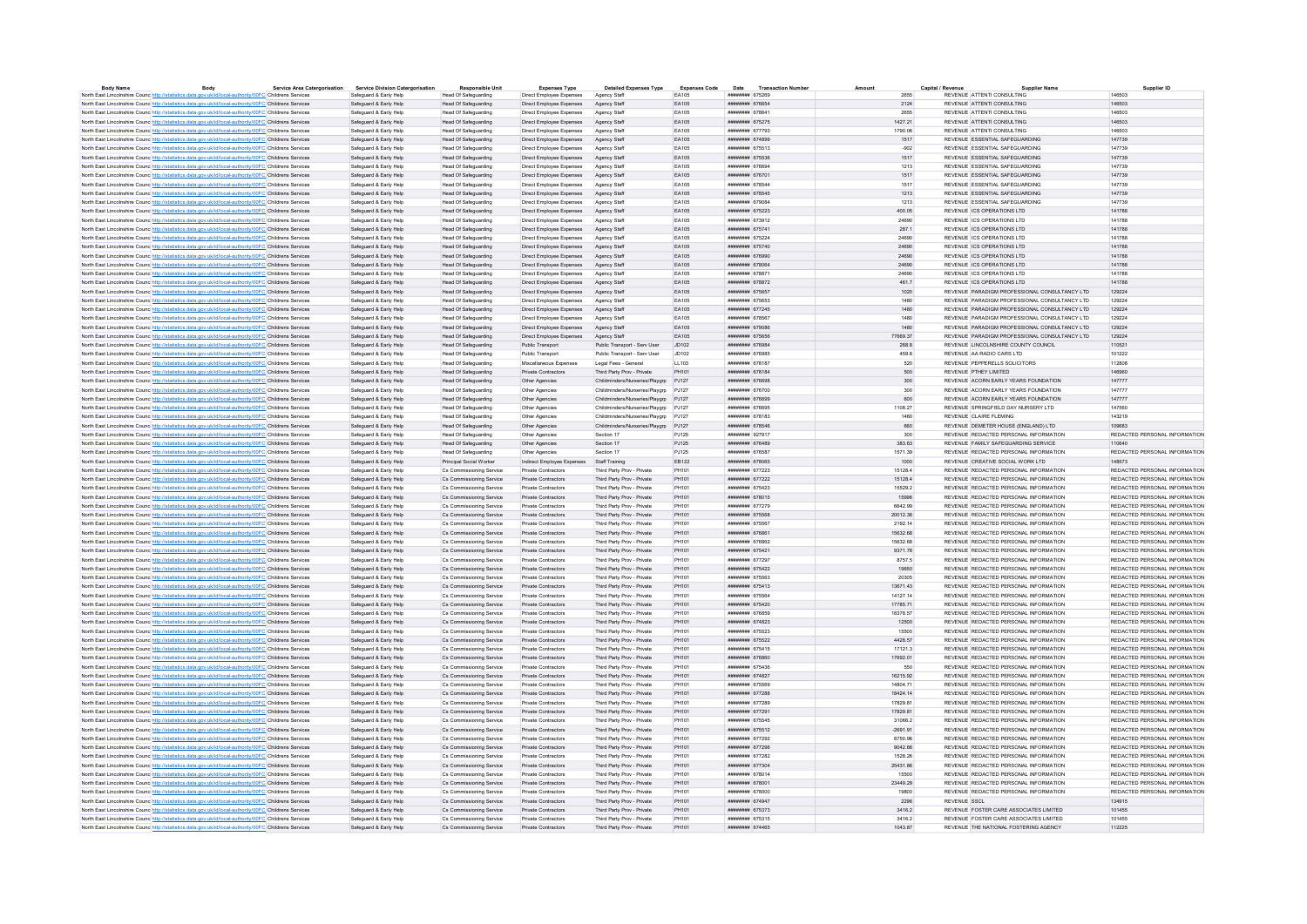| <b>Body Name</b> | Body                                                                                                              | <b>Service Area Catergorisation</b> | <b>Service Division Catergorisation</b> | <b>Responsible Unit</b>  | <b>Expenses Type</b>       | <b>Detailed Expenses Type</b> | <b>Expenses Code</b> | Date                                 | <b>Transaction Numbe</b> |         | Capital / Revenue          | Supplier Name                                    |        | Supplier ID |
|------------------|-------------------------------------------------------------------------------------------------------------------|-------------------------------------|-----------------------------------------|--------------------------|----------------------------|-------------------------------|----------------------|--------------------------------------|--------------------------|---------|----------------------------|--------------------------------------------------|--------|-------------|
|                  | North East Lincolnshire Counc http://statistics.data.gov.uk/id/local-authority/00FC Childrens Services            |                                     | Safeguard & Early Help                  | Cs Commissioning Service | Private Contractors        | Third Party Prov - Private    | PH101                | <b>ИНИНИНИ 675747</b>                |                          | 3247.42 |                            | REVENUE THE NATIONAL FOSTERING AGENCY            | 112225 |             |
|                  | North East Lincolnshire Counc http://statistics.data.gov.uk/id/local-authority/00FC Childrens Services            |                                     | Safeguard & Early Help                  | Cs Commissioning Service | Private Contractors        | Third Party Prov - Private    | PH101                | ####### 675750                       |                          | 3182.47 |                            | REVENUE THE NATIONAL FOSTERING AGENCY            | 112225 |             |
|                  | North East Lincolnshire Counc http://statistics.data.gov.uk/id/local-authority/00FC Childrens Service             |                                     | Safeguard & Early Help                  | Cs Commissioning Service | Private Contractors        | Third Party Prov - Private    | PH101                | <b><i><u>HNHHHHHH</u> 675500</i></b> |                          | 319.98  |                            | REVENUE TREE HOUSE CARE FOSTERING SOLUTIONS LTD. | 101150 |             |
|                  | North East Lincolnshire Counc. http://statistics.data.gov.uk/id/local-authority/00FC Childrens Services           |                                     | Safeguard & Farly Help                  | Cs Commissioning Service | Private Contractors        | Third Party Prov - Private    | PH101                | ####### 675551                       |                          | 2986 48 |                            | REVENUE TREE HOUSE CARE FOSTERING SOLUTIONS LTD. | 101150 |             |
|                  | North East Lincolnshire Counc http://statistics.data.gov.uk/id/local-authority/00FC Childrens Services            |                                     | Safeguard & Early Help                  | Cs Commissioning Service | Private Contractors        | Third Party Prov - Private    | PH101                | ######## 675301                      |                          | 3416.2  |                            | REVENUE FOSTER CARE ASSOCIATES LIMITED           | 101455 |             |
|                  | North East Lincolnshire Counc. http://statistics.data.gov.uk/id/local-authority/00FC Childrens Services           |                                     | Safeguard & Early Help                  | Cs Commissioning Service | Private Contractors        | Third Party Prov - Private    | PH101                | ######## 675154                      |                          | $-1653$ |                            | REVENUE FOSTER CARE ASSOCIATES LIMITED           | 101455 |             |
|                  | North East Lincolnshire Counc http://statistics.data.gov.uk/id/local-authority/00FC Childrens Services            |                                     | Safeguard & Early Help                  | Cs Commissioning Service | Private Contractors        | Third Party Prov - Private    | PH101                | ######## 675316                      |                          | 3416.2  |                            | REVENUE FOSTER CARE ASSOCIATES LIMITED           | 101455 |             |
|                  | North East Lincolnshire Counc http://statistics.data.gov.uk/id/local-authority/00FC Childrens Services            |                                     | Safeguard & Early Help                  | Cs Commissioning Service | Private Contractors        | Third Party Prov - Private    | PH101                | ######## 675325                      |                          | 1779    |                            | REVENUE FOSTER CARE ASSOCIATES LIMITED           | 101455 |             |
|                  | North East Lincolnshire Counc http://statistics.data.gov.uk/id/local-authority/00FC Childrens Services            |                                     | Safeguard & Early Help                  | Cs Commissioning Service | Private Contractors        | Third Party Prov - Private    | PH101                | ######## 675754                      |                          | 3451.13 |                            | REVENUE THE NATIONAL FOSTERING AGENCY            | 112225 |             |
|                  | North East Lincolnshire Counc http://statistics.data.gov.uk/id/local-authority/00FC Childrens Services            |                                     | Safeguard & Early Help                  | Cs Commissioning Service | Private Contractors        | Third Party Prov - Private    | PH101                | ####### 675751                       |                          | 3521.5  |                            | REVENUE THE NATIONAL FOSTERING AGENCY            | 112225 |             |
|                  | North East Lincolnshire Counc http://statistics.data.gov.uk/id/local-authority/00FC Childrens Services            |                                     | Safeguard & Early Help                  | Cs Commissioning Service | Private Contractors        | Third Party Prov - Private    | PH101                | ######## 675251                      |                          | 3864.94 |                            | REVENUE FOSTERPLUS LTD                           | 145485 |             |
|                  | North East Lincolnshire Counc http://statistics.data.gov.uk/id/local-authority/00FC Childrens Services            |                                     | Safeguard & Early Help                  | Cs Commissioning Service | Private Contractors        | Third Party Prov - Private    | PH101                | ######## 675236                      |                          | 3253.76 |                            | REVENUE UNITY FOSTER CARE LTD                    | 144562 |             |
|                  | North East Lincolnshire Counc http://statistics.data.gov.uk/id/local-authority/00FC Childrens Services            |                                     | Safeguard & Early Help                  | Cs Commissioning Service | Private Contractors        | Third Party Prov - Private    | PH101                | ######## 675237                      |                          | 4976.12 |                            | REVENUE UNITY FOSTER CARE LTD                    | 144562 |             |
|                  | North East Lincolnshire Counc http://statistics.data.gov.uk/id/local-authority/00FC Childrens Services            |                                     | Safeguard & Early Help                  | Cs Commissioning Service | Private Contractors        | Third Party Prov - Private    | PH101                | ######## 675556                      |                          | 3666.37 |                            | REVENUE PARALLEL PARENTS                         | 145652 |             |
|                  | North East Lincolnshire Counc http://statistics.data.gov.uk/id/local-authority/00FC Childrens Services            |                                     | Safeguard & Early Help                  | Cs Commissioning Service | <b>Private Contractors</b> | Third Party Prov - Private    | PH101                | ######## 675238                      |                          | 3260.27 |                            | REVENUE ORANGE GROVE FOSTERCARE LTD              | 135118 |             |
|                  | North East Lincolnshire Counc http://statistics.data.gov.uk/id/local-authority/00FC Childrens Services            |                                     | Safeguard & Early Help                  | Cs Commissioning Service | Private Contractors        | Third Party Prov - Private    | PH101                | ######## 675756                      |                          | 3471.38 |                            | REVENUE THE NATIONAL FOSTERING AGENCY            | 112225 |             |
|                  | North East Lincolnshire Counc http://statistics.data.gov.uk/id/local-authority/00FC Childrens Services            |                                     | Safeguard & Early Help                  | Cs Commissioning Service | Private Contractors        | Third Party Prov - Private    | PH101                | ######## 675239                      |                          | 6664.38 |                            | REVENUE BY THE BRIDGE NORTHWEST LTD              | 148494 |             |
|                  |                                                                                                                   |                                     | Safeguard & Early Help                  | Cs Commissioning Service | Private Contractors        | Third Party Prov - Private    | PH101                | ######## 676691                      |                          | 6882    |                            | REVENUE NEXUS FOSTERING LTD.                     | 128418 |             |
|                  | North East Lincolnshire Counc. http://statistics.data.gov.uk/id/local-authority/00FC Childrens Services           |                                     | Safeguard & Early Help                  | Cs Commissioning Service | Private Contractors        | Third Party Prov - Private    | PH101                | ######## 676692                      |                          | 6660    |                            | REVENUE NEXUS FOSTERING LTD                      | 128418 |             |
|                  | North East Lincolnshire Counc http://statistics.data.gov.uk/id/local-authority/00FC Childrens Services            |                                     |                                         |                          |                            |                               |                      |                                      |                          |         |                            |                                                  | 146086 |             |
|                  | North East Lincolnshire Counc http://statistics.data.gov.uk/id/local-authority/00FC Childrens Services            |                                     | Safeguard & Early Help                  | Cs Commissioning Service | Private Contractors        | Third Party Prov - Private    | PH101                | ######## 675235                      |                          | 4055.46 |                            | REVENUE FUSION FOSTERING LTD                     |        |             |
|                  | North East Lincolnshire Counc http://statistics.data.gov.uk/id/local-authority/00FC Childrens Services            |                                     | Safeguard & Early Help                  | Cs Commissioning Service | Private Contractors        | Third Party Prov - Private    | PH101                | ######## 675555                      |                          | 3666.37 |                            | REVENUE PARALLEL PARENTS                         | 145652 |             |
|                  | North East Lincolnshire Councint the Material State Add According Material Analysis of Childrens Services         |                                     | Safeguard & Early Help                  | Cs Commissioning Service | Private Contractors        | Third Party Prov - Private    | PH101                | ####### 675560                       |                          | 3479.13 |                            | REVENUE PARALLEL PARENTS                         | 145652 |             |
|                  | North East Lincolnshire Counc http://statistics.data.gov.uk/id/local-authority/00FC Childrens Services            |                                     | Safeguard & Early Help                  | Cs Commissioning Service | Private Contractors        | Third Party Prov - Private    | PH101                | ######## 675558                      |                          | 3479.13 |                            | REVENUE PARALLEL PARENTS                         | 145652 |             |
|                  | North East Lincolnshire Counc http://statistics.data.gov.uk/id/local-authority/00FC Childrens Services            |                                     | Safeguard & Early Help                  | Cs Commissioning Service | Private Contractors        | Third Party Prov - Private    | PH101                | ######## 675312                      |                          | 3676.6  |                            | REVENUE FOSTER CARE ASSOCIATES LIMITED           | 101455 |             |
|                  | North East Lincolnshire Counc. http://statistics.data.gov.uk/id/local-authority/00FC Childrens Services           |                                     | Safeguard & Early Help                  | Cs Commissioning Service | Private Contractors        | Third Party Prov - Private    | PH101                | ####### 675310                       |                          | 3839.66 |                            | REVENUE FOSTER CARE ASSOCIATES LIMITED.          | 101455 |             |
|                  | North East Lincolnshire Counc <sup>http://statistics.data.gov.uk/id/local-authority/00FC Childrens Services</sup> |                                     | Safeguard & Early Help                  | Cs Commissioning Service | Private Contractors        | Third Party Prov - Private    | PH101                | ######## 675308                      |                          | 3638.16 |                            | REVENUE FOSTER CARE ASSOCIATES LIMITED           | 101455 |             |
|                  | North East Lincolnshire Counc http://statistics.data.gov.uk/id/local-authority/00FC Childrens Services            |                                     | Safeguard & Early Help                  | Cs Commissioning Service | Private Contractors        | Third Party Prov - Private    | PH101                | ####### 675755                       |                          | 3521.5  |                            | REVENUE THE NATIONAL FOSTERING AGENCY            | 112225 |             |
|                  | North East Lincolnshire Counc http://statistics.data.gov.uk/id/local-authority/00FC Childrens Services            |                                     | Safeguard & Early Help                  | Cs Commissioning Service | Private Contractors        | Third Party Prov - Private    | PH101                | ######## 675548                      |                          | 3621.11 |                            | REVENUE TREE HOUSE CARE FOSTERING SOLUTIONS LTD  | 101150 |             |
|                  | North East Lincolnshire Counc http://statistics.data.gov.uk/id/local-authority/00FC Childrens Services            |                                     | Safeguard & Early Help                  | Cs Commissioning Service | Private Contractors        | Third Party Prov - Private    | PH101                | ######## 675550                      |                          | 4868.24 |                            | REVENUE TREE HOUSE CARE FOSTERING SOLUTIONS LTD  | 101150 |             |
|                  | North East Lincolnshire Counc http://statistics.data.gov.uk/id/local-authority/00FC Childrens Services            |                                     | Safeguard & Early Help                  | Cs Commissioning Service | Private Contractors        | Third Party Prov - Private    | PH101                | ######## 675240                      |                          | 3551.45 |                            | REVENUE ORANGE GROVE FOSTERCARE LTD              | 135118 |             |
|                  | North East Lincolnshire Counc http://statistics.data.gov.uk/id/local-authority/00FC Childrens Services            |                                     | Safeguard & Early Help                  | Cs Commissioning Service | Private Contractors        | Third Party Prov - Private    | PH101                | ######## 675249                      |                          | 3240.91 |                            | REVENUE COMPASS FOSTERING NORTH LIMITED          | 128844 |             |
|                  | North East Lincolnshire Counc http://statistics.data.gov.uk/id/local-authority/00FC Childrens Services            |                                     | Safeguard & Farly Help                  | Cs Commissioning Service | Private Contractors        | Third Party Prov - Private    | PH101                | ######## 675250                      |                          | 2864.01 |                            | REVENUE COMPASS FOSTERING NORTH LIMITED          | 128844 |             |
|                  | North East Lincolnshire Counc http://statistics.data.gov.uk/id/local-authority/00FC Childrens Services            |                                     | Safeguard & Early Help                  | Cs Commissioning Service | Private Contractors        | Third Party Prov - Private    | PH101                | ######## 675242                      |                          | 3411.55 |                            | REVENUE COMPASS FOSTERING NORTH LIMITED          | 128844 |             |
|                  | North East Lincolnshire Counc http://statistics.data.gov.uk/id/local-authority/00FC Childrens Services            |                                     | Safeguard & Early Help                  | Cs Commissioning Service | Private Contractors        | Third Party Prov - Private    | PH101                | ######## 675244                      |                          | 3014.75 |                            | REVENUE COMPASS FOSTERING NORTH LIMITED          | 128844 |             |
|                  | North East Lincolnshire Counc http://statistics.data.gov.uk/id/local-authority/00FC Childrens Services            |                                     | Safeguard & Early Help                  | Cs Commissioning Service | Private Contractors        | Third Party Prov - Private    | PH101                | ######## 675246                      |                          | 3591.04 |                            | REVENUE COMPASS FOSTERING NORTH LIMITED          | 128844 |             |
|                  |                                                                                                                   |                                     |                                         |                          |                            |                               |                      |                                      |                          |         |                            |                                                  |        |             |
|                  | North East Lincolnshire Counc http://statistics.data.gov.uk/id/local-authority/00FC Childrens Services            |                                     | Safeguard & Early Help                  | Cs Commissioning Service | Private Contractors        | Third Party Prov - Private    | PH101                | ######## 675299                      |                          | 3448.13 |                            | REVENUE FOSTER CARE ASSOCIATES LIMITED           | 101455 |             |
|                  | North East Lincolnshire Counc http://statistics.data.gov.uk/id/local-authority/00FC Childrens Services            |                                     | Safeguard & Early Help                  | Cs Commissioning Service | Private Contractors        | Third Party Prov - Private    | PH101                | ######## 675324                      |                          | 3676.6  |                            | REVENUE FOSTER CARE ASSOCIATES LIMITED           | 101455 |             |
|                  | North East Lincolnshire Counc http://statistics.data.gov.uk/id/local-authority/00FC Childrens Services            |                                     | Safeguard & Early Help                  | Cs Commissioning Service | Private Contractors        | Third Party Prov - Private    | PH101                | ######## 675323                      |                          | 3839.66 |                            | REVENUE FOSTER CARE ASSOCIATES LIMITED           | 101455 |             |
|                  | North East Lincolnshire Counc. http://statistics.data.gov.uk/id/local-authority/00FC Childrens Services           |                                     | Safeguard & Early Help                  | Cs Commissioning Service | Private Contractors        | Third Party Prov - Private    | PH101                | ######## 675303                      |                          | 3676.6  |                            | REVENUE FOSTER CARE ASSOCIATES LIMITED.          | 101455 |             |
|                  | North East Lincolnshire Counc http://statistics.data.gov.uk/id/local-authority/00FC Childrens Services            |                                     | Safeguard & Early Help                  | Cs Commissioning Service | Private Contractors        | Third Party Prov - Private    | PH101                | ####### 675895                       |                          | 3782    |                            | REVENUE YOUNG PEOPLE AT HEART                    | 145801 |             |
|                  | North East Lincolnshire Counc http://statistics.data.gov.uk/id/local-authority/00FC Childrens Services            |                                     | Safeguard & Early Help                  | Cs Commissioning Service | Private Contractors        | Third Party Prov - Private    | PH101                | ######## 675902                      |                          | 3689    |                            | REVENUE YOUNG PEOPLE AT HEART                    | 145801 |             |
|                  | North East Lincolnshire Counc http://statistics.data.gov.uk/id/local-authority/00FC Childrens Services            |                                     | Safeguard & Early Help                  | Cs Commissioning Service | Private Contractors        | Third Party Prov - Private    | PH101                | ######## 675901                      |                          | 3689    |                            | REVENUE YOUNG PEOPLE AT HEART                    | 145801 |             |
|                  | North East Lincolnshire Counc http://statistics.data.gov.uk/id/local-authority/00FC Childrens Services            |                                     | Safeguard & Early Help                  | Cs Commissioning Service | <b>Private Contractors</b> | Third Party Prov - Private    | PH101                | ######## 675899                      |                          | 3689    |                            | REVENUE YOUNG PEOPLE AT HEART                    | 145801 |             |
|                  | North East Lincolnshire Counc http://statistics.data.gov.uk/id/local-authority/00FC Childrens Services            |                                     | Safeguard & Early Help                  | Cs Commissioning Service | Private Contractors        | Third Party Prov - Private    | PH101                | ######## 675898                      |                          | 3689    |                            | REVENUE YOUNG PEOPLE AT HEART                    | 145801 |             |
|                  | North East Lincolnshire Counc http://statistics.data.gov.uk/id/local-authority/00FC Childrens Services            |                                     | Safeguard & Early Help                  | Cs Commissioning Service | Private Contractors        | Third Party Prov - Private    | PH101                | ######## 675897                      |                          | 3689    |                            | REVENUE YOUNG PEOPLE AT HEART                    | 14580  |             |
|                  | North East Lincolnshire Counc. http://statistics.data.gov.uk/id/local-authority/00FC Childrens Services           |                                     | Safeguard & Early Help                  | Cs Commissioning Service | Private Contractors        | Third Party Prov - Private    | PH101                | <b><i>HHBHHHHH</i></b> 675752        |                          | 3299 88 |                            | REVENUE THE NATIONAL FOSTERING AGENCY            | 112225 |             |
|                  | North East Lincolnshire Counc. http://statistics.data.gov.uk/id/local-authority/00FC Childrens Services           |                                     | Safeguard & Early Help                  | Cs Commissioning Service | Private Contractors        | Third Party Prov - Private    | PH101                | ####### 675749                       |                          | 3367.24 |                            | REVENUE THE NATIONAL FOSTERING AGENCY            | 112225 |             |
|                  | North East Lincolnshire Counc http://statistics.data.gov.uk/id/local-authority/00FC Childrens Services            |                                     | Safeguard & Early Help                  | Cs Commissioning Service | Private Contractors        | Third Party Prov - Private    | PH101                | ######## 675233                      |                          | 4420.29 |                            | REVENUE BARNARDOS EAST                           | 143482 |             |
|                  | North East Lincolnshire Counc http://statistics.data.gov.uk/id/local-authority/00FC Childrens Services            |                                     | Safeguard & Early Help                  | Cs Commissioning Service | Private Contractors        | Third Party Prov - Private    | PH101                | ####### 67447                        |                          | 3596    |                            | REVENUE NEXUS FOSTERING LTD                      | 128418 |             |
|                  | North East Lincolnshire Counc http://statistics.data.gov.uk/id/local-authority/00FC Childrens Services            |                                     | Safeguard & Early Help                  | Cs Commissioning Service | Private Contractors        | Third Party Prov - Private    | PH101                | ######## 674739                      |                          | 1463    |                            | REVENUE NEXUS FOSTERING LTD                      | 128418 |             |
|                  | North East Lincolnshire Counc http://statistics.data.gov.uk/id/local-authority/00FC Childrens Services            |                                     | Safeguard & Early Help                  | Cs Commissioning Service | Private Contractors        | Third Party Prov - Private    | PH101                | ######## 674741                      |                          | 873.25  |                            | REVENUE NEXUS FOSTERING LTD                      | 128418 |             |
|                  | North East Lincolnshire Counc http://statistics.data.gov.uk/id/local-authority/00FC Childrens Services            |                                     | Safeguard & Early Help                  | Cs Commissioning Service | Private Contractors        | Third Party Prov - Private    | PH101                | ######## 674742                      |                          | 831.25  |                            | REVENUE NEXUS FOSTERING LTD                      | 128418 |             |
|                  | North East Lincolnshire Counc http://statistics.data.gov.uk/id/local-authority/00FC Childrens Services            |                                     | Safeguard & Early Help                  | Cs Commissioning Service | Private Contractors        | Third Party Prov - Private    | PH101                | <b>ИНИНИИН</b> 674467                |                          | 3596    |                            | REVENUE NEXUS FOSTERING LTD                      | 128418 |             |
|                  | North East Lincolnshire Counc http://statistics.data.gov.uk/id/local-authority/00FC Childrens Services            |                                     | Safeguard & Early Help                  | Cs Commissioning Service | Private Contractors        | Third Party Prov - Private    | PH101                | ####### 674740                       |                          | 1463    |                            | REVENUE NEXUS FOSTERING LTD                      | 128418 |             |
|                  | North East Lincolnshire Counc http://statistics.data.gov.uk/id/local-authority/00FC Childrens Services            |                                     | Safeguard & Early Help                  | Cs Commissioning Service | Private Contractors        | Third Party Prov - Private    | PH101                | ####### 675559                       |                          | 3284.76 |                            | REVENUE PARALLEL PARENTS                         | 145652 |             |
|                  |                                                                                                                   |                                     |                                         | Cs Commissioning Service | Private Contractors        | Third Party Prov - Private    |                      | ######## 675241                      |                          | 3681.56 |                            | REVENUE COMPASS FOSTERING NORTH LIMITED          | 128844 |             |
|                  | North East Lincolnshire Counc http://statistics.data.gov.uk/id/local-authority/00FC Childrens Services            |                                     | Safeguard & Early Help                  |                          |                            |                               | PH101                |                                      |                          |         |                            | REVENUE FOSTER CARE ASSOCIATES LIMITED           |        |             |
|                  | North East Lincolnshire Counc http://statistics.data.gov.uk/id/local-authority/00FC Childrens Services            |                                     | Safeguard & Early Help                  | Cs Commissioning Service | Private Contractors        | Third Party Prov - Private    | PH101                | ######## 675382                      |                          | 3676.6  |                            |                                                  | 101455 |             |
|                  | North East Lincolnshire Counc http://statistics.data.gov.uk/id/local-authority/00FC Childrens Services            |                                     | Safeguard & Early Help                  | Cs Commissioning Service | Private Contractors        | Third Party Prov - Private    | PH101                | <b><i>HHBHHHHH</i></b> 675757        |                          | 3367.22 |                            | REVENUE THE NATIONAL FOSTERING AGENCY.           | 112225 |             |
|                  | North East Lincolnshire Counc http://statistics.data.gov.uk/id/local-authority/00FC Childrens Services            |                                     | Safeguard & Early Help                  | Cs Commissioning Service | Private Contractors        | Third Party Prov - Private    | PH101                | ######## 675302                      |                          | 4376.85 |                            | REVENUE FOSTER CARE ASSOCIATES LIMITED           | 101455 |             |
|                  | North East Lincolnshire Counc. http://statistics.data.gov.uk/id/local-authority/00FC Childrens Services           |                                     | Safeguard & Early Help                  | Cs Commissioning Service | Private Contractors        | Third Party Prov - Private    | PH101                | <b>ИНИНИНИ 675748</b>                |                          | 3297 81 |                            | REVENUE THE NATIONAL FOSTERING AGENCY.           | 112225 |             |
|                  | North East Lincolnshire Counc. http://statistics.data.gov.uk/id/local-authority/00FC Childrens Services           |                                     | Safeguard & Early Help                  | Cs Commissioning Service | Private Contractors        | Third Party Prov - Private    | PH101                | ######## 675320                      |                          | 3416.2  |                            | REVENUE FOSTER CARE ASSOCIATES LIMITED           | 101455 |             |
|                  | North East Lincolnshire Counc http://statistics.data.gov.uk/id/local-authority/00FC Childrens Services            |                                     | Safeguard & Early Help                  | Cs Commissioning Service | Private Contractors        | Third Party Prov - Private    | PH101                | ######## 675309                      |                          | 3529.54 |                            | REVENUE FOSTER CARE ASSOCIATES LIMITED           | 101455 |             |
|                  | North East Lincolnshire Counc <sup>http://statistics.data.gov.uk/id/local-authority/00FC Childrens Services</sup> |                                     | Safeguard & Early Help                  | Cs Commissioning Service | Private Contractors        | Third Party Prov - Private    | PH101                | ######## 675305                      |                          | 3279.55 |                            | REVENUE FOSTER CARE ASSOCIATES LIMITED           | 101455 |             |
|                  | North East Lincolnshire Counc http://statistics.data.gov.uk/id/local-authority/00FC Childrens Services            |                                     | Safeguard & Early Help                  | Cs Commissioning Service | Private Contractors        | Third Party Prov - Private    | PH101                | ######## 675304                      |                          | 3529.54 |                            | REVENUE FOSTER CARE ASSOCIATES LIMITED           | 101455 |             |
|                  | North East Lincolnshire Counc http://statistics.data.gov.uk/id/local-authority/00FC Childrens Services            |                                     | Safeguard & Early Help                  | Cs Commissioning Service | Private Contractors        | Third Party Prov - Private    | PH101                | ######## 675307                      |                          | 3416.2  |                            | REVENUE FOSTER CARE ASSOCIATES LIMITED           | 101455 |             |
|                  | North East Lincolnshire Counc http://statistics.data.gov.uk/id/local-authority/00FC Childrens Services            |                                     | Safeguard & Early Help                  | Cs Commissioning Service | Private Contractors        | Third Party Prov - Private    | PH101                | ######## 675318                      |                          | 3839.66 |                            | REVENUE FOSTER CARE ASSOCIATES LIMITED           | 101455 |             |
|                  | North East Lincolnshire Counc http://statistics.data.gov.uk/id/local-authority/00FC Childrens Services            |                                     | Safeguard & Early Help                  | Cs Commissioning Service | Private Contractors        | Third Party Prov - Private    | PH101                | ######## 675317                      |                          | 3676.6  |                            | REVENUE FOSTER CARE ASSOCIATES LIMITED.          | 101455 |             |
|                  | North East Lincolnshire Counc http://statistics.data.gov.uk/id/local-authority/00FC Childrens Services            |                                     | Safeguard & Early Help                  | Cs Commissioning Service | Private Contractors        | Third Party Prov - Private    | PH101                | ####### 675758                       |                          | 3350.79 |                            | REVENUE THE NATIONAL FOSTERING AGENCY            | 112225 |             |
|                  | North East Lincolnshire Counc http://statistics.data.gov.uk/id/local-authority/00FC Childrens Services            |                                     | Safeguard & Early Help                  | Cs Commissioning Service | Private Contractors        | Third Party Prov - Private    | PH101                | ######## 675300                      |                          | 3220.28 |                            | REVENUE FOSTER CARE ASSOCIATES LIMITED           | 101455 |             |
|                  | North East Lincolnshire Counc http://statistics.data.gov.uk/id/local-authority/00FC Childrens Services            |                                     | Safeguard & Early Help                  | Cs Commissioning Service | Private Contractors        | Third Party Prov - Private    | PH101                | ######## 675153                      |                          | $-476$  |                            | REVENUE NEXUS FOSTERING LTD                      | 128418 |             |
|                  | North East Lincolnshire Counc http://statistics.data.gov.uk/id/local-authority/00FC Childrens Services            |                                     | Safeguard & Early Help                  | Cs Commissioning Service | <b>Private Contractors</b> | Third Party Prov - Private    | PH101                | ######## 675322                      |                          | 3416.2  |                            | REVENUE FOSTER CARE ASSOCIATES LIMITED           | 101455 |             |
|                  | North East Lincolnshire Counc http://statistics.data.gov.uk/id/local-authority/00FC Childrens Services            |                                     | Safeguard & Early Help                  | Cs Commissioning Service | Private Contractors        | Third Party Prov - Private    | PH101                | ######## 675753                      |                          | 1846.55 |                            | REVENUE THE NATIONAL FOSTERING AGENCY            | 112225 |             |
|                  | North East Lincolnshire Counc http://statistics.data.gov.uk/id/local-authority/00FC Childrens Services            |                                     | Safeguard & Early Help                  | Cs Commissioning Service | Private Contractors        | Third Party Prov - Private    | PH101                | ######## 675252                      |                          | 5497.85 |                            | REVENUE ORANGE GROVE FOSTERCARE LTD              | 135118 |             |
|                  | North East Lincolnshire Counc. http://statistics.data.gov.uk/id/local-authority/00FC Childrens Services           |                                     | Safeguard & Early Help                  | Cs Commissioning Service | Private Contractors        | Third Party Prov - Private    | PH101                | <b><i>HABBARA 675255</i></b>         |                          | 5757.01 |                            | REVENUE FAMILY CARE FOSTERING LTD.               | 138712 |             |
|                  | North East Lincolnshire Counc http://statistics.data.gov.uk/id/local-authority/00FC Childrens Services            |                                     | Safeguard & Early Help                  | Cs Commissioning Service | Private Contractors        | Third Party Prov - Private    | PH101                | ######## 675557                      |                          | 5813.74 |                            | REVENUE PARALLEL PARENTS                         | 145652 |             |
|                  | North East Lincolnshire Counc http://statistics.data.gov.uk/id/local-authority/00FC Childrens Services            |                                     | Safeguard & Early Help                  | Cs Commissioning Service | Private Contractors        | Third Party Prov - Private    | PH101                | ######## 674821                      |                          | 829.2   |                            | REVENUE COMPASS FOSTERING NORTH LIMITED          | 128844 |             |
|                  | North East Lincolnshire Counc http://statistics.data.gov.uk/id/local-authority/00FC Childrens Services            |                                     | Safeguard & Early Help                  | Cs Commissioning Service | <b>Private Contractors</b> | Third Party Prov - Private    | PH101                | ######## 674820                      |                          | 2201    |                            | REVENUE COMPASS FOSTERING NORTH LIMITED          | 128844 |             |
|                  |                                                                                                                   |                                     |                                         |                          |                            |                               |                      | ######## 674824                      |                          |         |                            |                                                  | 128844 |             |
|                  | North East Lincolnshire Counce http://statistics.data.gov.uk/id/local-authority/00FC Childrens Services           |                                     | Safeguard & Early Help                  | Cs Commissioning Service | Private Contractors        | Third Party Prov - Private    | PH101                |                                      |                          | 1945    |                            | REVENUE COMPASS FOSTERING NORTH LIMITED          |        |             |
|                  | North East Lincolnshire Counc http://statistics.data.gov.uk/id/local-authority/00FC Childrens Services            |                                     | Safeguard & Early Help                  | Cs Commissioning Service | Private Contractors        | Third Party Prov - Private    | PH101                | ######## 675562                      |                          | 1870.13 |                            | REVENUE FOSTERPLUS LTD                           | 145485 |             |
|                  | North East Lincolnshire Counc http://statistics.data.gov.uk/id/local-authority/00FC Childrens Services            |                                     | Safeguard & Early Help                  | Cs Commissioning Service | Private Contractors        | Third Party Prov - Private    | PH101                | ####### 675561                       |                          | 1750.8  |                            | REVENUE FOSTERPLUS LTD                           | 145485 |             |
|                  | North East Lincolnshire Counc http://statistics.data.gov.uk/id/local-authority/00FC Childrens Services            |                                     | Safeguard & Early Help                  | Cs Commissioning Service | Private Contractors        | Third Party Prov - Private    | PH101                | ######## 679412                      |                          | 17199   |                            | REVENUE FAMILY FOSTERCARE LTD                    | 143409 |             |
|                  | North East Lincolnshire Counc http://statistics.data.gov.uk/id/local-authority/00FC Childrens Services            |                                     | Safeguard & Early Help                  | Cs Commissioning Service | Private Contractors        | Third Party Prov - Private    | PH101                | ######## 679414                      |                          | 1549.8  |                            | REVENUE FAMILY FOSTERCARE LTD                    | 143409 |             |
|                  | North East Lincolnshire Counc http://statistics.data.gov.uk/id/local-authority/00FC Childrens Services            |                                     | Safeguard & Early Help                  | Cs Commissioning Service | Private Contractors        | Third Party Prov - Private    | PH101                | ининнин 674946                       |                          | 13710.2 | <b>REVENUE LINKS TAXIS</b> |                                                  | 100546 |             |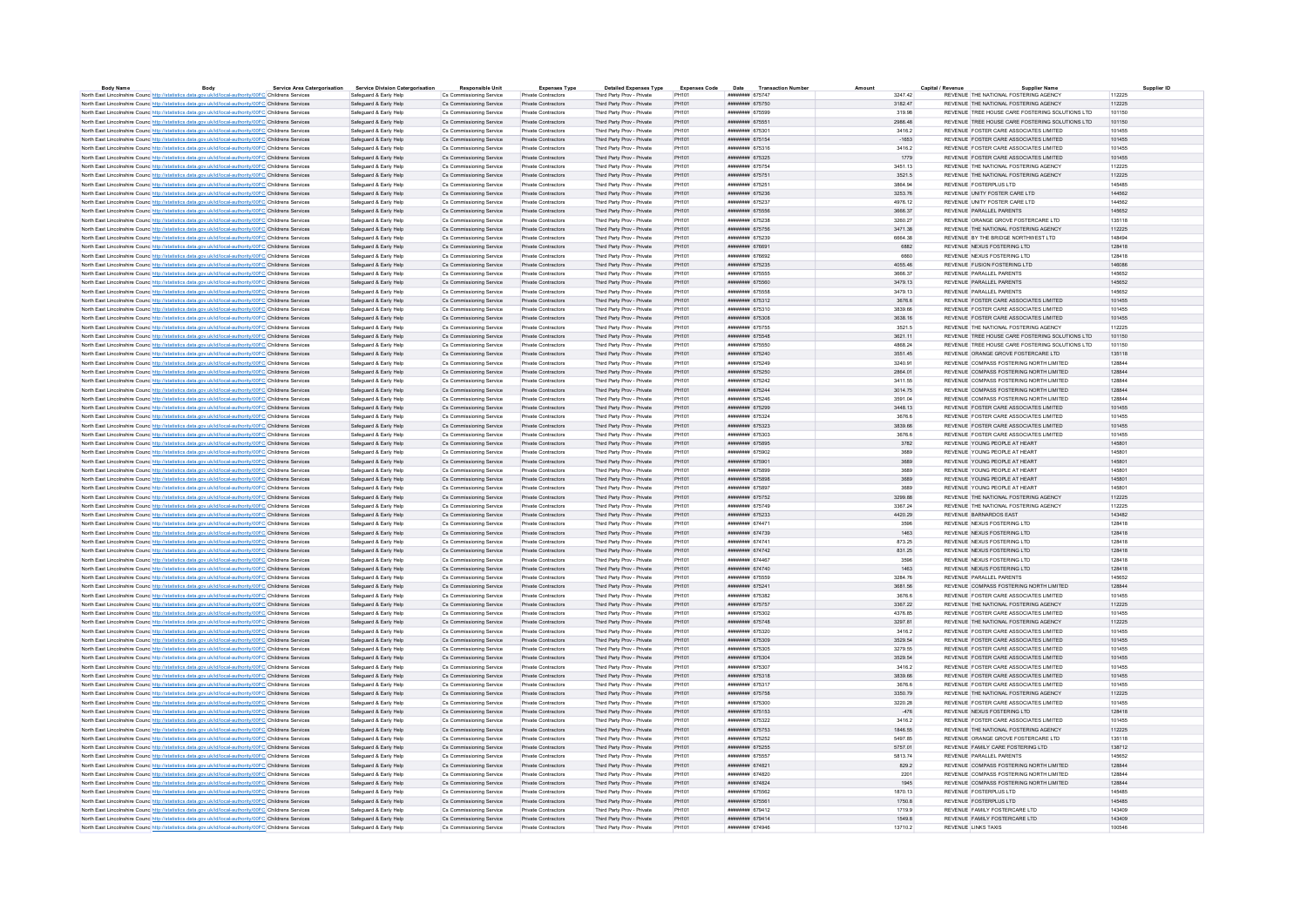| <b>Body Name</b> | Body                                                                                                              | <b>Service Area Catergorisation</b> | <b>Service Division Catergorisation</b> | <b>Responsible Unit</b>       | <b>Expenses Type</b>            | <b>Detailed Expenses Type</b>                                | <b>Expenses Code</b> | Date Transaction Numbe        |         | Capital / Revenu | Supplier Name                               | Supplier ID                   |
|------------------|-------------------------------------------------------------------------------------------------------------------|-------------------------------------|-----------------------------------------|-------------------------------|---------------------------------|--------------------------------------------------------------|----------------------|-------------------------------|---------|------------------|---------------------------------------------|-------------------------------|
|                  | North East Lincolnshire Counc http://statistics.data.gov.uk/id/local-authority/00FC Childrens Services            |                                     | Safeguard & Early Help                  | Cs Commissioning Service      | Private Contractors             | Third Party Prov - Private                                   | PH101                | нивниния 674946               | 599.14  |                  | REVENUE LINKS TAXIS                         | 100546                        |
|                  | North East Lincolnshire Counc http://statistics.data.gov.uk/id/local-authority/00FC Childrens Services            |                                     | Safeguard & Early Help                  | Early Help Team               | Indirect Employee Expenses      | Staff Training                                               | FR122                | ######## 675600               | 1554    |                  | REVENUE UNIVERSITY HOSPITALS BIRMINGHAM NHS | 148612                        |
|                  | North East Lincolnshire Counc http://statistics.data.gov.uk/id/local-authority/00FC Childrens Services            |                                     | Safeguard & Early Help                  | Early Help Team               |                                 | Rep Alterations Maint Building Buildings - Repairs And Maint | GA102                | <b><i>HNHHHHHH 678896</i></b> | 553.25  |                  | REVENUE ENGIE SERVICES LTD                  | 133267                        |
|                  | North East Lincolnshire Counc. http://statistics.data.gov.uk/id/local-authority/00FC Childrens Services           |                                     | Safenuard & Farly Help                  | Farly Help Team               |                                 | Communications And Computing Computer H/Ware - Purchases     | <b>IF105</b>         | ######## 679367               | 260     |                  | REVENUE TOTAL COMPUTER NETWORKS LTD         | 141310                        |
|                  | North East Lincolnshire Counc http://statistics.data.gov.uk/id/local-authority/00FC Childrens Services            |                                     | Safeguard & Early Help                  | Children In Care & Disability | Private Contractors             | Third Party Prov - Private                                   | PH101                | ######## 675508               | 2995    |                  | REVENUE CATCH22 CHARITY LTD                 | 109421                        |
|                  | North East Lincolnshire Counc http://statistics.data.gov.uk/id/local-authority/00FC Childrens Services            |                                     | Safeguard & Early Help                  | Children In Care & Disability | Other Agencies                  | Additional Cost                                              | PJ114                | ######## 677824               | 263.99  |                  | REVENUE 16+ SERVICES                        | 100943                        |
|                  | North East Lincolnshire Counc http://statistics.data.gov.uk/id/local-authority/00FC Childrens Services            |                                     | Safeguard & Early Help                  | Children In Care & Disability | Other Agencies                  | <b>Driving Lessons</b>                                       | PJ132                | ####### 677187                | 250     |                  | REVENUE LOCAL PASS DRIVING SCHOOL           | 149093                        |
|                  |                                                                                                                   |                                     | Safeguard & Early Help                  | Children In Care & Disability |                                 |                                                              | PJ134                | ######## 932540               | 257     |                  | REVENUE REDACTED PERSONAL INFORMATION       | REDACTED PERSONAL INFORMATION |
|                  | North East Lincolnshire Counc http://statistics.data.gov.uk/id/local-authority/00FC Childrens Services            |                                     |                                         |                               | Other Agencies                  | <b>Housing Benefit</b>                                       |                      |                               |         |                  |                                             |                               |
|                  | North East Lincolnshire Counc http://statistics.data.gov.uk/id/local-authority/00FC Childrens Services            |                                     | Safeguard & Early Help                  | Children In Care & Disability | Other Agencies                  | Housing Benefit                                              | PJ134                | ####### 934199                | 257     |                  | REVENUE REDACTED PERSONAL INFORMATION       | REDACTED PERSONAL INFORMATION |
|                  | North East Lincolnshire Counc http://statistics.data.gov.uk/id/local-authority/00FC Childrens Services            |                                     | Safeguard & Early Help                  | Children In Care & Disability | Other Agencies                  | <b>Housing Benefit</b>                                       | PJ134                | ######## 934199               | 257     |                  | REVENUE REDACTED PERSONAL INFORMATION       | REDACTED PERSONAL INFORMATION |
|                  | North East Lincolnshire Counc http://statistics.data.gov.uk/id/local-authority/00FC Childrens Services            |                                     | Safeguard & Early Help                  | Children In Care & Disability | Other Agencies                  | Housing Benefit                                              | PJ134                | ######## 936339               | 257     |                  | REVENUE REDACTED PERSONAL INFORMATION       | REDACTED PERSONAL INFORMATION |
|                  | North East Lincolnshire Counc http://statistics.data.gov.uk/id/local-authority/00FC Childrens Services            |                                     | Safeguard & Early Help                  | Children In Care & Disability | Other Agencies                  | Housing Benefit                                              | PJ134                | ######## 927924               | 257     |                  | REVENUE REDACTED PERSONAL INFORMATION       | REDACTED PERSONAL INFORMATION |
|                  | North East Lincolnshire Counc http://statistics.data.gov.uk/id/local-authority/00FC Childrens Services            |                                     | Safeguard & Early Help                  | Children In Care & Disability | Other Anencies                  | Housing Benefit                                              | P.1134               | ######## 929793               | 257     |                  | REVENUE REDACTED PERSONAL INFORMATION       | REDACTED PERSONAL INFORMATION |
|                  | North East Lincolnshire Counc http://statistics.data.gov.uk/id/local-authority/00FC Childrens Services            |                                     | Safeguard & Early Help                  | Children In Care & Disability | Other Agencies                  | Housing Benefit                                              | PJ134                | ####### 932335                | 257     |                  | REVENUE REDACTED PERSONAL INFORMATION       | REDACTED PERSONAL INFORMATION |
|                  |                                                                                                                   |                                     |                                         |                               |                                 |                                                              |                      |                               |         |                  |                                             | REDACTED PERSONAL INFORMATION |
|                  | North East Lincolnshire Counc http://statistics.data.gov.uk/id/local-authority/00FC Childrens Services            |                                     | Safeguard & Early Help                  | Children In Care & Disability | Other Agencies                  | <b>Housing Benefit</b>                                       | PJ134                | ######## 933997               | 257     |                  | REVENUE REDACTED PERSONAL INFORMATION       |                               |
|                  | North East Lincolnshire Counc http://statistics.data.gov.uk/id/local-authority/00FC Childrens Services            |                                     | Safeguard & Early Help                  | Children In Care & Disability | Other Agencies                  | Housing Benefit                                              | PJ134                | ######## 936135               | 257     |                  | REVENUE REDACTED PERSONAL INFORMATION       | REDACTED PERSONAL INFORMATION |
|                  | North East Lincolnshire Counc http://statistics.data.gov.uk/id/local-authority/00FC Childrens Services            |                                     | Safeguard & Early Help                  | Children In Care & Disability | Other Agencies                  | Housing Benefit                                              | PJ134                | ######## 927932               | 257     |                  | REVENUE REDACTED PERSONAL INFORMATION       | REDACTED PERSONAL INFORMATION |
|                  | North East Lincolnshire Counc http://statistics.data.gov.uk/id/local-authority/00FC Childrens Services            |                                     | Safenuard & Farly Help                  | Children In Care & Disability | Other Anencies                  | <b>Housing Benefit</b>                                       | P.1134               | <b><i>BRESHBAR 929802</i></b> | 257     |                  | REVENUE REDACTED PERSONAL INFORMATION       | REDACTED PERSONAL INFORMATION |
|                  | North East Lincolnshire Counc http://statistics.data.gov.uk/id/local-authority/00FC Childrens Services            |                                     | Safeguard & Early Help                  | Children In Care & Disability | Other Agencies                  | Housing Benefit                                              | PJ134                | ######## 932343               | 257     |                  | REVENUE REDACTED PERSONAL INFORMATION       | REDACTED PERSONAL INFORMATION |
|                  | North East Lincolnshire Counc. http://statistics.data.gov.uk/id/local-authority/00FC Childrens Services           |                                     | Safeguard & Early Help                  | Children In Care & Disability | Other Agencies                  | <b>Housing Benefit</b>                                       | PJ134                | ######## 934004               | 257     |                  | REVENUE REDACTED PERSONAL INFORMATION       | REDACTED PERSONAL INFORMATION |
|                  | North East Lincolnshire Counc http://statistics.data.gov.uk/id/local-authority/00FC Childrens Services            |                                     | Safeguard & Early Help                  | Children In Care & Disability | Other Agencies                  | <b>Housing Benefit</b>                                       | PJ134                | ####### 936143                | 257     |                  | REVENUE REDACTED PERSONAL INFORMATION       | REDACTED PERSONAL INFORMATION |
|                  |                                                                                                                   |                                     |                                         |                               |                                 |                                                              | P.1134               | ######## 927974               |         |                  | REVENUE REDACTED PERSONAL INFORMATION       | REDACTED PERSONAL INFORMATION |
|                  | North East Lincolnshire Counc http://statistics.data.gov.uk/id/local-authority/00FC Childrens Services            |                                     | Safeguard & Early Help                  | Children In Care & Disability | Other Agencies                  | <b>Housing Benefit</b>                                       |                      |                               | 257     |                  |                                             |                               |
|                  | North East Lincolnshire Counc http://statistics.data.gov.uk/id/local-authority/00FC Childrens Services            |                                     | Safeguard & Early Help                  | Children In Care & Disability | Other Agencies                  | Housing Benefit                                              | PJ134                | ######## 929844               | 257     |                  | REVENUE REDACTED PERSONAL INFORMATION       | REDACTED PERSONAL INFORMATION |
|                  | North East Lincolnshire Counc http://statistics.data.gov.uk/id/local-authority/00FC Childrens Services            |                                     | Safeguard & Early Help                  | Children In Care & Disability | Other Agencies                  | <b>Housing Benefit</b>                                       | PJ134                | ######## 932384               | 257     |                  | REVENUE REDACTED PERSONAL INFORMATION       | REDACTED PERSONAL INFORMATION |
|                  | North East Lincolnshire Counc http://statistics.data.gov.uk/id/local-authority/00FC Childrens Services            |                                     | Safeguard & Early Help                  | Children In Care & Disability | Other Agencies                  | <b>Housing Benefit</b>                                       | P.1134               | ниннини 934044                | 257     |                  | REVENUE REDACTED PERSONAL INFORMATION       | REDACTED PERSONAL INFORMATION |
|                  | North East Lincolnshire Counc <sup>http://statistics.data.gov.uk/id/local-authority/00FC Childrens Services</sup> |                                     | Safeguard & Early Help                  | Children In Care & Disability | Other Agencies                  | <b>Housing Benefit</b>                                       | PJ134                | ######## 936183               | 257     |                  | REVENUE REDACTED PERSONAL INFORMATION       | REDACTED PERSONAL INFORMATION |
|                  | North East Lincolnshire Counc http://statistics.data.gov.uk/id/local-authority/00FC Childrens Services            |                                     | Safeguard & Early Help                  | Children In Care & Disability | Other Agencies                  | <b>Housing Benefit</b>                                       | P.1134               | nassa masarat                 | 257     |                  | REVENUE REDACTED PERSONAL INFORMATION       | REDACTED PERSONAL INFORMATION |
|                  | North East Lincolnshire Counc http://statistics.data.gov.uk/id/local-authority/00FC Childrens Services            |                                     | Safeguard & Early Help                  | Children In Care & Disability | Other Agencies                  | Housing Benefit                                              | PJ134                | ######## 930232               | 257     |                  | REVENUE REDACTED PERSONAL INFORMATION       | REDACTED PERSONAL INFORMATION |
|                  |                                                                                                                   |                                     |                                         |                               |                                 |                                                              |                      |                               |         |                  |                                             |                               |
|                  | North East Lincolnshire Counc http://statistics.data.gov.uk/id/local-authority/00FC Childrens Services            |                                     | Safeguard & Early Help                  | Children In Care & Disability | Other Agencies                  | <b>Housing Benefit</b>                                       | PJ134                | ######## 932775               | 257     |                  | REVENUE REDACTED PERSONAL INFORMATION       | REDACTED PERSONAL INFORMATION |
|                  | North East Lincolnshire Counc http://statistics.data.gov.uk/id/local-authority/00FC Childrens Services            |                                     | Safeguard & Early Help                  | Children In Care & Disability | Other Agencies                  | Housing Benefit                                              | PJ134                | ######## 934433               | 257     |                  | REVENUE REDACTED PERSONAL INFORMATION       | REDACTED PERSONAL INFORMATION |
|                  | North East Lincolnshire Counc http://statistics.data.gov.uk/id/local-authority/00FC Childrens Services            |                                     | Safeguard & Early Help                  | Children In Care & Disability | Other Agencies                  | <b>Housing Benefit</b>                                       | PJ134                | ######## 936572               | 257     |                  | REVENUE REDACTED PERSONAL INFORMATION       | REDACTED PERSONAL INFORMATION |
|                  | North East Lincolnshire Counc. http://statistics.data.gov.uk/id/local-authority/00FC Childrens Services           |                                     | Safeguard & Early Help                  | Children In Care & Disability | Other Anencies                  | <b>Housing Benefit</b>                                       | P.1134               | ининнин 674649                | 329 73  |                  | REVENUE ANGLIAN WATER                       | 100508                        |
|                  | North East Lincolnshire Counc http://statistics.data.gov.uk/id/local-authority/00FC Childrens Services            |                                     | Safeguard & Early Help                  | Children In Care & Disability | Other Agencies                  | <b>Housing Benefit</b>                                       | PJ134                | ######## 677215               | 2213.4  |                  | REVENUE REDACTED PERSONAL INFORMATION       | REDACTED PERSONAL INFORMATION |
|                  | North East Lincolnshire Counc http://statistics.data.gov.uk/id/local-authority/00FC Childrens Services            |                                     | Safeguard & Early Help                  | Children In Care & Disability | Other Agencies                  | <b>Housing Benefit</b>                                       | PJ134                | ####### 675815                | 1626.57 |                  | REVENUE REDACTED PERSONAL INFORMATION       | REDACTED RERSONAL INFORMATION |
|                  |                                                                                                                   |                                     |                                         |                               |                                 |                                                              | PJ134                | ######## 675814               | 1469.16 |                  | REVENUE REDACTED PERSONAL INFORMATION       | REDACTED PERSONAL INFORMATION |
|                  | North East Lincolnshire Counc http://statistics.data.gov.uk/id/local-authority/00FC Childrens Services            |                                     | Safeguard & Early Help                  | Children In Care & Disability | Other Agencies                  | <b>Housing Benefit</b>                                       |                      |                               |         |                  |                                             |                               |
|                  | North East Lincolnshire Counc http://statistics.data.gov.uk/id/local-authority/00FC Childrens Services            |                                     | Safeguard & Early Help                  | Children In Care & Disability | Other Agencies                  | <b>Housing Benefit</b>                                       | PJ134                | ######## 675816               | 1626.57 |                  | REVENUE REDACTED PERSONAL INFORMATION       | REDACTED PERSONAL INFORMATION |
|                  | North East Lincolnshire Counc http://statistics.data.gov.uk/id/local-authority/00FC Childrens Services            |                                     | Safeguard & Early Help                  | Children In Care & Disability | Other Agencies                  | Housing Benefit                                              | PJ134                | ######## 678733               | 1020.72 |                  | REVENUE REDACTED PERSONAL INFORMATION       | REDACTED PERSONAL INFORMATION |
|                  | North East Lincolnshire Counc http://statistics.data.gov.uk/id/local-authority/00FC Childrens Services            |                                     | Safeguard & Early Help                  | Children In Care & Disability | Other Agencies                  | <b>Housing Benefit</b>                                       | PJ134                | ####### 678864                | 325     |                  | REVENUE REDACTED PERSONAL INFORMATION       | REDACTED PERSONAL INFORMATION |
|                  | North East Lincolnshire Counc http://statistics.data.gov.uk/id/local-authority/00FC Childrens Services            |                                     | Safeguard & Early Help                  | Children In Care & Disability | Other Agencies                  | Leaving Care Grant                                           | P.1116               | ######## 674829               | 391.53  |                  | REVENUE CARPETS GALORE                      | 103262                        |
|                  | North East Lincolnshire Counc <sup>http://statistics.data.gov.uk/id/local-authority/00FC Childrens Services</sup> |                                     | Safeguard & Early Help                  | Children In Care & Disability | Other Agencies                  | Leaving Care Gran                                            | PJ116                | ####### 674831                | 420.83  |                  | REVENUE CARPETS GALORE                      | 103262                        |
|                  | North East Lincolnshire Counc http://statistics.data.gov.uk/id/local-authority/00FC Childrens Services            |                                     | Safeguard & Early Help                  | Children In Care & Disability | Other Anencies                  | Personal Allowance                                           | PJ122                | ######## 674854               | 1231.5  |                  | REVENUE 16+ SERVICES                        | 100943                        |
|                  |                                                                                                                   |                                     |                                         |                               |                                 | Personal Allowance                                           |                      | ######## 677824               | 9673    |                  | REVENUE 16+ SERVICES                        | 100943                        |
|                  | North East Lincolnshire Counc http://statistics.data.gov.uk/id/local-authority/00FC Childrens Services            |                                     | Safeguard & Early Help                  | Children In Care & Disability | Other Agencies                  |                                                              | PJ122                |                               |         |                  |                                             |                               |
|                  | North East Lincolnshire Counc http://statistics.data.gov.uk/id/local-authority/00FC Childrens Services            |                                     | Safeguard & Early Help                  | Children In Care & Disability | Direct Employee Expenses        | Agency Staff                                                 | EA105                | ######## 674501               | 1746.4  |                  | REVENUE ATTENTI CONSULTING                  | 1,46503                       |
|                  | North East Lincolnshire Counc <sup>htto://statistics.data.gov.uk/id/local-authority/00FC Childrens Services</sup> |                                     | Safeguard & Early Help                  | Children In Care & Disability | Direct Employee Expenses        | Agency Staff                                                 | EA105                | ######## 674498               | 1964.7  |                  | REVENUE ATTENTI CONSULTING                  | 146503                        |
|                  | North East Lincolnshire Counc http://statistics.data.gov.uk/id/local-authority/00FC Childrens Services            |                                     | Safeguard & Early Help                  | Children In Care & Disability | Direct Employee Expenses        | Agency Staf                                                  | EA105                | ######## 672100               | 1593    |                  | REVENUE ATTENTI CONSULTING                  | 146503                        |
|                  | North East Lincolnshire Counc http://statistics.data.gov.uk/id/local-authority/00FC Childrens Services            |                                     | Safeguard & Early Help                  | Children In Care & Disability | Direct Employee Expenses        | Agency Staff                                                 | FA105                | нивниния 673829               | 1964 7  |                  | REVENUE ATTENTI CONSULTING                  | 146503                        |
|                  | North East Lincolnshire Counc. http://statistics.data.gov.uk/id/local-authority/00FC Childrens Services           |                                     | Safeguard & Early Help                  | Children In Care & Disability | Direct Employee Expenses        | Agency Staff                                                 | EA105                | ######## 676631               | 1593    |                  | REVENUE ATTENTI CONSULTING                  | 146503                        |
|                  | North East Lincolnshire Counc http://statistics.data.gov.uk/id/local-authority/00FC Childrens Services            |                                     | Safeguard & Early Help                  | Children In Care & Disability | Direct Employee Expenses        | Agency Staff                                                 | EA105                | ######## 678096               | 2124    |                  | REVENUE ATTENTI CONSULTING                  | 146503                        |
|                  | North East Lincolnshire Counc <sup>http://statistics.data.gov.uk/id/local-authority/00FC Childrens Services</sup> |                                     | Safeguard & Early Help                  | Children In Care & Disability | Direct Employee Expenses        | Agency Staff                                                 | EA105                | ######## 676638               | 1168.2  |                  | REVENUE ATTENTI CONSULTING                  | 146503                        |
|                  |                                                                                                                   |                                     |                                         |                               |                                 |                                                              |                      |                               |         |                  |                                             |                               |
|                  | North East Lincolnshire Counc http://statistics.data.gov.uk/id/local-authority/00FC Childrens Services            |                                     | Safeguard & Early Help                  | Children In Care & Disability | Direct Employee Expenses        | Agency Staff                                                 | EA105                | ######## 674905               | 1443    |                  | REVENUE EDEN BROWN LTD                      | 101356                        |
|                  | North East Lincolnshire Counc http://statistics.data.gov.uk/id/local-authority/00FC Childrens Services            |                                     | Safeguard & Early Help                  | Children In Care & Disability | Direct Employee Expenses        | Agency Staf                                                  | EA105                | ######## 675400               | 1443    |                  | REVENUE EDEN BROWN LTD                      | 101356                        |
|                  | North East Lincolnshire Counc http://statistics.data.gov.uk/id/local-authority/00FC Childrens Services            |                                     | Safeguard & Early Help                  | Children In Care & Disability | Direct Employee Expenses        | Agency Staff                                                 | EA105                | ######## 675401               | 1517    |                  | REVENUE EDEN BROWN LTD                      | 101356                        |
|                  | North East Lincolnshire Counc http://statistics.data.gov.uk/id/local-authority/00FC Childrens Services            |                                     | Safeguard & Early Help                  | Children In Care & Disability | Direct Employee Expenses        | Agency Staff                                                 | <b>FA105</b>         | ######## 675402               | 1443    |                  | REVENUE FDEN BROWN LTD                      | 101356                        |
|                  | North East Lincolnshire Counc http://statistics.data.gov.uk/id/local-authority/00FC Childrens Services            |                                     | Safeguard & Early Help                  | Children In Care & Disability | Direct Employee Expenses        | Agency Staff                                                 | EA105                | ######## 675403               | 1170    |                  | REVENUE EDEN BROWN LTD                      | 101356                        |
|                  | North East Lincolnshire Counc http://statistics.data.gov.uk/id/local-authority/00FC Childrens Services            |                                     | Safeguard & Early Help                  | Children In Care & Disability | Direct Employee Expenses        | Agency Staff                                                 | <b>FA105</b>         | ######## 673721               | 1443    |                  | REVENUE FDEN BROWN LTD                      | 101356                        |
|                  | North East Lincolnshire Counc http://statistics.data.gov.uk/id/local-authority/00FC Childrens Services            |                                     | Safeguard & Early Help                  | Children In Care & Disability | Direct Employee Expenses        | Agency Staff                                                 | EA105                | ######## 673722               | 1443    |                  | REVENUE EDEN BROWN LTD                      | 101356                        |
|                  |                                                                                                                   |                                     |                                         |                               |                                 |                                                              | EA105                | ######## 673723               | 1443    |                  | REVENUE EDEN BROWN LTD                      | 101356                        |
|                  | North East Lincolnshire Counc http://statistics.data.gov.uk/id/local-authority/00FC Childrens Services            |                                     | Safeguard & Early Help                  | Children In Care & Disability | Direct Employee Expenses        | Agency Staff                                                 |                      |                               |         |                  |                                             |                               |
|                  | North East Lincolnshire Counc http://statistics.data.gov.uk/id/local-authority/00FC Childrens Services            |                                     | Safeguard & Early Help                  | Children In Care & Disability | Direct Employee Expenses        | Agency Staff                                                 | FA105                | ######## 673725               | 1443    |                  | REVENUE FOEN BROWN LTD                      | 101356                        |
|                  | North East Lincolnshire Counc http://statistics.data.gov.uk/id/local-authority/00FC Childrens Services            |                                     | Safeguard & Early Help                  | Children In Care & Disability | Direct Employee Expenses        | Agency Staf                                                  | EA105                | ######## 673726               | 1443    |                  | REVENUE EDEN BROWN LTD                      | 101356                        |
|                  | North East Lincolnshire Counc. http://statistics.data.gov.uk/id/local-authority/00FC Childrens Services           |                                     | Safeguard & Early Help                  | Children In Care & Disability | Direct Employee Expenses        | Agency Staff                                                 | FA105                | <b><i>HUBBHHHH 673727</i></b> | 1517    |                  | REVENUE EDEN BROWN LTD                      | 101356                        |
|                  | North East Lincolnshire Counc. http://statistics.data.gov.uk/id/local-authority/00FC Childrens Services           |                                     | Safeguard & Early Help                  | Children In Care & Disability | Direct Employee Expenses        | Agency Staff                                                 | EA105                | ######## 673728               | 1443    |                  | REVENUE EDEN BROWN LTD                      | 101356                        |
|                  | North East Lincolnshire Counc http://statistics.data.gov.uk/id/local-authority/00FC Childrens Services            |                                     | Safeguard & Early Help                  | Children In Care & Disability | Direct Employee Expenses        | Agency Staff                                                 | EA105                | ######## 673731               | 1443    |                  | REVENUE EDEN BROWN LTD                      | 101356                        |
|                  | North East Lincolnshire Counc http://statistics.data.gov.uk/id/local-authority/00FC Childrens Services            |                                     | Safeguard & Early Help                  | Children In Care & Disability | Direct Employee Expenses        | Agency Staff                                                 | EA105                | ######## 674507               | 1443    |                  | REVENUE EDEN BROWN LTD                      | 101356                        |
|                  | North East Lincolnshire Counc http://statistics.data.gov.uk/id/local-authority/00FC Childrens Services            |                                     | Safeguard & Early Help                  | Children In Care & Disability | Direct Employee Expenses        | Agency Staff                                                 | EA105                | ######## 674508               | 1443    |                  | REVENUE EDEN BROWN LTD                      | 101356                        |
|                  |                                                                                                                   |                                     |                                         |                               |                                 |                                                              |                      | ######## 674509               |         |                  | REVENUE EDEN BROWN LTD                      |                               |
|                  | North East Lincolnshire Counc http://statistics.data.gov.uk/id/local-authority/00FC Childrens Services            |                                     | Safeguard & Early Help                  | Children In Care & Disability | Direct Employee Expenses        | Agency Staff                                                 | EA105                |                               | 1287    |                  |                                             | 101356                        |
|                  | North East Lincolnshire Counc http://statistics.data.gov.uk/id/local-authority/00FC Childrens Services            |                                     | Safeguard & Early Help                  | Children In Care & Disability | Direct Employee Expenses        | Agency Staff                                                 | EA105                | ####### 674510                | 1443    |                  | REVENUE EDEN BROWN LTD                      | 101356                        |
|                  | North East Lincolnshire Counc http://statistics.data.gov.uk/id/local-authority/00FC Childrens Services            |                                     | Safeguard & Early Help                  | Children In Care & Disability | Direct Employee Expenses        | Agency Staff                                                 | <b>FA105</b>         | ######## 674511               | 1443    |                  | REVENUE FDEN BROWN LTD                      | 101356                        |
|                  | North East Lincolnshire Counc http://statistics.data.gov.uk/id/local-authority/00FC Childrens Services            |                                     | Safeguard & Early Help                  | Children In Care & Disability | Direct Employee Expenses        | Agency Staff                                                 | EA105                | ####### 674512                | 1628    |                  | REVENUE EDEN BROWN LTD                      | 101356                        |
|                  | North East Lincolnshire Counc http://statistics.data.gov.uk/id/local-authority/00FC Childrens Services            |                                     | Safeguard & Early Help                  | Children In Care & Disability | <b>Direct Employee Expenses</b> | Agency Staf                                                  | EA105                | ######## 674514               | 1517    |                  | REVENUE FOEN BROWN LTD                      | 101356                        |
|                  | North East Lincolnshire Counc http://statistics.data.gov.uk/id/local-authority/00FC Childrens Services            |                                     | Safeguard & Early Help                  | Children In Care & Disability | Direct Employee Expenses        | Agency Staff                                                 | EA105                | ######## 674515               | 1443    |                  | REVENUE EDEN BROWN LTD                      | 101356                        |
|                  | North East Lincolnshire Counc http://statistics.data.gov.uk/id/local-authority/00FC Childrens Services            |                                     | Safeguard & Early Help                  | Children In Care & Disability | Direct Employee Expenses        | Agency Staff                                                 | EA105                | ######## 674516               | 1443    |                  | REVENUE FDEN BROWN LTD                      | 101356                        |
|                  |                                                                                                                   |                                     |                                         |                               |                                 |                                                              |                      |                               |         |                  |                                             |                               |
|                  | North East Lincolnshire Counc http://statistics.data.gov.uk/id/local-authority/00FC Childrens Services            |                                     | Safeguard & Early Help                  | Children In Care & Disability | Direct Employee Expenses        | Agency Staff                                                 | FA105                | <b><i>HUBBHHHH</i></b> 674517 | 1443    |                  | REVENUE FOEN BROWN LTD                      | 101356                        |
|                  | North East Lincolnshire Counc http://statistics.data.gov.uk/id/local-authority/00FC Childrens Services            |                                     | Safeguard & Early Help                  | Children In Care & Disability | Direct Employee Expenses        | Agency Staf                                                  | EA105                | ######## 674520               | 1443    |                  | REVENUE EDEN BROWN LTD                      | 101356                        |
|                  | North East Lincolnshire Counc. http://statistics.data.gov.uk/id/local-authority/00FC Childrens Services           |                                     | Safeguard & Early Help                  | Children In Care & Disability | Direct Employee Expenses        | Agency Staff                                                 | FA105                | ######## 675389               | 1443    |                  | REVENUE EDEN BROWN LTD                      | 101356                        |
|                  | North East Lincolnshire Counc http://statistics.data.gov.uk/id/local-authority/00FC Childrens Services            |                                     | Safeguard & Early Help                  | Children In Care & Disability | Direct Employee Expenses        | Agency Staff                                                 | EA105                | ######## 675393               | 1443    |                  | REVENUE EDEN BROWN LTD                      | 101356                        |
|                  | North East Lincolnshire Counc http://statistics.data.gov.uk/id/local-authority/00FC Childrens Services            |                                     | Safeguard & Early Help                  | Children In Care & Disability | Direct Employee Expenses        | Agency Staff                                                 | EA105                | ######## 675395               | 1628    |                  | REVENUE EDEN BROWN LTD                      | 101356                        |
|                  | North East Lincolnshire Counc <sup>http://statistics.data.gov.uk/id/local-authority/00FC Childrens Services</sup> |                                     | Safeguard & Early Help                  | Children In Care & Disability | Direct Employee Expenses        | Agency Staf                                                  | EA105                | ######## 675396               | 1443    |                  | REVENUE EDEN BROWN LTD                      | 101356                        |
|                  | North East Lincolnshire Counc http://statistics.data.gov.uk/id/local-authority/00FC Childrens Services            |                                     | Safeguard & Early Help                  | Children In Care & Disability | Direct Employee Expenses        | Agency Staff                                                 | EA105                | ######## 676592               | 702     |                  | REVENUE EDEN BROWN LTD                      | 101356                        |
|                  |                                                                                                                   |                                     |                                         |                               |                                 |                                                              |                      |                               |         |                  |                                             |                               |
|                  | North East Lincolnshire Counc http://statistics.data.gov.uk/id/local-authority/00FC Childrens Services            |                                     | Safeguard & Early Help                  | Children In Care & Disability | Direct Employee Expenses        | Agency Staff                                                 | EA105                | ######## 675404               | 1443    |                  | REVENUE EDEN BROWN LTD                      | 101356                        |
|                  | North East Lincolnshire Counc. http://statistics.data.gov.uk/id/local-authority/00FC Childrens Services           |                                     | Safeguard & Early Help                  | Children In Care & Disability | Direct Employee Expenses        | Agency Staff                                                 | EA105                | ####### 675405                | 1443    |                  | REVENUE EDEN BROWN LTD                      | 101356                        |
|                  | North East Lincolnshire Counc http://statistics.data.gov.uk/id/local-authority/00FC Childrens Services            |                                     | Safeguard & Early Help                  | Children In Care & Disability | Direct Employee Expenses        | Agency Staff                                                 | <b>FA105</b>         | ######## 676593               | 936     |                  | REVENUE FDEN BROWN LTD                      | 101356                        |
|                  | North East Lincolnshire Counc http://statistics.data.gov.uk/id/local-authority/00FC Childrens Services            |                                     | Safeguard & Early Help                  | Children In Care & Disability | Direct Employee Expenses        | Agency Staff                                                 | EA105                | ######## 676594               | 1443    |                  | REVENUE EDEN BROWN LTD                      | 101356                        |
|                  | North East Lincolnshire Counc http://statistics.data.gov.uk/id/local-authority/00FC Childrens Services            |                                     | Safeguard & Early Help                  | Children In Care & Disability | Direct Employee Expenses        | Agency Staff                                                 | EA105                | ######## 676595               | 1443    |                  | REVENUE EDEN BROWN LTD                      | 101356                        |
|                  |                                                                                                                   |                                     |                                         |                               |                                 |                                                              |                      |                               |         |                  |                                             |                               |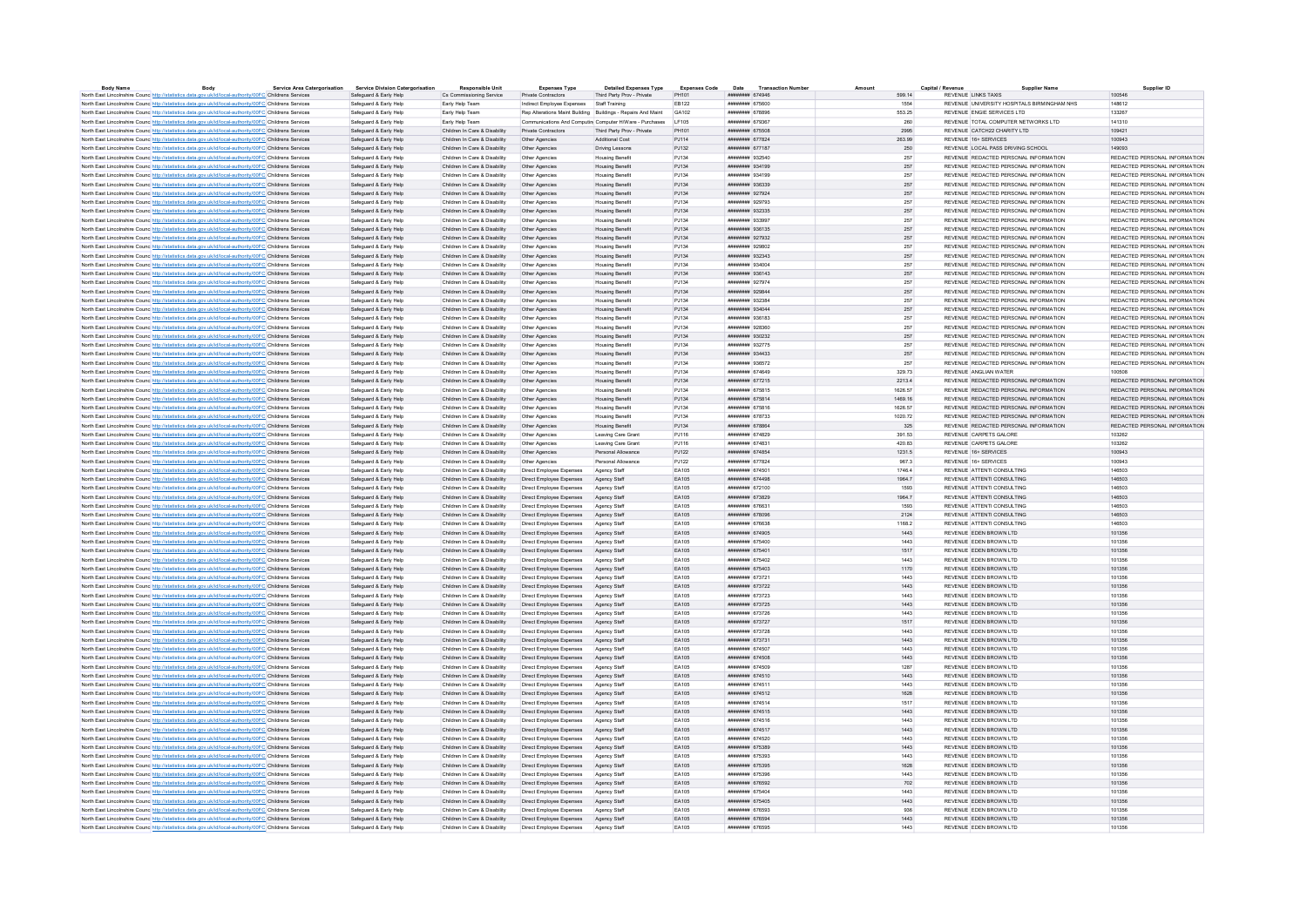| <b>Body Name</b>                                                                                                  | Body | <b>Service Area Catergorisation</b> | <b>Service Division Catergorisation</b> | <b>Responsible Unit</b>       | <b>Expenses Type</b>       | <b>Detailed Expenses Type</b>        | <b>Expenses Code</b> | Date<br><b>Transaction Number</b> | Amount  | Capital / Revenu<br><b>Supplier Name</b> | Supplier ID                   |
|-------------------------------------------------------------------------------------------------------------------|------|-------------------------------------|-----------------------------------------|-------------------------------|----------------------------|--------------------------------------|----------------------|-----------------------------------|---------|------------------------------------------|-------------------------------|
| North East Lincolnshire Counc http://statistics.data.gov.uk/id/local-authority/00FC Childrens Services            |      |                                     | Safeguard & Early Help                  | Children In Care & Disability | Direct Employee Expenses   | Agency Staff                         | EA105                | ######## 676601                   | 1404    | REVENUE EDEN BROWN LTD                   | 101356                        |
| North East Lincolnshire Counc http://statistics.data.gov.uk/id/local-authority/00FC Childrens Services            |      |                                     | Safeguard & Early Help                  | Children In Care & Disability | Direct Employee Expenses   | Agency Staff                         | FA105                | EDBREAM BARBARA                   | 1248    | REVENUE FDEN BROWN LTD                   | 101356                        |
| North East Lincolnshire Counc http://statistics.data.gov.uk/id/local-authority/00FC Childrens Services            |      |                                     | Safeguard & Early Help                  | Children In Care & Disability | Direct Employee Expenses   | Agency Staff                         | EA105                | ######## 676598                   | 1248    | REVENUE FOEN BROWN LTD                   | 101356                        |
| North East Lincolnshire Counc http://statistics.data.gov.uk/id/local-authority/00FC Childrens Services            |      |                                     | Safeguard & Early Help                  | Children In Care & Disability | Direct Employee Expenses   | Agency Staff                         | EA105                | <b><i>HNHHHHHH 676600</i></b>     | 1443    | REVENUE EDEN BROWN LTD                   | 101356                        |
| North East Lincolnshire Counc http://statistics.data.gov.uk/id/local-authority/00FC Childrens Services            |      |                                     | Safeguard & Early Help                  | Children In Care & Disability | Direct Employee Expenses   | Agency Staff                         | EA105                | ####### 676604                    | 1443    | REVENUE EDEN BROWN LTD                   | 101356                        |
| North East Lincolnshire Counc http://statistics.data.gov.uk/id/local-authority/00FC Childrens Services            |      |                                     | Safeguard & Early Help                  | Children In Care & Disability | Private Contractors        | Translation & Interpreter Serv       | PH113                | ######## 675772                   | 331.6   | REVENUE HE WORDS                         | 122711                        |
| North East Lincolnshire Counc http://statistics.data.gov.uk/id/local-authority/00FC Childrens Services            |      |                                     | Safeguard & Early Help                  | Children In Care & Disability | Other Agencies             | <b>Additional Cost</b>               | PJ114                | ######## 677228                   | 540     | REVENUE AA CABS                          | 149094                        |
|                                                                                                                   |      |                                     |                                         |                               |                            |                                      |                      |                                   |         |                                          |                               |
| North East Lincolnshire Counc http://statistics.data.gov.uk/id/local-authority/00FC Childrens Services            |      |                                     | Safeguard & Early Help                  | Children In Care & Disability | Other Agencies             | Additional Cos                       | PJ114                | ######## 678222                   | 380     | <b>REVENUE LINKS TAXIS</b>               | 100546                        |
| North East Lincolnshire Counc <sup>htto://statistics.data.gov.uk/id/local-authority/00FC Childrens Services</sup> |      |                                     | Safeguard & Early Help                  | Children In Care & Disability | Other Agencies             | Section 17                           | PJ125                | <b>инвинин</b> 677824             | 545     | REVENUE 16+ SERVICES                     | 100943                        |
| North East Lincolnshire Counc http://statistics.data.gov.uk/id/local-authority/00FC Childrens Services            |      |                                     | Safeguard & Early Help                  | Children In Care & Disability | Other Agencies             | Section 17                           | PJ125                | ####### 936476                    | 600     | REVENUE REDACTED PERSONAL INFORMATION    | REDACTED PERSONAL INFORMATION |
| North East Lincolnshire Counc http://statistics.data.gov.uk/id/local-authority/00FC Childrens Services            |      |                                     | Safeguard & Early Help                  | Children In Care & Disability | Other Agencies             | Section 17                           | P.1125               | ######## 675807                   | 284.89  | REVENUE ARGOS BUSINESS SOLUTIONS LTD.    | 101032                        |
| North East Lincolnshire Counc http://statistics.data.gov.uk/id/local-authority/00FC Childrens Services            |      |                                     | Safeguard & Early Help                  | Children In Care & Disability | Other Agencies             | Section 17                           | PJ125                | ######## 678728                   | 748.32  | REVENUE REDACTED PERSONAL INFORMATION    | REDACTED PERSONAL INFORMATION |
| North East Lincolnshire Counc http://statistics.data.gov.uk/id/local-authority/00FC Childrens Services            |      |                                     | Safeguard & Early Help                  | Children In Care & Disability | Other Agencies             | <b>Additional Cos</b>                | P.1114               | ####### 678216                    | 389.03  | REVENUE THE ROWAN ORGANISATION           | 105925                        |
| North East Lincolnshire Council http://statistics.data.gov.uk/id/local-authority/00EC Childrens Services          |      |                                     | Safeguard & Early Help                  | Children In Care & Disability | Private Contractors        | Third Party Prov - Private           | PH101                | нивниния 928237                   | 270     | REVENUE REDACTED PERSONAL INFORMATION    | REDACTED PERSONAL INFORMATION |
| North East Lincolnshire Counc http://statistics.data.gov.uk/id/local-authority/00FC Childrens Services            |      |                                     | Safeguard & Early Help                  | Children In Care & Disability | Private Contractors        | Third Party Prov - Private           | PH101                | ######## 930107                   | 270     | REVENUE REDACTED PERSONAL INFORMATION    | REDACTED PERSONAL INFORMATION |
|                                                                                                                   |      |                                     | Safeguard & Early Help                  | Children In Care & Disability | Private Contractors        | Third Party Prov - Private           | PH101                | иннинии 932649                    | 270     | REVENUE REDACTED PERSONAL INFORMATION    | REDACTED PERSONAL INFORMATION |
| North East Lincolnshire Counc http://statistics.data.gov.uk/id/local-authority/00FC Childrens Services            |      |                                     |                                         |                               |                            |                                      |                      |                                   |         |                                          |                               |
| North East Lincolnshire Counc. http://statistics.data.gov.uk/id/local-authority/00FC Childrens Services           |      |                                     | Safeguard & Early Help                  | Children In Care & Disability | Private Contractors        | Third Party Prov - Private           | PH101                | ######## 934308                   | 270     | REVENUE REDACTED PERSONAL INFORMATION    | REDACTED PERSONAL INFORMATION |
| North East Lincolnshire Counc http://statistics.data.gov.uk/id/local-authority/00FC Childrens Services            |      |                                     | Safeguard & Early Help                  | Children In Care & Disability | Private Contractors        | Third Party Prov - Private           | PH101                | нивнини 936445                    | 270     | REVENUE REDACTED PERSONAL INFORMATION    | REDACTED PERSONAL INFORMATION |
| North East Lincolnshire Counc http://statistics.data.gov.uk/id/local-authority/00FC Childrens Services            |      |                                     | Safeguard & Early Help                  | Children In Care & Disability | Private Contractors        | Third Party Prov - Private           | PH101                | ######## 936510                   | 589     | REVENUE REDACTED PERSONAL INFORMATION    | REDACTED PERSONAL INFORMATION |
| North East Lincolnshire Counc http://statistics.data.gov.uk/id/local-authority/00FC Childrens Services            |      |                                     | Safeguard & Early Help                  | Children In Care & Disability | Private Contractors        | Third Party Prov - Private           | PH101                | ####### 928037                    | 1152    | REVENUE REDACTED PERSONAL INFORMATION    | REDACTED PERSONAL INFORMATION |
| North East Lincolnshire Counc http://statistics.data.gov.uk/id/local-authority/00FC Childrens Services            |      |                                     | Safeguard & Early Help                  | Children In Care & Disability | <b>Private Contractors</b> | Third Party Prov - Private           | PH101                | ######## 928370                   | 260.4   | REVENUE REDACTED PERSONAL INFORMATION    | REDACTED PERSONAL INFORMATION |
| North East Lincolnshire Counc http://statistics.data.gov.uk/id/local-authority/00FC Childrens Services            |      |                                     | Safeguard & Early Help                  | Children In Care & Disability | <b>Private Contractors</b> | Third Party Prov - Private           | PH101                | ######## 932774                   | 340     | REVENUE REDACTED PERSONAL INFORMATION    | REDACTED PERSONAL INFORMATION |
| North East Lincolnshire Counc http://statistics.data.gov.uk/id/local-authority/00FC Childrens Services            |      |                                     | Safeguard & Early Help                  | Children In Care & Disability | Private Contractors        | Third Party Prov - Private           | PH101                | ######## 928037                   | 1504    | REVENUE REDACTED PERSONAL INFORMATION    | REDACTED PERSONAL INFORMATION |
| North East Lincolnshire Counc <sup>http://statistics.data.gov.uk/id/local-authority/00FC Childrens Services</sup> |      |                                     | Safeguard & Early Help                  | Children In Care & Disability | Private Contractors        | Third Party Prov - Private           | PH101                | ######## 928037                   | 288     | REVENUE REDACTED PERSONAL INFORMATION    | REDACTED PERSONAL INFORMATION |
| North East Lincolnshire Counc <sup>htto://statistics.data.gov.uk/id/local-authority/00FC Childrens Services</sup> |      |                                     |                                         | Children In Care & Disability |                            | Third Party Prov - Private           | PH101                | ######## 932691                   |         | REVENUE REDACTED PERSONAL INFORMATION    | REDACTED PERSONAL INFORMATION |
|                                                                                                                   |      |                                     | Safeguard & Early Help                  |                               | Private Contractors        |                                      |                      |                                   | 511.88  |                                          |                               |
| North East Lincolnshire Counc http://statistics.data.gov.uk/id/local-authority/00FC Childrens Services            |      |                                     | Safeguard & Early Help                  | Children In Care & Disability | Private Contractors        | Third Party Prov - Private           | PH101                | ######## 932428                   | 1036    | REVENUE REDACTED PERSONAL INFORMATION    | REDACTED PERSONAL INFORMATION |
| North East Lincolnshire Counc http://statistics.data.gov.uk/id/local-authority/00FC Childrens Services            |      |                                     | Safeguard & Early Help                  | Children In Care & Disability | Private Contractors        | Third Party Prov - Private           | PH101                | ######## 928037                   | $320\,$ | REVENUE REDACTED PERSONAL INFORMATION    | REDACTED PERSONAL INFORMATION |
| North East Lincolnshire Counc http://statistics.data.gov.uk/id/local-authority/00FC Other Corporate Budgets       |      |                                     | Other Corp Budgets - Technical          | Appropriations                | Miscellaneous Expenses     | Other Expenses General               | LL119                | ######## 928500                   | 980     | REVENUE REDACTED PERSONAL INFORMATION    | REDACTED PERSONAL INFORMATION |
| North East Lincolnshire Counc http://statistics.data.gov.uk/id/local-authority/00FC Other Corporate Budgets       |      |                                     | Other Corp Budgets - Technical          | Appropriations                | Miscellaneous Expenses     | Other Expenses General               | LL119                | ######## 675796                   | 3665    | REVENUE HYMANS ROBERTSON LLP             | 107021                        |
| North East Lincolnshire Counc http://statistics.data.gov.uk/id/local-authority/00FC Other Corporate Budgets       |      |                                     | Other Corp Budgets - Financing          | Borrowing Costs               | Other Agencies             | Fees Comm Clf Logotech Charges PJ142 |                      | ######## 675659                   | 650     | REVENUE PSLIVE LTD                       | 125043                        |
| North East Lincolnshire Counc http://statistics.data.gov.uk/id/local-authority/00FC Funding                       |      |                                     | Corporate Services Funding              | Funding                       | Grants And Subscriptions   | Subscriptions                        | LJ101                | ####### 675795                    | 2145    | REVENUE CABINET OFFICE                   | 143155                        |
| North East Lincolnshire Counc http://statistics.data.gov.uk/id/local-authority/00FC Funding                       |      |                                     | Corporate Services Funding              | Funding                       | Payments To Businesses     | <b>Business Support Grants</b>       | QC108                | ######## 933781                   | 8000    | REVENUE REDACTED PERSONAL INFORMATION    | REDACTED PERSONAL INFORMATION |
| North East Lincolnshire Counc http://statistics.data.gov.uk/id/local-authority/00FC Funding                       |      |                                     | Corporate Services Funding              | Funding                       | Payments To Businesses     | <b>Business Support Grants</b>       | QC108                | ######## 933819                   | 2000    | REVENUE REDACTED PERSONAL INFORMATION    | REDACTED PERSONAL INFORMATION |
|                                                                                                                   |      |                                     |                                         |                               |                            |                                      |                      |                                   |         |                                          |                               |
| North East Lincolnshire Counc http://statistics.data.gov.uk/id/local-authority/00FC Funding                       |      |                                     | Corporate Services Funding              | Funding                       | Payments To Businesses     | <b>Business Support Grants</b>       | QC108                | ######## 933750                   | 2667    | REVENUE REDACTED PERSONAL INFORMATION    | REDACTED PERSONAL INFORMATION |
| North East Lincolnshire Counc http://statistics.data.gov.uk/id/local-authority/00FC Funding                       |      |                                     | Corporate Services Funding              | Funding                       | Payments To Businesses     | <b>Business Support Grants</b>       | QC108                | ######## 933773                   | 8000    | REVENUE REDACTED PERSONAL INFORMATION    | REDACTED PERSONAL INFORMATION |
| North East Lincolnshire Counc http://statistics.data.gov.uk/id/local-authority/00FC Funding                       |      |                                     | Corporate Services Funding              | Funding                       | Payments To Businesses     | <b>Business Support Grants</b>       | QC108                | ######## 933799                   | 8000    | REVENUE REDACTED PERSONAL INFORMATION    | REDACTED PERSONAL INFORMATION |
| North East Lincolnshire Counc http://statistics.data.gov.uk/id/local-authority/00FC Funding                       |      |                                     | Cornorate Services Funding              | Funding                       | Payments To Businesses     | <b>Business Sunnort Grants</b>       | OC108                | ######## 933760                   | 2667    | REVENUE REDACTED PERSONAL INFORMATION    | REDACTED PERSONAL INFORMATION |
| North East Lincolnshire Counc http://statistics.data.gov.uk/id/local-authority/00FC Funding                       |      |                                     | Corporate Services Funding              | Funding                       | Payments To Businesses     | Business Support Grants              | QC108                | ######## 933743                   | 2667    | REVENUE REDACTED PERSONAL INFORMATION    | REDACTED PERSONAL INFORMATION |
| North East Lincolnshire Counc http://statistics.data.gov.uk/id/local-authority/00FC Funding                       |      |                                     | Corporate Services Funding              | Funding                       | Payments To Businesses     | <b>Business Support Grants</b>       | QC108                | EDSEEP MANAGEMENT                 | 8000    | REVENUE REDACTED PERSONAL INFORMATION    | REDACTED PERSONAL INFORMATION |
| North East Lincolnshire Counc http://statistics.data.gov.uk/id/local-authority/00FC Funding                       |      |                                     | Corporate Services Funding              | Funding                       | Payments To Businesses     | <b>Business Support Grants</b>       | OC108                | ######## 933752                   | 2667    | REVENUE REDACTED PERSONAL INFORMATION    | REDACTED PERSONAL INFORMATION |
| North East Lincolnshire Counc http://statistics.data.gov.uk/id/local-authority/00FC Funding                       |      |                                     | Corporate Services Funding              | Funding                       | Payments To Businesses     | <b>Business Support Grants</b>       | QC108                | ######## 933784                   | 8000    | REVENUE REDACTED PERSONAL INFORMATION    | REDACTED PERSONAL INFORMATION |
|                                                                                                                   |      |                                     |                                         |                               |                            |                                      |                      |                                   |         |                                          |                               |
| North East Lincolnshire Counc http://statistics.data.gov.uk/id/local-authority/00FC Funding                       |      |                                     | Corporate Services Funding              | Funding                       | Payments To Businesses     | <b>Business Support Grants</b>       | QC108                | ######## 933770                   | 8000    | REVENUE REDACTED PERSONAL INFORMATION    | REDACTED PERSONAL INFORMATION |
| North East Lincolnshire Counc http://statistics.data.gov.uk/id/local-authority/00FC Funding                       |      |                                     | Corporate Services Funding              | Funding                       | Payments To Businesses     | <b>Business Support Grants</b>       | QC108                | ######## 933747                   | 4000    | REVENUE REDACTED PERSONAL INFORMATION    | REDACTED PERSONAL INFORMATION |
| North East Lincolnshire Counc http://statistics.data.gov.uk/id/local-authority/00FC Funding                       |      |                                     | Corporate Services Funding              | Funding                       | Payments To Businesses     | <b>Business Support Grants</b>       | QC108                | ######## 933788                   | 18000   | REVENUE REDACTED PERSONAL INFORMATION    | REDACTED PERSONAL INFORMATION |
| North East Lincolnshire Counc http://statistics.data.gov.uk/id/local-authority/00FC Funding                       |      |                                     | Corporate Services Funding              | Funding                       | Payments To Businesses     | <b>Business Support Grants</b>       | QC108                | ######## 933739                   | 2667    | REVENUE REDACTED PERSONAL INFORMATION    | REDACTED PERSONAL INFORMATION |
| North East Lincolnshire Counc http://statistics.data.gov.uk/id/local-authority/00FC Funding                       |      |                                     | Corporate Services Funding              | Funding                       | Payments To Businesses     | <b>Business Sunnort Grants</b>       | QC108                | ######## 933796                   | 6000    | REVENUE REDACTED PERSONAL INFORMATION    | REDACTED PERSONAL INFORMATION |
| North East Lincolnshire Counc http://statistics.data.gov.uk/id/local-authority/00FC Funding                       |      |                                     | Corporate Services Funding              | Funding                       | Payments To Businesses     | Business Support Grants              | QC108                | ######## 933804                   | 4000    | REVENUE REDACTED PERSONAL INFORMATION    | REDACTED PERSONAL INFORMATION |
| North East Lincolnshire Counc http://statistics.data.gov.uk/id/local-authority/00FC Funding                       |      |                                     | Corporate Services Funding              | Funding                       | Payments To Businesses     | <b>Business Support Grants</b>       | QC108                | ######## 933754                   | 8000    | REVENUE REDACTED PERSONAL INFORMATION    | REDACTED PERSONAL INFORMATION |
| North East Lincolnshire Counc http://statistics.data.gov.uk/id/local-authority/00FC Funding                       |      |                                     | Corporate Services Funding              | Funding                       | Payments To Businesses     | <b>Business Support Grants</b>       | QC108                | ######## 933737                   | 8000    | REVENUE REDACTED PERSONAL INFORMATION    | REDACTED PERSONAL INFORMATION |
| North East Lincolnshire Counc http://statistics.data.gov.uk/id/local-authority/00FC Funding                       |      |                                     | Corporate Services Funding              | Funding                       | Payments To Businesses     | <b>Business Support Grants</b>       | QC108                | ######## 933758                   | 2667    | REVENUE REDACTED PERSONAL INFORMATION    | REDACTED PERSONAL INFORMATION |
|                                                                                                                   |      |                                     |                                         |                               |                            |                                      |                      |                                   |         |                                          |                               |
| North East Lincolnshire Counc http://statistics.data.gov.uk/id/local-authority/00FC Funding                       |      |                                     | Cornorate Services Funding              | Funding                       | Payments To Businesses     | <b>Business Sunnort Grants</b>       | OC108                | ниннини 933823                    | 2667    | REVENUE REDACTED PERSONAL INFORMATION    | REDACTED PERSONAL INFORMATION |
| North East Lincolnshire Counc http://statistics.data.gov.uk/id/local-authority/00FC Funding                       |      |                                     | Corporate Services Funding              | Funding                       | Payments To Businesses     | <b>Business Support Grants</b>       | QC108                | ######## 933768                   | 8000    | REVENUE REDACTED PERSONAL INFORMATION    | REDACTED PERSONAL INFORMATION |
| North East Lincolnshire Counc http://statistics.data.gov.uk/id/local-authority/00FC Funding                       |      |                                     | Corporate Services Funding              | Funding                       | Payments To Businesses     | <b>Business Support Grants</b>       | QC108                | ######## 933807                   | 4000    | REVENUE REDACTED PERSONAL INFORMATION    | REDACTED PERSONAL INFORMATION |
| North East Lincolnshire Counc http://statistics.data.gov.uk/id/local-authority/00FC Funding                       |      |                                     | Corporate Services Funding              | Funding                       | Payments To Businesses     | <b>Business Support Grants</b>       | QC108                | ######## 933730                   | 3143    | REVENUE REDACTED PERSONAL INFORMATION    | REDACTED PERSONAL INFORMATION |
| North East Lincolnshire Counc http://statistics.data.gov.uk/id/local-authority/00FC Funding                       |      |                                     | Corporate Services Funding              | Funding                       | Payments To Businesses     | <b>Business Support Grants</b>       | QC108                | ######## 933766                   | 2667    | REVENUE REDACTED PERSONAL INFORMATION    | REDACTED PERSONAL INFORMATION |
| North East Lincolnshire Counc http://statistics.data.gov.uk/id/local-authority/00FC Funding                       |      |                                     | Corporate Services Funding              | Funding                       | Payments To Businesses     | <b>Business Support Grants</b>       | QC108                | ######## 933738                   | 2667    | REVENUE REDACTED PERSONAL INFORMATION    | REDACTED PERSONAL INFORMATION |
| North East Lincolnshire Counc http://statistics.data.gov.uk/id/local-authority/00FC Funding                       |      |                                     | Corporate Services Funding              | Funding                       | Payments To Businesses     | <b>Business Support Grants</b>       | QC108                | ######## 933741                   | 2667    | REVENUE REDACTED PERSONAL INFORMATION    | REDACTED PERSONAL INFORMATION |
|                                                                                                                   |      |                                     |                                         |                               |                            |                                      |                      | <b>ливнини 933800</b>             | 12000   | REVENUE REDACTED PERSONAL INFORMATION    |                               |
| North East Lincolnshire Counc http://statistics.data.gov.uk/id/local-authority/00FC Funding                       |      |                                     | Corporate Services Funding              | Funding                       | Payments To Businesses     | <b>Business Support Grants</b>       | QC108                |                                   |         |                                          | REDACTED PERSONAL INFORMATION |
| North East Lincolnshire Counce http://statistics.data.gov.uk/id/local-authority/00FC Funding                      |      |                                     | Corporate Services Funding              | Funding                       | Payments To Businesses     | <b>Business Support Grants</b>       | QC108                | ######## 933755                   | 2667    | REVENUE REDACTED PERSONAL INFORMATION    | REDACTED PERSONAL INFORMATION |
| North East Lincolnshire Counc http://statistics.data.gov.uk/id/local-authority/00FC Funding                       |      |                                     | Cornorate Services Funding              | Funding                       | Payments To Businesses     | <b>Business Sunnort Grants</b>       | OC108                | ######## 933791                   | 8000    | REVENUE REDACTED PERSONAL INFORMATION    | REDACTED PERSONAL INFORMATION |
| North East Lincolnshire Counc http://statistics.data.gov.uk/id/local-authority/00FC Funding                       |      |                                     | Corporate Services Funding              | Funding                       | Payments To Businesses     | <b>Business Support Grants</b>       | QC108                | ######## 933789                   | 4000    | REVENUE REDACTED PERSONAL INFORMATION    | REDACTED PERSONAL INFORMATION |
| North East Lincolnshire Counc http://statistics.data.gov.uk/id/local-authority/00FC Funding                       |      |                                     | Corporate Services Funding              | Funding                       | Payments To Businesses     | <b>Business Support Grants</b>       | QC108                | ######## 933818                   | 8500    | REVENUE REDACTED PERSONAL INFORMATION    | REDACTED PERSONAL INFORMATION |
| North East Lincolnshire Counc http://statistics.data.gov.uk/id/local-authority/00FC Funding                       |      |                                     | Corporate Services Funding              | Funding                       | Payments To Businesses     | <b>Business Support Grants</b>       | QC108                | ######## 933736                   | 12000   | REVENUE REDACTED PERSONAL INFORMATION    | REDACTED PERSONAL INFORMATION |
| North East Lincolnshire Counc http://statistics.data.gov.uk/id/local-authority/00FC Funding                       |      |                                     | Corporate Services Funding              | Funding                       | Payments To Businesses     | <b>Business Support Grants</b>       | QC108                | ######## 933767                   | 2667    | REVENUE REDACTED PERSONAL INFORMATION    | REDACTED PERSONAL INFORMATION |
| North East Lincolnshire Counc http://statistics.data.gov.uk/id/local-authority/00FC Funding                       |      |                                     | Corporate Services Funding              | Funding                       | Payments To Businesses     | <b>Business Support Grants</b>       | QC108                | ######## 933809                   | 18000   | REVENUE REDACTED PERSONAL INFORMATION    | REDACTED PERSONAL INFORMATION |
|                                                                                                                   |      |                                     |                                         |                               |                            |                                      |                      |                                   |         |                                          |                               |
| North East Lincolnshire Counc http://statistics.data.gov.uk/id/local-authority/00FC Funding                       |      |                                     | Corporate Services Funding              | Funding                       | Payments To Businesses     | <b>Business Support Grants</b>       | QC108                | ######## 933731                   | 4714    | REVENUE REDACTED PERSONAL INFORMATION    | REDACTED PERSONAL INFORMATION |
| North East Lincolnshire Counc http://statistics.data.gov.uk/id/local-authority/00FC Funding                       |      |                                     | Corporate Services Funding              | Funding                       | Payments To Businesses     | <b>Business Support Grants</b>       | QC108                | ######## 933774                   | 4000    | REVENUE REDACTED PERSONAL INFORMATION    | REDACTED PERSONAL INFORMATION |
| North East Lincolnshire Counc http://statistics.data.gov.uk/id/local-authority/00FC Funding                       |      |                                     | Corporate Services Funding              | Funding                       | Payments To Businesses     | <b>Business Support Grants</b>       | QC108                | ######## 933748                   | 2667    | REVENUE REDACTED PERSONAL INFORMATION    | REDACTED PERSONAL INFORMATION |
| North East Lincolnshire Counc http://statistics.data.gov.uk/id/local-authority/00FC Funding                       |      |                                     | Corporate Services Funding              | Funding                       | Payments To Businesses     | <b>Business Support Grants</b>       | QC108                | ######## 933723                   | 2096    | REVENUE REDACTED PERSONAL INFORMATION    | REDACTED PERSONAL INFORMATION |
| North East Lincolnshire Counc http://statistics.data.gov.uk/id/local-authority/00FC Funding                       |      |                                     | Corporate Services Funding              | Funding                       | Payments To Businesses     | <b>Business Support Grants</b>       | QC108                | ######## 933806                   | 4000    | REVENUE REDACTED PERSONAL INFORMATION    | REDACTED PERSONAL INFORMATION |
| North East Lincolnshire Counc http://statistics.data.gov.uk/id/local-authority/00FC Funding                       |      |                                     | Corporate Services Funding              | Funding                       | Payments To Businesses     | <b>Business Support Grants</b>       | QC108                | ######## 933763                   | 2667    | REVENUE REDACTED PERSONAL INFORMATION    | REDACTED PERSONAL INFORMATION |
| North East Lincolnshire Counc http://statistics.data.gov.uk/id/local-authority/00FC Funding                       |      |                                     | Corporate Services Funding              | Funding                       | Payments To Businesses     | <b>Business Sunnort Grants</b>       | OC108                | ######## 933780                   | 8000    | REVENUE REDACTED PERSONAL INFORMATION    | REDACTED PERSONAL INFORMATION |
| North East Lincolnshire Counc http://statistics.data.gov.uk/id/local-authority/00FC Funding                       |      |                                     | Corporate Services Funding              |                               | Payments To Businesses     | <b>Business Support Grants</b>       | QC108                | ######## 933782                   | 2667    | REVENUE REDACTED PERSONAL INFORMATION    | REDACTED PERSONAL INFORMATION |
|                                                                                                                   |      |                                     |                                         | Funding                       |                            |                                      |                      |                                   |         |                                          |                               |
| North East Lincolnshire Counc http://statistics.data.gov.uk/id/local-authority/00FC Funding                       |      |                                     | Corporate Services Funding              | Funding                       | Payments To Businesses     | <b>Business Sunnort Grants</b>       | OC108                | ######## 933761                   | 2667    | REVENUE REDACTED PERSONAL INFORMATION    | REDACTED PERSONAL INFORMATION |
| North East Lincolnshire Counc. http://statistics.data.gov.uk/id/local-authority/00FC Funding                      |      |                                     | Corporate Services Funding              | Funding                       | Payments To Businesses     | Business Support Grants              | OC108                | ######## 933775                   | 12000   | REVENUE REDACTED PERSONAL INFORMATION    | REDACTED PERSONAL INFORMATION |
| North East Lincolnshire Counc http://statistics.data.gov.uk/id/local-authority/00FC Funding                       |      |                                     | Corporate Services Funding              | Funding                       | Payments To Businesses     | <b>Business Support Grants</b>       | QC108                | ниннини 933746                    | 8000    | REVENUE REDACTED PERSONAL INFORMATION    | REDACTED PERSONAL INFORMATION |
| North East Lincolnshire Counc http://statistics.data.gov.uk/id/local-authority/00FC Funding                       |      |                                     | Corporate Services Funding              | Funding                       | Payments To Businesses     | <b>Business Support Grants</b>       | QC108                | ######## 933820                   | 4000    | REVENUE REDACTED PERSONAL INFORMATION    | REDACTED PERSONAL INFORMATION |
| North East Lincolnshire Counc http://statistics.data.gov.uk/id/local-authority/00FC Funding                       |      |                                     | Corporate Services Funding              | Funding                       | Payments To Businesses     | <b>Business Support Grants</b>       | QC108                | ######## 933779                   | 8000    | REVENUE REDACTED PERSONAL INFORMATION    | REDACTED PERSONAL INFORMATION |
| North East Lincolnshire Counc http://statistics.data.gov.uk/id/local-authority/00FC Funding                       |      |                                     | Corporate Services Funding              | Funding                       | Payments To Businesses     | <b>Business Support Grants</b>       | QC108                | ######## 933801                   | 12000   | REVENUE REDACTED PERSONAL INFORMATION    | REDACTED PERSONAL INFORMATION |
| North East Lincolnshire Counc http://statistics.data.gov.uk/id/local-authority/00FC Funding                       |      |                                     | Corporate Services Funding              | Funding                       | Payments To Businesses     | <b>Business Support Grants</b>       | QC108                | ######## 933771                   | 2667    | REVENUE REDACTED PERSONAL INFORMATION    | REDACTED PERSONAL INFORMATION |
|                                                                                                                   |      |                                     |                                         |                               |                            |                                      |                      |                                   |         |                                          |                               |
| North East Lincolnshire Counc http://statistics.data.gov.uk/id/local-authority/00FC Funding                       |      |                                     | Corporate Services Funding              | Funding                       | Payments To Businesses     | <b>Business Support Grants</b>       | OC108                | ниннини 933764                    | 4000    | REVENUE REDACTED PERSONAL INFORMATION    | REDACTED PERSONAL INFORMATION |
| North East Lincolnshire Counc http://statistics.data.gov.uk/id/local-authority/00FC Funding                       |      |                                     | Corporate Services Funding              | Funding                       | Payments To Businesses     | <b>Business Support Grants</b>       | QC108                | ######## 933753                   | 2667    | REVENUE REDACTED PERSONAL INFORMATION    | REDACTED PERSONAL INFORMATION |
| North East Lincolnshire Counce http://statistics.data.gov.uk/id/local-authority/00FC Funding                      |      |                                     | Corporate Services Funding              | Funding                       | Payments To Businesses     | <b>Business Support Grants</b>       | QC108                | ######## 933777                   | 2667    | REVENUE REDACTED PERSONAL INFORMATION    | REDACTED PERSONAL INFORMATION |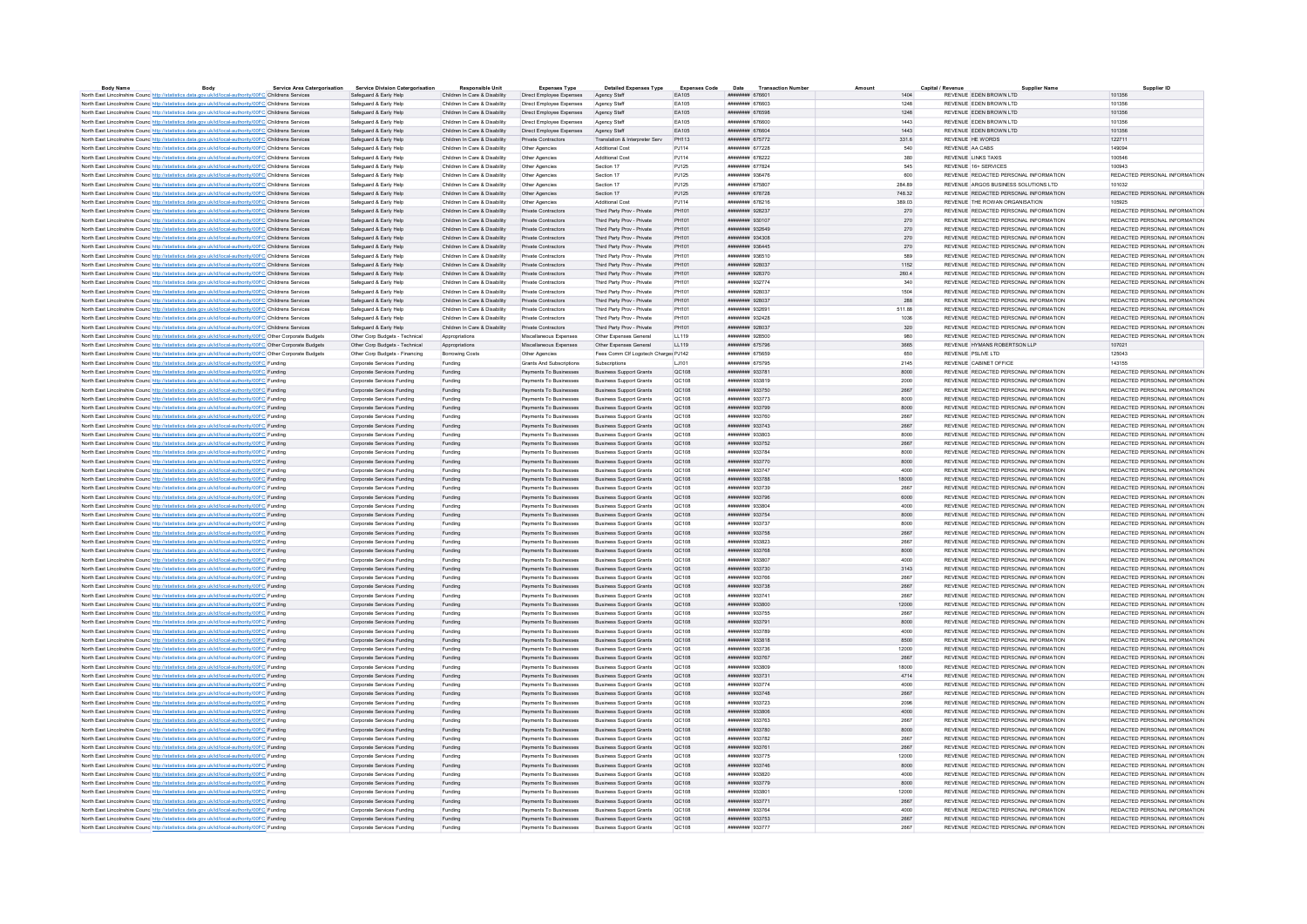| <b>Body Name</b>                                                                                                                                                                           | Body | <b>Service Area Catergorisation</b> | <b>Service Division Catergorisation</b> | <b>Responsible Unit</b>                                                                   | <b>Expenses Type</b>   | <b>Detailed Expenses Type</b>  | <b>Expenses Code</b> | <b>Transaction Number</b><br>Date | Amount  | Capital / Revenu | <b>Supplier Name</b>                             | Supplier ID                   |
|--------------------------------------------------------------------------------------------------------------------------------------------------------------------------------------------|------|-------------------------------------|-----------------------------------------|-------------------------------------------------------------------------------------------|------------------------|--------------------------------|----------------------|-----------------------------------|---------|------------------|--------------------------------------------------|-------------------------------|
| North East Lincolnshire Counc http://statistics.data.gov.uk/id/local-authority/00FC Funding                                                                                                |      |                                     | Corporate Services Funding              | Funding                                                                                   | Payments To Businesses | <b>Business Support Grants</b> | QC108                | ######## 933724                   |         |                  | REVENUE REDACTED PERSONAL INFORMATION            | REDACTED PERSONAL INFORMATION |
| North East Lincolnshire Counc http://statistics.data.gov.uk/id/local-authority/00FC Funding                                                                                                |      |                                     | Cornorate Services Funding              | Funding                                                                                   | Payments To Businesses | <b>Business Sunnort Grants</b> | OC108                | ######## 933751                   | 12000   |                  | REVENUE REDACTED PERSONAL INFORMATION            | REDACTED PERSONAL INFORMATION |
| North East Lincolnshire Counc http://statistics.data.gov.uk/id/local-authority/00FC Funding                                                                                                |      |                                     | Corporate Services Funding              | Funding                                                                                   | Payments To Businesses | <b>Business Support Grants</b> | QC108                | ######## 933772                   | 2667    |                  | REVENUE REDACTED PERSONAL INFORMATION            | REDACTED PERSONAL INFORMATION |
| North East Lincolnshire Counc http://statistics.data.gov.uk/id/local-authority/00FC Funding                                                                                                |      |                                     | Cornorate Services Funding              | Funding                                                                                   | Payments To Businesses | <b>Business Sunnort Grants</b> | OC108                | <b><i>HNHHHHHH</i></b> Q337QO     | 4000    |                  | REVENUE REDACTED RERSONAL INFORMATION            | REDACTED RERSONAL INFORMATION |
| North East Lincolnshire Counc http://statistics.data.gov.uk/id/local-authority/00FC Funding                                                                                                |      |                                     | Corporate Services Funding              | Funding                                                                                   | Payments To Businesses | <b>Business Support Grants</b> | OC108                | ниннини 933726                    | 3143    |                  | REVENUE REDACTED PERSONAL INFORMATION            | REDACTED PERSONAL INFORMATION |
| North East Lincolnshire Counc http://statistics.data.gov.uk/id/local-authority/00FC Funding                                                                                                |      |                                     | Corporate Services Funding              | Funding                                                                                   | Payments To Businesses | <b>Business Support Grants</b> | QC108                | ######## 933749                   | 8000    |                  | REVENUE REDACTED PERSONAL INFORMATION            | REDACTED PERSONAL INFORMATION |
| North East Lincolnshire Counc http://statistics.data.gov.uk/id/local-authority/00FC Funding                                                                                                |      |                                     | Corporate Services Funding              | Funding                                                                                   | Payments To Businesses | <b>Business Support Grants</b> | QC108                | ######## 933821                   | 8500    |                  | REVENUE REDACTED PERSONAL INFORMATION            | REDACTED PERSONAL INFORMATION |
| North East Lincolnshire Counc http://statistics.data.gov.uk/id/local-authority/00FC Funding                                                                                                |      |                                     | Corporate Services Funding              | Funding                                                                                   | Payments To Businesses | <b>Business Support Grants</b> | QC108                | ######## 933757                   | 12000   |                  | REVENUE REDACTED PERSONAL INFORMATION            | REDACTED PERSONAL INFORMATION |
| North East Lincolnshire Counc http://statistics.data.gov.uk/id/local-authority/00FC Funding                                                                                                |      |                                     | Corporate Services Funding              | Funding                                                                                   | Payments To Businesses | Business Support Grants        | QC108                | <b>иннинин</b> 933744             | 2667    |                  | REVENUE REDACTED PERSONAL INFORMATION            | REDACTED PERSONAL INFORMATION |
| North East Lincolnshire Counc http://statistics.data.gov.uk/id/local-authority/00FC Funding                                                                                                |      |                                     | Corporate Services Funding              | Funding                                                                                   | Payments To Businesses | <b>Business Support Grants</b> | QC108                | ######## 933745                   | 2667    |                  | REVENUE REDACTED PERSONAL INFORMATION            | REDACTED PERSONAL INFORMATION |
| North East Lincolnshire Counc http://statistics.data.gov.uk/id/local-authority/00FC Funding                                                                                                |      |                                     | Corporate Services Funding              | Funding                                                                                   | Payments To Businesses | <b>Business Support Grants</b> | QC108                | ######## 933822                   | 4000    |                  | REVENUE REDACTED PERSONAL INFORMATION            | REDACTED PERSONAL INFORMATION |
| North East Lincolnshire Counc http://statistics.data.gov.uk/id/local-authority/00FC Funding                                                                                                |      |                                     | Corporate Services Funding              | Funding                                                                                   | Payments To Businesses | <b>Business Support Grants</b> | QC108                | ######## 933795                   | 6000    |                  | REVENUE REDACTED PERSONAL INFORMATION            | REDACTED PERSONAL INFORMATION |
| North East Lincolnshire Counc http://statistics.data.gov.uk/id/local-authority/00FC Funding                                                                                                |      |                                     | Corporate Services Funding              | Funding                                                                                   | Payments To Businesses | <b>Business Support Grants</b> | QC108                | ######## 933765                   | 2667    |                  | REVENUE REDACTED PERSONAL INFORMATION            | REDACTED PERSONAL INFORMATION |
| North East Lincolnshire Council http://statistics.data.gov.uk/id/local-authority/00EC Funding                                                                                              |      |                                     | Cornorate Services Funding              | Funding                                                                                   | Payments To Businesses | <b>Business Sunnort Grants</b> | OC108                | ######## 933785                   | 4000    |                  | REVENUE REDACTED PERSONAL INFORMATION            | REDACTED PERSONAL INFORMATION |
| North East Lincolnshire Counc http://statistics.data.gov.uk/id/local-authority/00FC Funding                                                                                                |      |                                     | Corporate Services Funding              | Funding                                                                                   | Payments To Businesses | <b>Business Support Grants</b> | QC108                | ######## 933740                   | 2667    |                  | REVENUE REDACTED PERSONAL INFORMATION            | REDACTED PERSONAL INFORMATION |
| North East Lincolnshire Counc http://statistics.data.gov.uk/id/local-authority/00FC Funding                                                                                                |      |                                     | Corporate Services Funding              | Funding                                                                                   | Payments To Businesses | <b>Business Sunnort Grants</b> | OC108                | ######## 933783                   | 8000    |                  | REVENUE REDACTED PERSONAL INFORMATION            | REDACTED PERSONAL INFORMATION |
| North East Lincolnshire Counc http://statistics.data.gov.uk/id/local-authority/00FC Funding                                                                                                |      |                                     | Corporate Services Funding              | Funding                                                                                   | Payments To Businesses | <b>Business Support Grants</b> | QC108                | ######## 933725                   | 2096    |                  | REVENUE REDACTED PERSONAL INFORMATION            | REDACTED PERSONAL INFORMATION |
| North East Lincolnshire Counc http://statistics.data.gov.uk/id/local-authority/00FC Funding                                                                                                |      |                                     | Corporate Services Funding              | Funding                                                                                   | Payments To Businesses | <b>Business Support Grants</b> | OC108                | ниннини 933835                    | 6000    |                  | REVENUE REDACTED PERSONAL INFORMATION            | REDACTED PERSONAL INFORMATION |
| North East Lincolnshire Counc http://statistics.data.gov.uk/id/local-authority/00FC Funding                                                                                                |      |                                     | Corporate Services Funding              | Funding                                                                                   | Payments To Businesses | Business Support Grants        | QC108                | ####### 933759                    | 2667    |                  | REVENUE REDACTED PERSONAL INFORMATION            | REDACTED PERSONAL INFORMATION |
| North East Lincolnshire Counc http://statistics.data.gov.uk/id/local-authority/00FC Funding                                                                                                |      |                                     | Corporate Services Funding              | Funding                                                                                   | Payments To Businesses | <b>Business Support Grants</b> | QC108                | ######## 933756                   | 4000    |                  | REVENUE REDACTED PERSONAL INFORMATION            | REDACTED PERSONAL INFORMATION |
| North East Lincolnshire Counc http://statistics.data.gov.uk/id/local-authority/00FC Funding                                                                                                |      |                                     | Corporate Services Funding              | Funding                                                                                   | Payments To Businesses | <b>Business Sunnort Grants</b> | OC108                | иннинии 933786                    | 2667    |                  | REVENUE REDACTED PERSONAL INFORMATION            | REDACTED PERSONAL INFORMATION |
| North East Lincolnshire Counc http://statistics.data.gov.uk/id/local-authority/00FC Funding                                                                                                |      |                                     | Corporate Services Funding              | Funding                                                                                   | Payments To Businesses | <b>Business Support Grants</b> | QC108                | ######## 933787                   | 2667    |                  | REVENUE REDACTED PERSONAL INFORMATION            | REDACTED PERSONAL INFORMATION |
| North East Lincolnshire Counc http://statistics.data.gov.uk/id/local-authority/00FC Funding                                                                                                |      |                                     | Corporate Services Funding              | Funding                                                                                   | Payments To Businesses | <b>Business Support Grants</b> | QC108                | <b><i>HNHHHHHH</i></b> Q3376Q     | 2667    |                  | REVENUE REDACTED RERSONAL INFORMATION            | REDACTED RERSONAL INFORMATION |
| North East Lincolnshire Counc http://statistics.data.gov.uk/id/local-authority/00FC Funding                                                                                                |      |                                     | Corporate Services Funding              | Funding                                                                                   | Payments To Businesses | <b>Business Support Grants</b> | QC108                | ######## 933742                   | 2667    |                  | REVENUE REDACTED PERSONAL INFORMATION            | REDACTED PERSONAL INFORMATION |
| North East Lincolnshire Counc http://statistics.data.gov.uk/id/local-authority/00FC Funding                                                                                                |      |                                     | Corporate Services Funding              | Funding                                                                                   | Payments To Businesses | <b>Business Support Grants</b> | QC108                | ######## 933794                   | 8000    |                  | REVENUE REDACTED PERSONAL INFORMATION            | REDACTED PERSONAL INFORMATION |
| North East Lincolnshire Counc http://statistics.data.gov.uk/id/local-authority/00FC Funding                                                                                                |      |                                     | Corporate Services Funding              | Funding                                                                                   | Payments To Businesses | <b>Business Support Grants</b> | QC108                | ######## 933776                   | 8000    |                  | REVENUE REDACTED PERSONAL INFORMATION            | REDACTED PERSONAL INFORMATION |
| North East Lincolnshire Counc http://statistics.data.gov.uk/id/local-authority/00FC Funding                                                                                                |      |                                     | Corporate Services Funding              | Funding                                                                                   | Payments To Businesses | <b>Business Support Grants</b> | QC108                | ######## 933762                   | 2667    |                  | REVENUE REDACTED PERSONAL INFORMATION            | REDACTED PERSONAL INFORMATION |
| North East Lincolnshire Counc http://statistics.data.gov.uk/id/local-authority/00FC Funding                                                                                                |      |                                     | Cornorate Services Funding              | Funding                                                                                   | Payments To Businesses | <b>Business Sunnort Grants</b> | OC108                | ######## 933778                   | 2667    |                  | REVENUE REDACTED PERSONAL INFORMATION            | REDACTED PERSONAL INFORMATION |
| North East Lincolnshire Counc http://statistics.data.gov.uk/id/local-authority/00FC Funding                                                                                                |      |                                     | Corporate Services Funding              | Funding                                                                                   | Payments To Businesses | <b>Business Support Grants</b> | QC108                | ######## 933793                   | 2667    |                  | REVENUE REDACTED PERSONAL INFORMATION            | REDACTED PERSONAL INFORMATION |
| North East Lincolnshire Counc http://statistics.data.gov.uk/id/local-authority/00FC Funding                                                                                                |      |                                     | Corporate Services Funding              | Funding                                                                                   | Payments To Businesses | <b>Business Support Grants</b> | QC108                | ######## 933797                   | 8000    |                  | REVENUE REDACTED PERSONAL INFORMATION            | REDACTED PERSONAL INFORMATION |
| North East Lincolnshire Counc http://statistics.data.gov.uk/id/local-authority/00FC Funding                                                                                                |      |                                     | Corporate Services Funding              | Funding                                                                                   | Payments To Businesses | <b>Business Support Grants</b> | QC108                | ######## 933798                   | 8000    |                  | REVENUE REDACTED PERSONAL INFORMATION            | REDACTED PERSONAL INFORMATION |
| North East Lincolnshire Counc http://statistics.data.gov.uk/id/local-authority/00FC Funding                                                                                                |      |                                     | Corporate Services Funding              | Funding                                                                                   | Payments To Businesses | <b>Business Support Grants</b> | QC108                | ######## 933728                   | 2096    |                  | REVENUE REDACTED PERSONAL INFORMATION            | REDACTED PERSONAL INFORMATION |
| North East Lincolnshire Counc http://statistics.data.gov.uk/id/local-authority/00FC Funding                                                                                                |      |                                     | Corporate Services Funding              | Funding                                                                                   | Payments To Businesses | <b>Business Support Grants</b> | QC108                | ####### 933829                    | 8500    |                  | REVENUE REDACTED PERSONAL INFORMATION            | REDACTED PERSONAL INFORMATION |
| North East Lincolnshire Counc http://statistics.data.gov.uk/id/local-authority/00FC Funding                                                                                                |      |                                     | Corporate Services Funding              | Funding                                                                                   | Payments To Businesses | <b>Business Support Grants</b> | QC108                | ######## 933792                   | 18000   |                  | REVENUE REDACTED PERSONAL INFORMATION            | REDACTED PERSONAL INFORMATION |
| North East Lincolnshire Counc http://statistics.data.gov.uk/id/local-authority/00FC Funding                                                                                                |      |                                     | Corporate Services Funding              | Funding                                                                                   | Payments To Businesses | <b>Business Sunnort Grants</b> | OC108                | ######## 933719                   | 6000    |                  | REVENUE REDACTED PERSONAL INFORMATION            | REDACTED PERSONAL INFORMATION |
| North East Lincolnshire Counc http://statistics.data.gov.uk/id/local-authority/00FC Funding                                                                                                |      |                                     | Corporate Services Funding              | Funding                                                                                   | Payments To Businesses | <b>Business Support Grants</b> | OC108                | ######## 933721                   | 4500    |                  | REVENUE REDACTED PERSONAL INFORMATION            | REDACTED PERSONAL INFORMATION |
| North East Lincolnshire Counc http://statistics.data.gov.uk/id/local-authority/00FC Funding                                                                                                |      |                                     | Corporate Services Funding              | Funding                                                                                   | Payments To Businesses | <b>Business Support Grants</b> | OC108                | ######## 933727                   | 4714    |                  | REVENUE REDACTED PERSONAL INFORMATION            | REDACTED PERSONAL INFORMATION |
| North East Lincolnshire Counc http://statistics.data.gov.uk/id/local-authority/00FC Funding                                                                                                |      |                                     | Cornorate Services Funding              | Funding                                                                                   | Payments To Businesses | <b>Business Support Grants</b> | OC108                | ######## 933722                   | 9000    |                  | REVENUE REDACTED PERSONAL INFORMATION            | REDACTED PERSONAL INFORMATION |
| North East Lincolnshire Counc http://statistics.data.gov.uk/id/local-authority/00FC Funding                                                                                                |      |                                     | Corporate Services Funding              | Funding                                                                                   | Payments To Businesses | <b>Business Support Grants</b> | QC108                | ######## 933718                   | 3000    |                  | REVENUE REDACTED PERSONAL INFORMATION            | REDACTED PERSONAL INFORMATION |
|                                                                                                                                                                                            |      |                                     | Corporate Services Funding              | Funding                                                                                   | Payments To Businesses | Business Support Grants        | QC108                | ######## 933720                   | 535     |                  | REVENUE REDACTED PERSONAL INFORMATION            | REDACTED PERSONAL INFORMATION |
| North East Lincolnshire Counc http://statistics.data.gov.uk/id/local-authority/00FC Funding<br>North East Lincolnshire Counc http://statistics.data.gov.uk/id/local-authority/00FC Funding |      |                                     | Corporate Services Funding              | Funding                                                                                   | Payments To Businesses | <b>Business Support Grants</b> | QC108                | ######## 933802                   | 8000    |                  | REVENUE REDACTED PERSONAL INFORMATION            | REDACTED PERSONAL INFORMATION |
|                                                                                                                                                                                            |      |                                     | Cornorate Services Funding              |                                                                                           | Payments To Businesses | <b>Business Sunnort Grants</b> | OC108                | ######## 933729                   | 2096    |                  | REVENUE REDACTED PERSONAL INFORMATION            | REDACTED PERSONAL INFORMATION |
| North East Lincolnshire Counc http://statistics.data.gov.uk/id/local-authority/00FC Funding                                                                                                |      |                                     | Corporate Services Funding              | Funding<br>Funding                                                                        | Payments To Businesses | <b>Business Support Grants</b> | QC108                | ####### 933811                    | 2667    |                  | REVENUE REDACTED PERSONAL INFORMATION            | REDACTED PERSONAL INFORMATION |
| North East Lincolnshire Counc http://statistics.data.gov.uk/id/local-authority/00FC Funding                                                                                                |      |                                     |                                         |                                                                                           | Payments To Businesses |                                | <b>QC108</b>         | <b>инвинин</b> 933814             | 2667    |                  | REVENUE REDACTED PERSONAL INFORMATION            | REDACTED PERSONAL INFORMATION |
| North East Lincolnshire Counc http://statistics.data.gov.uk/id/local-authority/00FC Funding                                                                                                |      |                                     | Corporate Services Funding              | Funding                                                                                   |                        | <b>Business Support Grants</b> |                      |                                   |         |                  |                                                  |                               |
| North East Lincolnshire Counc http://statistics.data.gov.uk/id/local-authority/00FC Funding                                                                                                |      |                                     | Corporate Services Funding              | Funding                                                                                   | Payments To Businesses | <b>Business Support Grants</b> | QC108                | ######## 933805                   | 8000    |                  | REVENUE REDACTED PERSONAL INFORMATION            | REDACTED PERSONAL INFORMATION |
| North East Lincolnshire Counc http://statistics.data.gov.uk/id/local-authority/00FC Funding                                                                                                |      |                                     | Corporate Services Funding              | Funding                                                                                   | Payments To Businesses | <b>Business Support Grants</b> | QC108                | ######## 933810                   | 2667    |                  | REVENUE REDACTED PERSONAL INFORMATION            | REDACTED PERSONAL INFORMATION |
| North East Lincolnshire Councilistor//statistics.data.oov.uk/id/local-authority/00EC Eunding                                                                                               |      |                                     | Corporate Services Funding              | Funding                                                                                   | Payments To Businesses | <b>Business Sunnort Grants</b> | OC108                | ######## 933732                   | 2096    |                  | REVENUE REDACTED PERSONAL INFORMATION            | REDACTED PERSONAL INFORMATION |
| North East Lincolnshire Counc http://statistics.data.gov.uk/id/local-authority/00FC Funding                                                                                                |      |                                     | Corporate Services Funding              | Funding                                                                                   | Payments To Businesses | <b>Business Support Grants</b> | QC108                | ######## 933812                   | 8000    |                  | REVENUE REDACTED PERSONAL INFORMATION            | REDACTED PERSONAL INFORMATION |
| North East Lincolnshire Counc http://statistics.data.gov.uk/id/local-authority/00FC Funding                                                                                                |      |                                     | Corporate Services Funding              | Funding                                                                                   | Payments To Businesses | Business Support Grants        | OC108                | ниннини 933808                    | 8000    |                  | REVENUE REDACTED PERSONAL INFORMATION            | REDACTED PERSONAL INFORMATION |
| North East Lincolnshire Counc http://statistics.data.gov.uk/id/local-authority/00FC Funding                                                                                                |      |                                     | Corporate Services Funding              | Funding                                                                                   | Payments To Businesses | <b>Business Support Grants</b> | OC108                | ######## 933813                   | 12000   |                  | REVENUE REDACTED PERSONAL INFORMATION            | REDACTED PERSONAL INFORMATION |
| North East Lincolnshire Counc http://statistics.data.gov.uk/id/local-authority/00FC Funding                                                                                                |      |                                     | Corporate Services Funding              | Funding                                                                                   | Payments To Businesses | <b>Business Support Grants</b> | OC108                | ниннини 933824                    | 2000    |                  | REVENUE REDACTED PERSONAL INFORMATION            | REDACTED PERSONAL INFORMATION |
| North East Lincolnshire Counc http://statistics.data.gov.uk/id/local-authority/00FC Funding                                                                                                |      |                                     | Corporate Services Funding              | Funding                                                                                   | Payments To Businesses | <b>Business Sunnort Grants</b> | OC108                | нивнини 933825                    | 2000    |                  | REVENUE REDACTED PERSONAL INFORMATION            | REDACTED PERSONAL INFORMATION |
| North East Lincolnshire Counc http://statistics.data.gov.uk/id/local-authority/00FC Funding                                                                                                |      |                                     | Corporate Services Funding              | Funding                                                                                   | Payments To Businesses | <b>Business Support Grants</b> | QC108                | ######## 933826                   | 2000    |                  | REVENUE REDACTED PERSONAL INFORMATION            | REDACTED PERSONAL INFORMATION |
| North East Lincolnshire Counc http://statistics.data.gov.uk/id/local-authority/00FC Funding                                                                                                |      |                                     | Cornorate Services Funding              | Funding                                                                                   | Payments To Businesses | <b>Business Sunnort Grants</b> | OC108                | ниннини 933827                    | 2000    |                  | REVENUE REDACTED PERSONAL INFORMATION            | REDACTED PERSONAL INFORMATION |
| North East Lincolnshire Counc http://statistics.data.gov.uk/id/local-authority/00FC Funding                                                                                                |      |                                     | Corporate Services Funding              | Funding                                                                                   | Payments To Businesses | <b>Business Support Grants</b> | QC108                | ######## 933828                   | 2000    |                  | REVENUE REDACTED PERSONAL INFORMATION            | REDACTED PERSONAL INFORMATION |
| North East Lincolnshire Counc http://statistics.data.gov.uk/id/local-authority/00FC Funding                                                                                                |      |                                     | Corporate Services Funding              | Funding                                                                                   | Payments To Businesses | <b>Business Sunnort Grants</b> | QC108                | ######## 933830                   | 2000    |                  | REVENUE REDACTED PERSONAL INFORMATION            | REDACTED PERSONAL INFORMATION |
| North East Lincolnshire Counc http://statistics.data.gov.uk/id/local-authority/00FC Funding                                                                                                |      |                                     | Corporate Services Funding              | Funding                                                                                   | Payments To Businesses | <b>Business Support Grants</b> | QC108                | ######## 933834                   | 4867    |                  | REVENUE REDACTED PERSONAL INFORMATION            | REDACTED PERSONAL INFORMATION |
| North East Lincolnshire Counc http://statistics.data.gov.uk/id/local-authority/00FC Environment                                                                                            |      |                                     | Environment                             | Grounds Bereavement & Resort  Direct Employee Expenses                                    |                        | Agency Staff                   | EA105                | ######## 675812                   | 1346.88 |                  | REVENUE ETHICAL RECRUITMENT AGENCY (GRIMSBY) LTD | 147051                        |
| North East Lincolnshire Counc http://statistics.data.gov.uk/id/local-authority/00FC Environment                                                                                            |      |                                     | Environment                             | Grounds Bereavement & Resort  Direct Employee Expenses                                    |                        | Agency Staff                   | EA105                | ######## 679076                   | 1100    |                  | REVENUE ETHICAL RECRUITMENT AGENCY (GRIMSBY) LTD | 147051                        |
| North East Lincolnshire Counc http://statistics.data.gov.uk/id/local-authority/00FC Environment                                                                                            |      |                                     | Environment                             | Grounds Bereavement & Resort Rep Alterations Maint Building Buildings - Repairs And Maint |                        |                                | GA102                | ######## 679000                   | 2129.34 |                  | REVENUE ENGIE SERVICES LTD                       | 133267                        |
| North East Lincolnshire Counc http://statistics.data.gov.uk/id/local-authority/00FC Environment                                                                                            |      |                                     | Fnvironment                             | Grounds Bereavement & Resort Cleaning And Domestic Supplier Refuse Collection             |                        |                                | GH104                | <b>ИНИНИНИ 678696</b>             | 250.8   |                  | REVENUE FLI GIA LIMITED                          | 101433                        |
| North East Lincolnshire Counc http://statistics.data.gov.uk/id/local-authority/00FC Environment                                                                                            |      |                                     | Environment                             | Grounds Bereavement & Resort Cleaning And Domestic Supplier Refuse Collection             |                        |                                | GH104                | ######## 678699                   | 380.65  |                  | REVENUE ELLGIA LIMITED                           | 101433                        |
| North East Lincolnshire Counc http://statistics.data.gov.uk/id/local-authority/00FC Environment                                                                                            |      |                                     | Environment                             | Grounds Bereavement & Resort  Direct Transport Costs                                      |                        | Hired Transport - Employees    | .14101               | ####### 675621                    | 600     |                  | REVENUE READY RENT A CAR                         | 100557                        |
| North East Lincolnshire Counc http://statistics.data.gov.uk/id/local-authority/00FC Environment                                                                                            |      |                                     | Environment                             | Grounds Bereavement & Resort  Direct Transport Costs                                      |                        | Hired Transport - Employees    | JA101                | ######## 675623                   | 600     |                  | REVENUE READY RENT A CAR                         | 100557                        |
| North East Lincolnshire Counc http://statistics.data.gov.uk/id/local-authority/00FC Environment                                                                                            |      |                                     | Environmen                              | Grounds Bereavement & Resort Equip / Furniture / Materials                                |                        | Equipment - Maintenance        | LA104                | ######## 679006                   | 6309    |                  | REVENUE FACULTATIEVE TECHNOLOGIES LTD            | 101165                        |
| North East Lincolnshire Counc http://statistics.data.gov.uk/id/local-authority/00FC Environment                                                                                            |      |                                     | Environment                             | Grounds Bereavement & Resort Equip / Furniture / Materials Equipment - Maintenance        |                        |                                | LA104                | ######## 679006                   | 2722    |                  | REVENUE FACULTATIEVE TECHNOLOGIES LTD            | 101165                        |
| North East Lincolnshire Counc http://statistics.data.gov.uk/id/local-authority/00FC Environment                                                                                            |      |                                     | Environment                             | Grounds Bereavement & Resort Equip / Furniture / Materials Equipment - Purchase           |                        |                                | LA101                | ######## 678604                   | 1600    |                  | REVENUE LIFEART LTD                              | 140553                        |
| North East Lincolnshire Counc http://statistics.data.gov.uk/id/local-authority/00FC Environment                                                                                            |      |                                     | Environment                             | Grounds Bereavement & Resort Foujo / Furniture / Materials Foujoment - Purchase           |                        |                                | <b>LA101</b>         | ######## 678603                   | 370     |                  | REVENUE THE COLUMBARIA COMPANY                   | 100621                        |
| North East Lincolnshire Counc http://statistics.data.gov.uk/id/local-authority/00FC Environment                                                                                            |      |                                     | Environment                             | Grounds Bereavement & Resort Grants And Subscriptions                                     |                        | Subscriptions                  | 1.1101               | иннинин 678662                    | 455     |                  | REVENUE INSTITUTE OF CEMETERY & CREMATORIUM MGT  | 101460                        |
| North East Lincolnshire Counc http://statistics.data.gov.uk/id/local-authority/00FC Environment                                                                                            |      |                                     | Emironman                               | Grounds Bereavement & Resort Other Anencies                                               |                        | Statutory Buriale              | <b>P1147</b>         | нивнини 678263                    | 1366    |                  | REVENUE LINCOLNSHIRE CO-OP FUNERAL SERVICES      | 130721                        |
| North East Lincolnshire Counc http://statistics.data.gov.uk/id/local-authority/00FC Environment                                                                                            |      |                                     | Environment                             | Grounds Bereavement & Resort Rep Alterations Maint Building Buildings - Repairs And Maint |                        |                                | GA102                | ####### 675289                    | 1850    |                  | REVENUE BSB SERVICES                             | 102305                        |
| North East Lincolnshire Counc <sup>http://statistics.data.gov.uk/id/local-authority/00FC Environmen</sup>                                                                                  |      |                                     | Environmen                              | Grounds Bereavement & Resort Rep Alterations Maint Building Buildings - Repairs And Maint |                        |                                | GA102                | ######## 674660                   | 900     |                  | REVENUE ENGIE SERVICES LTD                       | 133267                        |
| North East Lincolnshire Counc http://statistics.data.gov.uk/id/local-authority/00FC Environment                                                                                            |      |                                     | Environment                             | Grounds Bereavement & Resort Grounds Maintenance Costs Grounds Maintenance                |                        |                                | GJ101                | ######## 674540                   | 2300    |                  | REVENUE ONEWAY TM LIMITED                        | 128602                        |
| North East Lincolnshire Counc http://statistics.data.gov.uk/id/local-authority/00FC Environment                                                                                            |      |                                     | Environmen                              | Grounds Bereavement & Resort Grounds Maintenance Costs                                    |                        | Grounds Maintenance            | GJ101                | ######## 678261                   | 4249.45 |                  | REVENUE GLASDON UK LTD                           | 100531                        |
| North East Lincolnshire Counc http://statistics.data.gov.uk/id/local-authority/00FC Environment                                                                                            |      |                                     | Fnvironment                             | Grounds Bereavement & Resort Grounds Maintenance Costs Grounds Maintenance                |                        |                                | G.1101               | <b>ИНИНИНИ 678021</b>             | 643.5   |                  | REVENUE J MELTON TREE SERVICES LTD               | 101809                        |
| North East Lincolnshire Counc http://statistics.data.gov.uk/id/local-authority/00FC Environment                                                                                            |      |                                     | Environment                             | Grounds Bereavement & Resort  Direct Transport Costs                                      |                        | Hired Transport - Employees    | JA101                | ####### 675620                    | 450     |                  | REVENUE READY RENT A CAR                         | 100557                        |
| North East Lincolnshire Counc http://statistics.data.gov.uk/id/local-authority/00FC Environment                                                                                            |      |                                     | Environment                             | Grounds Bereavement & Resort   Direct Transport Costs                                     |                        | Vehicles - Running Costs       | .IA104               | ####### 675619                    | 1090.18 |                  | REVENUE ALLSTAR BUSINESS SOLUTIONS LTD           | 108278                        |
| North East Lincolnshire Counc http://statistics.data.gov.uk/id/local-authority/00FC Environment                                                                                            |      |                                     | Environment                             | Grounds Bereavement & Resort Equip / Furniture / Materials                                |                        | Equipment - Purchase           | LA101                | ######## 678860                   | 291.58  |                  | REVENUE NHBS LTD                                 | 143006                        |
| North East Lincolnshire Counc http://statistics.data.gov.uk/id/local-authority/00FC Environmen                                                                                             |      |                                     | Environmen                              | Grounds Bereavement & Resort Equip / Furniture / Materials                                |                        | Equipment - Purchase           | LA101                | ######## 675818                   | 766     |                  | REVENUE BRIANPLANT (HUMBERSIDE) LTD              | 100583                        |
| North East Lincolnshire Counc.http://statistics.data.gov.uk/id/local-authority/00EC.Environment                                                                                            |      |                                     | Fryironment                             | Grounds Bereavement & Resort Fouin / Furniture / Materials Fouinment - Purchase           |                        |                                | <b>LA101</b>         | ####### 676656                    | 891.02  |                  | REVENUE TUDOR (UK) I TD T/A TUDOR ENVIRONMENT    | 138362                        |
| North East Lincolnshire Counc http://statistics.data.gov.uk/id/local-authority/00FC Environment                                                                                            |      |                                     | Environmen                              | Grounds Bereavement & Resort Equip / Furniture / Materials Equipment - Purchase           |                        |                                | LA101                | ####### 675648                    | 4688    |                  | REVENUE TUDOR (UK) LTD T/A TUDOR ENVIRONMENT     | 138362                        |
| North East Lincolnshire Counc http://statistics.data.gov.uk/id/local-authority/00FC Environment                                                                                            |      |                                     | Fryironment                             | Grounds Bereavement & Resort Fouin / Furniture / Materials Foulnment - Purchase           |                        |                                | <b>LA101</b>         | ######## 678550                   | 548 47  |                  | REVENUE TUDOR (UK) I TD T/A TUDOR ENVIRONMENT    | 138362                        |
| North East Lincolnshire Counc http://statistics.data.gov.uk/id/local-authority/00FC Environment                                                                                            |      |                                     | Environment                             | Grounds Bereavement & Resort Miscellaneous Expenses                                       |                        | Environmental/Health Analysis  | 11120                | ######## 675443                   | 7220.74 |                  | REVENUE LINCOLNSHIRE WILDLIFE TRUST              | 123513                        |
|                                                                                                                                                                                            |      |                                     |                                         |                                                                                           |                        |                                |                      |                                   |         |                  |                                                  |                               |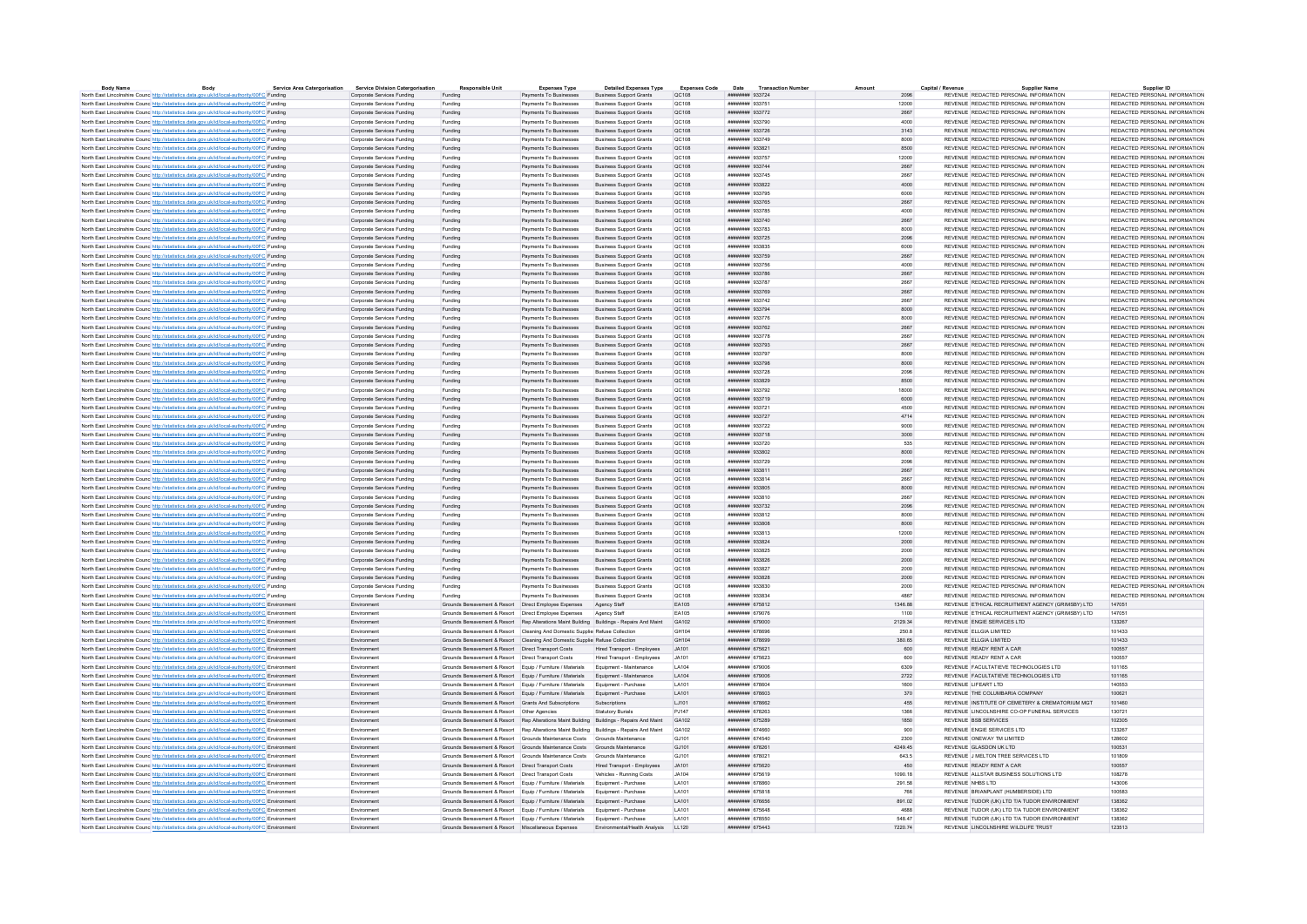| <b>Body Name</b> | Body                                                                                                                                                                                               | <b>Service Area Catergorisation</b> | <b>Service Division Catergorisation</b> | <b>Responsible Unit</b>                                                                   | <b>Expenses Type</b>                                    | <b>Detailed Expenses Type</b>                                   | <b>Expenses Code</b> | Date                                 | <b>Transaction Numbe</b> |                                 |                                                    | Supplier ID |
|------------------|----------------------------------------------------------------------------------------------------------------------------------------------------------------------------------------------------|-------------------------------------|-----------------------------------------|-------------------------------------------------------------------------------------------|---------------------------------------------------------|-----------------------------------------------------------------|----------------------|--------------------------------------|--------------------------|---------------------------------|----------------------------------------------------|-------------|
|                  | North East Lincolnshire Counc http://statistics.data.gov.uk/id/local-authority/00FC Environmen                                                                                                     |                                     | Environment                             | Grounds Bereavement & Resort Private Contractors                                          |                                                         | Third Party Prov - Private                                      | PH101                | ####### 675819                       |                          | 580.04                          | REVENUE GRIMSBY OPERATIONS LTD                     | 101116      |
|                  | North East Lincolnshire Counc http://statistics.data.gov.uk/id/local-authority/00FC Environment                                                                                                    |                                     | Environment                             | Grounds Bereavement & Resort Private Contractors                                          |                                                         | Third Party Prov - Private                                      | PH101                | ######## 678246                      |                          | 350                             | REVENUE ONEWAY TM LIMITED                          | 128602      |
|                  | North East Lincolnshire Counc http://statistics.data.gov.uk/id/local-authority/00FC Environmen                                                                                                     |                                     | Environmen                              | Grounds Bereavement & Resort Private Contractors                                          |                                                         | Third Party Prov - Private                                      | PH101                | <b><i>HHHHHHH 678246</i></b>         |                          | 320                             | REVENUE ONEWAY TM LIMITED                          | 128602      |
|                  | North East Lincolnshire Counc http://statistics.data.gov.uk/id/local-authority/00FC Environment                                                                                                    |                                     | Fnvironment                             | Grounds Bereavement & Resort Rep Alterations Maint Building Buildings - Repairs And Maint |                                                         |                                                                 | GA102                | ######## 675280                      |                          | 800                             | REVENUE BSB SERVICES                               | 102305      |
|                  | North East Lincolnshire Counc http://statistics.data.gov.uk/id/local-authority/00FC Environment                                                                                                    |                                     | Environment                             | Grounds Bereavement & Resort Rents                                                        |                                                         |                                                                 | GC101                | ######## 675836                      |                          | 856                             | REVENUE ASSOCIATED BRITISH PORTS                   | 100834      |
|                  | North East Lincolnshire Counc http://statistics.data.gov.uk/id/local-authority/00FC Environment                                                                                                    |                                     | Environment                             | Grounds Bereavement & Resort Rep Alterations Maint Building Buildings - Repairs And Maint |                                                         |                                                                 | GA102                | ######## 674664                      |                          | 564.8                           | REVENUE ENGIE SERVICES LTD                         | 133267      |
|                  | North East Lincolnshire Counc http://statistics.data.gov.uk/id/local-authority/00FC Environment                                                                                                    |                                     | Environment                             | Countryside Management                                                                    | Grounds Maintenance Costs Grounds Maintenance           |                                                                 | GJ101                | ######## 675306                      |                          | 250                             | REVENUE BSB SERVICES                               | 102305      |
|                  | North East Lincolnshire Counc http://statistics.data.gov.uk/id/local-authority/00FC Environment                                                                                                    |                                     | Environment                             | Garage & Fleet Strategy                                                                   | <b>Direct Transport Costs</b>                           | Vehicles - Repairs And Maint                                    | LIA105               | ######## 675345                      |                          | 664.86                          | REVENUE FLEET FACTORS LTD                          | 100886      |
|                  | North East Lincolnshire Counc http://statistics.data.gov.uk/id/local-authority/00FC Environment                                                                                                    |                                     | Environment                             | Garage & Fleet Strategy                                                                   | <b>Direct Transport Costs</b>                           | Vehicles - Repairs And Maint                                    | JA105                | ######## 675346                      |                          | 5547.39                         | REVENUE FLEET FACTORS LTD                          | 100886      |
|                  | North East Lincolnshire Counc http://statistics.data.gov.uk/id/local-authority/00FC Environmen                                                                                                     |                                     | Environmen                              | Garage & Fleet Strategy                                                                   | Direct Transport Costs                                  | Vehicles - Repairs And Maint                                    | JA105                | ######## 675347                      |                          | 1116.82                         | REVENUE FLEET FACTORS LTD                          | 100886      |
|                  | North East Lincolnshire Counc http://statistics.data.gov.uk/id/local-authority/00FC Environment                                                                                                    |                                     | Environment                             | Garage & Fleet Strategy                                                                   | <b>Direct Transport Costs</b>                           | Vehicles - Repairs And Maint                                    | JA105                | ######## 675349                      |                          | 308.75                          | REVENUE HARRIS & GARROD LTD                        | 100604      |
|                  | North East Lincolnshire Counc http://statistics.data.gov.uk/id/local-authority/00FC Environment                                                                                                    |                                     | Environment                             | Garage & Fleet Strategy                                                                   | <b>Direct Transport Costs</b>                           | Vehicles - Repairs And Maint                                    | <b>JA105</b>         | ######## 675350                      |                          | 792.33                          | REVENUE FLEET FACTORS LTD                          | 100886      |
|                  | North East Lincolnshire Councint http://statistics.data.gov.uk/id/local-authority/00FC Environment                                                                                                 |                                     | Environment                             | Garage & Fleet Strategy                                                                   | <b>Direct Transport Costs</b>                           | Vehicles - Renairs And Maint                                    | .JA105               | ####### 675351                       |                          | 1504 11                         | REVENUE ELEFT FACTORS LTD                          | 100886      |
|                  | North East Lincolnshire Counc http://statistics.data.gov.uk/id/local-authority/00FC Environment                                                                                                    |                                     | Environment                             | Garage & Fleet Strategy                                                                   | <b>Direct Transport Costs</b>                           | Vehicles - Repairs And Maint                                    | .14105               | ######## 675352                      |                          | 293.6                           | REVENUE FLEET FACTORS LTD                          | 100886      |
|                  | North East Lincolnshire Counc http://statistics.data.gov.uk/id/local-authority/00FC Environment                                                                                                    |                                     | Environmen                              | Garage & Fleet Strategy                                                                   | <b>Direct Transport Costs</b>                           | Vehicles - Repairs And Maint                                    | JA105                | ######## 675356                      |                          | 493.37                          | REVENUE FLEET FACTORS LTD                          | 100886      |
|                  | North East Lincolnshire Counc http://statistics.data.gov.uk/id/local-authority/00FC Environment                                                                                                    |                                     | Environment                             | Garage & Fleet Strategy                                                                   | <b>Direct Transport Costs</b>                           | Vehicles - Repairs And Maint                                    | JA105                | ######## 675353                      |                          | 2779.87                         | REVENUE HARRIS & GARROD LTD                        | 100604      |
|                  | North East Lincolnshire Counc http://statistics.data.gov.uk/id/local-authority/00FC Environment                                                                                                    |                                     | Environmen                              | Garage & Fleet Strategy                                                                   | <b>Direct Transport Costs</b>                           | Vehicles - Repairs And Maint                                    | JA105                | ######## 67584                       |                          | 363.04                          | REVENUE B A BUSH & SON LTD                         | 101828      |
|                  | North East Lincolnshire Counc http://statistics.data.gov.uk/id/local-authority/00FC Environment                                                                                                    |                                     | Fnvironment                             | Garage & Fleet Strategy                                                                   | Direct Transport Costs                                  | Vehicles - Renairs And Maint                                    | LIA105               | ######## 675851                      |                          | 430                             | REVENUE B A BUSH & SON LTD.                        | 101828      |
|                  | North East Lincolnshire Counc <sup>http://statistics.data.gov.uk/id/local-authority/00FC Environment</sup>                                                                                         |                                     | Environmen                              | Garage & Fleet Strategy                                                                   | <b>Direct Transport Costs</b>                           | Vehicles - Repairs And Maint                                    | JA105                | ######## 675857                      |                          | 341.68                          | REVENUE B A BUSH & SON LTD                         | 101828      |
|                  |                                                                                                                                                                                                    |                                     | Environment                             |                                                                                           |                                                         |                                                                 | JA105                | ######## 675844                      |                          | 860                             | REVENUE B A BUSH & SON LTD                         | 101828      |
|                  | North East Lincolnshire Counce http://statistics.data.gov.uk/id/local-authority/00FC Environment                                                                                                   |                                     |                                         | Garage & Fleet Strategy                                                                   | Direct Transport Costs                                  | Vehicles - Repairs And Maint<br>Vehicles - Repairs And Maint    | JA105                | ######## 675847                      |                          | 606.85                          | REVENUE FLEET FACTORS LTD                          | 100886      |
|                  | North East Lincolnshire Counc http://statistics.data.gov.uk/id/local-authority/00FC Environment                                                                                                    |                                     | Environment                             | Garage & Fleet Strategy                                                                   | <b>Direct Transport Costs</b>                           |                                                                 | .14105               | ######## 675859                      |                          | 3978.82                         | REVENUE FLEET FACTORS LTD                          | 100886      |
|                  | North East Lincolnshire Counc http://statistics.data.gov.uk/id/local-authority/00FC Environment                                                                                                    |                                     | Environment                             | Garage & Fleet Strategy                                                                   | <b>Direct Transport Costs</b>                           | Vehicles - Repairs And Maint                                    |                      |                                      |                          |                                 |                                                    |             |
|                  | North East Lincolnshire Counc http://statistics.data.gov.uk/id/local-authority/00FC Environment                                                                                                    |                                     | Environment                             | Garage & Fleet Strategy                                                                   | <b>Direct Transport Costs</b>                           | Vehicles - Repairs And Maint                                    | LIA105               | ######## 675860                      |                          | 371.6                           | REVENUE FLEET FACTORS LTD                          | 100886      |
|                  | North East Lincolnshire Counc http://statistics.data.gov.uk/id/local-authority/00FC Environment                                                                                                    |                                     | Environmen                              | Garage & Fleet Strategy                                                                   | <b>Direct Transport Costs</b>                           | Vehicles - Repairs And Maint                                    | JA105                | ######## 675861                      |                          | 1817.23                         | REVENUE FLEET FACTORS LTD                          | 100886      |
|                  | North East Lincolnshire Counc http://statistics.data.gov.uk/id/local-authority/00FC Environment                                                                                                    |                                     | Environment                             | Garage & Fleet Strategy                                                                   | <b>Direct Transport Costs</b>                           | Vehicles - Repairs And Maint                                    | .JA105               | <b>инвинин</b> 677261                |                          | 2889.8                          | REVENUE ELEFT FACTORS LTD                          | 100886      |
|                  | North East Lincolnshire Counc http://statistics.data.gov.uk/id/local-authority/00FC Environment                                                                                                    |                                     | Environment                             | Garage & Fleet Strategy                                                                   | Direct Transport Costs                                  | Vehicles - Repairs And Maint                                    | <b>JA105</b>         | ####### 677262                       |                          | 5036.69                         | REVENUE FLEET FACTORS LTD                          | 100886      |
|                  | North East Lincolnshire Counc http://statistics.data.gov.uk/id/local-authority/00FC Environment                                                                                                    |                                     | Fnvironment                             | Garage & Fleet Strategy                                                                   | <b>Direct Transport Costs</b>                           | Vehicles - Repairs And Maint                                    | .14105               | ######## 678679                      |                          | 5112.07                         | REVENUE FLEET FACTORS LTD                          | 100886      |
|                  | North East Lincolnshire Counc http://statistics.data.gov.uk/id/local-authority/00FC Environment                                                                                                    |                                     | Environment                             | Garage & Fleet Strategy                                                                   | <b>Direct Transport Costs</b>                           | Vehicles - Repairs And Maint                                    | .14105               | ######## 678648                      |                          | 3791.04                         | REVENUE FLEET FACTORS LTD                          | 100886      |
|                  | North East Lincolnshire Counc http://statistics.data.gov.uk/id/local-authority/00FC Environment                                                                                                    |                                     | Environment                             | Garage & Fleet Strategy                                                                   | <b>Direct Transport Costs</b>                           | Vehicles - Repairs And Maint                                    | JA105                | ######## 678239                      |                          | 1860.13                         | REVENUE HARRIS & GARROD LTD                        | 100604      |
|                  | North East Lincolnshire Counc http://statistics.data.gov.uk/id/local-authority/00FC Environment                                                                                                    |                                     | Environment                             | Garage & Fleet Strategy                                                                   | <b>Direct Transport Costs</b>                           | Vehicles - Repairs And Maint                                    | JA105                | ######## 678242                      |                          | 313.95                          | REVENUE BUCHER MUNICIPAL LTD                       | 101463      |
|                  | North East Lincolnshire Counc http://statistics.data.gov.uk/id/local-authority/00FC Environment                                                                                                    |                                     | Environment                             | Garage & Fleet Strategy                                                                   | <b>Direct Transport Costs</b>                           | Vehicles - Repairs And Maint                                    | <b>JA105</b>         | ######## 678232                      |                          | 631.55                          | REVENUE B A BUSH & SON LTD                         | 101828      |
|                  | North East Lincolnshire Counc http://statistics.data.gov.uk/id/local-authority/00FC Environment                                                                                                    |                                     | Fnvironment                             | Garage & Fleet Strategy                                                                   | Direct Transport Costs                                  | Vehicles - Renairs And Maint                                    | LIA105               | ининнин 678238                       |                          | 403 75                          | REVENUE B A BUSH & SON LTD.                        | 101828      |
|                  | North East Lincolnshire Counc http://statistics.data.gov.uk/id/local-authority/00FC Environment                                                                                                    |                                     | Environmen                              | Garage & Fleet Strategy                                                                   | <b>Direct Transport Costs</b>                           | Vehicles - Repairs And Maint                                    | JA105                | ######## 678237                      |                          | 263.19                          | REVENUE B A BUSH & SON LTD                         | 101828      |
|                  | North East Lincolnshire Counc http://statistics.data.gov.uk/id/local-authority/00FC Environment                                                                                                    |                                     | Environment                             | Garage & Fleet Strategy                                                                   | Communications And Computing Telephones                 |                                                                 | <b>IF112</b>         | ######## 672927                      |                          | 1255.5                          | REVENUE CTRACK UK LTD                              | 147152      |
|                  | North East Lincolnshire Counc http://statistics.data.gov.uk/id/local-authority/00FC Environment                                                                                                    |                                     | Environment                             | Garage & Fleet Strategy                                                                   | Communications And Computin Telephones                  |                                                                 | LF112                | ######## 678240                      |                          | 1269                            | REVENUE CTRACK UK LTD                              | 147152      |
|                  | North East Lincolnshire Counc <sup>http://statistics.data.gov.uk/id/local-authority/00FC Environmen</sup>                                                                                          |                                     | Environmen                              | Garage & Fleet Strategy                                                                   | Grants And Subscriptions                                | Subscriptions                                                   | LJ101                | ####### 675846                       |                          | 2223                            | REVENUE FREIGHT TRANSPORT ASSOCIATION LTD          | 101027      |
|                  | North East Lincolnshire Counc http://statistics.data.gov.uk/id/local-authority/00FC Environment                                                                                                    |                                     | Environment                             | Garage & Fleet Strategy                                                                   | Private Contractors                                     | Third Party Prov - Private                                      | PH101                | ######## 675344                      |                          | 16777.8                         | REVENUE WAKEFIELD MD COUNCIL                       | 100967      |
|                  | North East Lincolnshire Counc http://statistics.data.gov.uk/id/local-authority/00FC Environment                                                                                                    |                                     | Environment                             | Street Cleansing                                                                          | Direct Employee Expenses                                | Agency Staff                                                    | EA105                | ######## 676605                      |                          | 8529.08                         | REVENUE ETHICAL RECRUITMENT AGENCY (GRIMSBY) LTD   | 147051      |
|                  | North East Lincolnshire Counc http://statistics.data.gov.uk/id/local-authority/00FC Environment                                                                                                    |                                     | Fryironment                             | Street Cleansing                                                                          | Equip / Furniture / Materials                           | Equipment - Purchase                                            | <b>LA101</b>         | ######## 674408                      |                          | 358.64                          | REVENUE TUDOR (UK) LTD T/A TUDOR ENVIRONMENT       | 138362      |
|                  |                                                                                                                                                                                                    |                                     | Environment                             | <b>Street Cleansing</b>                                                                   | Private Contractors                                     | Third Party Prov - Private                                      | PH101                | ######## 676708                      |                          | 1407.91                         | REVENUE SRCL LTD                                   | 102009      |
|                  | North East Lincolnshire Counc http://statistics.data.gov.uk/id/local-authority/00FC Environment                                                                                                    |                                     | Fryironment                             | Waste Services                                                                            | Direct Transport Costs                                  | Hired Transport - Employees                                     | .14101               | ####### 675190                       |                          | 872                             | REVENUE READY RENT A CAR                           | 100557      |
|                  | North East Lincolnshire Counc http://statistics.data.gov.uk/id/local-authority/00FC Environment                                                                                                    |                                     |                                         |                                                                                           |                                                         |                                                                 |                      |                                      |                          |                                 |                                                    |             |
|                  | North East Lincolnshire Counc http://statistics.data.gov.uk/id/local-authority/00FC Environment                                                                                                    |                                     | Environment                             | Waste Services                                                                            | Clothes Uniforms And Laundry Protective Clothing        |                                                                 | LC101                | ######## 677229                      |                          | 418.6                           | REVENUE PWS (PROTECTIVE WEAR SUPPLIES) LTD         | 147941      |
|                  | North East Lincolnshire Counc http://statistics.data.gov.uk/id/local-authority/00FC Environment                                                                                                    |                                     | Environmen                              | Waste Service                                                                             | <b>Private Contractors</b>                              | Third Party Prov - Private                                      | PH101                | ######## 678985                      |                          | 2960                            | <b>REVENUE MGB</b>                                 | 101544      |
|                  | North East Lincolnshire Counc http://statistics.data.gov.uk/id/local-authority/00FC Environment                                                                                                    |                                     | Environment                             | <b>Waste Services</b>                                                                     | <b>Private Contractors</b>                              | Third Party Prov - Private                                      | PH101                | ######## 675647                      |                          | 375                             | REVENUE SIGN OF THE TIMES                          | 100575      |
|                  | North East Lincolnshire Counc http://statistics.data.gov.uk/id/local-authority/00FC Environmen                                                                                                     |                                     | Environment                             | Waste Services                                                                            | Private Contractors                                     | Third Party Prov - Private                                      | PH101                | ######## 675647                      |                          | 1248                            | REVENUE SIGN OF THE TIMES                          | 100575      |
|                  | North East Lincolnshire Counc http://statistics.data.gov.uk/id/local-authority/00FC Environment                                                                                                    |                                     | Fnvironment                             | Waste Services                                                                            | Private Contractors                                     | Third Party Prov - Private                                      | PH101                | <b>инвинин</b> 675823                |                          | 711 27                          | REVENUE SYSTEMATIC PRINT MANAGEMENT I TD           | 101147      |
|                  | North East Lincolnshire Counc http://statistics.data.gov.uk/id/local-authority/00FC Environment                                                                                                    |                                     | Environment                             | Waste Services                                                                            | Private Contractors                                     | Third Party Prov - Private                                      | PH101                | ######## 675824                      |                          | 472.41                          | REVENUE SYSTEMATIC PRINT MANAGEMENT LTD            | 101147      |
|                  | North East Lincolnshire Counc http://statistics.data.gov.uk/id/local-authority/00FC Environment                                                                                                    |                                     | Environment                             | Waste Disposal And Strategy Private Contractors                                           |                                                         | Contract Payments                                               | PH105                | ####### 678560                       |                          | REDACTED COMMERCIALLY SENSITIVE | REVENUE NEWLINCS DEVELOPMENT LTD                   | 101125      |
|                  | North East Lincolnshire Counc. http://statistics.data.gov.uk/id/local-authority/00FC Environment                                                                                                   |                                     | Environment                             | Waste Disposal And Strategy                                                               | Private Contractors                                     | Contract Payments Landfill Tax                                  | PH106                | ####### 678560                       |                          | REDACTED COMMERCIALLY SENSITIVE | REVENUE NEWLINCS DEVELOPMENT LTD                   | 101125      |
|                  | North East Lincolnshire Counc. http://statistics.data.gov.uk/id/local-authority/00FC Environment                                                                                                   |                                     | Environment                             | Waste Disposal And Strategy                                                               | Customer And Client Receipts Sales - Std Vat 7          |                                                                 | VC101                | ######## 678560                      |                          | REDACTED COMMERCIALLY SENSITIVE | REVENUE NEWLINCS DEVELOPMENT LTD                   | 101125      |
|                  | North East Lincolnshire Counc http://statistics.data.gov.uk/id/local-authority/00FC Environment                                                                                                    |                                     | Environment                             | Regulatory Services                                                                       | Direct Employee Expenses                                | Agency Staff                                                    | EA105                | ######## 675832                      |                          | 512.82                          | REVENUE THE BEST CONNECTION                        | 143357      |
|                  | North East Lincolnshire Counc http://statistics.data.gov.uk/id/local-authority/00FC Environment                                                                                                    |                                     | Environment                             | Regulatory Services                                                                       | Direct Employee Expenses                                | Agency Staff                                                    | EA105                | ######## 675833                      |                          | 439.56                          | REVENUE THE BEST CONNECTION                        | 143357      |
|                  | North East Lincolnshire Counc http://statistics.data.gov.uk/id/local-authority/00FC Environment                                                                                                    |                                     | Environment                             | Regulatory Services                                                                       | Direct Employee Expenses                                | Agency Staff                                                    | <b>FA105</b>         | ######## 675834                      |                          | 499.5                           | REVENUE THE REST CONNECTION                        | 143357      |
|                  | North East Lincolnshire Counc http://statistics.data.gov.uk/id/local-authority/00FC Environment                                                                                                    |                                     | Environment                             | Regulatory Services                                                                       | Direct Employee Expenses                                | Agency Staff                                                    | EA105                | ####### 675835                       |                          | 479.52                          | REVENUE THE BEST CONNECTION                        | 143357      |
|                  | North East Lincolnshire Counc http://statistics.data.gov.uk/id/local-authority/00FC Environment                                                                                                    |                                     | Environment                             | Regulatory Services                                                                       | Cleaning And Domestic Supplier Cleaning - Services      |                                                                 | GH102                | ####### 675660                       |                          | 405.7                           | REVENUE KINGDOM SERVICES GROUP LTD                 | 138536      |
|                  | North East Lincolnshire Counc http://statistics.data.gov.uk/id/local-authority/00FC Environment                                                                                                    |                                     | Environment                             | Regulatory Services                                                                       | Cleaning And Domestic Supplier Cleaning - Services      |                                                                 | GH102                | ####### 677096                       |                          | 460.32                          | REVENUE KINGDOM SERVICES GROUP LTD                 | 138536      |
|                  | North East Lincolnshire Counc http://statistics.data.gov.uk/id/local-authority/00FC Environmen                                                                                                     |                                     | Environment                             | Regulatory Services                                                                       | Cleaning And Domestic Supplie: Cleaning - Services      |                                                                 | GH102                | ######## 677097                      |                          | 460.32                          | REVENUE KINGDOM SERVICES GROUP LTD                 | 138536      |
|                  | North East Lincolnshire Counc http://statistics.data.gov.uk/id/local-authority/00FC Environment                                                                                                    |                                     | Fnvironment                             | Regulatory Services                                                                       | Cleaning And Domestic Supplie: Cleaning - Services      |                                                                 | GH102                | ######## 675710                      |                          | 811 41                          | REVENUE KINGDOM SERVICES GROUP I TD                | 138536      |
|                  | North East Lincolnshire Counc http://statistics.data.gov.uk/id/local-authority/00FC Environment                                                                                                    |                                     | Environmen                              | Regulatory Services                                                                       | Cleaning And Domestic Supplier Cleaning - Services      |                                                                 | GH102                | ####### 675661                       |                          | 1002.33                         | REVENUE KINGDOM SERVICES GROUP LTD                 | 138536      |
|                  | North East Lincolnshire Counc http://statistics.data.gov.uk/id/local-authority/00FC Environment                                                                                                    |                                     | Fnvironment                             | Regulatory Services                                                                       | Grants And Subscriptions Subscriptions                  |                                                                 | 1.1101               | ниннини 676704                       |                          | 421.86                          | REVENUE MARITIME CARGO PROCESSING PLC.             | 145373      |
|                  | North East Lincolnshire Counc http://statistics.data.gov.uk/id/local-authority/00FC Environment                                                                                                    |                                     | Environment                             | Regulatory Services                                                                       | Miscellaneous Expenses                                  | Environmental/Health Analysis LL120                             |                      | ######## 675538                      |                          | 323.85                          | REVENUE EUROFINS WATER HYGIENE TESTING UK LTD      | 139602      |
|                  | North East Lincolnshire Counc http://statistics.data.gov.uk/id/local-authority/00FC Environment                                                                                                    |                                     | Environment                             | Regulatory Services                                                                       | Miscellaneous Expenses                                  | Environmental/Health Analysis LL120                             |                      | ######## 678742                      |                          | 487.65                          | REVENUE EUROFINS WATER HYGIENE TESTING UK LTD      | 139602      |
|                  | North East Lincolnshire Counc http://statistics.data.gov.uk/id/local-authority/00FC Environment                                                                                                    |                                     | Environment                             | Regulatory Services                                                                       | Miscellaneous Expenses                                  | Environmental/Health Analysis                                   | LL120                | ######## 677074                      |                          | 470                             | REVENUE PUBLIC ANALYST SCIENTIFIC SERVICES LIMITED | 140144      |
|                  | North East Lincolnshire Counc http://statistics.data.gov.uk/id/local-authority/00FC Environment                                                                                                    |                                     | Environment                             | Regulatory Services                                                                       | Miscellaneous Expenses                                  | Environmental/Health Analysis                                   | LL120                | ######## 675826                      |                          | 1680                            | REVENUE REFOOD UK LTD                              | 148881      |
|                  | North East Lincolnshire Counc http://statistics.data.gov.uk/id/local-authority/00FC Environment                                                                                                    |                                     | Environment                             | Regulatory Services                                                                       | Indirect Employee Expenses Staff Training               |                                                                 | EB122                | ######## 678125                      |                          | 950                             | REVENUE INSTITUTE OF LICENSING (EVENTS) LTD        | 109054      |
|                  | North East Lincolnshire Counc http://statistics.data.gov.uk/id/local-authority/00FC Environment                                                                                                    |                                     | Environmen                              | Regulatory Services                                                                       | Indirect Employee Expenses Staff Training               |                                                                 | EB122                | ####### 678124                       |                          | 950                             | REVENUE INSTITUTE OF LICENSING (EVENTS) LTD        | 109054      |
|                  |                                                                                                                                                                                                    |                                     | Environment                             | Regulatory Services                                                                       | Private Contractors                                     | Third Party Prov - Private                                      | PH101                | ######## 679375                      |                          | 275                             | REVENUE ABBEY VETERINARY CENTRE (GRIMSBY) LTD      | 111343      |
|                  | North East Lincolnshire Counc http://statistics.data.gov.uk/id/local-authority/00FC Environment<br>North East Lincolnshire Counc http://statistics.data.gov.uk/id/local-authority/00FC Environment |                                     | Environment                             | Regulatory Services                                                                       | Miscellaneous Expenses                                  | Environmental/Health Analysis                                   | LL120                | ####### 675828                       |                          | 265                             | REVENUE FRESH PHARMA                               | 143071      |
|                  |                                                                                                                                                                                                    |                                     |                                         |                                                                                           |                                                         |                                                                 |                      | <b><i>HABBRAH 674885</i></b>         |                          |                                 |                                                    |             |
|                  | North East Lincolnshire Counc http://statistics.data.gov.uk/id/local-authority/00FC Environment                                                                                                    |                                     | Environmen                              | Regulatory Services                                                                       | Miscellaneous Expenses                                  | Environmental/Health Analysis                                   | LL120                |                                      |                          | 598.57                          | REVENUE ALS ENVIRONMENTAL LIMITED                  | 139898      |
|                  | North East Lincolnshire Counc http://statistics.data.gov.uk/id/local-authority/00FC Environment                                                                                                    |                                     | Environment                             | Regulatory Services                                                                       | Miscellaneous Expenses                                  | Environmental/Health Analysis LL120                             |                      | ######## 679376                      |                          | 257.44                          | REVENUE ALS ENVIRONMENTAL LIMITED                  | 139898      |
|                  | North East Lincolnshire Counc http://statistics.data.gov.uk/id/local-authority/00FC Environment                                                                                                    |                                     | Environment                             | Regulatory Services                                                                       | Miscellaneous Expenses                                  | Other Supplies & Services                                       | LL110                | ######## 677113                      |                          | 400                             | <b>REVENUE CIRIA</b>                               | 103848      |
|                  | North East Lincolnshire Counc http://statistics.data.gov.uk/id/local-authority/00FC Environment                                                                                                    |                                     | Fnvironment                             | Regulatory Services                                                                       | Private Contractors                                     | Third Party Prov - Private                                      | PH101                | <b><i><u>HRHHHHHH</u> 676503</i></b> |                          | 1598 73                         | REVENUE STM ENVIRONMENTAL CONSULTANTS LTD.         | 104192      |
|                  | North East Lincolnshire Counc http://statistics.data.gov.uk/id/local-authority/00FC Environment                                                                                                    |                                     | Environment                             | Regulatory Services                                                                       | Private Contractors                                     | Third Party Prov - Private                                      | PH101                | ######## 674913                      |                          | 2878                            | REVENUE SANGREAT KENNELS                           | 103270      |
|                  | North East Lincolnshire Counc http://statistics.data.gov.uk/id/local-authority/00FC Environment                                                                                                    |                                     | Fnvironment                             | Regulatory Services                                                                       | Private Contractors                                     | Third Party Prov - Private                                      | PH101                | <b><i><u>HREBHHHH</u></i></b> 676697 |                          | 1599 44                         | REVENUE, MARK GOODLAD SERVICES LTD.                | 144951      |
|                  | North East Lincolnshire Counc http://statistics.data.gov.uk/id/local-authority/00FC Environment                                                                                                    |                                     | Environment                             | <b>Energy Project</b>                                                                     | Miscellaneous Expenses                                  | Other Supplies & Services                                       | LL110                | ######## 677234                      |                          | 720                             | REVENUE NORFOLK & WAVENEY ENTERPRISE SERVICES LTD  | 145349      |
|                  | North East Lincolnshire Counc http://statistics.data.gov.uk/id/local-authority/00FC Environment                                                                                                    |                                     | Environment                             | Energy Project                                                                            | Private Contractors                                     | Contract Payments                                               | PH105                | ######## 677010                      |                          | 492.73                          | REVENUE FADING FOOTPRINTS LTD                      | 141476      |
|                  | North East Lincolnshire Counc http://statistics.data.gov.uk/id/local-authority/00FC Resources                                                                                                      |                                     | Policy Strategy And Resources           | Chief Finance Officer                                                                     | Consultancy                                             | Consultancy                                                     | PL101                | ######## 678539                      |                          | 1520                            | REVENUE IAN GIRDLEY                                | 137191      |
|                  | North East Lincolnshire Counc http://statistics.data.gov.uk/id/local-authority/00FC Resources                                                                                                      |                                     | Policy Strategy And Resources           | Chief Finance Office                                                                      | Consultancy                                             | Consultancy                                                     | PL 101               | ####### 678542                       |                          | 675                             | REVENUE REBECCA DARNELL                            | 144555      |
|                  | North East Lincolnshire Counc http://statistics.data.gov.uk/id/local-authority/00FC Resources                                                                                                      |                                     | Policy Strategy And Resources           | Chief Finance Officer                                                                     | Consultancy                                             | Consultancy                                                     | PL101                | ######## 678541                      |                          | 855                             | REVENUE SARAH BRATTAN                              | 134910      |
|                  | North East Lincolnshire Counc http://statistics.data.gov.uk/id/local-authority/00FC Resources                                                                                                      |                                     | Policy Strategy And Resources           | Chief Finance Officer                                                                     | Consultancy                                             | Consultancy                                                     | PL101                | ######## 678540                      |                          | 1062.5                          | REVENUE ANTHONY WINN BUSINESS CONSULTANCY LTD      | 134636      |
|                  | North East Lincolnshire Counc http://statistics.data.gov.uk/id/local-authority/00FC Resources                                                                                                      |                                     | Policy Strategy And Resources           | <b>IT Shared Service</b>                                                                  | Communications And Computing Telephones                 |                                                                 | IF112                | ######## 678853                      |                          | 1596.63                         | REVENUE GAMMA BUSINESS COMMUNICATIONS LTD.         | 108104      |
|                  | North East Lincolnshire Counc http://statistics.data.gov.uk/id/local-authority/00FC Resources                                                                                                      |                                     | Policy Strategy And Resources           | I.T Shared Service                                                                        |                                                         | Communications And Computin Computer H/Ware - Maintenance LF106 |                      | ######## 677764                      |                          | 3600                            | REVENUE NORTH LINCOLNSHIRE COUNCIL                 | 101186      |
|                  | North East Lincolnshire Counc http://statistics.data.gov.uk/id/local-authority/00FC Resources                                                                                                      |                                     | Policy Strategy And Resources           | I.T Shared Service                                                                        | Communications And Computing Computer S/Ware - Licences |                                                                 | IF103                | ининнин 678645                       |                          | 23710.93                        | REVENUE PHOENIX SOFTWARE ITD                       | 100753      |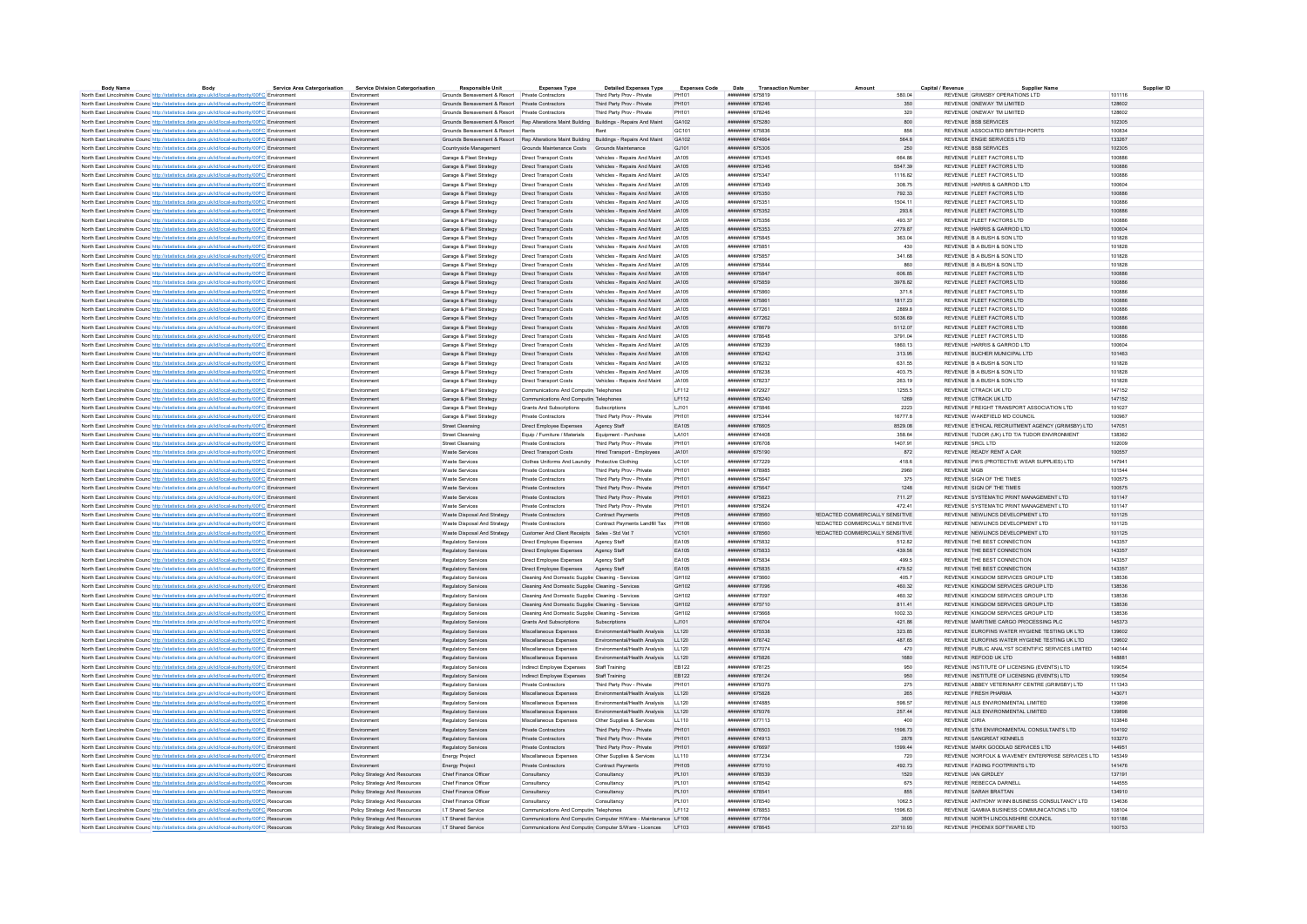| Body                                                                                                     | <b>Service Area Catergorisation</b> | <b>Service Division Catergorisation</b> | <b>Responsible Unit</b>                                                               | <b>Expenses Type</b>                                       | <b>Detailed Expenses Type</b>                                   | <b>Expenses Code</b> | Date<br><b>Transaction Numbe</b>    |           | Capital / Revenu    | Supplier Name                                      | Supplier ID                   |
|----------------------------------------------------------------------------------------------------------|-------------------------------------|-----------------------------------------|---------------------------------------------------------------------------------------|------------------------------------------------------------|-----------------------------------------------------------------|----------------------|-------------------------------------|-----------|---------------------|----------------------------------------------------|-------------------------------|
| North East Lincolnshire Counc http://statistics.data.gov.uk/id/local-authority/00FC Resources            |                                     | Policy Strategy And Resources           | I.T Shared Service                                                                    |                                                            | Communications And Computin Computer S/Ware - Maintenance LF102 |                      | ######## 679007                     | 15000     |                     | REVENUE NORTH LINCOLNSHIRE COUNCIL                 | 101186                        |
| North East Lincolnshire Counc http://statistics.data.gov.uk/id/local-authority/00FC Resources            |                                     | Policy Strategy And Resources           | I.T Shared Service                                                                    |                                                            | Communications And Computin Computer S/Ware - Maintenance LF102 |                      | ######## 678264                     | 1103      |                     | REVENUE SERVELEC EDUCATION LIMITED                 | 134371                        |
| North East Lincolnshire Counc http://statistics.data.gov.uk/id/local-authority/00FC Resource             |                                     | Policy Strategy And Resources           | <b>IT Shared Service</b>                                                              |                                                            | Communications And Computin Computer S/Ware - Purchases   LF101 |                      | <b><i>HNHHHHHH 678990</i></b>       | 1875      |                     | REVENUE TOTAL COMPUTER NETWORKS LTD                | 141310                        |
| North East Lincolnshire Counc http://statistics.data.gov.uk/id/local-authority/00FC Resources            |                                     | Policy Strategy And Resources           | I T Shared Service                                                                    |                                                            | Communications And Computing Computer S/Ware - Purchases   F101 |                      | ######## 671451                     | 27062.5   |                     | REVENUE TOTAL COMPUTER NETWORKS LTD                | 141310                        |
| North East Lincolnshire Counc <sup>http://statistics.data.gov.uk/id/local-authority/00FC Resources</sup> |                                     | Policy Strategy And Resources           | I.T Shared Service                                                                    | Communications And Computing Internet Connection           |                                                                 | LF110                | ######## 675715                     | 115359.48 |                     | REVENUE REDCENTRIC SOLUTIONS LTD                   | 144852                        |
| North East Lincolnshire Counc <sup>http://statistics.data.gov.uk/id/local-authority/00FC Resources</sup> |                                     | Policy Strategy And Resources           | Chief Exec & Support                                                                  | Grants And Subscriptions                                   | Subscriptions                                                   | LJ101                | ######## 675445                     | 1532.05   |                     | REVENUE EMAP PUBLISHING LIMITED                    | 129290                        |
| North East Lincolnshire Counc <sup>http://statistics.data.gov.uk/id/local-authority/00FC Resources</sup> |                                     | Policy Strategy And Resources           | Chief Exec & Support                                                                  | Contributions To Provisions                                | Contributions - Communities                                     | LK101                | ######## 678722                     | 2000      |                     | REVENUE HEATHER DAVIS                              | 149217                        |
| North East Lincolnshire Counc http://statistics.data.gov.uk/id/local-authority/00FC Resources            |                                     | Policy Strategy And Resources           | Chief Exec & Support                                                                  | Contributions To Provisions Contributions - Communities    |                                                                 | LK101                | ######## 678582                     | 600       |                     | REVENUE BARNOLDRY LE BECK PARISH COUNCIL           | 100656                        |
| North East Lincolnshire Counc http://statistics.data.gov.uk/id/local-authority/00FC Resources            |                                     | Policy Strategy And Resources           | Chief Exec & Support                                                                  | Contributions To Provisions                                | Contributions - Communities                                     | <b>IK101</b>         | ####### 678583                      | 2000      |                     | REVENUE HEALING PARISH COUNCIL                     | 100658                        |
|                                                                                                          |                                     |                                         |                                                                                       |                                                            |                                                                 |                      |                                     |           |                     |                                                    |                               |
| North East Lincolnshire Counc <sup>http://statistics.data.gov.uk/id/local-authority/00FC Resources</sup> |                                     | Policy Strategy And Resources           | Chief Exec & Support                                                                  | Contributions To Provisions                                | Contributions - Communities                                     | LK101                | ####### 678585                      | 500       |                     | REVENUE 1ST HEALING SCOUT GROUP                    | 149214                        |
| North East Lincolnshire Counc http://statistics.data.gov.uk/id/local-authority/00FC Resources            |                                     | Policy Strategy And Resources           | Chief Exec & Support                                                                  | Contributions To Provisions                                | Contributions - Communities                                     | <b>IK101</b>         | ######## 678584                     | 500       |                     | REVENUE LACEBY IN BLOOM                            | 133330                        |
| North East Lincolnshire Counc http://statistics.data.gov.uk/id/local-authority/00FC Resources            |                                     | Policy Strategy And Resources           | Chief Exec & Support                                                                  | Expenses                                                   | Course/Conf Accom - Employees LH102                             |                      | ######## 674774                     | 600       |                     | REVENUE LOCAL GOVERNMENT ASSOCIATION               | 101113                        |
| North East Lincolnshire Counc http://statistics.data.gov.uk/id/local-authority/00FC Resources            |                                     | Policy Strategy And Resources           | People And Culture                                                                    | Direct Employee Expenses                                   | Agency Staff                                                    | FA105                | ######## 675130                     | 12995 23  |                     | REVENUE COMENSURATTD                               | 145197                        |
| North East Lincolnshire Counc http://statistics.data.gov.uk/id/local-authority/00FC Resources            |                                     | Policy Strategy And Resources           | People And Culture                                                                    | Direct Employee Expenses                                   | Agency Staff                                                    | EA105                | ######## 676502                     | 22536.26  |                     | REVENUE COMENSURA LTD                              | 145197                        |
| North East Lincolnshire Counc http://statistics.data.gov.uk/id/local-authority/00FC Resources            |                                     | Policy Strategy And Resources           | People And Culture                                                                    | Direct Employee Expenses                                   | Agency Staff                                                    | FA105                | ининнин 677680                      | 16226.22  |                     | REVENUE COMENSURA LTD                              | 145197                        |
| North East Lincolnshire Counc http://statistics.data.gov.uk/id/local-authority/00FC Resources            |                                     | Policy Strategy And Resources           | People And Culture                                                                    | Direct Employee Expenses                                   | Agency Staff                                                    | EA105                | ######## 678951                     | 2584774   |                     | REVENUE COMENSURA LTD                              | 145197                        |
| North East Lincolnshire Counc <sup>http://statistics.data.gov.uk/id/local-authority/00FC Resources</sup> |                                     | Policy Strategy And Resources           | People And Culture                                                                    | Indirect Employee Expenses                                 | <b>Disclosure Checks</b>                                        | EB124                | ######## 675129                     | 840       | REVENUE UCHECK      |                                                    | 148286                        |
| North East Lincolnshire Counc http://statistics.data.gov.uk/id/local-authority/00FC Resources            |                                     | Policy Strategy And Resources           | People And Culture                                                                    | Indirect Employee Expenses                                 | <b>Disclosure Checks</b>                                        | EB124                | ######## 677185                     | 400       | REVENUE UCHECK      |                                                    | 148286                        |
|                                                                                                          |                                     |                                         |                                                                                       |                                                            |                                                                 |                      |                                     |           |                     |                                                    |                               |
| North East Lincolnshire Counc <sup>http://statistics.data.gov.uk/id/local-authority/00FC Resources</sup> |                                     | Policy Strategy And Resources           | People And Culture                                                                    | Indirect Employee Expenses   Disclosure Checks             |                                                                 | EB124                | ######## 677993                     | 440       | REVENUE UCHECK      |                                                    | 148286                        |
| North East Lincolnshire Counc http://statistics.data.gov.uk/id/local-authority/00FC Resources            |                                     | Policy Strategy And Resources           | People And Culture                                                                    | Indirect Employee Expenses   Disclosure Checks             |                                                                 | FR124                | ######## 678600                     | 800       | REVENUE UCHECK      |                                                    | 148286                        |
| North East Lincolnshire Counc <sup>http://statistics.data.gov.uk/id/local-authority/00FC Resources</sup> |                                     | Policy Strategy And Resources           | People And Culture                                                                    | Indirect Employee Expenses                                 | Long Service Awards                                             | EB123                | ####### 679015                      | 1312      |                     | REVENUE FOCUS ON TRAINING                          | 148970                        |
| North East Lincolnshire Counc <sup>http://statistics.data.gov.uk/id/local-authority/00FC Resources</sup> |                                     | Policy Strategy And Resources           | People And Culture                                                                    | Indirect Employee Expenses                                 | Medical Expenses - Employees                                    | FR112                | нивниния 678188                     | 1200      | REVENUE WOMENS AID  |                                                    | 100326                        |
| North East Lincolnshire Counc http://statistics.data.gov.uk/id/local-authority/00FC Resources            |                                     | Policy Strategy And Resources           | People And Culture                                                                    | Indirect Employee Expenses Staff Training                  |                                                                 | EB122                | ######## 673803                     | 730       |                     | REVENUE RNIB ENTERPRISES LTD                       | 135264                        |
| North East Lincolnshire Counc http://statistics.data.gov.uk/id/local-authority/00FC Resources            |                                     | Policy Strategy And Resources           | People And Culture                                                                    | Indirect Employee Expenses                                 | Staff Training                                                  | EB122                | ######## 678219                     | 1000      | REVENUE WOMENS AID  |                                                    | 100326                        |
| North East Lincolnshire Councibito://statistics.data.oov.uk/id/local-authority/00EC Resources            |                                     | Policy Strategy And Resources           | People And Culture                                                                    | Indirect Employee Expenses                                 | Staff Training                                                  | FR122                | ######## 678902                     | 2042      | REVENUE OA LIMITED  |                                                    | 102243                        |
| North East Lincolnshire Counc http://statistics.data.gov.uk/id/local-authority/00FC Resources            |                                     | Policy Strategy And Resources           | People And Culture                                                                    | Indirect Employee Expenses                                 | Medical Expenses - Employees                                    | EB112                | ######## 67809                      | 2389.66   |                     | REVENUE ROXTON OCCUPATIONAL HEALTH LIMITED         | 135376                        |
|                                                                                                          |                                     | Policy Strategy And Resources           | People And Culture                                                                    | Grants And Subscriptions                                   | Subscriptions                                                   | 1.1101               | ######## 678089                     | 1000      |                     | REVENUE WELLBEING SOLUTIONS MANAGEMENT             | 132439                        |
| North East Lincolnshire Counc http://statistics.data.gov.uk/id/local-authority/00FC Resources            |                                     |                                         |                                                                                       |                                                            |                                                                 |                      |                                     |           |                     | REVENUE . IW VIDEO CREATIONS                       |                               |
| North East Lincolnshire Counc http://statistics.data.gov.uk/id/local-authority/00FC Resources            |                                     | Policy Strategy And Resources           | People And Culture                                                                    | Contributions To Provisions                                | Contributions - Other                                           | <b>IK103</b>         | ####### 679059                      | 400       |                     |                                                    | 149118                        |
| North East Lincolnshire Counc http://statistics.data.gov.uk/id/local-authority/00FC Resources            |                                     | Policy Strategy And Resources           | Communications And Marketing Equip / Furniture / Materials                            |                                                            | Goods For Resale                                                | LA123                | ######## 675703                     | 1083.07   |                     | REVENUE ALLIED PUBLICITY SERVICES (MANCHESTER LTD) | 142186                        |
| North East Lincolnshire Counc http://statistics.data.gov.uk/id/local-authority/00FC Resources            |                                     | Policy Strategy And Resources           | Communications And Marketing Equip / Furniture / Materials                            |                                                            | Goods For Resale                                                | LA123                | ######## 675253                     | 253.75    | REVENUE VALTECH LTD |                                                    | 142370                        |
| North East Lincolnshire Counc <sup>http://statistics.data.gov.uk/id/local-authority/00FC Resources</sup> |                                     | Policy Strategy And Resources           | Communications And Marketing Equip / Furniture / Materials                            |                                                            | Goods For Resale                                                | LA123                | ######## 675734                     | 553.9     | REVENUE VALTECH LTD |                                                    | 142370                        |
| North East Lincolnshire Counc http://statistics.data.gov.uk/id/local-authority/00FC Resources            |                                     | Policy Strategy And Resources           | Communications And Marketing Communications And Computing Computer H/Ware - Purchases |                                                            |                                                                 | LF105                | ####### 678719                      | 330       |                     | REVENUE TOTAL COMPUTER NETWORKS LTD                | 141310                        |
| North East Lincolnshire Counc <sup>http://statistics.data.gov.uk/id/local-authority/00FC Resources</sup> |                                     | Policy Strategy And Resources           | Communications And Marketing Private Contractors                                      |                                                            | External Security Services                                      | PH103                | ######## 675739                     | 531.68    |                     | REVENUE G4S CASH SERVICES (UK) LIMITED             | 100952                        |
| North East Lincolnshire Counc http://statistics.data.gov.uk/id/local-authority/00FC Resources            |                                     | Policy Strategy And Resources           | Comm & Strategic Support Unit Contract Hire-Operating Leases Vehicles - Contract Hire |                                                            |                                                                 | JC101                | ######## 675311                     | 1300      |                     | REVENUE READY RENT A CAR                           | 100557                        |
| North East Lincolnshire Counc <sup>http://statistics.data.gov.uk/id/local-authority/00FC Resources</sup> |                                     | Policy Strategy And Resources           | Comm & Strategic Support Unit Contract Hire-Operating Leases Vehicles - Contract Hire |                                                            |                                                                 | JC101                | ####### 67562                       | 1300      |                     | REVENUE READY RENT A CAR                           | 100557                        |
| North East Lincolnshire Counc http://statistics.data.gov.uk/id/local-authority/00FC Resources            |                                     | Policy Strategy And Resources           | Shared Print Hub                                                                      | Print Stationery / Gen Off Exp Photocopier - Running Costs |                                                                 | LD102                | ######## 676488                     | 5527.48   |                     | REVENUE AGILICO WORKPLACE TECHNOLOGIES (NORTH) ITD | 101652                        |
| North East Lincolnshire Counc http://statistics.data.gov.uk/id/local-authority/00FC Resources            |                                     | Policy Strategy And Resources           | Shared Print Hub                                                                      | Print Stationery / Gen Off Exp Printing And Stationery     |                                                                 | <b>ID103</b>         | ######## 675922                     | 307 14    |                     | REVENUE AGILICO WORKPLACE TECHNOLOGIES (NORTH) ITD | 101652                        |
|                                                                                                          |                                     |                                         |                                                                                       |                                                            |                                                                 |                      |                                     |           |                     |                                                    |                               |
| North East Lincolnshire Counc http://statistics.data.gov.uk/id/local-authority/00FC Resources            |                                     | Policy Strategy And Resources           | Shared Print Hub                                                                      | Print Stationery / Gen Off Exp Printing And Stationery     |                                                                 | LD103                | ######## 676488                     | 1351.05   |                     | REVENUE AGILICO WORKPLACE TECHNOLOGIES (NORTH) ITD | 101652                        |
| North East Lincolnshire Councibito://statistics.data.gov.uk/id/local-authority/00EC Resources            |                                     | Policy Strategy And Resources           | Shared Print Hub                                                                      | Private Contractors                                        | Third Party Prov - Private                                      | PH101                | ниннини 674944                      | 435       |                     | REVENUE COM PRINT & MEDIA SOLUTIONS                | 134586                        |
| North East Lincolnshire Counc http://statistics.data.gov.uk/id/local-authority/00FC Resources            |                                     | Policy Strategy And Resources           | Shared Print Hub                                                                      | <b>Private Contractors</b>                                 | Third Party Prov - Private                                      | PH101                | ####### 675575                      | 2774      |                     | REVENUE TOTAL SIGNS AND GRAPHICS LTD               | 104775                        |
| North East Lincolnshire Counc http://statistics.data.gov.uk/id/local-authority/00FC Resources            |                                     | Policy Strategy And Resources           | Shared Print Hub                                                                      | Private Contractors                                        | Third Party Prov - Private                                      | PH101                | нивниния 677274                     | 591       |                     | REVENUE CALM ATTIRE LTD                            | 102616                        |
| North East Lincolnshire Counc http://statistics.data.gov.uk/id/local-authority/00FC Resources            |                                     | Policy Strategy And Resources           | Shared Print Hub                                                                      | Private Contractors                                        | Third Party Prov - Private                                      | PH101                | ######## 677987                     | 1156.3    |                     | REVENUE CALM ATTIRE LTD                            | 102616                        |
| North East Lincolnshire Counc http://statistics.data.gov.uk/id/local-authority/00FC Resources            |                                     | Policy Strategy And Resources           | Shared Print Hub                                                                      | Private Contractors                                        | Third Party Prov - Private                                      | PH101                | ######## 678654                     | 389.7     |                     | REVENUE CALM ATTIRE LTD.                           | 102616                        |
| North East Lincolnshire Counc http://statistics.data.gov.uk/id/local-authority/00FC Resources            |                                     | Policy Strategy And Resources           | Shared Print Hub                                                                      | Private Contractors                                        | Third Party Prov - Private                                      | PH101                | ######## 679072                     | 1760      |                     | REVENUE SYSTEMATIC PRINT MANAGEMENT LTD            | 101147                        |
| North East Lincolnshire Counc <sup>http://statistics.data.gov.uk/id/local-authority/00FC Resources</sup> |                                     | Policy Strategy And Resources           | Shared Print Hub                                                                      | Private Contractors                                        | Third Party Prov - Private                                      | PH101                | ######## 678653                     | 1482      |                     | REVENUE SYSTEMATIC PRINT MANAGEMENT LTD            | 101147                        |
| North East Lincolnshire Counc http://statistics.data.gov.uk/id/local-authority/00FC Resources            |                                     | Policy Strategy And Resources           | Shared Print Hub                                                                      | Private Contractors                                        | Third Party Prov - Private                                      | PH101                | ######## 679404                     | 529.7     |                     | REVENUE TOTAL SIGNS AND GRAPHICS LTD               | 104775                        |
|                                                                                                          |                                     |                                         |                                                                                       |                                                            |                                                                 |                      |                                     |           |                     |                                                    |                               |
| North East Lincolnshire Counce http://statistics.data.gov.uk/id/local-authority/00FC Resources           |                                     | Deputy S151                             | Accountancy                                                                           |                                                            | Communications And Computin Computer S/Ware - Maintenance LF102 |                      | ####### 675517                      | 645       |                     | REVENUE ADVANCED BUSINESS SOLUTIONS                | 101614                        |
| North East Lincolnshire Counc http://statistics.data.gov.uk/id/local-authority/00FC Resources            |                                     | Deputy S151                             | Benefit Payments & Subsidy                                                            | Rents                                                      | Rent                                                            | GC <sub>101</sub>    | <b><i><u>HHHHHHH</u></i></b> 677164 | 450       |                     | REVENUE BARNSLEY METROPOLITAN BC.                  | 111634                        |
| North East Lincolnshire Counc http://statistics.data.gov.uk/id/local-authority/00FC Resources            |                                     | Deputy S151                             | Benefit Payments & Subsidy                                                            | <b>Housing Benefit</b>                                     | Rent Allow General                                              | QC101                | ####### 677162                      | 467.2     |                     | REVENUE CORNWALL COUNCIL                           | 130416                        |
| North East Lincolnshire Counc http://statistics.data.gov.uk/id/local-authority/00FC Resources            |                                     | Deputy S151                             | Local Taxation & Benefits                                                             | Communications And Computin Postage                        |                                                                 | LF111                | ниннинин 676844                     | 38393.32  |                     | REVENUE CAPITA BUSINESS SERVICES LTD.              | 102314                        |
| North East Lincolnshire Counc http://statistics.data.gov.uk/id/local-authority/00FC Resources            |                                     | Deputy S151                             | Local Taxation & Benefits                                                             | Communications And Computin Postage                        |                                                                 | <b>IF111</b>         | ######## 676819                     | 3983.62   |                     | REVENUE CAPITA BUSINESS SERVICES LTD               | 102314                        |
| North East Lincolnshire Counc http://statistics.data.gov.uk/id/local-authority/00FC Resources            |                                     | Deputy S151                             | Local Taxation & Benefits                                                             | Communications And Computin Postage                        |                                                                 | IF111                | ######## 676821                     | 751.11    |                     | REVENUE CAPITA BUSINESS SERVICES LTD.              | 102314                        |
| North East Lincolnshire Counc http://statistics.data.gov.uk/id/local-authority/00FC Resources            |                                     | Deputy S151                             | Local Taxation & Benefits                                                             | Private Contractors                                        | External Security Services                                      | PH103                | ######## 676577                     | 3659.81   |                     | REVENUE ALLPAY LIMITED                             | 112919                        |
| North East Lincolnshire Counc <sup>http://statistics.data.gov.uk/id/local-authority/00FC Resource</sup>  |                                     | Deputy S151                             | Local Taxation & Benefits                                                             | Miscellaneous Expenses                                     | Debt Recovery Costs                                             | LL111                | ######## 678002                     | 1039.9    |                     | REVENUE WILKIN CHAPMAN LLF                         | 110675                        |
| North East Lincolnshire Counc http://statistics.data.gov.uk/id/local-authority/00FC Resources            |                                     | Deputy S151                             | Local Taxation & Benefits                                                             | Miscellaneous Expenses                                     | Other Expenses General                                          | LL119                | ######## 676684                     | 292       |                     | REVENUE HARLEQUIN OFFICE FURNITURE LTD             | 103530                        |
|                                                                                                          |                                     |                                         | Local Taxation & Benefits                                                             | Miscellaneous Expenses                                     |                                                                 |                      | ######## 676580                     |           |                     | REVENUE HARLEQUIN OFFICE FURNITURE LTD             | 103530                        |
| North East Lincolnshire Counc http://statistics.data.gov.uk/id/local-authority/00FC Resources            |                                     | Deputy S151                             |                                                                                       |                                                            | Other Expenses General                                          | LL119                |                                     | 273       |                     |                                                    |                               |
| North East Lincolnshire Counc http://statistics.data.gov.uk/id/local-authority/00FC Resources            |                                     | Deputy S151                             | Local Taxation & Benefits                                                             | Contributions To Provisions                                | Contributions - Communities                                     | I K101               | ######## 929363                     | 500       |                     | REVENUE REDACTED PERSONAL INFORMATION              | REDACTED PERSONAL INFORMATION |
| North East Lincolnshire Counc <sup>http://statistics.data.gov.uk/id/local-authority/00FC Resources</sup> |                                     | Deputy S151                             | Local Taxation & Benefits                                                             | Contributions To Provisions                                | Contributions - Communities                                     | LK101                | ######## 929775                     | 500       |                     | REVENUE REDACTED PERSONAL INFORMATION              | REDACTED PERSONAL INFORMATION |
| North East Lincolnshire Counc <sup>http://statistics.data.gov.uk/id/local-authority/00FC Resource</sup>  |                                     | Deputy S151                             | Local Taxation & Benefits                                                             | Contributions To Provisions                                | Contributions - Communities                                     | LK101                | ######## 929776                     | 500       |                     | REVENUE REDACTED PERSONAL INFORMATION              | REDACTED PERSONAL INFORMATION |
| North East Lincolnshire Counc http://statistics.data.gov.uk/id/local-authority/00FC Resources            |                                     | Deputy S151                             | Local Taxation & Benefits                                                             | Contributions To Provisions Contributions - Communities    |                                                                 | LK101                | ######## 929777                     | 500       |                     | REVENUE REDACTED PERSONAL INFORMATION              | REDACTED PERSONAL INFORMATION |
| North East Lincolnshire Counc http://statistics.data.gov.uk/id/local-authority/00FC Resources            |                                     | Deputy S151                             | Local Taxation & Benefits                                                             | Contributions To Provisions                                | Contributions - Communities                                     | LK101                | ######## 929784                     | 500       |                     | REVENUE REDACTED PERSONAL INFORMATION              | REDACTED PERSONAL INFORMATION |
| North East Lincolnshire Counc http://statistics.data.gov.uk/id/local-authority/00FC Resources            |                                     | Deputy S151                             | Local Taxation & Benefits                                                             | Contributions To Provisions                                | Contributions - Communities                                     | <b>IK101</b>         | ######## 931641                     | 500       |                     | REVENUE REDACTED PERSONAL INFORMATION              | REDACTED PERSONAL INFORMATION |
| North East Lincolnshire Counc http://statistics.data.gov.uk/id/local-authority/00FC Resource             |                                     | Deputy S151                             | Local Taxation & Benefits                                                             | Contributions To Provisions                                | Contributions - Communities                                     | LK101                | ######## 932217                     | 500       |                     | REVENUE REDACTED PERSONAL INFORMATION              | REDACTED PERSONAL INFORMATION |
| North East Lincolnshire Counc http://statistics.data.gov.uk/id/local-authority/00FC Resources            |                                     | Deputy S151                             | Local Taxation & Benefits                                                             | Contributions To Provisions                                | Contributions - Communities                                     | I K101               | ниннини 932245                      | 500       |                     | REVENUE REDACTED PERSONAL INFORMATION              | REDACTED PERSONAL INFORMATION |
| North East Lincolnshire Counc http://statistics.data.gov.uk/id/local-authority/00FC Resources            |                                     | Deputy S15                              | Local Taxation & Benefits                                                             | Contributions To Provisions                                | Contributions - Communities                                     | <b>IK101</b>         | нивниния 932246                     | 500       |                     | REVENUE REDACTED PERSONAL INFORMATION              | REDACTED PERSONAL INFORMATION |
|                                                                                                          |                                     |                                         |                                                                                       |                                                            |                                                                 |                      |                                     |           |                     |                                                    |                               |
| North East Lincolnshire Counc http://statistics.data.gov.uk/id/local-authority/00FC Resources            |                                     | Deputy S151                             | Local Taxation & Benefits                                                             | Contributions To Provisions Contributions - Communities    |                                                                 | LK101                | ######## 932247                     | 500       |                     | REVENUE REDACTED PERSONAL INFORMATION              | REDACTED PERSONAL INFORMATION |
| North East Lincolnshire Counc http://statistics.data.gov.uk/id/local-authority/00FC Resources            |                                     | Deputy S151                             | Local Taxation & Benefits                                                             | Contributions To Provisions                                | Contributions - Communities                                     | LK101                | ######## 932248                     | 500       |                     | REVENUE REDACTED PERSONAL INFORMATION              | REDACTED PERSONAL INFORMATION |
| North East Lincolnshire Counc <sup>http://statistics.data.gov.uk/id/local-authority/00FC Resources</sup> |                                     | Deputy S151                             | Local Taxation & Benefits                                                             | Contributions To Provisions                                | Contributions - Communities                                     | LK101                | ######## 932329                     | 500       |                     | REVENUE REDACTED PERSONAL INFORMATION              | REDACTED PERSONAL INFORMATION |
| North East Lincolnshire Counc <sup>http://statistics.data.gov.uk/id/local-authority/00FC Resources</sup> |                                     | Deputy S151                             | Local Taxation & Benefits                                                             | Contributions To Provisions                                | Contributions - Communities                                     | LK101                | ######## 933577                     | 500       |                     | REVENUE REDACTED PERSONAL INFORMATION              | REDACTED PERSONAL INFORMATION |
| North East Lincolnshire Counc http://statistics.data.gov.uk/id/local-authority/00FC Resources            |                                     | Deputy S151                             | Local Taxation & Benefits                                                             | Contributions To Provisions Contributions - Communities    |                                                                 | LK101                | ######## 933578                     | 500       |                     | REVENUE REDACTED PERSONAL INFORMATION              | REDACTED PERSONAL INFORMATION |
| North East Lincolnshire Counc http://statistics.data.gov.uk/id/local-authority/00FC Resources            |                                     | Deputy S151                             | Local Taxation & Benefits                                                             | Contributions To Provisions                                | Contributions - Communities                                     | I K101               | ######## 933579                     | 500       |                     | REVENUE REDACTED PERSONAL INFORMATION              | REDACTED PERSONAL INFORMATION |
| North East Lincolnshire Counc http://statistics.data.gov.uk/id/local-authority/00FC Resources            |                                     | Deputy S151                             | Local Taxation & Benefits                                                             | Contributions To Provisions                                | Contributions - Communities                                     | I K101               | ######## 933580                     | 500       |                     | REVENUE REDACTED PERSONAL INFORMATION              | REDACTED PERSONAL INFORMATION |
| North East Lincolnshire Counc http://statistics.data.gov.uk/id/local-authority/00FC Resource             |                                     | Deputy S151                             | Local Taxation & Benefits                                                             | Contributions To Provisions                                | Contributions - Communities                                     | LK101                | ######## 933733                     | 500       |                     | REVENUE REDACTED PERSONAL INFORMATION              | REDACTED PERSONAL INFORMATION |
| North East Lincolnshire Counc http://statistics.data.gov.uk/id/local-authority/00FC Resources            |                                     | Deputy S151                             | Local Taxation & Benefits                                                             | Contributions To Provisions Contributions - Communities    |                                                                 | <b>IK101</b>         | ######## 933734                     | 500       |                     | REVENUE REDACTED PERSONAL INFORMATION              | REDACTED PERSONAL INFORMATION |
|                                                                                                          |                                     |                                         |                                                                                       |                                                            |                                                                 |                      |                                     |           |                     |                                                    |                               |
| North East Lincolnshire Counc http://statistics.data.gov.uk/id/local-authority/00FC Resources            |                                     | Deputy S151                             | Local Taxation & Benefits                                                             | Contributions To Provisions                                | Contributions - Communities                                     | LK101                | ######## 933735                     | 500       |                     | REVENUE REDACTED PERSONAL INFORMATION              | REDACTED PERSONAL INFORMATION |
| North East Lincolnshire Counc http://statistics.data.gov.uk/id/local-authority/00FC Resources            |                                     | Deputy S151                             | Local Taxation & Benefits                                                             | Contributions To Provisions                                | Contributions - Communities                                     | <b>IK101</b>         | ######## 933958                     | 500       |                     | REVENUE REDACTED PERSONAL INFORMATION              | REDACTED PERSONAL INFORMATION |
| North East Lincolnshire Counc http://statistics.data.gov.uk/id/local-authority/00FC Resource             |                                     | Deputy S15                              | Local Taxation & Benefits                                                             | Contributions To Provisions                                | Contributions - Communities                                     | LK101                | ######## 933976                     | 500       |                     | REVENUE REDACTED PERSONAL INFORMATION              | REDACTED PERSONAL INFORMATION |
| North East Lincolnshire Counc http://statistics.data.gov.uk/id/local-authority/00FC Resources            |                                     | Deputy S151                             | Local Taxation & Benefits                                                             | Contributions To Provisions Contributions - Communities    |                                                                 | LK101                | ######## 933977                     | 500       |                     | REVENUE REDACTED PERSONAL INFORMATION              | REDACTED PERSONAL INFORMATION |
| North East Lincolnshire Counc http://statistics.data.gov.uk/id/local-authority/00FC Resources            |                                     | Deputy S151                             | Local Taxation & Benefits                                                             | Contributions To Provisions                                | Contributions - Communities                                     | LK101                | ######## 933978                     | 500       |                     | REVENUE REDACTED PERSONAL INFORMATION              | REDACTED PERSONAL INFORMATION |
| North East Lincolnshire Counc <sup>http://statistics.data.gov.uk/id/local-authority/00FC Resources</sup> |                                     | Deputy S151                             | Local Taxation & Benefits                                                             | Contributions To Provisions Contributions - Communities    |                                                                 | LK101                | ######## 933979                     | 500       |                     | REVENUE REDACTED PERSONAL INFORMATION              | REDACTED PERSONAL INFORMATION |
| North East Lincolnshire Counc http://statistics.data.gov.uk/id/local-authority/00FC Resources            |                                     | Deputy S151                             | Local Taxation & Benefits                                                             | Contributions To Provisions                                | Contributions - Communities                                     | LK101                | ######## 933980                     | 500       |                     | REVENUE REDACTED PERSONAL INFORMATION              | REDACTED PERSONAL INFORMATION |
| North East Lincolnshire Counc <sup>http://statistics.data.gov.uk/id/local-authority/00FC Resources</sup> |                                     | Deputy S151                             | Local Taxation & Benefits                                                             | Contributions To Provisions Contributions - Communities    |                                                                 | LK101                | ######## 935542                     | 500       |                     | REVENUE REDACTED PERSONAL INFORMATION              | REDACTED PERSONAL INFORMATION |
| North East Lincolnshire Counc http://statistics.data.gov.uk/id/local-authority/00FC Resources            |                                     | Deputy S151                             | Local Taxation & Benefits                                                             | Contributions To Provisions                                | Contributions - Communities                                     | LK101                | ######## 935543                     | 500       |                     | REVENUE REDACTED PERSONAL INFORMATION              | REDACTED PERSONAL INFORMATION |
|                                                                                                          |                                     |                                         |                                                                                       |                                                            |                                                                 |                      |                                     |           |                     |                                                    |                               |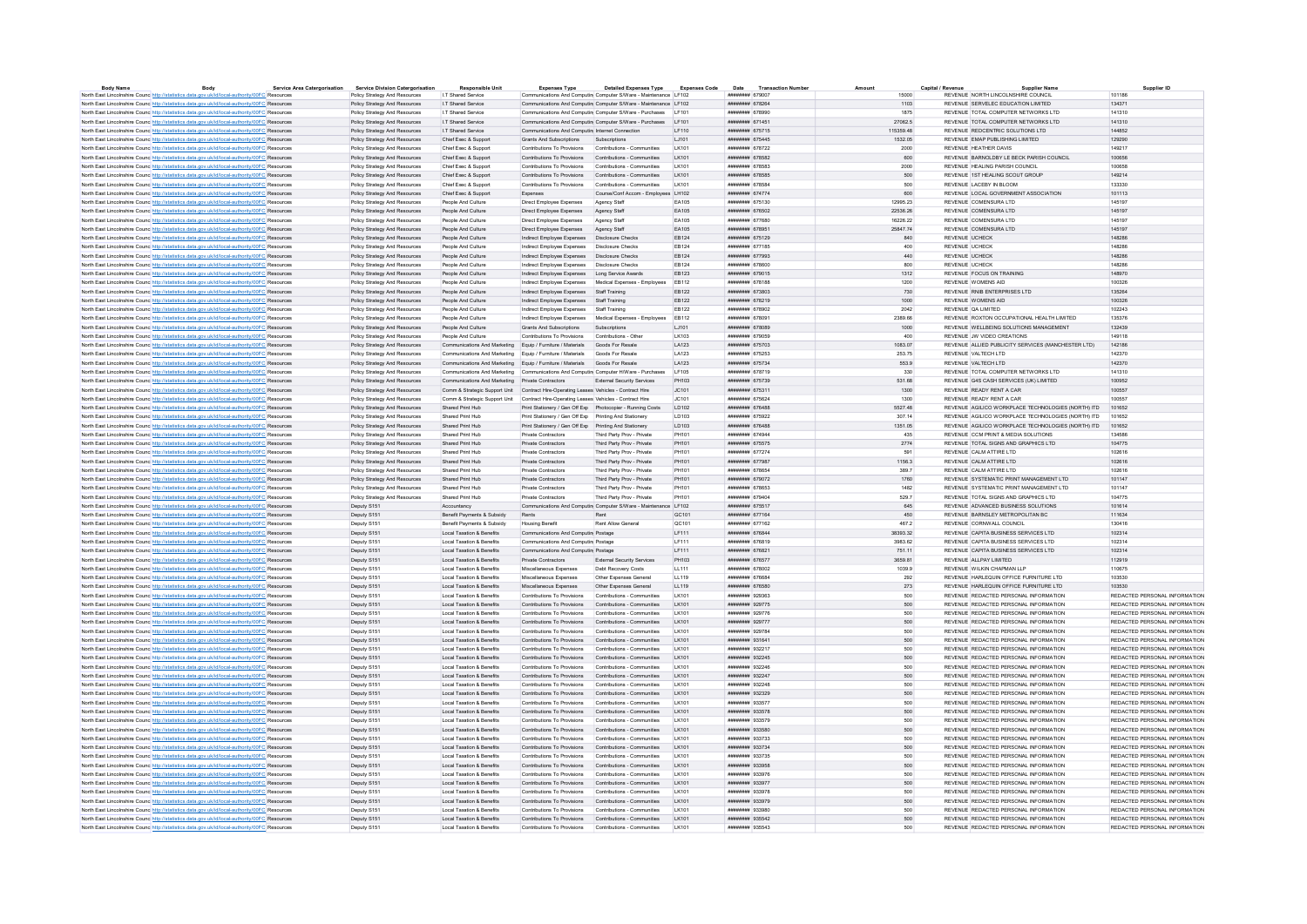|                                                                                                          | Body | <b>Service Area Catergorisation</b> | <b>Service Division Catergorisatio</b> | <b>Responsible Unit</b>          | <b>Expenses Type</b>                                    | <b>Detailed Expenses Type</b> | <b>Expenses Code</b> | Date<br><b>Transaction Numbe</b>    |           | Capital / Revenu | <b>Supplier Name</b>                                 | Supplier ID                   |
|----------------------------------------------------------------------------------------------------------|------|-------------------------------------|----------------------------------------|----------------------------------|---------------------------------------------------------|-------------------------------|----------------------|-------------------------------------|-----------|------------------|------------------------------------------------------|-------------------------------|
| North East Lincolnshire Counc http://statistics.data.gov.uk/id/local-authority/00FC Resources            |      |                                     | Deputy S151                            | Local Taxation & Benefits        | Contributions To Provisions                             | Contributions - Communities   | LK101                | ######## 935544                     | 500       |                  | REVENUE REDACTED PERSONAL INFORMATION                | REDACTED PERSONAL INFORMATION |
| North East Lincolnshire Counc http://statistics.data.gov.uk/id/local-authority/00FC Resources            |      |                                     | Deputy S151                            | Local Taxation & Benefits        | Contributions To Provisions                             | Contributions - Communities   | <b>IK101</b>         | ######## 935554                     | 500       |                  | REVENUE REDACTED PERSONAL INFORMATION                | REDACTED PERSONAL INFORMATION |
| North East Lincolnshire Counc http://statistics.data.gov.uk/id/local-authority/00FC Resources            |      |                                     | Deputy S151                            | Local Taxation & Benefits        | Contributions To Provisions                             | Contributions - Communities   | <b>IK101</b>         | иннинин озяляз                      | 500       |                  | REVENUE REDACTED PERSONAL INFORMATION                | REDACTED PERSONAL INFORMATION |
| North East Lincolnshire Counc http://statistics.data.gov.uk/id/local-authority/00FC Resources            |      |                                     | Denuty S151                            | Local Taxation & Benefits        | Contributions To Provisions                             | Contributions - Communities   | <b>IK101</b>         | <b><i>BRESHBAR 936087</i></b>       | 500       |                  | REVENUE REDACTED PERSONAL INFORMATION                | REDACTED PERSONAL INFORMATION |
| North East Lincolnshire Counc http://statistics.data.gov.uk/id/local-authority/00FC Resources            |      |                                     | Deputy S151                            | Local Taxation & Benefits        | Contributions To Provisions                             | Contributions - Communities   | LK101                | ######## 936088                     | 500       |                  | REVENUE REDACTED PERSONAL INFORMATION                | REDACTED PERSONAL INFORMATION |
| North East Lincolnshire Counc http://statistics.data.gov.uk/id/local-authority/00FC Resources            |      |                                     | Deputy S151                            | Local Taxation & Benefits        | Contributions To Provisions                             | Contributions - Communities   | <b>IK101</b>         | HUUUHUU 936089                      | 500       |                  | REVENUE REDACTED PERSONAL INFORMATION                | REDACTED PERSONAL INFORMATION |
| North East Lincolnshire Counc http://statistics.data.gov.uk/id/local-authority/00FC Resources            |      |                                     | Deputy S151                            | Local Taxation & Benefits        | Contributions To Provisions                             | Contributions - Communities   | I K101               | ######## 936090                     | 500       |                  | REVENUE REDACTED PERSONAL INFORMATION                | REDACTED PERSONAL INFORMATION |
| North East Lincolnshire Counc http://statistics.data.gov.uk/id/local-authority/00FC Resources            |      |                                     | Deputy S151                            | Local Taxation & Benefits        | Contributions To Provisions                             | Contributions - Communities   | <b>IK101</b>         | conser nassanas                     | 500       |                  | REVENUE REDACTED PERSONAL INFORMATION                | REDACTED PERSONAL INFORMATION |
|                                                                                                          |      |                                     |                                        |                                  |                                                         |                               |                      | ######## 936092                     | 500       |                  |                                                      | REDACTED PERSONAL INFORMATION |
| North East Lincolnshire Counc http://statistics.data.gov.uk/id/local-authority/00FC Resources            |      |                                     | Deputy S151                            | Local Taxation & Benefits        | Contributions To Provisions Contributions - Communities |                               | LK101                |                                     |           |                  | REVENUE REDACTED PERSONAL INFORMATION                |                               |
| North East Lincolnshire Counc <sup>http://statistics.data.gov.uk/id/local-authority/00FC Resources</sup> |      |                                     | Deputy S151                            | Local Taxation & Benefits        | Contributions To Provisions                             | Contributions - Communities   | LK101                | ######## 936093                     | 500       |                  | REVENUE REDACTED PERSONAL INFORMATION                | REDACTED PERSONAL INFORMATION |
| North East Lincolnshire Counc http://statistics.data.gov.uk/id/local-authority/00FC Resources            |      |                                     | Deputy S151                            | Local Taxation & Benefits        | Contributions To Provisions                             | Contributions - Communities   | LK101                | ######## 936094                     | 500       |                  | REVENUE REDACTED PERSONAL INFORMATION                | REDACTED PERSONAL INFORMATION |
| North East Lincolnshire Counc http://statistics.data.gov.uk/id/local-authority/00FC Resources            |      |                                     | Deputy S151                            | Local Taxation & Benefits        | Contributions To Provisions                             | Contributions - Communities   | LK101                | ######## 936095                     | 500       |                  | REVENUE REDACTED PERSONAL INFORMATION                | REDACTED PERSONAL INFORMATION |
| North East Lincolnshire Counc http://statistics.data.gov.uk/id/local-authority/00FC Resources            |      |                                     | Deputy S151                            | Local Taxation & Benefits        | Contributions To Provisions                             | Contributions - Communities   | I K101               | <b>инвиния</b> 936096               | 500       |                  | REVENUE REDACTED PERSONAL INFORMATION                | REDACTED PERSONAL INFORMATION |
| North East Lincolnshire Counc http://statistics.data.gov.uk/id/local-authority/00FC Resources            |      |                                     | Deputy S151                            | Local Taxation & Benefits        | Contributions To Provisions                             | Contributions - Communities   | LK101                | ######## 936097                     | 500       |                  | REVENUE REDACTED PERSONAL INFORMATION                | REDACTED PERSONAL INFORMATION |
| North East Lincolnshire Counc <sup>http://statistics.data.gov.uk/id/local-authority/00FC Resources</sup> |      |                                     | Deputy S151                            | Local Taxation & Benefits        | Contributions To Provisions                             | Contributions - Communities   | LK101                | ######## 936098                     | 500       |                  | REVENUE REDACTED PERSONAL INFORMATION                | REDACTED PERSONAL INFORMATION |
| North East Lincolnshire Counc http://statistics.data.gov.uk/id/local-authority/00FC Resources            |      |                                     | Deputy S151                            | Local Taxation & Benefits        | Contributions To Provisions                             | Contributions - Communities   | LK101                | ######## 936099                     | 500       |                  | REVENUE REDACTED PERSONAL INFORMATION                | REDACTED PERSONAL INFORMATION |
| North East Lincolnshire Counce http://statistics.data.gov.uk/id/local-authority/00FC Resources           |      |                                     | Deputy S151                            | Local Taxation & Benefits        | Contributions To Provisions                             | Contributions - Communities   | LK101                | ######## 936100                     | 500       |                  | REVENUE REDACTED PERSONAL INFORMATION                | REDACTED PERSONAL INFORMATION |
| North East Lincolnshire Counc <sup>http://statistics.data.gov.uk/id/local-authority/00FC Resources</sup> |      |                                     | Deputy S151                            | Local Taxation & Benefits        | Contributions To Provisions                             | Contributions - Communities   | I K101               | ######## 936101                     | 500       |                  | REVENUE REDACTED PERSONAL INFORMATION                | REDACTED PERSONAL INFORMATION |
|                                                                                                          |      |                                     | Deputy S151                            | Local Taxation & Benefits        | Contributions To Provisions Contributions - Communities |                               | LK101                | ######## 936102                     | 500       |                  | REVENUE REDACTED PERSONAL INFORMATION                | REDACTED PERSONAL INFORMATION |
| North East Lincolnshire Counc <sup>http://statistics.data.gov.uk/id/local-authority/00FC Resources</sup> |      |                                     |                                        |                                  |                                                         |                               |                      |                                     |           |                  |                                                      |                               |
| North East Lincolnshire Counc http://statistics.data.gov.uk/id/local-authority/00FC Resources            |      |                                     | Deputy S151                            | Local Taxation & Benefits        | Contributions To Provisions                             | Contributions - Communities   | LK101                | ######## 936103                     | 500       |                  | REVENUE REDACTED PERSONAL INFORMATION                | REDACTED PERSONAL INFORMATION |
| North East Lincolnshire Counc http://statistics.data.gov.uk/id/local-authority/00FC Resources            |      |                                     | Deputy S151                            | Local Taxation & Benefits        | Contributions To Provisions                             | Contributions - Communities   | I K101               | ######## 936104                     | 500       |                  | REVENUE REDACTED PERSONAL INFORMATION                | REDACTED PERSONAL INFORMATION |
| North East Lincolnshire Counc http://statistics.data.gov.uk/id/local-authority/00FC Resource             |      |                                     | Deputy S151                            | Local Taxation & Benefits        | Contributions To Provisions                             | Contributions - Communities   | <b>IK101</b>         | ######## 936105                     | 500       |                  | REVENUE REDACTED PERSONAL INFORMATION                | REDACTED PERSONAL INFORMATION |
| North East Lincolnshire Counc http://statistics.data.gov.uk/id/local-authority/00FC Resources            |      |                                     | Deputy S151                            | Local Taxation & Benefits        | Contributions To Provisions                             | Contributions - Communities   | <b>IK101</b>         | ######## 936106                     | 500       |                  | REVENUE REDACTED PERSONAL INFORMATION                | REDACTED PERSONAL INFORMATION |
| North East Lincolnshire Counc http://statistics.data.gov.uk/id/local-authority/00FC Resources            |      |                                     | Deputy S151                            | Local Taxation & Benefits        | Contributions To Provisions                             | Contributions - Communities   | LK101                | ######## 937730                     | 500       |                  | REVENUE REDACTED PERSONAL INFORMATION                | REDACTED PERSONAL INFORMATION |
| North East Lincolnshire Counc http://statistics.data.gov.uk/id/local-authority/00FC Resources            |      |                                     | Deputy S151                            | Local Taxation & Benefits        | Contributions To Provisions                             | Contributions - Communities   | <b>IK101</b>         | ######## 937731                     | 500       |                  | REVENUE REDACTED PERSONAL INFORMATION                | REDACTED PERSONAL INFORMATION |
| North East Lincolnshire Counc <sup>http://statistics.data.gov.uk/id/local-authority/00FC Resources</sup> |      |                                     | Deputy S151                            | Local Taxation & Benefits        | Contributions To Provisions                             | Contributions - Communities   | I K101               | ######## 937732                     | 500       |                  | REVENUE REDACTED PERSONAL INFORMATION                | REDACTED PERSONAL INFORMATION |
|                                                                                                          |      |                                     |                                        | Local Taxation & Benefits        | Contributions To Provisions                             | Contributions - Communities   | I K101               | ######## 937741                     | 500       |                  | REVENUE REDACTED PERSONAL INFORMATION                | REDACTED PERSONAL INFORMATION |
| North East Lincolnshire Counc http://statistics.data.gov.uk/id/local-authority/00FC Resources            |      |                                     | Deputy S151                            |                                  |                                                         |                               |                      |                                     |           |                  |                                                      |                               |
| North East Lincolnshire Councibito://statistics.data.gov.uk/id/local-authority/00EC Resources            |      |                                     | Denuty S151                            | Local Taxation & Benefits        | Contributions To Provisions                             | Contributions - Communities   | <b>IK101</b>         | <b>НИВНИНИЯ</b> 937742              | 500       |                  | REVENUE REDACTED PERSONAL INFORMATION                | REDACTED PERSONAL INFORMATION |
| North East Lincolnshire Counc <sup>http://statistics.data.gov.uk/id/local-authority/00FC Resources</sup> |      |                                     | Deputy S151                            | Local Taxation & Benefits        | Contributions To Provisions Contributions - Communities |                               | LK101                | ######## 937743                     | 500       |                  | REVENUE REDACTED PERSONAL INFORMATION                | REDACTED PERSONAL INFORMATION |
| North East Lincolnshire Counc http://statistics.data.gov.uk/id/local-authority/00FC Resources            |      |                                     | Deputy S151                            | Local Taxation & Benefits        | Contributions To Provisions                             | Contributions - Communities   | LK101                | ######## 937744                     | 500       |                  | REVENUE REDACTED PERSONAL INFORMATION                | REDACTED PERSONAL INFORMATION |
| North East Lincolnshire Counc http://statistics.data.gov.uk/id/local-authority/00FC Resources            |      |                                     | Deputy S151                            | Local Taxation & Benefits        | Contributions To Provisions                             | Contributions - Communities   | LK101                | ######## 937745                     | 500       |                  | REVENUE REDACTED PERSONAL INFORMATION                | REDACTED PERSONAL INFORMATION |
| North East Lincolnshire Counc http://statistics.data.gov.uk/id/local-authority/00FC Resources            |      |                                     | Deputy S151                            | Local Taxation & Benefits        | Contributions To Provisions                             | Contributions - Communities   | I K101               | нивниния 937746                     | 500       |                  | REVENUE REDACTED PERSONAL INFORMATION                | REDACTED PERSONAL INFORMATION |
| North East Lincolnshire Counc http://statistics.data.gov.uk/id/local-authority/00FC Resources            |      |                                     | Deputy S151                            | <b>Business Support</b>          |                                                         |                               | LA110                | ######## 676581                     | 349.95    |                  | REVENUE HARLEQUIN OFFICE FURNITURE LTD               | 103530                        |
| North East Lincolnshire Counc <sup>http://statistics.data.gov.uk/id/local-authority/00FC Resources</sup> |      |                                     | Deputy S151                            | <b>Business Support</b>          | Equip / Furniture / Materials                           | Office Equipment - Purchase   | LA110                | ######## 677224                     | $-349.95$ |                  | REVENUE HARLEQUIN OFFICE FURNITURE LTD               | 103530                        |
| North East Lincolnshire Counc http://statistics.data.gov.uk/id/local-authority/00FC Resources            |      |                                     | Deputy S151                            | <b>Business Support</b>          | Miscellaneous Expenses                                  | Other Expenses General        | LL119                | ######## 676549                     | 568.97    |                  | REVENUE STOR-A-FILE LTD                              | 124466                        |
| North East Lincolnshire Counc http://statistics.data.gov.uk/id/local-authority/00FC Resources            |      |                                     | Deputy S151                            | <b>Business Support</b>          | Miscellaneous Expenses                                  | Other Expenses General        | LL119                | ######## 676551                     | 756.16    |                  | REVENUE STOR-A-FILE LTD                              | 124466                        |
|                                                                                                          |      |                                     |                                        |                                  |                                                         |                               |                      |                                     |           |                  |                                                      |                               |
| North East Lincolnshire Counc http://statistics.data.gov.uk/id/local-authority/00FC Resources            |      |                                     | Denuty S151                            | <b>Business Support</b>          | Communications And Computin Postage                     |                               | <b>IF111</b>         | ######## 674938                     | 1189.74   |                  | REVENUE WHISTLUK ITD                                 | 135925                        |
| North East Lincolnshire Counc <sup>http://statistics.data.gov.uk/id/local-authority/00FC Resources</sup> |      |                                     | Deputy S151                            | <b>Business Support</b>          | Communications And Computin Postage                     |                               | LF111                | ######## 674937                     | 414.64    |                  | REVENUE WHISTL UK LTD                                | 135925                        |
| North East Lincolnshire Counce http://statistics.data.gov.uk/id/local-authority/00FC Resources           |      |                                     | Deputy S151                            | <b>Business Support</b>          | Communications And Computin Postage                     |                               | LF111                | ######## 675735                     | 986.24    |                  | REVENUE WHISTL UK LTD                                | 135925                        |
| North East Lincolnshire Counc http://statistics.data.gov.uk/id/local-authority/00FC Resources            |      |                                     | Deputy S151                            | <b>Business Support</b>          | Communications And Computini Postage                    |                               | LF111                | ######## 677199                     | 1401.14   |                  | REVENUE WHISTL UK LTD                                | 135925                        |
| North East Lincolnshire Counc http://statistics.data.gov.uk/id/local-authority/00FC Resources            |      |                                     | Deputy S151                            | <b>Business Support</b>          | Communications And Computin Postage                     |                               | LF111                | ######## 677217                     | 2047.94   |                  | REVENUE WHISTL UK LTD                                | 135925                        |
| North East Lincolnshire Counc http://statistics.data.gov.uk/id/local-authority/00FC Resources            |      |                                     | Denuty S151                            | <b>Business Sunnort</b>          | Communications And Computing Postage                    |                               | <b>IF111</b>         | ининнин 678249                      | 1181 11   |                  | REVENUE WHISTLUK LTD                                 | 135925                        |
| North East Lincolnshire Counc http://statistics.data.gov.uk/id/local-authority/00FC Resources            |      |                                     | Deputy S151                            | <b>Business Support</b>          | Communications And Computing Postage                    |                               | LF111                | ######## 679032                     | 1238.44   |                  | REVENUE WHISTL UK LTD                                | 135925                        |
| North East Lincolnshire Counc http://statistics.data.gov.uk/id/local-authority/00FC Resources            |      |                                     | Deputy S151                            | <b>Business Support</b>          | Communications And Computin Postage                     |                               | <b>IF111</b>         | <b>ИНИНИНИ 678986</b>               | 341.67    |                  | REVENUE ROYAL MAIL GROUP PLC.                        | 101082                        |
|                                                                                                          |      |                                     | Deputy S151                            | <b>Business Support</b>          | Communications And Computing Postage                    |                               | <b>IF111</b>         | ######## 677230                     | 767 55    |                  | REVENUE ROYAL MAIL GROUP PLC                         | 101082                        |
| North East Lincolnshire Counc http://statistics.data.gov.uk/id/local-authority/00FC Resources            |      |                                     |                                        |                                  |                                                         |                               |                      |                                     |           |                  |                                                      |                               |
| North East Lincolnshire Counc http://statistics.data.gov.uk/id/local-authority/00FC Resources            |      |                                     | Deputy S151                            | <b>Business Support</b>          | Direct Employee Expenses                                | Agency Staf                   | EA105                | <b>инвинин</b> 674767               | 553 89    |                  | REVENUE ON LINE PEOPLE LTD                           | 144850                        |
| North East Lincolnshire Councibito://statistics.data.gov.uk/id/local-authority/00EC Resources            |      |                                     | Deputy S151                            | <b>Business Support</b>          | Direct Employee Expenses                                | Agency Staff                  | FA105                | ######## 675577                     | 4491      |                  | REVENUE ON LINE PEOPLE LTD.                          | 144850                        |
| North East Lincolnshire Counc <sup>http://statistics.data.gov.uk/id/local-authority/00FC Resources</sup> |      |                                     | Deputy S151                            | <b>Business Support</b>          | Direct Employee Expenses                                | Agency Staf                   | EA105                | ######## 675777                     | 553.89    |                  | REVENUE ON LINE PEOPLE LTD                           | 144850                        |
| North East Lincolnshire Counc http://statistics.data.gov.uk/id/local-authority/00FC Resources            |      |                                     | Deputy S151                            | <b>Business Support</b>          | Direct Employee Expenses                                | Agency Staff                  | FA105                | <b><i><u>HHHHHHH</u></i></b> 675745 | 508.98    |                  | REVENUE ON LINE PEOPLE LTD.                          | 144850                        |
| North East Lincolnshire Counc http://statistics.data.gov.uk/id/local-authority/00FC Resources            |      |                                     | Deputy S151                            | <b>Business Support</b>          | Direct Employee Expenses                                | Agency Staff                  | EA105                | ######## 676879                     | 441.62    |                  | REVENUE ON LINE PEOPLE LTD                           | 144850                        |
| North East Lincolnshire Counc http://statistics.data.gov.uk/id/local-authority/00FC Resources            |      |                                     | Deputy S151                            | <b>Rusiness Support</b>          | Direct Employee Expenses                                | Agency Staff                  | EA105                | ######## 677225                     | 456.59    |                  | REVENUE ON LINE PEOPLE LTD.                          | 144850                        |
| North East Lincolnshire Counc http://statistics.data.gov.uk/id/local-authority/00FC Resources            |      |                                     | Deputy S151                            | <b>Business Support</b>          | Direct Employee Expenses                                | Agency Staf                   | EA105                | ######## 678938                     | 553.89    |                  | REVENUE ON LINE PEOPLE LTD                           | 144850                        |
| North East Lincolnshire Counc <sup>http://statistics.data.gov.uk/id/local-authority/00FC Resources</sup> |      |                                     | Deputy S151                            | <b>Business Support</b>          | Direct Employee Expenses                                | Agency Staff                  | EA105                | ######## 679114                     | 441.62    |                  | REVENUE ON LINE PEOPLE LTD                           | 144850                        |
| North East Lincolnshire Counc http://statistics.data.gov.uk/id/local-authority/00FC Resources            |      |                                     | Assistant Chief Executive              | Registrars & Civic Services      | Miscellaneous Expenses                                  | Civic Regalia And Events      | LL117                | ######## 676583                     | 838.44    |                  | REVENUE HAMPSHIRE FLAG COMPANY                       | 106041                        |
| North East Lincolnshire Counc <sup>http://statistics.data.gov.uk/id/local-authority/00FC Resource</sup>  |      |                                     | Assistant Chief Executive              | Registrars & Civic Services      | Miscellaneous Expenses                                  | Civic Regalia And Events      | LL117                | ######## 678820                     | 2500      |                  | <b>REVENUE GRIMBARIANS</b>                           | 145528                        |
|                                                                                                          |      |                                     |                                        |                                  |                                                         |                               |                      |                                     |           |                  |                                                      |                               |
| North East Lincolnshire Counc http://statistics.data.gov.uk/id/local-authority/00FC Resources            |      |                                     | Assistant Chief Executive              | Registrars & Civic Services      | Miscellaneous Expenses                                  | Hospitality                   | LL112                | ######## 676583                     | 838 44    |                  | REVENUE HAMPSHIRE ELAG COMPANY                       | 106041                        |
| North East Lincolnshire Counc <sup>http://statistics.data.gov.uk/id/local-authority/00FC Resources</sup> |      |                                     | Assistant Chief Executive              | Emergency Planning               | Miscellaneous Expenses                                  | Other Supplies & Services     | LL110                | ######## 675221                     | 4348.8    |                  | REVENUE WELHOLME ACADEMY                             | 127227                        |
| North East Lincolnshire Counc <sup>http://statistics.data.gov.uk/id/local-authority/00FC Resources</sup> |      |                                     | Assistant Chief Executive              | Emergency Planning               | Miscellaneous Expenses                                  | Other Supplies & Services     | LL110                | ######## 675220                     | 3435      |                  | REVENUE DELTA ACADEMIES TRUST                        | 127074                        |
| North East Lincolnshire Counc http://statistics.data.gov.uk/id/local-authority/00FC Resources            |      |                                     | Assistant Chief Executive              | Emergency Planning               | Miscellaneous Expenses                                  | Other Supplies & Services     | LL110                | ######## 675220                     | 1170      |                  | REVENUE DELTA ACADEMIES TRUST                        | 127074                        |
| North East Lincolnshire Counc <sup>http://statistics.data.gov.uk/id/local-authority/00FC Resources</sup> |      |                                     | Assistant Chief Executive              | Emergency Planning               | Miscellaneous Expenses                                  | Other Supplies & Services     | LL110                | ######## 675220                     | 3045      |                  | REVENUE DELTA ACADEMIES TRUST                        | 127074                        |
| North East Lincolnshire Councibito://statistics.data.oov.uk/id/local-authority/00EC Resources            |      |                                     | Assistant Chief Executive              | Emergency Planning               | Miscellaneous Expenses                                  | Other Sunnlies & Services     | 11110                | ######## 675220                     | 1185      |                  | REVENUE DELTA ACADEMIES TRUST                        | 127074                        |
| North East Lincolnshire Counc http://statistics.data.gov.uk/id/local-authority/00FC Resources            |      |                                     | Assistant Chief Executive              | Emergency Planning               | Miscellaneous Expenses                                  | Other Supplies & Services     | LL110                | ######## 675220                     | 750       |                  | REVENUE DELTA ACADEMIES TRUST                        | 127074                        |
| North East Lincolnshire Counc http://statistics.data.gov.uk/id/local-authority/00FC Resources            |      |                                     | Assistant Chief Executive              | Emergency Planning               | Miscellaneous Expenses                                  | Other Sunnlies & Services     | 111110               | ######## 675383                     | 3675      |                  | REVENUE ORMISTON MARITIME ACADEMY                    | 106066                        |
| North East Lincolnshire Counc http://statistics.data.gov.uk/id/local-authority/00FC Resources            |      |                                     | Assistant Chief Executive              | Emergency Planning               | Miscellaneous Expenses                                  | Other Supplies & Services     | LL110                | ######## 677138                     | 1094.4    |                  | REVENUE MIDDLETHORPE PRIMARY ACADEMY                 | 114833                        |
|                                                                                                          |      |                                     | <b>Assistant Chief Executive</b>       |                                  | Miscellaneous Expenses                                  | Other Sunnlies & Services     | 11110                | <b><i>HNHHHHHH 677075</i></b>       |           |                  | REVENUE SIGNHULS ACADEMY LTD                         | 106065                        |
| North East Lincolnshire Counc http://statistics.data.gov.uk/id/local-authority/00FC Resources            |      |                                     |                                        | Emergency Planning               |                                                         |                               |                      |                                     | 600       |                  |                                                      |                               |
| North East Lincolnshire Counc http://statistics.data.gov.uk/id/local-authority/00FC Resources            |      |                                     | Assistant Chief Executive              | <b>Assistant Chief Executive</b> | Contributions To Provisions                             | Contributions - Third Sector  | LK102                | ####### 678891                      | 12500     |                  | REVENUE NHS NORTH EAST LINCOLNSHIRE CCG              | 121549                        |
| North East Lincolnshire Counc http://statistics.data.gov.uk/id/local-authority/00FC Resources            |      |                                     | Assistant Chief Executive              | Elections Team                   | Rents                                                   | Rent                          | GC101                | ######## 677854                     | 395       |                  | REVENUE PARK CONGREGATIONAL CHURCH HALL              | 111442                        |
| North East Lincolnshire Counc http://statistics.data.gov.uk/id/local-authority/00FC Resources            |      |                                     | Assistant Chief Executive              | <b>Flections Team</b>            | Rents                                                   | Rent                          | GC <sub>101</sub>    | иннинин 677848                      | 250       |                  | REVENUE PARISH OF HOLY TRINITY & ST MARY THE VIRGIN. | 110880                        |
| North East Lincolnshire Counc http://statistics.data.gov.uk/id/local-authority/00FC Resources            |      |                                     | Assistant Chief Executive              | Elections Team                   | Rents                                                   | Rent                          | GC101                | ######## 677876                     | 300       |                  | REVENUE WELLOWGATE CHAPEL                            | 144784                        |
| North East Lincolnshire Counc <sup>http://statistics.data.gov.uk/id/local-authority/00FC Resources</sup> |      |                                     | Aggletant Chief Evenutive              | <b>Elections Team</b>            | Pente                                                   | <b>Pant</b>                   | GC101                | <b><i>HNHHHHHH 677833</i></b>       | 375       |                  | REVENUE GRIMSBY NEIGHBOURHOOD CENTRE                 | 101662                        |
| North East Lincolnshire Counc http://statistics.data.gov.uk/id/local-authority/00FC Resources            |      |                                     | Assistant Chief Executive              | Elections Team                   | Rents                                                   | Rent                          | GC101                | ####### 677837                      | 250       |                  | REVENUE GRIMSBY MINSTER                              | 106153                        |
| North East Lincolnshire Counc <sup>http://statistics.data.gov.uk/id/local-authority/00FC Resources</sup> |      |                                     | Assistant Chief Executive              | Elections Team                   | Rents                                                   | Rent                          | GC101                | ######## 677847                     | 250       |                  | REVENUE ST MARTIN'S CHURCH                           | 110794                        |
| North East Lincolnshire Counc http://statistics.data.gov.uk/id/local-authority/00FC Resources            |      |                                     | Assistant Chief Executive              | Elections Team                   | Rents                                                   | Rent                          | GC101                | ######## 677857                     | 250       |                  | REVENUE NEW STANDARD CLUB & INSTITUTION              | 116003                        |
| North East Lincolnshire Counc http://statistics.data.gov.uk/id/local-authority/00FC Resource             |      |                                     | <b>Assistant Chief Executive</b>       | Elections Tear                   |                                                         | Ren                           | GC101                | ####### 677864                      | 250       |                  | REVENUE ST HUGHS CENTRE                              | 124701                        |
|                                                                                                          |      |                                     |                                        |                                  |                                                         |                               |                      |                                     |           |                  |                                                      |                               |
| North East Lincolnshire Counc http://statistics.data.gov.uk/id/local-authority/00FC Resources            |      |                                     | Assistant Chief Executive              | <b>Flections Team</b>            | Rents                                                   | Rent                          | GC101                | ######## 677866                     | 300       |                  | REVENUE LITTLECOATES COMMUNITY CENTRE                | 128703                        |
| North East Lincolnshire Counc <sup>http://statistics.data.gov.uk/id/local-authority/00FC Resources</sup> |      |                                     | Assistant Chief Executive              | Elections Team                   | Rents                                                   | Rent                          | GC101                | ####### 677860                      | 350       |                  | REVENUE E-FACTOR GROUP LTD                           | 122549                        |
| North East Lincolnshire Counces http://statistics.data.gov.uk/id/local-authority/00FC Resources          |      |                                     | <b>Assistant Chief Executive</b>       | <b>Flections Team</b>            | Rents                                                   | Rent                          | GC101                | ####### 677845                      | 360       |                  | REVENUE TRINITY METHODIST CHURCH                     | 110705                        |
| North East Lincolnshire Counc http://statistics.data.gov.uk/id/local-authority/00FC Resources            |      |                                     | Assistant Chief Executive              | <b>Flections Team</b>            | Rents                                                   | Rent                          | GC101                | ####### 677872                      | 320       |                  | REVENUE IMMINGHAM CHRISTIAN CENTRE                   | 143554                        |
| North East Lincolnshire Counc <sup>http://statistics.data.gov.uk/id/local-authority/00FC Resources</sup> |      |                                     | Assistant Chief Executive              | Elections Team                   | Rents                                                   | Rent                          | GC101                | ####### 677855                      | 360       |                  | REVENUE ST AIDAN'S PAROCHIAL CHURCH COUNCIL          | 112514                        |
| North East Lincolnshire Councibito://statistics.data.oov.uk/id/local-authority/00EC Resources            |      |                                     | Assistant Chief Executive              | <b>Flections Team</b>            | Rents                                                   | Rent                          | GC101                | ######## 677870                     | 400       |                  | REVENUE HOLY TRINITY PARISH                          | 136935                        |
| North East Lincolnshire Counc http://statistics.data.gov.uk/id/local-authority/00FC Resources            |      |                                     | Assistant Chief Executive              | Elections Team                   | Rents                                                   | Rent                          | GC101                | ####### 677841                      | 400       |                  | REVENUE THE CLEETHORPES MEMORIAL HALL TRUST          | 108500                        |
| North East Lincolnshire Counc http://statistics.data.gov.uk/id/local-authority/00FC Resources            |      |                                     | Assistant Chief Executive              | <b>Flections Team</b>            | Rents                                                   | Rent                          | GC <sub>101</sub>    | ######## 677859                     | 350       |                  | REVENUE ALL SAINTS CHURCH HALL                       | 118735                        |
|                                                                                                          |      |                                     |                                        |                                  |                                                         | Rent                          | GC <sub>101</sub>    |                                     |           |                  | REVENUE WALTHAM BRITISH LEGION CLUB & INSTITUTE LTD. | 143578                        |
| North East Lincolnshire Counc http://statistics.data.gov.uk/id/local-authority/00FC Resources            |      |                                     | Assistant Chief Executive              | Elections Team                   | Rents                                                   |                               |                      | ######## 677874                     | 400       |                  |                                                      |                               |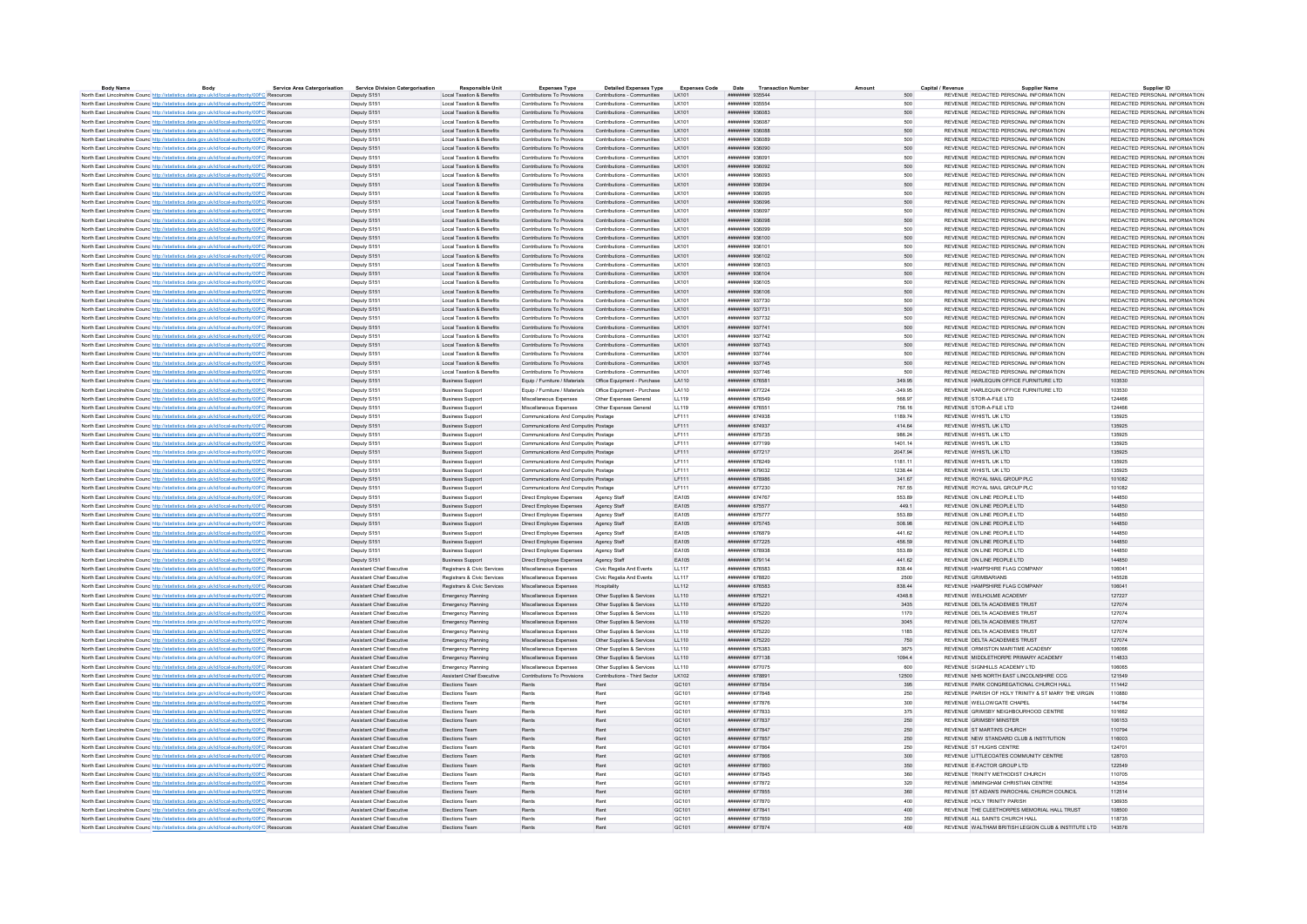| <b>Body Name</b>                                                                                         | Body | <b>Service Area Catergorisation</b> | <b>Service Division Catergorisation</b> | <b>Responsible Unit</b>              | <b>Expenses Type</b>                                    | <b>Detailed Expenses Type</b> | <b>Expenses Code</b> | <b>Transaction Number</b><br>Date   | Amount     | Capital / Revenue        | <b>Supplier Name</b>                                         | Supplier ID                   |
|----------------------------------------------------------------------------------------------------------|------|-------------------------------------|-----------------------------------------|--------------------------------------|---------------------------------------------------------|-------------------------------|----------------------|-------------------------------------|------------|--------------------------|--------------------------------------------------------------|-------------------------------|
| North East Lincolnshire Counc http://statistics.data.gov.uk/id/local-authority/00FC Resources            |      |                                     | Assistant Chief Executive               | Elections Team                       |                                                         |                               | GC101                | ####### 677863                      | 525        |                          | REVENUE ALL SAINTS CHURCH AND ST HELENS CHURCH               | 123069                        |
| North East Lincolnshire Counc http://statistics.data.gov.uk/id/local-authority/00FC Resources            |      |                                     | Assistant Chief Executive               | <b>Flections Team</b>                | Print Stationery / Gen Off Fxn Printing And Stationery  |                               | <b>ID103</b>         | ######## 674691                     | 710        |                          | REVENUE PRINT IMAGE NETWORK I TD                             | 103724                        |
| North East Lincolnshire Counc http://statistics.data.gov.uk/id/local-authority/00FC Resources            |      |                                     | <b>Assistant Chief Executive</b>        | Elections Team                       | Print Stationery / Gen Off Exo Printing And Stationery  |                               | LD103                | ######## 674689                     | 650        |                          | REVENUE PRINT IMAGE NETWORK LTD                              | 103724                        |
| North East Lincolnshire Counc http://statistics.data.gov.uk/id/local-authority/00FC Resources            |      |                                     | <b>Assistant Chief Executive</b>        | <b>Elections Team</b>                | Print Stationery / Gen Off Exp Printing And Stationery  |                               | LD103                | <b><i>HNHHHHHH 675803</i></b>       | 14584.07   |                          | REVENUE PRINT IMAGE NETWORK LTD                              | 103724                        |
| North East Lincolnshire Counc http://statistics.data.gov.uk/id/local-authority/00FC Resources            |      |                                     | <b>Assistant Chief Executive</b>        | Elections Team                       | Print Stationery / Gen Off Exp Printing And Stationery  |                               | LD103                | ####### 675801                      | 14315.03   |                          | REVENUE PRINT IMAGE NETWORK LTD                              | 103724                        |
| North East Lincolnshire Counc <sup>http://statistics.data.gov.uk/id/local-authority/00FC Resources</sup> |      |                                     | <b>Assistant Chief Executive</b>        | Elections Team                       | Print Stationery / Gen Off Exp Printing And Stationery  |                               | LD103                | ######## 677807                     | 7368.38    |                          | REVENUE PRINT IMAGE NETWORK LTD                              | 103724                        |
| North East Lincolnshire Counc http://statistics.data.gov.uk/id/local-authority/00FC Resources            |      |                                     | Assistant Chief Executive               | Elections Team                       | Communications And Computin Postage                     |                               | LF111                | ######## 674693                     | 10258.58   |                          | REVENUE ROYAL MAIL GROUP PLC                                 | 101082                        |
| North East Lincolnshire Counc http://statistics.data.gov.uk/id/local-authority/00FC Resource             |      |                                     | Assistant Chief Executive               | Elections Tean                       | Communications And Computing Postage                    |                               | LF111                | ######## 675799                     | 3068.65    |                          | REVENUE PRINT IMAGE FACILITIES LLP                           | 125574                        |
| North East Lincolnshire Counc http://statistics.data.gov.uk/id/local-authority/00FC Resources            |      |                                     | <b>Assistant Chief Executive</b>        | Flections Team                       | Communications And Computing Postage                    |                               | LF111                | ######## 675802                     | 1407 45    |                          | REVENUE ROYAL MAIL GROUP PLC.                                | 101082                        |
| North East Lincolnshire Counc http://statistics.data.gov.uk/id/local-authority/00FC Resources            |      |                                     | <b>Assistant Chief Executive</b>        | Elections Team                       | Miscellaneous Expenses                                  | Other Expenses General        | LL119                | ####### 671126                      | 1209.32    |                          | REVENUE MOBILE MINI UK LTD                                   | 105081                        |
| North East Lincolnshire Counc http://statistics.data.gov.uk/id/local-authority/00FC Resources            |      |                                     | Assistant Chief Executive               | <b>Flections Team</b>                | Miscellaneous Expenses                                  | Other Expenses General        | 11119                | ######## 671127                     | 1209 32    |                          | REVENUE MOBILE MINI UK LTD                                   | 105081                        |
| North East Lincolnshire Counc http://statistics.data.gov.uk/id/local-authority/00FC Resources            |      |                                     | Assistant Chief Executive               | Elections Team                       | Miscellaneous Expenses                                  | Other Expenses General        | 11119                | ######## 671128                     | 1971.32    |                          | REVENUE MOBILE MINI UK LTD                                   | 105081                        |
| North East Lincolnshire Counc http://statistics.data.gov.uk/id/local-authority/00FC Resources            |      |                                     | Assistant Chief Executive               | Elections Team                       | Miscellaneous Expenses                                  | Other Expenses General        | LL119                | <b><i><u>HHHHHHH</u></i></b> 671491 | 2990.32    |                          | REVENUE MOBILE MINI UK LTD                                   | 105081                        |
| North East Lincolnshire Councilitto://statistics.data.cov.uk/id/local-authority/00EC Resources           |      |                                     | <b>Assistant Chief Executive</b>        | <b>Flections Team</b>                | Miscellaneous Expenses                                  | Other Expenses General        | 11119                | ######## 671492                     | 1115 32    |                          | REVENUE MOBILE MINI UK LTD                                   | 105081                        |
| North East Lincolnshire Counc http://statistics.data.gov.uk/id/local-authority/00FC Resources            |      |                                     | <b>Assistant Chief Executive</b>        | Elections Team                       | Miscellaneous Expenses                                  | Other Expenses General        | LL119                | ######## 674687                     | 13665      | REVENUE W R CULLUM       |                                                              | 100811                        |
| North East Lincolnshire Counc http://statistics.data.gov.uk/id/local-authority/00FC Resources            |      |                                     | Assistant Chief Executive               | <b>Flections Team</b>                | Miscellaneous Expenses                                  | Other Expenses General        | 11119                | ######## 675810                     | 610        |                          | REVENUE SPEEDY ASSET SERVICES LTD.                           | 102398                        |
| North East Lincolnshire Counc http://statistics.data.gov.uk/id/local-authority/00FC Resources            |      |                                     | <b>Assistant Chief Executive</b>        | Elections Team                       | Miscellaneous Expenses                                  | Other Expenses General        | LL119                | ######## 675891                     | 6085.31    |                          | REVENUE GRIMSBY AUDITORIUM                                   | 128160                        |
| North East Lincolnshire Counc http://statistics.data.gov.uk/id/local-authority/00FC Resources            |      |                                     | Law Governance And Assets               | Coroners                             | Miscellaneous Expenses                                  | Legal Fees - General          | LL103                | ######## 678070                     | 395        |                          | REVENUE CORONERS SOCIETY OF ENGLAND & WALES                  | 130149                        |
| North East Lincolnshire Counc http://statistics.data.gov.uk/id/local-authority/00FC Resources            |      |                                     | Law Governance And Assets               | Coroners                             | Other Agencies                                          | Conveyance Bodies             | PJ149                | ######## 677212                     | 291.1      |                          | REVENUE BLOODFAST EVS LTD                                    | 121430                        |
| North East Lincolnshire Counc <sup>http://statistics.data.gov.uk/id/local-authority/00FC Resources</sup> |      |                                     | Law Governance And Assets               | Coroners                             | Other Agencies                                          | Mortuary Storage Charges      | PJ156                | ######## 675369                     | 8775       |                          | REVENUE N LINCS & GOOLE HOSPITALS NHS FOUNDATION TRUS 111074 |                               |
|                                                                                                          |      |                                     |                                         |                                      |                                                         |                               | PJ156                |                                     | 4517       |                          | REVENUE N LINCS & GOOLE HOSPITALS NHS FOUNDATION TRUS 111074 |                               |
| North East Lincolnshire Counc http://statistics.data.gov.uk/id/local-authority/00FC Resources            |      |                                     | Law Governance And Assets               | Coroners                             | Other Agencies                                          | Mortuary Storage Charges      |                      | ######## 676980                     |            |                          |                                                              |                               |
| North East Lincolnshire Counc http://statistics.data.gov.uk/id/local-authority/00FC Resource             |      |                                     | Law Governance And Assets               | Coroners                             | Other Agencie                                           | Mortuary Storage Charges      | PJ156                | ####### 677681                      | 7722       |                          | REVENUE N LINCS & GOOLE HOSPITALS NHS FOUNDATION TRUS 111074 |                               |
| North East Lincolnshire Counc http://statistics.data.gov.uk/id/local-authority/00FC Resources            |      |                                     | I aw Governance And Assets              | Coroners                             | Other Agencies                                          | Mortuary Storage Charges      | P.1156               | ######## 677685                     | 3218       |                          | REVENUE N LINCS & GOOLE HOSPITALS NHS FOUNDATION TRUS 111074 |                               |
| North East Lincolnshire Counc http://statistics.data.gov.uk/id/local-authority/00FC Resources            |      |                                     | Law Governance And Assets               | Coroners                             | Other Agencies                                          | Mortuary Storage Charges      | PJ156                | ######## 677686                     | 3674       |                          | REVENUE N LINCS & GOOLE HOSPITALS NHS FOUNDATION TRUS 111074 |                               |
| North East Lincolnshire Counc http://statistics.data.gov.uk/id/local-authority/00FC Resources            |      |                                     | Law Governance And Assets               | Coroners                             | Other Agencies                                          | Mortuary Storage Charges      | PJ156                | ######## 678989                     | 696        |                          | REVENUE HULL UNIVERSITY TEACHING HOSP NHS TRUST              | 102955                        |
| North East Lincolnshire Counc http://statistics.data.gov.uk/id/local-authority/00FC Resources            |      |                                     | Law Governance And Assets               | Coroners                             | Other Agencies                                          | Post Mortems                  | P.1148               | ######## 675225                     | 658.8      |                          | REVENUE REDACTED PERSONAL INFORMATION                        | REDACTED PERSONAL INFORMATION |
| North East Lincolnshire Counc http://statistics.data.gov.uk/id/local-authority/00FC Resources            |      |                                     | Law Governance And Assets               | Coroners                             | Other Agencies                                          | Post Mortems                  | PJ148                | ####### 675650                      | 276.9      |                          | REVENUE REDACTED PERSONAL INFORMATION                        | REDACTED PERSONAL INFORMATION |
| North East Lincolnshire Counc http://statistics.data.gov.uk/id/local-authority/00FC Resources            |      |                                     | Law Governance And Assets               | Coroners                             | Other Agencies                                          | Post Mortems                  | PJ148                | ######## 675218                     | 2856.4     |                          | REVENUE REDACTED PERSONAL INFORMATION                        | REDACTED PERSONAL INFORMATION |
| North East Lincolnshire Counc http://statistics.data.gov.uk/id/local-authority/00FC Resources            |      |                                     | Law Governance And Assets               | Coroners                             | Other Agencies                                          | Post Mortems                  | PJ148                | ######## 678049                     | 1780       |                          | REVENUE REDACTED PERSONAL INFORMATION                        | REDACTED PERSONAL INFORMATION |
| North East Lincolnshire Counc http://statistics.data.gov.uk/id/local-authority/00FC Resources            |      |                                     | Law Governance And Assets               | Coroners                             | Other Agencies                                          | Post Mortems                  | PJ148                | ######## 679036                     | 6118.7     |                          | REVENUE UNIVERSITY HOSPITALS OF LEICESTER NHS TRUST          | 107238                        |
| North East Lincolnshire Counc http://statistics.data.gov.uk/id/local-authority/00FC Resources            |      |                                     | Law Governance And Assets               | Coroners                             | Other Agencies                                          | Post Mortems                  | PJ148                | ######## 675341                     | 2217.32    |                          | REVENUE UNIVERSITY HOSPITALS OF LEICESTER NHS TRUST          | 107238                        |
| North East Lincolnshire Counc http://statistics.data.gov.uk/id/local-authority/00FC Resources            |      |                                     | I aw Governance And Assets              | Democratic Services & Scrutiny Rents |                                                         | Room Hire                     | GC <sub>103</sub>    | ######## 675147                     | 500        |                          | REVENUE GRIMSRY AUDITORIUM                                   | 128160                        |
| North East Lincolnshire Counc http://statistics.data.gov.uk/id/local-authority/00FC Resources            |      |                                     | Law Governance And Assets               | Legal Services                       | Services                                                | Alternative Provision         | LE103                | ####### 674789                      | 1367.47    |                          | REVENUE SWITALSKIS SOLICITORS LTD                            | 134982                        |
| North East Lincolnshire Counc http://statistics.data.gov.uk/id/local-authority/00FC Resources            |      |                                     | Law Governance And Assets               | Legal Services                       | Services                                                | Alternative Provision         | LE103                | ######## 674789                     | 2084.5     |                          | REVENUE SWITALSKIS SOLICITORS LTD                            | 134982                        |
| North East Lincolnshire Counc http://statistics.data.gov.uk/id/local-authority/00FC Resources            |      |                                     | Law Governance And Assets               | Legal Services                       | Services                                                | Alternative Provision         | LE103                | ######## 677660                     | 2552       |                          | REVENUE CARTER BROWN THE EXPERT SERVICE                      | 106320                        |
| North East Lincolnshire Counc http://statistics.data.gov.uk/id/local-authority/00FC Resources            |      |                                     | Law Governance And Assets               | Legal Services                       | Services                                                | Alternative Provision         | LE103                | ######## 677662                     | 540        |                          | REVENUE HOLLY LITTLEWOOD                                     | 148641                        |
| North East Lincolnshire Counc http://statistics.data.gov.uk/id/local-authority/00FC Resources            |      |                                     | I aw Governance And Assets              | Legal Services                       | Miscellaneous Expenses                                  | Legal Fees - General          | LL103                | <b><i><u>HHHHHHH</u></i></b> 675637 | 705        |                          | REVENUE MRS GILL FARRINGTON                                  | 148678                        |
| North East Lincolnshire Counc http://statistics.data.gov.uk/id/local-authority/00FC Resources            |      |                                     | Law Governance And Assets               | Legal Services                       | Miscellaneous Expenses                                  | Legal Fees - Genera           | LL103                | ######## 675644                     | 770        |                          | REVENUE MISS ALISON DAVENPORT                                | 143374                        |
| North East Lincolnshire Counc http://statistics.data.gov.uk/id/local-authority/00FC Resources            |      |                                     | Law Governance And Assets               | Legal Services                       | Miscellaneous Expenses                                  | Legal Fees - General          | 11.103               | <b>инвинин</b> 675643               | 350        |                          | REVENUE MISS GEMMA CARR                                      | 143088                        |
| North East Lincolnshire Counc http://statistics.data.gov.uk/id/local-authority/00FC Resources            |      |                                     | Law Governance And Assets               | Legal Services                       | Miscellaneous Expenses                                  | Legal Fees - General          | 11.103               | ######## 675645                     | 490        |                          | REVENUE MISS PHILIPPA PUDNEY                                 | 146697                        |
| North East Lincolnshire Counc http://statistics.data.gov.uk/id/local-authority/00FC Resources            |      |                                     | Law Governance And Assets               | <b>Legal Services</b>                | Miscellaneous Expenses                                  | Legal Fees - General          | LL103                | ######## 677628                     | 732        |                          | <b>REVENUE CROWN CHAMBERS</b>                                | 147107                        |
| North East Lincolnshire Counc http://statistics.data.gov.uk/id/local-authority/00FC Resources            |      |                                     | Law Governance And Assets               | Legal Services                       | Miscellaneous Expenses                                  | Legal Fees - General          | LL103                | ######## 677630                     | 636        |                          | REVENUE CROWN CHAMBERS                                       | 147197                        |
| North East Lincolnshire Counc http://statistics.data.gov.uk/id/local-authority/00FC Resources            |      |                                     | Law Governance And Assets               | Legal Services                       | Miscellaneous Expenses                                  | Legal Fees - General          | LL103                | ######## 677631                     | 636        |                          | REVENUE CROWN CHAMBERS                                       | 147197                        |
| North East Lincolnshire Counc http://statistics.data.gov.uk/id/local-authority/00FC Resources            |      |                                     | Law Governance And Assets               | Legal Services                       | Miscellaneous Expenses                                  | Legal Fees - General          | LL103                | ######## 677633                     | 420        | REVENUE ASHLEY LORD      |                                                              | 139751                        |
| North East Lincolnshire Counc http://statistics.data.gov.uk/id/local-authority/00FC Resources            |      |                                     | Law Governance And Assets               | Legal Services                       | Miscellaneous Expenses                                  | Legal Fees - General          | LL103                | ####### 677637                      | 420        | REVENUE ASHLEY LORD      |                                                              | 139751                        |
|                                                                                                          |      |                                     | I aw Governance And Assets              | Legal Services                       | Miscellaneous Expenses                                  | Legal Fees - General          | LL103                | <b>инвинин 677634</b>               | 2300       | REVENUE ASHLEY LORD      |                                                              | 139751                        |
| North East Lincolnshire Counc http://statistics.data.gov.uk/id/local-authority/00FC Resources            |      |                                     |                                         |                                      |                                                         |                               |                      | ####### 677641                      |            |                          | REVENUE MISS GEMMA CARR                                      |                               |
| North East Lincolnshire Counc <sup>http://statistics.data.gov.uk/id/local-authority/00FC Resources</sup> |      |                                     | Law Governance And Assets               | Legal Services                       | Miscellaneous Expenses                                  | Legal Fees - General          | LL103                | ######## 677639                     | 350<br>545 |                          |                                                              | 143988<br>125634              |
| North East Lincolnshire Counc http://statistics.data.gov.uk/id/local-authority/00FC Resources            |      |                                     | Law Governance And Assets               | Legal Services                       | Miscellaneous Expenses                                  | Legal Fees - General          | LL103<br>LL103       | ######## 678625                     | 12750      | REVENUE STEPHEN BROWN    | REVENUE LEXTOX DRUG & ALCOHOL TESTING                        | 148855                        |
| North East Lincolnshire Counc http://statistics.data.gov.uk/id/local-authority/00FC Resources            |      |                                     | Law Governance And Assets               | Legal Services                       | Miscellaneous Expenses                                  | Legal Fees - General          |                      |                                     |            |                          |                                                              |                               |
| North East Lincolnshire Counc http://statistics.data.gov.uk/id/local-authority/00FC Resources            |      |                                     | Law Governance And Assets               | Legal Services                       | Miscellaneous Expenses                                  | Legal Fees - Genera           | LL103                | ######## 678626                     | 3050       |                          | REVENUE MISS JOANNE F JENKINS                                | 139686                        |
| North East Lincolnshire Counc http://statistics.data.gov.uk/id/local-authority/00FC Resources            |      |                                     | I aw Governance And Assets              | Legal Services                       | Miscellaneous Expenses                                  | Legal Fees - General          | 11.103               | ининнии 678623                      | 705        |                          | REVENUE MISS JOANNE E JENKINS                                | 139686<br>148463              |
| North East Lincolnshire Counc http://statistics.data.gov.uk/id/local-authority/00FC Resources            |      |                                     | Law Governance And Assets               | Legal Services                       | Miscellaneous Expenses                                  | Legal Fees - Genera           | LL103                | ######## 678615                     | 1652.5     | REVENUE AMBER HOBSON     |                                                              |                               |
| North East Lincolnshire Counc http://statistics.data.gov.uk/id/local-authority/00FC Resources            |      |                                     | Law Governance And Assets               | Legal Services                       | Miscellaneous Expenses                                  | Legal Fees - General          | LL103                | ######## 678617                     | 628        |                          | REVENUE CROWN CHAMBERS                                       | 147197                        |
| North East Lincolnshire Counc http://statistics.data.gov.uk/id/local-authority/00FC Resources            |      |                                     | Law Governance And Assets               | <b>Legal Services</b>                | Miscellaneous Expenses                                  | Legal Fees - General          | LL103                | ######## 678618                     | 400        |                          | REVENUE MISS ALISON DAVENPORT                                | 143374                        |
| North East Lincolnshire Counc http://statistics.data.gov.uk/id/local-authority/00FC Resources            |      |                                     | Law Governance And Assets               | <b>Legal Services</b>                | Miscellaneous Expenses                                  | Legal Fees - General          | LL103                | ######## 678619                     | 3415       | REVENUE MISS CHLOF LEE   |                                                              | 146667                        |
| North East Lincolnshire Counc http://statistics.data.gov.uk/id/local-authority/00FC Resources            |      |                                     | Law Governance And Assets               | Legal Services                       | Miscellaneous Expenses                                  | Legal Fees - General          | LL103                | ######## 678620                     | 350        |                          | REVENUE MISS GEMMA CARR                                      | 143988                        |
| North East Lincolnshire Counc http://statistics.data.gov.uk/id/local-authority/00FC Resources            |      |                                     | Law Governance And Assets               | Legal Services                       | Miscellaneous Expenses                                  | Legal Fees - General          | LL103                | ######## 678622                     | 350        |                          | REVENUE MISS GEMMA CARR                                      | 143988                        |
| North East Lincolnshire Counc <sup>http://statistics.data.gov.uk/id/local-authority/00FC Resources</sup> |      |                                     | Law Governance And Assets               | Legal Services                       | Miscellaneous Expenses                                  | Legal Fees - General          | 11.103               | нивнини 678634                      | 350        |                          | REVENUE MISS GEMMA CARR                                      | 143988                        |
| North East Lincolnshire Counc http://statistics.data.gov.uk/id/local-authority/00FC Resources            |      |                                     | Law Governance And Assets               | Legal Services                       | Miscellaneous Expenses                                  | Legal Fees - General          | LL103                | ####### 678631                      | 350        |                          | REVENUE MISS GEORGINA DALTON                                 | 149171                        |
| North East Lincolnshire Counc http://statistics.data.gov.uk/id/local-authority/00FC Resources            |      |                                     | I aw Governance And Assets              | Legal Services                       | Miscellaneous Expenses                                  | Legal Fees - General          | 11.103               | ######## 678633                     | 2008.33    |                          | REVENUE MISS PHILIPPA PUDNEY                                 | 146697                        |
| North East Lincolnshire Counc <sup>http://statistics.data.gov.uk/id/local-authority/00FC Resources</sup> |      |                                     | Law Governance And Assets               | Legal Services                       | Miscellaneous Expenses                                  | Other Supplies & Services     | 11110                | нивнинин 679447                     | 1064       | REVENUE HUBS & CO.       |                                                              | 148329                        |
| North East Lincolnshire Counc http://statistics.data.gov.uk/id/local-authority/00FC Resources            |      |                                     | Law Governance And Assets               | <b>Legal Services</b>                | Miscellaneous Expenses                                  | Other Supplies & Services     | LL110                | ######## 677757                     | 560.5      |                          | REVENUE ADVANCED CHILD CARE ASSESSMENTS LTD                  | 129570                        |
| North East Lincolnshire Counc http://statistics.data.gov.uk/id/local-authority/00FC Resources            |      |                                     | Law Governance And Assets               | Legal Services                       | Miscellaneous Expenses                                  | Other Supplies & Services     | LL110                | ######## 675639                     | 425        |                          | REVENUE AZTEC TRANSLATIONS                                   | 106512                        |
| North East Lincolnshire Counc http://statistics.data.gov.uk/id/local-authority/00FC Resource             |      |                                     | Law Governance And Assets               | <b>Legal Services</b>                | Miscellaneous Expenses                                  | Other Supplies & Services     | LL110                | ######## 677632                     | 273.44     | REVENUE AUSCRIPT LIMITED |                                                              | 139386                        |
| North East Lincolnshire Counc http://statistics.data.gov.uk/id/local-authority/00FC Resources            |      |                                     | Law Governance And Assets               | Legal Services                       | Miscellaneous Expenses                                  | Other Supplies & Services     | LL110                | ######## 677629                     | 2172       |                          | REVENUE CROWN CHAMBERS                                       | 147197                        |
| North East Lincolnshire Counc http://statistics.data.gov.uk/id/local-authority/00FC Resources            |      |                                     | Law Governance And Assets               | <b>Legal Services</b>                | Miscellaneous Expenses                                  | Other Supplies & Services     | LL110                | ######## 677638                     | 545        |                          | REVENUE LEXTOX DRUG & ALCOHOL TESTING                        | 125634                        |
| North East Lincolnshire Counc http://statistics.data.gov.uk/id/local-authority/00FC Resources            |      |                                     | Law Governance And Assets               | Legal Services                       | Miscellaneous Expenses                                  | Other Supplies & Services     | 11110                | ######## 677640                     | 324        |                          | REVENUE LEXTOX DRUG & ALCOHOL TESTING                        | 125634                        |
| North East Lincolnshire Counc <sup>http://statistics.data.gov.uk/id/local-authority/00FC Resources</sup> |      |                                     | Law Governance And Assets               | Legal Services                       | Miscellaneous Expenses                                  | Other Supplies & Services     | LL110                | ######## 677651                     | 620        |                          | REVENUE LEXTOX DRUG & ALCOHOL TESTING                        | 125634                        |
| North East Lincolnshire Counc <sup>htto://statistics.data.gov.uk/id/local-authority/00FC Resource</sup>  |      |                                     | Law Governance And Assets               | Legal Services                       | Miscellaneous Expenses                                  | Other Supplies & Services     | LL110                | ######## 678635                     | 1951.05    |                          | REVENUE ADVANCED CHILD CARE ASSESSMENTS LTD                  | 129570                        |
| North East Lincolnshire Counc http://statistics.data.gov.uk/id/local-authority/00FC Resources            |      |                                     | Law Governance And Assets               | Cfs Assets & Pc Programme            | Print Stationery / Gen Off Exp Advertising              |                               | LD104                | ######## 679083                     | 600        |                          | REVENUE PPH COMMERCIAL LTD                                   | 101276                        |
| North East Lincolnshire Counc http://statistics.data.gov.uk/id/local-authority/00FC Resource             |      |                                     | Law Governance And Assets               | Cfs Assets & Pc Programme            | Print Stationery / Gen Off Exp Advertising              |                               | LD104                | ######## 677101                     | 3509       |                          | REVENUE PPH COMMERCIAL LTD                                   | 101276                        |
| North East Lincolnshire Counc http://statistics.data.gov.uk/id/local-authority/00FC Resources            |      |                                     | Law Governance And Assets               | Facilities Management                | Rep Alterations Maint Building Security Alarms And Cctv |                               | GA101                | ######## 678569                     | 14418      | REVENUE SECOM PLC.       |                                                              | 100771                        |
| North East Lincolnshire Counc http://statistics.data.gov.uk/id/local-authority/00FC Resources            |      |                                     | Law Governance And Assets               | Facilities Management                | Cleaning And Domestic Supplier Cleaning - Services      |                               | GH102                | ######## 676559                     | 1795       |                          | REVENUE FOR UNDER FIVES LTD                                  | 100647                        |
| North East Lincolnshire Counc http://statistics.data.gov.uk/id/local-authority/00FC Resources            |      |                                     | I aw Governance And Assets              | Facilities Management                | Cleaning And Domestic Supplier Cleaning - Services      |                               | GH102                | ######## 677079                     | 1097.96    |                          | REVENUE KINGDOM SERVICES GROUP ITD                           | 138536                        |
| North East Lincolnshire Counc http://statistics.data.gov.uk/id/local-authority/00FC Resources            |      |                                     | Law Governance And Assets               | Facilities Management                | Cleaning And Domestic Supplier Cleaning - Services      |                               | GH102                | ######## 674623                     | 974.38     |                          | REVENUE BIDVEST NOONAN (UK) I TD                             | 146901                        |
| North East Lincolnshire Counc http://statistics.data.gov.uk/id/local-authority/00FC Resources            |      |                                     | Law Governance And Assets               | Facilities Management                | Cleaning And Domestic Supplier Refuse Collection        |                               | GH <sub>104</sub>    | ######## 674632                     | 590.2      |                          | REVENUE BIFFA WASTE SERVICES LTD                             | 100515                        |
| North East Lincolnshire Counc http://statistics.data.gov.uk/id/local-authority/00FC Resources            |      |                                     | Law Governance And Assets               | <b>Facilities Management</b>         | Cleaning And Domestic Supplier Cleaning - Services      |                               | GH102                | ######## 674622                     | 1213.24    |                          | REVENUE BIDVEST NOONAN (UK) LTD                              | 146901                        |
| North East Lincolnshire Counc http://statistics.data.gov.uk/id/local-authority/00FC Resources            |      |                                     | Law Governance And Assets               | Facilities Management                | Rates                                                   | Rates                         | GD101                | ######## 677112                     | 278.1      |                          | REVENUE NORTH EAST LINCOLNSHIRE COUNCIL                      | 100894                        |
| North East Lincolnshire Counc http://statistics.data.gov.uk/id/local-authority/00FC Resources            |      |                                     | Law Governance And Assets               | Facilities Management                | Print Stationery / Gen Off Exp Advertising              |                               | LD104                | ######## 678901                     | 1000       |                          | REVENUE PPH COMMERCIAL LTD                                   | 101276                        |
| North East Lincolnshire Counc http://statistics.data.gov.uk/id/local-authority/00FC Resources            |      |                                     | Law Governance And Assets               | Facilities Management                | Print Stationery / Gen Off Exp Advertising              |                               | LD104                | ####### 678901                      | 600        |                          | REVENUE PPH COMMERCIAL LTD                                   | 101276                        |
| North East Lincolnshire Counc http://statistics.data.gov.uk/id/local-authority/00FC Resources            |      |                                     | I aw Governance And Assets              | Facilities Management                | Cleaning And Domestic Supplier Cleaning - Services      |                               | GH102                | ######## 675521                     | 1683 23    | REVENUE PHS GROUP LTD.   |                                                              | 100554                        |
| North East Lincolnshire Counc http://statistics.data.gov.uk/id/local-authority/00FC Resources            |      |                                     | Law Governance And Assets               | Facilities Management                | Cleaning And Domestic Supplier Cleaning - Services      |                               | GH102                | ####### 675583                      | 40180.8    |                          | REVENUE KINGDOM SERVICES GROUP LTD                           | 138536                        |
| North East Lincolnshire Counc http://statistics.data.gov.uk/id/local-authority/00FC Resources            |      |                                     | Law Governance And Assets               | <b>Facilities Management</b>         | Cleaning And Domestic Supplie: Cleaning - Services      |                               | GH102                | ######## 677116                     | 40180.91   |                          | REVENUE KINGDOM SERVICES GROUP LTD.                          | 138536                        |
|                                                                                                          |      |                                     |                                         |                                      |                                                         |                               |                      |                                     |            |                          |                                                              |                               |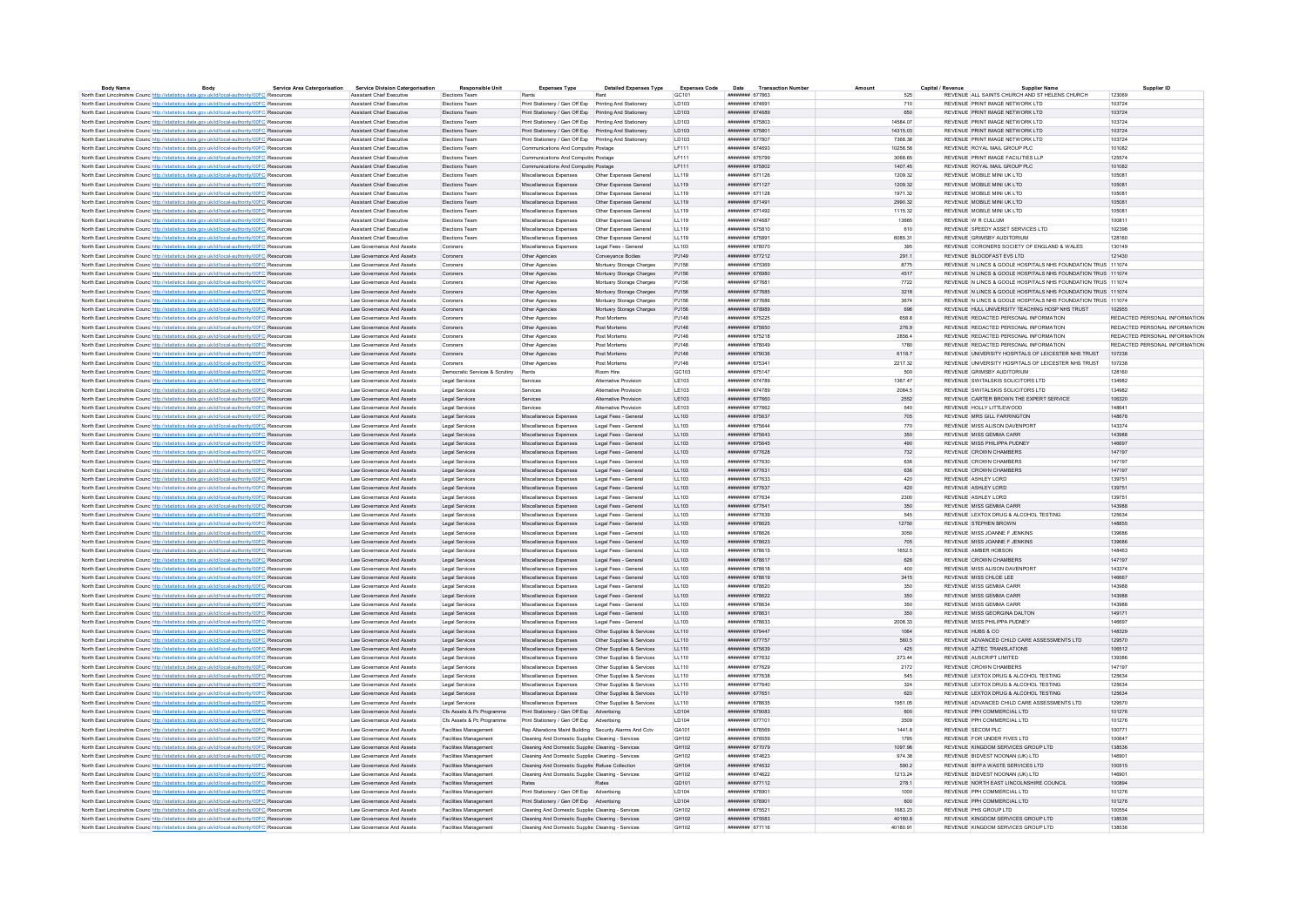| <b>Body Name</b>                                                                                                       | Body | <b>Service Area Catergorisation</b> | <b>Service Division Catergorisation</b> | <b>Responsible Unit</b>                                                                    | <b>Expenses Type</b>                                          | <b>Detailed Expenses Type</b> | <b>Expenses Code</b> | <b>Transaction Numbe</b><br>Date | Amount     | Capital / Revenue          | <b>Supplier Name</b>                                        | Supplier ID      |
|------------------------------------------------------------------------------------------------------------------------|------|-------------------------------------|-----------------------------------------|--------------------------------------------------------------------------------------------|---------------------------------------------------------------|-------------------------------|----------------------|----------------------------------|------------|----------------------------|-------------------------------------------------------------|------------------|
| North East Lincolnshire Counc http://statistics.data.gov.uk/id/local-authority/00FC Resources                          |      |                                     | Law Governance And Assets               | Facilities Management                                                                      | <b>Energy Costs</b>                                           | <b>Heating Fuel</b>           | GB103                | ####### 677191                   | 1059.4     | REVENUE OIL NRG            |                                                             | 138198           |
| North East Lincolnshire Counc http://statistics.data.gov.uk/id/local-authority/00FC Resources                          |      |                                     | Law Governance And Assets               | Facilities Management                                                                      | Energy Costs                                                  | Heating Fuel                  | GB103                | ######## 677192                  | 530.76     | REVENUE OIL NRG            |                                                             | 138198           |
| North East Lincolnshire Counc http://statistics.data.gov.uk/id/local-authority/00FC Resources                          |      |                                     | Law Governance And Assets               | Facilities Management                                                                      | Private Contractors                                           | <b>Contract Payments</b>      | PH105                | ######## 675530                  | 2618.67    |                            | REVENUE DANFO (UK) LIMITED                                  | 142148           |
| North East Lincolnshire Counc http://statistics.data.gov.uk/id/local-authority/00FC Resources                          |      |                                     | Law Governance And Assets               | Facilities Managemen                                                                       | Private Contractors                                           | Contract Payments             | <b>PH105</b>         | <b><i>BRESHBER</i></b> 675530    | 4185.08    | REVENUE DANEO (UK) LIMITED |                                                             | 142148           |
| North East Lincolnshire Counc http://statistics.data.gov.uk/id/local-authority/00FC Resources                          |      |                                     | Law Governance And Assets               | <b>Facilities Management</b>                                                               | Private Contractors                                           | Contract Payments             | <b>PH105</b>         | ####### 675530                   | 2200.92    | REVENUE DANFO (UK) LIMITED |                                                             | 142148           |
| North East Lincolnshire Counc http://statistics.data.gov.uk/id/local-authority/00FC Resources                          |      |                                     | Law Governance And Assets               | Facilities Managemen                                                                       | Energy Costs                                                  | <b>Heating Fuel</b>           | GB103                | ####### 677193                   | 1064.2     | REVENUE OIL NRG            |                                                             | 138198           |
| North East Lincolnshire Counc http://statistics.data.gov.uk/id/local-authority/00FC Resources                          |      |                                     | Law Governance And Assets               | Facilities Management                                                                      | Private Contractors                                           | <b>Contract Payments</b>      | PH105                | ######## 677268                  | $-5589.99$ | REVENUE DANFO (UK) LIMITED |                                                             | 142148           |
| North East Lincolnshire Counc http://statistics.data.gov.uk/id/local-authority/00FC Resources                          |      |                                     | Law Governance And Assets               | Facilities Managemen                                                                       | Private Contractors                                           | Contract Payments             | PH105                | ######## 677269                  | 3579.39    | REVENUE DANFO (UK) LIMITED |                                                             | 142148           |
| North East Lincolnshire Counc http://statistics.data.gov.uk/id/local-authority/00FC Resources                          |      |                                     | Law Governance And Assets               | Facilities Management                                                                      | Private Contractors                                           | Contract Payments             | <b>PH105</b>         | ######## 675530                  | 2184.42    | REVENUE DANFO (UK) LIMITED |                                                             | 142148           |
| North East Lincolnshire Counc http://statistics.data.gov.uk/id/local-authority/00FC Resources                          |      |                                     | Law Governance And Assets               | Facilities Management                                                                      | Water Services                                                | Water                         | GE101                | ####### 675764                   | 606.64     | REVENUE ANGLIAN WATER      |                                                             | 100508           |
| North East Lincolnshire Counc http://statistics.data.gov.uk/id/local-authority/00FC Resources                          |      |                                     | Law Governance And Assets               | Facilities Management                                                                      | Energy Costs                                                  | Electricity                   | GR102                | ######## 678657                  | 319.88     |                            | REVENUE OLD CLEE PRIMARY ACADEMY                            | 119822           |
| North East Lincolnshire Counc http://statistics.data.gov.uk/id/local-authority/00FC Resources                          |      |                                     | Law Governance And Assets               | Facilities Management                                                                      | Rents                                                         | Rent                          | GC101                | ######## 676590                  | 30000      |                            | REVENUE PURPLE EMPEROR LTD                                  | 140205           |
| North East Lincolnshire Counc http://statistics.data.gov.uk/id/local-authority/00FC Resource                           |      |                                     | Law Governance And Assets               | Commercial Estate                                                                          | Cleaning And Domestic Supplie: Cleaning - Window Cleaning     |                               | GH101                | *********** 677992               | 460        |                            | REVENUE BIDVEST NOONAN (UK) LTD                             | 146901           |
| North East Lincolnshire Counc <sup>http://statistics.data.gov.uk/id/local-authority/00FC Resources</sup>               |      |                                     | Law Governance And Assets               | Commercial Estate                                                                          | Cleaning And Domestic Supplier Refuse Collection              |                               | GH104                | ######## 675700                  | 260.1      | REVENUE ELIGIA UMITED      |                                                             | 101433           |
| North East Lincolnshire Counc http://statistics.data.gov.uk/id/local-authority/00FC Resources                          |      |                                     | Law Governance And Assets               | Commercial Estate                                                                          | Cleaning And Domestic Supplier Refuse Collection              |                               | GH104                | ####### 675723                   | 777.6      | REVENUE ELLGIA LIMITED     |                                                             | 101433           |
| North East Lincolnshire Counc http://statistics.data.gov.uk/id/local-authority/00FC Resources                          |      |                                     | Law Governance And Assets               | Commercial Estate                                                                          | Cleaning And Domestic Supplier Refuse Collection              |                               | GH104                | <b>NUMBER 675698</b>             | 615.5      | REVENUE FLIGIA UMITED.     |                                                             | 101433           |
|                                                                                                                        |      |                                     |                                         |                                                                                            |                                                               |                               |                      |                                  | 460        |                            |                                                             | 146901           |
| North East Lincolnshire Counc http://statistics.data.gov.uk/id/local-authority/00FC Resources                          |      |                                     | Law Governance And Assets               | Commercial Estate                                                                          | Cleaning And Domestic Supplier Cleaning - Window Cleaning     |                               | GH101                | ######## 677992                  |            |                            | REVENUE BIDVEST NOONAN (UK) LTD                             | 1,46901          |
| North East Lincolnshire Counc http://statistics.data.gov.uk/id/local-authority/00FC Resources                          |      |                                     | Law Governance And Assets               | Commercial Estate                                                                          | Cleaning And Domestic Supplie: Cleaning - Window Cleaning     |                               | GH101                | ######## 677992                  | 400        |                            | REVENUE BIDVEST NOONAN (UK) LTD                             |                  |
| North East Lincolnshire Counc http://statistics.data.gov.uk/id/local-authority/00FC Resources                          |      |                                     | Law Governance And Assets               | Commercial Estate                                                                          | Cleaning And Domestic Supplier Cleaning - Consumables         |                               | GH103                | нивнини 674802                   | 372.9      |                            | REVENUE PETER HOGARTH & SONS LTD                            | 100815           |
| North East Lincolnshire Counc http://statistics.data.gov.uk/id/local-authority/00FC Resources                          |      |                                     | Law Governance And Assets               | Commercial Estate                                                                          | Energy Costs                                                  | Electricity                   | GB102                | ####### 678865                   | 341.32     |                            | REVENUE BES COMMERCIAL ELECTRICITY LTD                      | 110148           |
| North East Lincolnshire Counc http://statistics.data.gov.uk/id/local-authority/00FC Resources                          |      |                                     | Law Governance And Assets               | Commercial Estate                                                                          | Water Services                                                | Water                         | GF101                | <b>ИНИНИНИ 676487</b>            | 1191.08    |                            | REVENUE ASSOCIATED BRITISH PORTS                            | 100834           |
| North East Lincolnshire Counc http://statistics.data.gov.uk/id/local-authority/00FC Resources                          |      |                                     | Law Governance And Assets               | Commercial Estate                                                                          | Water Services                                                |                               | GE101                | ####### 67648                    | 2558.04    |                            | REVENUE ASSOCIATED BRITISH PORTS                            | 100834           |
| North East Lincolnshire Counc. http://statistics.data.gov.uk/id/local-authority/00FC Economy And Growth                |      |                                     | Regeneration                            | Events                                                                                     | Rep Alterations Maint Building Buildings - Repairs And Maint  |                               | GA102                | ######## 679002                  | 1463.7     |                            | REVENUE ENGIE SERVICES LTD                                  | 133267           |
| North East Lincolnshire Counc http://statistics.data.gov.uk/id/local-authority/00FC Economy And Growth                 |      |                                     | Regeneration                            | Leisure                                                                                    | Consultancy                                                   | Consultancy                   | PL101                | ######## 676687                  | 500        |                            | REVENUE ENGIE SERVICES LTD                                  | 133267           |
| North East Lincolnshire Counc. http://statistics.data.gov.uk/id/local-authority/00FC Economy And Growth                |      |                                     | Regeneration                            | Museums & N F Heritage Centre Rep Alterations Maint Building Buildings - Repairs And Maint |                                                               |                               | GA102                | ######## 679377                  | 473        |                            | REVENUE ENGIE SERVICES LTD                                  | 133267           |
| North East Lincolnshire Counc http://statistics.data.gov.uk/id/local-authority/00FC Economy And Growth                 |      |                                     | Regeneration                            | Museums & N F Heritage Centre Rep Alterations Maint Building Buildings - Repairs And Maint |                                                               |                               | GA102                | ######## 677622                  | 280        |                            | REVENUE KINGDOM SERVICES GROUP LTD                          | 138536           |
| North East Lincolnshire Counc http://statistics.data.gov.uk/id/local-authority/00FC Economy And Growth                 |      |                                     | Regeneration                            | Museums & N F Heritage Centre Cleaning And Domestic Supplier Cleaning - Services           |                                                               |                               | GH102                | ######## 678312                  | 627        |                            | REVENUE KINGDOM SERVICES GROUP LTD                          | 138536           |
| North East Lincolnshire Counc http://statistics.data.gov.uk/id/local-authority/00FC Economy And Growth                 |      |                                     | Regeneration                            | Museums & N F Heritage Centre Equip / Furniture / Materials Equipment - Purchase           |                                                               |                               | <b>LA101</b>         | ######## 678861                  | 300        | REVENUE BRINK MEDIA I TD   |                                                             | 136378           |
| North East Lincolnshire Counc http://statistics.data.gov.uk/id/local-authority/00FC Economy And Growth                 |      |                                     | Regeneration                            | Museums & N F Heritage Centre Equip / Furniture / Materials Equipment - Purchase           |                                                               |                               | LA101                | ####### 678861                   | 700        | REVENUE BRINK MEDIA LTD    |                                                             | 136378           |
| North East Lincolnshire Councint the Materia and Articles and Articles Assembly and Street and Articles Art and Growth |      |                                     | Regeneration                            | Museums & N F Heritage Centre Equip / Furniture / Materials Equipment - Purchase           |                                                               |                               | <b>LA101</b>         | ######## 678821                  | 2450       |                            | REVENUE PRINT & COPY CENTRE                                 | 101409           |
| North East Lincolnshire Counc http://statistics.data.gov.uk/id/local-authority/00FC Economy And Growth                 |      |                                     | Regeneration                            | Museums & N F Heritage Centre Equip / Furniture / Materials Equipment - Purchase           |                                                               |                               | LA101                | ####### 674766                   | 6000       | REVENUE BEE 3D LTD         |                                                             | 147356           |
| North East Lincolnshire Counc http://statistics.data.gov.uk/id/local-authority/00FC Economy And Growth                 |      |                                     | Regeneration                            | Museums & N F Heritage Centre Equip / Furniture / Materials                                |                                                               | Equipment - Purchase          | LA101                | ######## 678266                  | 5500       | REVENUE BEE 3D LTD         |                                                             | 147356           |
| North East Lincolnshire Counc http://statistics.data.gov.uk/id/local-authority/00FC Economy And Growth                 |      |                                     | Regeneration                            | Museums & N F Heritage Centre Equip / Furniture / Materials Equipment - Purchase           |                                                               |                               | LA101                | ######## 678266                  | 750        | REVENUE BEE 3D LTD         |                                                             | 147356           |
|                                                                                                                        |      |                                     |                                         | Museums & N F Heritage Centre Equip / Furniture / Materials Equipment - Purchase           |                                                               |                               | LA101                | ######## 678862                  | 4000       | REVENUE BRINK MEDIA LTD    |                                                             | 136378           |
| North East Lincolnshire Counc <sup>http://statistics.data.gov.uk/id/local-authority/00FC Economy And Growth</sup>      |      |                                     | Regeneration                            |                                                                                            |                                                               |                               |                      |                                  |            |                            |                                                             |                  |
| North East Lincolnshire Counc http://statistics.data.gov.uk/id/local-authority/00FC Economy And Growth                 |      |                                     | Regeneration                            | Museums & N F Heritage Centre Equip / Furniture / Materials Equipment - Purchase           |                                                               |                               | <b>LA101</b>         | нивнини 678747                   | 300        | REVENUE BRINK MEDIA I TD   |                                                             | 136378           |
| North East Lincolnshire Counc http://statistics.data.gov.uk/id/local-authority/00FC Economy And Growth                 |      |                                     | Regeneration                            | Museums & N F Heritage Centre Equip / Furniture / Materials                                |                                                               | Foujoment - Purchase          | LA101                | ######## 678913                  | 625        | REVENUE REE 3D LTD         |                                                             | 147356           |
| North East Lincolnshire Counc. http://statistics.data.gov.uk/id/local-authority/00FC Economy And Growth                |      |                                     | Regeneration                            | Museums & N F Heritage Centre Equip / Furniture / Materials                                |                                                               | Foujoment - Purchase          | <b>LA101</b>         | ######## 678913                  | 625        | <b>REVENUE REE 3D LTD.</b> |                                                             | 147356           |
| North East Lincolnshire Counc http://statistics.data.gov.uk/id/local-authority/00FC Economy And Growth                 |      |                                     | Regeneration                            | Museums & N F Heritage Centre Equip / Furniture / Materials Equipment - Purchase           |                                                               |                               | LA101                | ######## 678913                  | 625        | REVENUE BEE 3D LTD         |                                                             | 147356           |
| North East Lincolnshire Counc. http://statistics.data.gov.uk/id/local-authority/00FC Economy And Growth                |      |                                     | Regeneration                            | Museums & N F Heritage Centre Equip / Furniture / Materials Equipment - Purchase           |                                                               |                               | LA101                | ######## 678913                  | 625        | REVENUE BEE 3D LTD         |                                                             | 147356           |
| North East Lincolnshire Counc http://statistics.data.gov.uk/id/local-authority/00FC Economy And Growth                 |      |                                     | Regeneration                            | Museums & N F Heritage Centre Equip / Furniture / Materials Equipment - Purchase           |                                                               |                               | LA101                | ######## 678913                  | 1200       | REVENUE BEE 3D LTD         |                                                             | 147356           |
| North East Lincolnshire Counc http://statistics.data.gov.uk/id/local-authority/00FC Economy And Growth                 |      |                                     | Regeneration                            | Museums & N F Heritage Centre Equip / Furniture / Materials                                |                                                               | Equipment - Purchase          | LA101                | <i>vannanan</i> 678913           | 2500       | REVENUE BEE 3D LTD         |                                                             | 147356           |
| North East Lincolnshire Counc. http://statistics.data.gov.uk/id/local-authority/00FC Economy And Growth                |      |                                     | Regeneration                            | Museums & N F Heritage Centre Print Stationery / Gen Off Exp Advertising                   |                                                               |                               | <b>ID104</b>         | ######## 677994                  | 2762.02    | REVENUE BAUER RADIO LTD    |                                                             | 122350           |
| North East Lincolnshire Counc http://statistics.data.gov.uk/id/local-authority/00FC Economy And Growth                 |      |                                     | Regeneration                            | Museums & N F Heritage Centre Print Stationery / Gen Off Exp Advertising                   |                                                               |                               | LD104                | ####### 679082                   | 1074.92    | REVENUE BAUER RADIO LTD    |                                                             | 122350           |
| North East Lincolnshire Counc. http://statistics.data.gov.uk/id/local-authority/00FC Economy And Growth                |      |                                     | Regeneration                            | Museums & N F Heritage Centre Print Stationery / Gen Off Exp Publicity                     |                                                               |                               | <b>ID105</b>         | нивнини 678247                   | 6000       |                            | REVENUE WALK THE PLANK LTD                                  | 143181           |
| North East Lincolnshire Counc http://statistics.data.gov.uk/id/local-authority/00FC Economy And Growth                 |      |                                     | Regeneration                            | Museums & N F Heritage Centre Consultancy                                                  |                                                               | Consultancy                   | PL101                | ######## 675388                  | 5000       |                            | REVENUE INNES ASSOCIATES ARCHITECTURE & URBAN DESIGN 146269 |                  |
| North East Lincolnshire Counc http://statistics.data.gov.uk/id/local-authority/00FC Economy And Growth                 |      |                                     | Regeneration                            | Museums & N F Heritage Centre Consultancy                                                  |                                                               |                               | PL101                | ######## 678607                  | 10000      |                            | REVENUE INNES ASSOCIATES ARCHITECTURE & URBAN DESIGN 146269 |                  |
| North East Lincolnshire Counc. http://statistics.data.gov.uk/id/local-authority/00FC Economy And Growth                |      |                                     | Regeneration                            | Museums & N F Heritage Centre Equip / Furniture / Materials                                |                                                               | Foujoment - Purchase          | <b>LA101</b>         | ######## 678549                  | 740        | REVENUE W R CULLUM         |                                                             | 100811           |
| North East Lincolnshire Counc http://statistics.data.gov.uk/id/local-authority/00FC Economy And Growth                 |      |                                     | Regeneration                            | Museums & N F Heritage Centre Equip / Furniture / Materials Equipment - Purchase           |                                                               |                               | LA101                | ####### 678888                   | 300        | REVENUE DEREK M WOOD       |                                                             | 116466           |
| North East Lincolnshire Counc http://statistics.data.gov.uk/id/local-authority/00FC Economy And Growth                 |      |                                     | Regeneration                            | Community Investment Team   Other Agencies                                                 |                                                               | Grants Pd Over To Third Party | P.1138               | <b><i>HUBBHHH 678577</i></b>     | 11495.96   |                            | REVENUE VICTORY LEISURE HOMES LTD                           | 148370           |
| North East Lincolnshire Counc http://statistics.data.gov.uk/id/local-authority/00FC Economy And Growth                 |      |                                     | Regeneration                            | Community Investment Team                                                                  | Other Agencies                                                | Grants Pd Over To Third Party | P.1138               | ####### 674915                   | 13925.91   | REVENUE HEALD LTD          |                                                             | 145008           |
| North East Lincolnshire Counc http://statistics.data.gov.uk/id/local-authority/00FC Economy And Growth                 |      |                                     | Regeneration                            | Community Investment Team                                                                  | Other Agencies                                                | Grants Pd Over To Third Party | P.1138               | <b>CROCCO MANAGEMENT</b>         | 2962.5     |                            | REVENUE METAL COATING SERVICES LTD                          | 146310           |
| North East Lincolnshire Counc http://statistics.data.gov.uk/id/local-authority/00FC Economy And Growth                 |      |                                     | Regeneration                            | Retained Function                                                                          | Direct Employee Expenses                                      | Agency Staff                  | EA105                | <b>инвинин</b> 677236            | 14175      |                            | REVENUE SOLACE IN BUSINESS                                  | 100785           |
|                                                                                                                        |      |                                     | Regeneration                            | Retained Function                                                                          | Grants And Subscriptions                                      | Subscriptions                 | LJ101                | ####### 677179                   | 350        |                            | REVENUE LINCOLNSHIRE COUNTY COUNCIL                         | 100389           |
| North East Lincolnshire Counc http://statistics.data.gov.uk/id/local-authority/00FC Economy And Growth                 |      |                                     |                                         | Retained Function                                                                          | Private Contractors                                           | Third Party Prov - Private    | PH101                | <b><i>HUBBURG</i></b> 676586     | 38116      |                            | REVENUE ENGIE SERVICES LTD                                  | 133267           |
| North East Lincolnshire Counc. http://statistics.data.gov.uk/id/local-authority/00FC Economy And Growth                |      |                                     | Regeneration                            |                                                                                            |                                                               |                               |                      |                                  |            |                            |                                                             |                  |
| North East Lincolnshire Counc http://statistics.data.gov.uk/id/local-authority/00FC Economy And Growth                 |      |                                     | Regeneration                            | Retained Function                                                                          | Consultancy                                                   | Consultancy                   | PL101                | wwwwwww 677249                   | 1000       |                            | REVENUE BLACKSTOCK PARTNERSHIP LTD                          | 139880           |
| North East Lincolnshire Counc. http://statistics.data.gov.uk/id/local-authority/00FC Economy And Growth                |      |                                     | Regeneration                            | Retained Function                                                                          | Consultancy                                                   | Consultancy                   | PL101                | ######## 678210                  | 2500       | REVENUE WNC.LTD            |                                                             | 138884           |
| North East Lincolnshire Counc http://statistics.data.gov.uk/id/local-authority/00FC Economy And Growth                 |      |                                     | Regeneration                            | Retained Function                                                                          | Equip / Furniture / Materials                                 | Promotions                    | LA124                | ######## 670530                  | 349.93     |                            | REVENUE REACH PUBLISHING SERVICES LIMITED                   | 141974           |
| North East Lincolnshire Counc. http://statistics.data.gov.uk/id/local-authority/00FC Economy And Growth                |      |                                     | Regeneration                            | Retained Function                                                                          | Equip / Furniture / Materials Promotions                      |                               | LA124                | ######## 672089                  | 250.25     |                            | REVENUE REACH PUBLISHING SERVICES LIMITED                   | 141974           |
| North East Lincolnshire Counc http://statistics.data.gov.uk/id/local-authority/00FC Economy And Growth                 |      |                                     | Regeneration                            | Retained Function                                                                          | Equip / Furniture / Materials                                 | Promotions                    | LA124                | ######## 672096                  | 349.93     |                            | REVENUE REACH PUBLISHING SERVICES LIMITED                   | 141974           |
| North East Lincolnshire Counc http://statistics.data.gov.uk/id/local-authority/00FC Economy And Growth                 |      |                                     | Regeneration                            | Retained Function                                                                          | Equip / Furniture / Materials                                 |                               | LA124                | ####### 675385                   | 740        |                            | REVENUE KINETIC MARKETING & DESIGN LTD                      | 147062           |
| North East Lincolnshire Counc <sup>htto://statistics.data.gov.uk/id/local-authority/00FC Economy And Growth</sup>      |      |                                     | Regeneration                            | <b>Retained Function</b>                                                                   | Fouin / Furniture / Materials                                 | Promotions                    | <b>1A124</b>         | ####### 675386                   | 280        |                            | REVENUE KINETIC MARKETING & DESIGN LTD.                     | 147062           |
| North East Lincolnshire Counc http://statistics.data.gov.uk/id/local-authority/00FC Economy And Growth                 |      |                                     | Regeneration                            | Retained Function                                                                          | Equip / Furniture / Materials                                 | Promotions                    | LA124                | ####### 678087                   | 450        |                            | REVENUE WALTONS PUBLICATIONS LTD                            | 128186           |
| North East Lincolnshire Councint the Material State Advanced Authority/00FC Economy And Growth                         |      |                                     | Regeneration                            | Retained Function                                                                          | Print Stationery / Gen Off Exp Publicity                      |                               | <b>ID105</b>         | ######## 673704                  | 1245 57    |                            | REVENUE TOTAL SIGNS AND GRAPHICS LTD                        | 104775           |
| North East Lincolnshire Counc http://statistics.data.gov.uk/id/local-authority/00FC Economy And Growth                 |      |                                     | Regeneration                            | Retained Function                                                                          | <b>Private Contractors</b>                                    | Third Party Prov - Private    | PH101                | ######## 677196                  | 27000      |                            | REVENUE VISIT LINCOLN COMMUNITY INTEREST COMPANY            | 140145           |
| North East Lincolnshire Counc http://statistics.data.gov.uk/id/local-authority/00FC Economy And Growth                 |      |                                     | Regeneration                            | Retained Functio                                                                           | Private Contractors                                           | Third Party Prov - Private    | PH101                | ######## 677666                  | 1000       |                            | REVENUE E-FACTOR GROUP LTD                                  | 122549           |
| North East Lincolnshire Counc http://statistics.data.gov.uk/id/local-authority/00FC Economy And Growth                 |      |                                     | Regeneration                            | Culture                                                                                    | Rep Alterations Maint Building Buildings - Regulations / Insp |                               | GA103                | ######## 676703                  | 500        |                            | REVENUE ENGIE SERVICES LTD                                  | 133267           |
| North East Lincolnshire Counc http://statistics.data.gov.uk/id/local-authority/00FC Economy And Growth                 |      |                                     | Regeneration                            | Culture                                                                                    | Private Contractors                                           | Third Party Prov - Private    | PH101                | ####### 672105                   | 2970       |                            | REVENUE WALK THE PLANK LTD                                  | 143181           |
| North East Lincolnshire Counc http://statistics.data.gov.uk/id/local-authority/00FC Economy And Growth                 |      |                                     | Regeneration                            | Culture                                                                                    | Private Contractors                                           | Third Party Prov - Private    | PH101                | <b>####### 675376</b>            | 1250       |                            | REVENUE MAGNA VITAE LEISURE TRUST                           | 131927           |
| North East Lincolnshire Counc http://statistics.data.gov.uk/id/local-authority/00FC Economy And Growth                 |      |                                     | Regeneration                            | Culture                                                                                    | Private Contractors                                           | Third Party Prov - Private    | PH101                | <b>####### 675761</b>            | 5000       |                            | REVENUE CREATIVE START ARTS IN HEALTH CIC                   | 143685           |
| North East Lincolnshire Counc. http://statistics.data.gov.uk/id/local-authority/00FC Economy And Growth                |      |                                     | Regeneration                            | Culture                                                                                    | Private Contractors                                           | Third Party Prov - Private    | PH101                | <b><i>HNHHHHHH 674956</i></b>    | 5000       |                            | REVENUE EVENT SHOW SUPPORT CIC.                             | 129982           |
| North East Lincolnshire Counc http://statistics.data.gov.uk/id/local-authority/00FC Economy And Growth                 |      |                                     | Regeneration                            | Culture                                                                                    | Private Contractors                                           | Third Party Prov - Private    | PH101                | ######## 675903                  | 5000       |                            | REVENUE EMERGENCY EXIT ARTS LTD                             | 146326           |
| North East Lincolnshire Counc. http://statistics.data.gov.uk/id/local-authority/00FC Economy And Growth                |      |                                     | Housing Highways And Transport          | Supporting People                                                                          | Other Agencies                                                | Third Pp - Block Gross        | PJ103                | ####### 678041                   | 21567      | REVENUE DOORSTEP           |                                                             | 100310           |
| North East Lincolnshire Counc. http://statistics.data.gov.uk/id/local-authority/00FC Economy And Growth                |      |                                     | Housing Highways And Transport          | Supporting People                                                                          | Other Agencies                                                | Third Po - Block Gross        | PJ103                | ######## 678040                  | 6825       | REVENUE DOORSTEP           |                                                             | 100310           |
|                                                                                                                        |      |                                     | Housing Highways And Transport          | Supporting People                                                                          | Other Agencies                                                | Third Pp - Block Gross        | PJ103                | ####### 678045                   | 5165.16    |                            | REVENUE LONGHURST AND HAVELOK HOMES LTD                     | 100342           |
| North East Lincolnshire Councint the Material State Advanced Authority/00FC Economy And Growth                         |      |                                     |                                         |                                                                                            | Other Agencies                                                | Third Pn - Block Gross        | P.1103               | нивнинин 678047                  | 16630.25   |                            | REVENUE I ONGHURST AND HAVELOK HOMES ITD                    | 100342           |
| North East Lincolnshire Counc. http://statistics.data.gov.uk/id/local-authority/00FC Economy And Growth                |      |                                     | Housing Highways And Transport          | Supporting People                                                                          |                                                               |                               |                      | ####### 678046                   |            |                            | REVENUE LONGHURST AND HAVELOK HOMES LTD                     |                  |
| North East Lincolnshire Counc http://statistics.data.gov.uk/id/local-authority/00FC Economy And Growth                 |      |                                     | Housing Highways And Transport          | Supporting People                                                                          | Other Agencies                                                | Third Pp - Block Gross        | PJ103                |                                  | 4214.86    |                            |                                                             | 100342<br>100342 |
| North East Lincolnshire Counc. http://statistics.data.gov.uk/id/local-authority/00FC Economy And Growth                |      |                                     | Housing Highways And Transport          | Supporting People                                                                          | Other Agencies                                                | Third Pp - Block Gross        | PJ103                | ####### 678043                   | 30745      |                            | REVENUE LONGHURST AND HAVELOK HOMES LTD                     |                  |
| North East Lincolnshire Counc http://statistics.data.gov.uk/id/local-authority/00FC Economy And Growth                 |      |                                     | Housing Highways And Transport          | Supporting People                                                                          | Other Agencies                                                | Third Pp - Block Gross        | PJ103                | ######## 678044                  | 34238.75   |                            | REVENUE LONGHURST AND HAVELOK HOMES LTD                     | 100342           |
| North East Lincolnshire Counc http://statistics.data.gov.uk/id/local-authority/00FC Economy And Growt                  |      |                                     | Housing Highways And Transport          | Supporting People                                                                          | Other Agencie                                                 | Third Pp - Block Gross        | PJ103                | ********** 678039                | 9555       |                            | REVENUE THE SALVATION ARMY                                  | 100309           |
| North East Lincolnshire Counc http://statistics.data.gov.uk/id/local-authority/00FC Economy And Growth                 |      |                                     | Housing Highways And Transport          | Supporting People                                                                          | Other Agencies                                                | Third Pn - Block Gross        | P.1103               | ######## 678042                  | 13195      | REVENUE WOMENS AID         |                                                             | 100326           |
| North East Lincolnshire Counc http://statistics.data.gov.uk/id/local-authority/00FC Economy And Growth                 |      |                                     | Housing Highways And Transport          | Supporting People                                                                          | Other Agencies                                                | Third Po - Block Gross        | PJ103                | ####### 677624                   | 5151       |                            | REVENUE NHS NORTH EAST LINCOLNSHIRE CCG                     | 121549           |
| North East Lincolnshire Counc http://statistics.data.gov.uk/id/local-authority/00FC Economy And Growth                 |      |                                     | Housing Highways And Transport          | Supporting People                                                                          | Other Agencies                                                | Third Po - Block Gross        | P.1103               | ######## 678038                  | 19814 52   |                            | REVENUE GRIMSRY CLEETHORPES & HUMBER REGION YMCA            | 100305           |
| North East Lincolnshire Counc http://statistics.data.gov.uk/id/local-authority/00FC Economy And Growth                 |      |                                     | Housing Highways And Transport          | Supporting People                                                                          | <b>Private Contractors</b>                                    | Third Party Prov - Private    | PH101                | ######## 678113                  | 320        |                            | REVENUE RPS LINCOLNSHIRE LIMITED                            | 143983           |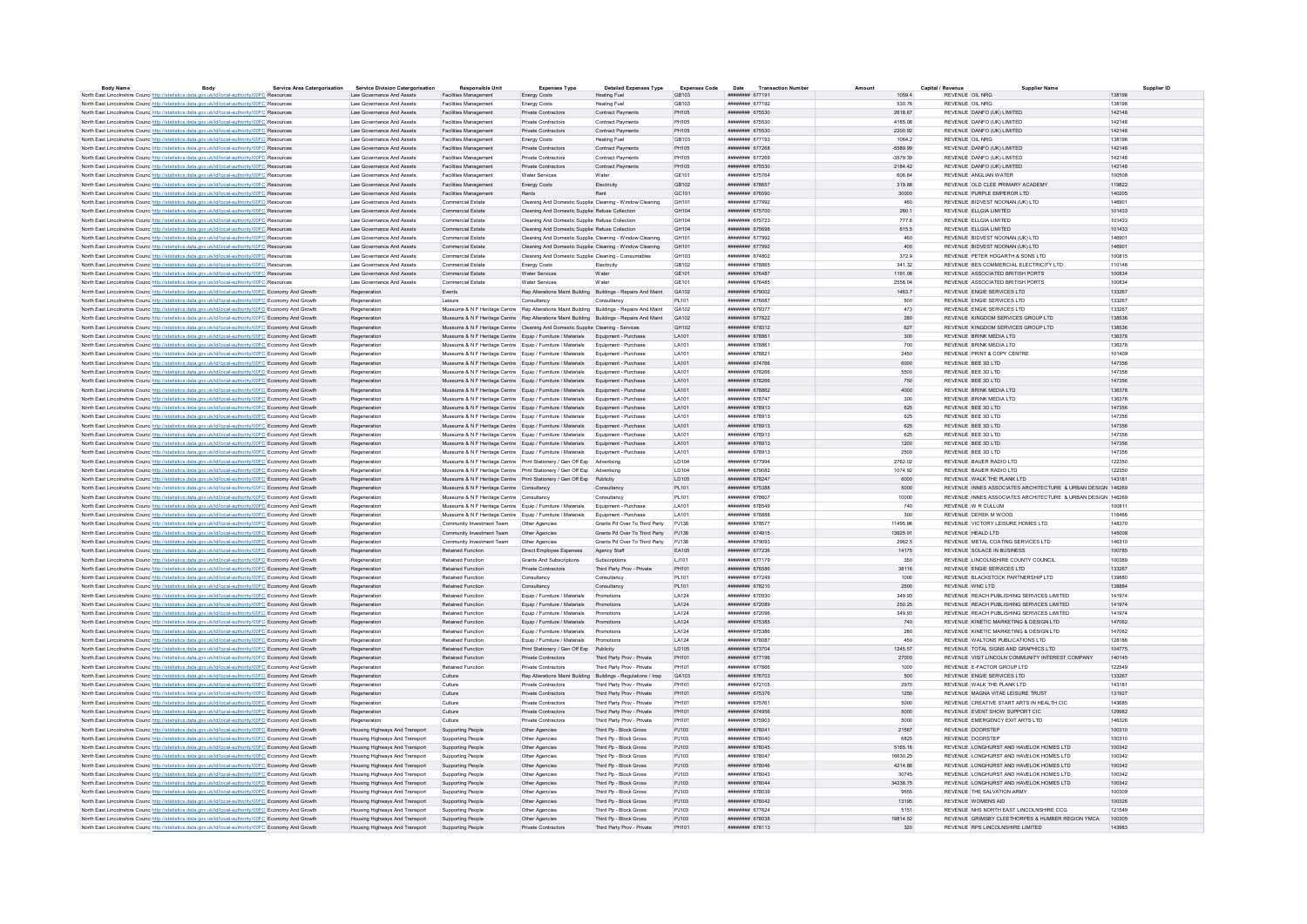| <b>Body Name</b>                                                                                                  | Body | <b>Service Area Catergorisation</b> | <b>Service Division Catergorisation</b> | <b>Responsible Unit</b>                                                                    | <b>Expenses Type</b>                                         | <b>Detailed Expenses Type</b> | <b>Expenses Code</b> | Date<br><b>Transaction Numbe</b>     |            | Capital / Revenu | <b>Supplier Name</b>                    | Supplier ID                   |
|-------------------------------------------------------------------------------------------------------------------|------|-------------------------------------|-----------------------------------------|--------------------------------------------------------------------------------------------|--------------------------------------------------------------|-------------------------------|----------------------|--------------------------------------|------------|------------------|-----------------------------------------|-------------------------------|
| North East Lincolnshire Counc http://statistics.data.gov.uk/id/local-authority/00FC Economy And Growth            |      |                                     | Housing Highways And Transport          | Supporting People                                                                          | Private Contractors                                          | Third Party Prov - Private    | PH101                | ######## 678144                      | 2026       |                  | REVENUE I FARNING4LIFF-GY-CIC           | 144120                        |
| North East Lincolnshire Counc http://statistics.data.gov.uk/id/local-authority/00FC Economy And Growth            |      |                                     | Housing Highways And Transport          | Supporting People                                                                          | Private Contractors                                          | Third Party Prov - Private    | PH101                | ######## 678143                      | 2026       |                  | REVENUE LEARNING4LIFE-GY-CIC            | 144120                        |
| North East Lincolnshire Counc http://statistics.data.gov.uk/id/local-authority/00FC Economy And Growth            |      |                                     | Housing Highways And Transport          | Supporting People                                                                          | <b>Private Contractors</b>                                   | Third Party Prov - Private    | <b>PH101</b>         | <b>НИНИНИН 678225</b>                | 1000       |                  | REVENUE REDACTED PERSONAL INFORMATION   | REDACTED PERSONAL INFORMATION |
| North East Lincolnshire Counc http://statistics.data.gov.uk/id/local-authority/00FC Economy And Growth            |      |                                     | Housing Highways And Transport          | Home Ontions & Hous Rel Supp Private Contractors                                           |                                                              | Third Party Prov - Private    | PH101                | ######## 675337                      | 520        |                  | REVENUE REDACTED PERSONAL INFORMATION   | REDACTED PERSONAL INFORMATION |
| North East Lincolnshire Counc http://statistics.data.gov.uk/id/local-authority/00FC Economy And Growth            |      |                                     | Housing Highways And Transport          | Home Options & Hous Rel Supp Private Contractors                                           |                                                              | Third Party Prov - Private    | PH101                | ######## 679379                      | 660        | REVENUE SHELTER  |                                         | 131156                        |
| North East Lincolnshire Counc. http://statistics.data.gov.uk/id/local-authority/00FC Economy And Growth           |      |                                     | Housing Highways And Transport          | Home Options & Hous Rel Supp Private Contractors                                           |                                                              | Third Party Prov - Private    | PH101                | ######## 679003                      | 325        |                  | REVENUE REDACTED PERSONAL INFORMATION   | REDACTED PERSONAL INFORMATION |
| North East Lincolnshire Counc http://statistics.data.gov.uk/id/local-authority/00FC Economy And Growth            |      |                                     | Housing Highways And Transport          | Home Options & Hous Rel Supp Private Contractors                                           |                                                              | Third Party Prov - Private    | PH101                | ######## 665901                      | 1917.15    |                  | REVENUE LONGHURST GROUP LTD             | 145794                        |
| North East Lincolnshire Counc http://statistics.data.gov.uk/id/local-authority/00FC Economy And Growth            |      |                                     | Housing Highways And Transport          | Home Options & Hous Rel Supp    Other Agencies                                             |                                                              | Grants Pd Over To Third Party | PJ138                | ######## 674679                      | 11250      |                  | REVENUE LONGHURST GROUP LTD             | 145794                        |
| North East Lincolnshire Counc http://statistics.data.gov.uk/id/local-authority/00FC Economy And Growth            |      |                                     | Housing Highways And Transport          | Home Options & Hous Rel Supp Rents                                                         |                                                              | Rent                          | GC101                | ######## 677163                      | 1101.84    |                  | REVENUE REDACTED PERSONAL INFORMATION   | REDACTED PERSONAL INFORMATION |
| North East Lincolnshire Counc http://statistics.data.gov.uk/id/local-authority/00FC Economy And Growth            |      |                                     | Housing Highways And Transport          | Home Options & Hous Rel Supp Rents                                                         |                                                              | Service Charge                | GC102                | ######## 677064                      | 480        |                  | REVENUE REDACTED PERSONAL INFORMATION   | REDACTED PERSONAL INFORMATION |
| North East Lincolnshire Counc http://statistics.data.gov.uk/id/local-authority/00FC Economy And Growth            |      |                                     | Housing Highways And Transport          | Home Options & Hous Rel Supp Rents                                                         |                                                              | Service Charge                | GC102                | ######## 678879                      | 262.1      |                  | REVENUE REDACTED PERSONAL INFORMATION   | REDACTED PERSONAL INFORMATION |
| North East Lincolnshire Counc http://statistics.data.gov.uk/id/local-authority/00FC Economy And Growth            |      |                                     | Housing Highways And Transport          | Home Options & Hous Rel Supp Rents                                                         |                                                              | Service Charge                | GC102                | ####### 678880                       | 360        |                  | REVENUE REDACTED PERSONAL INFORMATION   | REDACTED PERSONAL INFORMATION |
| North East Lincolnshire Counc http://statistics.data.gov.uk/id/local-authority/00FC Economy And Growth            |      |                                     | Housing Highways And Transport          | Home Ontions & Hous Rel Supp Rents                                                         |                                                              | Service Charge                | GC102                | нивнини 674845                       | 1702 12    |                  | REVENUE NORTH FAST LINCOLNSHIRE COUNCIL | 100894                        |
| North East Lincolnshire Counc http://statistics.data.gov.uk/id/local-authority/00FC Economy And Growth            |      |                                     | Housing Highways And Transport          | Home Options & Hous Rel Supp Rents                                                         |                                                              | Service Charge                | GC102                | ######## 674927                      | 381.67     |                  | REVENUE ELECTRIC APPLIANCES GRIMSBY     | 100812                        |
| North East Lincolnshire Counc http://statistics.data.gov.uk/id/local-authority/00FC Economy And Growth            |      |                                     | Housing Highways And Transport          | Home Options & Hous Rel Supp Private Contractors                                           |                                                              | Third Party Prov - Private    | PH101                | ######## 677620                      | 3417.16    |                  | REVENUE ENGIE SERVICES LTD              | 133267                        |
| North East Lincolnshire Counc http://statistics.data.gov.uk/id/local-authority/00FC Economy And Growth            |      |                                     | Housing Highways And Transport          | Home Options & Hous Rel Supp Private Contractors                                           |                                                              | Third Party Prov - Private    | PH101                | ######## 674816                      | 3900       |                  | REVENUE REDACTED PERSONAL INFORMATION   | REDACTED PERSONAL INFORMATION |
| North East Lincolnshire Counc http://statistics.data.gov.uk/id/local-authority/00FC Economy And Growth            |      |                                     | Housing Highways And Transport          | Home Options & Hous Rel Supp Private Contractors                                           |                                                              | Third Party Prov - Private    | PH101                | ######## 674819                      | 4416       |                  | REVENUE REDACTED PERSONAL INFORMATION   | REDACTED PERSONAL INFORMATION |
| North East Lincolnshire Counc http://statistics.data.gov.uk/id/local-authority/00FC Economy And Growth            |      |                                     | Housing Highways And Transport          | Home Ontions & Hous Rel Supp Private Contractors                                           |                                                              | Third Party Prov - Private    | PH101                | <b>ИНИНИНИ 674818</b>                | 4416       |                  | REVENUE REDACTED PERSONAL INFORMATION   | REDACTED PERSONAL INFORMATION |
| North East Lincolnshire Counc http://statistics.data.gov.uk/id/local-authority/00FC Economy And Growth            |      |                                     | Housing Highways And Transport          | Home Options & Hous Rel Supp Private Contractors                                           |                                                              | Third Party Prov - Private    | PH101                | ######## 674817                      | 4200       |                  | REVENUE REDACTED PERSONAL INFORMATION   | REDACTED PERSONAL INFORMATION |
| North East Lincolnshire Counc. http://statistics.data.gov.uk/id/local-authority/00FC Economy And Growth           |      |                                     | Housing Highways And Transport          | Home Options & Hous Rel Supp Private Contractors                                           |                                                              | Third Party Prov - Private    | PH101                | ######## 674815                      | 4200       |                  | REVENUE REDACTED PERSONAL INFORMATION   | REDACTED PERSONAL INFORMATION |
| North East Lincolnshire Counc http://statistics.data.gov.uk/id/local-authority/00FC Economy And Growth            |      |                                     | Housing Highways And Transport          |                                                                                            |                                                              | Third Party Prov - Private    | PH101                | ######## 674814                      | 4200       |                  | REVENUE REDACTED PERSONAL INFORMATION   | REDACTED PERSONAL INFORMATION |
| North East Lincolnshire Counc http://statistics.data.gov.uk/id/local-authority/00FC Economy And Growth            |      |                                     | Housing Highways And Transport          | Home Options & Hous Rel Supp Private Contractors                                           |                                                              | Third Party Prov - Private    | PH101                | ######## 676878                      | 2100       |                  | REVENUE REDACTED PERSONAL INFORMATION   | REDACTED PERSONAL INFORMATION |
| North East Lincolnshire Counc http://statistics.data.gov.uk/id/local-authority/00FC Economy And Growth            |      |                                     | Housing Highways And Transport          | Home Options & Hous Rel Supp Private Contractors                                           |                                                              | Third Party Prov - Private    | PH101                | ######## 676875                      | 2100       |                  | REVENUE REDACTED PERSONAL INFORMATION   | REDACTED PERSONAL INFORMATION |
|                                                                                                                   |      |                                     | Housing Highways And Transport          | Home Options & Hous Rel Supp Rents                                                         |                                                              | Rent                          | GC101                | ######## 676992                      | 275        |                  | REVENUE REDACTED PERSONAL INFORMATION   | REDACTED PERSONAL INFORMATION |
| North East Lincolnshire Counc http://statistics.data.gov.uk/id/local-authority/00FC Economy And Growth            |      |                                     |                                         | Home Options & Hous Rel Supp Rents                                                         |                                                              | Rent                          | GC101                | ######## 676994                      | 420        |                  | REVENUE REDACTED PERSONAL INFORMATION   | REDACTED PERSONAL INFORMATION |
| North East Lincolnshire Counc. http://statistics.data.gov.uk/id/local-authority/00FC Economy And Growth           |      |                                     | Housing Highways And Transport          | Home Options & Hous Rel Supp Rents                                                         |                                                              | Rent                          | GC101                | ######## 676995                      | 420        |                  | REVENUE REDACTED PERSONAL INFORMATION   | REDACTED PERSONAL INFORMATION |
| North East Lincolnshire Counc <sup>http://statistics.data.gov.uk/id/local-authority/00FC Economy And Growth</sup> |      |                                     | Housing Highways And Transport          |                                                                                            |                                                              |                               |                      |                                      |            |                  |                                         |                               |
| North East Lincolnshire Counc http://statistics.data.gov.uk/id/local-authority/00FC Economy And Growth            |      |                                     | Housing Highways And Transport          | Home Ontions & Hous Rel Supp Rents                                                         |                                                              | Rent                          | GC <sub>101</sub>    | ######## 676996                      | 490        |                  | REVENUE REDACTED PERSONAL INFORMATION   | REDACTED PERSONAL INFORMATION |
| North East Lincolnshire Counc http://statistics.data.gov.uk/id/local-authority/00FC Economy And Growth            |      |                                     | Housing Highways And Transport          | Home Options & Hous Rel Supp Rents                                                         |                                                              | Rent                          | GC101                | ######## 676997                      | 600        |                  | REVENUE REDACTED PERSONAL INFORMATION   | REDACTED PERSONAL INFORMATION |
| North East Lincolnshire Counc http://statistics.data.gov.uk/id/local-authority/00FC Economy And Growth            |      |                                     | Housing Highways And Transport          | Home Options & Hous Rel Supp Rents                                                         |                                                              | Rent                          | GC101                | ######## 676999                      | 350        |                  | REVENUE REDACTED PERSONAL INFORMATION   | REDACTED PERSONAL INFORMATION |
| North East Lincolnshire Counc http://statistics.data.gov.uk/id/local-authority/00FC Economy And Growth            |      |                                     | Housing Highways And Transport          | Home Options & Hous Rel Supp Rents                                                         |                                                              | Rent                          | GC <sub>101</sub>    | ######## 677001                      | 490        |                  | REVENUE REDACTED PERSONAL INFORMATION   | REDACTED PERSONAL INFORMATION |
| North East Lincolnshire Counc http://statistics.data.gov.uk/id/local-authority/00FC Economy And Growth            |      |                                     | Housing Highways And Transport          | Home Options & Hous Rel Supp Rents                                                         |                                                              | Rent                          | GC101                | ######## 678135                      | 490        |                  | REVENUE REDACTED PERSONAL INFORMATION   | REDACTED PERSONAL INFORMATION |
| North East Lincolnshire Counc http://statistics.data.gov.uk/id/local-authority/00FC Economy And Growth            |      |                                     | Housing Highways And Transport          | Home Ontions & Hous Rel Supp Rents                                                         |                                                              | Rent                          | GC <sub>101</sub>    | ######## 678136                      | 420        |                  | REVENUE REDACTED PERSONAL INFORMATION   | REDACTED PERSONAL INFORMATION |
| North East Lincolnshire Counc http://statistics.data.gov.uk/id/local-authority/00FC Economy And Growth            |      |                                     | Housing Highways And Transport          | Home Options & Hous Rel Supp Rents                                                         |                                                              | Ren                           | GC101                | ######## 678149                      | 490        |                  | REVENUE REDACTED PERSONAL INFORMATION   | REDACTED PERSONAL INFORMATION |
| North East Lincolnshire Counc http://statistics.data.gov.uk/id/local-authority/00FC Economy And Growth            |      |                                     | Housing Highways And Transport          | Home Options & Hous Rel Supp Rents                                                         |                                                              | Pent                          | GC101                | ######## 678139                      | 385        |                  | REVENUE REDACTED PERSONAL INFORMATION   | REDACTED PERSONAL INFORMATION |
| North East Lincolnshire Counc http://statistics.data.gov.uk/id/local-authority/00FC Economy And Growth            |      |                                     | Housing Highways And Transport          | Home Options & Hous Rel Supp Rents                                                         |                                                              | Rent                          | GC101                | ######## 679456                      | 385        |                  | REVENUE REDACTED PERSONAL INFORMATION   | REDACTED PERSONAL INFORMATION |
| North East Lincolnshire Counc. http://statistics.data.gov.uk/id/local-authority/00FC Economy And Growth           |      |                                     | <b>Housing Highways And Transport</b>   | Home Options & Hous Rel Supp Rents                                                         |                                                              | Ren                           | GC101                | ######## 679457                      | 420        |                  | REVENUE REDACTED PERSONAL INFORMATION   | REDACTED PERSONAL INFORMATION |
| North East Lincolnshire Counc http://statistics.data.gov.uk/id/local-authority/00FC Economy And Growth            |      |                                     | Housing Highways And Transport          | Home Options & Hous Rel Supp Rents                                                         |                                                              | Rent                          | GC101                | ######## 679458                      | 490        |                  | REVENUE REDACTED PERSONAL INFORMATION   | REDACTED PERSONAL INFORMATION |
| North East Lincolnshire Counc http://statistics.data.gov.uk/id/local-authority/00FC Economy And Growth            |      |                                     | Housing Highways And Transport          | Home Options & Hous Rel Supp Rents                                                         |                                                              | Rent                          | GC101                | ######## 679460                      | 490        |                  | REVENUE REDACTED PERSONAL INFORMATION   | REDACTED PERSONAL INFORMATION |
| North East Lincolnshire Counc http://statistics.data.gov.uk/id/local-authority/00FC Economy And Growth            |      |                                     | Housing Highways And Transport          | Home Options & Hous Rel Supp Rents                                                         |                                                              | Rent                          | GC <sub>101</sub>    | нивнини 679445                       | 840        |                  | REVENUE REDACTED PERSONAL INFORMATION   | REDACTED PERSONAL INFORMATION |
| North East Lincolnshire Counc http://statistics.data.gov.uk/id/local-authority/00FC Economy And Growth            |      |                                     | Housing Highways And Transport          | Home Options & Hous Rel Supp Rents                                                         |                                                              | Rent                          | GC101                | ####### 677130                       | 418.32     |                  | REVENUE REDACTED PERSONAL INFORMATION   | REDACTED PERSONAL INFORMATION |
| North East Lincolnshire Counc <sup>htto://statistics.data.gov.uk/id/local-authority/00FC Economy And Growth</sup> |      |                                     | Housing Highways And Transport          | Home Ontions & Hous Rel Supp Rents                                                         |                                                              | Rent                          | GC <sub>101</sub>    | ######## 677131                      | 1568.7     |                  | REVENUE REDACTED PERSONAL INFORMATION   | REDACTED PERSONAL INFORMATION |
|                                                                                                                   |      |                                     | Housing Highways And Transport          | Home Options & Hous Rel Supp Rents                                                         |                                                              | Rent                          | GC101                | ######## 677117                      | 261.45     |                  | REVENUE REDACTED PERSONAL INFORMATION   | REDACTED PERSONAL INFORMATION |
| North East Lincolnshire Counc http://statistics.data.gov.uk/id/local-authority/00FC Economy And Growth            |      |                                     |                                         |                                                                                            |                                                              |                               |                      |                                      |            |                  | REVENUE REDACTED PERSONAL INFORMATION   | REDACTED PERSONAL INFORMATION |
| North East Lincolnshire Counc http://statistics.data.gov.uk/id/local-authority/00FC Economy And Growth            |      |                                     | Housing Highways And Transport          | Home Options & Hous Rel Supp Rents                                                         |                                                              | Rent                          | GC101                | ######## 677120                      | 575.19     |                  |                                         | REDACTED PERSONAL INFORMATION |
| North East Lincolnshire Counc http://statistics.data.gov.uk/id/local-authority/00FC Economy And Growth            |      |                                     | Housing Highways And Transport          | Home Options & Hous Rel Supp Rents                                                         |                                                              | Rent                          | GC101                | ####### 677122                       | 1411.83    |                  | REVENUE REDACTED PERSONAL INFORMATION   |                               |
| North East Lincolnshire Counc <sup>htto://statistics.data.gov.uk/id/local-authority/00FC Economy And Growth</sup> |      |                                     | Housing Highways And Transport          | Home Options & Hous Rel Supp Rents                                                         |                                                              | Rent                          | GC101                | ######## 678260                      | 313.74     |                  | REVENUE REDACTED PERSONAL INFORMATION   | REDACTED PERSONAL INFORMATION |
| North East Lincolnshire Counc http://statistics.data.gov.uk/id/local-authority/00FC Economy And Growth            |      |                                     | Housing Highways And Transport          | Home Ontions & Hous Rel Supp Rents                                                         |                                                              | Rent                          | GC <sub>101</sub>    | ######## 675329                      | 900        |                  | REVENUE REDACTED PERSONAL INFORMATION   | REDACTED PERSONAL INFORMATION |
| North East Lincolnshire Counc. http://statistics.data.gov.uk/id/local-authority/00FC Economy And Growth           |      |                                     | Housing Highways And Transport          | Home Options & Hous Rel Supp Rents                                                         |                                                              | Rent                          | GC101                | ####### 675330                       | 700        |                  | REVENUE REDACTED PERSONAL INFORMATION   | REDACTED PERSONAL INFORMATION |
| North East Lincolnshire Counc http://statistics.data.gov.uk/id/local-authority/00FC Economy And Growth            |      |                                     | Housing Highways And Transport          | Home Options & Hous Rel Supp Rents                                                         |                                                              | <b>Pant</b>                   | GC101                | ######## 675332                      | 950        |                  | REVENUE REDACTED PERSONAL INFORMATION   | REDACTED PERSONAL INFORMATION |
| North East Lincolnshire Counc http://statistics.data.gov.uk/id/local-authority/00FC Economy And Growth            |      |                                     | Housing Highways And Transport          | Home Options & Hous Rel Supp Rents                                                         |                                                              | Rent                          | GC101                | ######## 675331                      | 450        |                  | REVENUE REDACTED PERSONAL INFORMATION   | REDACTED PERSONAL INFORMATION |
| North East Lincolnshire Counce http://statistics.data.gov.uk/id/local-authority/00FC Economy And Growth           |      |                                     | <b>Housing Highways And Transport</b>   | Home Options & Hous Rel Supp Rents                                                         |                                                              | Ren                           | GC101                | ######## 678878                      | 1300       |                  | REVENUE REDACTED PERSONAL INFORMATION   | REDACTED PERSONAL INFORMATION |
| North East Lincolnshire Counc http://statistics.data.gov.uk/id/local-authority/00FC Economy And Growth            |      |                                     | Housing Highways And Transport          | Home Options & Hous Rel Supp Rents                                                         |                                                              | Rent                          | GC101                | ######## 678875                      | 550        |                  | REVENUE REDACTED PERSONAL INFORMATION   | REDACTED PERSONAL INFORMATION |
| North East Lincolnshire Counc http://statistics.data.gov.uk/id/local-authority/00FC Economy And Growth            |      |                                     | Housing Highways And Transport          | Home Options & Hous Rel Supp Rents                                                         |                                                              | Rent                          | GC101                | ######## 678876                      | 1050       |                  | REVENUE REDACTED PERSONAL INFORMATION   | REDACTED PERSONAL INFORMATION |
| North East Lincolnshire Counc http://statistics.data.gov.uk/id/local-authority/00FC Economy And Growth            |      |                                     | Housing Highways And Transport          | Home Options & Hous Rel Supp Rents                                                         |                                                              | Rent                          | GC <sub>101</sub>    | ######## 678877                      | 525        |                  | REVENUE REDACTED PERSONAL INFORMATION   | REDACTED PERSONAL INFORMATION |
| North East Lincolnshire Counc http://statistics.data.gov.uk/id/local-authority/00FC Economy And Growth            |      |                                     | Housing Highways And Transport          | Home Options & Hous Rel Supp Rents                                                         |                                                              |                               | GC101                | ####### 675539                       | 2015       |                  | REVENUE REDACTED PERSONAL INFORMATION   | REDACTED PERSONAL INFORMATION |
| North East Lincolnshire Counc http://statistics.data.gov.uk/id/local-authority/00FC Economy And Growth            |      |                                     | Housing Highways And Transport          | Home Ontions & Hous Rel Supp Rents                                                         |                                                              | Rent                          | GC101                | ######## 675543                      | 1300       |                  | REVENUE REDACTED PERSONAL INFORMATION   | REDACTED PERSONAL INFORMATION |
| North East Lincolnshire Counc http://statistics.data.gov.uk/id/local-authority/00FC Economy And Growth            |      |                                     | Housing Highways And Transport          | Home Options & Hous Rel Supp Rents                                                         |                                                              | Rent                          | GC101                | ######## 675541                      | 1705       |                  | REVENUE REDACTED PERSONAL INFORMATION   | REDACTED PERSONAL INFORMATION |
| North East Lincolnshire Counc http://statistics.data.gov.uk/id/local-authority/00FC Economy And Growth            |      |                                     | Housing Highways And Transport          | Home Options & Hous Rel Supp Rents                                                         |                                                              | Rent                          | GC101                | ######## 675540                      | 390        |                  | REVENUE REDACTED PERSONAL INFORMATION   | REDACTED PERSONAL INFORMATION |
| North East Lincolnshire Counc http://statistics.data.gov.uk/id/local-authority/00FC Economy And Growth            |      |                                     | Housing Highways And Transport          | Home Options & Hous Rel Supp Rents                                                         |                                                              | Pent                          | GC <sub>101</sub>    | ининнин 675542                       | 2145       |                  | REVENUE REDACTED PERSONAL INFORMATION   | REDACTED PERSONAL INFORMATION |
| North East Lincolnshire Counc http://statistics.data.gov.uk/id/local-authority/00FC Economy And Growth            |      |                                     | Housing Highways And Transport          | Home Options & Hous Rel Supp Rents                                                         |                                                              | Rent                          | GC101                | ######## 675544                      | 2015       |                  | REVENUE REDACTED PERSONAL INFORMATION   | REDACTED PERSONAL INFORMATION |
| North East Lincolnshire Counc http://statistics.data.gov.uk/id/local-authority/00FC Economy And Growth            |      |                                     | Housing Highways And Transport          | Home Ontions & Hous Rel Supp Rents                                                         |                                                              | Pent                          | GC <sub>101</sub>    | иннинин 678887                       | 342.9      |                  | REVENUE REDACTED PERSONAL INFORMATION   | REDACTED PERSONAL INFORMATION |
| North East Lincolnshire Counc. http://statistics.data.gov.uk/id/local-authority/00FC Economy And Growth           |      |                                     | Housing Highways And Transport          | Home Options & Hous Rel Supp Communications And Computin Computer S/Ware - Purchases LF101 |                                                              |                               |                      | ####### 675525                       | 24000      |                  | REVENUE CIVICA UK LIMITED               | 103029                        |
| North East Lincolnshire Counc http://statistics.data.gov.uk/id/local-authority/00FC Economy And Growth            |      |                                     | Housing Highways And Transport          | In Scope Contract                                                                          | Private Contractors                                          | Contract Payments             | PH105                | ######## 677691                      | 248329.31  |                  | REVENUE ENGIE SERVICES LTD              | 133267                        |
| North East Lincolnshire Counc http://statistics.data.gov.uk/id/local-authority/00FC Economy And Growth            |      |                                     | Housing Highways And Transport          | In Scope Contract                                                                          | Private Contractors                                          | Contract Payments             | PH105                | ######## 677691                      | 824036.25  |                  | REVENUE ENGIE SERVICES LTD              | 133267                        |
| North East Lincolnshire Counc http://statistics.data.gov.uk/id/local-authority/00FC Economy And Growth            |      |                                     | Housing Highways And Transport          | In Scope Contract                                                                          | Private Contractors                                          | Contract Payments             | PH105                | ######## 677691                      | 38920.7    |                  | REVENUE ENGIE SERVICES LTD              | 133267                        |
| North East Lincolnshire Counc http://statistics.data.gov.uk/id/local-authority/00FC Economy And Growth            |      |                                     | Housing Highways And Transport          | In Scope Contract                                                                          | Private Contractors                                          | Contract Payments             | PH105                | ######## 677691                      | 1312129.35 |                  | REVENUE ENGIE SERVICES LTD              | 133267                        |
|                                                                                                                   |      |                                     | Housing Highways And Transport          | In Scope Contract                                                                          | Private Contractors                                          | Contract Payments             | PH105                | ######## 677691                      | 15212.15   |                  | REVENUE ENGIE SERVICES LTD              | 133267                        |
| North East Lincolnshire Counc http://statistics.data.gov.uk/id/local-authority/00FC Economy And Growth            |      |                                     |                                         |                                                                                            | Private Contractors                                          |                               | PH101                | ######## 677691                      | 275000     |                  |                                         | 133267                        |
| North East Lincolnshire Counc http://statistics.data.gov.uk/id/local-authority/00FC Economy And Growth            |      |                                     | Housing Highways And Transport          | In Scope Contract                                                                          |                                                              | Third Party Prov - Private    |                      |                                      |            |                  | REVENUE ENGIE SERVICES LTD              |                               |
| North East Lincolnshire Counc http://statistics.data.gov.uk/id/local-authority/00FC Economy And Growth            |      |                                     | Housing Highways And Transport          | In Scope Contract                                                                          | Private Contractors                                          | <b>Contract Payments</b>      | <b>PH105</b>         | ####### 67769                        | 199675.44  |                  | REVENUE ENGIE SERVICES LTD              | 133267                        |
| North East Lincolnshire Counc http://statistics.data.gov.uk/id/local-authority/00FC Economy And Growth            |      |                                     | Housing Highways And Transport          | In Scope Contract                                                                          | Private Contractors                                          | Contract Payments             | PH105                | <b><i><u>########</u></i></b> 677691 | 98293.28   |                  | REVENUE ENGIE SERVICES LTD              | 133267                        |
| North East Lincolnshire Councintto://statistics.data.gov.uk/id/local-authority/00FC Economy And Growth            |      |                                     | Housing Highways And Transport          | Car Parks                                                                                  | Miscellaneous Expenses                                       | Other Expenses General        | LL119                | ####### 675145                       | 1678.56    |                  | REVENUE FLOWBIRD SMART CITY UK LIMITED  | 134124                        |
| North East Lincolnshire Counc http://statistics.data.gov.uk/id/local-authority/00FC Economy And Growth            |      |                                     | Housing Highways And Transport          | Car Parks                                                                                  | Miscellaneous Expenses                                       | Other Expenses General        | LL119                | ######## 677071                      | 1866.24    |                  | REVENUE FLOWBIRD SMART CITY UK LIMITED  | 134124                        |
| North East Lincolnshire Counc http://statistics.data.gov.uk/id/local-authority/00FC Economy And Growth            |      |                                     | Housing Highways And Transport          | Car Parks                                                                                  | Private Contractors                                          | Third Party Prov - Private    | PH101                | ининнин 678229                       | 5000       |                  | REVENUE TRAFFIC ENFORCEMENT CENTRE      | 109443                        |
| North East Lincolnshire Counc <sup>htto://statistics.data.gov.uk/id/local-authority/00FC Economy And Growth</sup> |      |                                     | Housing Highways And Transport          | Planning                                                                                   | Consultancy                                                  | Consultancy                   | PL101                | ######## 675131                      | 1617.5     |                  | REVENUE BIDWELLS LLP NO 2 ACCOUNT       | 147402                        |
| North East Lincolnshire Counc http://statistics.data.gov.uk/id/local-authority/00FC Economy And Growth            |      |                                     | Housing Highways And Transport          | Drainage & Coastal Defence                                                                 | Private Contractors                                          | Third Party Prov - Private    | PH101                | ######## 672093                      | 400        |                  | REVENUE SOUTHAM SERVICES (LINCS) LTD    | 140951                        |
| North East Lincolnshire Counc http://statistics.data.gov.uk/id/local-authority/00FC Economy And Growth            |      |                                     | Housing Highways And Transport          | Drainage & Coastal Defence                                                                 | Private Contractors                                          | Third Party Prov - Private    | PH101                | ####### 676870                       | 10000      |                  | REVENUE HR WALLINGFORD                  | 148331                        |
| North East Lincolnshire Counc http://statistics.data.gov.uk/id/local-authority/00FC Economy And Growth            |      |                                     | Housing Highways And Transport          | Drainage & Coastal Defence                                                                 | Private Contractors                                          | Third Party Prov - Private    | PH101                | ######## 675296                      | 548        |                  | REVENUE ONEWAY TM LIMITED               | 128602                        |
| North East Lincolnshire Counc. http://statistics.data.gov.uk/id/local-authority/00FC Economy And Growth           |      |                                     | Housing Highways And Transport          | Highways Dso                                                                               | Dio Holding                                                  | Depot Fuel Holding Account    | LM101                | ######## 674678                      | 17969.2    | REVENUE OIL NRG  |                                         | 138198                        |
| North East Lincolnshire Counc http://statistics.data.gov.uk/id/local-authority/00FC Economy And Growth            |      |                                     | Housing Highways And Transport          | Highways Dso                                                                               | Dlo Holding                                                  | Depot Fuel Holding Account    | LM101                | ######## 674680                      | 1324.25    | REVENUE OIL NRG  |                                         | 138198                        |
| North East Lincolnshire Counc http://statistics.data.gov.uk/id/local-authority/00FC Economy And Growth            |      |                                     | Housing Highways And Transport          | Highways Dso                                                                               | Dlo Holding                                                  | Depot Fuel Holding Account    | LM101                | ######## 677108                      | 17937      | REVENUE OIL NRG  |                                         | 138198                        |
| North East Lincolnshire Counc. http://statistics.data.gov.uk/id/local-authority/00FC Economy And Growth           |      |                                     | Housing Highways And Transport          | <b>Highways Dso</b>                                                                        | Dlo Holding                                                  | Depot Fuel Holding Account    | LM101                | ######## 677785                      | 1306.99    | REVENUE OIL NRG  |                                         | 138198                        |
| North East Lincolnshire Counc http://statistics.data.gov.uk/id/local-authority/00FC Economy And Growth            |      |                                     | Housing Highways And Transport          | Highways Dso                                                                               | Dlo Holding                                                  | Depot Fuel Holding Account    | <b>IM101</b>         | ######## 679070                      | 18317 11   | REVENUE OIL NRG  |                                         | 138198                        |
| North East Lincolnshire Counc http://statistics.data.gov.uk/id/local-authority/00FC Economy And Growth            |      |                                     | Housing Highways And Transport          | Operational Management                                                                     | Customer And Client Receipts Fees/Chros-Zero Vat 2           |                               | <b>VC120</b>         | ####### 936129                       | 994        |                  | REVENUE REDACTED PERSONAL INFORMATION   | REDACTED PERSONAL INFORMATION |
| North East Lincolnshire Counce http://statistics.data.gov.uk/id/local-authority/00FC Economy And Growth           |      |                                     | Housing Highways And Transport          | <b>Street Lighting</b>                                                                     | Rep Alterations Maint Building Buildings - Repairs And Maint |                               | GA102                | ######## 676981                      | 8466.5     |                  | REVENUE J MCCANN & CO LTD               | 100841                        |
|                                                                                                                   |      |                                     |                                         |                                                                                            |                                                              |                               |                      |                                      |            |                  |                                         |                               |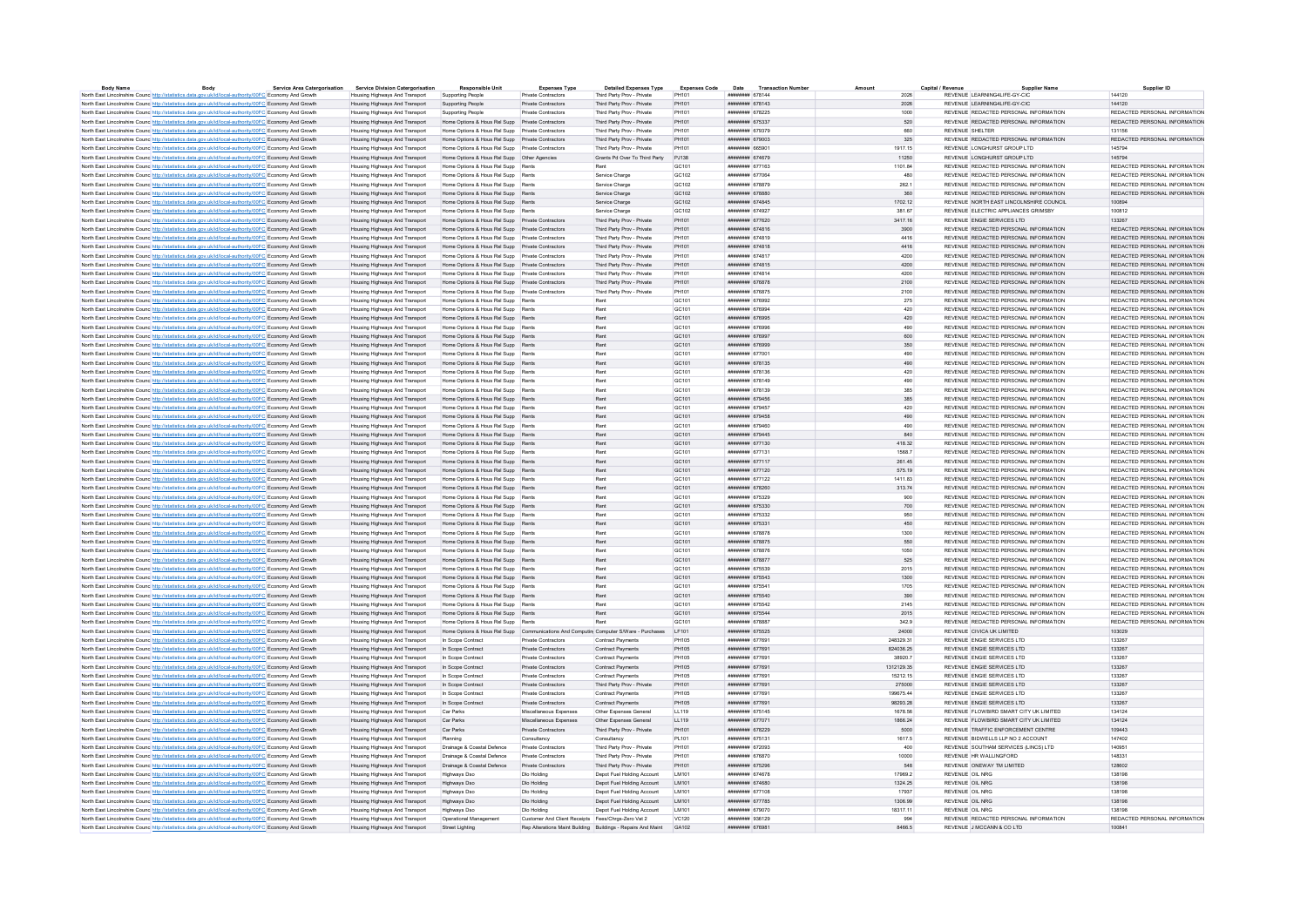| <b>Body Name</b>                                                                                                  | Body | <b>Service Area Catergorisation</b> | <b>Service Division Catergorisation</b> | <b>Responsible Unit</b>       | <b>Expenses Type</b>                                         | <b>Detailed Expenses Type</b>                                 | <b>Expenses Code</b> | Date                                 | <b>Transaction Numbe</b> | Amount                          | Capital / Revenu |                              |                                                   | Supplier ID |
|-------------------------------------------------------------------------------------------------------------------|------|-------------------------------------|-----------------------------------------|-------------------------------|--------------------------------------------------------------|---------------------------------------------------------------|----------------------|--------------------------------------|--------------------------|---------------------------------|------------------|------------------------------|---------------------------------------------------|-------------|
| North East Lincolnshire Counc http://statistics.data.gov.uk/id/local-authority/00FC Economy And Growth            |      |                                     | Housing Highways And Transport          | Street Lighting               | Private Contractor                                           | Third Party Prov - Private                                    | PH101                | ######## 676981                      |                          |                                 | 257.07           | REVENUE J MCCANN & CO LTD    |                                                   | 100841      |
| North East Lincolnshire Counc http://statistics.data.gov.uk/id/local-authority/00FC Economy And Growth            |      |                                     | Housing Highways And Transport          | Street Lighting               | Rep Alterations Maint Building Street Lighting-General Maint |                                                               | GA111                | ######## 676983                      |                          |                                 | 358.97           | REVENUE J MCCANN & CO LTD    |                                                   | 100841      |
| North East Lincolnshire Counc http://statistics.data.gov.uk/id/local-authority/00FC Economy And Growth            |      |                                     | Housing Highways And Transport          | Street Lighting               | Rep Alterations Maint Building Traffic Signs / Signals       |                                                               | GA113                | <b><i>HNHHHHHH G7GOR1</i></b>        |                          |                                 | 986.21           | REVENUE J MCCANN & CO LTD    |                                                   | 100841      |
| North East Lincolnshire Counc http://statistics.data.gov.uk/id/local-authority/00FC Economy And Growth            |      |                                     | Housing Highways And Transport          | Street Lighting               | Ren Alterations Maint Building Flectrical Testing            |                                                               | GA107                | ######## 676981                      |                          |                                 | 3365.39          | REVENUE JIMCCANN & CO LTD    |                                                   | 100841      |
| North East Lincolnshire Counc http://statistics.data.gov.uk/id/local-authority/00FC Economy And Growth            |      |                                     | Housing Highways And Transport          | <b>Street Lighting</b>        | Rep Alterations Maint Building Street Lighting - Energy      |                                                               | GA110                | ######## 675222                      |                          |                                 | 4600             |                              | REVENUE POWER DATA ASSOCIATES LTD                 | 149037      |
| North East Lincolnshire Counc. http://statistics.data.gov.uk/id/local-authority/00FC Economy And Growth           |      |                                     | Housing Highways And Transport          | Street Lighting               | Rep Alterations Maint Building Street Lighting-General Maint |                                                               | GA111                | ######## 676981                      |                          |                                 | 6687.44          | REVENUE J MCCANN & CO LTD    |                                                   | 100841      |
| North East Lincolnshire Counc http://statistics.data.gov.uk/id/local-authority/00FC Economy And Growth            |      |                                     | Housing Highways And Transport          | <b>Street Lighting</b>        |                                                              | Rep Alterations Maint Building Street Light-Irrecoverable Dam | GA112                | ####### 676981                       |                          |                                 | 890.76           | REVENUE J MCCANN & CO LTD    |                                                   | 100841      |
| North East Lincolnshire Counc http://statistics.data.gov.uk/id/local-authority/00FC Economy And Growth            |      |                                     | Housing Highways And Transport          | Street Lightin                |                                                              | Rep Alterations Maint Building Traffic Mgmt-Irrecoverable Dam | GA115                | ######## 676981                      |                          |                                 | 367.22           | REVENUE J MCCANN & CO LTD    |                                                   | 100841      |
| North East Lincolnshire Counc http://statistics.data.gov.uk/id/local-authority/00FC Economy And Growth            |      |                                     | Housing Highways And Transport          | Street Lighting               | Rep Alterations Maint Building Traffic Signs / Signals       |                                                               | GA113                | ######## 676983                      |                          |                                 | 552.23           | REVENUE J MCCANN & CO LTD    |                                                   | 100841      |
| North East Lincolnshire Counc http://statistics.data.gov.uk/id/local-authority/00FC Economy And Growth            |      |                                     | Housing Highways And Transport          | Street Lighting               | Rep Alterations Maint Building Traffic Signs / Signals       |                                                               | GA113                | ####### 676981                       |                          |                                 | 3574.25          | REVENUE J MCCANN & CO LTD    |                                                   | 100841      |
| North East Lincolnshire Counc http://statistics.data.gov.uk/id/local-authority/00FC Economy And Growth            |      |                                     | Housing Highways And Transport          | Street Lighting               | Private Contractors                                          | Third Party Prov - Private                                    | PH101                | ####### 677616                       |                          |                                 | 914.51           |                              | REVENUE NORTHERN POWERGRID (YORKSHIRE) PLC        | 108328      |
| North East Lincolnshire Counc <sup>http://statistics.data.gov.uk/id/local-authority/00FC Economy And Growth</sup> |      |                                     | Housing Highways And Transport          | Street Lighting               | Private Contractors                                          | Third Party Prov - Private                                    | PH101                | ####### 678829                       |                          |                                 | 682.33           |                              | REVENUE NORTHERN POWERGRID (YORKSHIRE) PLC        | 108328      |
| North East Lincolnshire Counc http://statistics.data.gov.uk/id/local-authority/00FC Economy And Growth            |      |                                     | Housing Highways And Transport          | Street Lighting               | Private Contractors                                          | Third Party Prov - Private                                    | PH101                | <b><i><u>HHHHHHHH</u></i></b> 677615 |                          |                                 | 632.26           |                              | REVENUE NORTHERN POWERGRID (YORKSHIRE) PLC        | 108328      |
| North East Lincolnshire Counc http://statistics.data.gov.uk/id/local-authority/00FC Economy And Growth            |      |                                     | Housing Highways And Transport          |                               | Private Contractors                                          | Third Party Prov - Private                                    | PH101                | нивнини 676983                       |                          |                                 | 680.04           | REVENUE J MCCANN & CO LTD    |                                                   | 100841      |
|                                                                                                                   |      |                                     |                                         | Street Lighting               |                                                              |                                                               | PH101                |                                      |                          |                                 | 1065.53          | REVENUE J MCCANN & CO LTD    |                                                   | 100841      |
| North East Lincolnshire Counc http://statistics.data.gov.uk/id/local-authority/00FC Economy And Growth            |      |                                     | Housing Highways And Transport          | <b>Street Lighting</b>        | Private Contractors                                          | Third Party Prov - Private                                    |                      | ######## 676981                      |                          |                                 | 2084 16          | REVENUE J MCCANN & CO LTD    |                                                   | 100841      |
| North East Lincolnshire Counc http://statistics.data.gov.uk/id/local-authority/00FC Economy And Growth            |      |                                     | Housing Highways And Transport          | Street Lighting               | Rep Alterations Maint Building Buildings - Repairs And Maint |                                                               | GA102                | <b><i><u>HABBANA</u></i></b> 676981  |                          |                                 |                  |                              |                                                   |             |
| North East Lincolnshire Counc. http://statistics.data.gov.uk/id/local-authority/00FC Economy And Growth           |      |                                     | Housing Highways And Transport          | <b>Transport Policy</b>       | Private Contractors                                          | Concessionary Fares                                           | PH104                | ######## 676543                      |                          | REDACTED COMMERCIALLY SENSITIVE |                  |                              | REVENUE GRAYSCROFT BUS SERVICES LIMITED           | 101786      |
| North East Lincolnshire Counc http://statistics.data.gov.uk/id/local-authority/00FC Economy And Growth            |      |                                     | Housing Highways And Transport          | <b>Transport Policy</b>       | Private Contractors                                          | Concessionary Fares                                           | PH104                | ######## 675590                      |                          | REDACTED COMMERCIALLY SENSITIVE |                  |                              | REVENUE GY CLPS & DISTRICT DIAL A RIDE            | 100980      |
| North East Lincolnshire Counc http://statistics.data.gov.uk/id/local-authority/00FC Economy And Growth            |      |                                     | Housing Highways And Transport          | <b>Transport Policy</b>       | Private Contractors                                          | Concessionary Fares                                           | PH104                | ######## 678670                      |                          | REDACTED COMMERCIALLY SENSITIVE |                  | REVENUE STAGECOACH SERVICES  |                                                   | 101404      |
| North East Lincolnshire Counc. http://statistics.data.gov.uk/id/local-authority/00FC Economy And Growth           |      |                                     | Housing Highways And Transport          | <b>Transport Policy</b>       | <b>Private Contractors</b>                                   | Subsidies                                                     | PH102                | ####### 675759                       |                          | REDACTED COMMERCIALLY SENSITIVE |                  | REVENUE STAGECOACH SERVICES  |                                                   | 101404      |
| North East Lincolnshire Counc http://statistics.data.gov.uk/id/local-authority/00FC Economy And Growth            |      |                                     | Housing Highways And Transport          | <b>Transport Policy</b>       | Private Contractors                                          | Third Party Prov - Private                                    | PH101                | ####### 678025                       |                          |                                 | 9000             | REVENUE STAGECOACH SERVICES  |                                                   | 101404      |
| North East Lincolnshire Counc http://statistics.data.gov.uk/id/local-authority/00FC Economy And Growth            |      |                                     | Housing Highways And Transport          | <b>Transport Policy</b>       | Private Contractors                                          | Contract Payments                                             | <b>PH105</b>         | ######## 675774                      |                          |                                 | 2718.87          | REVENUE STAGECOACH SERVICES  |                                                   | 101404      |
| North East Lincolnshire Counc http://statistics.data.gov.uk/id/local-authority/00FC Economy And Growth            |      |                                     | Housing Highways And Transport          | <b>Transport Policy</b>       | Private Contractors                                          | Contract Payments                                             | PH105                | ####### 675775                       |                          |                                 | 18462.61         | REVENUE STAGECOACH SERVICES  |                                                   | 101404      |
| North East Lincolnshire Counc http://statistics.data.gov.uk/id/local-authority/00FC Economy And Growth            |      |                                     | Housing Highways And Transport          | <b>Transport Policy</b>       | Contributions To Provisions                                  | Contributions - Communities                                   | LK101                | ######## 678013                      |                          |                                 | 588              | REVENUE LOCK IT SAFE LTD     |                                                   | 101779      |
| North East Lincolnshire Counc http://statistics.data.gov.uk/id/local-authority/00FC Economy And Growth            |      |                                     | Housing Highways And Transport          | <b>Transport Policy</b>       | Contributions To Provisions                                  | Contributions - Communities                                   | I K101               | ######## 676585                      |                          |                                 | 498              | REVENUE LOCK IT SAFE LTD     |                                                   | 101779      |
| North East Lincolnshire Counc <sup>htto://statistics.data.gov.uk/id/local-authority/00FC Economy And Growth</sup> |      |                                     | Housing Highways And Transport          | <b>Transport Policy</b>       | Contributions To Provisions                                  | Contributions - Communities                                   | LK101                | ######## 678729                      |                          |                                 | 309              | REVENUE LOCK IT SAFE LTD     |                                                   | 101779      |
| North East Lincolnshire Counc http://statistics.data.gov.uk/id/local-authority/00FC Economy And Growth            |      |                                     | Housing Highways And Transport          | <b>Transport Policy</b>       | Contributions To Provisions Contributions - Communities      |                                                               | I K101               | нивнини 678727                       |                          |                                 | 660              | REVENUE LOCK IT SAFE LTD.    |                                                   | 101779      |
| North East Lincolnshire Counc http://statistics.data.gov.uk/id/local-authority/00FC Economy And Growth            |      |                                     | Housing Highways And Transport          | <b>Transport Policy</b>       | Contributions To Provisions                                  | Contributions - Communities                                   | LK101                | <b>инвинин</b> 678726                |                          |                                 | 660              | REVENUE LOCK IT SAFE LTD     |                                                   | 101779      |
| North East Lincolnshire Counc http://statistics.data.gov.uk/id/local-authority/00FC Economy And Growth            |      |                                     | Housing Highways And Transport          | <b>Transport Policy</b>       | Contributions To Provisions                                  | Contributions - Communities                                   | LK101                | ######## 678062                      |                          |                                 | 770              | REVENUE LOCK IT SAFE LTD     |                                                   | 101779      |
| North East Lincolnshire Counc http://statistics.data.gov.uk/id/local-authority/00FC Economy And Growth            |      |                                     | Housing Highways And Transport          | <b>Transport Policy</b>       | Consultancy                                                  | Consultancy                                                   | PL101                | ######## 675682                      |                          |                                 | 1653             |                              | REVENUE LIVING STREETS SERVICES LTD               | 109957      |
| North East Lincolnshire Counc. http://statistics.data.gov.uk/id/local-authority/00FC Economy And Growth           |      |                                     | Housing Highways And Transport          | <b>Transport Policy</b>       |                                                              | Consultancy                                                   | PL 101               | ######## 677784                      |                          |                                 | 14757.5          | REVENUE LOVE TO RIDE LTD     |                                                   | 119407      |
|                                                                                                                   |      |                                     |                                         |                               | Consultancy                                                  |                                                               |                      |                                      |                          |                                 |                  |                              |                                                   |             |
| North East Lincolnshire Counc http://statistics.data.gov.uk/id/local-authority/00FC Public Health                 |      |                                     | Public Health                           | Director Public Health        | Communications And Computini Computer S/Ware - Licences      |                                                               | LF103                | ######## 675649                      |                          |                                 | 456.8            |                              | REVENUE TRUSTMARQUE SOLUTIONS LTD                 | 101275      |
| North East Lincolnshire Counc http://statistics.data.gov.uk/id/local-authority/00FC Public Health                 |      |                                     | Public Health                           | Director Public Health        | Direct Employee Expenses                                     | Agency Staff                                                  | EA105                | ######## 676711                      |                          |                                 | 22449            |                              | REVENUE ETHICAL RECRUITMENT AGENCY (GRIMSBY) LTD  | 147051      |
| North East Lincolnshire Counc http://statistics.data.gov.uk/id/local-authority/00FC Public Health                 |      |                                     | Public Health                           | Director Public Health        | Direct Employee Expenses                                     | Agency Staff                                                  | <b>FA105</b>         | ####### 675585                       |                          |                                 | 25920.69         |                              | REVENUE FTHICAL RECRUITMENT AGENCY (GRIMSBY) I TD | 147051      |
| North East Lincolnshire Counc http://statistics.data.gov.uk/id/local-authority/00FC Public Health                 |      |                                     | Public Health                           | Director Public Health        | Direct Employee Expenses                                     | Agency Staff                                                  | EA105                | ####### 676567                       |                          |                                 | 900              |                              | REVENUE LINCOLNSHIRE PROFESSIONAL SERVICES LTD    | 148965      |
| North East Lincolnshire Counc http://statistics.data.gov.uk/id/local-authority/00FC Public Health                 |      |                                     | Public Health                           | Director Public Health        | <b>Direct Employee Expenses</b>                              | Agency Staff                                                  | EA105                | <b><i>HABBARA 677655</i></b>         |                          |                                 | 750              |                              | REVENUE LINCOLNSHIRE PROFESSIONAL SERVICES LTD    | 148965      |
| North East Lincolnshire Counc http://statistics.data.gov.uk/id/local-authority/00FC Public Health                 |      |                                     | Public Health                           | Director Public Health        | Cleaning And Domestic Supplier Cleaning - Services           |                                                               | GH102                | ######## 676629                      |                          |                                 | 656.4            |                              | REVENUE KINGDOM SERVICES GROUP LTD                | 138536      |
| North East Lincolnshire Counc http://statistics.data.gov.uk/id/local-authority/00FC Public Health                 |      |                                     | Public Health                           | Director Public Health        | Cleaning And Domestic Supplie: Cleaning - Services           |                                                               | GH102                | ######## 676630                      |                          |                                 | 497.5            |                              | REVENUE KINGDOM SERVICES GROUP LTD                | 138536      |
| North East Lincolnshire Council ttp://statistics.data.gov.uk/id/local-authority/00EC Public Health                |      |                                     | Public Health                           | Director Public Health        | Cleaning And Domestic Supplier Cleaning - Services           |                                                               | GH102                | <b>######## 676622</b>               |                          |                                 | 280.08           | REVENUE ENGIE SERVICES LTD   |                                                   | 133267      |
| North East Lincolnshire Counc http://statistics.data.gov.uk/id/local-authority/00FC Public Health                 |      |                                     | Public Health                           | Director Public Health        | Car Allowances                                               | Travel - Employees                                            | JF101                | ####### 675584                       |                          |                                 | 1567.6           |                              | REVENUE ETHICAL RECRUITMENT AGENCY (GRIMSBY) LTD  | 147051      |
| North East Lincolnshire Counc http://statistics.data.gov.uk/id/local-authority/00FC Public Health                 |      |                                     | Public Health                           | Director Public Health        | Car Allowances                                               | Travel - Employees                                            | JF101                | <b><i>HABBARA</i></b> 675587         |                          |                                 | 546.52           |                              | REVENUE ETHICAL RECRUITMENT AGENCY (GRIMSBY) LTD. | 147051      |
| North East Lincolnshire Counc http://statistics.data.gov.uk/id/local-authority/00FC Public Health                 |      |                                     | Public Health                           | Director Public Health        | Clothes Uniforms And Laundry Protective Clothing             |                                                               | LC101                | ####### 674808                       |                          |                                 | 364.6            |                              | REVENUE PWS (PROTECTIVE WEAR SUPPLIES) LTD        | 147941      |
| North East Lincolnshire Counc http://statistics.data.gov.uk/id/local-authority/00FC Public Health                 |      |                                     | Public Health                           | Director Public Health        | Clothes Uniforms And Laundry Protective Clothing             |                                                               | LC101                | ######## 674731                      |                          |                                 | 6773             |                              | REVENUE PWS (PROTECTIVE WEAR SUPPLIES) LTD.       | 147941      |
| North East Lincolnshire Counc http://statistics.data.gov.uk/id/local-authority/00FC Public Health                 |      |                                     | Public Health                           | Director Public Health        | Contributions To Provisions                                  | Contributions - Other                                         | LK103                | ####### 675586                       |                          |                                 | 7069.2           |                              | REVENUE ETHICAL RECRUITMENT AGENCY (GRIMSBY) LTD  | 147051      |
| North East Lincolnshire Counc http://statistics.data.gov.uk/id/local-authority/00FC Public Health                 |      |                                     | Public Health                           | Director Public Health        | Contributions To Provisions                                  | Contributions - Other                                         | LK103                | ######## 675589                      |                          |                                 | 1020.25          |                              | REVENUE ETHICAL RECRUITMENT AGENCY (GRIMSBY) LTD  | 147051      |
| North East Lincolnshire Counc http://statistics.data.gov.uk/id/local-authority/00FC Public Health                 |      |                                     | Public Health                           | Director Public Health        | Voluntary Associations                                       | Third Po - Third Sector                                       | PF101                | ######## 676713                      |                          |                                 | 13272            |                              | REVENUE BLUE LIGHTS BRIGADE CIC                   | 148956      |
| North East Lincolnshire Counce http://statistics.data.gov.uk/id/local-authority/00FC Public Health                |      |                                     | Public Health                           | Director Public Health        | Direct Employee Expenses                                     | Agency Staf                                                   | EA105                | ####### 675588                       |                          |                                 | 39471.18         |                              | REVENUE ETHICAL RECRUITMENT AGENCY (GRIMSBY) LTD  | 147051      |
|                                                                                                                   |      |                                     | Public Health                           | Director Public Health        |                                                              | Room Hire                                                     | GC:103               | <b><i>HHHHHHH 677753</i></b>         |                          |                                 | 300              |                              | REVENUE WEST MARSH DEVELOPMENT TRUST              | 105846      |
| North East Lincolnshire Counc http://statistics.data.gov.uk/id/local-authority/00FC Public Health                 |      |                                     | Public Health                           | Director Public Health        | Rents<br>Private Contractors                                 | Third Party Prov - Private                                    | PH101                | ######## 675625                      |                          |                                 | 360              | REVENUE READY RENT A CAR     |                                                   | 100557      |
| North East Lincolnshire Counc http://statistics.data.gov.uk/id/local-authority/00FC Public Health                 |      |                                     |                                         |                               |                                                              |                                                               |                      |                                      |                          |                                 |                  |                              |                                                   |             |
| North East Lincolnshire Counc http://statistics.data.gov.uk/id/local-authority/00FC Public Health                 |      |                                     | Public Health                           | Drug / Alcohol Action Service | <b>Government Denartments</b>                                | Third Party Prov - Govt Depts                                 | PE101                | ######## 678731                      |                          |                                 | 37635 65         |                              | REVENUE NHSBSA (NHS BUSINESS SERVICES AUTHORITY)  | 127751      |
| North East Lincolnshire Counc http://statistics.data.gov.uk/id/local-authority/00FC Public Health                 |      |                                     | Public Health                           | Drug / Alcohol Action Service | Private Contractors                                          | Contract Payments                                             | <b>PH105</b>         | ######## 675327                      |                          |                                 | 136775           | REVENUE WE ARE WITH YOU      |                                                   | 119878      |
| North East Lincolnshire Councinttp://statistics.data.gov.uk/id/local-authority/00FC Public Health                 |      |                                     | Public Health                           | Drug / Alcohol Action Service | Private Contractors                                          | Contract Payments                                             | <b>PH105</b>         | ####### 675537                       |                          |                                 | 125000           |                              | REVENUE NHS NORTH EAST LINCOLNSHIRE CCG           | 121549      |
| North East Lincolnshire Counc http://statistics.data.gov.uk/id/local-authority/00FC Public Health                 |      |                                     | Public Health                           | Drug / Alcohol Action Service | Private Contractors                                          | Third Party Prov - Private                                    | PH101                | ######## 675328                      |                          |                                 | 24250            | REVENUE WE ARE WITH YOU      |                                                   | 119878      |
| North East Lincolnshire Counc http://statistics.data.gov.uk/id/local-authority/00FC Public Health                 |      |                                     | Public Health                           | <b>Wellbeing Service</b>      | Private Contractors                                          | Third Party Prov - Private                                    | PH101                | ######## 675565                      |                          |                                 | 315.4            | REVENUE DR K S KOONAR        |                                                   | 110808      |
| North East Lincolnshire Counc http://statistics.data.gov.uk/id/local-authority/00FC Public Health                 |      |                                     | Public Health                           | Wellbeing Service             | Private Contractors                                          | Third Party Prov - Private                                    | PH101                | ######## 675579                      |                          |                                 | 474.24           |                              | REVENUE FIELD HOUSE MEDICAL GROUP                 | 103900      |
| North East Lincolnshire Counc http://statistics.data.gov.uk/id/local-authority/00FC Public Health                 |      |                                     | Public Health                           | Wellbeing Service             | Indirect Employee Expenses Staff Training                    |                                                               | EB122                | ######## 679073                      |                          |                                 | 320              |                              | REVENUE APT TRAINING & CONSULTANCY LTD            | 133138      |
| North East Lincolnshire Counc http://statistics.data.gov.uk/id/local-authority/00FC Public Health                 |      |                                     | Public Health                           | Wellbeing Service             | Equip / Furniture / Materials Teaching Materials             |                                                               | LA117                | <b>инвинин</b> 677758                |                          |                                 | 325              | REVENUE MHEA ENGLAND CIC.    |                                                   | 108265      |
| North East Lincolnshire Counc http://statistics.data.gov.uk/id/local-authority/00FC Public Health                 |      |                                     | Public Health                           | Wellbeing Service             | Equip / Furniture / Materials                                | Teaching Materials                                            | <b>LA117</b>         | ######## 678955                      |                          |                                 | 300              | REVENUE MHFA ENGLAND CIC     |                                                   | 108265      |
| North East Lincolnshire Counc http://statistics.data.gov.uk/id/local-authority/00FC Public Health                 |      |                                     | Public Health                           | Wellbeing Service             | Miscellaneous Expenses                                       | Medical Supplies And Services                                 | LL109                | ######## 675793                      |                          |                                 | 380              |                              | REVENUE E CIGARETTE OUTLET (UK) LTD               | 133708      |
| North East Lincolnshire Counc http://statistics.data.gov.uk/id/local-authority/00FC Public Health                 |      |                                     | Public Health                           | Sexual Health                 | Private Contractors                                          | <b>Contract Payments</b>                                      | PH105                | ####### 678664                       |                          |                                 | 11272.51         |                              | REVENUE VIRGIN CARE SERVICES LTD                  | 120538      |
| North East Lincolnshire Counc http://statistics.data.gov.uk/id/local-authority/00FC Public Health                 |      |                                     | Public Health                           | Sexual Health                 | Private Contractors                                          | Contract Payments                                             | PH105                | ######## 678570                      |                          |                                 | 55286.66         |                              | REVENUE VIRGIN CARE SERVICES LTD                  | 120538      |
| North East Lincolnshire Counc http://statistics.data.gov.uk/id/local-authority/00FC Public Health                 |      |                                     | Public Health                           | Sexual Health                 | Other Anencies                                               | Health Charges                                                | P.1131               | <b>ИНИНИНИ 679386</b>                |                          |                                 | 712              |                              | REVENUE CITY HEALTH CARE PARTNERSHIP CIC.         | 110889      |
| North East Lincolnshire Counc http://statistics.data.gov.uk/id/local-authority/00FC Public Health                 |      |                                     | Public Health                           | Sexual Health                 | Other Agencies                                               | <b>Health Charges</b>                                         | PJ131                | ######## 679390                      |                          |                                 | 1081             |                              | REVENUE CITY HEALTH CARE PARTNERSHIP CIC          | 110889      |
| North East Lincolnshire Counc http://statistics.data.gov.uk/id/local-authority/00FC Public Health                 |      |                                     | Public Health                           | Sevual Health                 | Other Agencies                                               | <b>Health Charges</b>                                         | P.1131               | <b><i>HNHHHHHH</i></b> 670301        |                          |                                 | 672              |                              | REVENUE LINCS COMMUNITY HEALTH SERVICES NHST      | 124099      |
| North East Lincolnshire Counc http://statistics.data.gov.uk/id/local-authority/00FC Public Health                 |      |                                     | Public Health                           | Sexual Health                 | Other Agencies                                               | Other                                                         | PJ121                | <b>инвинин 678667</b>                |                          |                                 | 1080             |                              | REVENUE FIELD HOUSE MEDICAL GROUP                 | 103900      |
|                                                                                                                   |      |                                     | Public Health                           | Sexual Health                 |                                                              | Other                                                         | PJ121                | ######## 679359                      |                          |                                 |                  |                              | REVENUE SCARTHO MEDICAL CENTRE                    | 107570      |
| North East Lincolnshire Counc http://statistics.data.gov.uk/id/local-authority/00FC Public Health                 |      |                                     |                                         |                               | Other Agencies                                               |                                                               |                      |                                      |                          |                                 | 760              |                              |                                                   |             |
| North East Lincolnshire Counc http://statistics.data.gov.uk/id/local-authority/00FC Public Health                 |      |                                     | Public Health                           | Sexual Health                 | Other Agencies                                               | Other                                                         | PJ121                | ######## 679384                      |                          |                                 | 360              |                              | REVENUE LITTLEFIELDS HEALTH CENTRE                | 111683      |
| North East Lincolnshire Counc http://statistics.data.gov.uk/id/local-authority/00FC Public Health                 |      |                                     | Public Health                           | Sexual Health                 | Other Agencies                                               | Other                                                         | PJ121                | ######## 679387                      |                          |                                 | 560              | REVENUE PELHAM MEDICAL GROUP |                                                   | 104350      |
| North East Lincolnshire Counc http://statistics.data.gov.uk/id/local-authority/00FC Public Health                 |      |                                     | Public Health                           | Recovery Community            | Private Contractors                                          | Third Party Prov - Private                                    | PH101                | ####### 678663                       |                          |                                 | 4092.59          |                              | REVENUE CREATIVE START ARTS IN HEALTH C.L.C.      | 119504      |
| North East Lincolnshire Counc http://statistics.data.gov.uk/id/local-authority/00FC Adult Services                |      |                                     | Adult Services                          | Adult Social Care             | Equip / Furniture / Materials                                | Health & Safety Supplies                                      | LA116                | ####### 673921                       |                          |                                 | 507              | REVENUE INVACARE (UK) LTD    |                                                   | 101008      |
| North East Lincolnshire Counc http://statistics.data.gov.uk/id/local-authority/00FC Adult Services                |      |                                     | Adult Services                          | Adult Social Care             | Equip / Furniture / Materials Health & Safety Supplies       |                                                               | LA116                | ######## 675911                      |                          |                                 | 270              | REVENUE AMBRE-STONE LTD      |                                                   | 139184      |
| North East Lincolnshire Counc http://statistics.data.gov.uk/id/local-authority/00FC Adult Services                |      |                                     | <b>Adult Services</b>                   | Adult Social Care             | Equip / Furniture / Materials                                | Health & Safety Supplies                                      | LA116                | ######## 671537                      |                          |                                 | 408              |                              | REVENUE NOTTINGHAM REHAB LIMITED                  | 101715      |
| North East Lincolnshire Counc http://statistics.data.gov.uk/id/local-authority/00FC Adult Services                |      |                                     | Adult Services                          | Adult Social Care             | Equip / Furniture / Materials Health & Safety Supplies       |                                                               | LA116                | ######## 677983                      |                          |                                 | 273.82           |                              | REVENUE DRIVE DEVILAISS HEALTHCARE LTD            | 101627      |
| North East Lincolnshire Counc http://statistics.data.gov.uk/id/local-authority/00FC Adult Services                |      |                                     | Adult Services                          | Adult Social Care             | Equip / Furniture / Materials Health & Safety Supplies       |                                                               | LA116                | ######## 677982                      |                          |                                 | 600              |                              | REVENUE DRIVE DEVILBISS HEALTHCARE LTD            | 101627      |
| North East Lincolnshire Counc http://statistics.data.gov.uk/id/local-authority/00FC Adult Services                |      |                                     | Adult Services                          | Adult Social Care             | Equip / Furniture / Materials Health & Safety Supplies       |                                                               | LA116                | ######## 677981                      |                          |                                 | 677.4            |                              | REVENUE DRIVE DEVILBISS HEALTHCARE LTD            | 101627      |
| North East Lincolnshire Counc http://statistics.data.gov.uk/id/local-authority/00FC Adult Services                |      |                                     | <b>Adult Services</b>                   | Adult Social Care             | Fouin / Furniture / Materials Health & Safety Sunnlies       |                                                               | <b>IA116</b>         | ######## 670355                      |                          |                                 | 358 75           | REVENUE PERFORMANCE HEALTH.  |                                                   | 104008      |
| North East Lincolnshire Counc http://statistics.data.gov.uk/id/local-authority/00FC Adult Services                |      |                                     | Adult Services                          | Adult Social Care             | Equip / Furniture / Materials                                | Health & Safety Supplies                                      | LA116                | ####### 678669                       |                          |                                 | 430              |                              | REVENUE INTERWEAVE TEXTILES LIMITED               | 110996      |
| North East Lincolnshire Counc http://statistics.data.gov.uk/id/local-authority/00FC Adult Services                |      |                                     | <b>Adult Services</b>                   | Adult Social Care             | Fouin / Furniture / Materials Health & Safety Supplies       |                                                               | LA116                | ####### 676505                       |                          |                                 | 2559.39          | REVENUE AMBRE-STONE LTD      |                                                   | 139184      |
| North East Lincolnshire Counc http://statistics.data.gov.uk/id/local-authority/00FC Adult Services                |      |                                     | Adult Services                          | Adult Social Care             | Equip / Furniture / Materials Health & Safety Supplies       |                                                               | LA116                | ####### 674710                       |                          |                                 | 2495.08          | REVENUE AMBRE-STONE LTD      |                                                   | 139184      |
| North East Lincolnshire Counc http://statistics.data.gov.uk/id/local-authority/00FC Adult Services                |      |                                     | Adult Services                          | Adult Social Care             | Equip / Furniture / Materials Health & Safety Supplies       |                                                               | LA116                | ######## 674662                      |                          |                                 | 3043.22          | REVENUE AMBRE-STONE LTD      |                                                   | 139184      |
| North East Lincolnshire Counc http://statistics.data.gov.uk/id/local-authority/00FC Adult Services                |      |                                     | Adult Services                          | Adult Social Care             | Equip / Furniture / Materials Health & Safety Supplies       |                                                               | LA116                | ######## 675804                      |                          |                                 | 270              | REVENUE AMBRE-STONE LTD      |                                                   | 139184      |
| North East Lincolnshire Counc http://statistics.data.gov.uk/id/local-authority/00FC Adult Services                |      |                                     | Adult Service                           | Adult Social Can              | Equip / Furniture / Materials Health & Safety Supplie        |                                                               | LA116                | ######## 677209                      |                          |                                 | 312.8            | REVENUE SMITCARE LTD         |                                                   | 101070      |
| North East Lincolnshire Counc http://statistics.data.gov.uk/id/local-authority/00FC Adult Services                |      |                                     | <b>Adult Services</b>                   | Adult Social Care             | Fouin / Furniture / Materials Health & Safety Sunnlies       |                                                               | <b>LA116</b>         | ######## 678083                      |                          |                                 | 459              | REVENUE LISCLARE LTD         |                                                   | 101785      |
|                                                                                                                   |      |                                     |                                         |                               |                                                              |                                                               |                      |                                      |                          |                                 |                  |                              |                                                   |             |